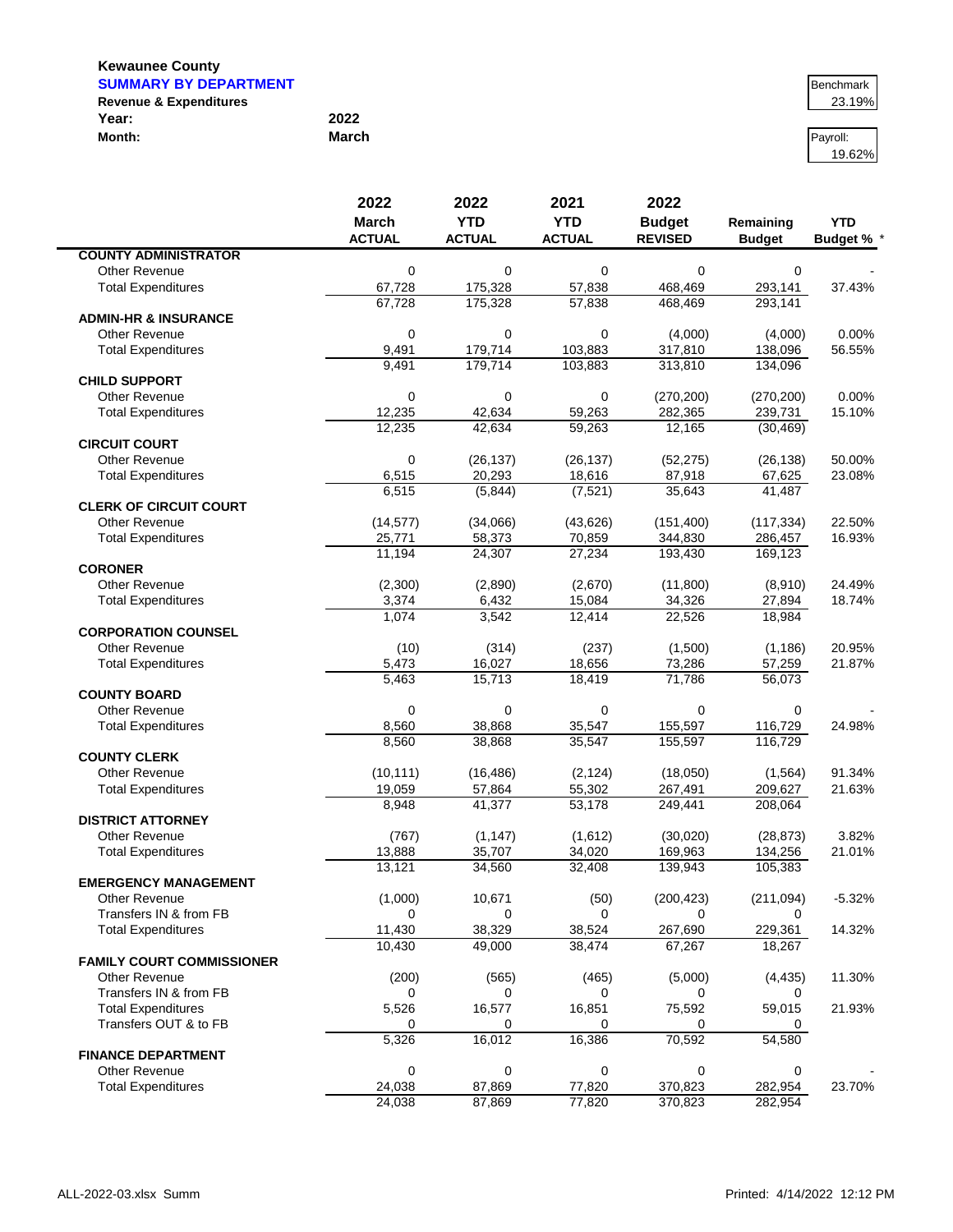| <b>SUMMARY BY DEPARTMENT</b>      | Benchmark |          |
|-----------------------------------|-----------|----------|
| <b>Revenue &amp; Expenditures</b> |           | 23.19%   |
| Year:                             | 2022      |          |
| Month:                            | March     | Pavroll: |

# 19.62%

|                                        | 2022           | 2022          | 2021          | 2022           |               |                 |
|----------------------------------------|----------------|---------------|---------------|----------------|---------------|-----------------|
|                                        | <b>March</b>   | <b>YTD</b>    | <b>YTD</b>    | <b>Budget</b>  | Remaining     | <b>YTD</b>      |
|                                        | <b>ACTUAL</b>  | <b>ACTUAL</b> | <b>ACTUAL</b> | <b>REVISED</b> | <b>Budget</b> | <b>Budget %</b> |
| <b>COUNTY ROADS &amp; BRIDGES FUND</b> |                |               |               |                |               |                 |
| Tax Levy                               | 0              | (2,669,289)   | (2,700,169)   | (2,669,289)    | 0             | 100.00%         |
| <b>Other Revenue</b>                   | 0              | (188, 916)    | (197, 697)    | (1,080,538)    | (891, 622)    | 17.48%          |
| Transfers IN & from FB                 | $\overline{0}$ | $\Omega$      | 0             | (141, 450)     | (141, 450)    |                 |
| <b>Total Expenditures</b>              | 300,544        | 761,383       | 671,654       | 3,891,277      | 3,129,894     | 19.57%          |
| Transfers OUT & to FB                  | 0              | 0             | 0             | 0              | 0             |                 |
|                                        | 300,544        | (2,096,823)   | (2,226,212)   | $\Omega$       | 2,096,823     |                 |
| <b>HIGHWAY INTERNAL SERV FUND</b>      |                |               |               |                |               |                 |
| <b>Other Revenue</b>                   | (478, 682)     | (1, 240, 765) | (841, 884)    | (5,501,549)    | (4,260,784)   | 22.55%          |
| Transfers IN & from FB                 | 0              | 0             | $\Omega$      | 0              | 0             |                 |
| <b>Total Expenditures</b>              | 489,996        | 1,274,286     | 1,274,053     | 5,501,549      | 4,227,263     | 23.16%          |
| Transfers OUT & to FB                  | 0              | 0             | 0             | 0              | 0             |                 |
|                                        | 11,313         | 33,521        | 432,169       | $\Omega$       | (33, 521)     |                 |
| <b>HSD SUMMARY</b>                     |                |               |               |                |               |                 |
| Tax Levy                               | 0              | (1,032,946)   | (1,084,036)   | (1,032,946)    | 0             | 100.00%         |
| <b>Other Revenue</b>                   | (355, 489)     | (456, 375)    | (449, 433)    | (5,224,098)    | (4,767,723)   | 8.74%           |
| Transfers IN & from FB                 | 0              | 0             | $\Omega$      | 0              | $\Omega$      |                 |
| <b>Total Expenditures</b>              | 352,953        | 862,823       | 990,969       | 6,257,044      | 5,394,221     | 13.79%          |
| Transfers OUT & to FB                  | 0              | 0             | 0             | 0              | 0             |                 |
|                                        | (2, 536)       | (626, 498)    | (542, 500)    | $\Omega$       | 626,498       |                 |
| <b>AGING DISABILITY RSRCE CNTR</b>     |                |               |               |                |               |                 |
| Tax Levy                               | 0              | (92, 500)     | (92, 500)     | (92, 500)      | 0             | 100.00%         |
| <b>Other Revenue</b>                   | 0              | 0             | 0             | 0              | 0             |                 |
| Transfers IN & from FB                 | $\Omega$       | $\Omega$      | $\mathbf 0$   | 0              | 0             |                 |
| <b>Total Expenditures</b>              | 88,980         | 527           | 867           | 92,500         | 91,973        | 0.57%           |
| Transfers OUT & to FB                  | 0              | $\Omega$      | $\mathbf 0$   | 0              | 0             |                 |
|                                        | 88,980         | (91, 973)     | (91, 633)     | $\overline{0}$ | 91,973        |                 |
| <b>INFORMATION SERVICES</b>            |                |               |               |                |               |                 |
| Tax Levy                               | 0              | (6,000)       | (6,000)       | (6,000)        | $\mathbf 0$   | 100.00%         |
| Other Revenue                          | 0              | 0             | (6,000)       | (11,500)       | (11,500)      | 0.00%           |
| Transfers IN & from FB                 | $\Omega$       | $\Omega$      | 0             | 0              | 0             |                 |
| <b>Total Expenditures</b>              | 25,565         | 70,652        | 91,786        | 366,906        | 296,254       | 19.26%          |
| Transfers OUT & to FB                  | 0              | 0             | 0             | 0              | 0             |                 |
|                                        | 25,565         | 64,652        | 79,786        | 349,406        | 284,754       |                 |
| <b>LAND CONSERVATION FUND</b>          |                |               |               |                |               |                 |
| Tax Levy                               | 0              | (359,080)     | (345, 260)    | (359,080)      | $\mathbf 0$   | 100.00%         |
| <b>Other Revenue</b>                   | (13, 953)      | (70, 686)     | (198, 242)    | (379, 836)     | (309, 150)    | 18.61%          |
| Transfers IN & from FB                 | 0              | $\Omega$      | 0             | (20,000)       | (20,000)      |                 |
| <b>Total Expenditures</b>              | 42,774         | 117,543       | 260,888       | 758,916        | 641,373       | 15.49%          |
| Transfers OUT & to FB                  | 0              | $\Omega$      | 0             | 0              | 0             |                 |
|                                        | 28,821         | (312, 223)    | (282, 614)    | 0              | 312,223       |                 |
| <b>LAND INFORMATION OFFICE</b>         |                |               |               |                |               |                 |
| Tax Levy                               | 0              | (65, 788)     | (112, 749)    | (65, 788)      | 0             | 100.00%         |
| Other Revenue                          | (64, 256)      | (69, 868)     | (9,388)       | (148, 550)     | (78, 682)     | 47.03%          |
| Transfers IN & from FB                 | 0              | 0             | 0             | 0              | 0             |                 |
| <b>Total Expenditures</b>              | 23,349         | 56,398        | 67,134        | 214,338        | 157,940       | 26.31%          |
| Transfers OUT & to FB                  | 0              | 0             | 0             | 0              | 0             |                 |
|                                        | (40, 907)      | (79, 258)     | (55,003)      | 0              | 79,258        |                 |
| <b>MAINTENANCE</b>                     |                |               |               |                |               |                 |
| Tax Levy                               | 0              | 0             | $\mathbf 0$   | 0              | 0             |                 |
| <b>Other Revenue</b>                   | (16)           | (264)         | (22)          | (7,000)        | (6,736)       | 3.78%           |
| Transfers IN & from FB                 | 0              | 0             | 0             | 0              | 0             |                 |
| <b>Total Expenditures</b>              | 40,308         | 99,441        | 141,288       | 466,816        | 367,375       | 21.30%          |
| Transfers OUT & to FB                  | 0              | $\Omega$      | 0             | 5,000          | 5,000         |                 |
|                                        | 40,292         | 99,177        | 141,265       | 464,816        | 365,639       |                 |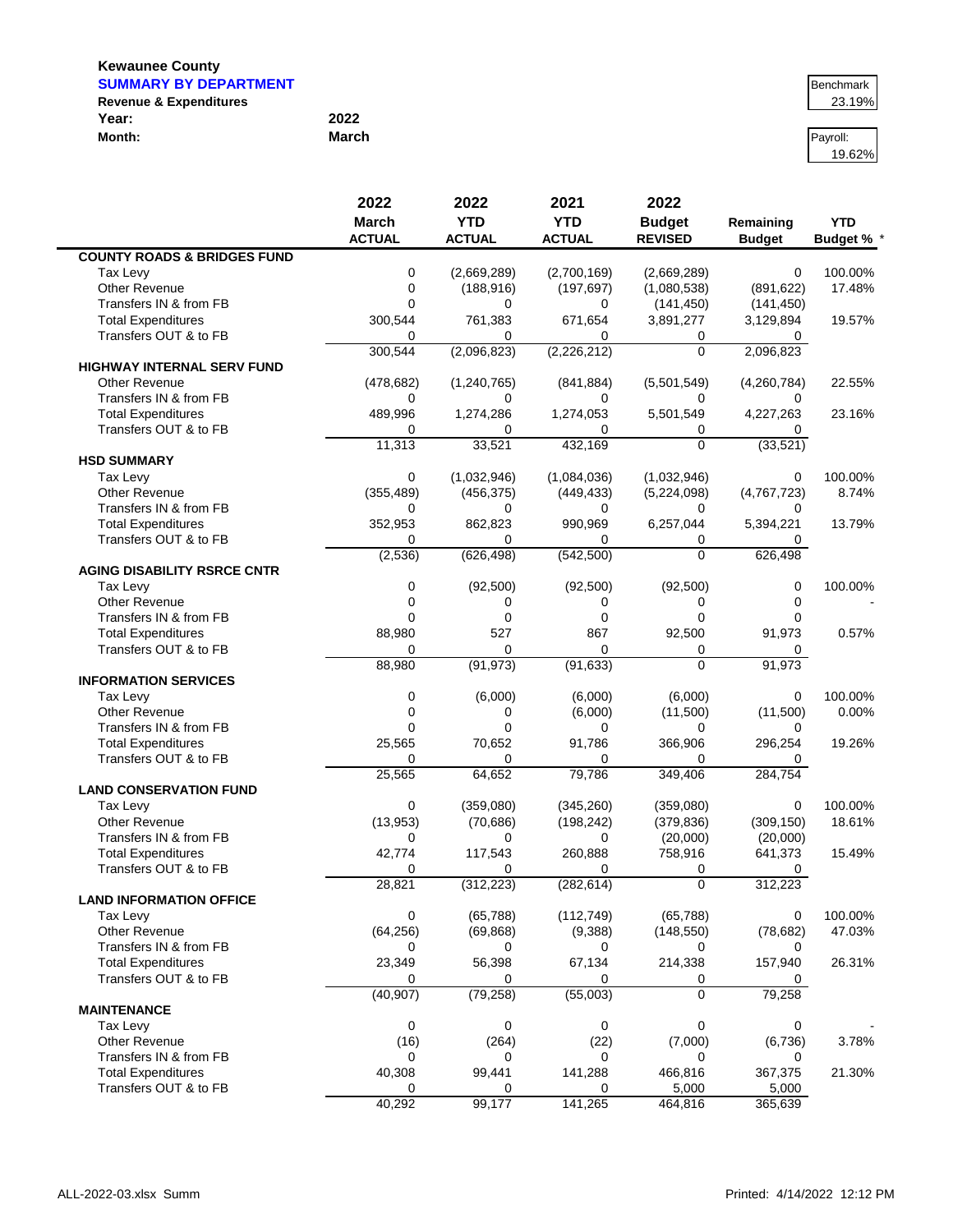| <b>SUMMARY BY DEPARTMENT</b>      | Benchmark |          |
|-----------------------------------|-----------|----------|
| <b>Revenue &amp; Expenditures</b> |           | 23.19%   |
| Year:                             | 2022      |          |
| Month:                            | March     | Pavroll: |

# 19.62%

|                                   | 2022          | 2022          | 2021          | 2022           |               |                   |
|-----------------------------------|---------------|---------------|---------------|----------------|---------------|-------------------|
|                                   | <b>March</b>  | <b>YTD</b>    | <b>YTD</b>    | <b>Budget</b>  | Remaining     | <b>YTD</b>        |
|                                   | <b>ACTUAL</b> | <b>ACTUAL</b> | <b>ACTUAL</b> | <b>REVISED</b> | <b>Budget</b> | <b>Budget % *</b> |
| <b>PROMOTION &amp; RECREATION</b> |               |               |               |                |               |                   |
| Tax Levy                          | 0             | $\Omega$      | 0             | 0              | 0             |                   |
| Other Revenue                     | (1,210)       | (6,015)       | (9,800)       | (218, 582)     | (212, 567)    | 2.75%             |
| Transfers IN & from FB            | 0             | 0             | 0             | (6,000)        | (6,000)       |                   |
| <b>Total Expenditures</b>         | 45,999        | 124,905       | 114,137       | 755,509        | 630,604       | 16.53%            |
| Transfers OUT & to FB             | 0             | 0             | $\Omega$      | 0              | 0             |                   |
|                                   | 44,789        | 118,891       | 104,337       | 530,927        | 412,036       |                   |
| <b>PUBLIC HEALTH</b>              |               |               |               |                |               |                   |
| Tax Levy                          | 0             | (5, 250)      | (3,750)       | (5,250)        | 0             | 100.00%           |
| Other Revenue                     | (49, 276)     | (14, 304)     | (20,050)      | (308, 589)     | (294, 285)    | 4.64%             |
| Transfers IN & from FB            | 0             | 0             | $\Omega$      | 0              | 0             |                   |
| <b>Total Expenditures</b>         | 50,521        | 124,601       | 106,402       | 545,022        | 420,421       | 22.86%            |
| Transfers OUT & to FB             | 0             | 0             | 0             | $\Omega$       | 0             |                   |
|                                   | 1,244         | 105,047       | 82,602        | 231,183        | 126,136       |                   |
| <b>REGISTER IN PROBATE</b>        |               |               |               |                |               |                   |
| <b>Other Revenue</b>              | (1,691)       | (4,074)       | (4, 190)      | (38,500)       | (34, 427)     | 10.58%            |
| <b>Total Expenditures</b>         | 18,369        | 53,026        | 35,537        | 222,704        | 169,678       | 23.81%            |
|                                   | 16,678        | 48,952        | 31,347        | 184,204        | 135,252       |                   |
| <b>REGISTER OF DEEDS</b>          |               |               |               |                |               |                   |
| Other Revenue                     | (15, 386)     | (40, 183)     | (39, 847)     | (175,000)      | (134, 817)    | 22.96%            |
| <b>Total Expenditures</b>         | 14,550        | 52,955        | 51,600        | 202,442        | 149,487       | 26.16%            |
| Transfers OUT & to FB             | 0.00          | $\Omega$      | 0             | 0              | 0             |                   |
|                                   | (836)         | 12,772        | 11,753        | 27,442         | 14,670        |                   |
| <b>SHERIFF</b>                    |               |               |               |                |               |                   |
| Other Revenue                     | (11, 994)     | (47, 408)     | 8,107         | (282,900)      | (255, 556)    | 16.76%            |
| Transfers IN & from FB            | 0             | 0             | $\mathbf 0$   | 0              | 0             |                   |
| <b>Total Expenditures</b>         | 373,260       | 937,532       | 810,388       | 4,552,255      | 3,615,506     | 20.59%            |
| Transfers OUT & to FB             | 0             | 0             | $\Omega$      | 0              | 0             |                   |
|                                   | 361,266       | 890,124       | 818,496       | 4,269,355      | 3,359,950     |                   |
| <b>SOLID WASTE FUND</b>           |               |               |               |                |               |                   |
| Tax Levy                          | 0             | 0             | $\mathbf 0$   | 0              | 0             |                   |
| Other Revenue                     | (744)         | 55,748        | 55,627        | (81, 275)      | (137, 023)    | $-68.59%$         |
| Transfers IN & from FB            | 0             | $\Omega$      | $\mathbf 0$   | 0              | 0             |                   |
| <b>Total Expenditures</b>         | 5,255         | 17,407        | 16,108        | 81,275         | 63,868        | 21.42%            |
| Transfers OUT & to FB             | 0             | 0             | 0             | 0              | 0             |                   |
|                                   | 4,511         | 73,155        | 71,735        | 0              | (73, 155)     |                   |
| <b>COUNTY TREASURER</b>           |               |               |               |                |               |                   |
| <b>Other Revenue</b>              | 79,159        | 131,523       | (63, 710)     | (217,600)      | (349, 123)    | $-60.44%$         |
| <b>Total Expenditures</b>         | 16,523        | 45,239        | 42,938        | 205,019        | 159,780       | 22.07%            |
|                                   | 95,682        | 176,762       | (20, 772)     | (12, 581)      | (189, 343)    |                   |
| <b>UNIVERSITY EXTENSION</b>       |               |               |               |                |               |                   |
| <b>Other Revenue</b>              | (640)         | (2,850)       | (1,849)       | (8,700)        | (5,850)       | 32.76%            |
| <b>Total Expenditures</b>         | 9,689         | 26,976        | 19,145        | 284,006        | 257,030       | 9.50%             |
| Transfers OUT & to FB             | 0             | 0             | 0             | 0              | 0             |                   |
|                                   | 9,049         | 24,126        | 17,296        | 275,306        | 251,180       |                   |
| <b>VETERAN SERVICE OFFICE</b>     |               |               |               |                |               |                   |
| Tax Levy                          | 0             | (4,869)       | (4,869)       | (4,869)        | 0             | 100.00%           |
| Other Revenue                     | (11,500)      | (11,700)      | (11, 400)     | (11,800)       | (100)         | 99.15%            |
| <b>Total Expenditures</b>         | 12,234        | 36,993        | 34,999        | 166,317        | 129,324       | 22.24%            |
|                                   | 734           | 20,424        | 18,730        | 149,648        | 129,224       |                   |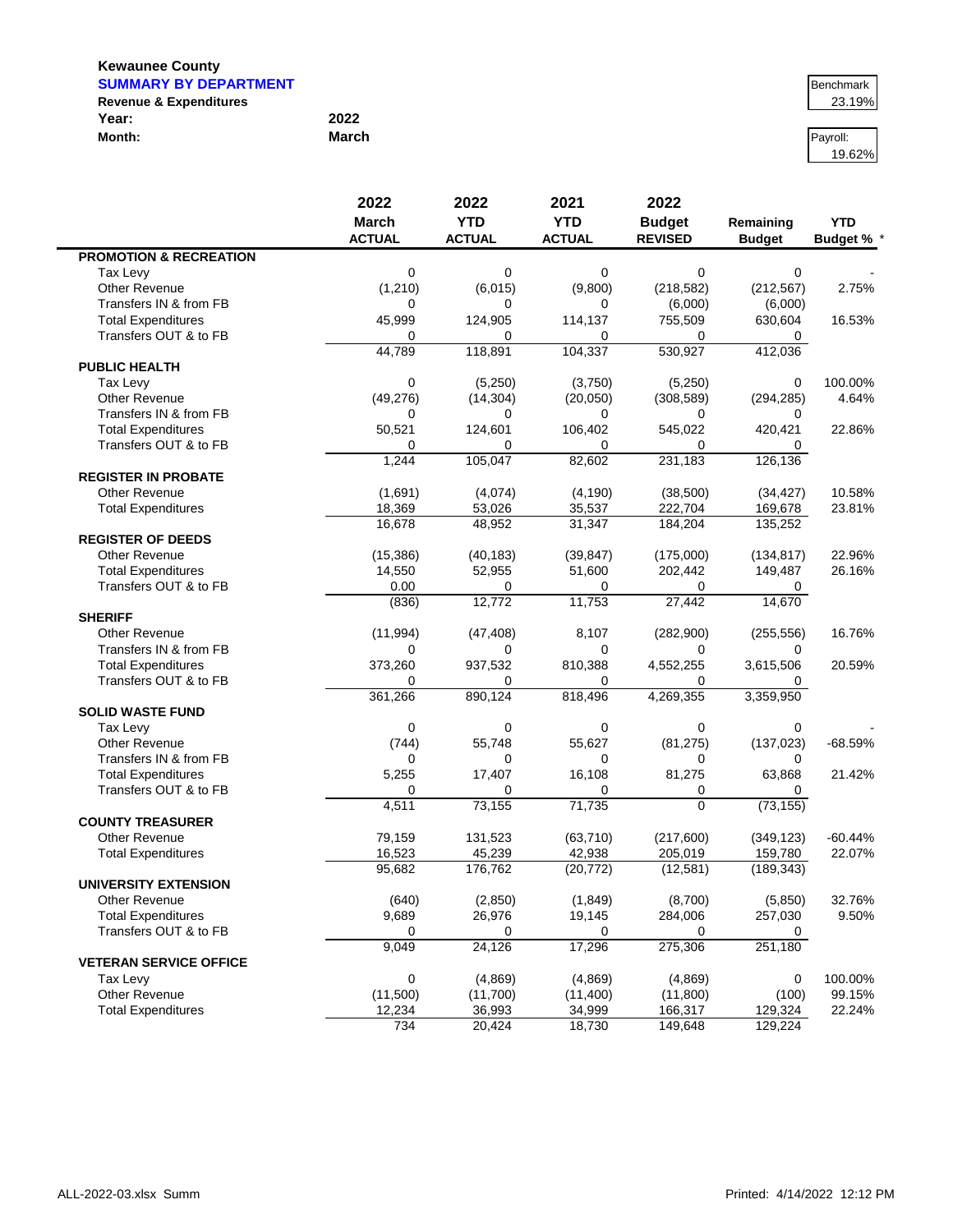| <b>SUMMARY BY DEPARTMENT</b>      | Benchmark |          |
|-----------------------------------|-----------|----------|
| <b>Revenue &amp; Expenditures</b> |           | 23.19%   |
| Year:                             | 2022      |          |
| Month:                            | March     | Pavroll: |

# 19.62%

|                                    | 2022           | 2022           | 2021          | 2022           |               |                 |
|------------------------------------|----------------|----------------|---------------|----------------|---------------|-----------------|
|                                    | <b>March</b>   | <b>YTD</b>     | <b>YTD</b>    | <b>Budget</b>  | Remaining     | <b>YTD</b>      |
|                                    | <b>ACTUAL</b>  | <b>ACTUAL</b>  | <b>ACTUAL</b> | <b>REVISED</b> | <b>Budget</b> | <b>Budget %</b> |
| <b>NON-DEPARTMENT</b>              |                |                |               |                |               |                 |
| Tax Levy                           | 0              | (7, 119, 911)  | (6,635,463)   | (7, 119, 911)  | 0             | 100.00%         |
| <b>Other Revenue</b>               | (1,667)        | (2, 152, 655)  | (236, 498)    | (4, 415, 326)  | (2,262,671)   | 48.75%          |
| Transfers IN & from FB             | 0              | $\Omega$       | 0             | (2, 217, 368)  | (2,217,368)   |                 |
| <b>Total Expenditures</b>          | 53,793         | 647,601        | 658,422       | 3,116,441      | 2,468,840     | 20.78%          |
| Transfers OUT & to FB              | 0              | 0              | 0             | 2,016,338      | 2,016,338     |                 |
|                                    | 52,126         | (8,624,965)    | (6,213,539)   | (8,619,826)    | 5,139         |                 |
| <b>DEBT SERVICE FUND</b>           |                |                |               |                |               |                 |
| Tax Levy                           | 0              | (1,520,756)    | (1,671,709)   | (1,520,756)    | 0             | 100.00%         |
| <b>Other Revenue</b>               | 0              | 0              | 0             | 0              | $\Omega$      |                 |
| Transfers IN & from FB             | 0              | $\Omega$       | $\mathbf 0$   | (11, 982)      | (11,982)      |                 |
| <b>Total Expenditures</b>          | 545,900        | 545,900        | 502,650       | 1,520,756      | 974,856       | 35.90%          |
| Transfers OUT & to FB              | 0              | 0              | $\Omega$      | 11,982         | 11,982        |                 |
|                                    | 545,900        | (974, 856)     | (1, 169, 059) | $\Omega$       | 974,856       |                 |
| <b>CAPITAL IMPROVEMENT FUND</b>    |                |                |               |                |               |                 |
| Tax Levy                           | 0              | 0              | (30, 794)     | 0              | 0             |                 |
| Transfers IN & from FB             | 0              | $\mathbf 0$    | 0             | $\mathbf 0$    | 0             |                 |
| <b>Total Expenditures</b>          | 0              | $\mathbf 0$    | $\mathbf 0$   | 0              | 0             |                 |
| Transfers OUT & to FB              | 0              | $\mathbf 0$    | $\mathbf 0$   | 0              | 0             |                 |
|                                    | 0              | $\Omega$       | (30, 794)     | $\Omega$       | $\Omega$      |                 |
| <b>ECONOMIC DEVELOPMENT FUND</b>   |                |                |               |                |               |                 |
| <b>Other Revenue</b>               | 0              | (250,000)      | (246,000)     | (593, 918)     | (343,918)     | 42.09%          |
| Transfers IN & from FB             | 0              | 0              | 0             | 0              | 0             |                 |
| <b>Total Expenditures</b>          | 0              | $\Omega$       | $\mathbf 0$   | $\mathbf 0$    | $\Omega$      |                 |
| Transfers OUT & to FB              | 0              | $\Omega$       | 0             | 593,918        | 593,918       |                 |
|                                    | $\overline{0}$ | (250,000)      | (246,000)     | $\Omega$       | 250,000       |                 |
| <b>REVOLVING LOAN FUND</b>         |                |                |               |                |               |                 |
| <b>Other Revenue</b>               | (28, 699)      | (37, 575)      | (21, 573)     |                |               |                 |
| <b>Total Expenditures</b>          | 2,672          | 18,313         | 18,740        |                |               |                 |
| Transfers OUT & to FB              | 0              | $\Omega$       | 0             |                |               |                 |
|                                    | (26, 027)      | (19, 262)      | (2,833)       |                |               |                 |
| <b>BUSINESS DEVELPMNT LOAN PGM</b> |                |                |               |                |               |                 |
| <b>Other Revenue</b>               | (152)          | (455)          | 0             | (1,820)        | (1, 365)      | 24.99%          |
| Transfers IN & from FB             | 0              | 0              | 0             | 0              | 0             |                 |
| <b>Total Expenditures</b>          | 0              | $\mathbf 0$    | 0             | $\mathbf 0$    | 0             |                 |
| Transfers OUT & to FB              | 0              | $\Omega$       | $\mathbf 0$   | 1,820          |               |                 |
|                                    | (152)          | (455)          | $\Omega$      | $\mathbf 0$    | (1, 365)      |                 |
| <b>HEALTH SELF INSURANCE FUND</b>  |                |                |               |                |               |                 |
| Other Revenue                      | (332, 492)     | (870, 874)     | (790, 677)    |                |               |                 |
| <b>Total Expenditures</b>          | 255,152        | 852,500        | 969,767       |                |               |                 |
|                                    | (77, 340)      | (18, 374)      | 179,091       |                |               |                 |
| <b>DENTAL SELF INSURANCE FUND</b>  |                |                |               |                |               |                 |
| <b>Other Revenue</b>               | (13, 368)      | (40, 448)      | (39,007)      |                |               |                 |
| <b>Total Expenditures</b>          | 13,433         | 44,105         | 48,189        |                |               |                 |
|                                    | 65             | 3,657          | 9,182         |                |               |                 |
|                                    |                |                |               |                |               |                 |
| <b>Grand Total</b>                 | 1,663,883      | (10, 720, 346) | (8,357,826)   | 21,372         | 10,686,638    |                 |
|                                    |                |                |               |                |               |                 |
|                                    |                |                |               |                |               |                 |
| Tax Levy                           | 0              | (12, 876, 389) | (12,687,299)  | (12, 876, 389) | 0             | 100.00%         |
| Other Revenue                      | (1, 331, 021)  | (5,389,079)    | (3,200,452)   | (19, 451, 749) | (15,031,631)  | 27.70%          |
| Transfers IN & from FB             | 0              | 0              | 0             | (2,396,800)    | (2,396,800)   | 0.00%           |
| <b>Total Expenditures</b>          | 2,994,905      | 7,545,121      | 7,529,925     | 32,117,252     | 25,487,832    | 23.49%          |
| Transfers OUT & to FB              | 0              | 0              | 0             | 2,629,058      | 2,627,238     | 0.00%           |
|                                    | 1,663,883      | (10, 720, 346) | (8,357,826)   | 21,372         | 10,686,638    |                 |

proof **0.00 0.00 0.00 0.00 0.00** \* \* \* \* \* \* \* \* \* \*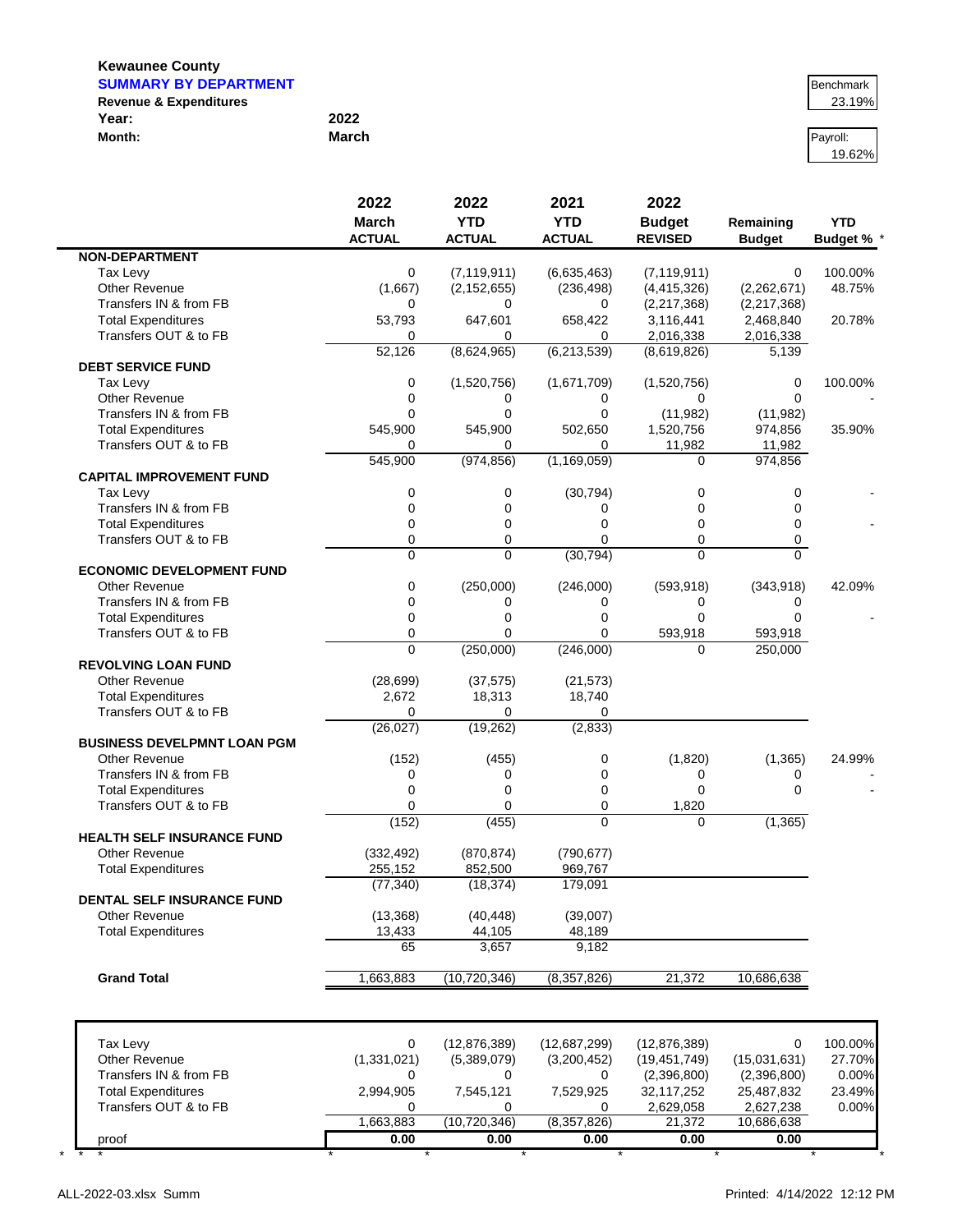**Timing differences of significant items** (accounts that do not follow an even monthly posting pattern)

| <b>REVENUE</b>                                       |                                                                                               | <b>EXPENDITURE</b>                                                                  |                                                                       |
|------------------------------------------------------|-----------------------------------------------------------------------------------------------|-------------------------------------------------------------------------------------|-----------------------------------------------------------------------|
| <b>COUNTY ADMINISTRATOR</b>                          |                                                                                               |                                                                                     |                                                                       |
| <b>ADMIN-HR &amp; INSURANCE</b>                      |                                                                                               | <b>Contracted Services</b><br><b>Professional Development</b>                       | Sporadic, as invoiced<br>Sporadic, as invoiced                        |
| <b>Liability &amp; WC dividends</b>                  | <b>Approximately Sept-Oct</b>                                                                 | <b>Insurance Premiums</b>                                                           | <b>Expensed in January</b>                                            |
| <b>CHILD SUPPORT</b>                                 |                                                                                               |                                                                                     |                                                                       |
| <b>Child Support Grant</b>                           | <b>Payments received Quarterly</b>                                                            |                                                                                     |                                                                       |
| <b>CIRCUIT COURT</b><br><b>Circuit Ct Reimb</b>      | Semi-annual by Feb & Aug                                                                      |                                                                                     |                                                                       |
| <b>CLERK OF CIRCUIT COURT</b>                        |                                                                                               |                                                                                     |                                                                       |
| <b>Revenue-all through CCAP</b>                      | Amounts collected in a month are<br>deposited & recorded in the next month<br>(2 in December) | <b>GAL &amp; Legal Fees</b>                                                         | sporadic, as invoiced by Attorney(s)                                  |
| <b>CORONER</b>                                       |                                                                                               | <b>Jury Expenses</b>                                                                | <b>ONLY</b> if Jury trial                                             |
|                                                      |                                                                                               |                                                                                     |                                                                       |
| <b>CORPORATION COUNSEL</b>                           |                                                                                               |                                                                                     |                                                                       |
| <b>COUNTY BOARD</b>                                  |                                                                                               | <b>Membership Dues</b>                                                              | Paid in January                                                       |
| <b>COUNTY CLERK</b>                                  |                                                                                               |                                                                                     |                                                                       |
| <b>State Voter Reg Fee</b>                           | When invoiced (later in year)                                                                 | <b>Election expenses</b>                                                            | Seasonal, just prior to election                                      |
| <b>DISTRICT ATTORNEY</b>                             |                                                                                               |                                                                                     |                                                                       |
| <b>EMERGENCY MANAGEMENT</b>                          |                                                                                               |                                                                                     |                                                                       |
| <b>EMPG Grant</b>                                    | Semi annual (Jul & Feb)                                                                       |                                                                                     |                                                                       |
| <b>Nuke Plant</b>                                    | Quarterly invoice (May, Aug, Nov, Feb)                                                        |                                                                                     |                                                                       |
| <b>SARA/EPCRA Grant</b><br><b>Clean Sweep Grant</b>  | Semi-annual report (Jul, Jan)<br><b>Seasonal event</b>                                        | <b>Clean Sweep</b>                                                                  | Seasonal - around event date                                          |
| <b>Other Grants</b>                                  | Seasonal, IF awarded                                                                          |                                                                                     |                                                                       |
| <b>FAMILY COURT COMMISSIONER</b>                     |                                                                                               |                                                                                     |                                                                       |
| <b>FINANCE DEPARTMENT</b>                            |                                                                                               |                                                                                     |                                                                       |
|                                                      |                                                                                               | <b>Audit</b><br><b>Other Prof Svcs</b>                                              | as invoiced, usually by Sept<br>Indirect cost (Oct) & OPEB Rept (Mar) |
| <b>COUNTY ROADS &amp; BRIDGES FUND</b>               |                                                                                               |                                                                                     |                                                                       |
| <b>Transp Aid</b>                                    | Pmt recd: Jan 25%, Jul 50%, Oct 25%                                                           | <b>Winter Maint</b><br><b>Maint &amp; construction</b><br><b>Bridge Aid (towns)</b> | Early & late in calendar year<br>April - Oct<br>sporadic-as requested |
| <b>HIGHWAY INTERNAL SERV FUND</b>                    |                                                                                               |                                                                                     |                                                                       |
| <b>Revenue invoiced</b>                              | Billing cycles are 4 or 6 weeks (P/R)                                                         |                                                                                     |                                                                       |
| <b>HSD SUMMARY</b>                                   |                                                                                               |                                                                                     |                                                                       |
| <b>Grant revenue</b><br><b>Charges for Svc (MA)</b>  | 3 mo lag time (spend, invoice, receive)<br>billing cycle s/b no more than 30 days             | <b>Family Care payment to WI</b>                                                    | Due in May                                                            |
| <b>AGING DISABILITY RSRCE CNTR</b>                   |                                                                                               |                                                                                     |                                                                       |
|                                                      |                                                                                               | Admin (phone, copier, etc)<br><b>Payment to Manitowoc Co</b>                        | Expensed as used through year<br>Paid in March of following year      |
| <b>INFORMATION SERVICES</b><br><b>Charge to City</b> | Annual fee due Jan, balance as work                                                           | Maintenance agreements                                                              | Most in Jan & April                                                   |
|                                                      | requested & invoiced                                                                          | <b>Outlay/Computer</b>                                                              | Early in year if possible                                             |
| <b>LAND CONSERVATION FUND</b>                        |                                                                                               |                                                                                     |                                                                       |
| <b>Land Conservation State Aid</b>                   | One pmt per year (Sept/Oct)<br>Septic System Surcharge-Feb                                    |                                                                                     |                                                                       |
| <b>Charges &amp; Fees</b>                            | Invoiced as work is done, some seasonal<br>(less in Winter)                                   |                                                                                     |                                                                       |
| <b>Wildlife Damage Abatement</b>                     | Passthrough grant-may not be as much<br>as budgeted. Recvd late in year                       | <b>Wildlife Damage</b>                                                              | as claims rec'd                                                       |
| <b>SWRM Cast Share</b>                               | Passthrough grant-may not be as much<br>as budgeted. Recvd late in year                       | <b>SWRM Cost Share</b>                                                              | as requests are rec'd & completed                                     |
| <b>Other Grants</b>                                  | Passthrough grant-may not be as much<br>as budgeted. Recvd late in year                       |                                                                                     |                                                                       |
| <b>WI Fund Grant</b>                                 | Passthrough grant-may not be as much<br>as budgeted. Recvd late in year                       |                                                                                     |                                                                       |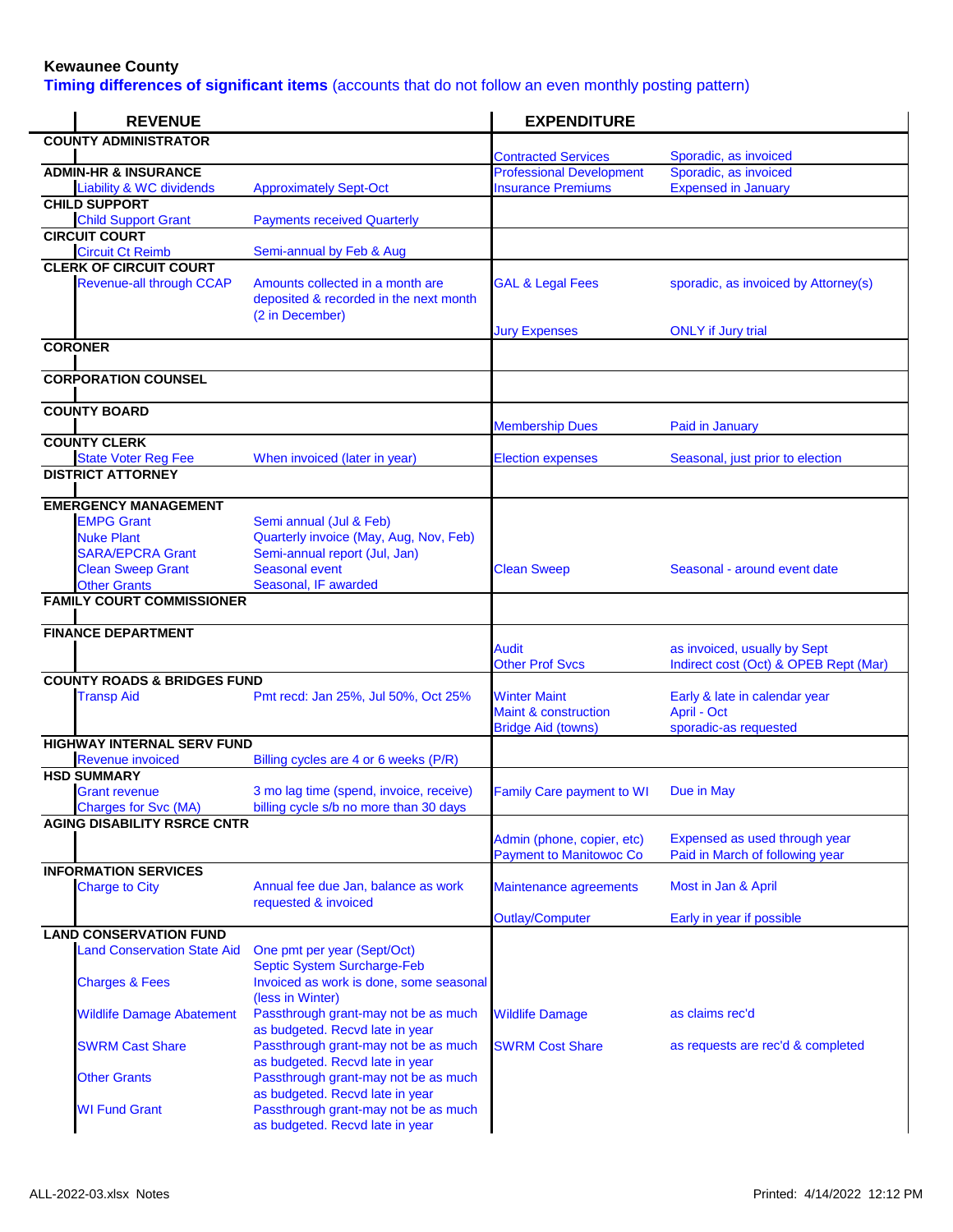**Timing differences of significant items** (accounts that do not follow an even monthly posting pattern)

| <b>REVENUE</b>                                   |                                                                                               | <b>EXPENDITURE</b>                                          |                                                                              |
|--------------------------------------------------|-----------------------------------------------------------------------------------------------|-------------------------------------------------------------|------------------------------------------------------------------------------|
| <b>LAND INFORMATION OFFICE</b>                   |                                                                                               |                                                             |                                                                              |
| <b>STRATEGIC INITIATIVE</b>                      | As work completed & invoiced                                                                  | <b>OTHER PROJECTS</b>                                       | as work completed & invoiced                                                 |
| <b>Base Budget grant</b>                         | Rec'd 1st quarter of year                                                                     | <b>MAINT AGREEMENTS</b>                                     | Most paid in January                                                         |
| <b>MAINTENANCE</b>                               |                                                                                               |                                                             |                                                                              |
|                                                  |                                                                                               | Utilities & snow removal                                    | seasonal                                                                     |
|                                                  |                                                                                               | <b>Outlay (frequent)</b>                                    | vehicles, mowers, major building                                             |
| <b>PROMOTION &amp; RECREATION</b>                |                                                                                               |                                                             |                                                                              |
| <b>Rent-Racing</b>                               | Seasonal-May-Sept                                                                             | Race related<br><b>Outlay (frequent)</b>                    | track grading, utilities - Apr-Sept<br>vehicles, mowers, equip, improvements |
| <b>Winter Park</b>                               | Season revenue recvd in March                                                                 | <b>Winter Park</b>                                          | seasonal, Dec - Mar                                                          |
| <b>Snowmobile Aids</b>                           | reimbursed after clubs paid                                                                   | <b>Snowmobile Trails</b>                                    | as requested by clubs (July)                                                 |
| <b>Other parks</b>                               | project grants, as completed & submitted Other parks                                          |                                                             | as project work completed                                                    |
| <b>PUBLIC HEALTH</b>                             |                                                                                               |                                                             |                                                                              |
| <b>Grant revenue</b>                             | 3 mo lag time (spend, invoice, receive)                                                       |                                                             |                                                                              |
| <b>REGISTER IN PROBATE</b>                       |                                                                                               |                                                             |                                                                              |
| <b>Revenue-through CCAP</b>                      | Amounts collected in a month are<br>deposited & recorded in the next month<br>(2 in December) |                                                             |                                                                              |
| <b>REGISTER OF DEEDS</b>                         |                                                                                               |                                                             |                                                                              |
|                                                  |                                                                                               | <b>Maintenance Agreements</b>                               | Paid in January                                                              |
| <b>SHERIFF</b><br><b>School Liaison</b>          | <b>Semi Annual</b>                                                                            | <b>Outlay (frequent)</b><br><b>Maintenance Agreements</b>   | Vehicles early in year<br>Most paid Jan-Apr                                  |
| <b>SOLID WASTE FUND</b>                          |                                                                                               |                                                             |                                                                              |
| <b>Facility rent</b>                             | Due in January                                                                                | Admin Fees-Tn W Kewaunee Paid in May                        |                                                                              |
| <b>Tipping Fees</b>                              | <b>Monthly</b>                                                                                |                                                             |                                                                              |
| <b>LTC Trust (Misc)</b>                          | Sent report to DNR in January for year,<br>received in Feb or March                           |                                                             |                                                                              |
| <b>COUNTY TREASURER</b>                          |                                                                                               |                                                             |                                                                              |
| <b>UNIVERSITY EXTENSION</b>                      |                                                                                               |                                                             |                                                                              |
|                                                  |                                                                                               | <b>Agent Contracts</b>                                      | semi annual - July & Dec                                                     |
| <b>VETERAN SERVICE OFFICE</b>                    | <b>Vet Service Grant-March</b>                                                                |                                                             |                                                                              |
| <b>NON-DEPARTMENT</b>                            |                                                                                               |                                                             |                                                                              |
| <b>State Shared taxes</b>                        | Recd in Jul (15%) & Nov (85%)                                                                 | <b>Illegal Taxes &amp; Refunds</b>                          | <b>Paid in February</b>                                                      |
| <b>Exempt Computer Aid</b>                       | Recd in Jul (100%)                                                                            | <b>Violence Intervention Proj</b>                           | <b>January</b>                                                               |
| <b>Utility Tax</b>                               | Recd in Jul (15%) & Nov (85%)                                                                 | <b>KCEDC</b>                                                | Paid early in year                                                           |
| <b>DEBT SERVICE FUND</b>                         |                                                                                               | <b>Principal &amp; Interest</b>                             | Apr & May                                                                    |
|                                                  |                                                                                               | <b>Principal</b>                                            | Oct & Nov                                                                    |
| <b>CAPITAL IMPROVEMENT FUND</b>                  |                                                                                               |                                                             |                                                                              |
| <b>ECONOMIC DEVELOPMENT FUND</b>                 |                                                                                               |                                                             |                                                                              |
|                                                  |                                                                                               |                                                             |                                                                              |
| Loan payments (BT)<br><b>REVOLVING LOAN FUND</b> | <b>Annual-September</b>                                                                       | Projects-as approved & invoiced<br>No more loans as of 2019 |                                                                              |
| <b>BUSINESS DEVELPMNT LOAN PGM</b>               |                                                                                               | As loans approved                                           |                                                                              |
| <b>HEALTH SELF INSURANCE FUND</b>                |                                                                                               |                                                             |                                                                              |
| DENTAL SELF INSURANCE FUND                       |                                                                                               |                                                             |                                                                              |
|                                                  |                                                                                               |                                                             |                                                                              |

Threshold to be on this list - about 10% of deptment revenue or expense Other frequent items (may not meet threshold): memberships, maintenance agreements, contracted services Outlay - usually a significant part of department expense, routinely changes from year to year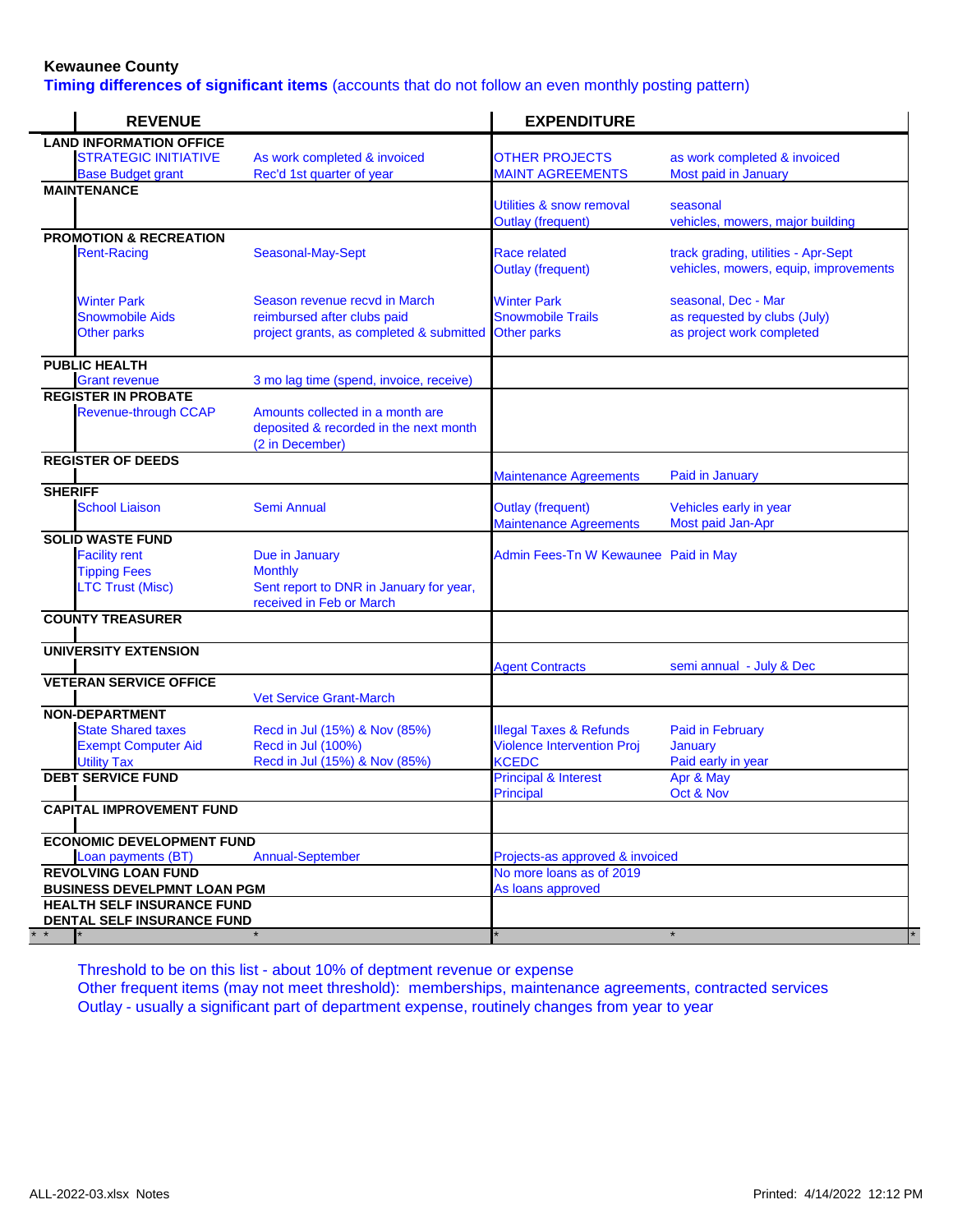|      | <b>Kewaunee County</b>            |     |         | AcctYear                             | <b>CURRENT</b> | <b>CURRENT</b> | LAST          | <b>CURRENT</b> |               |                  |
|------|-----------------------------------|-----|---------|--------------------------------------|----------------|----------------|---------------|----------------|---------------|------------------|
|      | <b>COUNTY ADMINISTRATOR</b>       |     |         | Ledger Type                          | <b>ACTUAL</b>  | <b>ACTUAL</b>  | <b>ACTUAL</b> | <b>REVISED</b> |               | <b>Benchmark</b> |
|      | <b>Revenue &amp; Expenditures</b> |     |         | Year                                 | 2022           | 2022           | 2021          | 2022           |               | 23.19%           |
|      | <b>Year: 2022</b>                 |     |         | Format                               | <b>PER</b>     | <b>YTD</b>     | <b>YTD</b>    | <b>YTD</b>     |               |                  |
|      | Month: March                      |     |         | Period                               | 3              | 3              | 3             | 13             |               | Payroll:         |
|      |                                   |     |         | DesignerGL                           | <b>GFS</b>     | <b>GFS</b>     | <b>GFS</b>    | <b>GFS</b>     |               | 19.62%           |
|      |                                   |     |         |                                      |                |                |               |                |               |                  |
|      |                                   |     |         | Reverse sign?                        | $\mathbf{1}$   | $\mathbf{1}$   | $\mathbf{1}$  | $-1$           |               |                  |
|      |                                   |     |         |                                      | 2022           | 2022           | 2021          | 2022           |               |                  |
|      |                                   |     |         |                                      | <b>March</b>   | <b>YTD</b>     | <b>YTD</b>    | <b>Budget</b>  | Remaining     | <b>YTD</b>       |
| Fund | L20                               |     | L30 L40 | Description                          | <b>ACTUAL</b>  | <b>ACTUAL</b>  | <b>ACTUAL</b> | <b>REVISED</b> | <b>Budget</b> | Budget %*        |
| 100  |                                   |     |         | <b>GENERAL FUND</b>                  |                |                |               |                |               |                  |
| 100  | 51410                             |     |         | <b>COUNTY ADMINISTRATOR</b>          |                |                |               |                |               |                  |
|      |                                   |     |         | Revenue                              |                |                |               |                |               |                  |
| 100  | 43249 010                         |     |         | <b>COVID GRANTS-ADM</b>              | 0.00           | 0.00           | 0.00          | 0.00           | 0.00          |                  |
|      |                                   |     |         |                                      | 0.00           | 0.00           | 0.00          | 0.00           | 0.00          |                  |
|      |                                   |     |         | <b>Expenditures</b>                  |                |                |               |                |               |                  |
| 100  | 51410                             | 000 | 111     | <b>SALARIES</b>                      | 13,297.60      | 39,892.80      | 38,750.40     | 172,843.00     | 132,950.20    | 23.08%           |
| 100  | 51410 000                         |     | 151     | SOCIAL SECURITY                      | 916.08         | 2,748.24       | 2,694.84      | 13,222.00      | 10,473.76     | 20.79%           |
| 100  | 51410 000                         |     | 152     | <b>RETIREMENT</b>                    | 864.34         | 2,593.02       | 2,615.70      | 11,235.00      | 8,641.98      | 23.08%           |
| 100  | 51410                             | 000 | 153     | <b>WORKMEN'S COMPENSATION</b>        | 24.52          | 73.56          | 72.90         | 325.00         | 251.44        | 22.63%           |
| 100  | 51410                             | 000 | 154     | <b>HEALTH INSURANCE</b>              | 4,647.88       | 13,943.64      | 12,415.20     | 55,774.00      | 41,830.36     | 25.00%           |
| 100  | 51410                             | 000 | 155     | <b>DENTAL INSURANCE</b>              | 135.64         | 406.92         | 387.48        | 1,627.00       | 1,220.08      | 25.01%           |
| 100  | 51410                             | 000 | 156     | HEALTH REIMBURSEMENT ACCOUNT         | 0.00           | 0.00           | 0.00          | 0.00           | 0.00          |                  |
| 100  | 51410 000                         |     | 225     | <b>TELEPHONE</b>                     | 99.70          | 288.76         | 240.06        | 1,593.00       | 1,304.24      | 18.13%           |
| 100  | 51410                             | 000 | 296     | <b>CONTRACTED SERVICES</b>           | 46,000.00      | 113,500.00     | 0.00          | 205,000.00     | 91,500.00     | 55.37%           |
| 100  | 51410                             | 000 | 311     | <b>POSTAGE</b>                       | 0.00           | 3.37           | 13.64         | 150.00         | 146.63        | 2.25%            |
| 100  | 51410                             | 000 | 312     | OFFICE SUPPLIES                      | 0.00           | 0.00           | 29.98         | 1,500.00       | 1,500.00      | 0.00%            |
| 100  | 51410                             | 000 | 313     | <b>PRINTING</b>                      | 0.00           | 0.00           | 0.00          | 0.00           | 0.00          |                  |
| 100  | 51410                             | 000 | 322     | <b>SUBSCRIPTIONS</b>                 | 0.00           | 0.00           | 0.00          | 0.00           | 0.00          |                  |
| 100  | 51410                             | 000 | 324     | <b>MEMBERSHIP DUES</b>               | 0.00           | 0.00           | 0.00          | 200.00         | 200.00        | 0.00%            |
| 100  | 51410                             | 000 | 332     | <b>TRAVEL EXPENSES</b>               | 337.20         | 364.70         | 0.00          | 1,500.00       | 1,135.30      | 24.31%           |
| 100  | 51410                             | 000 | 533     | <b>EQUIPMENT RENTAL &amp; LEASES</b> | 157.67         | 266.35         | 617.55        | 3,500.00       | 3,233.65      | 7.61%            |
| 100  | 51410                             | 000 | 813     | <b>OUTLAY</b>                        | 1,247.01       | 1,247.01       | 0.00          | 0.00           | (1,247.01)    |                  |
|      |                                   |     |         |                                      | 67,727.64      | 175,328.37     | 57,837.75     | 468,469.00     | 293,140.63    | 37.43%           |
|      |                                   |     |         |                                      | 67,727.64      | 175,328.37     | 57,837.75     | 468,469.00     | 293,140.63    |                  |
| 100  |                                   |     |         | <b>ADMIN-HR &amp; INSURANCE</b>      |                |                |               |                |               |                  |
|      |                                   |     |         | <b>Revenue</b>                       |                |                |               |                |               |                  |
| 100  | 48401 000                         |     |         | <b>LIABILITY INS DIVIDENDS</b>       | 0.00           | 0.00           | 0.00          | (3,000.00)     | (3,000.00)    | 0.00%            |
| 100  | 48402 000                         |     |         | <b>WORKERS COMP DIVIDENDS</b>        | 0.00           | 0.00           | 0.00          | (1,000.00)     | (1,000.00)    | 0.00%            |
|      |                                   |     |         |                                      | 0.00           | 0.00           | 0.00          | (4,000.00)     | (4,000.00)    | 0.00%            |
|      |                                   |     |         | <b>Expenditures</b>                  |                |                |               |                |               |                  |
| 100  | 51430 000 161                     |     |         | PRE-EMPLOYMENT SCREENING             | 0.00           | 0.00           | 0.00          | 0.00           | 0.00          |                  |
| 100  | 51430 000 162                     |     |         | PROFESSIONAL DEVELOPMENT             | 0.00           | 0.00           | 129.00        | 26,000.00      | 26,000.00     | 0.00%            |
| 100  | 51430 000                         |     | 211     | <b>MEDICAL SERVICES</b>              | 0.00           | 102.00         | 113.00        | 0.00           | (102.00)      |                  |
| 100  | 51430 000 253                     |     |         | <b>TESTING</b>                       | 0.00           | 0.00           | 0.00          | 1,000.00       | 1,000.00      | 0.00%            |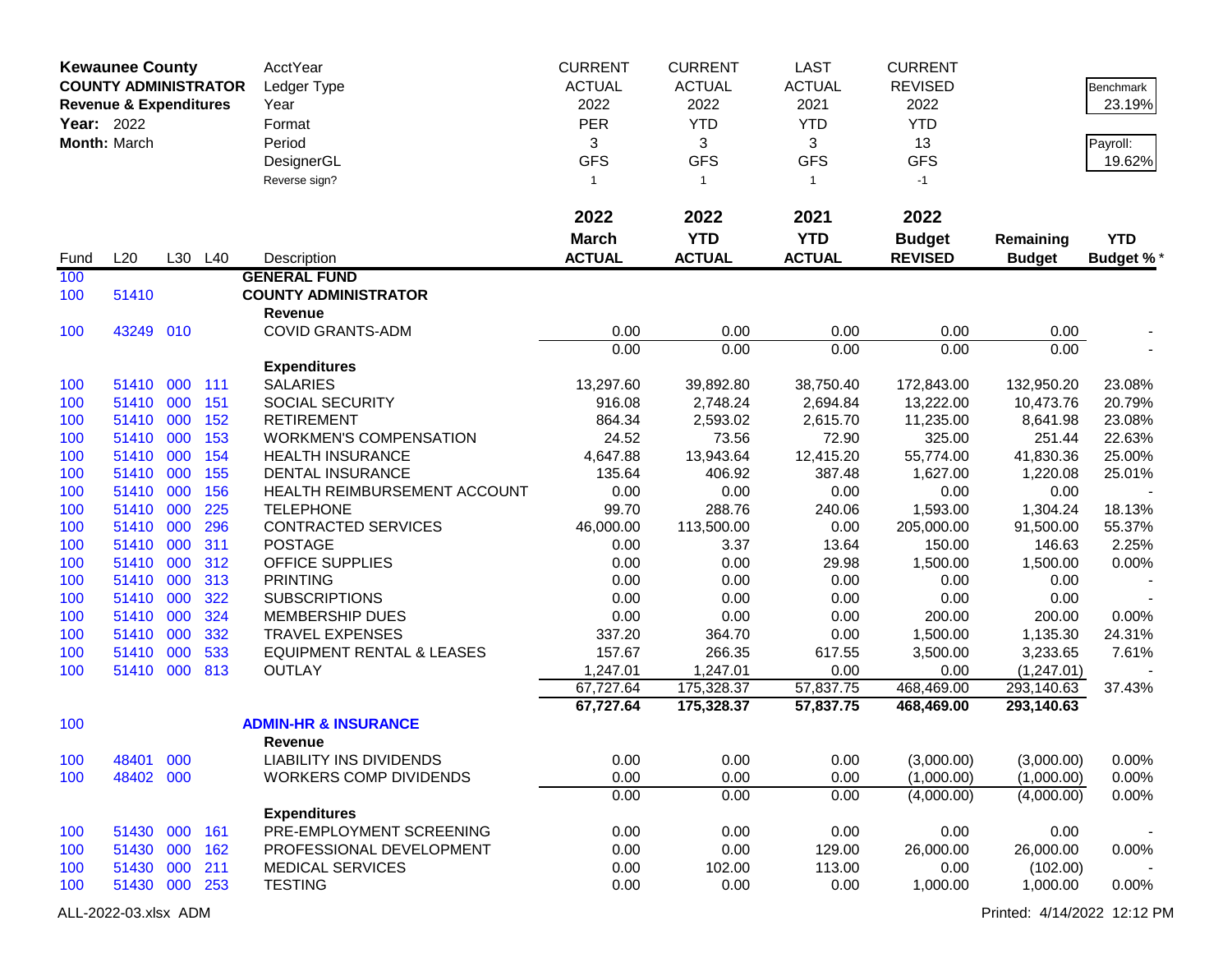|            | <b>Kewaunee County</b>            |            |            | AcctYear                                                | <b>CURRENT</b>    | <b>CURRENT</b>     | <b>LAST</b>        | <b>CURRENT</b>      |                     |                  |
|------------|-----------------------------------|------------|------------|---------------------------------------------------------|-------------------|--------------------|--------------------|---------------------|---------------------|------------------|
|            | <b>COUNTY ADMINISTRATOR</b>       |            |            | Ledger Type                                             | <b>ACTUAL</b>     | <b>ACTUAL</b>      | <b>ACTUAL</b>      | <b>REVISED</b>      |                     | Benchmark        |
|            | <b>Revenue &amp; Expenditures</b> |            |            | Year                                                    | 2022              | 2022               | 2021               | 2022                |                     | 23.19%           |
| Year: 2022 |                                   |            |            | Format                                                  | PER               | <b>YTD</b>         | <b>YTD</b>         | <b>YTD</b>          |                     |                  |
|            | Month: March                      |            |            | Period                                                  | 3                 | 3                  | 3                  | 13                  |                     | Payroll:         |
|            |                                   |            |            | DesignerGL                                              | <b>GFS</b>        | <b>GFS</b>         | <b>GFS</b>         | <b>GFS</b>          |                     | 19.62%           |
|            |                                   |            |            | Reverse sign?                                           | $\mathbf{1}$      | $\mathbf{1}$       | $\mathbf{1}$       | $-1$                |                     |                  |
|            |                                   |            |            |                                                         |                   |                    |                    |                     |                     |                  |
|            |                                   |            |            |                                                         | 2022              | 2022               | 2021               | 2022                |                     |                  |
|            |                                   |            |            |                                                         | <b>March</b>      | <b>YTD</b>         | <b>YTD</b>         | <b>Budget</b>       | Remaining           | <b>YTD</b>       |
| Fund       | L20                               | L30        | L40        | Description                                             | <b>ACTUAL</b>     | <b>ACTUAL</b>      | <b>ACTUAL</b>      | <b>REVISED</b>      | <b>Budget</b>       | <b>Budget %</b>  |
| 100        | 51430                             | 000        | 296        | <b>CONTRACTED SERVICES</b>                              | 0.00              | 5,500.00           | 5,500.00           | 23,000.00           | 17,500.00           | 23.91%           |
| 100        | 51430                             | 000        | 321        | PUBLICATIONS OF LEGAL NOTICE                            | 1,082.35          | 1,082.35           | 930.33             | 5,000.00            | 3,917.65            | 21.65%           |
| 100        | 51940                             | 000        | 601        | UNEMPLOYMENT COMPENSATION                               | 0.00              | 0.00               | 0.00               | 1,000.00            | 1,000.00            | 0.00%            |
| 100        | 51970                             | 000        | 601        | SECTION 125 & HRA ADMINISTRA                            | 877.00            | 1,435.00           | 1,621.00           | 5,000.00            | 3,565.00            | 28.70%           |
| 100        | 51960                             | 000        | 601        | <b>WORKER'S COMPENSATION</b>                            | 0.00              | 0.00               | 3,595.00           | 0.00                | 0.00                |                  |
| 100        | 51930                             | 000        | 601        | PROPERTY & LIABILITY INS                                | 250.00            | 144,738.00         | 65,009.59          | 145,000.00          | 262.00              | 99.82%           |
| 100        | 51931                             | 000        | 601        | AUTO PHYSICAL DAMAGE                                    | 0.00              | 0.00               | 1,000.00           | 4,000.00            | 4,000.00            | 0.00%            |
| 100        | 51935 000 601                     |            |            | OTHER INSURANCE                                         | 0.00              | 3,381.00           | 3,381.00           | 3,500.00            | 119.00              | 96.60%           |
|            |                                   |            |            |                                                         | 2,209.35          | 156,238.35         | 81,278.92          | 213,500.00          | 57,261.65           | 73.18%           |
|            |                                   |            |            |                                                         | 2,209.35          | 156,238.35         | 81,278.92          | 209,500.00          | 53,261.65           |                  |
| 100        | 51460                             |            |            | PUBLIC INFO/TOURISM OFFICE                              |                   |                    |                    |                     |                     |                  |
|            |                                   |            |            | <b>Expenditures</b>                                     |                   |                    |                    |                     |                     |                  |
| 100        | 51460                             | 000 111    |            | <b>SALARIES</b>                                         | 4,136.00          | 12,408.00          | 12,177.60          | 53,777.00           | 41,369.00           | 23.07%           |
| 100        | 51460 000                         |            | 151        | SOCIAL SECURITY                                         | 284.37            | 844.05             | 836.36             | 4,114.00            | 3,269.95            | 20.52%           |
| 100        | 51460                             | 000        | 152        | <b>RETIREMENT</b>                                       | 268.84            | 806.52             | 822.00             | 3,496.00            | 2,689.48            | 23.07%           |
| 100        | 51460                             | 000        | 153        | <b>WORKMEN'S COMPENSATION</b>                           | 155.86            | 463.18             | 475.02             | 2,039.00            | 1,575.82            | 22.72%           |
| 100        | 51460<br>51460                    | 000<br>000 | 154<br>155 | <b>HEALTH INSURANCE</b>                                 | 2,323.94<br>67.82 | 6,971.82<br>203.46 | 6,207.60<br>153.78 | 27,887.00<br>814.00 | 20,915.18<br>610.54 | 25.00%<br>25.00% |
| 100<br>100 | 51460                             | 000        | 156        | <b>DENTAL INSURANCE</b><br>HEALTH REIMBURSEMENT ACCOUNT | 0.00              | 0.00               | 0.00               | 0.00                | 0.00                |                  |
| 100        | 51460                             | 000        | 225        | <b>TELEPHONE</b>                                        | 45.23             | 132.95             | 117.38             | 823.00              | 690.05              | 16.15%           |
| 100        | 51460                             | 000        | 311        | <b>POSTAGE</b>                                          | 0.00              | 0.00               | 0.00               | 100.00              | 100.00              | 0.00%            |
| 100        | 51460                             | 000        | 312        | <b>OFFICE SUPPLIES</b>                                  | 0.00              | 0.00               | 69.99              | 150.00              | 150.00              | 0.00%            |
| 100        | 51460                             | 000        | 313        | <b>PRINTING</b>                                         | 0.00              | 0.00               | 0.00               | 2,000.00            | 2,000.00            | 0.00%            |
| 100        | 51460                             | 000        | 316        | WEB SITE & OTHER INFO                                   | 0.00              | 1,645.33           | 1,744.33           | 5,000.00            | 3,354.67            | 32.91%           |
| 100        | 51460                             | 000        | 322        | <b>SUBSCRIPTIONS</b>                                    | 0.00              | 0.00               | 0.00               | 100.00              | 100.00              | 0.00%            |
| 100        | 51460                             | 000        | 324        | MEMBERSHIP DUES                                         | 0.00              | 0.00               | 0.00               | 500.00              | 500.00              | 0.00%            |
| 100        | 51460                             | 000        | 332        | <b>TRAVEL EXPENSES</b>                                  | 0.00              | 0.00               | 0.00               | 1,500.00            | 1,500.00            | 0.00%            |
| 100        | 51460                             | 000        | 813        | <b>OUTLAY</b>                                           | 0.00              | 0.00               | 0.00               | 2,010.00            | 2,010.00            | 0.00%            |
|            |                                   |            |            |                                                         | 7,282.06          | 23,475.31          | 22,604.06          | 104,310.00          | 80,834.69           | 22.51%           |
|            |                                   |            |            |                                                         | 7,282.06          | 23,475.31          | 22,604.06          | 104,310.00          | 80,834.69           |                  |
|            |                                   |            |            |                                                         |                   |                    |                    |                     |                     |                  |
|            |                                   |            |            |                                                         | 77,219.05         | 355,042.03         | 161,720.73         | 782,279.00          | 427,236.97          |                  |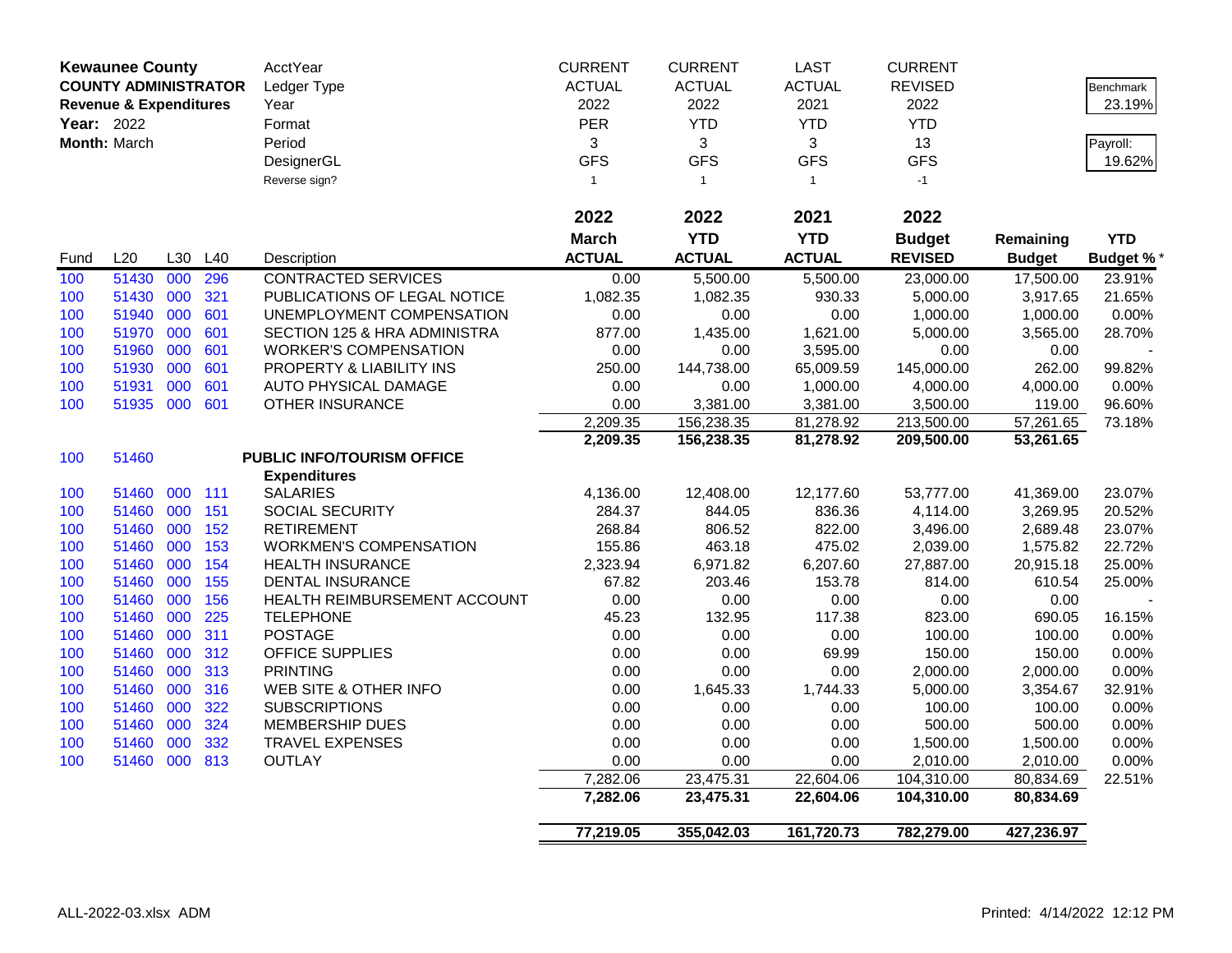|      | <b>Kewaunee County</b>            |         | AcctYear                                | <b>CURRENT</b> | <b>CURRENT</b> | <b>LAST</b>   | <b>CURRENT</b> |               |                   |
|------|-----------------------------------|---------|-----------------------------------------|----------------|----------------|---------------|----------------|---------------|-------------------|
|      | <b>COUNTY ADMINISTRATOR</b>       |         | Ledger Type                             | <b>ACTUAL</b>  | <b>ACTUAL</b>  | <b>ACTUAL</b> | <b>REVISED</b> |               | <b>Benchmark</b>  |
|      | <b>Revenue &amp; Expenditures</b> |         | Year                                    | 2022           | 2022           | 2021          | 2022           |               | 23.19%            |
|      | Year: 2022                        |         | Format                                  | <b>PER</b>     | <b>YTD</b>     | YTD.          | <b>YTD</b>     |               |                   |
|      | <b>Month: March</b>               |         | Period                                  | 3              | 3              | 3             | 13             |               | Payroll:          |
|      |                                   |         | DesignerGL                              | <b>GFS</b>     | <b>GFS</b>     | <b>GFS</b>    | <b>GFS</b>     |               | 19.62%            |
|      |                                   |         | Reverse sign?                           |                |                |               | $-1$           |               |                   |
|      |                                   |         |                                         | 2022           | 2022           | 2021          | 2022           |               |                   |
|      |                                   |         |                                         | <b>March</b>   | <b>YTD</b>     | <b>YTD</b>    | <b>Budget</b>  | Remaining     | <b>YTD</b>        |
| Fund | L20                               | L30 L40 | Description                             | <b>ACTUAL</b>  | <b>ACTUAL</b>  | <b>ACTUAL</b> | <b>REVISED</b> | <b>Budget</b> | <b>Budget %*</b>  |
| 100  |                                   |         | <b>FUND BALANCE - Beginning of year</b> |                |                |               |                |               |                   |
| 100  | 34504                             |         | FB ASSIGND-VEHICLE DAMAGE               |                | (74, 633.36)   |               | (78, 633.36)   |               | 100.51931.000.601 |
|      |                                   |         | <b>INTEGRITY CHECK:</b>                 |                |                |               |                |               |                   |
|      |                                   |         | <b>Total Expenditures (report)</b>      | 77,219.05      | 355,042.03     | 161,720.73    | 786,279.00     |               |                   |
| 100  | $[51410,51.*$                     |         | Total Dept expenditures (G/L)           | 77,219.05      | 355,042.03     | 161,720.73    | 786,279.00     |               |                   |
|      |                                   |         |                                         | 0.00           | 0.00           | 0.00          | 0.00           |               |                   |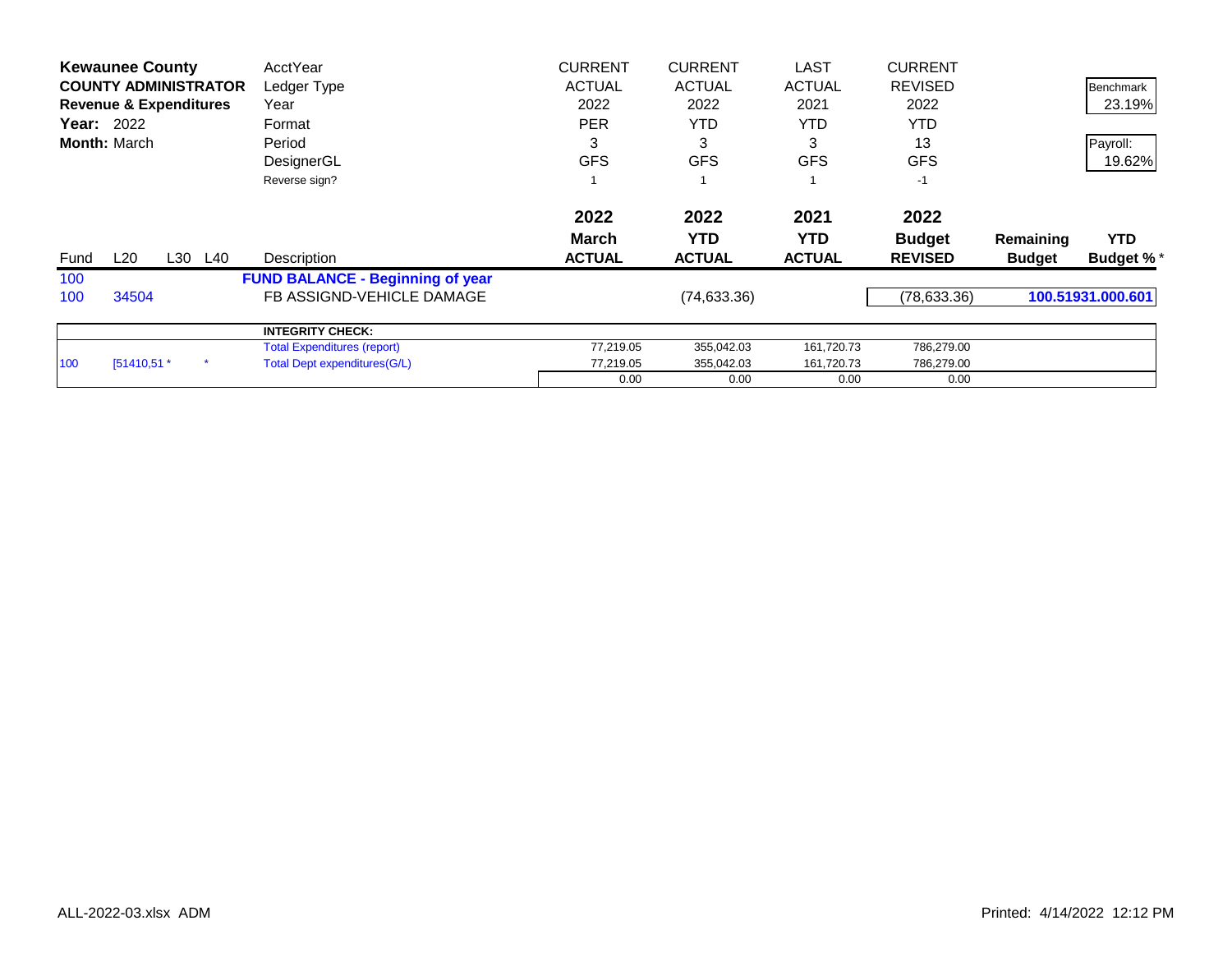|            | <b>Kewaunee County</b><br><b>CHILD SUPPORT</b> | AcctYear | <b>CURRENT</b> | <b>CURRENT</b>                       | <b>LAST</b>   | <b>CURRENT</b> |                        |                |               |                  |
|------------|------------------------------------------------|----------|----------------|--------------------------------------|---------------|----------------|------------------------|----------------|---------------|------------------|
|            |                                                |          |                | Ledger Type                          | <b>ACTUAL</b> | <b>ACTUAL</b>  | <b>ACTUAL</b>          | <b>REVISED</b> |               | <b>Benchmark</b> |
|            | <b>Revenue &amp; Expenditures</b>              |          |                | Year                                 | 2022          | 2022           | 2021                   | 2022           |               | 23.19%           |
| Year: 2022 |                                                |          |                | Format                               | PER           | <b>YTD</b>     | <b>YTD</b>             | <b>YTD</b>     |               |                  |
|            | Month: March                                   |          |                | Period                               | 3             | 3              | 3                      | 13             |               | Payroll:         |
|            |                                                |          |                | DesignerGL                           | <b>GFS</b>    | <b>GFS</b>     | <b>GFS</b>             | <b>GFS</b>     |               | 19.62%           |
|            |                                                |          |                | Reverse sign?                        | $\mathbf{1}$  | $\overline{1}$ | $\mathbf{1}$           | $-1$           |               |                  |
|            |                                                |          |                |                                      |               |                |                        |                |               |                  |
|            |                                                |          |                |                                      | 2022          | 2022           | 2021                   | 2022           |               |                  |
|            |                                                |          |                |                                      | <b>March</b>  | <b>YTD</b>     | <b>YTD</b>             | <b>Budget</b>  | Remaining     | <b>YTD</b>       |
| Fund       | L20                                            | L30      | L40            | Descr-L40                            | <b>ACTUAL</b> | <b>ACTUAL</b>  | <b>ACTUAL</b>          | <b>REVISED</b> | <b>Budget</b> | <b>Budget %</b>  |
| 100        |                                                |          |                | <b>GENERAL FUND</b>                  |               |                |                        |                |               |                  |
| 100        | 51330                                          |          |                | <b>CHILD SUPPORT</b>                 |               |                |                        |                |               |                  |
|            |                                                |          |                | Revenue                              |               |                |                        |                |               |                  |
| 100        | 43249                                          | 020      |                | <b>COVID GRANTS-CSA</b>              | 0.00          | 0.00           | 0.00                   | 0.00           | 0.00          |                  |
| 100        | 43562                                          | 000      |                | <b>CHILD SUPPORT</b>                 | 0.00          | 0.00           | 0.00                   | (270, 200.00)  | (270, 200.00) | 0.00%            |
| 100        | 43562 002                                      |          |                | CHILD SUPP VITAL STATISTICS          | 0.00          | 0.00           | 0.00                   | 0.00           | 0.00          |                  |
|            |                                                |          |                |                                      | 0.00          | 0.00           | 0.00                   | (270, 200.00)  | (270, 200.00) | 0.00%            |
|            |                                                |          |                | <b>Expenditures</b>                  |               |                |                        |                |               |                  |
| 100        | 51330                                          | 000 111  |                | <b>SALARIES</b>                      | 3,300.00      | 13,272.64      | 14,956.80              | 66,051.00      | 52,778.36     | 20.09%           |
| 100        | 51330                                          | 000      | 121            | WAGES-REGULAR                        | 875.20        | 8,842.22       | 17,013.60              | 89,728.00      | 80,885.78     | 9.85%            |
| 100        | 51330                                          | 000      | 122            | WAGES-OVERTIME                       | 0.00          | 0.00           | 0.00                   | 0.00           | 0.00          |                  |
| 100        | 51330                                          | 000      | 149            | <b>INTERPRETERS</b>                  | 0.00          | 0.00           | 0.00                   | 0.00           | 0.00          |                  |
| 100        | 51330 000                                      |          | 151            | SOCIAL SECURITY                      | 284.68        | 1,603.07       | 2,141.05               | 11,917.00      | 10,313.93     | 13.45%           |
| 100        | 51330                                          | 000      | 152            | <b>RETIREMENT</b>                    | 271.39        | 1,301.23       | 2,157.97               | 10,126.00      | 8,824.77      | 12.85%           |
| 100        | 51330                                          | 000      | 153            | <b>WORKMEN'S COMPENSATION</b>        | 77.50         | 399.64         | 803.89                 | 3,526.00       | 3,126.36      | 11.33%           |
| 100        | 51330 000                                      |          | 154            | <b>HEALTH INSURANCE</b>              | 3,449.20      | 11,052.40      | 20,358.00              | 84,350.00      | 73,297.60     | 13.10%           |
| 100        | 51330                                          | 000      | 155            | <b>DENTAL INSURANCE</b>              | 121.66        | 364.98         | 581.22                 | 2,441.00       | 2,076.02      | 14.95%           |
| 100        | 51330                                          | 000      | 156            | HEALTH REIMBURSEMENT ACCOUNT         | 0.00          | 0.00           | 0.00                   | 0.00           | 0.00          |                  |
| 100        | 51330                                          | 000      | 211            | <b>MEDICAL SERVICES</b>              | 63.23         | 132.23         | (20.45)                | 150.00         | 17.77         | 88.15%           |
| 100        | 51330                                          | 000      | 214            | <b>FILING FEES</b>                   | 0.00          | 0.00           | 20.00                  | 150.00         | 150.00        | 0.00%            |
| 100        | 51330                                          | 000      | 225            | <b>TELEPHONE</b>                     | 134.41        | 353.22         | 434.22                 | 1,566.00       | 1,212.78      | 22.56%           |
| 100        | 51330                                          | 000      | 249            | MAINTENANCE AGREEMENTS               | 0.00          | 0.00           | 172.00                 | 200.00         | 200.00        | 0.00%            |
| 100        | 51330                                          | 000      | 255            | PAPER SERVICE                        | 0.00          | 75.00          | 0.00                   | 400.00         | 325.00        | 18.75%           |
| 100        | 51330                                          | 000      | 311            | <b>POSTAGE</b>                       | 55.17         | 103.27         | 107.87                 | 900.00         | 796.73        | 11.47%           |
| 100        | 51330                                          | 000      | 312            | <b>OFFICE SUPPLIES</b>               | 0.00          | 71.85          | 72.08                  | 1,500.00       | 1,428.15      | 4.79%            |
| 100        | 51330                                          | 000      | 313            | <b>PRINTING</b>                      | 0.00          | 186.80         | 0.00                   | 250.00         | 63.20         | 74.72%           |
| 100        | 51330                                          | 000      | 321            | PUBLICATIONS OF LEGAL NOTICE         | 0.00          | 0.00           | 0.00                   | 100.00         | 100.00        | 0.00%            |
| 100        | 51330                                          | 000      | 324            | MEMBERSHIP DUES                      | 50.00         | 50.00          | 0.00                   | 65.00          | 15.00         | 76.92%           |
| 100        | 51330                                          | 000      | 332            | <b>TRAVEL EXPENSES</b>               | 0.00          | 0.00           | 0.00                   | 500.00         | 500.00        | 0.00%            |
| 100        | 51330                                          | 000      | 533            | <b>EQUIPMENT RENTAL &amp; LEASES</b> | 37.81         | 105.79         | 464.48                 | 2,415.00       | 2,309.21      | 4.38%            |
| 100        | 51330 000 813                                  |          |                | <b>OUTLAY</b>                        | 3,515.01      | 4,719.24       | 0.00                   | 6,030.00       | 1,310.76      | 78.26%           |
|            |                                                |          |                |                                      | 12,235.26     | 42,633.58      | 59,262.73<br>59,262.73 | 282,365.00     | 239,731.42    | 15.10%           |
|            |                                                |          |                |                                      | 12,235.26     | 42,633.58      |                        | 12,165.00      | (30, 468.58)  |                  |

55,290 Indirect Cost 2022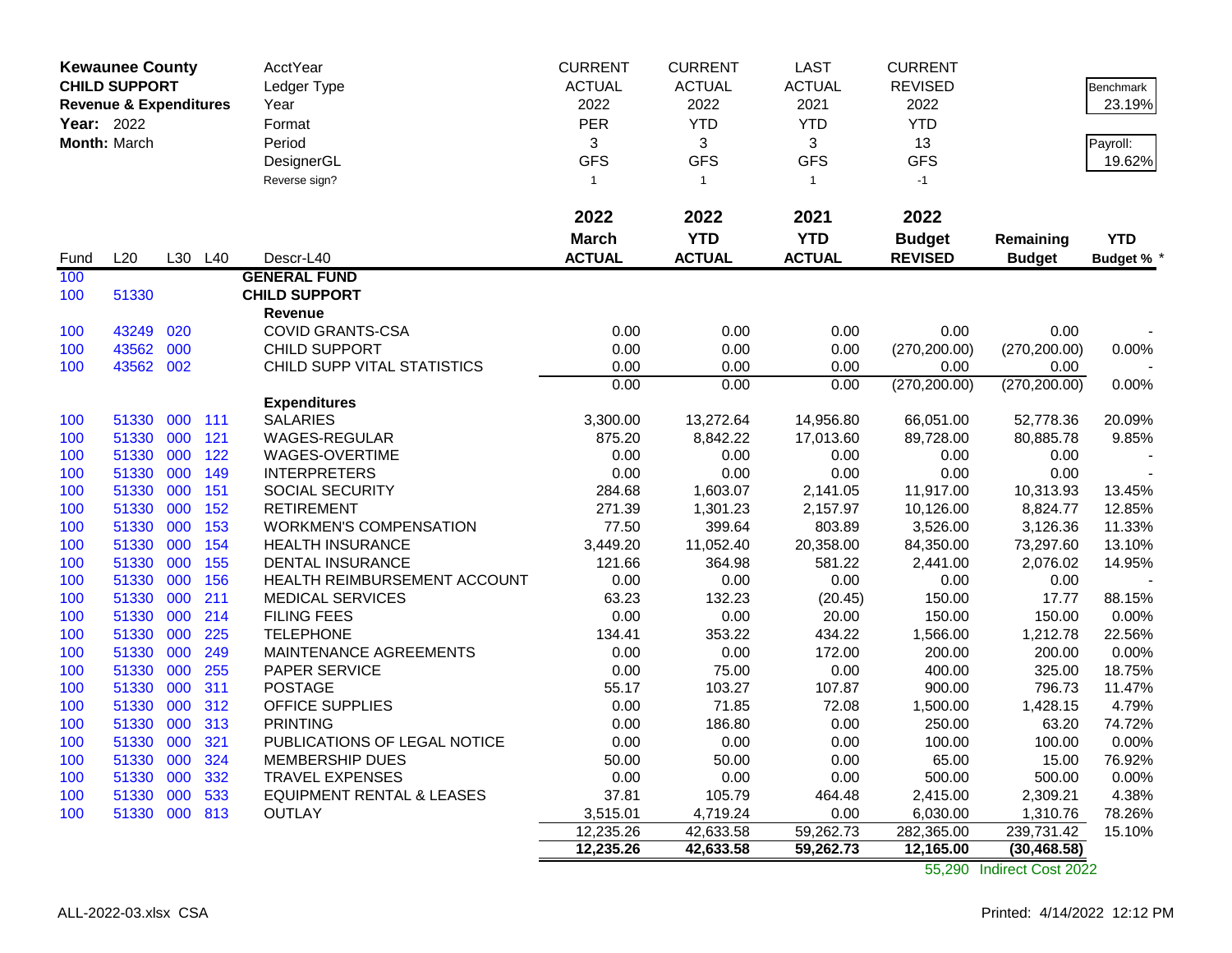| <b>Kewaunee County</b>            | AcctYear                           | <b>CURRENT</b> | <b>CURRENT</b> | <b>LAST</b>   | <b>CURRENT</b> |                           |                 |
|-----------------------------------|------------------------------------|----------------|----------------|---------------|----------------|---------------------------|-----------------|
| <b>CHILD SUPPORT</b>              | Ledger Type                        | <b>ACTUAL</b>  | <b>ACTUAL</b>  | <b>ACTUAL</b> | <b>REVISED</b> |                           | Benchmark       |
| <b>Revenue &amp; Expenditures</b> | Year                               | 2022           | 2022           | 2021          | 2022           |                           | 23.19%          |
| <b>Year: 2022</b>                 | Format                             | <b>PER</b>     | YTD            | YTD           | YTD            |                           |                 |
| <b>Month: March</b>               | Period                             |                | 3              | 3             | 13             |                           | Payroll:        |
|                                   | DesignerGL                         | <b>GFS</b>     | <b>GFS</b>     | <b>GFS</b>    | <b>GFS</b>     |                           | 19.62%          |
|                                   | Reverse sign?                      |                |                |               | $-1$           |                           |                 |
|                                   |                                    | 2022           | 2022           | 2021          | 2022           |                           |                 |
|                                   |                                    | <b>March</b>   | YTD            | YTD.          | <b>Budget</b>  | Remaining                 | <b>YTD</b>      |
| L20<br>L30 L40<br>Fund            | Descr-L40                          | <b>ACTUAL</b>  | <b>ACTUAL</b>  | <b>ACTUAL</b> | <b>REVISED</b> | <b>Budget</b>             | <b>Budget %</b> |
|                                   |                                    |                |                |               |                | 80,519 Indirect Cost 2021 |                 |
|                                   | <b>INTEGRITY CHECK:</b>            |                |                |               |                |                           |                 |
|                                   | <b>Total Expenditures (report)</b> | 12,235.26      | 42,633.58      | 59,262.73     | 282,365.00     |                           |                 |
| 51330<br>100                      | Total Dept expenditures (G/L)      | 12,235.26      | 42,633.58      | 59,262.73     | 282,365.00     |                           |                 |
|                                   |                                    | 0.00           | 0.00           | 0.00          | 0.00           |                           |                 |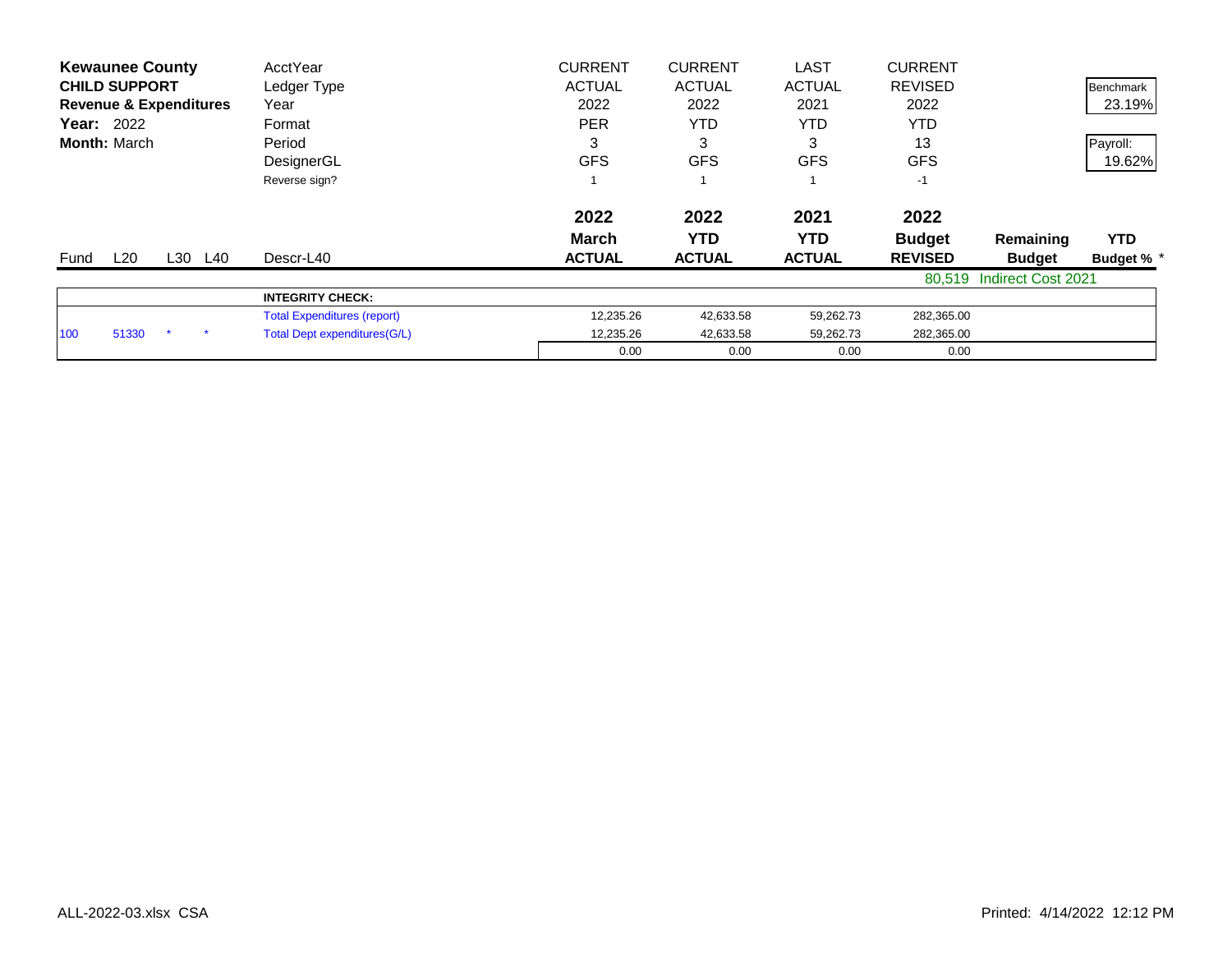|      | <b>Kewaunee County</b><br><b>CIRCUIT COURT</b><br><b>Revenue &amp; Expenditures</b> |     |         | <b>AcctYear</b><br>Ledger Type<br>Year | <b>CURRENT</b><br><b>ACTUAL</b><br>2022 | <b>CURRENT</b><br><b>ACTUAL</b><br>2022 | <b>LAST</b><br><b>ACTUAL</b><br>2021 | <b>CURRENT</b><br><b>REVISED</b><br>2022 |               | Benchmark<br>23.19% |
|------|-------------------------------------------------------------------------------------|-----|---------|----------------------------------------|-----------------------------------------|-----------------------------------------|--------------------------------------|------------------------------------------|---------------|---------------------|
|      | <b>Year: 2022</b>                                                                   |     |         | Format                                 | <b>PER</b>                              | <b>YTD</b>                              | <b>YTD</b>                           | <b>YTD</b>                               |               |                     |
|      | Month: March                                                                        |     |         | Period                                 | 3                                       | 3                                       | 3                                    | 13                                       |               | Payroll:            |
|      |                                                                                     |     |         | DesignerGL                             | <b>GFS</b>                              | <b>GFS</b>                              | <b>GFS</b>                           | <b>GFS</b>                               |               | 19.62%              |
|      |                                                                                     |     |         | Reverse sign?                          | $\mathbf{1}$                            | $\overline{1}$                          | $\mathbf{1}$                         | $-1$                                     |               |                     |
|      |                                                                                     |     |         |                                        |                                         |                                         |                                      |                                          |               |                     |
|      |                                                                                     |     |         |                                        | 2022                                    | 2022                                    | 2021                                 | 2022                                     |               |                     |
|      |                                                                                     |     |         |                                        | <b>March</b>                            | <b>YTD</b>                              | <b>YTD</b>                           | <b>Budget</b>                            | Remaining     | <b>YTD</b>          |
| Fund | L20                                                                                 |     | L30 L40 | Descr-L40                              | <b>ACTUAL</b>                           | <b>ACTUAL</b>                           | <b>ACTUAL</b>                        | <b>REVISED</b>                           | <b>Budget</b> | <b>Budget %*</b>    |
| 100  |                                                                                     |     |         | <b>GENERAL FUND</b>                    |                                         |                                         |                                      |                                          |               |                     |
| 100  | 51210                                                                               |     |         | <b>CIRCUIT COURT</b>                   |                                         |                                         |                                      |                                          |               |                     |
|      |                                                                                     |     |         | <b>Revenue</b>                         |                                         |                                         |                                      |                                          |               |                     |
| 100  | 43249                                                                               | 030 |         | <b>COVID GRANTS-CCT</b>                | 0.00                                    | 0.00                                    | 0.00                                 | 0.00                                     | 0.00          |                     |
| 100  | 46144                                                                               | 000 |         | <b>CIRCUIT COURT REIMBURSEMENTS</b>    | 0.00                                    | (26, 137.00)                            | (26, 137.00)                         | (52, 275.00)                             | (26, 138.00)  | 50.00%              |
|      |                                                                                     |     |         |                                        | 0.00                                    | (26, 137.00)                            | (26, 137.00)                         | (52, 275.00)                             | (26, 138.00)  | 50.00%              |
|      |                                                                                     |     |         | <b>Expenditures</b>                    |                                         |                                         |                                      |                                          |               |                     |
| 100  | 51210                                                                               | 000 | 121     | <b>WAGES-REGULAR</b>                   | 3,448.01                                | 8,620.01                                | 8,543.54                             | 44,832.00                                | 36,211.99     | 19.23%              |
| 100  | 51210 000                                                                           |     | 122     | WAGES-OVERTIME                         | 0.00                                    | 0.00                                    | 0.00                                 | 0.00                                     | 0.00          |                     |
| 100  | 51210 000                                                                           |     | 151     | SOCIAL SECURITY                        | 219.56                                  | 552.15                                  | 531.86                               | 3,430.00                                 | 2,877.85      | 16.10%              |
| 100  | 51210 000                                                                           |     | 152     | <b>RETIREMENT</b>                      | 224.12                                  | 560.30                                  | 576.71                               | 2,914.00                                 | 2,353.70      | 19.23%              |
| 100  | 51210                                                                               | 000 | 153     | <b>WORKMEN'S COMPENSATION</b>          | 6.36                                    | 16.38                                   | 16.75                                | 84.00                                    | 67.62         | 19.50%              |
| 100  | 51210 000                                                                           |     | 154     | <b>HEALTH INSURANCE</b>                | 2,323.94                                | 9,013.02                                | 8,228.20                             | 29,628.00                                | 20,614.98     | 30.42%              |
| 100  | 51210 000                                                                           |     | 155     | <b>DENTAL INSURANCE</b>                | 67.82                                   | 203.46                                  | 193.74                               | 814.00                                   | 610.54        | 25.00%              |
| 100  | 51210 000                                                                           |     | 156     | HEALTH REIMBURSEMENT ACCOUNT           | 0.00                                    | 0.00                                    | 0.00                                 | 0.00                                     | 0.00          |                     |
| 100  | 51210                                                                               | 000 | 225     | <b>TELEPHONE</b>                       | 64.60                                   | 181.59                                  | 136.82                               | 666.00                                   | 484.41        | 27.27%              |
| 100  | 51210 000                                                                           |     | 249     | MAINTENANCE AGREEMENTS                 | 0.00                                    | 0.00                                    | 0.00                                 | 500.00                                   | 500.00        | 0.00%               |
| 100  | 51210 000                                                                           |     | 251     | <b>TRANSCRIPTS</b>                     | 0.00                                    | 208.00                                  | 0.00                                 | 200.00                                   | (8.00)        | 104.00%             |
| 100  | 51210                                                                               | 000 | 311     | <b>POSTAGE</b>                         | 64.06                                   | 85.88                                   | 39.98                                | 900.00                                   | 814.12        | 9.54%               |
| 100  | 51210                                                                               | 000 | 312     | <b>OFFICE SUPPLIES</b>                 | 28.10                                   | 652.55                                  | 91.88                                | 1,500.00                                 | 847.45        | 43.50%              |
| 100  | 51210 000                                                                           |     | 313     | <b>PRINTING</b>                        | 0.00                                    | 0.00                                    | 0.00                                 | 0.00                                     | 0.00          |                     |
| 100  | 51210 000                                                                           |     | 322     | <b>SUBSCRIPTIONS</b>                   | 0.00                                    | 0.00                                    | 0.00                                 | 900.00                                   | 900.00        | 0.00%               |
| 100  | 51210 000                                                                           |     | 324     | <b>MEMBERSHIP DUES</b>                 | 0.00                                    | 0.00                                    | 30.00                                | 500.00                                   | 500.00        | 0.00%               |
| 100  | 51210                                                                               | 000 | 332     | <b>TRAVEL EXPENSES</b>                 | 0.00                                    | 0.00                                    | 0.00                                 | 250.00                                   | 250.00        | 0.00%               |
| 100  | 51210                                                                               | 000 | 533     | <b>EQUIPMENT RENTAL &amp; LEASES</b>   | 68.74                                   | 199.61                                  | 226.79                               | 800.00                                   | 600.39        | 24.95%              |
| 100  | 51210 000                                                                           |     | 813     | <b>OUTLAY</b>                          | 0.00                                    | 0.00                                    | 0.00                                 | 0.00                                     | 0.00          |                     |
|      |                                                                                     |     |         |                                        | 6,515.31                                | 20,292.95                               | 18,616.27                            | 87,918.00                                | 67,625.05     | 23.08%              |
|      |                                                                                     |     |         |                                        | 6,515.31                                | (5,844.05)                              | (7,520.73)                           | 35,643.00                                | 41,487.05     |                     |

|     |       |  | <b>INTEGRITY CHECK:</b>             |          |           |           |           |  |
|-----|-------|--|-------------------------------------|----------|-----------|-----------|-----------|--|
|     |       |  | i otal'<br>Expenditures (report)    | 6,515.31 | 20,292.95 | 18,616.27 | 87,918.00 |  |
| 100 | 51210 |  | <b>Total Dept expenditures(G/L)</b> | 6,515.31 | 20,292.95 | 18,616.27 | 87,918.00 |  |
|     |       |  |                                     | 0.00     | 0.00      | 0.00      | 0.00      |  |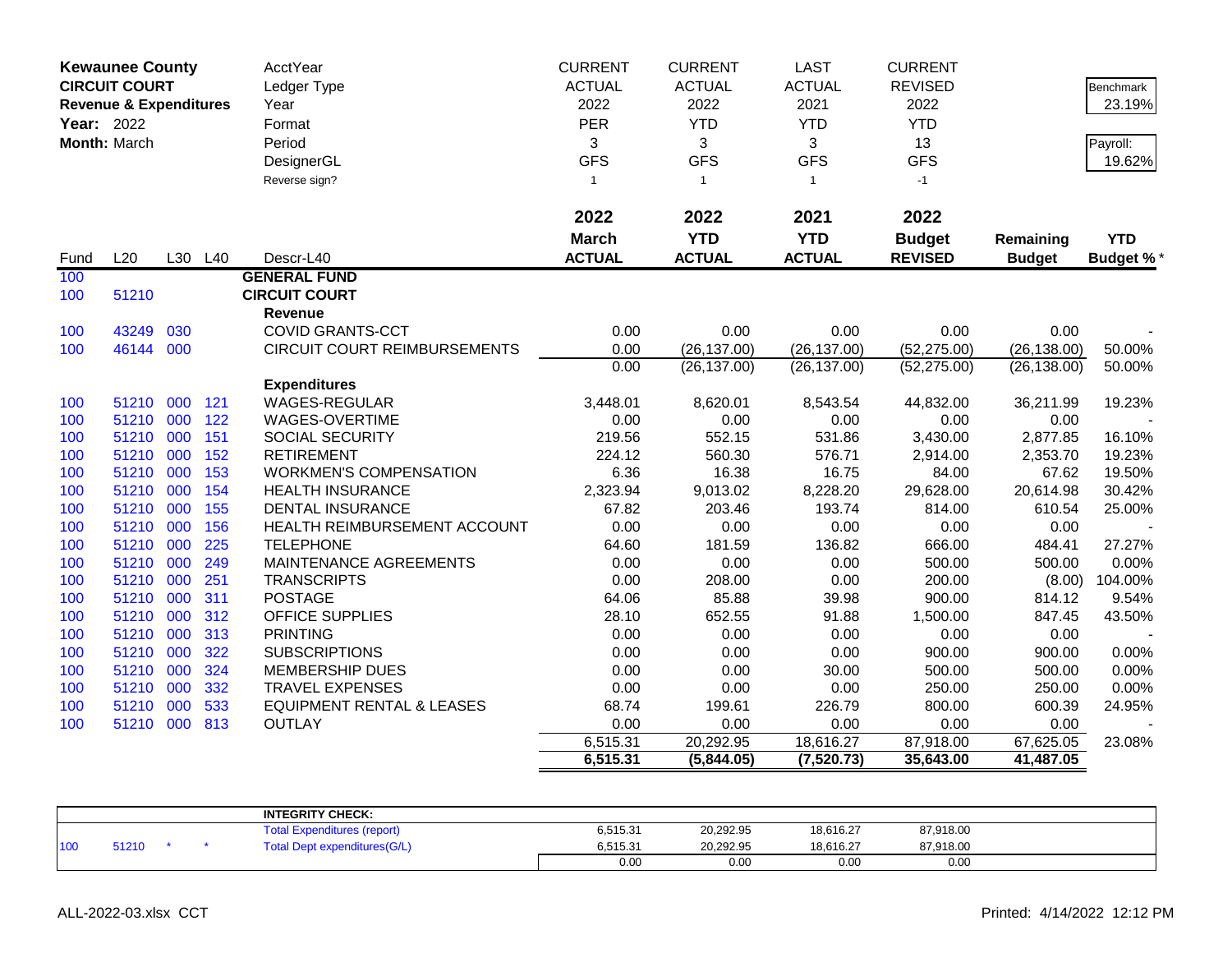|                   | <b>Kewaunee County</b>            |     |         | AcctYear                            | <b>CURRENT</b> | <b>CURRENT</b> | <b>LAST</b>   | <b>CURRENT</b> |               |            |
|-------------------|-----------------------------------|-----|---------|-------------------------------------|----------------|----------------|---------------|----------------|---------------|------------|
|                   | <b>CLERK OF CIRCUIT COURT</b>     |     |         | Ledger Type                         | <b>ACTUAL</b>  | <b>ACTUAL</b>  | <b>ACTUAL</b> | <b>REVISED</b> |               | Benchmark  |
|                   | <b>Revenue &amp; Expenditures</b> |     |         | Year                                | 2022           | 2022           | 2021          | 2022           |               | 23.19%     |
| <b>Year: 2022</b> |                                   |     |         | Format                              | <b>PER</b>     | <b>YTD</b>     | <b>YTD</b>    | <b>YTD</b>     |               |            |
|                   | Month: March                      |     |         | Period                              | 3              | 3              | 3             | 13             |               | Payroll:   |
|                   |                                   |     |         | DesignerGL                          | <b>GFS</b>     | <b>GFS</b>     | <b>GFS</b>    | <b>GFS</b>     |               | 19.62%     |
|                   |                                   |     |         | Reverse sign?                       | $\mathbf{1}$   | $\mathbf{1}$   | $\mathbf{1}$  | $-1$           |               |            |
|                   |                                   |     |         |                                     |                |                |               |                |               |            |
|                   |                                   |     |         |                                     | 2022           | 2022           | 2021          | 2022           |               |            |
|                   |                                   |     |         |                                     | <b>March</b>   | <b>YTD</b>     | <b>YTD</b>    | <b>Budget</b>  | Remaining     | <b>YTD</b> |
| Fund              | L20                               |     | L30 L40 | Descr-L40                           | <b>ACTUAL</b>  | <b>ACTUAL</b>  | <b>ACTUAL</b> | <b>REVISED</b> | <b>Budget</b> | Budget %*  |
| 100               |                                   |     |         | <b>GENERAL FUND</b>                 |                |                |               |                |               |            |
| 100               | 51220                             |     |         | <b>CLERK OF CIRCUIT COURT</b>       |                |                |               |                |               |            |
|                   |                                   |     |         | Revenue                             |                |                |               |                |               |            |
| 100               | 43249                             | 040 |         | <b>COVID GRANTS-COC</b>             | 0.00           | 0.00           | 0.00          | 0.00           | 0.00          |            |
| 100               | 45110 000                         |     |         | <b>COUNTY ORDINANCE FORFEITURES</b> | (3,691.25)     | (9,241.29)     | (14, 451.59)  | (50,000.00)    | (40,758.71)   | 18.48%     |
| 100               | 45120                             | 000 |         | <b>COUNTY SHARE OF STATE FINES</b>  | (1,863.64)     | (3,929.36)     | (4, 181.71)   | (15,000.00)    | (11,070.64)   | 26.20%     |
| 100               | 45130                             | 000 |         | <b>PARKING TICKETS</b>              | 0.00           | 0.00           | 0.00          | 0.00           | 0.00          |            |
| 100               | 45150                             | 000 |         | IGNITION DEVICE SUR CO SHARE        | (187.84)       | (592.96)       | (511.55)      | (1,000.00)     | (407.04)      | 59.30%     |
| 100               | 46141                             | 000 |         | <b>CIRCUIT COURT FEES</b>           | (8,384.53)     | (15, 146.64)   | (16,694.10)   | (82,000.00)    | (66, 853.36)  | 18.47%     |
| 100               | 46145                             | 000 |         | <b>INTERPRETER SERVICES</b>         | 0.00           | (4,375.00)     | (7,655.00)    | (3,000.00)     | 1,375.00      | 145.83%    |
| 100               | 48111                             | 000 |         | <b>INTEREST ON JUDGEMENTS</b>       | (449.64)       | (780.82)       | (131.80)      | (400.00)       | 380.82        | 195.21%    |
|                   |                                   |     |         |                                     | (14, 576.90)   | (34,066.07)    | (43,625.75)   | (151, 400.00)  | (117, 333.93) | 22.50%     |
|                   |                                   |     |         | <b>Expenditures</b>                 |                |                |               |                |               |            |
| 100               | 51220                             | 000 | 111     | <b>SALARIES</b>                     | 5,161.62       | 15,484.86      | 15,255.90     | 67,101.00      | 51,616.14     | 23.08%     |
| 100               | 51220                             | 000 | 121     | WAGES-REGULAR                       | 3,705.60       | 9,264.00       | 16,801.45     | 87,884.00      | 78,620.00     | 10.54%     |
| 100               | 51220                             | 000 | 122     | WAGES-OVERTIME                      | 34.74          | 217.13         | 0.00          | 0.00           | (217.13)      |            |
| 100               | 51220                             | 000 | 142     | <b>JURY PER DIEM</b>                | 0.00           | 0.00           | 0.00          | 6,800.00       | 6,800.00      | 0.00%      |
| 100               | 51220                             | 000 | 143     | <b>WITNESS FEES</b>                 | 0.00           | 0.00           | 0.00          | 240.00         | 240.00        | 0.00%      |
| 100               | 51220                             | 000 | 149     | <b>INTERPRETERS</b>                 | 846.62         | 1,277.70       | 2,372.36      | 7,500.00       | 6,222.30      | 17.04%     |
| 100               | 51220                             | 000 | 151     | <b>SOCIAL SECURITY</b>              | 678.48         | 1,813.24       | 2,236.71      | 11,856.00      | 10,042.76     | 15.29%     |
| 100               | 51220                             | 000 | 152     | <b>RETIREMENT</b>                   | 578.62         | 1,622.77       | 2,163.86      | 10,074.00      | 8,451.23      | 16.11%     |
| 100               | 51220                             | 000 | 153     | <b>WORKMEN'S COMPENSATION</b>       | 17.55          | 47.16          | 60.51         | 292.00         | 244.84        | 16.15%     |
| 100               | 51220                             | 000 | 154     | <b>HEALTH INSURANCE</b>             | 3,268.38       | 9,805.14       | 16,005.82     | 67,107.00      | 57,301.86     | 14.61%     |
| 100               | 51220                             | 000 | 155     | <b>DENTAL INSURANCE</b>             | 121.66         | 364.98         | 347.52        | 1,460.00       | 1,095.02      | 25.00%     |
| 100               | 51220                             | 000 | 156     | HEALTH REIMBURSEMENT ACCOUNT        | 0.00           | 0.00           | 0.00          | 0.00           | 0.00          |            |
| 100               | 51220                             | 000 | 209     | <b>GUARDIAN AD LITEM FEES</b>       | 4,810.34       | 9,230.34       | 5,660.10      | 31,000.00      | 21,769.66     | 29.78%     |
| 100               | 51220 000                         |     | 211     | <b>MEDICAL SERVICES</b>             | 0.00           | 720.00         | 0.00          | 3,500.00       | 2,780.00      | 20.57%     |
| 100               | 51220                             | 000 | 212     | <b>LEGAL FEES</b>                   | 4,425.99       | 4,585.99       | 5,465.35      | 24,000.00      | 19,414.01     | 19.11%     |
| 100               | 51220 000                         |     | 225     | <b>TELEPHONE</b>                    | 103.36         | 290.55         | 218.91        | 1,186.00       | 895.45        | 24.50%     |
| 100               | 51220 000                         |     | 251     | <b>TRANSCRIPTS</b>                  | 20.00          | 386.00         | 62.00         | 450.00         | 64.00         | 85.78%     |
| 100               | 51220 000                         |     | 271     | PUBLIC DEFENDER-WITNESS FEES        | 0.00           | 0.00           | 0.00          | 80.00          | 80.00         | 0.00%      |
| 100               | 51220 000                         |     | 311     | <b>POSTAGE</b>                      | 171.01         | 297.88         | 1,071.39      | 4,500.00       | 4,202.12      | 6.62%      |
| 100               | 51220 000                         |     | 312     | <b>OFFICE SUPPLIES</b>              | 0.00           | 0.00           | 190.49        | 2,000.00       | 2,000.00      | 0.00%      |
| 100               | 51220 000                         |     | 313     | <b>PRINTING</b>                     | 0.00           | 0.00           | 0.00          | 0.00           | 0.00          |            |
| 100               | 51220 000                         |     | 324     | <b>MEMBERSHIP DUES</b>              | 0.00           | 125.00         | 125.00        | 150.00         | 25.00         | 83.33%     |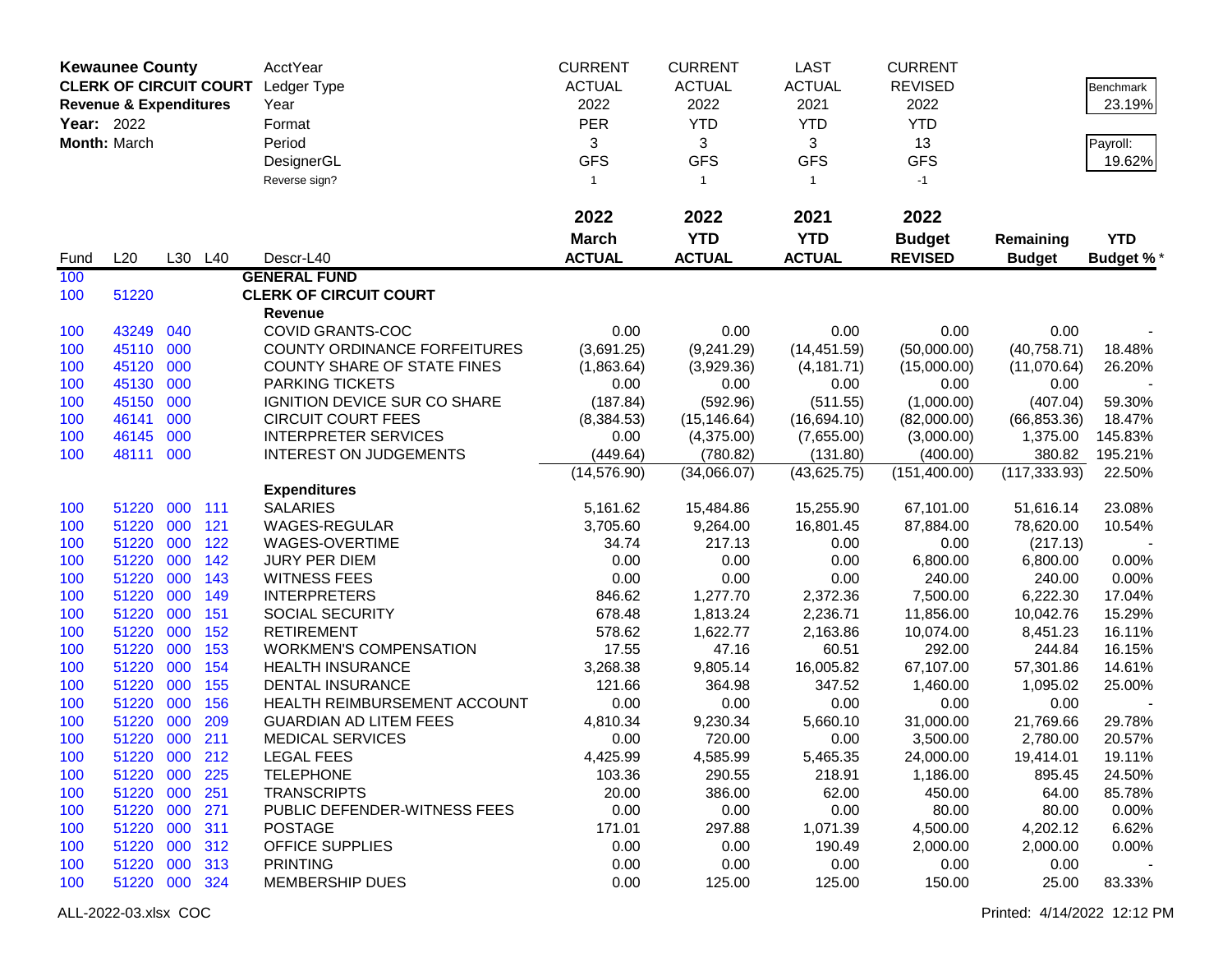|                   | <b>Kewaunee County</b>            |     |         | AcctYear                             | <b>CURRENT</b> | <b>CURRENT</b> | LAST          | <b>CURRENT</b> |               |                  |
|-------------------|-----------------------------------|-----|---------|--------------------------------------|----------------|----------------|---------------|----------------|---------------|------------------|
|                   | <b>CLERK OF CIRCUIT COURT</b>     |     |         | Ledger Type                          | <b>ACTUAL</b>  | <b>ACTUAL</b>  | <b>ACTUAL</b> | <b>REVISED</b> |               | <b>Benchmark</b> |
|                   | <b>Revenue &amp; Expenditures</b> |     |         | Year                                 | 2022           | 2022           | 2021          | 2022           |               | 23.19%           |
| <b>Year: 2022</b> |                                   |     |         | Format                               | <b>PER</b>     | <b>YTD</b>     | <b>YTD</b>    | <b>YTD</b>     |               |                  |
|                   | Month: March                      |     |         | Period                               | 3              | 3              | 3             | 13             |               | Payroll:         |
|                   |                                   |     |         | DesignerGL                           | <b>GFS</b>     | <b>GFS</b>     | <b>GFS</b>    | <b>GFS</b>     |               | 19.62%           |
|                   |                                   |     |         | Reverse sign?                        |                |                |               | $-1$           |               |                  |
|                   |                                   |     |         |                                      | 2022           | 2022           | 2021          | 2022           |               |                  |
|                   |                                   |     |         |                                      | <b>March</b>   | <b>YTD</b>     | <b>YTD</b>    | <b>Budget</b>  | Remaining     | <b>YTD</b>       |
| Fund              | L20                               |     | L30 L40 | Descr-L40                            | <b>ACTUAL</b>  | <b>ACTUAL</b>  | <b>ACTUAL</b> | <b>REVISED</b> | <b>Budget</b> | <b>Budget %*</b> |
| 100               | 51220                             | 000 | 332     | <b>TRAVEL EXPENSES</b>               | 0.00           | 0.00           | 0.00          | 1,000.00       | 1,000.00      | $0.00\%$         |
| 100               | 51220                             | 000 | 339     | <b>JURY EXPENSES &amp; MILEAGE</b>   | 0.00           | 0.00           | 0.00          | 2,000.00       | 2,000.00      | 0.00%            |
| 100               | 51220                             | 000 | 340     | <b>WITNESS TRAVEL</b>                | 0.00           | 0.00           | 0.00          | 250.00         | 250.00        | 0.00%            |
| 100               | 51220                             | 000 | 533     | <b>EQUIPMENT RENTAL &amp; LEASES</b> | 70.97          | 206.54         | 313.36        | 1,400.00       | 1,193.46      | 14.75%           |
| 100               | 51220                             | 000 | 813     | <b>OUTLAY</b>                        | 0.00           | 0.00           | 0.00          | 0.00           | 0.00          |                  |
|                   |                                   |     |         |                                      | 24,014.94      | 55,739.28      | 68,350.73     | 331,830.00     | 276,090.72    | 16.80%           |
|                   |                                   |     |         |                                      | 9,438.04       | 21,673.21      | 24,724.98     | 180,430.00     | 158,756.79    |                  |
| 100               | 51311                             |     |         | <b>LAW LIBRARY</b>                   |                |                |               |                |               |                  |
|                   |                                   |     |         | <b>Expenditures</b>                  |                |                |               |                |               |                  |
| 100               | 51311 000                         |     | 601     | <b>LAW LIBRARY</b>                   | 1,756.02       | 2,634.03       | 2,508.60      | 13,000.00      | 10,365.97     | 20.26%           |
|                   |                                   |     |         |                                      | 1,756.02       | 2,634.03       | 2,508.60      | 13,000.00      | 10,365.97     | 20.26%           |
|                   |                                   |     |         |                                      | 1,756.02       | 2,634.03       | 2,508.60      | 13,000.00      | 10,365.97     |                  |
|                   |                                   |     |         |                                      | 11,194.06      | 24,307.24      | 27,233.58     | 193,430.00     | 169,122.76    |                  |
|                   |                                   |     |         |                                      |                |                |               |                |               |                  |
|                   |                                   |     |         | <b>INTEGRITY CHECK:</b>              |                |                |               |                |               |                  |
|                   |                                   |     |         |                                      |                |                |               |                |               |                  |

|                 |          | <b>INTEGRITY CHECK:</b>             |           |           |           |            |  |
|-----------------|----------|-------------------------------------|-----------|-----------|-----------|------------|--|
|                 |          | Total Expenditures (report)         | 25,770.96 | 58,373.31 | 70,859.33 | 344,830.00 |  |
| 10 <sub>C</sub> | 51220,51 | <b>Total Dept expenditures(G/L)</b> | 25,770.96 | 58,373.31 | 70,859.33 | 344,830.00 |  |
|                 |          |                                     | 0.00      | 0.00      | 0.00      | 0.00       |  |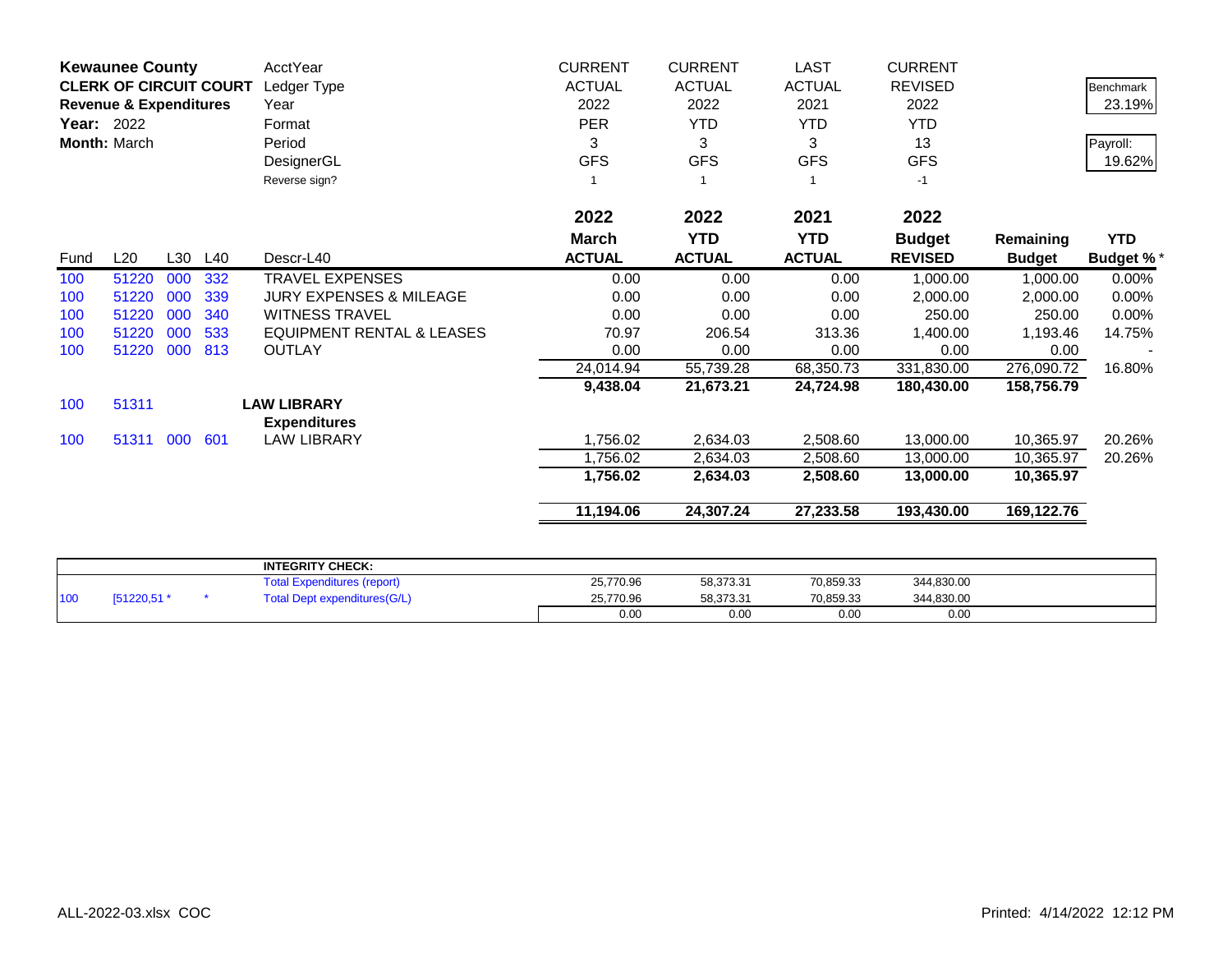| <b>CORONER</b><br>Year: 2022 | <b>Kewaunee County</b><br><b>Revenue &amp; Expenditures</b><br>Month: March |            |            | <b>AcctYear</b><br>Ledger Type<br>Year<br>Format<br>Period<br>DesignerGL<br>Reverse sign? | <b>CURRENT</b><br><b>ACTUAL</b><br>2022<br><b>PER</b><br>3<br><b>GFS</b><br>$\mathbf{1}$ | <b>CURRENT</b><br><b>ACTUAL</b><br>2022<br><b>YTD</b><br>3<br><b>GFS</b><br>$\mathbf{1}$ | <b>LAST</b><br><b>ACTUAL</b><br>2021<br><b>YTD</b><br>3<br><b>GFS</b><br>$\mathbf{1}$ | <b>CURRENT</b><br><b>REVISED</b><br>2022<br><b>YTD</b><br>13<br><b>GFS</b><br>$-1$ |                    | Benchmark<br>23.19%<br>Payroll:<br>19.62% |
|------------------------------|-----------------------------------------------------------------------------|------------|------------|-------------------------------------------------------------------------------------------|------------------------------------------------------------------------------------------|------------------------------------------------------------------------------------------|---------------------------------------------------------------------------------------|------------------------------------------------------------------------------------|--------------------|-------------------------------------------|
|                              |                                                                             |            |            |                                                                                           | 2022                                                                                     | 2022                                                                                     | 2021                                                                                  | 2022                                                                               |                    |                                           |
|                              |                                                                             |            |            |                                                                                           | <b>March</b>                                                                             | <b>YTD</b>                                                                               | <b>YTD</b>                                                                            | <b>Budget</b>                                                                      | Remaining          | <b>YTD</b>                                |
| Fund                         | L20                                                                         | L30        | L40        | Descr-L40                                                                                 | <b>ACTUAL</b>                                                                            | <b>ACTUAL</b>                                                                            | <b>ACTUAL</b>                                                                         | <b>REVISED</b>                                                                     | <b>Budget</b>      | <b>Budget %*</b>                          |
| 100                          |                                                                             |            |            | <b>GENERAL FUND</b>                                                                       |                                                                                          |                                                                                          |                                                                                       |                                                                                    |                    |                                           |
| 100                          | 51201                                                                       |            |            | <b>CORONER</b>                                                                            |                                                                                          |                                                                                          |                                                                                       |                                                                                    |                    |                                           |
|                              |                                                                             |            |            | Revenue                                                                                   |                                                                                          |                                                                                          |                                                                                       |                                                                                    |                    |                                           |
| 100                          | 43249                                                                       | 050        |            | <b>COVID GRANTS-COR</b>                                                                   | 0.00                                                                                     | 0.00                                                                                     | 0.00                                                                                  | 0.00                                                                               | 0.00               |                                           |
| 100                          | 46160                                                                       | 000        |            | <b>CREMATION PERMITS</b>                                                                  | (1,950.00)                                                                               | (2,400.00)                                                                               | (2,250.00)                                                                            | (10,000.00)                                                                        | (7,600.00)         | 24.00%                                    |
| 100                          | 46161                                                                       | 000        |            | <b>DEATH CERTIFICATES SIGNED</b>                                                          | (350.00)                                                                                 | (490.00)                                                                                 | (420.00)                                                                              | (1,500.00)                                                                         | (1,010.00)         | 32.67%                                    |
| 100                          | 46162 000                                                                   |            |            | REFERRAL FEES DONOR TISSUE                                                                | 0.00                                                                                     | 0.00                                                                                     | 0.00                                                                                  | (300.00)                                                                           | (300.00)           | 0.00%                                     |
|                              |                                                                             |            |            |                                                                                           | (2,300.00)                                                                               | (2,890.00)                                                                               | (2,670.00)                                                                            | (11,800.00)                                                                        | (8,910.00)         | 24.49%                                    |
|                              |                                                                             |            |            | <b>Expenditures</b>                                                                       |                                                                                          |                                                                                          |                                                                                       |                                                                                    |                    |                                           |
| 100                          | 51201                                                                       | 000        | 141        | <b>CORONER'S PER DIEM</b>                                                                 | 1,760.00                                                                                 | 4,030.00                                                                                 | 5,130.00                                                                              | 14,000.00                                                                          | 9,970.00           | 28.79%                                    |
| 100                          | 51201<br>51201                                                              | 000<br>000 | 149<br>151 | DEPUTY CORONER PER DIEM<br>SOCIAL SECURITY                                                | 460.00<br>169.83                                                                         | 560.00                                                                                   | 800.00                                                                                | 3,000.00                                                                           | 2,440.00<br>949.86 | 18.67%                                    |
| 100                          | 51201                                                                       | 000        |            | <b>RETIREMENT</b>                                                                         |                                                                                          | 351.14                                                                                   | 453.66                                                                                | 1,301.00<br>910.00                                                                 |                    | 26.99%<br>28.79%                          |
| 100<br>100                   | 51201                                                                       | 000        | 152<br>153 | <b>WORKMEN'S COMPENSATION</b>                                                             | 114.40<br>82.48                                                                          | 261.95<br>170.53                                                                         | 346.29<br>231.30                                                                      | 645.00                                                                             | 648.05<br>474.47   | 26.44%                                    |
| 100                          | 51201                                                                       | 000        | 211        | <b>MEDICAL SERVICES</b>                                                                   | 473.00                                                                                   | 473.00                                                                                   | 7,358.00                                                                              | 10,000.00                                                                          | 9,527.00           | 4.73%                                     |
| 100                          | 51201                                                                       | 000        | 225        | <b>TELEPHONE</b>                                                                          | 4.51                                                                                     | 13.51                                                                                    | 16.36                                                                                 | 60.00                                                                              | 46.49              | 22.52%                                    |
| 100                          | 51201                                                                       | 000        | 311        | <b>POSTAGE</b>                                                                            | 8.70                                                                                     | 8.70                                                                                     | 23.10                                                                                 | 100.00                                                                             | 91.30              | 8.70%                                     |
| 100                          | 51201                                                                       | 000        | 312        | <b>OFFICE SUPPLIES</b>                                                                    | 0.00                                                                                     | 0.00                                                                                     | 0.00                                                                                  | 50.00                                                                              | 50.00              | 0.00%                                     |
| 100                          | 51201                                                                       | 000        | 324        | <b>MEMBERSHIP DUES</b>                                                                    | 0.00                                                                                     | 0.00                                                                                     | 0.00                                                                                  | 60.00                                                                              | 60.00              | 0.00%                                     |
| 100                          | 51201                                                                       | 000        | 332        | <b>TRAVEL EXPENSES</b>                                                                    | 300.69                                                                                   | 563.33                                                                                   | 725.67                                                                                | 3,500.00                                                                           | 2,936.67           | 16.10%                                    |
| 100                          | 51201                                                                       | 000        | 336        | <b>TRAINING</b>                                                                           | 0.00                                                                                     | 0.00                                                                                     | 0.00                                                                                  | 500.00                                                                             | 500.00             | 0.00%                                     |
| 100                          | 51201                                                                       | 000        | 342        | <b>MEDICAL SUPPLIES</b>                                                                   | 0.00                                                                                     | 0.00                                                                                     | 0.00                                                                                  | 100.00                                                                             | 100.00             | 0.00%                                     |
| 100                          | 51201                                                                       | 000        | 346        | UNIFORM ALLOWANCE                                                                         | 0.00                                                                                     | 0.00                                                                                     | 0.00                                                                                  | 100.00                                                                             | 100.00             | 0.00%                                     |
| 100                          | 51201                                                                       | 000        | 813        | <b>OUTLAY</b>                                                                             | 0.00                                                                                     | 0.00                                                                                     | 0.00                                                                                  | 0.00                                                                               | 0.00               |                                           |
|                              |                                                                             |            |            |                                                                                           | 3,373.61                                                                                 | 6,432.16                                                                                 | 15,084.38                                                                             | 34,326.00                                                                          | 27,893.84          | 18.74%                                    |
|                              |                                                                             |            |            |                                                                                           | 1,073.61                                                                                 | 3,542.16                                                                                 | 12,414.38                                                                             | 22,526.00                                                                          | 18,983.84          |                                           |
|                              |                                                                             |            |            |                                                                                           |                                                                                          |                                                                                          |                                                                                       |                                                                                    |                    |                                           |
|                              |                                                                             |            |            | <b>INTEGRITY CHECK:</b>                                                                   |                                                                                          |                                                                                          |                                                                                       |                                                                                    |                    |                                           |
|                              |                                                                             |            |            | <b>Total Expenditures (report)</b>                                                        | 3,373.61                                                                                 | 6,432.16                                                                                 | 15,084.38                                                                             | 34,326.00                                                                          |                    |                                           |
| 100                          | 51201                                                                       |            |            | <b>Total Dept expenditures(G/L)</b>                                                       | 3,373.61                                                                                 | 6,432.16                                                                                 | 15,084.38                                                                             | 34,326.00                                                                          |                    |                                           |
|                              |                                                                             |            |            |                                                                                           | 0.00                                                                                     | 0.00                                                                                     | 0.00                                                                                  | 0.00                                                                               |                    |                                           |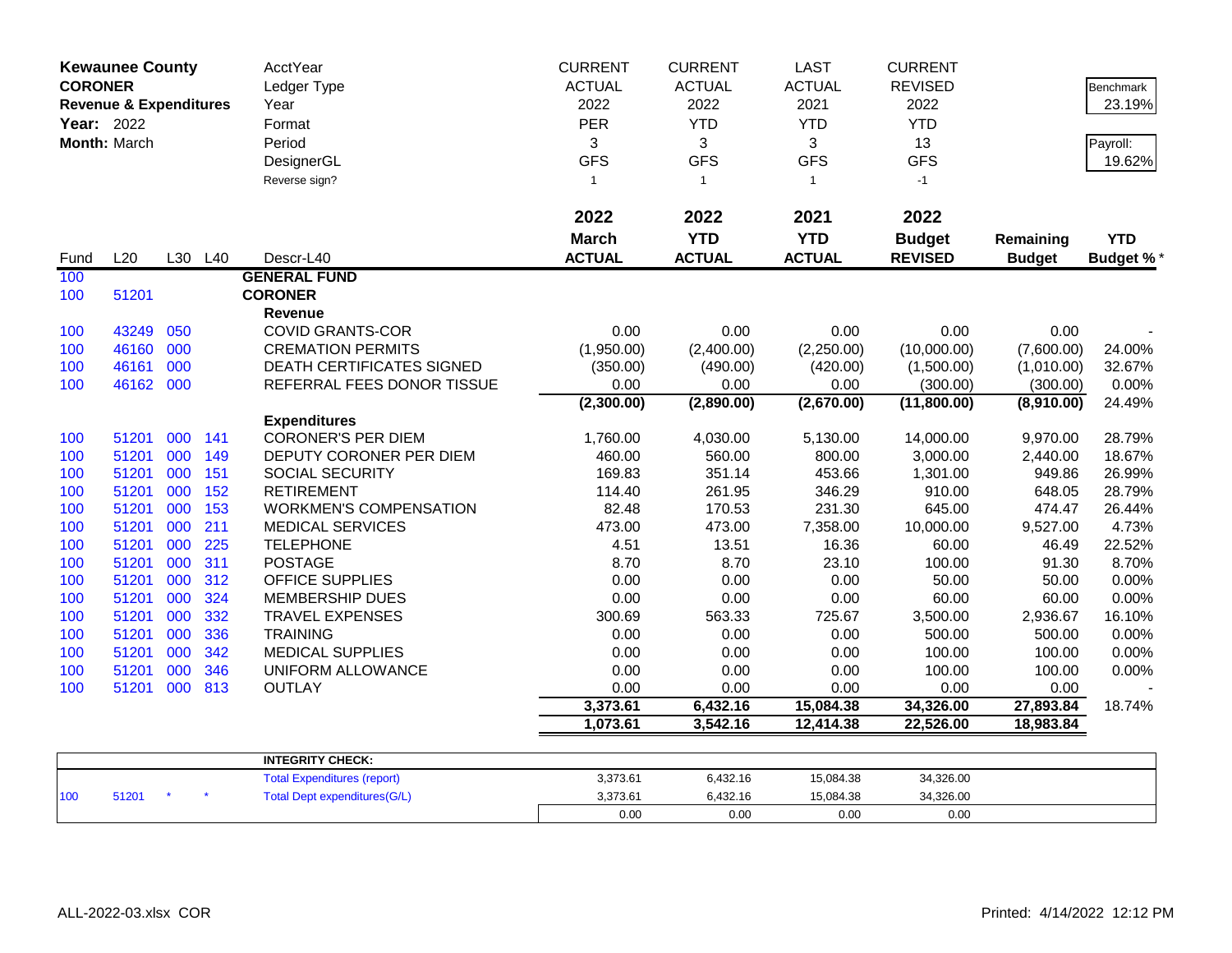|            | <b>Kewaunee County</b>            |         |     | AcctYear                            | <b>CURRENT</b> | <b>CURRENT</b> | <b>LAST</b>   | <b>CURRENT</b> |               |                  |
|------------|-----------------------------------|---------|-----|-------------------------------------|----------------|----------------|---------------|----------------|---------------|------------------|
|            | <b>CORPORATION COUNSEL</b>        |         |     | Ledger Type                         | <b>ACTUAL</b>  | <b>ACTUAL</b>  | <b>ACTUAL</b> | <b>REVISED</b> |               | <b>Benchmark</b> |
|            | <b>Revenue &amp; Expenditures</b> |         |     | Year                                | 2022           | 2022           | 2021          | 2022           |               | 23.19%           |
| Year: 2022 |                                   |         |     | Format                              | <b>PER</b>     | <b>YTD</b>     | <b>YTD</b>    | <b>YTD</b>     |               |                  |
|            | Month: March                      |         |     | Period                              | 3              | 3              | 3             | 13             |               | Payroll:         |
|            |                                   |         |     | DesignerGL                          | <b>GFS</b>     | <b>GFS</b>     | <b>GFS</b>    | <b>GFS</b>     |               | 19.62%           |
|            |                                   |         |     | Reverse sign?                       | $\mathbf{1}$   | $\mathbf{1}$   | $\mathbf{1}$  | $-1$           |               |                  |
|            |                                   |         |     |                                     |                |                |               |                |               |                  |
|            |                                   |         |     |                                     | 2022           | 2022           | 2021          | 2022           |               |                  |
|            |                                   |         |     |                                     | <b>March</b>   | <b>YTD</b>     | <b>YTD</b>    | <b>Budget</b>  | Remaining     | <b>YTD</b>       |
| Fund       | L20                               | L30 L40 |     | Descr-L40                           | <b>ACTUAL</b>  | <b>ACTUAL</b>  | <b>ACTUAL</b> | <b>REVISED</b> | <b>Budget</b> | <b>Budget %*</b> |
| 100        |                                   |         |     | <b>GENERAL FUND</b>                 |                |                |               |                |               |                  |
| 100        | 51320                             |         |     | <b>CORPORATION COUNSEL</b>          |                |                |               |                |               |                  |
|            |                                   |         |     | <b>Revenue</b>                      |                |                |               |                |               |                  |
| 100        | 43249                             | 060     |     | <b>COVID GRANTS-CPC</b>             | 0.00           | 0.00           | 0.00          | 0.00           | 0.00          |                  |
| 100        | 46148 000                         |         |     | <b>CORP COUNSEL FEES</b>            | (10.00)        | (314.22)       | (237.00)      | (1,500.00)     | (1, 185.78)   | 20.95%           |
|            |                                   |         |     |                                     | (10.00)        | (314.22)       | (237.00)      | (1,500.00)     | (1, 185.78)   | 20.95%           |
|            |                                   |         |     | <b>Expenditures</b>                 |                |                |               |                |               |                  |
| 100        | 51320                             | 000     | 111 | <b>SALARIES</b>                     | 2,654.26       | 7,962.78       | 12,540.00     | 35,560.00      | 27,597.22     | 22.39%           |
| 100        | 51320                             | 000     | 121 | WAGES-REGULAR                       | 948.01         | 2,370.03       | 2,347.05      | 12,316.00      | 9,945.97      | 19.24%           |
| 100        | 51320                             | 000     | 151 | SOCIAL SECURITY                     | 255.66         | 740.68         | 1,113.01      | 3,662.00       | 2,921.32      | 20.23%           |
| 100        | 51320                             | 000     | 152 | <b>RETIREMENT</b>                   | 234.14         | 671.61         | 1,004.90      | 3,112.00       | 2,440.39      | 21.58%           |
| 100        | 51320                             | 000     | 153 | <b>WORKMEN'S COMPENSATION</b>       | 6.63           | 19.24          | 28.03         | 90.00          | 70.76         | 21.38%           |
| 100        | 51320                             | 000     | 154 | <b>HEALTH INSURANCE</b>             | 1,347.89       | 4,043.67       | 1,551.92      | 16,453.00      | 12,409.33     | 24.58%           |
| 100        | 51320                             | 000     | 155 | <b>DENTAL INSURANCE</b>             | 16.95          | 50.86          | 48.43         | 203.00         | 152.14        | 25.05%           |
| 100        | 51320                             | 000     | 156 | HEALTH REIMBURSEMENT ACCOUNT        | 0.00           | 0.00           | 0.00          | 0.00           | 0.00          |                  |
| 100        | 51320                             | 000     | 212 | <b>LEGAL FEES</b>                   | 1.04           | 131.04         | 0.00          | 500.00         | 368.96        | 26.21%           |
| 100        | 51320                             | 000     | 225 | <b>TELEPHONE</b>                    | 8.61           | 24.20          | 18.19         | 100.00         | 75.80         | 24.20%           |
| 100        | 51320                             | 000     | 251 | <b>TRANSCRIPTS</b>                  | 0.00           | 0.00           | 0.00          | 0.00           | 0.00          |                  |
| 100        | 51320                             | 000     | 255 | PAPER SERVICE                       | 0.00           | 0.00           | 0.00          | 0.00           | 0.00          |                  |
| 100        | 51320                             | 000     | 311 | <b>POSTAGE</b>                      | 0.00           | 13.26          | 4.07          | 180.00         | 166.74        | 7.37%            |
| 100        | 51320                             | 000     | 312 | <b>OFFICE SUPPLIES</b>              | 0.00           | 0.00           | 0.00          | 150.00         | 150.00        | 0.00%            |
| 100        | 51320                             | 000     | 322 | <b>SUBSCRIPTIONS</b>                | 0.00           | 0.00           | 0.00          | 100.00         | 100.00        | 0.00%            |
| 100        | 51320                             | 000     | 324 | <b>MEMBERSHIP DUES</b>              | 0.00           | 0.00           | 0.00          | 560.00         | 560.00        | 0.00%            |
| 100        | 51320                             | 000     | 332 | TRAVEL EXPENSES                     | 0.00           | 0.00           | 0.00          | 300.00         | 300.00        | 0.00%            |
| 100        | 51320                             | 000     | 813 | <b>OUTLAY</b>                       | 0.00           | 0.00           | 0.00          | 0.00           | 0.00          |                  |
|            |                                   |         |     |                                     | 5,473.19       | 16,027.37      | 18,655.60     | 73,286.00      | 57,258.63     | 21.87%           |
|            |                                   |         |     |                                     | 5,463.19       | 15,713.15      | 18,418.60     | 71,786.00      | 56,072.85     |                  |
|            |                                   |         |     |                                     |                |                |               |                |               |                  |
|            |                                   |         |     | <b>INTEGRITY CHECK:</b>             |                |                |               |                |               |                  |
|            |                                   |         |     | <b>Total Expenditures (report)</b>  | 5,473.19       | 16,027.37      | 18,655.60     | 73,286.00      |               |                  |
| 100        | 51320                             |         |     | <b>Total Dept expenditures(G/L)</b> | 5,473.19       | 16,027.37      | 18,655.60     | 73,286.00      |               |                  |
|            |                                   |         |     |                                     | 0.00           | 0.00           | 0.00          | 0.00           |               |                  |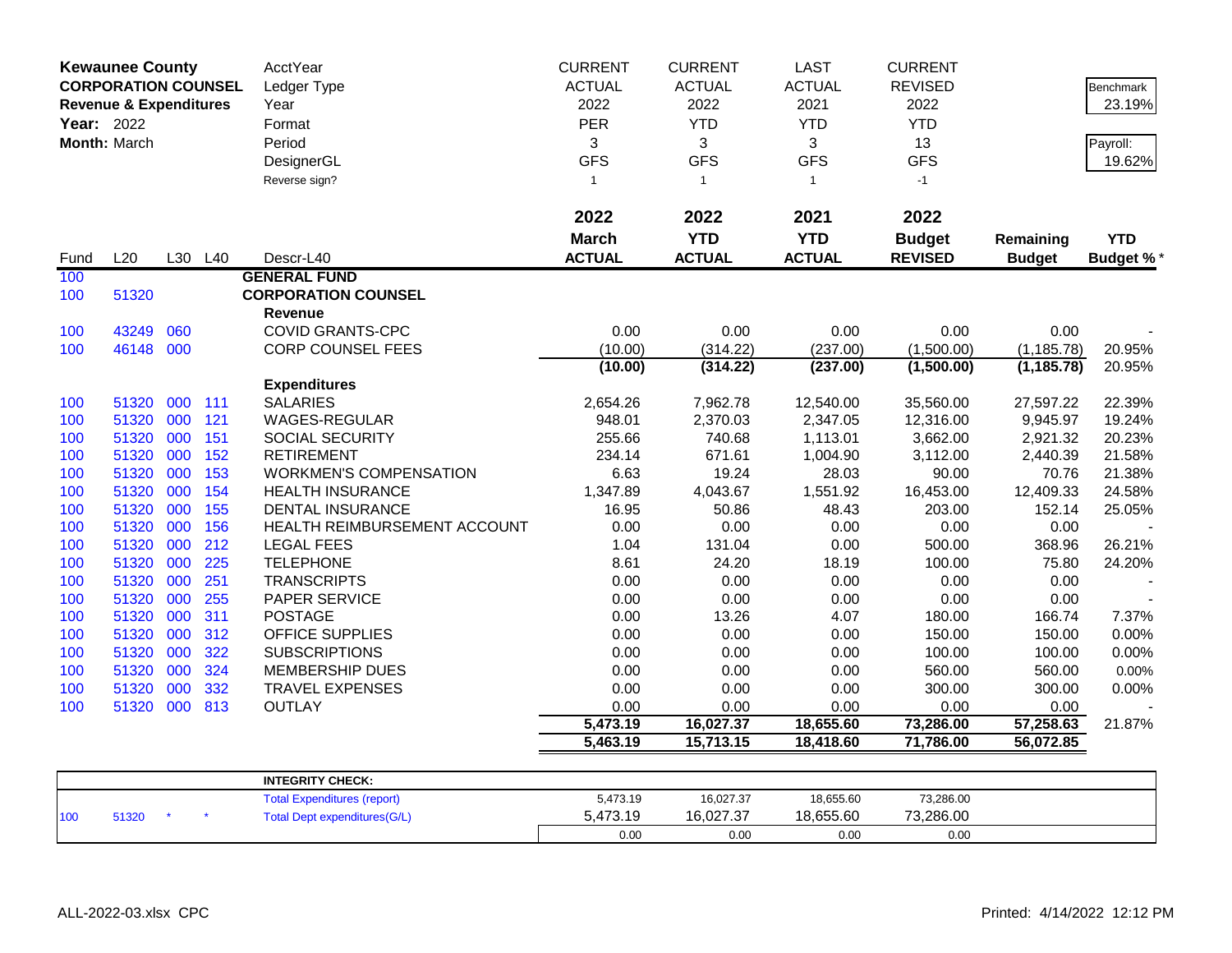|            | <b>Kewaunee County</b>            |         |     | AcctYear                             | <b>CURRENT</b> | <b>CURRENT</b> | <b>LAST</b>   | <b>CURRENT</b> |               |                 |
|------------|-----------------------------------|---------|-----|--------------------------------------|----------------|----------------|---------------|----------------|---------------|-----------------|
|            | <b>COUNTY BOARD</b>               |         |     | Ledger Type                          | <b>ACTUAL</b>  | <b>ACTUAL</b>  | <b>ACTUAL</b> | <b>REVISED</b> |               | Benchmark       |
|            | <b>Revenue &amp; Expenditures</b> |         |     | Year                                 | 2022           | 2022           | 2021          | 2022           |               | 23.19%          |
| Year: 2022 |                                   |         |     | Format                               | PER            | <b>YTD</b>     | <b>YTD</b>    | <b>YTD</b>     |               |                 |
|            | Month: March                      |         |     | Period                               | 3              | 3              | 3             | 13             |               | Payroll:        |
|            |                                   |         |     | DesignerGL                           | <b>GFS</b>     | <b>GFS</b>     | <b>GFS</b>    | <b>GFS</b>     |               | 19.62%          |
|            |                                   |         |     | Reverse sign?                        | $\mathbf{1}$   | $\mathbf{1}$   | $\mathbf{1}$  | $-1$           |               |                 |
|            |                                   |         |     |                                      |                |                |               |                |               |                 |
|            |                                   |         |     |                                      | 2022           | 2022           | 2021          | 2022           |               |                 |
|            |                                   |         |     |                                      | <b>March</b>   | <b>YTD</b>     | <b>YTD</b>    | <b>Budget</b>  | Remaining     | <b>YTD</b>      |
| Fund       | L20                               | L30     | L40 | Descr-L40                            | <b>ACTUAL</b>  | <b>ACTUAL</b>  | <b>ACTUAL</b> | <b>REVISED</b> | <b>Budget</b> | <b>Budget %</b> |
| 100        |                                   |         |     | <b>GENERAL FUND</b>                  |                |                |               |                |               |                 |
| 100        | 51100                             |         |     | <b>COUNTY BOARD</b>                  |                |                |               |                |               |                 |
|            |                                   |         |     | Revenue                              |                |                |               |                |               |                 |
| 100        | 43249 070                         |         |     | <b>COVID GRANTS-CB</b>               | 0.00           | 0.00           | 0.00          | 0.00           | 0.00          |                 |
|            |                                   |         |     |                                      | 0.00           | 0.00           | 0.00          | 0.00           | 0.00          |                 |
|            |                                   |         |     | <b>Expenditures</b>                  |                |                |               |                |               |                 |
| 100        | 51100                             | 000     | 111 | <b>SALARIES</b>                      | 488.92         | 1,466.76       | 1,466.76      | 5,867.00       | 4,400.24      | 25.00%          |
| 100        | 51100                             | 000     | 141 | <b>COMMITTEE MEMBERS PER DIEM</b>    | 2,970.00       | 6,785.00       | 6,995.00      | 38,000.00      | 31,215.00     | 17.86%          |
| 100        | 51100                             | 000     | 149 | COUNTY BOARD PER DIEM                | 1,700.00       | 5,400.00       | 5,600.00      | 24,000.00      | 18,600.00     | 22.50%          |
| 100        | 51100                             | 000     | 151 | SOCIAL SECURITY                      | 394.66         | 1,044.40       | 1,075.75      | 5,192.00       | 4,147.60      | 20.12%          |
| 100        | 51100                             | 000     | 152 | <b>RETIREMENT</b>                    | 0.00           | 0.00           | 0.00          | 0.00           | 0.00          |                 |
| 100        | 51100                             | 000     | 153 | <b>WORKMEN'S COMPENSATION</b>        | 9.50           | 25.16          | 26.59         | 128.00         | 102.84        | 19.66%          |
| 100        | 51100                             | 000     | 160 | <b>EMPLOYEE RECOGNITION</b>          | 0.00           | 0.00           | 179.00        | 2,000.00       | 2,000.00      | 0.00%           |
| 100        | 51100                             | 000     | 212 | <b>LEGAL FEES</b>                    | 0.00           | 0.00           | 0.00          | 0.00           | 0.00          |                 |
| 100        | 51100                             | 000     | 225 | <b>TELEPHONE</b>                     | (22.70)        | 96.63          | 144.33        | 600.00         | 503.37        | 16.11%          |
| 100        | 51100                             | 000     | 249 | MAINTENANCE AGREEMENTS               | 0.00           | 1,500.00       | 0.00          | 0.00           | (1,500.00)    |                 |
| 100        | 51100                             | 000     | 296 | <b>CONTRACTED SERVICES</b>           | 0.00           | 0.00           | 0.00          | 3,000.00       | 3,000.00      | 0.00%           |
| 100        | 51100                             | 000     | 311 | <b>POSTAGE</b>                       | 5.57           | 7.54           | 51.18         | 500.00         | 492.46        | 1.51%           |
| 100        | 51100                             | 000     | 312 | <b>OFFICE SUPPLIES</b>               | 0.00           | 50.00          | 52.75         | 300.00         | 250.00        | 16.67%          |
| 100        | 51100                             | 000     | 313 | <b>PRINTING</b>                      | 0.00           | 0.00           | 0.00          | 0.00           | 0.00          |                 |
| 100        | 51100                             | 000     | 321 | PUBLICATIONS OF LEGAL NOTICE         | 114.24         | 114.24         | 143.44        | 2,000.00       | 1,885.76      | 5.71%           |
| 100        | 51100                             | 000     | 322 | <b>SUBSCRIPTIONS</b>                 | 0.00           | 0.00           | 0.00          | 0.00           | 0.00          |                 |
| 100        | 51100                             | 000     | 324 | MEMBERSHIP DUES                      | 0.00           | 16,512.00      | 16,506.00     | 17,000.00      | 488.00        | 97.13%          |
| 100        | 51100                             | 000     | 329 | PROCEED/STATS/DIRECTORIES            | 0.00           | 0.00           | 0.00          | 2,000.00       | 2,000.00      | 0.00%           |
| 100        | 51100                             | 000     | 330 | DOOR-KEW LEGISLATIVE DAYS            | 0.00           | 0.00           | 0.00          | 0.00           | 0.00          |                 |
| 100        | 51100                             | 000     | 332 | <b>TRAVEL EXPENSES</b>               | 1,616.31       | 3,706.71       | 2,335.78      | 19,000.00      | 15,293.29     | 19.51%          |
| 100        | 51100                             | 000     | 533 | <b>EQUIPMENT RENTAL &amp; LEASES</b> | 242.97         | 717.61         | 970.89        | 5,000.00       | 4,282.39      | 14.35%          |
| 100        | 51100                             | 000 813 |     | <b>OUTLAY</b>                        | 1,040.09       | 1,441.50       | 0.00          | 31,010.00      | 29,568.50     | 4.65%           |
|            |                                   |         |     |                                      | 8,559.56       | 38,867.55      | 35,547.47     | 155,597.00     | 116,729.45    | 24.98%          |
|            |                                   |         |     |                                      | 8,559.56       | 38,867.55      | 35,547.47     | 155,597.00     | 116,729.45    |                 |
|            |                                   |         |     |                                      |                |                |               |                |               |                 |
|            |                                   |         |     | <b>INTEGRITY CHECK:</b>              | 0.550.50       | 00.007E        | 0.554747      | 455,507,00     |               |                 |
|            |                                   |         |     |                                      |                |                |               |                |               |                 |

|     |      |  | INIEURII I UNEUR.                   |          |           |           |            |  |
|-----|------|--|-------------------------------------|----------|-----------|-----------|------------|--|
|     |      |  | Total Expenditures (report)         | 8,559.56 | 38,867.55 | 35,547.47 | 155,597.00 |  |
| 100 | 1100 |  | <b>Total Dept expenditures(G/L)</b> | 8.559.56 | 38,867.55 | 35,547.47 | 155,597.00 |  |
|     |      |  |                                     | 0.00     | 0.00      | 0.00      | 0.00       |  |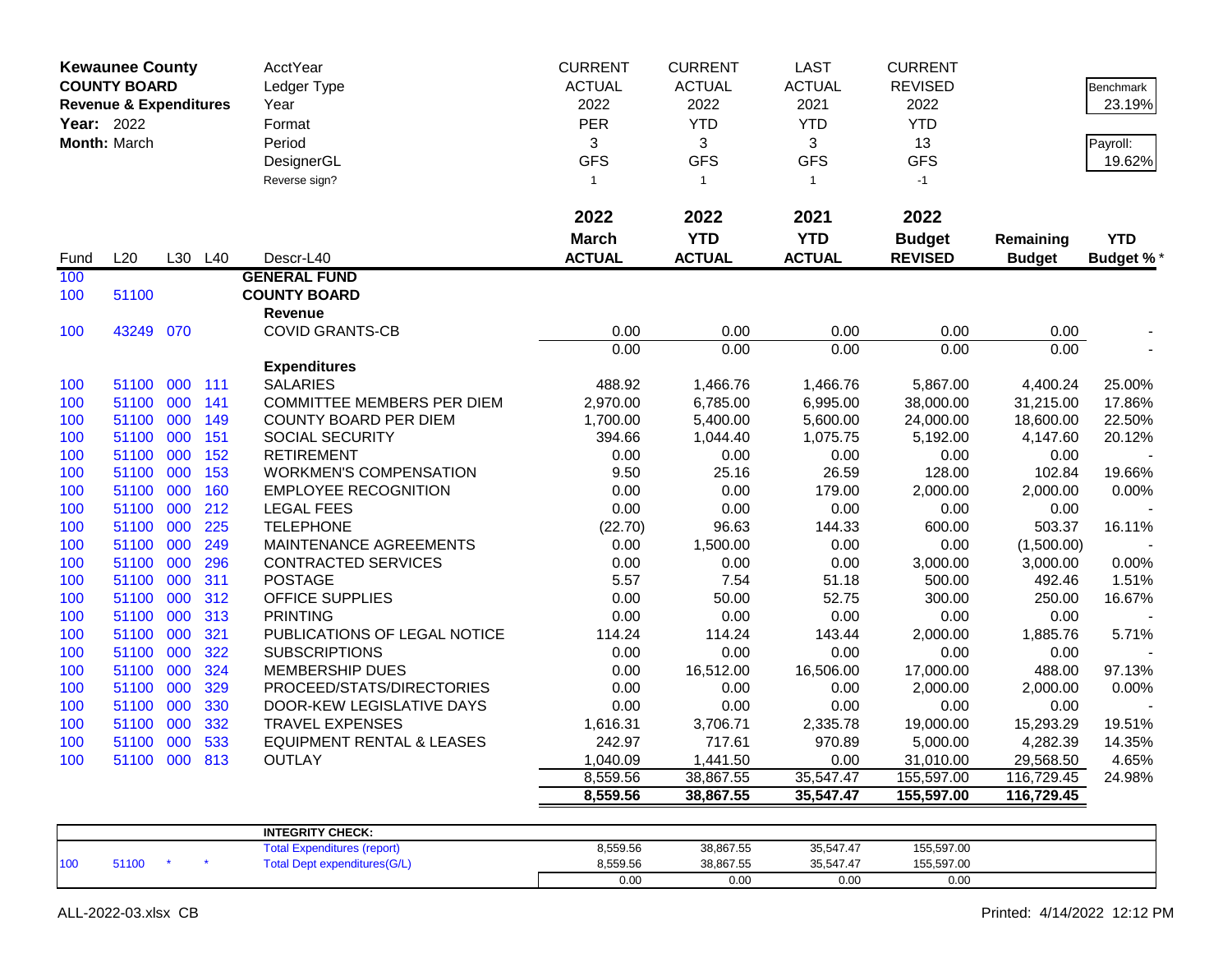|             | <b>Kewaunee County</b>            |     |         | AcctYear                      | <b>CURRENT</b> | <b>CURRENT</b> | <b>LAST</b>   | <b>CURRENT</b> |               |                  |
|-------------|-----------------------------------|-----|---------|-------------------------------|----------------|----------------|---------------|----------------|---------------|------------------|
|             | <b>COUNTY CLERK</b>               |     |         | Ledger Type                   | <b>ACTUAL</b>  | <b>ACTUAL</b>  | <b>ACTUAL</b> | <b>REVISED</b> |               | <b>Benchmark</b> |
|             | <b>Revenue &amp; Expenditures</b> |     |         | Year                          | 2022           | 2022           | 2021          | 2022           |               | 23.19%           |
| Year: 2022  |                                   |     |         | Format                        | PER            | <b>YTD</b>     | <b>YTD</b>    | <b>YTD</b>     |               |                  |
|             | Month: March                      |     |         | Period                        | 3              | 3              | 3             | 13             |               | Payroll:         |
|             |                                   |     |         | DesignerGL                    | <b>GFS</b>     | <b>GFS</b>     | <b>GFS</b>    | <b>GFS</b>     |               | 19.62%           |
|             |                                   |     |         | Reverse sign?                 | $\mathbf{1}$   | $\mathbf{1}$   | $\mathbf{1}$  | $-1$           |               |                  |
|             |                                   |     |         |                               |                |                |               |                |               |                  |
|             |                                   |     |         |                               | 2022           | 2022           | 2021          | 2022           |               |                  |
|             |                                   |     |         |                               | <b>March</b>   | <b>YTD</b>     | <b>YTD</b>    | <b>Budget</b>  | Remaining     | <b>YTD</b>       |
|             | L20                               |     | L30 L40 | Descr-L40                     | <b>ACTUAL</b>  | <b>ACTUAL</b>  | <b>ACTUAL</b> | <b>REVISED</b> | <b>Budget</b> |                  |
| Fund<br>100 |                                   |     |         | <b>GENERAL FUND</b>           |                |                |               |                |               | <b>Budget %*</b> |
|             | 51420                             |     |         | <b>COUNTY CLERK</b>           |                |                |               |                |               |                  |
| 100         |                                   |     |         | Revenue                       |                |                |               |                |               |                  |
| 100         | 43249                             | 080 |         | <b>COVID GRANTS-CCL</b>       | 0.00           | 0.00           | 0.00          | 0.00           | 0.00          |                  |
| 100         | 44200                             | 000 |         | <b>MARRIAGE LICENSES</b>      | (232.00)       | (473.50)       | (345.00)      | (3,450.00)     | (2,976.50)    | 13.72%           |
| 100         | 46110                             | 000 |         | <b>COUNTY CLERK FEES</b>      | (3.00)         | (6.50)         | (5.00)        | (50.00)        | (43.50)       | 13.00%           |
| 100         | 46111                             | 000 |         | PASSPORT FEES                 | (560.00)       | (1,435.00)     | (945.00)      | (4,000.00)     | (2,565.00)    | 35.88%           |
| 100         | 46113                             | 000 |         | PASSPORT PHOTO REVENUE        | (216.00)       | (588.00)       | (360.00)      | (1,500.00)     | (912.00)      | 39.20%           |
| 100         | 46130                             | 000 |         | DEPT OF NATURAL RESOURCE FEE  | (200.40)       | (200.40)       | (469.30)      | (50.00)        | 150.40        | 400.80%          |
|             |                                   |     |         |                               | (1,211.40)     | (2,703.40)     | (2, 124.30)   | (9,050.00)     | (6,346.60)    | 29.87%           |
|             |                                   |     |         | <b>Expenditures</b>           |                |                |               |                |               |                  |
| 100         | 51420                             | 000 | 111     | <b>SALARIES</b>               | 5,519.30       | 16,557.90      | 16,075.62     | 71,751.00      | 55,193.10     | 23.08%           |
| 100         | 51420                             | 000 | 121     | WAGES-REGULAR                 | 3,553.61       | 8,884.01       | 8,800.57      | 46,189.00      | 37,304.99     | 19.23%           |
| 100         | 51420                             | 000 | 122     | WAGES-OVERTIME                | 0.00           | 0.00           | 0.00          | 0.00           | 0.00          |                  |
| 100         | 51420                             | 000 | 151     | SOCIAL SECURITY               | 651.59         | 1,824.12       | 1,685.87      | 9,022.00       | 7,197.88      | 20.22%           |
| 100         | 51420                             | 000 | 152     | <b>RETIREMENT</b>             | 589.74         | 1,653.73       | 1,679.15      | 7,666.00       | 6,012.27      | 21.57%           |
| 100         | 51420                             | 000 | 153     | <b>WORKMEN'S COMPENSATION</b> | 16.73          | 46.92          | 46.87         | 222.00         | 175.08        | 21.14%           |
| 100         | 51420                             | 000 | 154     | <b>HEALTH INSURANCE</b>       | 2,323.94       | 6,971.82       | 12,415.20     | 55,774.00      | 48,802.18     | 12.50%           |
| 100         | 51420                             | 000 | 155     | <b>DENTAL INSURANCE</b>       | 0.00           | 0.00           | 193.74        | 814.00         | 814.00        | 0.00%            |
| 100         | 51420                             | 000 | 156     | HEALTH REIMBURSEMENT ACCOUNT  | 0.00           | 0.00           | 0.00          | 0.00           | 0.00          |                  |
| 100         | 51420                             | 000 | 225     | <b>TELEPHONE</b>              | 51.68          | 145.27         | 109.44        | 593.00         | 447.73        | 24.50%           |
| 100         | 51420                             | 000 | 242     | MACHY & EQUIP MAINT/REPAIRS   | 0.00           | 0.00           | 0.00          | 0.00           | 0.00          |                  |
| 100         | 51420                             | 000 | 249     | MAINTENANCE AGREEMENTS        | 0.00           | 0.00           | 0.00          | 0.00           | 0.00          |                  |
| 100         | 51420                             | 000 | 311     | <b>POSTAGE</b>                | 251.11         | 481.20         | 131.29        | 1,000.00       | 518.80        | 48.12%           |
| 100         | 51420                             | 000 | 312     | OFFICE SUPPLIES               | 28.10          | 243.35         | 370.56        | 2,000.00       | 1,756.65      | 12.17%           |
| 100         | 51420                             | 000 | 313     | <b>PRINTING</b>               | 0.00           | 0.00           | 0.00          | 200.00         | 200.00        | 0.00%            |
| 100         | 51420                             | 000 | 322     | <b>SUBSCRIPTIONS</b>          | 0.00           | 0.00           | 0.00          | 0.00           | 0.00          |                  |
| 100         | 51420                             | 000 | 324     | MEMBERSHIP DUES               | 0.00           | 125.00         | 125.00        | 125.00         | 0.00          | 100.00%          |
| 100         | 51420                             | 000 | 332     | <b>TRAVEL EXPENSES</b>        | 0.00           | 0.00           | 0.00          | 1,500.00       | 1,500.00      | 0.00%            |
| 100         | 51420 000                         |     | 813     | <b>OUTLAY</b>                 | 0.00           | 0.00           | 0.00          | 1,500.00       | 1,500.00      | 0.00%            |
|             |                                   |     |         |                               | 12,985.80      | 36,933.32      | 41,633.31     | 198,356.00     | 161,422.68    | 18.62%           |
|             |                                   |     |         |                               | 11,774.40      | 34,229.92      | 39,509.01     | 189,306.00     | 155,076.08    |                  |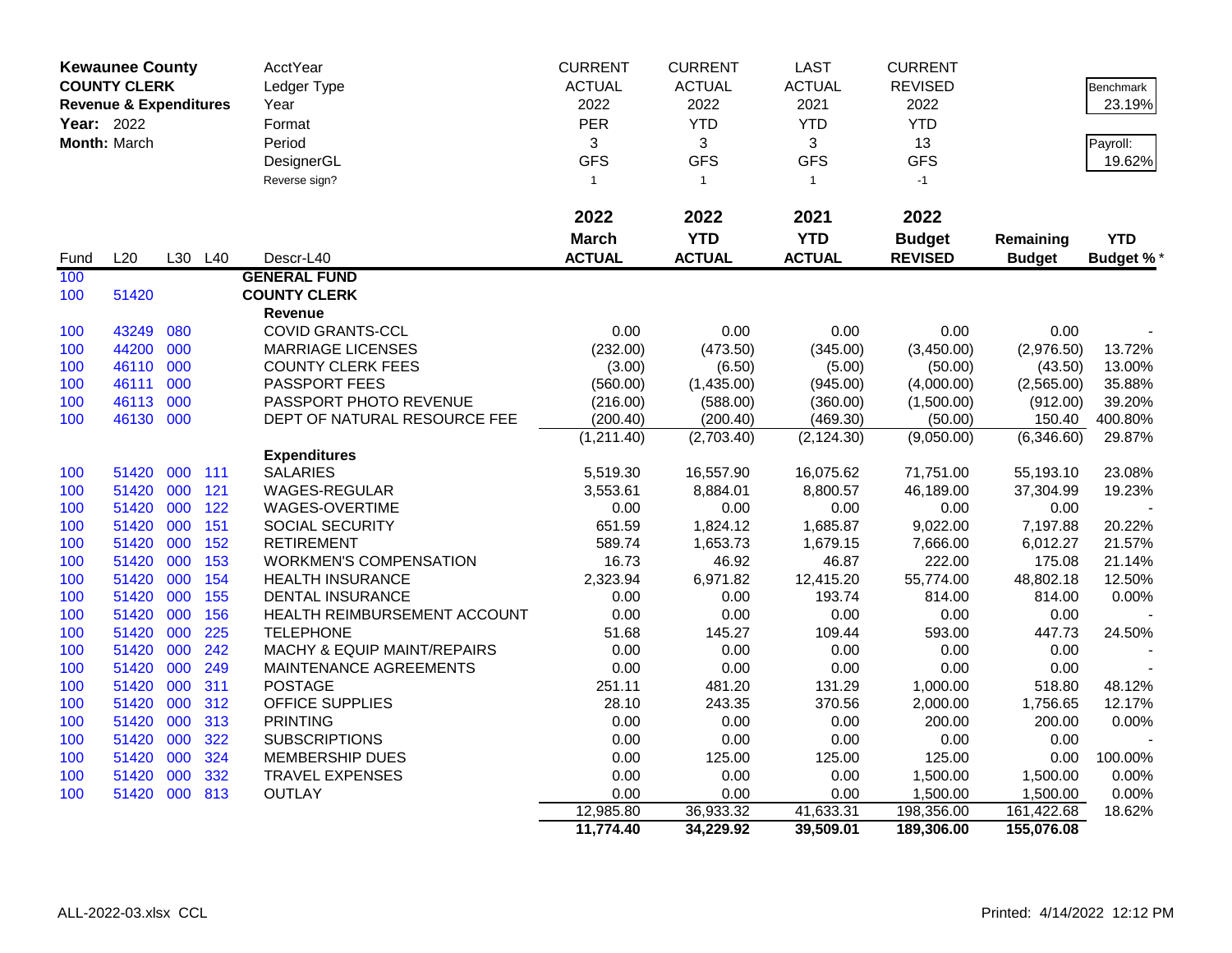|      | <b>Kewaunee County</b><br><b>COUNTY CLERK</b><br><b>Revenue &amp; Expenditures</b><br>Year: 2022 |     |         | AcctYear<br>Ledger Type<br>Year | <b>CURRENT</b><br><b>ACTUAL</b><br>2022 | <b>CURRENT</b><br><b>ACTUAL</b><br>2022 | <b>LAST</b><br><b>ACTUAL</b><br>2021 | <b>CURRENT</b><br><b>REVISED</b><br>2022 |               | <b>Benchmark</b><br>23.19% |
|------|--------------------------------------------------------------------------------------------------|-----|---------|---------------------------------|-----------------------------------------|-----------------------------------------|--------------------------------------|------------------------------------------|---------------|----------------------------|
|      |                                                                                                  |     |         | Format                          | <b>PER</b>                              | <b>YTD</b>                              | <b>YTD</b>                           | <b>YTD</b>                               |               |                            |
|      | Month: March                                                                                     |     |         | Period                          | 3                                       | 3                                       | 3                                    | 13                                       |               | Payroll:                   |
|      |                                                                                                  |     |         | DesignerGL                      | <b>GFS</b>                              | <b>GFS</b>                              | <b>GFS</b>                           | <b>GFS</b>                               |               | 19.62%                     |
|      |                                                                                                  |     |         | Reverse sign?                   | $\mathbf{1}$                            | $\overline{1}$                          | $\mathbf{1}$                         | $-1$                                     |               |                            |
|      |                                                                                                  |     |         |                                 |                                         |                                         |                                      |                                          |               |                            |
|      |                                                                                                  |     |         |                                 | 2022                                    | 2022                                    | 2021                                 | 2022                                     |               |                            |
|      |                                                                                                  |     |         |                                 | <b>March</b>                            | <b>YTD</b>                              | <b>YTD</b>                           | <b>Budget</b>                            | Remaining     | <b>YTD</b>                 |
| Fund | L20                                                                                              |     | L30 L40 | Descr-L40                       | <b>ACTUAL</b>                           | <b>ACTUAL</b>                           | <b>ACTUAL</b>                        | <b>REVISED</b>                           | <b>Budget</b> | <b>Budget %*</b>           |
| 100  | 51440                                                                                            |     |         | <b>ELECTIONS</b>                |                                         |                                         |                                      |                                          |               |                            |
|      |                                                                                                  |     |         | <b>Revenue</b>                  |                                         |                                         |                                      |                                          |               |                            |
| 100  | 43510                                                                                            | 001 |         | <b>ELECTION EQUIPMENT GRANT</b> | 0.00                                    | 0.00                                    | 0.00                                 | 0.00                                     | 0.00          |                            |
| 100  | 46110                                                                                            | 310 |         | CO CLERK RECOUNT FEES           | 0.00                                    | 0.00                                    | 0.00                                 | 0.00                                     | 0.00          |                            |
| 100  | 46112                                                                                            | 000 |         | STATEWIDE VOTER REG SYSTEM      | (8,900.00)                              | (8,900.00)                              | 0.00                                 | (9,000.00)                               | (100.00)      | 98.89%                     |
| 100  | 46112 310                                                                                        |     |         | <b>ELECTION EQUIPMENT FEES</b>  | 0.00                                    | (4,883.00)                              | 0.00                                 | 0.00                                     | 4,883.00      |                            |
|      |                                                                                                  |     |         |                                 | (8,900.00)                              | (13,783.00)                             | 0.00                                 | (9,000.00)                               | 4,783.00      | 153.14%                    |
|      |                                                                                                  |     |         | <b>Expenditures</b>             |                                         |                                         |                                      |                                          |               |                            |
| 100  | 51440                                                                                            | 000 | 141     | BD OF CANVASSERS PER DIEM       | 0.00                                    | 120.00                                  | 80.00                                | 480.00                                   | 360.00        | 25.00%                     |
| 100  | 51440                                                                                            | 000 | 249     | MAINTENANCE AGREEMENTS          | 0.00                                    | 0.00                                    | 585.00                               | 405.00                                   | 405.00        | 0.00%                      |
| 100  | 51440                                                                                            | 000 | 310     | <b>RECOUNT EXPENSES</b>         | 0.00                                    | 0.00                                    | 0.00                                 | 0.00                                     | 0.00          |                            |
| 100  | 51440                                                                                            | 000 | 311     | <b>POSTAGE</b>                  | 0.00                                    | 0.00                                    | 0.00                                 | 0.00                                     | 0.00          |                            |
| 100  | 51440                                                                                            | 000 | 312     | <b>OFFICE SUPPLIES</b>          | (320.60)                                | (22.65)                                 | 1,615.09                             | 2,000.00                                 | 2,022.65      | $-1.13%$                   |
| 100  | 51440                                                                                            | 000 | 313     | <b>PRINTING</b>                 | 0.00                                    | 0.00                                    | 3,122.70                             | 22,000.00                                | 22,000.00     | 0.00%                      |
| 100  | 51440                                                                                            | 000 | 321     | PUBLICATIONS OF LEGAL NOTICE    | 233.80                                  | 399.48                                  | 748.01                               | 4,000.00                                 | 3,600.52      | 9.99%                      |
| 100  | 51440                                                                                            | 000 | 332     | <b>TRAVEL EXPENSES</b>          | 0.00                                    | 23.40                                   | 22.40                                | 250.00                                   | 226.60        | 9.36%                      |
| 100  | 51440                                                                                            | 000 | 601     | PROGRAMMING COSTS               | 6,159.99                                | 6,159.99                                | 7,495.30                             | 40,000.00                                | 33,840.01     | 15.40%                     |
| 100  | 51440                                                                                            | 000 | 813     | <b>OUTLAY</b>                   | 0.00                                    | 14,250.00                               | 0.00                                 | 0.00                                     | (14, 250.00)  |                            |
|      |                                                                                                  |     |         |                                 | 6,073.19                                | 20,930.22                               | 13,668.50                            | 69,135.00                                | 48,204.78     | 30.27%                     |
|      |                                                                                                  |     |         |                                 | (2,826.81)                              | 7,147.22                                | 13,668.50                            | 60,135.00                                | 52,987.78     |                            |
|      |                                                                                                  |     |         |                                 | 8,947.59                                | 41,377.14                               | 53,177.51                            | 249,441.00                               | 208,063.86    |                            |

|     |            | <b>INTEGRITY CHECK:</b>              |           |           |           |            |  |
|-----|------------|--------------------------------------|-----------|-----------|-----------|------------|--|
|     |            | otal<br><b>Expenditures (report)</b> | 19,058.99 | 57,863.54 | 55,301.81 | 267,491.00 |  |
| 100 | [51420,51] | Dept expenditures(G/L)<br>`otal      | 19,058.99 | 57,863.54 | 55,301.81 | 267,491.00 |  |
|     |            |                                      | 0.00      | 0.00      | 0.00      | 0.00       |  |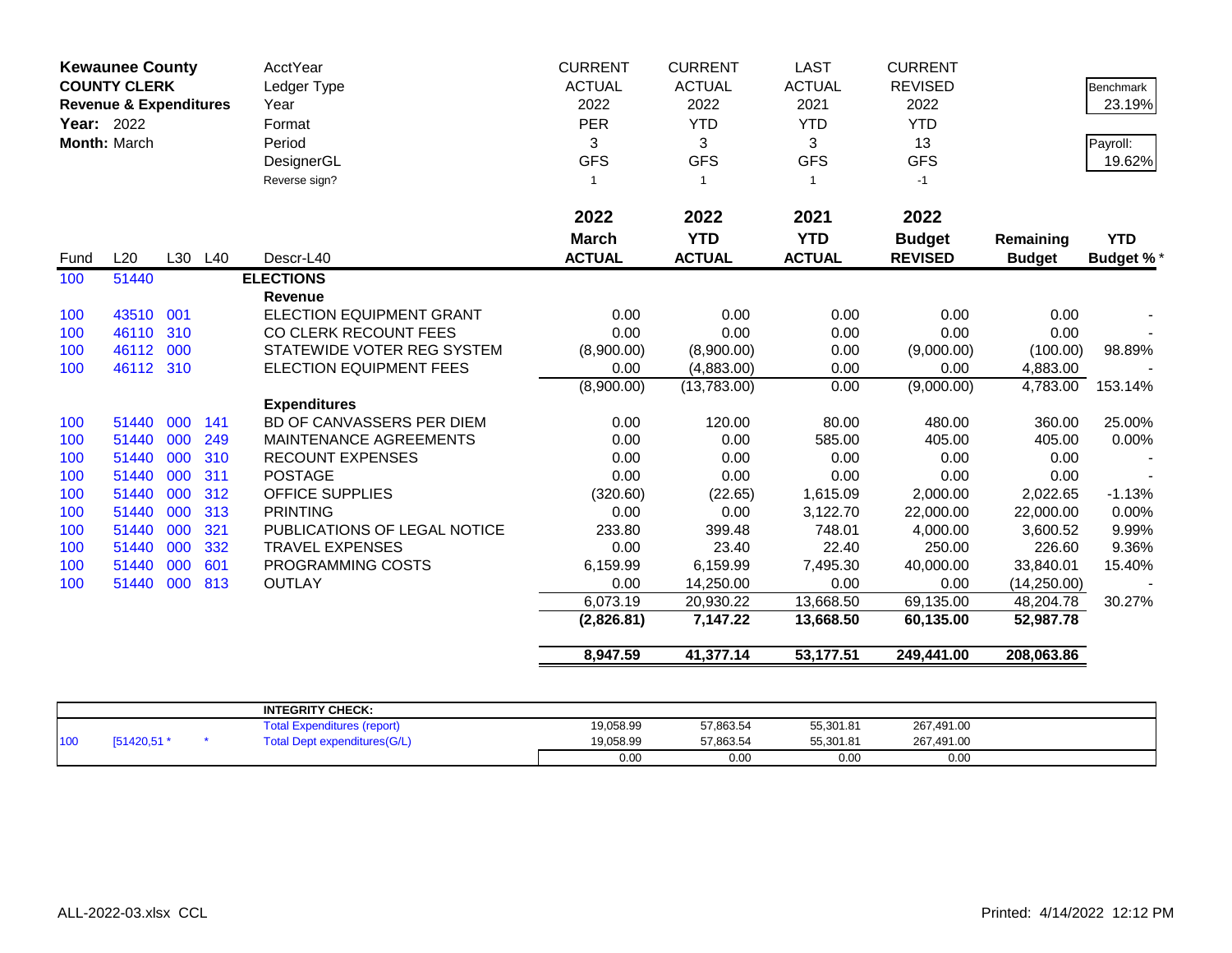|            | <b>Kewaunee County</b>            |     |         | AcctYear                      | <b>CURRENT</b>       | <b>CURRENT</b> | <b>LAST</b>            | <b>CURRENT</b> |                        |                  |
|------------|-----------------------------------|-----|---------|-------------------------------|----------------------|----------------|------------------------|----------------|------------------------|------------------|
|            | <b>DISTRICT ATTORNEY</b>          |     |         | Ledger Type                   | <b>ACTUAL</b>        | <b>ACTUAL</b>  | <b>ACTUAL</b>          | <b>REVISED</b> |                        | <b>Benchmark</b> |
|            | <b>Revenue &amp; Expenditures</b> |     |         | Year                          | 2022                 | 2022           | 2021                   | 2022           |                        | 23.19%           |
| Year: 2022 |                                   |     |         | Format                        | PER                  | <b>YTD</b>     | <b>YTD</b>             | <b>YTD</b>     |                        |                  |
|            | Month: March                      |     |         | Period                        | 3                    | 3              | 3                      | 13             |                        | Payroll:         |
|            |                                   |     |         | DesignerGL                    | <b>GFS</b>           | <b>GFS</b>     | <b>GFS</b>             | <b>GFS</b>     |                        | 19.62%           |
|            |                                   |     |         | Reverse sign?                 | $\mathbf{1}$         | $\mathbf{1}$   | $\mathbf{1}$           | $-1$           |                        |                  |
|            |                                   |     |         |                               |                      |                |                        |                |                        |                  |
|            |                                   |     |         |                               | 2022                 | 2022           | 2021                   | 2022           |                        |                  |
|            |                                   |     |         |                               | <b>March</b>         | <b>YTD</b>     | <b>YTD</b>             | <b>Budget</b>  | Remaining              | <b>YTD</b>       |
| Fund       | L20                               |     | L30 L40 | Descr-L40                     | <b>ACTUAL</b>        | <b>ACTUAL</b>  | <b>ACTUAL</b>          | <b>REVISED</b> | <b>Budget</b>          | <b>Budget %*</b> |
| 100        |                                   |     |         | <b>GENERAL FUND</b>           |                      |                |                        |                |                        |                  |
| 100        | 51310                             |     |         | <b>DISTRICT ATTORNEY</b>      |                      |                |                        |                |                        |                  |
|            |                                   |     |         | Revenue                       |                      |                |                        |                |                        |                  |
| 100        | 43249                             | 090 |         | <b>COVID GRANTS-DA</b>        | 0.00                 | 0.00           | 0.00                   | 0.00           | 0.00                   |                  |
| 100        | 48308 000                         |     |         | SALE OF CD/DVD                | (100.00)             | (230.00)       | (300.00)               | (2,520.00)     | (2,290.00)             | 9.13%            |
|            |                                   |     |         |                               | (100.00)             | (230.00)       | (300.00)               | (2,520.00)     | (2,290.00)             | 9.13%            |
|            |                                   |     |         | <b>Expenditures</b>           |                      |                |                        |                |                        |                  |
| 100        | 51310 000 111                     |     |         | <b>SALARIES</b>               | 0.00                 | 0.00           | 0.00                   | 0.00           | 0.00                   |                  |
| 100        | 51310 000                         |     | 121     | WAGES-REGULAR                 | 4,814.40             | 12,036.01      | 11,995.22              | 62,586.00      | 50,549.99              | 19.23%           |
| 100        | 51310                             | 000 | 122     | WAGES-OVERTIME                | 0.00                 | 0.00           | 0.00                   | 0.00           | 0.00                   |                  |
| 100        | 51310 000                         |     | 125     | WAGES-TEMPORARY EMPLOYEES     | 0.00                 | 0.00           | 0.00                   | 0.00           | 0.00                   |                  |
| 100        | 51310 000                         |     | 149     | <b>INTERPRETERS</b>           | 0.00                 | 253.04         | 0.00                   | 500.00         | 246.96                 | 50.61%           |
| 100        | 51310                             | 000 | 151     | SOCIAL SECURITY               | 321.30               | 786.94         | 787.68                 | 4,788.00       | 4,001.06               | 16.44%           |
| 100        | 51310 000                         |     | 152     | <b>RETIREMENT</b>             | 223.92               | 559.80         | 581.91                 | 2,912.00       | 2,352.20               | 19.22%           |
| 100        | 51310 000                         |     | 153     | <b>WORKMEN'S COMPENSATION</b> | 8.86                 | 22.16          | 22.62                  | 117.00         | 94.84                  | 18.94%           |
| 100        | 51310                             | 000 | 154     | <b>HEALTH INSURANCE</b>       | 2,323.94             | 6,971.82       | 6,207.60               | 27,887.00      | 20,915.18              | 25.00%           |
| 100        | 51310 000                         |     | 155     | <b>DENTAL INSURANCE</b>       | 67.82                | 203.46         | 193.74                 | 814.00         | 610.54                 | 25.00%           |
| 100        | 51310 000                         |     | 156     | HEALTH REIMBURSEMENT ACCOUNT  | 0.00                 | 0.00           | 0.00                   | 0.00           | 0.00                   |                  |
| 100        | 51310                             | 000 | 211     | <b>MEDICAL SERVICES</b>       | 0.00                 | 0.00           | 0.00                   | 0.00           | 0.00                   |                  |
| 100        | 51310 000                         |     | 212     | <b>LEGAL FEES</b>             | 0.00                 | 0.00           | 0.00                   | 50.00          | 50.00                  | 0.00%            |
| 100        | 51310 000                         |     | 225     | <b>TELEPHONE</b>              | 77.53                | 217.92         | 164.20                 | 939.00         | 721.08                 | 23.21%           |
| 100        | 51310                             | 000 | 249     | MAINTENANCE AGREEMENTS        | 911.67               | 911.67         | 876.60                 | 910.00         | (1.67)                 | 100.18%          |
| 100        | 51310 000                         |     | 251     | <b>TRANSCRIPTS</b>            | 16.00                | 16.00          | 0.00                   | 300.00         | 284.00                 | 5.33%            |
| 100        | 51310 000                         |     | 254     | <b>INVESTIGATIONS</b>         | 0.00                 | 0.00           | 0.00                   | 0.00           | 0.00                   |                  |
| 100        | 51310                             | 000 | 255     | PAPER SERVICE                 | 0.00                 | 0.00           | 0.00                   | 50.00          | 50.00                  | 0.00%            |
| 100        | 51310 000                         |     | 311     | <b>POSTAGE</b>                | 33.49                | 77.95          | 18.70                  | 450.00         | 372.05                 | 17.32%           |
| 100        | 51310 000                         |     | 312     | <b>OFFICE SUPPLIES</b>        | 0.00                 | 0.00           | 0.00                   | 600.00         | 600.00                 | 0.00%            |
| 100        | 51310                             | 000 | 322     | <b>SUBSCRIPTIONS</b>          | 0.00                 | 0.00           | 143.10                 | 600.00         | 600.00                 | $0.00\%$         |
| 100        | 51310 000                         |     | 324     | <b>MEMBERSHIP DUES</b>        | 0.00                 | 0.00           | 60.00                  | 1,100.00       | 1,100.00               | 0.00%            |
| 100        | 51310                             | 000 | 332     | <b>TRAVEL EXPENSES</b>        | 0.00                 | 0.00           | 0.00                   | 400.00         | 400.00                 | 0.00%            |
| 100        | 51310 000 813                     |     |         | <b>OUTLAY</b>                 | 0.00                 | 0.00           | 0.00                   | 0.00           | 0.00                   |                  |
|            |                                   |     |         |                               | 8,798.93<br>8,698.93 | 22,056.77      | 21,051.37<br>20,751.37 | 105,003.00     | 82,946.23<br>80,656.23 | 21.01%           |
|            |                                   |     |         |                               |                      | 21,826.77      |                        | 102,483.00     |                        |                  |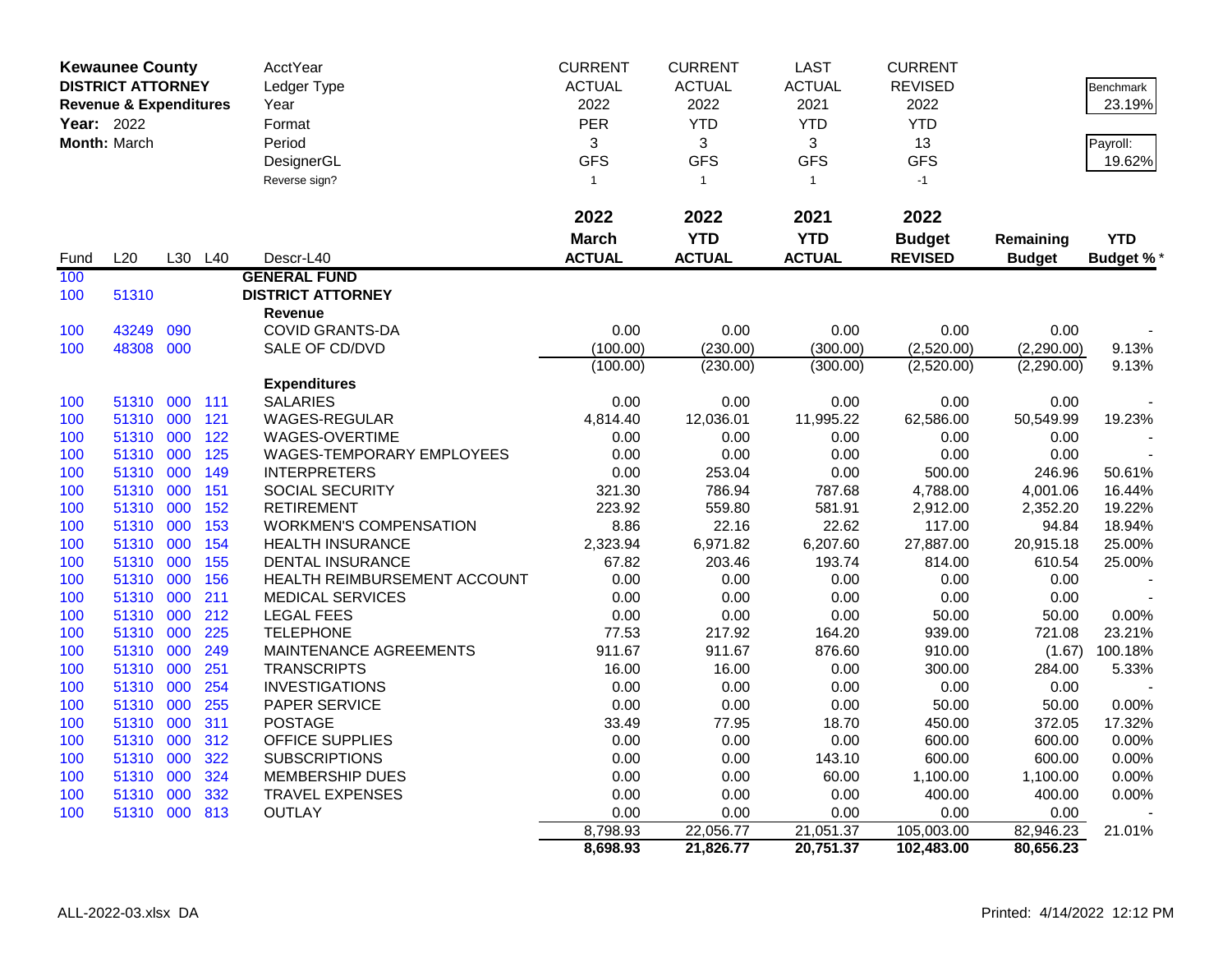| <b>Kewaunee County</b><br><b>DISTRICT ATTORNEY</b><br><b>Revenue &amp; Expenditures</b><br><b>Year: 2022</b><br>Month: March |                    |     | <b>AcctYear</b><br>Ledger Type<br>Year<br>Format<br>Period<br>DesignerGL<br>Reverse sign? | <b>CURRENT</b><br><b>ACTUAL</b><br>2022<br><b>PER</b><br>3<br><b>GFS</b><br>$\mathbf{1}$ | <b>CURRENT</b><br><b>ACTUAL</b><br>2022<br><b>YTD</b><br>3<br><b>GFS</b><br>-1 | <b>LAST</b><br><b>ACTUAL</b><br>2021<br><b>YTD</b><br>3<br><b>GFS</b><br>$\mathbf{1}$ | <b>CURRENT</b><br><b>REVISED</b><br>2022<br><b>YTD</b><br>13<br><b>GFS</b><br>$-1$ |                                          | Benchmark<br>23.19%<br>Payroll:<br>19.62% |                                |
|------------------------------------------------------------------------------------------------------------------------------|--------------------|-----|-------------------------------------------------------------------------------------------|------------------------------------------------------------------------------------------|--------------------------------------------------------------------------------|---------------------------------------------------------------------------------------|------------------------------------------------------------------------------------|------------------------------------------|-------------------------------------------|--------------------------------|
| Fund                                                                                                                         | L20                |     | L30 L40                                                                                   | Descr-L40                                                                                | 2022<br><b>March</b><br><b>ACTUAL</b>                                          | 2022<br><b>YTD</b><br><b>ACTUAL</b>                                                   | 2021<br><b>YTD</b><br><b>ACTUAL</b>                                                | 2022<br><b>Budget</b><br><b>REVISED</b>  | Remaining<br><b>Budget</b>                | <b>YTD</b><br><b>Budget %*</b> |
| 100                                                                                                                          | 51312              |     |                                                                                           | <b>VICTIM WITNESS PROGRAM</b>                                                            |                                                                                |                                                                                       |                                                                                    |                                          |                                           |                                |
| 100<br>100                                                                                                                   | 43521<br>46146 000 | 000 |                                                                                           | <b>Revenue</b><br>VICTIM WITNESS PROGRAM<br><b>VICTIM WITNESS RESTITUTON</b>             | 0.00<br>(666.97)<br>(666.97)                                                   | 0.00<br>(917.28)<br>(917.28)                                                          | 0.00<br>(1,312.03)<br>(1,312.03)                                                   | (25,000.00)<br>(2,500.00)<br>(27,500.00) | (25,000.00)<br>(1,582.72)<br>(26, 582.72) | 0.00%<br>36.69%<br>3.34%       |
|                                                                                                                              |                    |     |                                                                                           | <b>Expenditures</b>                                                                      |                                                                                |                                                                                       |                                                                                    |                                          |                                           |                                |
| 100                                                                                                                          | 51312              | 000 | 121                                                                                       | <b>WAGES-REGULAR</b>                                                                     | 2,843.99                                                                       | 7,109.99                                                                              | 7,041.04                                                                           | 36,947.00                                | 29,837.01                                 | 19.24%                         |
| 100                                                                                                                          | 51312 000          |     | 122                                                                                       | WAGES-OVERTIME                                                                           | 0.00                                                                           | 0.00                                                                                  | 0.00                                                                               | 0.00                                     | 0.00                                      |                                |
| 100                                                                                                                          | 51312 000          |     | 151                                                                                       | SOCIAL SECURITY                                                                          | 188.93                                                                         | 487.77                                                                                | 461.01                                                                             | 2,826.00                                 | 2,338.23                                  | 17.26%                         |
| 100                                                                                                                          | 51312 000          |     | 152                                                                                       | <b>RETIREMENT</b>                                                                        | 184.86                                                                         | 462.15                                                                                | 475.26                                                                             | 2,402.00                                 | 1,939.85                                  | 19.24%                         |
| 100                                                                                                                          | 51312              | 000 | 153                                                                                       | <b>WORKMEN'S COMPENSATION</b>                                                            | 5.24                                                                           | 13.72                                                                                 | 13.26                                                                              | 69.00                                    | 55.28                                     | 19.88%                         |
| 100                                                                                                                          | 51312              | 000 | 154                                                                                       | <b>HEALTH INSURANCE</b>                                                                  | 1,742.95                                                                       | 5,228.85                                                                              | 4,655.68                                                                           | 20,915.00                                | 15,686.15                                 | 25.00%                         |
| 100                                                                                                                          | 51312 000          |     | 155                                                                                       | <b>DENTAL INSURANCE</b>                                                                  | 50.87                                                                          | 152.60                                                                                | 145.31                                                                             | 610.00                                   | 457.40                                    | 25.02%                         |
| 100                                                                                                                          | 51312 000          |     | 156                                                                                       | HEALTH REIMBURSEMENT ACCOUNT                                                             | 0.00                                                                           | 0.00                                                                                  | 0.00                                                                               | 0.00                                     | 0.00                                      |                                |
| 100                                                                                                                          | 51312 000          |     | 225                                                                                       | <b>TELEPHONE</b>                                                                         | 17.23                                                                          | 48.43                                                                                 | 36.53                                                                              | 231.00                                   | 182.57                                    | 20.97%                         |
| 100                                                                                                                          | 51312 000          |     | 311                                                                                       | <b>POSTAGE</b>                                                                           | 54.72                                                                          | 97.15                                                                                 | 90.52                                                                              | 500.00                                   | 402.85                                    | 19.43%                         |
| 100                                                                                                                          | 51312 000          |     | 312                                                                                       | <b>OFFICE SUPPLIES</b>                                                                   | 0.00                                                                           | 0.00                                                                                  | 0.00                                                                               | 150.00                                   | 150.00                                    | 0.00%                          |
| 100                                                                                                                          | 51312 000          |     | 324                                                                                       | <b>MEMBERSHIP DUES</b>                                                                   | 0.00                                                                           | 50.00                                                                                 | 50.00                                                                              | 60.00                                    | 10.00                                     | 83.33%                         |
| 100                                                                                                                          | 51312 000          |     | 332                                                                                       | <b>TRAVEL EXPENSES</b>                                                                   | 0.00                                                                           | 0.00                                                                                  | 0.00                                                                               | 250.00                                   | 250.00                                    | 0.00%                          |
| 100                                                                                                                          | 51312 000          |     | 813                                                                                       | <b>OUTLAY</b>                                                                            | 0.00                                                                           | 0.00                                                                                  | 0.00                                                                               | 0.00                                     | 0.00                                      |                                |
|                                                                                                                              |                    |     |                                                                                           |                                                                                          | 5,088.79<br>4,421.82                                                           | 13,650.66<br>12,733.38                                                                | 12,968.61<br>11,656.58                                                             | 64,960.00<br>37,460.00                   | 51,309.34<br>24,726.62                    | 21.01%                         |
|                                                                                                                              |                    |     |                                                                                           |                                                                                          | 13,120.75                                                                      | 34,560.15                                                                             | 32,407.95                                                                          | 139,943.00                               | 105,382.85                                |                                |

|     |             | <b>INTEGRITY CHECK:</b>            |           |           |           |            |  |
|-----|-------------|------------------------------------|-----------|-----------|-----------|------------|--|
|     |             | <b>Total Expenditures (report)</b> | 13,887.72 | 35,707.43 | 34,019.98 | 169,963.00 |  |
| 100 | [51310,51 * | Total Dept expenditures (G/L)      | 13.887.72 | 35.707.43 | 34,019.98 | 169,963.00 |  |
|     |             |                                    | 0.00      | 0.00      | 0.00      | 0.00       |  |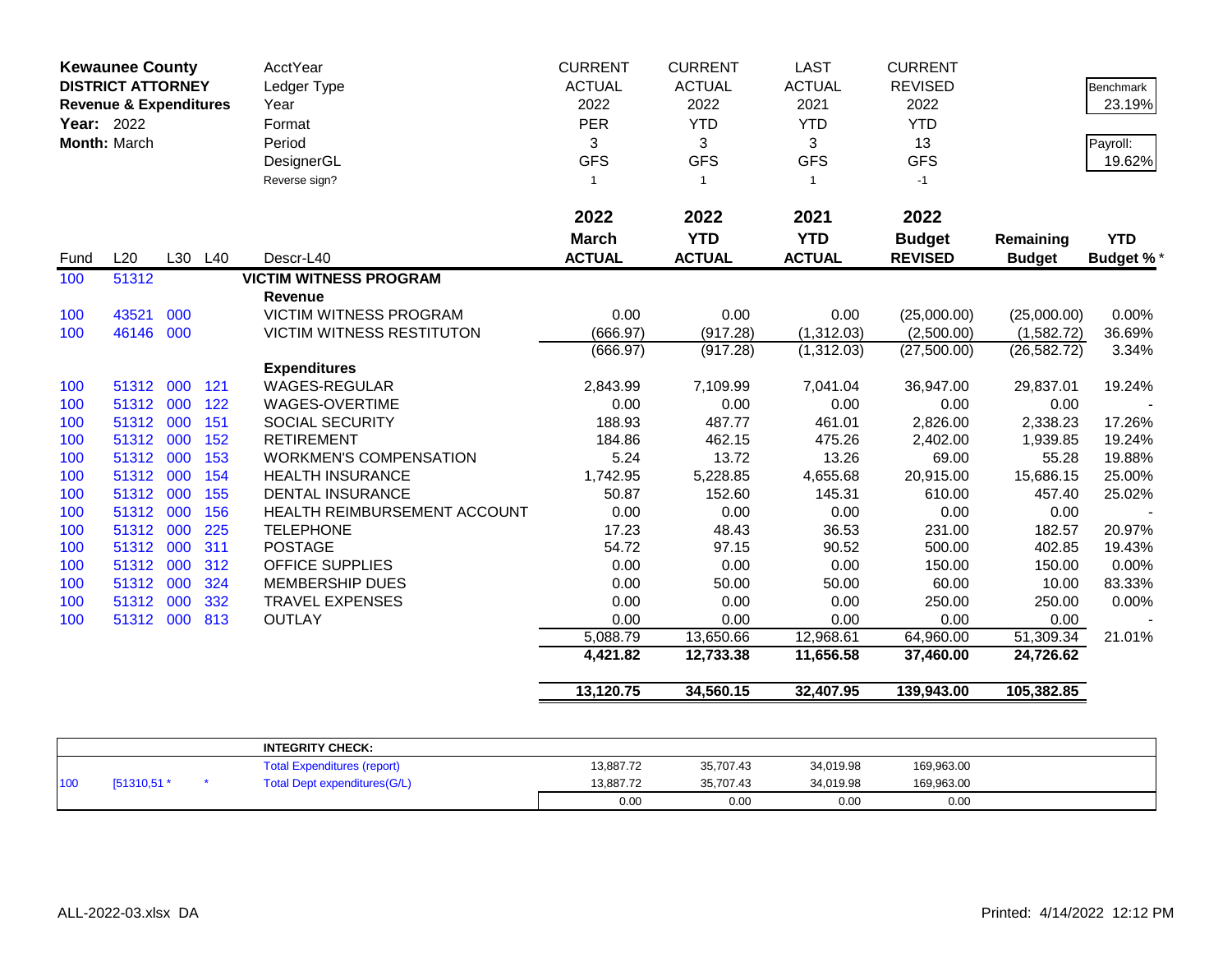|                   | <b>Kewaunee County</b>            |     |         | <b>AcctYear</b>                         | <b>CURRENT</b> | <b>CURRENT</b> | <b>LAST</b>   | <b>CURRENT</b> |               |                  |
|-------------------|-----------------------------------|-----|---------|-----------------------------------------|----------------|----------------|---------------|----------------|---------------|------------------|
|                   |                                   |     |         | <b>EMERGENCY MANAGEMENT Ledger Type</b> | <b>ACTUAL</b>  | <b>ACTUAL</b>  | <b>ACTUAL</b> | <b>REVISED</b> |               | <b>Benchmark</b> |
|                   | <b>Revenue &amp; Expenditures</b> |     |         | Year                                    | 2022           | 2022           | 2021          | 2022           |               | 23.19%           |
| <b>Year: 2022</b> |                                   |     |         | Format                                  | <b>PER</b>     | <b>YTD</b>     | <b>YTD</b>    | <b>YTD</b>     |               |                  |
|                   | Month: March                      |     |         | Period                                  | 3              | 3              | 3             | 13             |               | Payroll:         |
|                   |                                   |     |         | DesignerGL                              | <b>GFS</b>     | <b>GFS</b>     | <b>GFS</b>    | <b>GFS</b>     |               | 19.62%           |
|                   |                                   |     |         | Reverse sign?                           | $\mathbf{1}$   | $\overline{1}$ | $\mathbf{1}$  | $-1$           |               |                  |
|                   |                                   |     |         |                                         |                |                |               |                |               |                  |
|                   |                                   |     |         |                                         | 2022           | 2022           | 2021          | 2022           |               |                  |
|                   |                                   |     |         |                                         | <b>March</b>   | <b>YTD</b>     | <b>YTD</b>    | <b>Budget</b>  | Remaining     | <b>YTD</b>       |
| Fund              | L20                               |     | L30 L40 | Descr-L40                               | <b>ACTUAL</b>  | <b>ACTUAL</b>  | <b>ACTUAL</b> | <b>REVISED</b> | <b>Budget</b> | <b>Budget %*</b> |
| 100               |                                   |     |         | <b>GENERAL FUND</b>                     |                |                |               |                |               |                  |
| 100               | 52600                             |     |         | <b>EMERGENCY MANAGEMENT</b>             |                |                |               |                |               |                  |
|                   |                                   |     |         | Revenue                                 |                |                |               |                |               |                  |
| 100               | 43249                             | 100 |         | <b>COVID GRANTS-EGT</b>                 | 0.00           | 0.00           | 0.00          | 0.00           | 0.00          |                  |
| 100               | 43301                             | 000 |         | <b>EMERGENCY GOVERNMENT-EMPG</b>        | 0.00           | 0.00           | 0.00          | (33, 291.00)   | (33,291.00)   | 0.00%            |
|                   |                                   |     |         |                                         | 0.00           | 0.00           | 0.00          | (33, 291.00)   | (33, 291.00)  | 0.00%            |
|                   |                                   |     |         | <b>Expenditures</b>                     |                |                |               |                |               |                  |
| 100               | 52600                             | 000 | 111     | <b>SALARIES</b>                         | 3,606.00       | 10,818.00      | 10,458.01     | 39,381.00      | 28,563.00     | 27.47%           |
| 100               | 52600                             | 000 | 121     | <b>WAGES-REGULAR</b>                    | 261.75         | 1,254.36       | 620.25        | 6,490.00       | 5,235.64      | 19.33%           |
| 100               | 52600                             | 000 | 122     | WAGES-OVERTIME                          | 0.00           | 0.00           | 0.00          | 0.00           | 0.00          |                  |
| 100               | 52600                             | 000 | 125     | WAGES-TEMPORARY EMPLOYEES               | 0.00           | 0.00           | 0.00          | 1,000.00       | 1,000.00      | 0.00%            |
| 100               | 52600                             | 000 | 151     | SOCIAL SECURITY                         | 267.64         | 841.38         | 769.76        | 3,588.00       | 2,746.62      | 23.45%           |
| 100               | 52600                             | 000 | 152     | <b>RETIREMENT</b>                       | 251.39         | 842.80         | 711.44        | 2,850.00       | 2,007.20      | 29.57%           |
| 100               | 52600                             | 000 | 153     | <b>WORKMEN'S COMPENSATION</b>           | 134.44         | 404.20         | 410.70        | 1,543.00       | 1,138.80      | 26.20%           |
| 100               | 52600                             | 000 | 154     | <b>HEALTH INSURANCE</b>                 | 1,742.96       | 5,228.88       | 4,701.37      | 17,568.00      | 12,339.12     | 29.76%           |
| 100               | 52600                             | 000 | 155     | <b>DENTAL INSURANCE</b>                 | 50.86          | 152.58         | 146.74        | 513.00         | 360.42        | 29.74%           |
| 100               | 52600                             | 000 | 156     | HEALTH REIMBURSEMENT ACCOUNT            | 0.00           | 0.00           | 0.00          | 0.00           | 0.00          |                  |
| 100               | 52600                             | 000 | 225     | <b>TELEPHONE</b>                        | 244.48         | 725.26         | 574.11        | 3,622.00       | 2,896.74      | 20.02%           |
| 100               | 52600                             | 000 | 241     | <b>CAR/TRUCK MAINTENANCE</b>            | 10.00          | 10.00          | 16.66         | 200.00         | 190.00        | 5.00%            |
| 100               | 52600                             | 000 | 244     | <b>TOWER MAINTENANCE</b>                | 0.00           | 0.00           | 0.00          | 13,200.00      | 13,200.00     | 0.00%            |
| 100               | 52600                             | 000 | 249     | MAINTENANCE AGREEMENTS                  | 0.00           | 0.00           | 0.00          | 1,008.00       | 1,008.00      | 0.00%            |
| 100               | 52600                             | 000 | 286     | <b>EMERGENCY NOTIFICATION SYSTM</b>     | 0.00           | 0.00           | 0.00          | 0.00           | 0.00          |                  |
| 100               | 52600                             | 000 | 292     | RADIO MAINTENANCE                       | 0.00           | 0.00           | 9.24          | 1,000.00       | 1,000.00      | 0.00%            |
| 100               | 52600                             | 000 | 296     | <b>CONTRACTED SERVICES</b>              | 0.00           | 0.00           | 0.00          | 0.00           | 0.00          |                  |
| 100               | 52600                             | 000 | 311     | <b>POSTAGE</b>                          | 0.00           | 0.00           | 0.00          | 56.00          | 56.00         | 0.00%            |
| 100               | 52600                             | 000 | 312     | <b>OFFICE SUPPLIES</b>                  | 0.00           | 0.00           | 32.67         | 450.00         | 450.00        | 0.00%            |
| 100               | 52600                             | 000 | 324     | <b>MEMBERSHIP DUES</b>                  | 0.00           | 0.00           | 0.00          | 25.00          | 25.00         | 0.00%            |
| 100               | 52600 000 332                     |     |         | TRAVEL EXPENSES                         | 82.00          | 307.00         | 44.80         | 1,770.00       | 1,463.00      | 17.34%           |
| 100               | 52600 000                         |     | 336     | <b>TRAINING</b>                         | 77.21          | 357.36         | 2,500.00      | 4,270.00       | 3,912.64      | 8.37%            |
| 100               | 52600 000                         |     | 351     | <b>GASOLINE &amp; DIESEL FUEL</b>       | 34.03          | 34.03          | 79.58         | 600.00         | 565.97        | 5.67%            |
| 100               | 52600 000 533                     |     |         | <b>EQUIPMENT RENTAL &amp; LEASES</b>    | 16.88          | 27.27          | 54.16         | 360.00         | 332.73        | 7.58%            |
| 100               | 52600 000 813                     |     |         | <b>OUTLAY</b>                           | 0.00           | 0.00           | 0.00          | 0.00           | 0.00          |                  |
|                   |                                   |     |         |                                         | 6,779.64       | 21,003.12      | 21,129.49     | 99,494.00      | 78,490.88     | 21.11%           |
|                   |                                   |     |         |                                         | 6,779.64       | 21,003.12      | 21,129.49     | 66,203.00      | 45,199.88     |                  |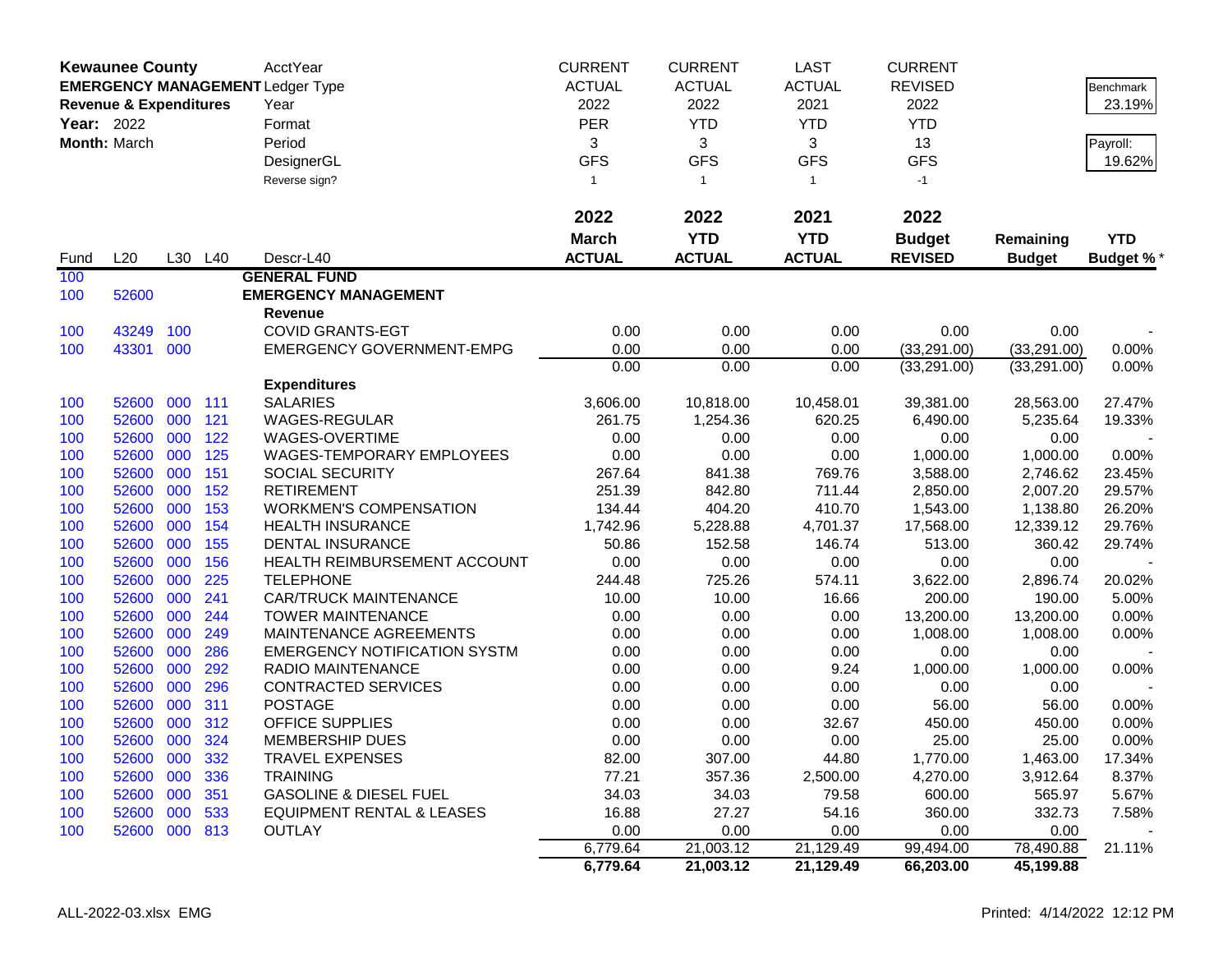|            | <b>Kewaunee County</b>            |     |         | AcctYear                                | <b>CURRENT</b> | <b>CURRENT</b> | <b>LAST</b>   | <b>CURRENT</b> |               |                  |
|------------|-----------------------------------|-----|---------|-----------------------------------------|----------------|----------------|---------------|----------------|---------------|------------------|
|            |                                   |     |         | <b>EMERGENCY MANAGEMENT Ledger Type</b> | <b>ACTUAL</b>  | <b>ACTUAL</b>  | <b>ACTUAL</b> | <b>REVISED</b> |               | <b>Benchmark</b> |
|            | <b>Revenue &amp; Expenditures</b> |     |         | Year                                    | 2022           | 2022           | 2021          | 2022           |               | 23.19%           |
| Year: 2022 |                                   |     |         | Format                                  | <b>PER</b>     | <b>YTD</b>     | <b>YTD</b>    | <b>YTD</b>     |               |                  |
|            | Month: March                      |     |         | Period                                  | 3              | 3              | 3             | 13             |               | Payroll:         |
|            |                                   |     |         | DesignerGL                              | <b>GFS</b>     | <b>GFS</b>     | <b>GFS</b>    | <b>GFS</b>     |               | 19.62%           |
|            |                                   |     |         | Reverse sign?                           | $\mathbf{1}$   | $\mathbf{1}$   | $\mathbf{1}$  | $-1$           |               |                  |
|            |                                   |     |         |                                         |                |                |               |                |               |                  |
|            |                                   |     |         |                                         | 2022           | 2022           | 2021          | 2022           |               |                  |
|            |                                   |     |         |                                         | <b>March</b>   | <b>YTD</b>     | <b>YTD</b>    | <b>Budget</b>  | Remaining     | <b>YTD</b>       |
| Fund       | L20                               |     | L30 L40 | Descr-L40                               | <b>ACTUAL</b>  | <b>ACTUAL</b>  | <b>ACTUAL</b> | <b>REVISED</b> | <b>Budget</b> | <b>Budget %</b>  |
| 100        | 52602                             |     |         | <b>EMGT-NUKE PLANT</b>                  |                |                |               |                |               |                  |
|            |                                   |     |         | <b>Revenue</b>                          |                |                |               |                |               |                  |
| 100        | 46203                             | 000 |         | EMER GOVT-NUKE PLANT REIMB              | 0.00           | 0.00           | 0.00          | (114, 148.00)  | (114, 148.00) | 0.00%            |
|            |                                   |     |         |                                         | 0.00           | 0.00           | 0.00          | (114, 148.00)  | (114, 148.00) | 0.00%            |
|            |                                   |     |         | <b>Expenditures</b>                     |                |                |               |                |               |                  |
| 100        | 52602                             | 000 | 111     | <b>SALARIES</b>                         | 1,202.00       | 3,606.00       | 3,485.99      | 15,628.00      | 12,022.00     | 23.07%           |
| 100        | 52602                             | 000 | 121     | WAGES-REGULAR                           | 261.75         | 2,148.42       | 1,131.78      | 12,474.00      | 10,325.58     | 17.22%           |
| 100        | 52602                             | 000 | 122     | WAGES-OVERTIME                          | 0.00           | 0.00           | 0.00          | 0.00           | 0.00          |                  |
| 100        | 52602                             | 000 | 125     | WAGES-TEMPORARY EMPLOYEES               | 0.00           | 0.00           | 0.00          | 2,000.00       | 2,000.00      | 0.00%            |
| 100        | 52602                             | 000 | 151     | SOCIAL SECURITY                         | 102.57         | 411.82         | 327.24        | 2,301.00       | 1,889.18      | 17.90%           |
| 100        | 52602                             | 000 | 152     | <b>RETIREMENT</b>                       | 95.16          | 374.05         | 235.31        | 1,958.00       | 1,583.95      | 19.10%           |
| 100        | 52602                             | 000 | 153     | <b>WORKMEN'S COMPENSATION</b>           | 45.14          | 137.93         | 138.11        | 692.00         | 554.07        | 19.93%           |
| 100        | 52602                             | 000 | 154     | <b>HEALTH INSURANCE</b>                 | 580.98         | 1,742.94       | 1,551.89      | 6,973.00       | 5,230.06      | 25.00%           |
| 100        | 52602                             | 000 | 155     | <b>DENTAL INSURANCE</b>                 | 16.96          | 50.88          | 48.43         | 203.00         | 152.12        | 25.06%           |
| 100        | 52602                             | 000 | 225     | <b>TELEPHONE</b>                        | 1,015.24       | 2,732.78       | 2,175.23      | 13,222.00      | 10,489.22     | 20.67%           |
| 100        | 52602                             | 000 | 241     | <b>CAR/TRUCK MAINTENANCE</b>            | 135.36         | 135.36         | 16.67         | 200.00         | 64.64         | 67.68%           |
| 100        | 52602                             | 000 | 249     | MAINTENANCE AGREEMENTS                  | 0.00           | 0.00           | 0.00          | 9,978.00       | 9,978.00      | 0.00%            |
| 100        | 52602                             | 000 | 286     | <b>EMERGENCY NOTIFICATION SYSTM</b>     | 0.00           | 2,000.00       | 2,000.00      | 2,000.00       | 0.00          | 100.00%          |
| 100        | 52602                             | 000 | 292     | RADIO MAINTENANCE                       | 0.00           | 0.00           | 0.00          | 800.00         | 800.00        | 0.00%            |
| 100        | 52602                             | 000 | 296     | CONTRACTED SERVICES                     | 0.00           | 0.00           | 0.00          | 0.00           | 0.00          |                  |
| 100        | 52602                             | 000 | 311     | <b>POSTAGE</b>                          | 0.00           | 0.00           | 0.00          | 300.00         | 300.00        | 0.00%            |
| 100        | 52602                             | 000 | 312     | OFFICE SUPPLIES                         | 244.90         | 450.60         | 142.34        | 6,451.00       | 6,000.40      | 6.98%            |
| 100        | 52602                             | 000 | 324     | <b>MEMBERSHIP DUES</b>                  | 0.00           | 0.00           | 0.00          | 0.00           | 0.00          |                  |
| 100        | 52602                             | 000 | 332     | <b>TRAVEL EXPENSES</b>                  | 600.00         | 600.00         | 0.00          | 7,345.00       | 6,745.00      | 8.17%            |
| 100        | 52602                             | 000 | 336     | <b>TRAINING</b>                         | 24.29          | 57.81          | 2,554.84      | 14,389.00      | 14,331.19     | 0.40%            |
| 100        | 52602                             | 000 | 351     | <b>GASOLINE &amp; DIESEL FUEL</b>       | 71.07          | 129.55         | 0.00          | 600.00         | 470.45        | 21.59%           |
| 100        | 52602                             | 000 | 533     | <b>EQUIPMENT RENTAL &amp; LEASES</b>    | 17.39          | 28.09          | 54.17         | 360.00         | 331.91        | 7.80%            |
| 100        | 52602                             | 000 | 813     | <b>OUTLAY</b>                           | 0.00           | 0.00           | 0.00          | 0.00           | 0.00          |                  |
|            |                                   |     |         |                                         | 4,412.81       | 14,606.23      | 13,862.00     | 97,874.00      | 83,267.77     | 14.92%           |
|            |                                   |     |         |                                         | 4,412.81       | 14,606.23      | 13,862.00     | (16, 274.00)   | (30, 880.23)  |                  |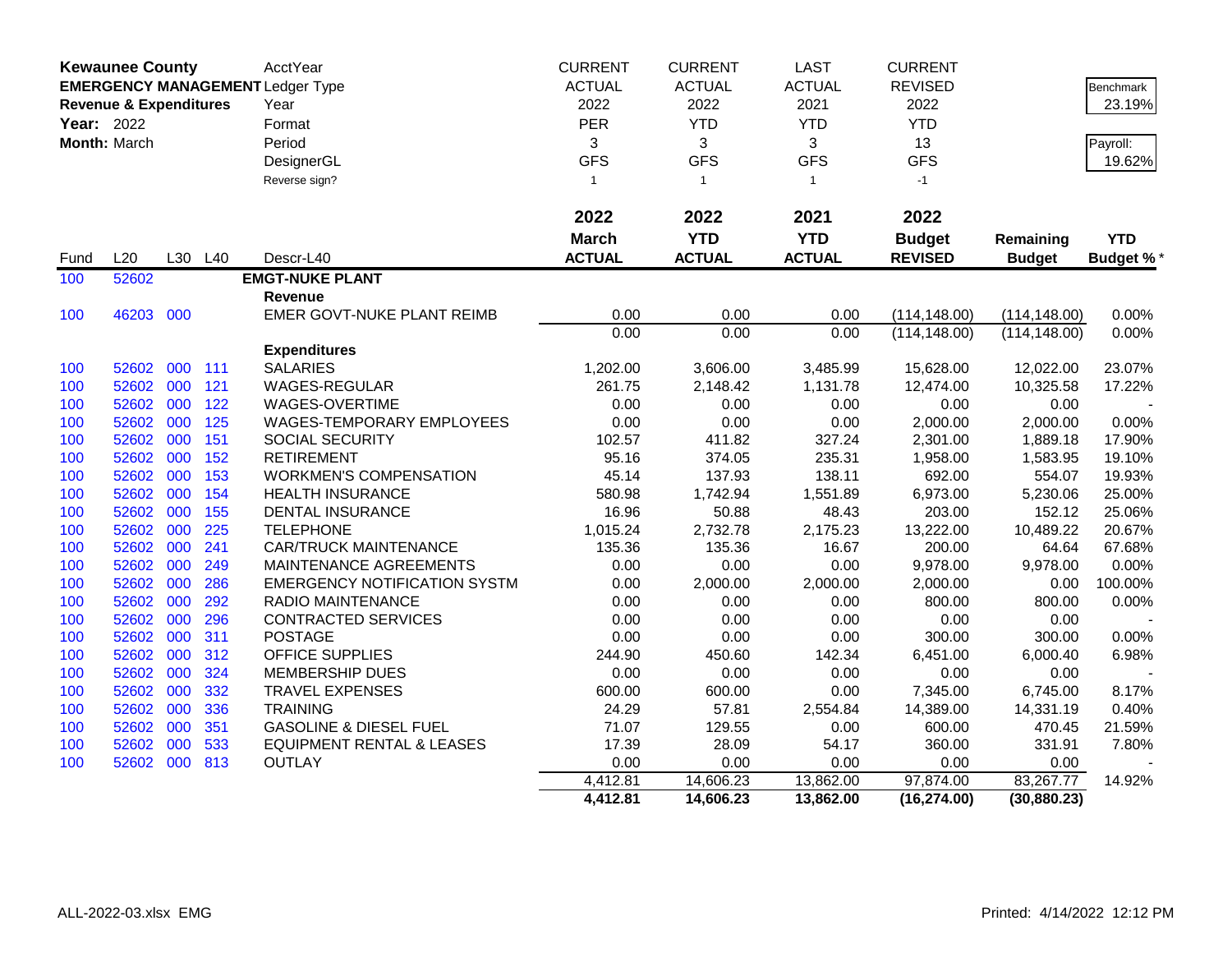|            | <b>Kewaunee County</b>            |         |     | AcctYear                                | <b>CURRENT</b> | <b>CURRENT</b> | <b>LAST</b>   | <b>CURRENT</b> |                          |            |
|------------|-----------------------------------|---------|-----|-----------------------------------------|----------------|----------------|---------------|----------------|--------------------------|------------|
|            |                                   |         |     | <b>EMERGENCY MANAGEMENT Ledger Type</b> | <b>ACTUAL</b>  | <b>ACTUAL</b>  | <b>ACTUAL</b> | <b>REVISED</b> |                          | Benchmark  |
|            | <b>Revenue &amp; Expenditures</b> |         |     | Year                                    | 2022           | 2022           | 2021          | 2022           |                          | 23.19%     |
| Year: 2022 |                                   |         |     | Format                                  | <b>PER</b>     | <b>YTD</b>     | <b>YTD</b>    | <b>YTD</b>     |                          |            |
|            | Month: March                      |         |     | Period                                  | 3              | 3              | 3             | 13             |                          | Payroll:   |
|            |                                   |         |     | DesignerGL                              | <b>GFS</b>     | <b>GFS</b>     | <b>GFS</b>    | <b>GFS</b>     |                          | 19.62%     |
|            |                                   |         |     | Reverse sign?                           | $\mathbf{1}$   | $\overline{1}$ | $\mathbf{1}$  | $-1$           |                          |            |
|            |                                   |         |     |                                         |                |                |               |                |                          |            |
|            |                                   |         |     |                                         | 2022           | 2022           | 2021          | 2022           |                          |            |
|            |                                   |         |     |                                         | <b>March</b>   | <b>YTD</b>     | <b>YTD</b>    | <b>Budget</b>  | Remaining                | <b>YTD</b> |
| Fund       | L20                               | L30     | L40 | Descr-L40                               | <b>ACTUAL</b>  | <b>ACTUAL</b>  | <b>ACTUAL</b> | <b>REVISED</b> | <b>Budget</b>            | Budget %*  |
| 100        | 52601                             |         |     | <b>EMGT-SARA/EPCRA</b>                  |                |                |               |                |                          |            |
|            |                                   |         |     | Revenue                                 |                |                |               |                |                          |            |
| 100        | 43302                             | 000     |     | <b>EMERGENCY GOVERNMENT-SARA</b>        | 0.00           | 11,539.74      | 0.00          | (11,540.00)    | (23,079.74) -100.00%     |            |
|            |                                   |         |     |                                         | 0.00           | 11,539.74      | 0.00          | (11,540.00)    | $(23,079.74) - 100.00\%$ |            |
|            |                                   |         |     | <b>Expenditures</b>                     |                |                |               |                |                          |            |
| 100        | 52601                             | 000 111 |     | <b>SALARIES</b>                         | 0.00           | 0.00           | 0.00          | 7,501.00       | 7,501.00                 | 0.00%      |
| 100        | 52601                             | 000     | 121 | <b>WAGES-REGULAR</b>                    | 0.00           | 0.00           | 0.00          | 5,998.00       | 5,998.00                 | 0.00%      |
| 100        | 52601                             | 000     | 125 | WAGES-TEMPORARY EMPLOYEES               | 0.00           | 0.00           | 0.00          | 0.00           | 0.00                     |            |
| 100        | 52601                             | 000     | 151 | SOCIAL SECURITY                         | 0.00           | 0.00           | 0.00          | 1,034.00       | 1,034.00                 | 0.00%      |
| 100        | 52601                             | 000     | 152 | <b>RETIREMENT</b>                       | 0.00           | 0.00           | 0.00          | 877.00         | 877.00                   | 0.00%      |
| 100        | 52601                             | 000     | 153 | <b>WORKMEN'S COMPENSATION</b>           | 0.00           | 0.00           | 0.00          | 295.00         | 295.00                   | 0.00%      |
| 100        | 52601                             | 000     | 154 | <b>HEALTH INSURANCE</b>                 | 0.00           | 0.00           | 0.00          | 3,347.00       | 3,347.00                 | 0.00%      |
| 100        | 52601                             | 000     | 155 | <b>DENTAL INSURANCE</b>                 | 0.00           | 0.00           | 0.00          | 99.00          | 99.00                    | 0.00%      |
| 100        | 52601                             | 000     | 225 | <b>TELEPHONE</b>                        | 140.86         | 418.44         | 281.71        | 1,742.00       | 1,323.56                 | 24.02%     |
| 100        | 52601                             | 000     | 241 | <b>CAR/TRUCK MAINTENANCE</b>            | 10.00          | 10.00          | 16.67         | 200.00         | 190.00                   | 5.00%      |
| 100        | 52601                             | 000     | 249 | MAINTENANCE AGREEMENTS                  | 0.00           | 0.00           | 0.00          | 0.00           | 0.00                     |            |
| 100        | 52601                             | 000     | 286 | <b>EMERGENCY NOTIFICATION SYSTM</b>     | 0.00           | 2,000.00       | 2,000.00      | 2,000.00       | 0.00                     | 100.00%    |
| 100        | 52601                             | 000     | 292 | <b>RADIO MAINTENANCE</b>                | 0.00           | 0.00           | 0.00          | 0.00           | 0.00                     |            |
| 100        | 52601                             | 000     | 296 | <b>CONTRACTED SERVICES</b>              | 0.00           | 0.00           | 0.00          | 0.00           | 0.00                     |            |
| 100        | 52601                             | 000     | 311 | <b>POSTAGE</b>                          | 0.00           | 0.00           | 0.00          | 100.00         | 100.00                   | 0.00%      |
| 100        | 52601                             | 000     | 312 | <b>OFFICE SUPPLIES</b>                  | 0.00           | 166.67         | 154.17        | 2,331.00       | 2,164.33                 | 7.15%      |
| 100        | 52601                             | 000     | 321 | PUBLICATIONS OF LEGAL NOTICE            | 69.58          | 69.58          | 67.55         | 70.00          | 0.42                     | 99.40%     |
| 100        | 52601                             | 000     | 332 | <b>TRAVEL EXPENSES</b>                  | 0.00           | 0.00           | 0.00          | 1,016.00       | 1,016.00                 | 0.00%      |
| 100        | 52601                             | 000     | 336 | <b>TRAINING</b>                         | 0.00           | 0.00           | 4.16          | 1,608.00       | 1,608.00                 | 0.00%      |
| 100        | 52601                             | 000     | 351 | <b>GASOLINE &amp; DIESEL FUEL</b>       | 0.00           | 27.60          | 0.00          | 300.00         | 272.40                   | 9.20%      |
| 100        | 52601                             | 000     | 533 | <b>EQUIPMENT RENTAL &amp; LEASES</b>    | 16.88          | 27.27          | 108.32        | 360.00         | 332.73                   | 7.58%      |
| 100        | 52601                             | 000     | 813 | <b>OUTLAY</b>                           | 0.00           | 0.00           | 0.00          | 0.00           | 0.00                     |            |
|            |                                   |         |     |                                         | 237.32         | 2,719.56       | 2,632.58      | 28,878.00      | 26,158.44                | 9.42%      |
|            |                                   |         |     |                                         | 237.32         | 14,259.30      | 2,632.58      | 17,338.00      | 3,078.70                 |            |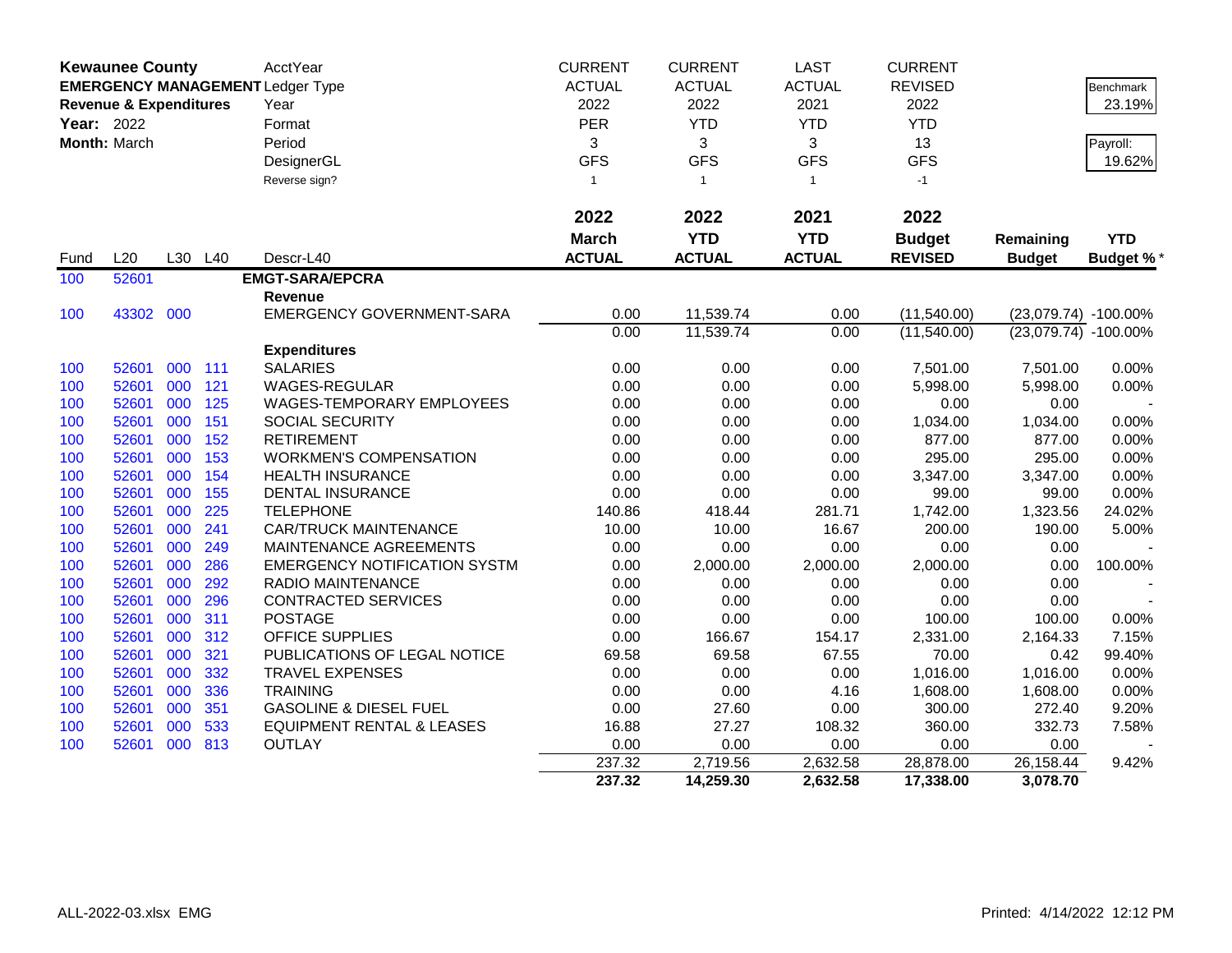|            | <b>Kewaunee County</b>            |     |     | AcctYear                                | <b>CURRENT</b> | <b>CURRENT</b> | <b>LAST</b>   | <b>CURRENT</b> |               |                 |
|------------|-----------------------------------|-----|-----|-----------------------------------------|----------------|----------------|---------------|----------------|---------------|-----------------|
|            |                                   |     |     | <b>EMERGENCY MANAGEMENT Ledger Type</b> | <b>ACTUAL</b>  | <b>ACTUAL</b>  | <b>ACTUAL</b> | <b>REVISED</b> |               | Benchmark       |
|            | <b>Revenue &amp; Expenditures</b> |     |     | Year                                    | 2022           | 2022           | 2021          | 2022           |               | 23.19%          |
| Year: 2022 |                                   |     |     | Format                                  | <b>PER</b>     | <b>YTD</b>     | <b>YTD</b>    | <b>YTD</b>     |               |                 |
|            | <b>Month: March</b>               |     |     | Period                                  | 3              | 3              | 3             | 13             |               | Payroll:        |
|            |                                   |     |     | DesignerGL                              | <b>GFS</b>     | <b>GFS</b>     | <b>GFS</b>    | <b>GFS</b>     |               | 19.62%          |
|            |                                   |     |     | Reverse sign?                           | $\mathbf{1}$   | $\overline{1}$ | $\mathbf{1}$  | $-1$           |               |                 |
|            |                                   |     |     |                                         |                |                |               |                |               |                 |
|            |                                   |     |     |                                         | 2022           | 2022           | 2021          | 2022           |               |                 |
|            |                                   |     |     |                                         | <b>March</b>   | <b>YTD</b>     | <b>YTD</b>    | <b>Budget</b>  | Remaining     | <b>YTD</b>      |
| Fund       | L20                               | L30 | L40 | Descr-L40                               | <b>ACTUAL</b>  | <b>ACTUAL</b>  | <b>ACTUAL</b> | <b>REVISED</b> | <b>Budget</b> | <b>Budget %</b> |
| 100        | 52500                             |     |     | <b>CLEAN SWEEP PROGRAM</b>              |                |                |               |                |               |                 |
|            |                                   |     |     | <b>Revenue</b>                          |                |                |               |                |               |                 |
| 100        | 43303                             | 000 |     | <b>CLEAN SWEEP GRANTS</b>               | 0.00           | 131.20         | 0.00          | (28,000.00)    | (28, 131.20)  | $-0.47%$        |
| 100        | 46203                             | 015 |     | <b>EMGT-CLEAN SWEEP FEES</b>            | 0.00           | 0.00           | 0.00          | 0.00           | 0.00          |                 |
| 100        | 48505                             | 002 |     | <b>CLEAN SWEEP DONATIONS</b>            | (1,000.00)     | (1,000.00)     | (50.00)       | 0.00           | 1,000.00      |                 |
|            |                                   |     |     |                                         | (1,000.00)     | (868.80)       | (50.00)       | (28,000.00)    | (27, 131.20)  | 3.10%           |
|            |                                   |     |     | <b>Expenditures</b>                     |                |                |               |                |               |                 |
| 100        | 52500                             | 000 | 342 | <b>PHARMACEUTICALS</b>                  | 0.00           | 0.00           | 0.00          | 4,000.00       | 4,000.00      | 0.00%           |
| 100        | 52500                             | 000 | 344 | <b>HOUSEHOLD</b>                        | 0.00           | 0.00           | 0.00          | 16,000.00      | 16,000.00     | 0.00%           |
| 100        | 52500                             | 000 | 790 | <b>AGRICULTURAL</b>                     | 0.00           | 0.00           | 0.00          | 8,000.00       | 8,000.00      | 0.00%           |
|            |                                   |     |     |                                         | 0.00           | 0.00           | 0.00          | 28,000.00      | 28,000.00     | 0.00%           |
|            |                                   |     |     |                                         | (1,000.00)     | (868.80)       | (50.00)       | 0.00           | 868.80        |                 |
| 100        | 52604                             |     |     | <b>HAZ MATERIALS EMERG PLANNING</b>     |                |                |               |                |               |                 |
|            |                                   |     |     | <b>Revenue</b>                          |                |                |               |                |               |                 |
| 100        | 43306                             | 000 |     | HAZARDOUS MATERIALS EMG PREP            | 0.00           | 0.00           | 0.00          | (2,867.00)     | (2,867.00)    | 0.00%           |
|            |                                   |     |     |                                         | 0.00           | 0.00           | 0.00          | (2,867.00)     | (2,867.00)    | 0.00%           |
|            |                                   |     |     | <b>Expenditures</b>                     |                |                |               |                |               |                 |
| 100        | 52604                             | 000 | 296 | <b>CONTRACTED SERVICES</b>              | 0.00           | 0.00           | 0.00          | 2,792.00       | 2,792.00      | 0.00%           |
| 100        | 52604                             | 000 | 312 | <b>OFFICE SUPPLIES</b>                  | 0.00           | 0.00           | 0.00          | 75.00          | 75.00         | 0.00%           |
|            |                                   |     |     |                                         | 0.00           | 0.00           | 0.00          | 2,867.00       | 2,867.00      | 0.00%           |
|            |                                   |     |     |                                         | 0.00           | 0.00           | 0.00          | 0.00           | 0.00          |                 |
| 100        | 52609                             |     |     | <b>MASS CASUALTY INCIDENT</b>           |                |                |               |                |               |                 |
|            |                                   |     |     | <b>Revenue</b>                          |                |                |               |                |               |                 |
| 100        | 43308                             | 000 |     | MASS CASUALTY INCIDENT                  | 0.00           | 0.00           | 0.00          | 0.00           | 0.00          |                 |
|            |                                   |     |     |                                         | 0.00           | 0.00           | 0.00          | 0.00           | 0.00          |                 |
|            |                                   |     |     | <b>Expenditures</b>                     |                |                |               |                |               |                 |
| 100        | 52609                             | 000 | 601 | MASS CASUALTY INCIDENT                  | 0.00<br>0.00   | 0.00<br>0.00   | 0.00<br>0.00  | 0.00<br>0.00   | 0.00<br>0.00  |                 |
|            |                                   |     |     |                                         |                |                |               |                |               |                 |
| 100        | 52610                             |     |     | <b>EPCRA COMPUTER &amp; HAZMAT GRNT</b> | 0.00           | 0.00           | 0.00          | 0.00           | 0.00          |                 |
|            |                                   |     |     | <b>Revenue</b>                          |                |                |               |                |               |                 |
| 100        | 43309                             | 000 |     | EPCRA COMPUTER & HAZMAT GRNT            | 0.00           | 0.00           | 0.00          | (10,000.00)    | (10,000.00)   | 0.00%           |
|            |                                   |     |     |                                         | 0.00           | 0.00           | 0.00          | (10,000.00)    | (10,000.00)   | 0.00%           |
|            |                                   |     |     |                                         |                |                |               |                |               |                 |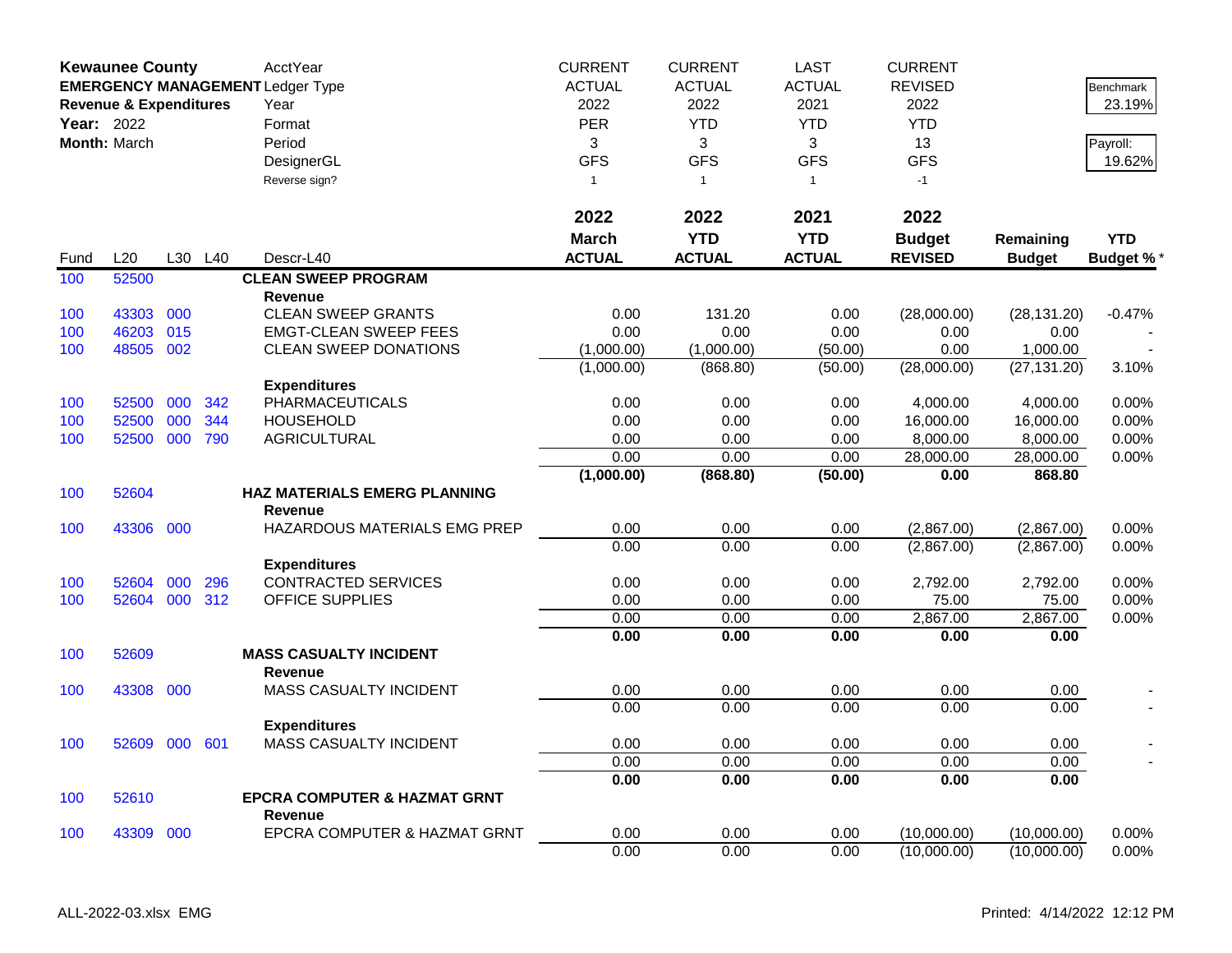|            | <b>Kewaunee County</b><br><b>EMERGENCY MANAGEMENT Ledger Type</b><br><b>Revenue &amp; Expenditures</b><br><b>Year: 2022</b><br>Month: March |     |         | AcctYear<br>Year<br>Format<br>Period<br>DesignerGL<br>Reverse sign?             | <b>CURRENT</b><br><b>ACTUAL</b><br>2022<br><b>PER</b><br>3<br><b>GFS</b><br>$\mathbf{1}$ | <b>CURRENT</b><br><b>ACTUAL</b><br>2022<br><b>YTD</b><br>3<br><b>GFS</b><br>$\mathbf{1}$<br>2022 | <b>LAST</b><br><b>ACTUAL</b><br>2021<br><b>YTD</b><br>3<br><b>GFS</b><br>$\mathbf{1}$<br>2021 | <b>CURRENT</b><br><b>REVISED</b><br>2022<br><b>YTD</b><br>13<br><b>GFS</b><br>$-1$ |                            | Benchmark<br>23.19%<br>Payroll:<br>19.62% |
|------------|---------------------------------------------------------------------------------------------------------------------------------------------|-----|---------|---------------------------------------------------------------------------------|------------------------------------------------------------------------------------------|--------------------------------------------------------------------------------------------------|-----------------------------------------------------------------------------------------------|------------------------------------------------------------------------------------|----------------------------|-------------------------------------------|
|            |                                                                                                                                             |     |         |                                                                                 | 2022                                                                                     |                                                                                                  |                                                                                               | 2022                                                                               |                            |                                           |
| Fund       | L20                                                                                                                                         |     | L30 L40 | Descr-L40                                                                       | <b>March</b><br><b>ACTUAL</b>                                                            | <b>YTD</b><br><b>ACTUAL</b>                                                                      | <b>YTD</b><br><b>ACTUAL</b>                                                                   | <b>Budget</b><br><b>REVISED</b>                                                    | Remaining<br><b>Budget</b> | <b>YTD</b><br><b>Budget %*</b>            |
|            |                                                                                                                                             |     |         | <b>Expenditures</b>                                                             |                                                                                          |                                                                                                  |                                                                                               |                                                                                    |                            |                                           |
| 100        | 52610                                                                                                                                       | 000 | 601     | EPCRA COMPUTER & HAZMAT GRNT                                                    | 0.00                                                                                     | 0.00                                                                                             | 899.63                                                                                        | 4,000.00                                                                           | 4,000.00                   | 0.00%                                     |
| 100        | 52610 000                                                                                                                                   |     | 813     | <b>OUTLAY</b>                                                                   | 0.00                                                                                     | 0.00                                                                                             | 0.00                                                                                          | 6,000.00                                                                           | 6,000.00                   | 0.00%                                     |
|            |                                                                                                                                             |     |         |                                                                                 | 0.00                                                                                     | 0.00                                                                                             | 899.63                                                                                        | 10,000.00                                                                          | 10,000.00                  | 0.00%                                     |
|            |                                                                                                                                             |     |         |                                                                                 | 0.00                                                                                     | 0.00                                                                                             | 899.63                                                                                        | 0.00                                                                               | 0.00                       |                                           |
| 100        | 52614                                                                                                                                       |     |         | <b>PRE-DISASTER MITIGATION</b>                                                  |                                                                                          |                                                                                                  |                                                                                               |                                                                                    |                            |                                           |
|            |                                                                                                                                             |     |         | Revenue                                                                         |                                                                                          |                                                                                                  |                                                                                               |                                                                                    |                            |                                           |
| 100        | 43316 000                                                                                                                                   |     |         | PRE-DISASTER MITIGATION                                                         | 0.00<br>0.00                                                                             | 0.00<br>0.00                                                                                     | 0.00<br>0.00                                                                                  | 0.00<br>0.00                                                                       | 0.00<br>0.00               |                                           |
|            |                                                                                                                                             |     |         | <b>Expenditures</b>                                                             |                                                                                          |                                                                                                  |                                                                                               |                                                                                    |                            |                                           |
| 100        | 52614                                                                                                                                       | 000 | 296     | <b>CONTRACTED SERVICES</b>                                                      | 0.00                                                                                     | 0.00                                                                                             | 0.00                                                                                          | 0.00                                                                               | 0.00                       |                                           |
| 100        | 52614                                                                                                                                       | 000 | 312     | <b>OFFICE SUPPLIES</b>                                                          | 0.00                                                                                     | 0.00                                                                                             | 0.00                                                                                          | 0.00                                                                               | 0.00                       |                                           |
| 100        | 52614 000                                                                                                                                   |     | 601     | PRE-DISASTER MITIGATION                                                         | 0.00                                                                                     | 0.00                                                                                             | 0.00                                                                                          | 0.00                                                                               | 0.00                       |                                           |
|            |                                                                                                                                             |     |         |                                                                                 | 0.00                                                                                     | 0.00                                                                                             | 0.00                                                                                          | 0.00                                                                               | 0.00                       |                                           |
|            |                                                                                                                                             |     |         |                                                                                 | 0.00                                                                                     | 0.00                                                                                             | 0.00                                                                                          | 0.00                                                                               | 0.00                       |                                           |
| 100        | 52617                                                                                                                                       |     |         | <b>INCIDENT COMMAND SYSTEM TRNG</b><br><b>Revenue</b>                           |                                                                                          |                                                                                                  |                                                                                               |                                                                                    |                            |                                           |
| 100        | 43317 000                                                                                                                                   |     |         | INCIDENT COMMAND SYSTEM TRNG                                                    | 0.00                                                                                     | 0.00                                                                                             | 0.00                                                                                          | 0.00                                                                               | 0.00                       |                                           |
|            |                                                                                                                                             |     |         |                                                                                 | 0.00                                                                                     | 0.00                                                                                             | 0.00                                                                                          | 0.00                                                                               | 0.00                       |                                           |
|            |                                                                                                                                             |     |         | <b>Expenditures</b>                                                             |                                                                                          |                                                                                                  |                                                                                               |                                                                                    |                            |                                           |
| 100        | 52617 000                                                                                                                                   |     | 601     | INCIDENT COMMAND SYSTEM TRNG                                                    | 0.00                                                                                     | 0.00                                                                                             | 0.00                                                                                          | 0.00                                                                               | 0.00                       |                                           |
|            |                                                                                                                                             |     |         |                                                                                 | 0.00                                                                                     | 0.00                                                                                             | 0.00                                                                                          | 0.00                                                                               | 0.00                       |                                           |
|            |                                                                                                                                             |     |         |                                                                                 | 0.00                                                                                     | 0.00                                                                                             | 0.00                                                                                          | 0.00                                                                               | 0.00                       |                                           |
|            |                                                                                                                                             |     |         | <b>GENERAL FUND</b>                                                             | 10,429.77                                                                                | 48,999.85                                                                                        | 38,473.70                                                                                     | 67,267.00                                                                          | 18,267.15                  |                                           |
| 150<br>150 | 52624                                                                                                                                       |     |         | <b>MOBILE COMMAND POST FUND</b><br><b>MOBILE COMMAND POST</b><br><b>Revenue</b> |                                                                                          |                                                                                                  |                                                                                               |                                                                                    |                            |                                           |
| 150        | 43326                                                                                                                                       | 000 |         | MOBILE COMMAND POST                                                             | 0.00                                                                                     | 0.00                                                                                             | 0.00                                                                                          | 0.00                                                                               | 0.00                       |                                           |
| 150        | 49202 000                                                                                                                                   |     |         | TRANSFER FROM FUND BALANCE                                                      | 0.00                                                                                     | 0.00                                                                                             | 0.00                                                                                          | (77.00)                                                                            | (77.00)                    | $0.00\%$                                  |
|            |                                                                                                                                             |     |         |                                                                                 | 0.00                                                                                     | 0.00                                                                                             | 0.00                                                                                          | (77.00)                                                                            | (77.00)                    | 0.00%                                     |
|            |                                                                                                                                             |     |         | <b>Expenditures</b>                                                             |                                                                                          |                                                                                                  |                                                                                               |                                                                                    |                            |                                           |
| 150        | 52624 000 601                                                                                                                               |     |         | MOBILE COMMAND POST                                                             | 0.00                                                                                     | 0.00                                                                                             | 0.00                                                                                          | 77.00                                                                              | 77.00                      | 0.00%                                     |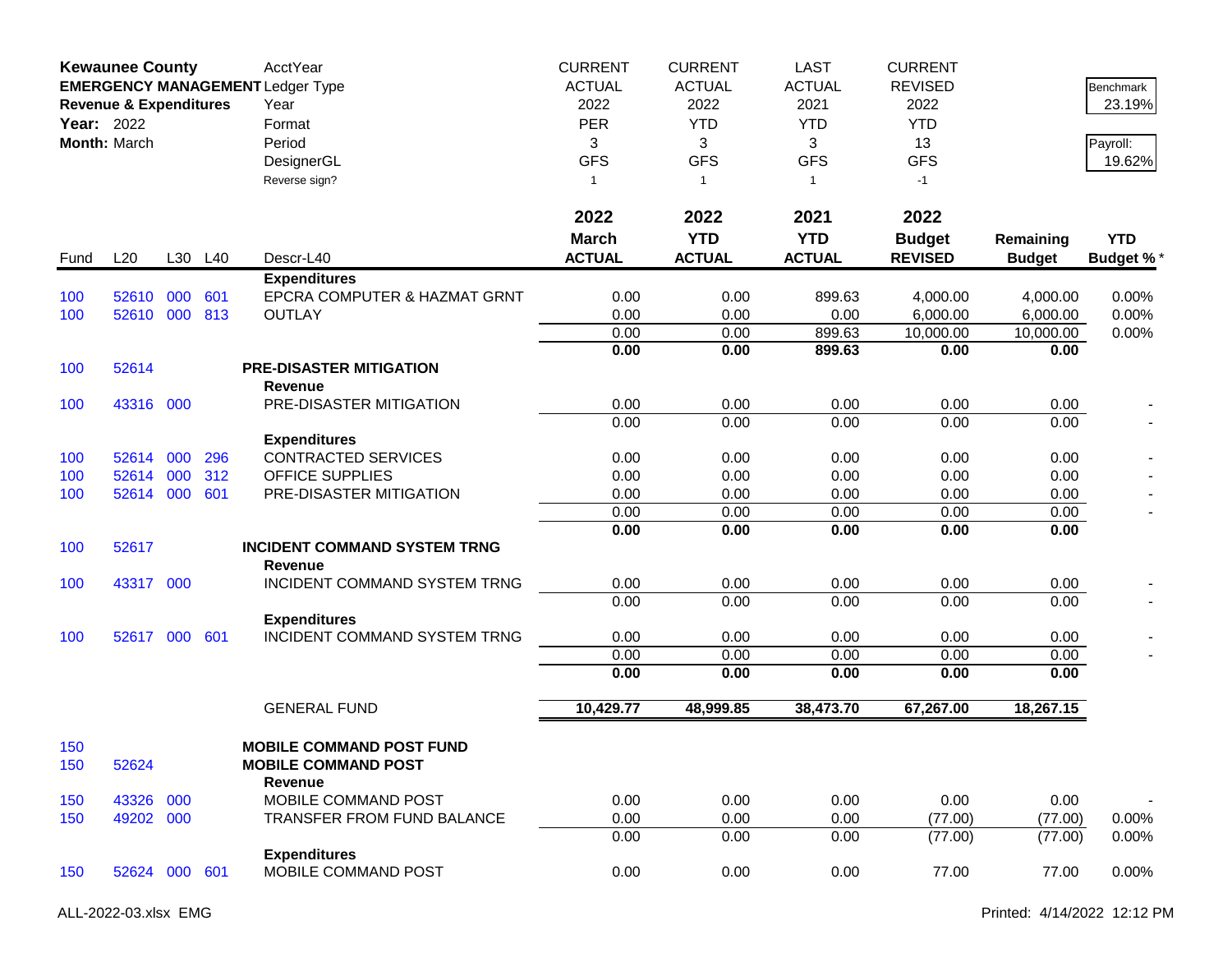|                   | <b>Kewaunee County</b>                                                       |     |         | AcctYear                                | <b>CURRENT</b> | <b>CURRENT</b> | <b>LAST</b>    | <b>CURRENT</b> |                           |                  |
|-------------------|------------------------------------------------------------------------------|-----|---------|-----------------------------------------|----------------|----------------|----------------|----------------|---------------------------|------------------|
|                   | <b>EMERGENCY MANAGEMENT Ledger Type</b><br><b>Revenue &amp; Expenditures</b> |     |         |                                         | <b>ACTUAL</b>  | <b>ACTUAL</b>  | <b>ACTUAL</b>  | <b>REVISED</b> |                           | <b>Benchmark</b> |
|                   |                                                                              |     |         | Year                                    | 2022           | 2022           | 2021           | 2022           |                           | 23.19%           |
| <b>Year: 2022</b> |                                                                              |     |         | Format                                  | PER            | <b>YTD</b>     | <b>YTD</b>     | <b>YTD</b>     |                           |                  |
|                   | Month: March                                                                 |     |         | Period                                  | 3              | 3              | 3              | 13             |                           | Payroll:         |
|                   |                                                                              |     |         | DesignerGL                              | <b>GFS</b>     | <b>GFS</b>     | <b>GFS</b>     | <b>GFS</b>     |                           | 19.62%           |
|                   |                                                                              |     |         | Reverse sign?                           |                | $\overline{1}$ | $\overline{1}$ | $-1$           |                           |                  |
|                   |                                                                              |     |         |                                         |                |                |                |                |                           |                  |
|                   |                                                                              |     |         |                                         | 2022           | 2022           | 2021           | 2022           |                           |                  |
|                   |                                                                              |     |         |                                         | <b>March</b>   | <b>YTD</b>     | <b>YTD</b>     | <b>Budget</b>  | Remaining                 | <b>YTD</b>       |
| Fund              | L20                                                                          |     | L30 L40 | Descr-L40                               | <b>ACTUAL</b>  | <b>ACTUAL</b>  | <b>ACTUAL</b>  | <b>REVISED</b> | <b>Budget</b>             | <b>Budget %*</b> |
|                   |                                                                              |     |         |                                         | 0.00           | 0.00           | 0.00           | 77.00          | 77.00                     | 0.00%            |
|                   |                                                                              |     |         |                                         | 0.00           | 0.00           | 0.00           | 0.00           | 0.00                      |                  |
| 160               |                                                                              |     |         | <b>NOAA RADIO FUND</b>                  |                |                |                |                |                           |                  |
| 160               | 52625                                                                        |     |         | <b>NOAA RADIOS</b>                      |                |                |                |                |                           |                  |
|                   |                                                                              |     |         | <b>Revenue</b>                          |                |                |                |                |                           |                  |
| 160               | 43327                                                                        | 000 |         | <b>NOAA RADIOS</b>                      | 0.00           | 0.00           | 0.00           | (500.00)       | (500.00)                  | 0.00%            |
| 160               | 49202                                                                        | 000 |         | TRANSFER FROM FUND BALANCE              | 0.00           | 0.00           | 0.00           | 0.00           | 0.00                      |                  |
|                   |                                                                              |     |         |                                         | 0.00           | 0.00           | 0.00           | (500.00)       | (500.00)                  | 0.00%            |
|                   |                                                                              |     |         | <b>Expenditures</b>                     |                |                |                |                |                           |                  |
| 160               | 52625                                                                        | 000 | 601     | <b>NOAA RADIOS</b>                      | 0.00           | 0.00           | 0.00           | 500.00         | 500.00                    | 0.00%            |
|                   |                                                                              |     |         |                                         | 0.00           | 0.00           | 0.00           | 500.00         | 500.00                    | $0.00\%$         |
|                   |                                                                              |     |         |                                         | 0.00           | 0.00           | 0.00           | 0.00           | 0.00                      |                  |
|                   |                                                                              |     |         |                                         | 10,429.77      | 48,999.85      | 38,473.70      | 67,267.00      | 18,267.15                 |                  |
|                   |                                                                              |     |         |                                         |                |                |                |                | 61,016 Indirect Cost 2022 |                  |
|                   |                                                                              |     |         | <b>FUND BALANCE - Beginning of year</b> |                |                |                |                | 72,130 Indirect Cost 2021 |                  |
| 150               |                                                                              |     |         | MOBILE COMMAND POST FUND                |                | (371.74)       |                |                | (371.74)                  |                  |
| 160               |                                                                              |     |         | <b>NOAA RADIO FUND</b>                  |                | (244.00)       |                |                | (244.00)                  |                  |
|                   |                                                                              |     |         | <b>INTEGRITY CHECK:</b>                 |                |                |                |                |                           |                  |
|                   |                                                                              |     |         | <b>Total Expenditures (report)</b>      | 11,429.77      | 38,328.91      | 38,523.70      | 267,690.00     |                           |                  |
|                   | [100,150,1]52500.52 *                                                        |     |         | <b>Total Dept expenditures(G/L)</b>     | 11,429.77      | 38,328.91      | 38,523.70      | 267,690.00     |                           |                  |
|                   |                                                                              |     |         |                                         | 0.00           | 0.00           | 0.00           | 0.00           |                           |                  |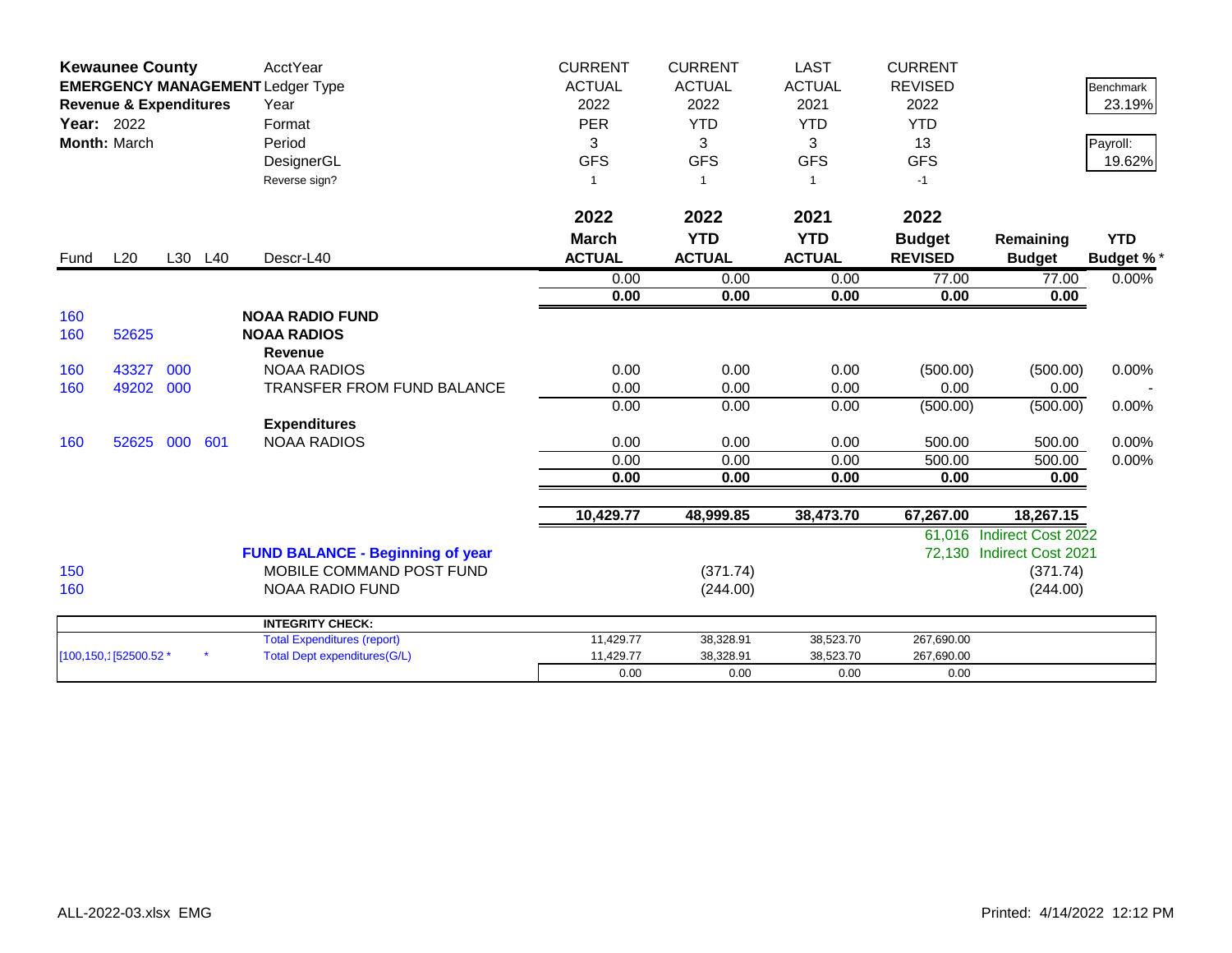|            | <b>Kewaunee County</b><br><b>Revenue &amp; Expenditures</b><br>Year: 2022<br>Month: March |     |         | AcctYear<br>FAMILY COURT COMMISSIOI Ledger Type<br>Year<br>Format<br>Period<br>DesignerGL<br>Reverse sign? | <b>CURRENT</b><br><b>ACTUAL</b><br>2022<br>PER<br>3<br><b>GFS</b><br>$\mathbf{1}$ | <b>CURRENT</b><br><b>ACTUAL</b><br>2022<br><b>YTD</b><br>3<br><b>GFS</b><br>$\mathbf{1}$ | <b>LAST</b><br><b>ACTUAL</b><br>2021<br><b>YTD</b><br>3<br><b>GFS</b><br>$\overline{1}$ | <b>CURRENT</b><br><b>REVISED</b><br>2022<br><b>YTD</b><br>13<br><b>GFS</b><br>$-1$ |                            | Benchmark<br>23.19%<br>Payroll:<br>19.62% |
|------------|-------------------------------------------------------------------------------------------|-----|---------|------------------------------------------------------------------------------------------------------------|-----------------------------------------------------------------------------------|------------------------------------------------------------------------------------------|-----------------------------------------------------------------------------------------|------------------------------------------------------------------------------------|----------------------------|-------------------------------------------|
| Fund       | L20                                                                                       |     | L30 L40 | Descr-L40                                                                                                  | 2022<br><b>March</b><br><b>ACTUAL</b>                                             | 2022<br><b>YTD</b><br><b>ACTUAL</b>                                                      | 2021<br><b>YTD</b><br><b>ACTUAL</b>                                                     | 2022<br><b>Budget</b><br><b>REVISED</b>                                            | Remaining<br><b>Budget</b> | <b>YTD</b><br><b>Budget %*</b>            |
| 100        |                                                                                           |     |         | <b>GENERAL FUND</b>                                                                                        |                                                                                   |                                                                                          |                                                                                         |                                                                                    |                            |                                           |
| 100        | 51202                                                                                     |     |         | <b>FAMILY COURT COMMISSIONER</b>                                                                           |                                                                                   |                                                                                          |                                                                                         |                                                                                    |                            |                                           |
|            |                                                                                           |     |         | Revenue                                                                                                    |                                                                                   |                                                                                          |                                                                                         |                                                                                    |                            |                                           |
| 100<br>100 | 43249<br>46142 000                                                                        | 110 |         | <b>COVID GRANTS-FCT</b><br><b>FAMILY SERVICES FEES</b>                                                     | 0.00<br>(200.00)                                                                  | 0.00<br>(565.00)                                                                         | 0.00<br>(465.00)                                                                        | 0.00<br>(5,000.00)                                                                 | 0.00<br>(4,435.00)         | 11.30%                                    |
|            |                                                                                           |     |         |                                                                                                            | (200.00)                                                                          | (565.00)                                                                                 | (465.00)                                                                                | (5,000.00)                                                                         | (4,435.00)                 |                                           |
|            |                                                                                           |     |         | <b>Expenditures</b>                                                                                        |                                                                                   |                                                                                          |                                                                                         |                                                                                    |                            |                                           |
| 100        | 51202 000 111                                                                             |     |         | <b>SALARIES</b>                                                                                            | 3,087.20                                                                          | 9,261.60                                                                                 | 8,954.40                                                                                | 40,137.00                                                                          | 30,875.40                  | 23.07%                                    |
| 100        | 51202 000                                                                                 |     | 151     | <b>SOCIAL SECURITY</b>                                                                                     | 236.16                                                                            | 708.48                                                                                   | 685.02                                                                                  | 3,070.00                                                                           | 2,361.52                   | 23.08%                                    |
| 100        | 51202 000                                                                                 |     | 152     | <b>RETIREMENT</b>                                                                                          | 0.00                                                                              | 0.00                                                                                     | 604.44                                                                                  | 0.00                                                                               | 0.00                       |                                           |
| 100        | 51202 000                                                                                 |     | 153     | <b>WORKMEN'S COMPENSATION</b>                                                                              | 5.68                                                                              | 17.04                                                                                    | 16.86                                                                                   | 75.00                                                                              | 57.96                      | 22.72%                                    |
| 100        | 51202 000                                                                                 |     | 154     | <b>HEALTH INSURANCE</b>                                                                                    | 0.00                                                                              | 0.00                                                                                     | 0.00                                                                                    | 0.00                                                                               | 0.00                       |                                           |
| 100        | 51202 000                                                                                 |     | 155     | <b>DENTAL INSURANCE</b>                                                                                    | 0.00                                                                              | 0.00                                                                                     | 0.00                                                                                    | 0.00                                                                               | 0.00                       |                                           |
| 100        | 51202 000                                                                                 |     | 212     | <b>MEDIATION FEES</b>                                                                                      | 0.00                                                                              | 0.00                                                                                     | 0.00                                                                                    | 5,000.00                                                                           | 5,000.00                   | 0.00%                                     |
| 100        | 51202 000                                                                                 |     | 225     | <b>TELEPHONE</b>                                                                                           | 0.00                                                                              | 0.00                                                                                     | 0.00                                                                                    | 0.00                                                                               | 0.00                       |                                           |
| 100        | 51202 000                                                                                 |     | 255     | PAPER SERVICE                                                                                              | 0.00                                                                              | 0.00                                                                                     | 0.00                                                                                    | 0.00                                                                               | 0.00                       |                                           |
| 100        | 51202 000                                                                                 |     | 296     | <b>CONTRACTED SERVICES</b>                                                                                 | 1,615.50                                                                          | 4,846.50                                                                                 | 4,846.50                                                                                | 19,386.00                                                                          | 14,539.50                  | 25.00%                                    |
| 100        | 51202 000                                                                                 |     | 310     | LUMP SUM OFFICE                                                                                            | 497.83                                                                            | 1,493.49                                                                                 | 1,493.49                                                                                | 5,974.00                                                                           | 4,480.51                   | 25.00%                                    |
| 100        | 51202 000                                                                                 |     | 312     | <b>OFFICE SUPPLIES</b>                                                                                     | 83.33                                                                             | 249.99                                                                                   | 249.99                                                                                  | 1,000.00                                                                           | 750.01                     | 25.00%                                    |
| 100        | 51202 000                                                                                 |     | 324     | <b>MEMBERSHIP DUES</b>                                                                                     | 0.00                                                                              | 0.00                                                                                     | 0.00                                                                                    | 200.00                                                                             | 200.00                     | 0.00%                                     |
| 100        | 51202 000                                                                                 |     | 332     | <b>TRAVEL EXPENSES</b>                                                                                     | 0.00                                                                              | 0.00                                                                                     | 0.00                                                                                    | 750.00                                                                             | 750.00                     | 0.00%                                     |
| 100        | 51202 000 813                                                                             |     |         | <b>OUTLAY</b>                                                                                              | 0.00                                                                              | 0.00                                                                                     | 0.00                                                                                    | 0.00                                                                               | 0.00                       |                                           |
|            |                                                                                           |     |         |                                                                                                            | 5,525.70                                                                          | 16,577.10                                                                                | 16,850.70                                                                               | 75,592.00                                                                          | 59,014.90                  | 21.93%                                    |
|            |                                                                                           |     |         |                                                                                                            | 5,325.70                                                                          | 16,012.10                                                                                | 16,385.70                                                                               | 70,592.00                                                                          | 54,579.90                  |                                           |
|            |                                                                                           |     |         | <b>INTEGRITY CHECK:</b>                                                                                    |                                                                                   |                                                                                          |                                                                                         |                                                                                    |                            |                                           |
|            | <b>Total Expenditures (report)</b>                                                        |     |         |                                                                                                            | 5,525.70                                                                          | 16,577.10                                                                                | 16,850.70                                                                               | 75,592.00                                                                          |                            |                                           |
|            | [100,260] [51202,51 *                                                                     |     |         | <b>Total Dept expenditures(G/L)</b>                                                                        | 5,525.70                                                                          | 16,577.10                                                                                | 16,850.70                                                                               | 75,592.00                                                                          |                            |                                           |

0.00 0.00 0.00 0.00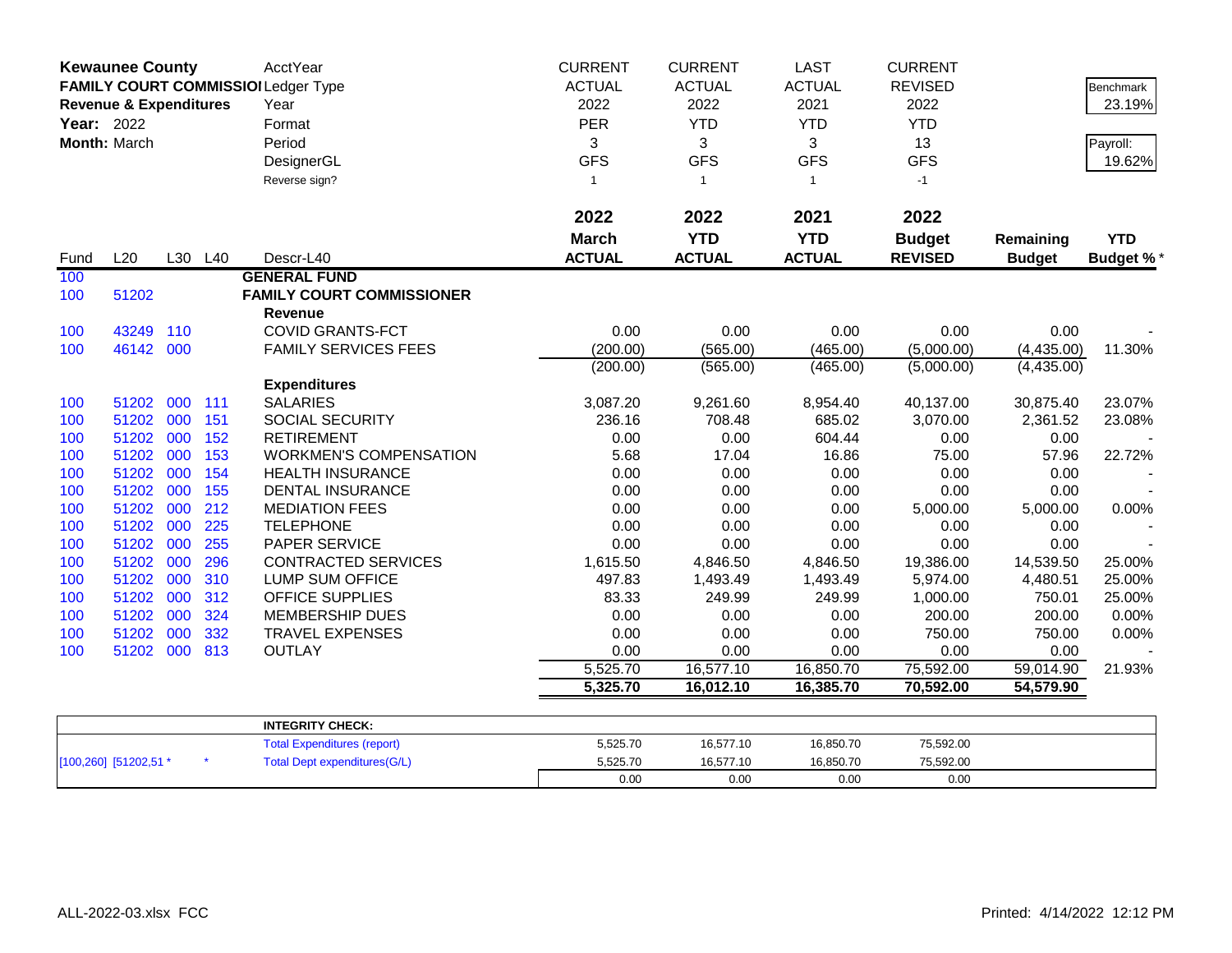|            | <b>Kewaunee County</b>            |     |         | AcctYear                         | <b>CURRENT</b> | <b>CURRENT</b> | <b>LAST</b>   | <b>CURRENT</b> |               |                  |
|------------|-----------------------------------|-----|---------|----------------------------------|----------------|----------------|---------------|----------------|---------------|------------------|
|            | <b>FINANCE DEPARTMENT</b>         |     |         | Ledger Type                      | <b>ACTUAL</b>  | <b>ACTUAL</b>  | <b>ACTUAL</b> | <b>REVISED</b> |               | <b>Benchmark</b> |
|            | <b>Revenue &amp; Expenditures</b> |     |         | Year                             | 2022           | 2022           | 2021          | 2022           |               | 23.19%           |
| Year: 2022 |                                   |     |         | Format                           | PER            | <b>YTD</b>     | <b>YTD</b>    | <b>YTD</b>     |               |                  |
|            | Month: March                      |     |         | Period                           | 3              | 3              | 3             | 13             |               | Payroll:         |
|            |                                   |     |         | DesignerGL                       | <b>GFS</b>     | <b>GFS</b>     | <b>GFS</b>    | <b>GFS</b>     |               | 19.62%           |
|            |                                   |     |         | Reverse sign?                    | $\mathbf{1}$   | $\mathbf{1}$   | $\mathbf{1}$  | $-1$           |               |                  |
|            |                                   |     |         |                                  |                |                |               |                |               |                  |
|            |                                   |     |         |                                  | 2022           | 2022           | 2021          | 2022           |               |                  |
|            |                                   |     |         |                                  | <b>March</b>   | <b>YTD</b>     | <b>YTD</b>    | <b>Budget</b>  | Remaining     | <b>YTD</b>       |
| Fund       | L20                               |     | L30 L40 | Descr-L40                        | <b>ACTUAL</b>  | <b>ACTUAL</b>  | <b>ACTUAL</b> | <b>REVISED</b> | <b>Budget</b> | <b>Budget %*</b> |
| 100        |                                   |     |         | <b>GENERAL FUND</b>              |                |                |               |                |               |                  |
| 100        | 51511                             |     |         | <b>FINANCE DEPARTMENT</b>        |                |                |               |                |               |                  |
|            |                                   |     |         | <b>Revenue</b>                   |                |                |               |                |               |                  |
| 100        | 43249                             | 120 |         | <b>COVID GRANTS-FIN</b>          | 0.00           | 0.00           | 0.00          | 0.00           | 0.00          |                  |
| 100        | 46850 511                         |     |         | FIN-CHARGE FOR SERVICE           | 0.00           | 0.00           | 0.00          | 0.00           | 0.00          |                  |
|            |                                   |     |         |                                  | 0.00           | 0.00           | 0.00          | 0.00           | 0.00          |                  |
|            |                                   |     |         | <b>Expenditures</b>              |                |                |               |                |               |                  |
| 100        | 51511                             | 000 | 111     | <b>SALARIES</b>                  | 7,470.40       | 22,411.20      | 21,777.60     | 97,126.00      | 74,714.80     | 23.07%           |
| 100        | 51511                             | 000 | 121     | <b>WAGES-REGULAR</b>             | 7,304.00       | 18,260.00      | 18,758.70     | 94,943.00      | 76,683.00     | 19.23%           |
| 100        | 51511                             | 000 | 122     | WAGES-OVERTIME                   | 0.00           | 0.00           | 0.00          | 0.00           | 0.00          |                  |
| 100        | 51511                             | 000 | 151     | SOCIAL SECURITY                  | 1,005.00       | 2,746.64       | 2,758.39      | 14,693.00      | 11,946.36     | 18.69%           |
| 100        | 51511                             | 000 | 152     | <b>RETIREMENT</b>                | 960.34         | 2,643.65       | 2,736.21      | 12,484.00      | 9,840.35      | 21.18%           |
| 100        | 51511                             | 000 | 153     | <b>WORKMEN'S COMPENSATION</b>    | 27.22          | 74.93          | 76.36         | 361.00         | 286.07        | 20.76%           |
| 100        | 51511                             | 000 | 154     | <b>HEALTH INSURANCE</b>          | 6,971.82       | 20,915.46      | 18,622.80     | 83,661.00      | 62,745.54     | 25.00%           |
| 100        | 51511                             | 000 | 155     | <b>DENTAL INSURANCE</b>          | 203.46         | 610.38         | 581.22        | 2,441.00       | 1,830.62      | 25.01%           |
| 100        | 51511                             | 000 | 156     | HEALTH REIMBURSEMENT ACCOUNT     | 0.00           | 0.00           | 0.00          | 0.00           | 0.00          |                  |
| 100        | 51511                             | 000 | 213     | <b>ACCOUNTING &amp; AUDITING</b> | 0.00           | 12,075.00      | 4,620.00      | 25,860.00      | 13,785.00     | 46.69%           |
| 100        | 51511                             | 000 | 219     | OTHER PROFESSIONAL SERVICES      | 0.00           | 0.00           | 0.00          | 9,100.00       | 9,100.00      | 0.00%            |
| 100        | 51511                             | 000 | 225     | <b>TELEPHONE</b>                 | 38.76          | 108.95         | 82.10         | 465.00         | 356.05        | 23.43%           |
| 100        | 51511                             | 000 | 249     | MAINTENANCE AGREEMENTS           | 0.00           | 7,529.97       | 7,211.58      | 24,262.00      | 16,732.03     | 31.04%           |
| 100        | 51511                             | 000 | 296     | <b>CONTRACTED SERVICES</b>       | 0.00           | 0.00           | 0.00          | 0.00           | 0.00          |                  |
| 100        | 51511                             | 000 | 311     | <b>POSTAGE</b>                   | 57.35          | 300.41         | 312.90        | 990.00         | 689.59        | 30.34%           |
| 100        | 51511                             | 000 | 312     | <b>OFFICE SUPPLIES</b>           | 0.00           | 154.25         | 257.55        | 2,622.00       | 2,467.75      | 5.88%            |
| 100        | 51511                             | 000 | 322     | <b>SUBSCRIPTIONS</b>             | 0.00           | 0.00           | 0.00          | 0.00           | 0.00          |                  |
| 100        | 51511                             | 000 | 324     | <b>MEMBERSHIP DUES</b>           | 0.00           | 25.00          | 25.00         | 250.00         | 225.00        | 10.00%           |
| 100        | 51511                             | 000 | 332     | <b>TRAVEL EXPENSES</b>           | 0.00           | 12.87          | 0.00          | 1,565.00       | 1,552.13      | 0.82%            |
| 100        | 51511                             | 000 | 813     | <b>OUTLAY</b>                    | 0.00           | 0.00           | 0.00          | 0.00           | 0.00          |                  |
|            |                                   |     |         |                                  | 24,038.35      | 87,868.71      | 77,820.41     | 370,823.00     | 282,954.29    | 23.70%           |
|            |                                   |     |         |                                  | 24,038.35      | 87,868.71      | 77,820.41     | 370,823.00     | 282,954.29    |                  |
|            |                                   |     |         |                                  |                |                |               |                |               |                  |
|            |                                   |     |         | <b>INTEGRITY CHECK:</b>          |                |                |               |                |               |                  |

|     |            | <b>INTEGRITY CHECK:</b>             |           |           |           |            |  |
|-----|------------|-------------------------------------|-----------|-----------|-----------|------------|--|
|     |            | <b>Total Expenditures (report)</b>  | 24,038.35 | 87,868.71 | 77,820.41 | 370,823.00 |  |
| 100 | (51510.51) | <b>Total Dept expenditures(G/L)</b> | 24,038.35 | 87,868.71 | 77,820.41 | 370,823.00 |  |
|     |            |                                     | 0.0(      | 0.00      | 0.00      | 0.00       |  |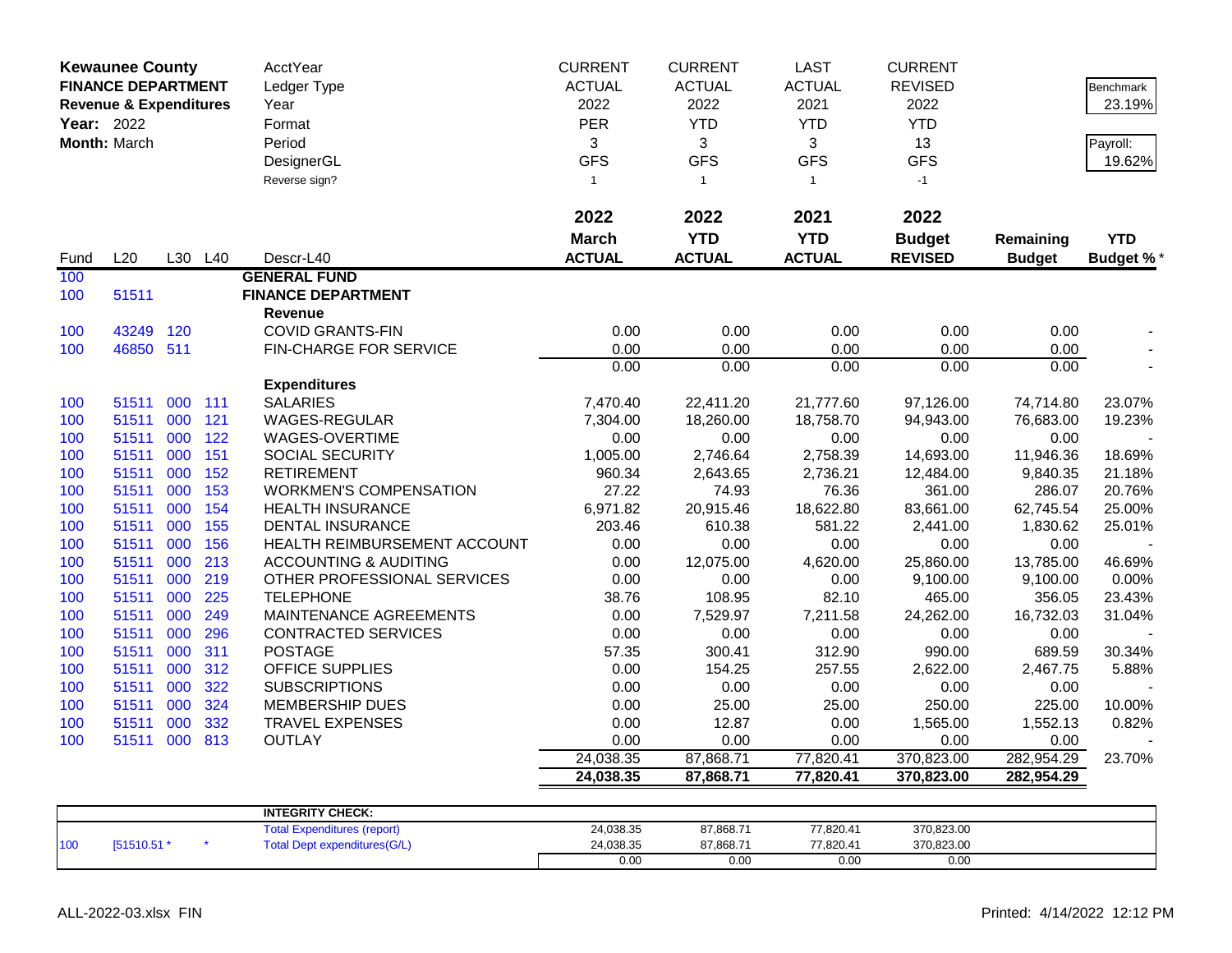|      | <b>Kewaunee County</b><br><b>NON-DEPARTMENT</b> |     |         | AcctYear                               | <b>CURRENT</b> | <b>CURRENT</b>     | <b>LAST</b>    | <b>CURRENT</b>   |                  |                  |
|------|-------------------------------------------------|-----|---------|----------------------------------------|----------------|--------------------|----------------|------------------|------------------|------------------|
|      |                                                 |     |         | Ledger Type                            | <b>ACTUAL</b>  | <b>ACTUAL</b>      | <b>ACTUAL</b>  | <b>REVISED</b>   |                  | Benchmark        |
|      | <b>Revenue &amp; Expenditures</b>               |     |         | Year                                   | 2022           | 2022               | 2021           | 2022             |                  | 23.19%           |
|      | Year: 2022                                      |     |         | Format                                 | <b>PER</b>     | <b>YTD</b>         | <b>YTD</b>     | <b>YTD</b>       |                  |                  |
|      | Month: March                                    |     |         | Period                                 | 3              | 3                  | 3              | 13               |                  | Payroll:         |
|      |                                                 |     |         | DesignerGL                             | <b>GFS</b>     | <b>GFS</b>         | <b>GFS</b>     | <b>GFS</b>       |                  | 19.62%           |
|      |                                                 |     |         | Reverse sign?                          | $\mathbf{1}$   | $\mathbf{1}$       | $\mathbf{1}$   | $-1$             |                  |                  |
|      |                                                 |     |         |                                        |                |                    |                |                  |                  |                  |
|      |                                                 |     |         |                                        | 2022           | 2022               | 2021           | 2022             |                  |                  |
|      |                                                 |     |         |                                        | <b>March</b>   | <b>YTD</b>         | <b>YTD</b>     | <b>Budget</b>    | Remaining        | <b>YTD</b>       |
| Fund | L20                                             |     | L30 L40 | Descr-L40                              | <b>ACTUAL</b>  | <b>ACTUAL</b>      | <b>ACTUAL</b>  | <b>REVISED</b>   | <b>Budget</b>    | <b>Budget %*</b> |
| 100  |                                                 |     |         | <b>GENERAL FUND</b>                    |                |                    |                |                  |                  |                  |
| 100  |                                                 |     |         | <b>NON-DEPARTMENT</b>                  |                |                    |                |                  |                  |                  |
|      |                                                 |     |         | <b>Revenue</b>                         |                |                    |                |                  |                  |                  |
| 100  | 41100 000                                       |     |         | <b>GENERAL PROPERTY TAXES</b>          | 0.00           | (7, 119, 911.00)   | (6,635,463.00) | (7, 119, 911.00) | 0.00             | 100.00%          |
| 100  | 41180                                           | 000 |         | <b>OMITTED PROPERTY TAX</b>            | 0.00           | 0.00               | 0.00           | 0.00             | 0.00             |                  |
| 100  | 41300 000                                       |     |         | <b>SALES TAX REVENUE</b>               | 0.00           | (141, 586.65)      | (207, 633.57)  | (1,200,000.00)   | (1,058,413.35)   | 11.80%           |
| 100  | 43410                                           | 000 |         | <b>STATE SHARED TAXES</b>              | 0.00           | 0.00               | 0.00           | (644,061.00)     | (644,061.00)     | 0.00%            |
| 100  | 43420                                           | 000 |         | <b>EXEMPT COMPUTER STATE AID</b>       | 0.00           | 0.00               | 0.00           | (12,322.00)      | (12,322.00)      | 0.00%            |
| 100  | 43425                                           | 000 |         | STATE PERSONAL PROPERTY AID            | 0.00           | 0.00               | 0.00           | (67, 638.00)     | (67, 638.00)     | 0.00%            |
| 100  | 43430                                           | 000 |         | UTILITY TAX                            | 0.00           | 0.00               | 0.00           | (229, 129.00)    | (229, 129.00)    | 0.00%            |
| 100  | 43660                                           | 000 |         | DNR PAYMENT IN LIEU OF TAXES           | 0.00           | (25, 853.13)       | (26, 658.55)   | (28,000.00)      | (2, 146.87)      | 92.33%           |
| 100  | 48110                                           | 000 |         | <b>CREDIT CARD REBATE</b>              | 0.00           | 0.00               | (1,576.25)     | (5,525.00)       | (5,525.00)       | 0.00%            |
| 100  | 48204                                           | 000 |         | <b>RENT-COUNTY PROPERTY</b>            | (25.00)        | (75.00)            | (325.00)       | (24,000.00)      | (23,925.00)      | 0.31%            |
| 100  | 48301 000                                       |     |         | SALE OF COUNTY PROPERTY                | (280.00)       | (280.00)           | (144.08)       | (2,000.00)       | (1,720.00)       | 14.00%           |
| 100  | 48302                                           | 000 |         | SALE OF MAPS & PLATS                   | (273.41)       | (322.90)           | (155.42)       | (1,000.00)       | (677.10)         | 32.29%           |
| 100  | 48304                                           | 000 |         | SALE OF DISCOUNTED TICKETS             | 0.00           | 0.00               | 0.00           | 0.00             | 0.00             |                  |
| 100  | 48400                                           | 000 |         | MISCELLANEOUS REVENUE                  | (4.80)         | (4.80)             | (4.60)         | (500.00)         | (495.20)         | 0.96%            |
| 100  | 49200                                           | 000 |         | TRANSFER FROM OTHER FUNDS              | 0.00           | 0.00               | 0.00           | (40,000.00)      | (40,000.00)      | 0.00%            |
| 100  | 49202 000                                       |     |         | TRANSFER FROM FUND BALANCE             | 0.00           | 0.00               | 0.00           | (190,000.00)     | (190,000.00)     | 0.00%            |
|      |                                                 |     |         |                                        | (583.21)       | (7, 288, 033.48)   | (6,871,960.47) | (9,564,086.00)   | (2,276,052.52)   | 76.20%           |
|      |                                                 |     |         | <b>Expenditures</b>                    |                |                    |                |                  |                  |                  |
| 100  | 51540 000                                       |     | 601     | CONTINGENCY (ANNUAL)                   | 0.00           | 0.00               | 0.00           | 100,000.00       | 100,000.00       | 0.00%            |
| 100  | 51910 000                                       |     | 601     | <b>ILLEGAL TAXES &amp; TAX REFUNDS</b> | 0.00           | 485,468.37         | 486,005.03     | 485,468.00       | (0.37)           | 100.00%          |
| 100  | 51990 000                                       |     | 813     | OUTLAY, NON-DEPT                       | 0.00           | 0.00               | 0.00           | 0.00             | 0.00             |                  |
| 100  | 54200                                           | 000 | 601     | VIOLENCE INTERVENTION PROJ             | 0.00           | 26,000.00          | 26,000.00      | 26,000.00        | 0.00             | 100.00%          |
| 100  | 55113                                           | 000 | 601     | KEW CO ECONOMIC DEVELOPMENT            | 0.00           | 40,000.00          | 40,000.00      | 40,000.00        | 0.00             | 100.00%          |
| 100  | 59200 000                                       |     | 601     | TRANSFER TO OTHER FUNDS                | 0.00           | 0.00               | 0.00           | 11,982.00        | 11,982.00        | 0.00%            |
| 100  | 59202 000                                       |     | 601     | TRANSFER TO FUND BALANCE               | 0.00           | 0.00<br>551,468.37 | 0.00           | 19,823.00        | 19,823.00        | 0.00%            |
|      |                                                 |     |         |                                        | 0.00           |                    | 552,005.03     | 683,273.00       | 131,804.63       | 80.71%           |
|      |                                                 |     |         |                                        | (583.21)       | (6,736,565.11)     | (6,319,955.44) | (8,880,813.00)   | (2, 144, 247.89) |                  |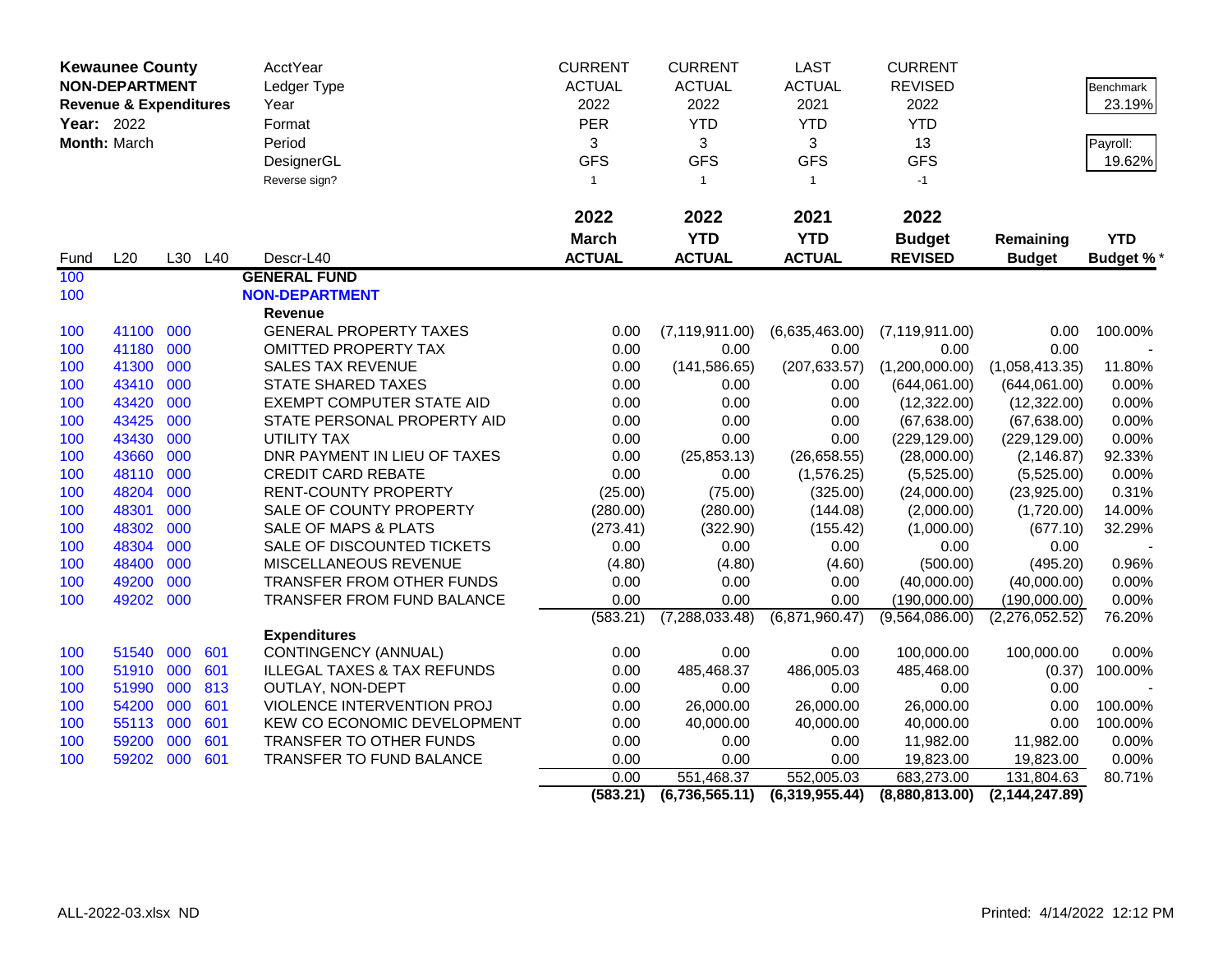|      | <b>Kewaunee County</b><br><b>NON-DEPARTMENT</b><br><b>Revenue &amp; Expenditures</b><br>Year: 2022 |     |         | AcctYear<br>Ledger Type<br>Year                    | <b>CURRENT</b><br><b>ACTUAL</b><br>2022 | <b>CURRENT</b><br><b>ACTUAL</b><br>2022 | <b>LAST</b><br><b>ACTUAL</b><br>2021 | <b>CURRENT</b><br><b>REVISED</b><br>2022 |                | Benchmark<br>23.19% |
|------|----------------------------------------------------------------------------------------------------|-----|---------|----------------------------------------------------|-----------------------------------------|-----------------------------------------|--------------------------------------|------------------------------------------|----------------|---------------------|
|      |                                                                                                    |     |         | Format                                             | <b>PER</b>                              | <b>YTD</b>                              | <b>YTD</b>                           | <b>YTD</b>                               |                |                     |
|      | Month: March                                                                                       |     |         | Period                                             | 3                                       | 3                                       | 3                                    | 13                                       |                | Payroll:            |
|      |                                                                                                    |     |         | DesignerGL                                         | <b>GFS</b>                              | <b>GFS</b>                              | <b>GFS</b>                           | <b>GFS</b>                               |                | 19.62%              |
|      |                                                                                                    |     |         | Reverse sign?                                      | $\overline{1}$                          | $\mathbf{1}$                            | $\mathbf{1}$                         | $-1$                                     |                |                     |
|      |                                                                                                    |     |         |                                                    | 2022                                    | 2022                                    | 2021                                 | 2022                                     |                |                     |
|      |                                                                                                    |     |         |                                                    | <b>March</b>                            | <b>YTD</b>                              | <b>YTD</b>                           | <b>Budget</b>                            | Remaining      | <b>YTD</b>          |
| Fund | L20                                                                                                |     | L30 L40 | Descr-L40                                          | <b>ACTUAL</b>                           | <b>ACTUAL</b>                           | <b>ACTUAL</b>                        | <b>REVISED</b>                           | <b>Budget</b>  | <b>Budget %*</b>    |
| 100  | 55110                                                                                              |     |         | <b>COUNTY LIBRARY BOARD</b>                        |                                         |                                         |                                      |                                          |                |                     |
|      |                                                                                                    |     |         | Revenue                                            |                                         |                                         |                                      |                                          |                |                     |
| 100  | 43571 000                                                                                          |     |         | <b>LIBRARY STATE AID</b>                           | (1,084.00)                              | 0.29                                    | (0.59)                               | 0.00                                     | (0.29)         |                     |
|      |                                                                                                    |     |         |                                                    | (1,084.00)                              | 0.29                                    | (0.59)                               | 0.00                                     | (0.29)         |                     |
|      |                                                                                                    |     |         | <b>Expenditures</b>                                |                                         |                                         |                                      |                                          |                |                     |
| 100  | 55110                                                                                              | 000 | 597     | <b>ADMINISTRATIVE EXPENSES</b>                     | 0.00                                    | 0.00                                    | 0.00                                 | 1,450.00                                 | 1,450.00       | 0.00%               |
| 100  | 55110 000                                                                                          |     | 598     | <b>ACT 420 PAYMENTS</b>                            | 0.00                                    | 41,999.00                               | 55,662.00                            | 41,999.00                                | 0.00           | 100.00%             |
| 100  | 55110 000                                                                                          |     | 599     | NICOLET FED LIB DELIVERY FEE                       | 345.90                                  | 686.38                                  | 559.82                               | 3,750.00                                 | 3,063.62       | 18.30%              |
| 100  | 55110 000                                                                                          |     | 601     | <b>QUARTERLY PAYMENTS</b>                          | 53,447.00                               | 53,447.00                               | 50,195.50                            | 213,788.00                               | 160,341.00     | 25.00%              |
|      |                                                                                                    |     |         |                                                    | 53,792.90                               | 96,132.38                               | 106,417.32                           | 260,987.00                               | 164,854.62     | 36.83%              |
|      |                                                                                                    |     |         |                                                    | 52,708.90                               | 96,132.67                               | 106,416.73                           | 260,987.00                               | 164,854.33     |                     |
| 280  |                                                                                                    |     |         | <b>CORONAVIRUS RECOVERY FUND</b><br><b>Revenue</b> |                                         |                                         |                                      |                                          |                |                     |
| 280  | 43351                                                                                              | 000 |         | <b>ARPA GRANT</b>                                  | 0.00                                    | (1,984,532.50)                          | 0.00                                 | (1,984,533.00)                           |                | $(0.50)$ 100.00%    |
| 280  | 48700                                                                                              | 639 |         | PRIN-BUG TUSSEL (PH II)                            | 0.00                                    | 0.00                                    | 0.00                                 | (199, 952.00)                            | (199, 952.00)  | 0.00%               |
| 280  | 48710                                                                                              | 639 |         | INT-BUG TUSSEL (PH II)                             | 0.00                                    | 0.00                                    | 0.00                                 | (16,666.00)                              | (16,666.00)    | 0.00%               |
| 280  | 49200                                                                                              | 000 |         | <b>TRANSFER FROM OTHER FUNDS</b>                   | 0.00                                    | 0.00                                    | 0.00                                 | 0.00                                     | 0.00           |                     |
| 280  | 49202 000                                                                                          |     |         | TRANSFER FROM FUND BALANCE                         | 0.00                                    | 0.00                                    | 0.00                                 | (1,987,368.00)                           | (1,987,368.00) | 0.00%               |
|      |                                                                                                    |     |         |                                                    | 0.00                                    | (1,984,532.50)                          | 0.00                                 | (4, 188, 519.00)                         | (2,203,986.50) | 47.38%              |
|      |                                                                                                    |     |         | <b>Expenditures</b>                                |                                         |                                         |                                      |                                          |                |                     |
| 280  | 54950                                                                                              | 000 | 601     | PROGRAM-ARPA                                       | 0.00                                    | 0.00                                    | 0.00                                 | 2,203,986.00                             | 2,203,986.00   | 0.00%               |
| 280  | 59200 000                                                                                          |     | 601     | TRANSFER TO OTHER FUNDS                            | 0.00                                    | 0.00                                    | 0.00                                 | 0.00                                     | 0.00           |                     |
| 280  | 59202 000                                                                                          |     | 601     | TRANSFER TO FUND BALANCE                           | 0.00                                    | 0.00                                    | 0.00                                 | 1,984,533.00                             | 1,984,533.00   | 0.00%               |
|      |                                                                                                    |     |         |                                                    | 0.00                                    | 0.00                                    | 0.00                                 | 4,188,519.00                             | 4,188,519.00   | 0.00%               |
|      |                                                                                                    |     |         |                                                    | 0.00                                    | (1,984,532.50)                          | 0.00                                 | 0.00                                     | 1,984,532.50   |                     |
|      |                                                                                                    |     |         |                                                    |                                         |                                         |                                      |                                          |                |                     |
|      |                                                                                                    |     |         |                                                    | 52,125.69                               | (8,624,964.94)                          | (6,213,538.71)                       | (8,619,826.00)                           | 5,138.94       |                     |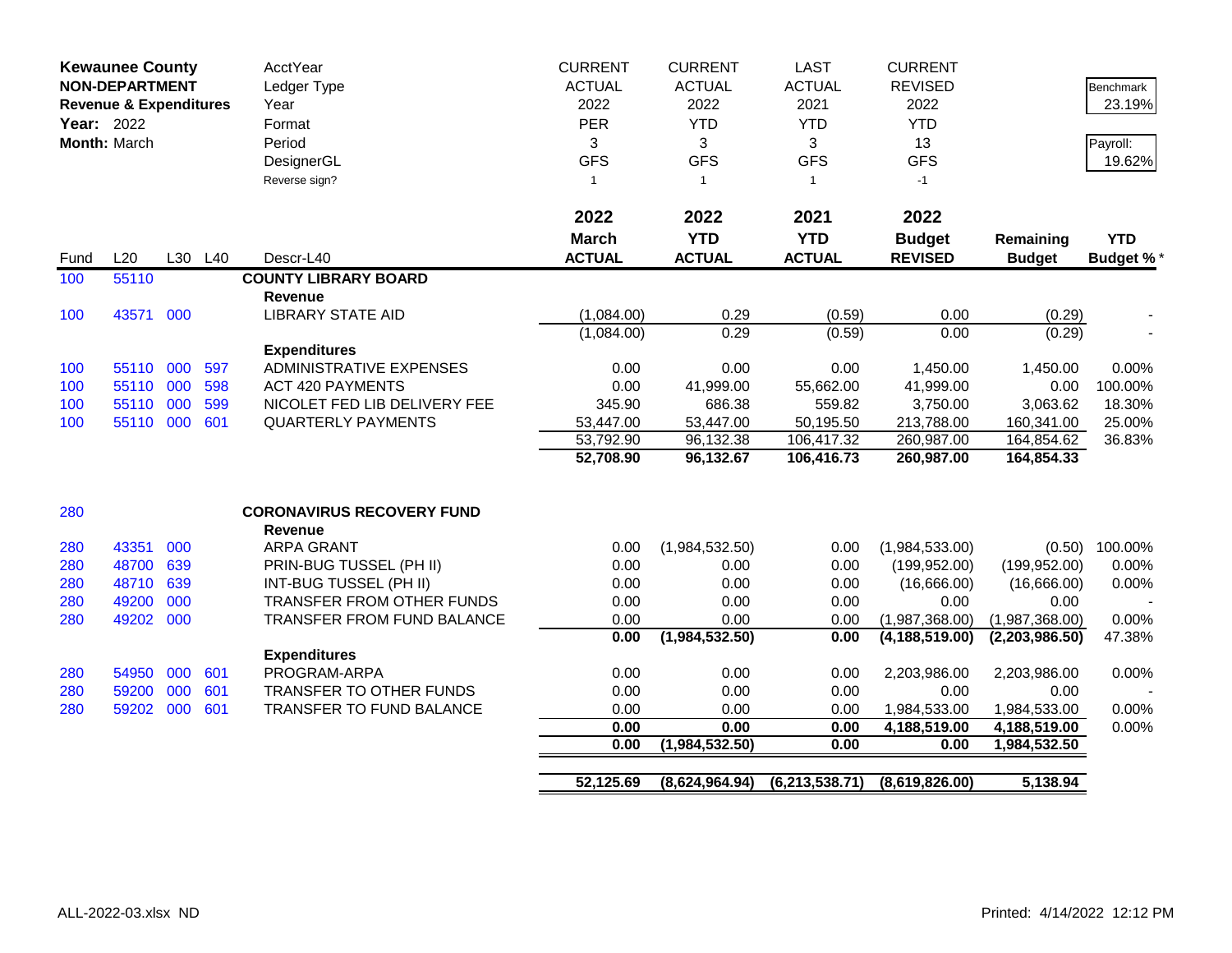| Year: 2022 | <b>Kewaunee County</b><br><b>NON-DEPARTMENT</b><br><b>Revenue &amp; Expenditures</b><br>Month: March | <b>AcctYear</b><br>Ledger Type<br>Year<br>Format<br>Period<br>DesignerGL<br>Reverse sign? | <b>CURRENT</b><br><b>ACTUAL</b><br>2022<br><b>PER</b><br>3<br><b>GFS</b><br>1 | <b>CURRENT</b><br><b>ACTUAL</b><br>2022<br><b>YTD</b><br>3<br><b>GFS</b> | <b>LAST</b><br><b>ACTUAL</b><br>2021<br><b>YTD</b><br>3<br><b>GFS</b><br>$\overline{1}$ | <b>CURRENT</b><br><b>REVISED</b><br>2022<br><b>YTD</b><br>13<br><b>GFS</b><br>$-1$ |                            | <b>Benchmark</b><br>23.19%<br>Payroll:<br>19.62% |
|------------|------------------------------------------------------------------------------------------------------|-------------------------------------------------------------------------------------------|-------------------------------------------------------------------------------|--------------------------------------------------------------------------|-----------------------------------------------------------------------------------------|------------------------------------------------------------------------------------|----------------------------|--------------------------------------------------|
|            |                                                                                                      |                                                                                           | 2022                                                                          | 2022                                                                     | 2021                                                                                    | 2022                                                                               |                            |                                                  |
| Fund       | L20<br>L30<br>L40                                                                                    | Descr-L40                                                                                 | <b>March</b><br><b>ACTUAL</b>                                                 | <b>YTD</b><br><b>ACTUAL</b>                                              | <b>YTD</b><br><b>ACTUAL</b>                                                             | <b>Budget</b><br><b>REVISED</b>                                                    | Remaining<br><b>Budget</b> | <b>YTD</b><br><b>Budget %*</b>                   |
|            |                                                                                                      | <b>FUND BALANCE - Beginning of year</b>                                                   |                                                                               |                                                                          |                                                                                         |                                                                                    |                            |                                                  |
| 100<br>100 | 34510                                                                                                | <b>GENERAL FUND</b><br>FB ASSIGND-CONTINGENCY                                             |                                                                               | (422, 571.30)                                                            |                                                                                         | (422, 571.30)                                                                      |                            | 100.51540.000.601                                |
| 100        | 34300                                                                                                | <b>Total Fund Balance</b>                                                                 |                                                                               | (8,829,545.98)                                                           |                                                                                         |                                                                                    |                            |                                                  |
| 100        | 38000.38999                                                                                          | FB-NonSpendable                                                                           |                                                                               | (580, 311.36)                                                            |                                                                                         |                                                                                    |                            |                                                  |
| 100        | 38310                                                                                                | FB-NonSpend (Cash Adv to other Funds)                                                     |                                                                               | (85, 410.54)                                                             |                                                                                         |                                                                                    |                            |                                                  |
| 100        | 37000.37999                                                                                          | <b>FB-Restricted</b>                                                                      |                                                                               | (5,531.21)                                                               |                                                                                         |                                                                                    |                            |                                                  |
| 100        | 36000.36999                                                                                          | <b>FB-Committed</b>                                                                       |                                                                               | (514, 400.00)                                                            |                                                                                         |                                                                                    |                            |                                                  |
| 100        | 34500.34999                                                                                          | <b>FB Assigned</b>                                                                        |                                                                               | (550, 862.72)                                                            |                                                                                         |                                                                                    |                            |                                                  |
|            |                                                                                                      | <b>Unassigned FB</b>                                                                      |                                                                               | (7,093,030.15)                                                           | 0.00                                                                                    |                                                                                    |                            |                                                  |
| 280        |                                                                                                      | <b>CORONAVIRUS RECOVERY FUND</b>                                                          |                                                                               |                                                                          |                                                                                         |                                                                                    |                            |                                                  |
| 280        | 34300                                                                                                | <b>FUND BALANCE</b>                                                                       |                                                                               | 0.00                                                                     |                                                                                         |                                                                                    | (1,984,532.50)             |                                                  |
|            |                                                                                                      | <b>INTEGRITY CHECK:</b>                                                                   |                                                                               |                                                                          |                                                                                         |                                                                                    |                            |                                                  |
|            |                                                                                                      | <b>Total Expenditures (report)</b>                                                        | 53,792.90                                                                     | 647,600.75                                                               | 658,422.35                                                                              | 5,132,779.00                                                                       |                            |                                                  |
|            | [100,280] [51540,51 *                                                                                | <b>Total Dept expenditures(G/L)</b>                                                       | 53,792.90                                                                     | 647,600.75                                                               | 658,422.35                                                                              | 5,132,779.00                                                                       |                            |                                                  |
|            |                                                                                                      |                                                                                           | 0.00                                                                          | 0.00                                                                     | 0.00                                                                                    | 0.00                                                                               |                            |                                                  |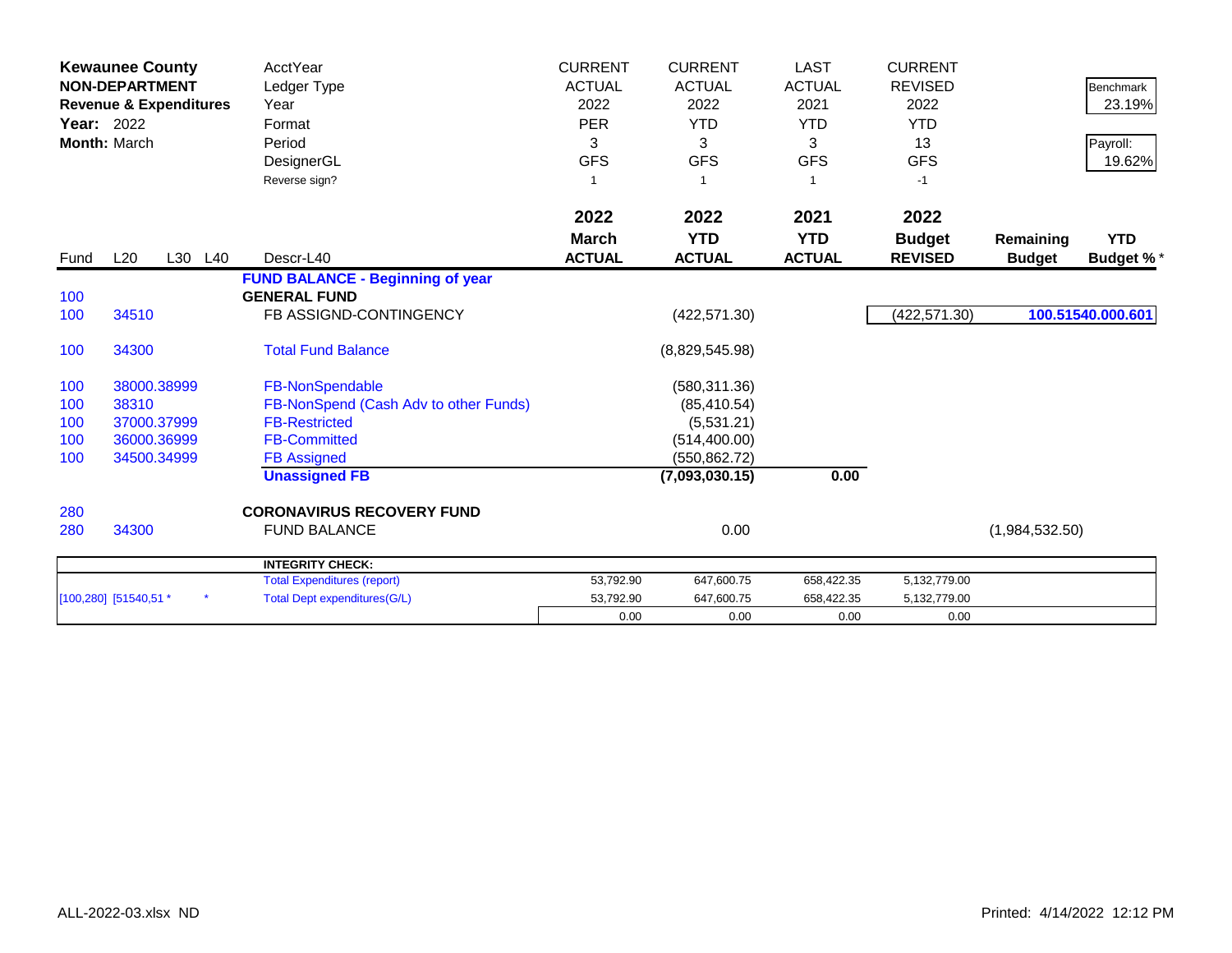|            | <b>Kewaunee County</b>            |            |            | AcctYear                                                     | <b>CURRENT</b> | <b>CURRENT</b> | <b>LAST</b>      | <b>CURRENT</b>         |                        |                  |
|------------|-----------------------------------|------------|------------|--------------------------------------------------------------|----------------|----------------|------------------|------------------------|------------------------|------------------|
|            | <b>DEBT SERVICE FUND</b>          |            |            | Ledger Type                                                  | <b>ACTUAL</b>  | <b>ACTUAL</b>  | <b>ACTUAL</b>    | <b>REVISED</b>         |                        | Benchmark        |
|            | <b>Revenue &amp; Expenditures</b> |            |            | Year                                                         | 2022           | 2022           | 2021             | 2022                   |                        | 23.19%           |
| Year: 2022 |                                   |            |            | Format                                                       | PER            | <b>YTD</b>     | <b>YTD</b>       | <b>YTD</b>             |                        |                  |
|            | Month: March                      |            |            | Period                                                       | 3              | 3              | 3                | 13                     |                        | Payroll:         |
|            |                                   |            |            | DesignerGL                                                   | <b>GFS</b>     | <b>GFS</b>     | <b>GFS</b>       | <b>GFS</b>             |                        | 19.62%           |
|            |                                   |            |            | Reverse sign?                                                | $\mathbf{1}$   | $\overline{1}$ | $\mathbf{1}$     | $-1$                   |                        |                  |
|            |                                   |            |            |                                                              |                |                |                  |                        |                        |                  |
|            |                                   |            |            |                                                              | 2022           | 2022           | 2021             | 2022                   |                        |                  |
|            |                                   |            |            |                                                              | <b>March</b>   | <b>YTD</b>     | <b>YTD</b>       | <b>Budget</b>          | Remaining              | <b>YTD</b>       |
| Fund       | L20                               |            | L30 L40    | Descr-L40                                                    | <b>ACTUAL</b>  | <b>ACTUAL</b>  | <b>ACTUAL</b>    | <b>REVISED</b>         | <b>Budget</b>          | <b>Budget %*</b> |
| 300        |                                   |            |            | <b>DEBT SERVICE FUND</b>                                     |                |                |                  |                        |                        |                  |
|            |                                   |            |            | Revenue                                                      |                |                |                  |                        |                        |                  |
| 300        | 41100                             | 000        |            | <b>GENERAL PROPERTY TAXES</b>                                | 0.00           | (1,520,756.00) | (1,671,709.00)   | (1,520,756.00)         | 0.00                   | 100.00%          |
| 300        | 48108                             | 000        |            | <b>BUILD AMERICA BONDS REBATE</b>                            | 0.00           | 0.00           | 0.00             | 0.00                   | 0.00                   |                  |
| 300        | 48109                             | 000        |            | RECOVERY ZONE BOND REBATE                                    | 0.00           | 0.00           | 0.00             | 0.00                   | 0.00                   |                  |
| 300        | 49203                             | 000        |            | PROCEEDS OF DEBT                                             | 0.00           | 0.00           | 0.00             | 0.00                   | 0.00                   |                  |
| 300        | 49204                             | 000        |            | PREMIUM ON DEBT ISSUED                                       | 0.00           | 0.00           | 0.00             | 0.00                   | 0.00                   |                  |
| 300        | 49200                             | 000        |            | TRANSFER FROM OTHER FUNDS                                    | 0.00           | 0.00           | 0.00             | (11,982.00)            | (11,982.00)            | 0.00%            |
|            |                                   |            |            |                                                              | 0.00           | (1,520,756.00) | (1,671,709.00)   | (1,532,738.00)         | (11,982.00)            | 99.22%           |
|            |                                   |            |            | <b>Expenditures</b>                                          |                |                |                  |                        |                        |                  |
| 300        | 58107                             | 000        | 601        | PRINCIPAL-ADMINISTRATION CTR                                 | 0.00           | 0.00           | 0.00             | 0.00                   | 0.00                   |                  |
| 300        | 58111                             | 000        | 601        | PRINCIPAL-HEALTH/HUMAN SERV                                  | 0.00           | 0.00           | 0.00             | 0.00                   | 0.00                   |                  |
| 300        | 58112                             | 000        | 601        | PRINCIPAL-FAIRGROUNDS PROJ                                   | 0.00           | 0.00           | 0.00             | 0.00                   | 0.00                   |                  |
| 300        | 58113                             | 000        | 601        | PRINCIPAL-RADIO/FAIR/EVID                                    | 0.00           | 0.00           | 0.00             | 240,000.00             | 240,000.00             | 0.00%            |
| 300        | 58116                             | 000        | 601        | PRINCIPAL-16 REFUND CTHSE                                    | 0.00           | 0.00           | 0.00             | 575,000.00             | 575,000.00             | 0.00%            |
| 300        | 58120                             | 000        | 601        | PRINCIPAL-20 REFUND HHS/FAIR                                 | 500,000.00     | 500,000.00     | 450,000.00       | 500,000.00             | 0.00                   | 100.00%          |
| 300        | 58207                             | 000        | 601        | <b>INTEREST-ADMINISTRATION CTR</b>                           | 0.00           | 0.00           | 0.00             | 0.00                   | 0.00                   |                  |
| 300        | 58211<br>58212                    | 000<br>000 | 601<br>601 | INTEREST-HEALTH/HUMAN SERV                                   | 0.00           | 0.00<br>0.00   | 0.00             | 0.00                   | 0.00                   |                  |
| 300        | 58213                             | 000        | 601        | INTEREST-FAIRGROUNDS PROJECT<br>INTEREST-RADIO/FAIR/EVIDENCE | 0.00<br>0.00   | 0.00           | 0.00<br>0.00     | 0.00                   | 0.00                   | 0.00%            |
| 300<br>300 | 58216 000                         |            | 601        | <b>INTEREST-16 REFUND CTHSE</b>                              | 0.00           | 0.00           | 0.00             | 78,406.00<br>39,450.00 | 78,406.00<br>39,450.00 | 0.00%            |
| 300        | 58220                             | 000        | 601        | INTEREST-20 REFUND HHS/FAIR                                  | 45,900.00      | 45,900.00      | 52,650.00        | 84,300.00              | 38,400.00              | 54.45%           |
| 300        | 59500                             | 000        | 312        | DEBT ISSUE EXPENSES                                          | 0.00           | 0.00           | 0.00             | 3,600.00               | 3,600.00               | 0.00%            |
| 300        | 58150                             | 000        | 601        | PAYMENT TO REFUNDING ESCROW                                  | 0.00           | 0.00           | 0.00             | 0.00                   | 0.00                   |                  |
| 300        | 59200                             | 000        | 601        | TRANSFER TO OTHER FUNDS                                      | 0.00           | 0.00           | 0.00             | 0.00                   | 0.00                   |                  |
| 300        | 59202                             | 000        | 601        | TRANSFER TO FUND BALANCE                                     | 0.00           | 0.00           | 0.00             | 11,982.00              | 11,982.00              | 0.00%            |
|            |                                   |            |            |                                                              | 545,900.00     | 545,900.00     | 502,650.00       | 1,532,738.00           | 986,838.00             | 35.62%           |
|            |                                   |            |            |                                                              | 545,900.00     | (974, 856.00)  | (1, 169, 059.00) | 0.00                   | 974,856.00             |                  |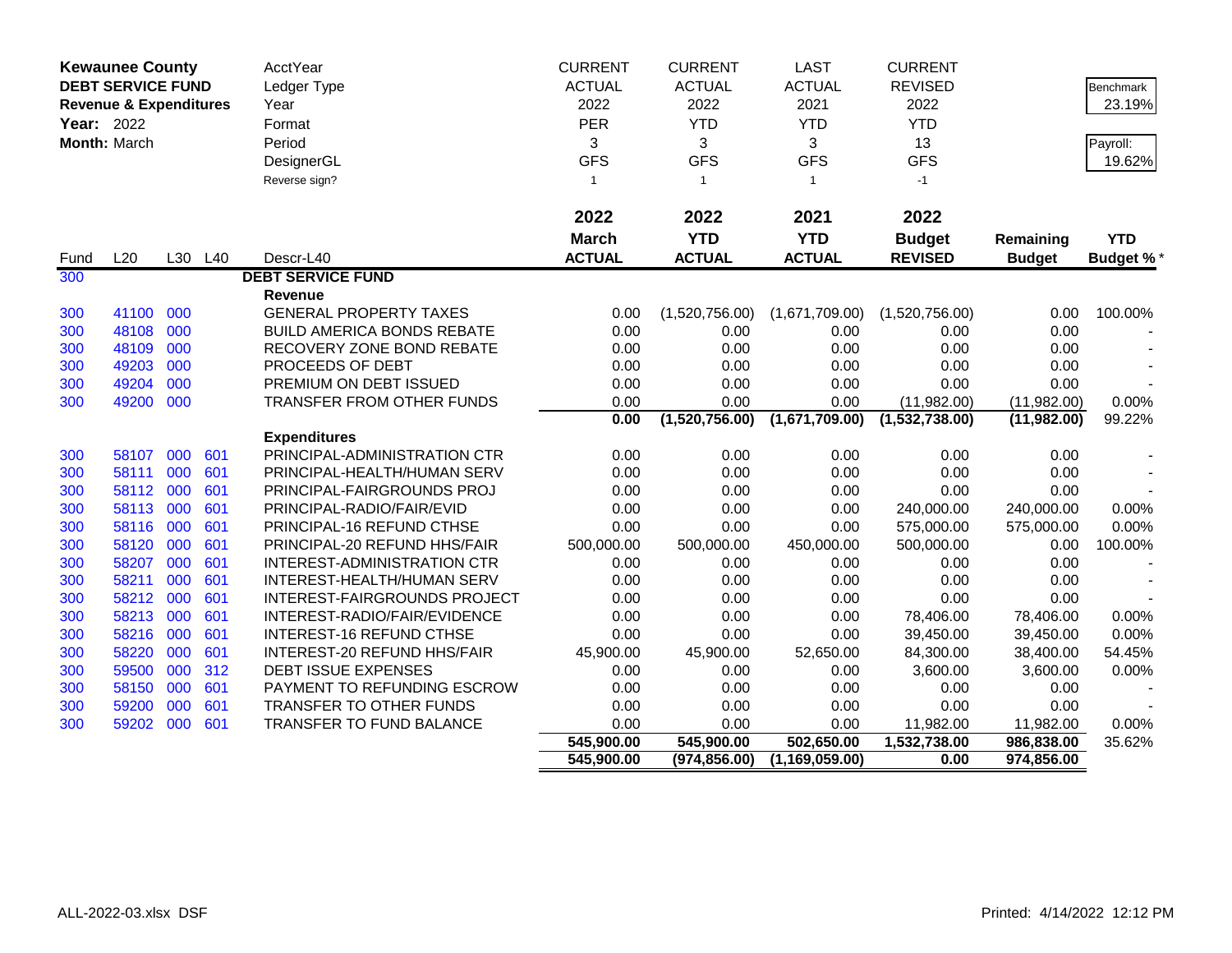|            | <b>Kewaunee County</b>            | AcctYear                                | <b>CURRENT</b> | <b>CURRENT</b> | <b>LAST</b>      | <b>CURRENT</b> |                |                  |
|------------|-----------------------------------|-----------------------------------------|----------------|----------------|------------------|----------------|----------------|------------------|
|            | <b>DEBT SERVICE FUND</b>          | Ledger Type                             | <b>ACTUAL</b>  | <b>ACTUAL</b>  | <b>ACTUAL</b>    | <b>REVISED</b> |                | <b>Benchmark</b> |
|            | <b>Revenue &amp; Expenditures</b> | Year                                    | 2022           | 2022           | 2021             | 2022           |                | 23.19%           |
| Year: 2022 |                                   | Format                                  | <b>PER</b>     | <b>YTD</b>     | <b>YTD</b>       | <b>YTD</b>     |                |                  |
|            | <b>Month: March</b>               | Period                                  | 3              | 3              | 3                | 13             |                | Payroll:         |
|            |                                   | DesignerGL                              | <b>GFS</b>     | <b>GFS</b>     | <b>GFS</b>       | <b>GFS</b>     |                | 19.62%           |
|            |                                   | Reverse sign?                           |                |                |                  | $-1$           |                |                  |
|            |                                   |                                         | 2022           | 2022           | 2021             | 2022           |                |                  |
|            |                                   |                                         | <b>March</b>   | <b>YTD</b>     | YTD.             | <b>Budget</b>  | Remaining      | <b>YTD</b>       |
| Fund       | L20<br>L30                        | L40<br>Descr-L40                        | <b>ACTUAL</b>  | <b>ACTUAL</b>  | <b>ACTUAL</b>    | <b>REVISED</b> | <b>Budget</b>  | <b>Budget %*</b> |
|            |                                   | <b>FUND BALANCE - Beginning of year</b> |                |                |                  |                |                |                  |
| 300        |                                   | <b>DEBT SERVICE FUND</b>                |                | (606, 112.47)  |                  |                | (1,580,968.47) |                  |
|            |                                   | <b>INTEGRITY CHECK:</b>                 |                |                |                  |                |                |                  |
|            |                                   | Total (report)                          | 545,900.00     | (974, 856.00)  | (1, 169, 059.00) | 0.00           |                |                  |
| 300        |                                   |                                         |                |                |                  |                |                |                  |
|            | $[40000.59*$                      | Total Dept (G/L)                        | 545,900.00     | (974, 856.00)  | (1, 169, 059.00) | 0.00           |                |                  |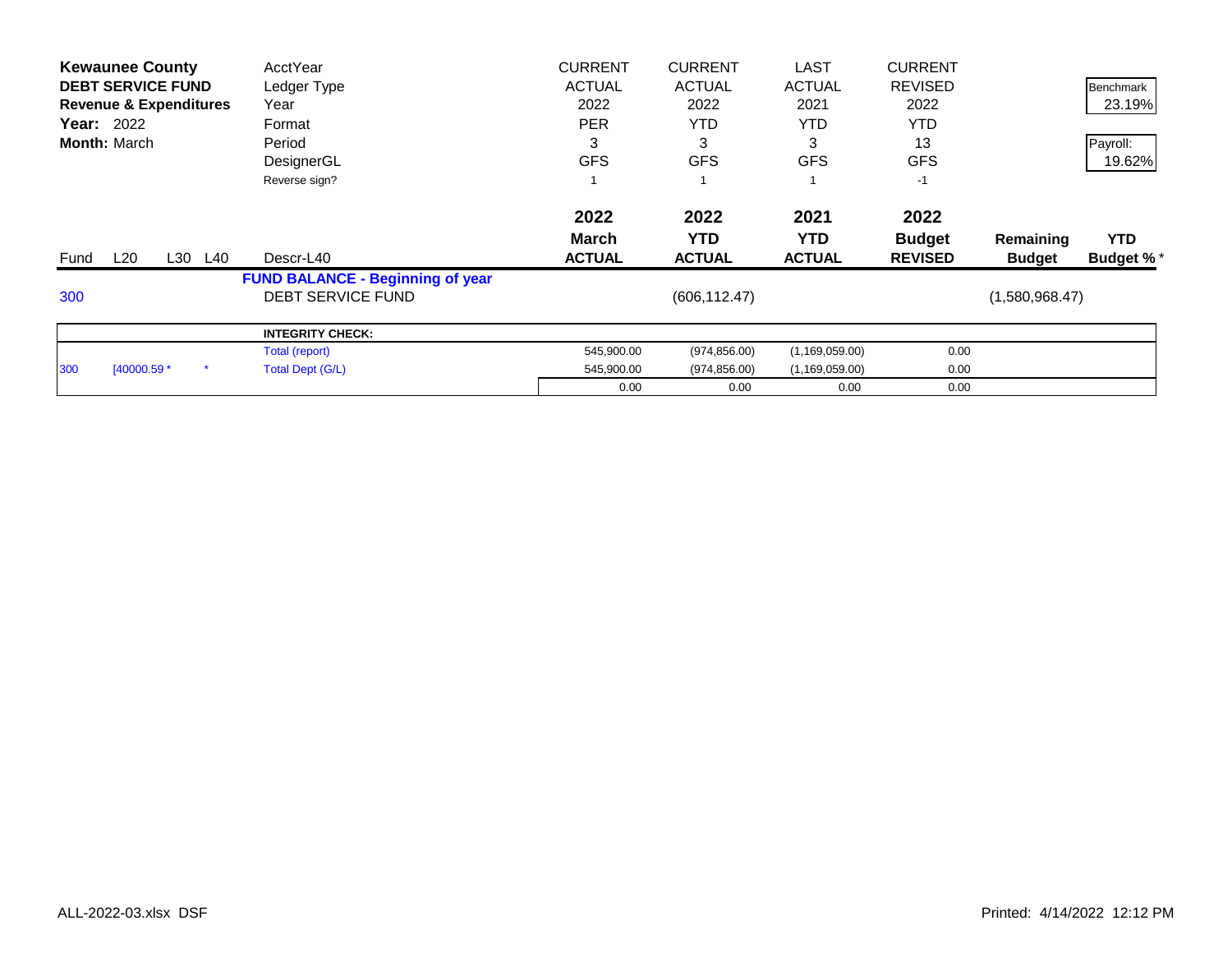|      | <b>Kewaunee County</b><br><b>REVOLVING LOAN FUND</b><br><b>Revenue &amp; Expenditures</b><br><b>Year: 2022</b><br>Month: March |     |         | AcctYear<br>Ledger Type<br>Year<br>Format<br>Period | <b>CURRENT</b><br><b>ACTUAL</b><br>2022<br>PER<br>3 | <b>CURRENT</b><br><b>ACTUAL</b><br>2022<br><b>YTD</b><br>3 | <b>LAST</b><br><b>ACTUAL</b><br>2021<br><b>YTD</b><br>3 | <b>CURRENT</b><br><b>REVISED</b><br>2022<br><b>YTD</b><br>13 |               | Benchmark<br>23.19%<br>Payroll: |
|------|--------------------------------------------------------------------------------------------------------------------------------|-----|---------|-----------------------------------------------------|-----------------------------------------------------|------------------------------------------------------------|---------------------------------------------------------|--------------------------------------------------------------|---------------|---------------------------------|
|      |                                                                                                                                |     |         | DesignerGL<br>Reverse sign?                         | <b>GFS</b><br>$\mathbf{1}$                          | <b>GFS</b><br>$\overline{1}$                               | <b>GFS</b><br>$\mathbf{1}$                              | <b>GFS</b><br>$-1$                                           |               | 19.62%                          |
|      |                                                                                                                                |     |         |                                                     | 2022                                                | 2022                                                       | 2021                                                    | 2022                                                         |               |                                 |
|      |                                                                                                                                |     |         |                                                     | <b>March</b>                                        | <b>YTD</b>                                                 | <b>YTD</b>                                              | <b>Budget</b>                                                | Remaining     | <b>YTD</b>                      |
| Fund | L20                                                                                                                            |     | L30 L40 | Descr-L40                                           | <b>ACTUAL</b>                                       | <b>ACTUAL</b>                                              | <b>ACTUAL</b>                                           | <b>REVISED</b>                                               | <b>Budget</b> | <b>Budget %*</b>                |
| 301  |                                                                                                                                |     |         | <b>REVOLVING LOAN FUND</b>                          |                                                     |                                                            |                                                         |                                                              |               |                                 |
|      |                                                                                                                                |     |         | <b>Revenue</b>                                      |                                                     |                                                            |                                                         |                                                              |               |                                 |
| 301  | 48100 000                                                                                                                      |     |         | <b>INTEREST ON INVESTMENTS</b>                      | 0.00                                                | 0.00                                                       | 0.00                                                    |                                                              |               |                                 |
| 301  | 48596                                                                                                                          | 000 |         | <b>HARBOR EXPRESS-INTEREST</b>                      | (121.47)                                            | (371.24)                                                   | (451.54)                                                |                                                              |               |                                 |
| 301  | 48595                                                                                                                          | 000 |         | HARBOR EXPRESS-PRINCIPAL                            | (685.90)                                            | (2,050.87)                                                 | (1,970.57)                                              |                                                              |               |                                 |
| 301  | 48591                                                                                                                          | 000 |         | <b>TIPPY CANOE BAR-INTEREST</b>                     | (31.15)                                             | (97.52)                                                    | (145.30)                                                |                                                              |               |                                 |
| 301  | 48592                                                                                                                          | 000 |         | TIPPY CANOE BAR-PRINCIPAL                           | (408.27)                                            | (1,220.74)                                                 | (1, 172.96)                                             |                                                              |               |                                 |
| 301  | 48603                                                                                                                          | 000 |         | C&P OAKS ALGOMA LLC-INTEREST                        | 0.00                                                | 0.00                                                       | 0.00                                                    |                                                              |               |                                 |
| 301  | 48604                                                                                                                          | 000 |         | <b>C&amp;P OAKS ALGOMA LLC-PRINCIP</b>              | 0.00                                                | 0.00                                                       | 0.00                                                    |                                                              |               |                                 |
| 301  | 48605                                                                                                                          | 000 |         | D-LUX FLOORING LLC-INTEREST                         | (168.99)                                            | (254.81)                                                   | (191.47)                                                |                                                              |               |                                 |
| 301  | 48606                                                                                                                          | 000 |         | D-LUX FLOORING LLC-PRINCIPAL                        | (531.01)                                            | (795.19)                                                   | (508.53)                                                |                                                              |               |                                 |
| 301  | 48607                                                                                                                          | 000 |         | WAKKER CHEESE LLC-INTEREST                          | 0.00                                                | 0.00                                                       | 0.00                                                    |                                                              |               |                                 |
| 301  | 48608                                                                                                                          | 000 |         | <b>WAKKER CHEESE LLC-PRINCIPAL</b>                  | (6,365.12)                                          | (9,547.68)                                                 | (9,547.68)                                              |                                                              |               |                                 |
| 301  | 48609                                                                                                                          | 000 |         | JV KIDS LLC-INTEREST                                | (116.83)                                            | (261.13)                                                   | (275.18)                                                |                                                              |               |                                 |
| 301  | 48610                                                                                                                          | 000 |         | JV KIDS LLC-PRINCIPAL                               | (19, 845.18)                                        | (21,700.88)                                                | (2,724.82)                                              |                                                              |               |                                 |
| 301  | 48611                                                                                                                          | 000 |         | THUMB KNUCKLE-INTEREST                              | (131.11)                                            | (422.79)                                                   | (438.77)                                                |                                                              |               |                                 |
| 301  | 48612                                                                                                                          | 000 |         | THUMB KNUCKLE-PRINCIPAL                             | (168.89)                                            | (477.21)                                                   | (461.23)                                                |                                                              |               |                                 |
| 301  | 48613                                                                                                                          | 000 |         | AHNAPEE BREW-INTEREST                               | 0.00                                                | 0.00                                                       | (637.02)                                                |                                                              |               |                                 |
| 301  | 48614                                                                                                                          | 000 |         | AHNAPEE BREW-PRINCIPAL                              | 0.00                                                | 0.00                                                       | (2,672.31)                                              |                                                              |               |                                 |
| 301  | 48615                                                                                                                          | 000 |         | L SALON-INTEREST                                    | (17.78)                                             | (58.16)                                                    | (69.63)                                                 |                                                              |               |                                 |
| 301  | 48616                                                                                                                          | 000 |         | L SALON-PRINCIPAL                                   | (107.31)                                            | (317.11)                                                   | (305.64)                                                |                                                              |               |                                 |
|      |                                                                                                                                |     |         |                                                     | (28, 699.01)                                        | (37, 575.33)                                               | (21, 572.65)                                            | 0.00                                                         | 0.00          |                                 |
|      |                                                                                                                                |     |         | <b>Expenditures</b>                                 |                                                     |                                                            |                                                         |                                                              |               |                                 |
| 301  | 56702                                                                                                                          | 000 | 602     | RLF-CLOSE FUNDS TO STATE                            | 2,671.88                                            | 18,313.32                                                  | 18,740.09                                               |                                                              |               |                                 |
| 301  | 56702                                                                                                                          | 000 | 601     | RLF ADMIN EXPENSES                                  | 0.00                                                | 0.00                                                       | 0.00                                                    |                                                              |               |                                 |
| 301  | 59200                                                                                                                          | 000 | 601     | <b>TRANSFER TO OTHER FUNDS</b>                      | 0.00                                                | 0.00                                                       | 0.00                                                    |                                                              |               |                                 |
|      |                                                                                                                                |     |         |                                                     | 2,671.88                                            | 18,313.32                                                  | 18,740.09                                               | 0.00                                                         | 0.00          |                                 |
|      |                                                                                                                                |     |         |                                                     | (26, 027.13)                                        | (19, 262.01)                                               | (2,832.56)                                              | 0.00                                                         | 0.00          |                                 |
|      |                                                                                                                                |     |         | <b>FUND BALANCE - Beginning of year</b>             |                                                     |                                                            |                                                         |                                                              |               |                                 |
| 301  | 34300                                                                                                                          |     |         | <b>FUND BALANCE</b>                                 |                                                     | (9,437.00)                                                 |                                                         |                                                              | (28,699.01)   |                                 |
|      |                                                                                                                                |     |         | <b>INTEGRITY CHECK:</b>                             |                                                     |                                                            |                                                         |                                                              |               |                                 |
|      |                                                                                                                                |     |         | Total (report)                                      | (26,027.13)                                         | (19,262.01)                                                | (2,832.56)                                              |                                                              |               |                                 |
| 301  | [40000.59 *                                                                                                                    |     |         | <b>Total Dept (G/L)</b>                             | (26,027.13)                                         | (19,262.01)                                                | (2,832.56)                                              |                                                              |               |                                 |
|      |                                                                                                                                |     |         |                                                     | 0.00                                                | 0.00                                                       | 0.00                                                    |                                                              |               |                                 |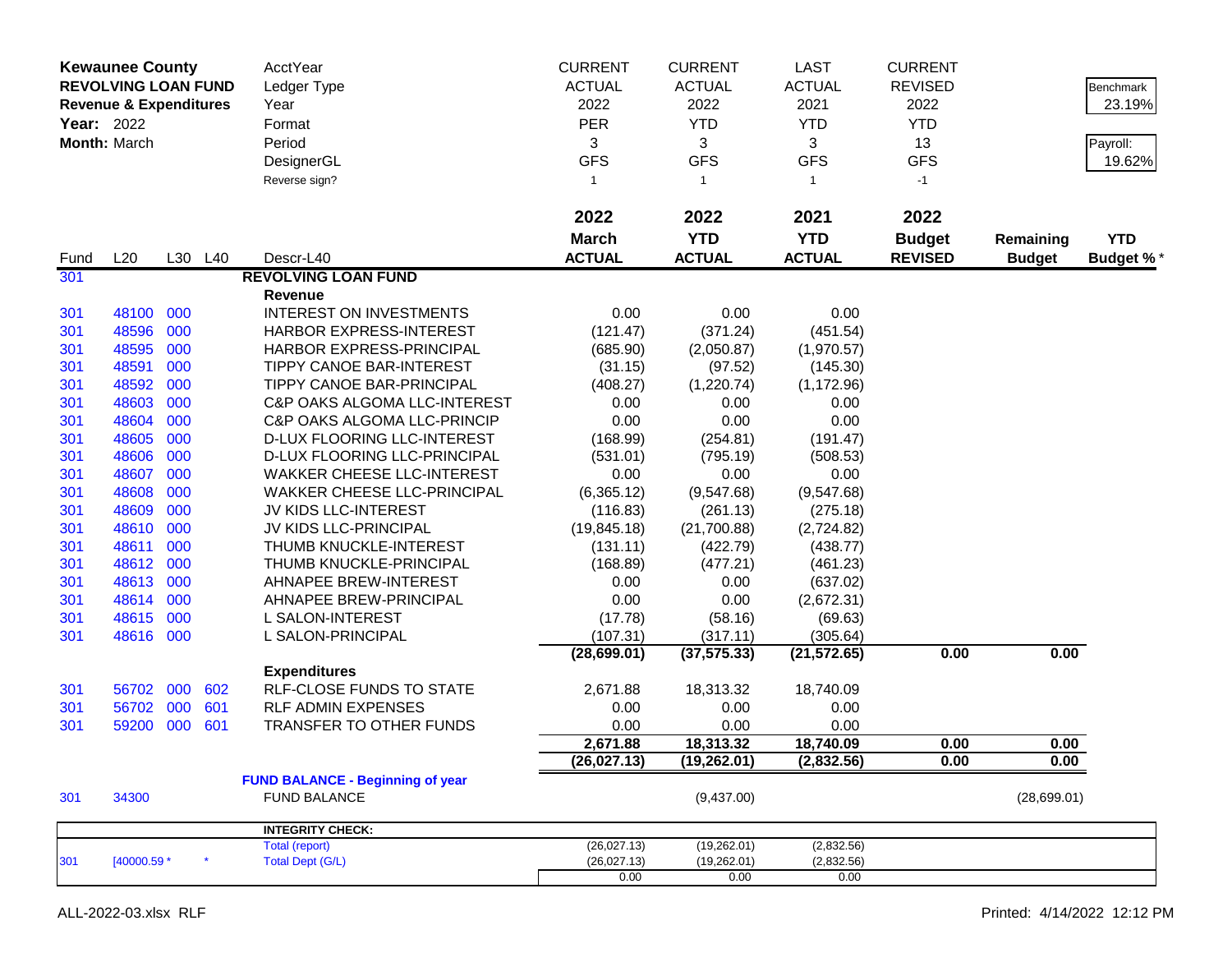| <b>Kewaunee County</b> |                                   |     |         | AcctYear                                  | <b>CURRENT</b> | <b>CURRENT</b> | <b>LAST</b>   | <b>CURRENT</b> |               |                  |
|------------------------|-----------------------------------|-----|---------|-------------------------------------------|----------------|----------------|---------------|----------------|---------------|------------------|
|                        |                                   |     |         | <b>BUSINESS DEVELPMNT LOA Ledger Type</b> | <b>ACTUAL</b>  | <b>ACTUAL</b>  | <b>ACTUAL</b> | <b>REVISED</b> |               | Benchmark        |
|                        | <b>Revenue &amp; Expenditures</b> |     |         | Year                                      | 2022           | 2022           | 2021          | 2022           |               | 23.19%           |
| Year: 2022             |                                   |     |         | Format                                    | <b>PER</b>     | <b>YTD</b>     | <b>YTD</b>    | <b>YTD</b>     |               |                  |
|                        | Month: March                      |     |         | Period                                    | 3              | 3              | 3             | 13             |               | Payroll:         |
|                        |                                   |     |         | DesignerGL                                | <b>GFS</b>     | <b>GFS</b>     | <b>GFS</b>    | <b>GFS</b>     |               | 19.62%           |
|                        |                                   |     |         | Reverse sign?                             | $\mathbf{1}$   | $\overline{1}$ | $\mathbf{1}$  | $-1$           |               |                  |
|                        |                                   |     |         |                                           |                |                |               |                |               |                  |
|                        |                                   |     |         |                                           | 2022           | 2022           | 2021          | 2022           |               |                  |
|                        |                                   |     |         |                                           | <b>March</b>   | <b>YTD</b>     | <b>YTD</b>    | <b>Budget</b>  | Remaining     | <b>YTD</b>       |
| Fund                   | L20                               |     | L30 L40 | Descr-L40                                 | <b>ACTUAL</b>  | <b>ACTUAL</b>  | <b>ACTUAL</b> | <b>REVISED</b> | <b>Budget</b> | <b>Budget %*</b> |
| 305                    |                                   |     |         | <b>BUSINESS DEVELPMNT LOAN PGM</b>        |                |                |               |                |               |                  |
|                        |                                   |     |         | <b>Revenue</b>                            |                |                |               |                |               |                  |
| 305                    | 48310                             | 000 |         | <b>GAIN/LOSS ON ASSET SALE</b>            | 0.00           | 0.00           | 0.00          | 0.00           | 0.00          |                  |
| 305                    | 48700                             | 640 |         | PRIN-THE BAKERY BAR                       | (126.00)       | (371.33)       | 0.00          | (1,502.00)     | (1, 130.67)   | 24.72%           |
| 305                    | 48710                             | 640 |         | <b>INT-THE BAKERY BAR</b>                 | (25.62)        | (83.53)        | 0.00          | (318.00)       | (234.47)      | 26.27%           |
| 305                    | 49200                             | 000 |         | TRANSFER FROM OTHER FUNDS                 | 0.00           | 0.00           | 0.00          | 0.00           | 0.00          |                  |
| 305                    | 49202                             | 000 |         | TRANSFER FROM FUND BALANCE                | 0.00           | 0.00           | 0.00          | 0.00           | 0.00          |                  |
|                        |                                   |     |         |                                           | (151.62)       | (454.86)       | 0.00          | (1,820.00)     | (1,365.14)    | 24.99%           |
|                        |                                   |     |         | <b>Expenditures</b>                       |                |                |               |                |               |                  |
| 305                    | 56705                             | 000 | 601     | <b>ADMINISTRATION EXP</b>                 | 0.00           | 0.00           | 0.00          | 0.00           | 0.00          |                  |
| 305                    | 56705                             | 000 | 640     | THE BAKERY BAR                            | 0.00           | 0.00           | 0.00          | 0.00           | 0.00          |                  |
| 305                    | 59200                             | 000 | 601     | <b>TRANSFER TO OTHER FUNDS</b>            | 0.00           | 0.00           | 0.00          | 0.00           | 0.00          |                  |
| 305                    | 59202                             | 000 | 601     | TRANSFER TO FUND BALANCE                  | 0.00           | 0.00           | 0.00          | 1,820.00       | 1,820.00      | 0.00%            |
|                        |                                   |     |         |                                           | 0.00           | 0.00           | 0.00          | 1,820.00       | 1,820.00      | 0.00%            |
|                        |                                   |     |         |                                           | (151.62)       | (454.86)       | 0.00          | 0.00           | 454.86        |                  |
|                        |                                   |     |         | <b>FUND BALANCE - Beginning of year</b>   |                |                |               |                |               |                  |
| 305                    | 34300                             |     |         | <b>FUND BALANCE</b>                       |                | (241,003.82)   |               |                | (241, 458.68) |                  |
|                        |                                   |     |         | <b>CASH BALANCE</b>                       |                |                |               |                |               |                  |
| 305                    | 11100                             |     |         | <b>TREASURER'S CASH</b>                   |                | 241,458.68     |               |                |               |                  |
|                        |                                   |     |         |                                           |                |                |               |                |               |                  |
|                        |                                   |     |         | <b>INTEGRITY CHECK:</b>                   |                |                |               |                |               |                  |
|                        |                                   |     |         | <b>Total (report)</b>                     | (151.62)       | (454.86)       | 0.00          | 0.00           |               |                  |
| 305                    | [40000.59 *                       |     |         | <b>Total Dept (G/L)</b>                   | (151.62)       | (454.86)       | 0.00          | 0.00           |               |                  |
|                        |                                   |     |         |                                           | 0.00           | 0.00           | 0.00          | 0.00           |               |                  |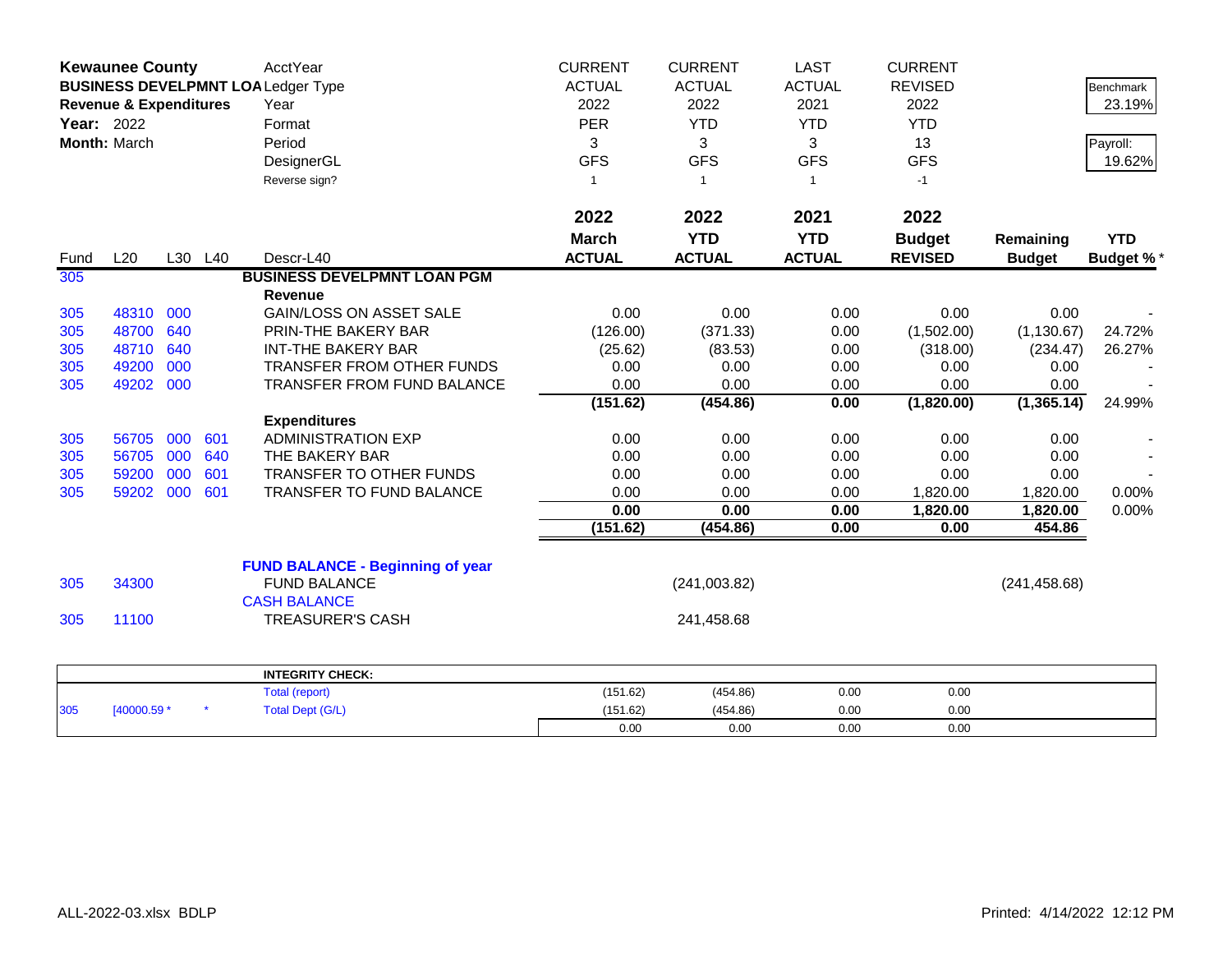|      | <b>Kewaunee County</b>            |     |         | AcctYear<br><b>CAPITAL IMPROVEMENT &amp; ELedger Type</b> | <b>CURRENT</b><br><b>ACTUAL</b> | <b>CURRENT</b><br><b>ACTUAL</b> | <b>LAST</b><br><b>ACTUAL</b> | <b>CURRENT</b><br><b>REVISED</b> |               | Benchmark        |
|------|-----------------------------------|-----|---------|-----------------------------------------------------------|---------------------------------|---------------------------------|------------------------------|----------------------------------|---------------|------------------|
|      | <b>Revenue &amp; Expenditures</b> |     |         | Year                                                      | 2022                            | 2022                            | 2021                         | 2022                             |               | 23.19%           |
|      | Year: 2022                        |     |         | Format                                                    | <b>PER</b>                      | <b>YTD</b>                      | <b>YTD</b>                   | <b>YTD</b>                       |               |                  |
|      | Month: March                      |     |         | Period                                                    | 3                               | 3                               | 3                            | 13                               |               | Payroll:         |
|      |                                   |     |         | DesignerGL                                                | <b>GFS</b>                      | <b>GFS</b>                      | <b>GFS</b>                   | <b>GFS</b>                       |               | 19.62%           |
|      |                                   |     |         | Reverse sign?                                             | $\mathbf{1}$                    | $\overline{1}$                  | $\mathbf{1}$                 | $-1$                             |               |                  |
|      |                                   |     |         |                                                           | 2022                            | 2022                            | 2021                         | 2022                             |               |                  |
|      |                                   |     |         |                                                           | <b>March</b>                    | <b>YTD</b>                      | <b>YTD</b>                   | <b>Budget</b>                    | Remaining     | <b>YTD</b>       |
| Fund | L20                               |     | L30 L40 | Descr-L40                                                 | <b>ACTUAL</b>                   | <b>ACTUAL</b>                   | <b>ACTUAL</b>                | <b>REVISED</b>                   | <b>Budget</b> | <b>Budget %*</b> |
|      |                                   |     |         | <b>CAPITAL IMPROVEMENT &amp; ECONOMIC DEVELOPMENT</b>     |                                 |                                 |                              |                                  |               |                  |
| 310  |                                   |     |         | <b>ECONOMIC DEVELOPMENT FUND</b><br>Revenue               |                                 |                                 |                              |                                  |               |                  |
| 310  | 43510                             | 020 |         | <b>BROADBAND EXPANSION GRANT</b>                          | 0.00                            | 0.00                            | 4,000.00                     | 0.00                             | 0.00          |                  |
| 310  | 48510                             | 000 |         | DOMINION DONATION                                         | 0.00                            | (250,000.00)                    | (250,000.00)                 | (500,000.00)                     | (250,000.00)  | 50.00%           |
| 310  | 48700                             | 639 |         | PRIN-BUG TUSSEL (PH I)                                    | 0.00                            | 0.00                            | 0.00                         | (67, 851.00)                     | (67, 851.00)  | 0.00%            |
| 310  | 48710                             | 639 |         | INT-BUG TUSSEL (PH I)                                     | 0.00                            | 0.00                            | 0.00                         | (26,067.00)                      | (26,067.00)   | 0.00%            |
| 310  | 49200                             | 000 |         | TRANSFER FROM OTHER FUNDS                                 | 0.00                            | 0.00                            | 0.00                         | 0.00                             | 0.00          |                  |
| 310  | 49202                             | 000 |         | <b>TRANSFER FROM FUND BALANCE</b>                         | 0.00                            | 0.00                            | 0.00                         | 0.00                             | 0.00          |                  |
|      |                                   |     |         |                                                           | 0.00                            | (250,000.00)                    | (246,000.00)                 | (593, 918.00)                    | (343, 918.00) | 42.09%           |
|      |                                   |     |         | <b>Expenditures</b>                                       |                                 |                                 |                              |                                  |               |                  |
| 310  | 56710                             | 000 | 601     | ECONOMIC DEVELOPMENT EXPEND                               | 0.00                            | 0.00                            | 0.00                         | 0.00                             | 0.00          |                  |
| 310  | 59200                             | 000 | 601     | TRANSFER TO OTHER FUNDS                                   | 0.00                            | 0.00                            | 0.00                         | 40,000.00                        | 40,000.00     | 0.00%            |
| 310  | 59202 000                         |     | 601     | TRANSFER TO FUND BALANCE                                  | 0.00                            | 0.00                            | 0.00                         | 553,918.00                       | 553,918.00    | 0.00%            |
|      |                                   |     |         |                                                           | 0.00                            | 0.00                            | 0.00                         | 593,918.00                       | 593,918.00    | 0.00%            |
|      |                                   |     |         |                                                           | 0.00                            | (250,000.00)                    | (246,000.00)                 | 0.00                             | 250,000.00    |                  |
| 410  |                                   |     |         | <b>CAPITAL IMPROVEMENT FUND</b><br>Revenue                |                                 |                                 |                              |                                  |               |                  |
| 410  | 41100                             | 000 |         | <b>GENERAL PROPERTY TAXES</b>                             | 0.00                            | 0.00                            | (30,794.00)                  | 0.00                             | 0.00          |                  |
| 410  | 49200                             | 000 |         | TRANSFER FROM OTHER FUNDS                                 | 0.00                            | 0.00                            | 0.00                         | 0.00                             | 0.00          |                  |
| 410  | 49202                             | 000 |         | TRANSFER FROM FUND BALANCE                                | 0.00                            | 0.00                            | 0.00                         | 0.00                             | 0.00          |                  |
|      |                                   |     |         |                                                           | 0.00                            | 0.00                            | (30,794.00)                  | 0.00                             | 0.00          |                  |
|      |                                   |     |         | <b>Expenditures</b>                                       |                                 |                                 |                              |                                  |               |                  |
| 410  | 59200                             | 000 | 601     | TRANSFER TO OTHER FUNDS                                   | 0.00                            | 0.00                            | 0.00                         | 0.00                             | 0.00          |                  |
| 410  | 59202                             | 000 | 601     | <b>TRANSFER TO FUND BALANCE</b>                           | 0.00                            | 0.00                            | 0.00                         | 0.00                             | 0.00          |                  |
|      |                                   |     |         |                                                           | 0.00                            | 0.00                            | 0.00                         | 0.00                             | 0.00          |                  |
|      |                                   |     |         |                                                           | 0.00                            | 0.00                            | (30, 794.00)                 | 0.00                             | 0.00          |                  |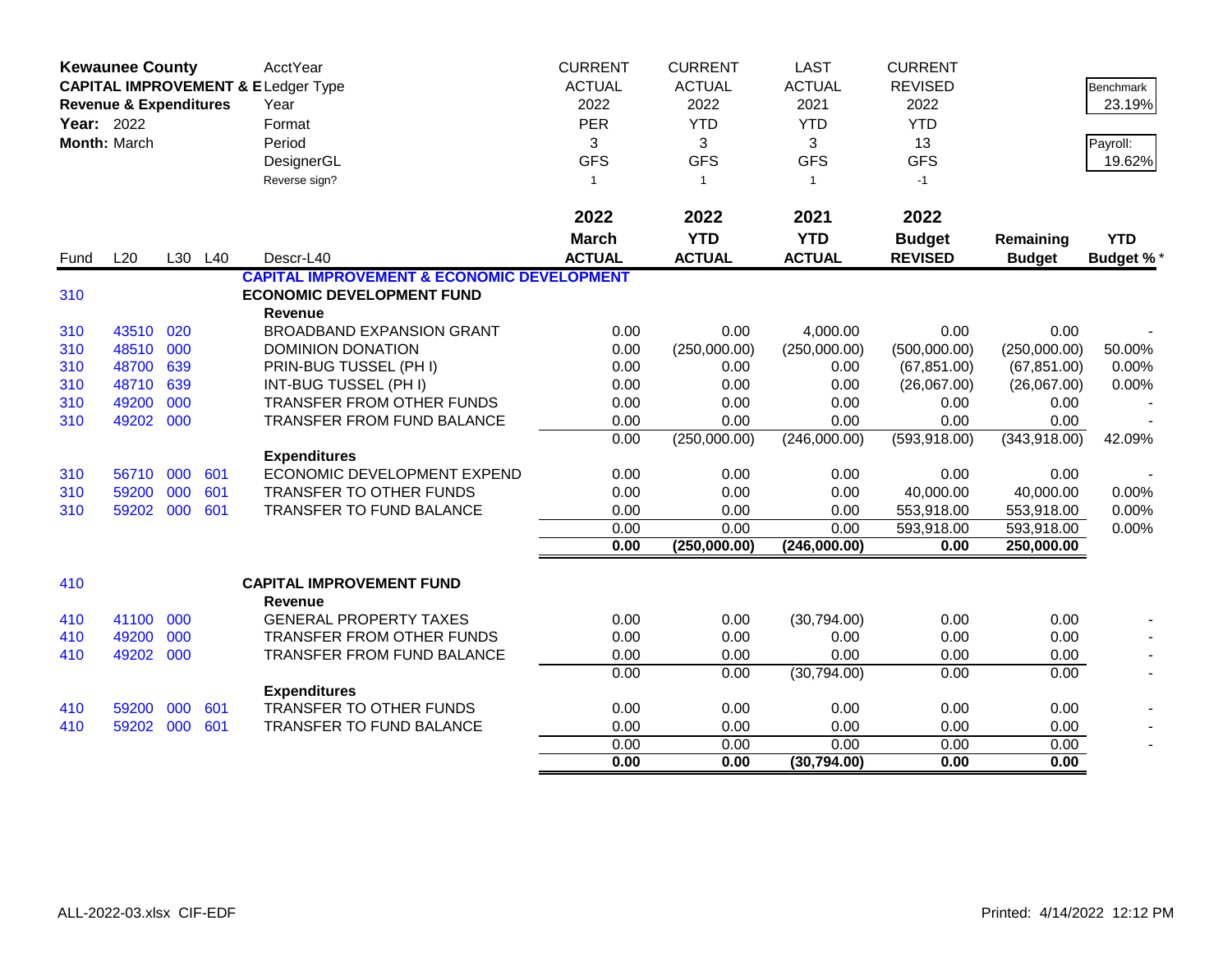|      | <b>Kewaunee County</b>            |         | AcctYear                                      | <b>CURRENT</b> | <b>CURRENT</b> | LAST          | <b>CURRENT</b> |               |                  |
|------|-----------------------------------|---------|-----------------------------------------------|----------------|----------------|---------------|----------------|---------------|------------------|
|      |                                   |         | <b>CAPITAL IMPROVEMENT &amp; ELedger Type</b> | <b>ACTUAL</b>  | <b>ACTUAL</b>  | <b>ACTUAL</b> | <b>REVISED</b> |               | Benchmark        |
|      | <b>Revenue &amp; Expenditures</b> |         | Year                                          | 2022           | 2022           | 2021          | 2022           |               | 23.19%           |
|      | <b>Year: 2022</b>                 |         | Format                                        | <b>PER</b>     | <b>YTD</b>     | YTD.          | <b>YTD</b>     |               |                  |
|      | <b>Month: March</b>               |         | Period                                        | 3              | 3              | 3             | 13             |               | Payroll:         |
|      |                                   |         | DesignerGL                                    | <b>GFS</b>     | <b>GFS</b>     | <b>GFS</b>    | <b>GFS</b>     |               | 19.62%           |
|      |                                   |         | Reverse sign?                                 |                |                |               | $-1$           |               |                  |
|      |                                   |         |                                               | 2022           | 2022           | 2021          | 2022           |               |                  |
|      |                                   |         |                                               | <b>March</b>   | YTD            | <b>YTD</b>    | <b>Budget</b>  | Remaining     | <b>YTD</b>       |
| Fund | L20                               | L30 L40 | Descr-L40                                     | <b>ACTUAL</b>  | <b>ACTUAL</b>  | <b>ACTUAL</b> | <b>REVISED</b> | <b>Budget</b> | <b>Budget %*</b> |
|      |                                   |         | <b>FUND BALANCE - Beginning of year:</b>      |                |                |               |                |               |                  |
| 310  | 34300                             |         | <b>ECONOMIC DEVELOPMENT FUND</b>              |                | (723, 918.37)  |               |                | (973, 918.37) |                  |
| 410  | 34300                             |         | <b>CAPITAL IMPROVEMENT FUND</b>               |                | (500, 300.00)  |               |                | (500, 300.00) |                  |
|      |                                   |         | <b>INTEGRITY CHECK:</b>                       |                |                |               |                |               |                  |
|      |                                   |         | Total (report)                                | 0.00           | (250,000.00)   | (276, 794.00) | 0.00           |               |                  |
|      | $[310, 410]$ $[40000.60 *$        |         | Total Dept expenditures (G/L)                 | 0.00           | (250,000.00)   | (276, 794.00) | 0.00           |               |                  |
|      |                                   |         |                                               | 0.00           | 0.00           | 0.00          | 0.00           |               |                  |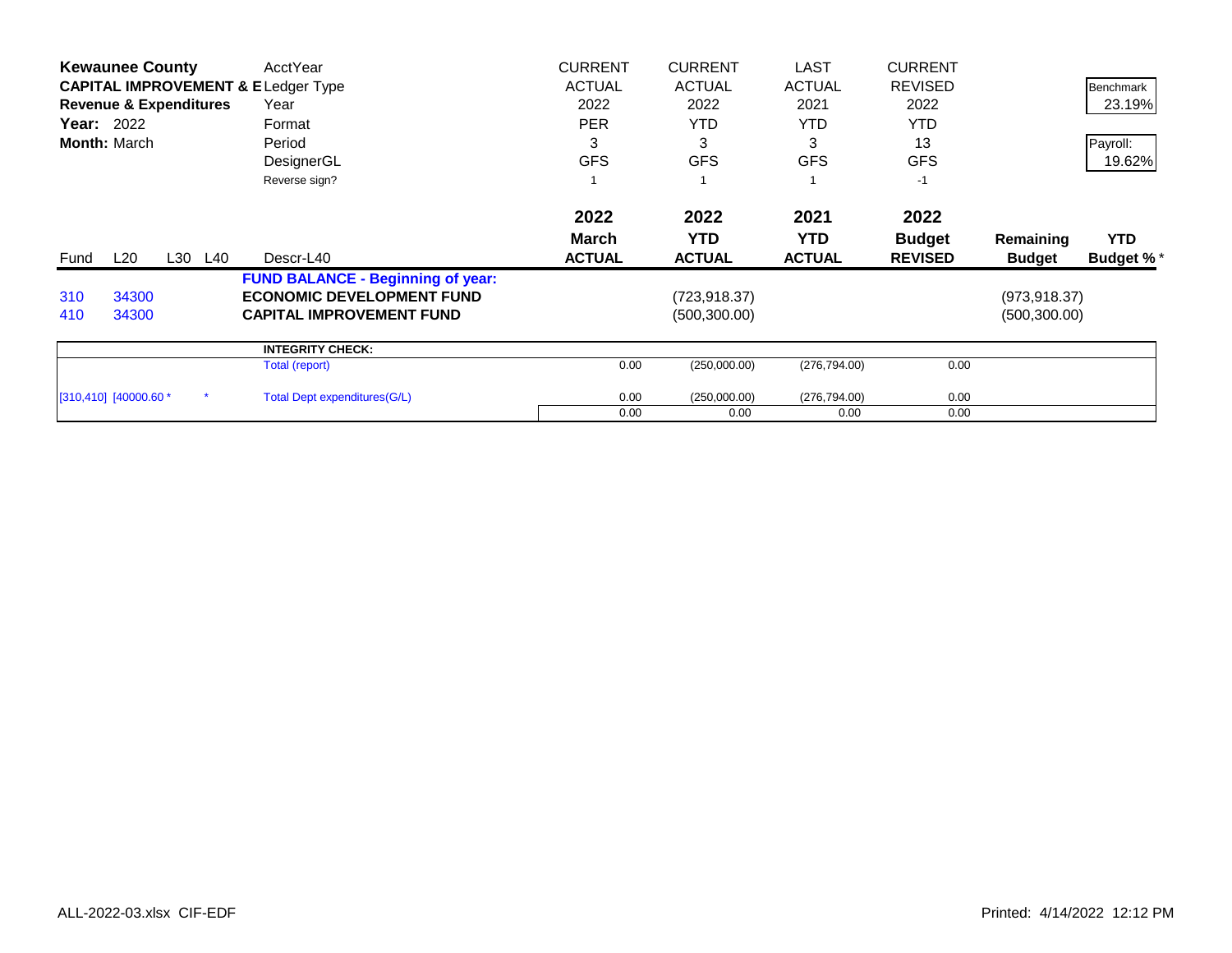| AcctYear<br><b>CURRENT</b><br><b>LAST</b><br><b>CURRENT</b><br><b>Kewaunee County</b><br><b>ACTUAL</b><br><b>COUNTY ROADS &amp; BRIDGES Ledger Type</b><br><b>ACTUAL</b><br><b>ACTUAL</b><br><b>REVISED</b><br>2022<br>2022<br>2021<br>2022<br><b>Revenue &amp; Expenditures</b><br>Year<br>PER<br><b>YTD</b><br><b>YTD</b><br><b>YTD</b><br>Year: 2022<br>Format<br>Month: March<br>Period<br>3<br>3<br>3<br>13<br><b>GFS</b><br><b>GFS</b><br><b>GFS</b><br><b>GFS</b><br>DesignerGL<br>Reverse sign?<br>$\mathbf{1}$<br>$\mathbf{1}$<br>$-1$<br>$\overline{1}$<br>2022<br>2022<br>2022<br>2021<br><b>YTD</b><br><b>YTD</b><br><b>March</b><br><b>Budget</b> | Remaining<br><b>Budget</b><br>0.00<br>(566, 621.59) | <b>Benchmark</b><br>23.19%<br>Payroll:<br>19.62%<br><b>YTD</b><br><b>Budget %*</b> |
|----------------------------------------------------------------------------------------------------------------------------------------------------------------------------------------------------------------------------------------------------------------------------------------------------------------------------------------------------------------------------------------------------------------------------------------------------------------------------------------------------------------------------------------------------------------------------------------------------------------------------------------------------------------|-----------------------------------------------------|------------------------------------------------------------------------------------|
|                                                                                                                                                                                                                                                                                                                                                                                                                                                                                                                                                                                                                                                                |                                                     |                                                                                    |
|                                                                                                                                                                                                                                                                                                                                                                                                                                                                                                                                                                                                                                                                |                                                     |                                                                                    |
|                                                                                                                                                                                                                                                                                                                                                                                                                                                                                                                                                                                                                                                                |                                                     |                                                                                    |
|                                                                                                                                                                                                                                                                                                                                                                                                                                                                                                                                                                                                                                                                |                                                     |                                                                                    |
|                                                                                                                                                                                                                                                                                                                                                                                                                                                                                                                                                                                                                                                                |                                                     |                                                                                    |
|                                                                                                                                                                                                                                                                                                                                                                                                                                                                                                                                                                                                                                                                |                                                     |                                                                                    |
|                                                                                                                                                                                                                                                                                                                                                                                                                                                                                                                                                                                                                                                                |                                                     |                                                                                    |
|                                                                                                                                                                                                                                                                                                                                                                                                                                                                                                                                                                                                                                                                |                                                     |                                                                                    |
|                                                                                                                                                                                                                                                                                                                                                                                                                                                                                                                                                                                                                                                                |                                                     |                                                                                    |
| <b>ACTUAL</b><br><b>ACTUAL</b><br>L20<br>L30 L40<br>Descr-L40<br><b>ACTUAL</b><br><b>REVISED</b><br>Fund                                                                                                                                                                                                                                                                                                                                                                                                                                                                                                                                                       |                                                     |                                                                                    |
| 200<br><b>COUNTY ROADS &amp; BRIDGES FUND</b>                                                                                                                                                                                                                                                                                                                                                                                                                                                                                                                                                                                                                  |                                                     |                                                                                    |
| <b>Revenue</b>                                                                                                                                                                                                                                                                                                                                                                                                                                                                                                                                                                                                                                                 |                                                     |                                                                                    |
| 000<br><b>GENERAL PROPERTY TAXES</b><br>41100<br>0.00<br>(2,601,289.00)<br>(2,561,289.00)<br>(2,601,289.00)<br>200                                                                                                                                                                                                                                                                                                                                                                                                                                                                                                                                             |                                                     | 100.00%                                                                            |
| 43531<br>000<br>0.00<br>200<br>LOCAL TRANSPORTATION AID<br>(188, 916.41)<br>(197, 697.18)<br>(755, 538.00)                                                                                                                                                                                                                                                                                                                                                                                                                                                                                                                                                     |                                                     | 25.00%                                                                             |
| 43535<br>200<br>000<br><b>CHIP PROGRAM</b><br>0.00                                                                                                                                                                                                                                                                                                                                                                                                                                                                                                                                                                                                             |                                                     |                                                                                    |
| (325,000.00)<br>0.00<br>0.00<br>48301<br>000<br>SALE OF COUNTY PROPERTY                                                                                                                                                                                                                                                                                                                                                                                                                                                                                                                                                                                        | (325,000.00)                                        | 0.00%                                                                              |
| 0.00<br>0.00<br>0.00<br>200<br>0.00<br>000                                                                                                                                                                                                                                                                                                                                                                                                                                                                                                                                                                                                                     | 0.00                                                |                                                                                    |
| 200<br>49200<br>TRANSFER FROM OTHER FUNDS<br>0.00<br>0.00<br>0.00<br>0.00                                                                                                                                                                                                                                                                                                                                                                                                                                                                                                                                                                                      | 0.00                                                |                                                                                    |
| 49202 000<br>200<br>TRANSFER FROM FUND BALANCE<br>0.00<br>0.00<br>0.00<br>(135, 250.00)                                                                                                                                                                                                                                                                                                                                                                                                                                                                                                                                                                        | (135, 250.00)                                       | 0.00%                                                                              |
| (2,758,986.18)<br>0.00<br>(2,790,205.41)<br>(3,817,077.00)                                                                                                                                                                                                                                                                                                                                                                                                                                                                                                                                                                                                     | (1,026,871.59)                                      | 73.10%                                                                             |
| <b>Expenditures</b>                                                                                                                                                                                                                                                                                                                                                                                                                                                                                                                                                                                                                                            |                                                     |                                                                                    |
| 53310 103<br><b>COUNTY TRUNK BRIDGES</b><br>902<br>15,679.47<br>770,000.00<br>200<br>14,446.54<br>25,058.58                                                                                                                                                                                                                                                                                                                                                                                                                                                                                                                                                    | 744,941.42                                          | 3.25%                                                                              |
| 200<br>53310 104<br>902<br><b>COUNTY TRUNK CONSTRUCTION</b><br>0.00<br>13,386.59<br>1,012,000.00<br>0.00                                                                                                                                                                                                                                                                                                                                                                                                                                                                                                                                                       | 1,012,000.00                                        | 0.00%                                                                              |
| 53310 105<br>902<br>COUNTY WINTER MAINTENANCE<br>620,303.22<br>810,000.00<br>238,374.29<br>470,714.48<br>200                                                                                                                                                                                                                                                                                                                                                                                                                                                                                                                                                   | 189,696.78                                          | 76.58%                                                                             |
| 53310 106<br>902<br>116,021.11<br>131,763.17<br>200<br>COUNTY GENERAL MAINTENANCE<br>47,723.21<br>1,225,077.00                                                                                                                                                                                                                                                                                                                                                                                                                                                                                                                                                 | 1,109,055.89                                        | 9.47%                                                                              |
| 59200<br>000<br>601<br>200<br>TRANSFER TO OTHER FUNDS<br>0.00<br>0.00<br>0.00<br>0.00                                                                                                                                                                                                                                                                                                                                                                                                                                                                                                                                                                          | 0.00                                                |                                                                                    |
| 59202 000<br>601<br>200<br>TRANSFER TO FUND BALANCE<br>0.00<br>0.00<br>0.00<br>0.00                                                                                                                                                                                                                                                                                                                                                                                                                                                                                                                                                                            | 0.00                                                |                                                                                    |
| 300,544.04<br>761,382.91<br>631,543.71<br>3,817,077.00                                                                                                                                                                                                                                                                                                                                                                                                                                                                                                                                                                                                         | 3,055,694.09                                        | 19.95%                                                                             |
| 300,544.04<br>(2,028,822.50)<br>(2, 127, 442.47)<br>0.00                                                                                                                                                                                                                                                                                                                                                                                                                                                                                                                                                                                                       | 2,028,822.50                                        |                                                                                    |
| 201<br><b>COUNTY BRIDGE AID FUND</b><br><b>Revenue</b>                                                                                                                                                                                                                                                                                                                                                                                                                                                                                                                                                                                                         |                                                     |                                                                                    |
| 41100<br>000<br>PROPERTY TAX-BRIDGE AID<br>0.00<br>(68,000.00)<br>(138, 880.00)<br>(68,000.00)<br>201                                                                                                                                                                                                                                                                                                                                                                                                                                                                                                                                                          | 0.00                                                | 100.00%                                                                            |
| 49202 000<br>0.00<br>(6,200.00)<br>201<br>TRANSFER FROM FUND BALANCE<br>0.00<br>0.00                                                                                                                                                                                                                                                                                                                                                                                                                                                                                                                                                                           | (6,200.00)                                          | 0.00%                                                                              |
| 0.00<br>(68,000.00)<br>(138, 880.00)<br>(74, 200.00)                                                                                                                                                                                                                                                                                                                                                                                                                                                                                                                                                                                                           | (6,200.00)                                          | 91.64%                                                                             |
| <b>Expenditures</b>                                                                                                                                                                                                                                                                                                                                                                                                                                                                                                                                                                                                                                            |                                                     |                                                                                    |
| 53310 101<br><b>COUNTY CHARGES</b><br>902<br>0.00<br>0.00<br>40,110.08<br>74,200.00<br>201                                                                                                                                                                                                                                                                                                                                                                                                                                                                                                                                                                     | 74,200.00                                           | 0.00%                                                                              |
| 59202 000<br>601<br>0.00<br>0.00<br>201<br><b>TRANSFER TO FUND BALANCE</b><br>0.00<br>0.00                                                                                                                                                                                                                                                                                                                                                                                                                                                                                                                                                                     | 0.00                                                |                                                                                    |
| 0.00<br>40,110.08<br>74,200.00<br>0.00                                                                                                                                                                                                                                                                                                                                                                                                                                                                                                                                                                                                                         | 74,200.00                                           | 0.00%                                                                              |
| 0.00<br>(68,000.00)<br>(98, 769.92)<br>0.00                                                                                                                                                                                                                                                                                                                                                                                                                                                                                                                                                                                                                    | 68,000.00                                           |                                                                                    |
|                                                                                                                                                                                                                                                                                                                                                                                                                                                                                                                                                                                                                                                                |                                                     |                                                                                    |
| 300,544.04<br>(2, 226, 212.39)<br>0.00<br>(2,096,822.50)                                                                                                                                                                                                                                                                                                                                                                                                                                                                                                                                                                                                       | 2,096,822.50                                        |                                                                                    |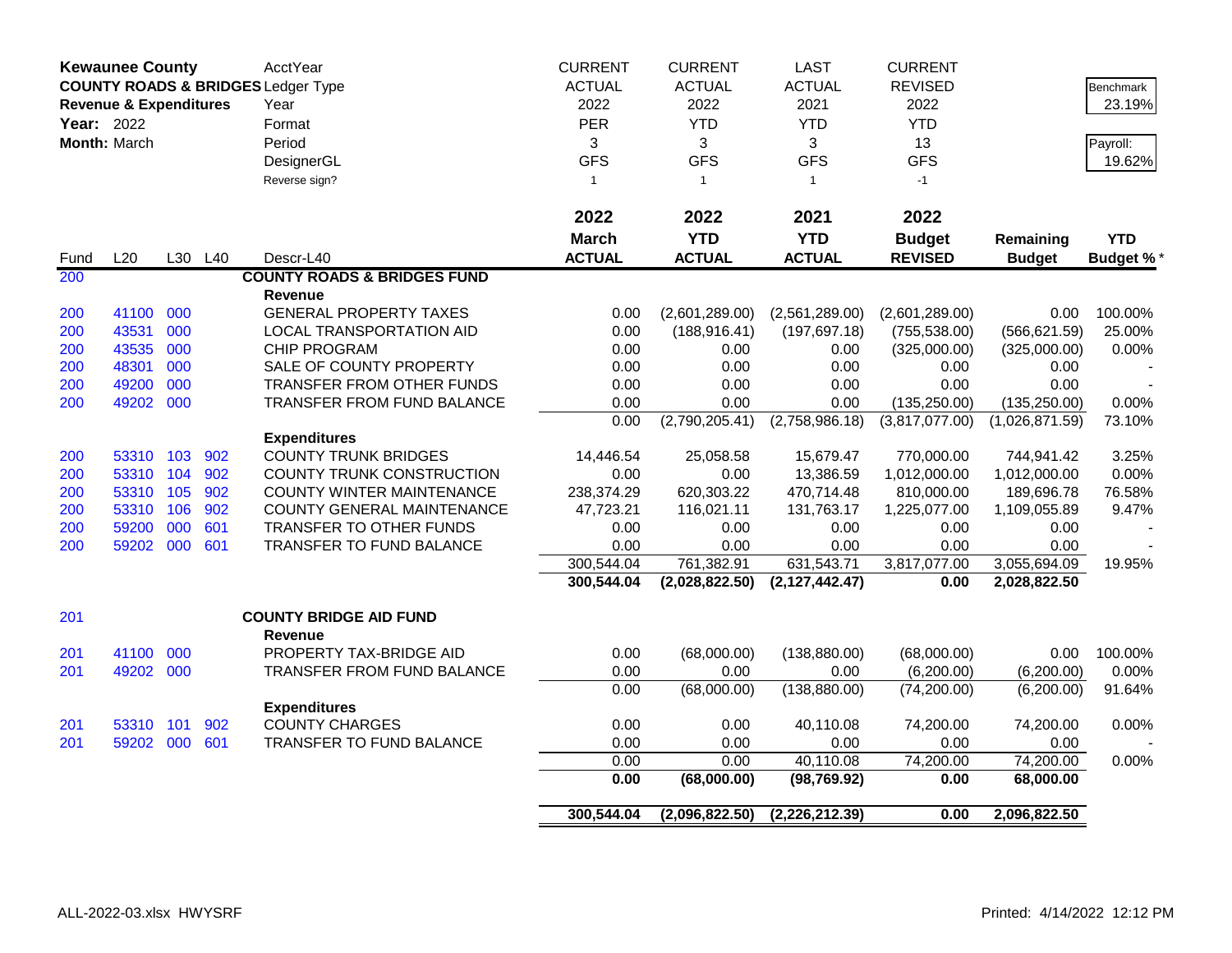| <b>Kewaunee County</b> |                                   | AcctYear | <b>CURRENT</b>                                | <b>CURRENT</b> | <b>LAST</b>    | <b>CURRENT</b> |                |                |                  |
|------------------------|-----------------------------------|----------|-----------------------------------------------|----------------|----------------|----------------|----------------|----------------|------------------|
|                        |                                   |          | <b>COUNTY ROADS &amp; BRIDGES Ledger Type</b> | <b>ACTUAL</b>  | <b>ACTUAL</b>  | <b>ACTUAL</b>  | <b>REVISED</b> |                | Benchmark        |
|                        | <b>Revenue &amp; Expenditures</b> |          | Year                                          | 2022           | 2022           | 2021           | 2022           |                | 23.19%           |
| <b>Year: 2022</b>      |                                   |          | Format                                        | <b>PER</b>     | <b>YTD</b>     | YTD.           | <b>YTD</b>     |                |                  |
|                        | <b>Month: March</b>               |          | Period                                        | 3              | 3              | 3              | 13             |                | Payroll:         |
|                        |                                   |          | DesignerGL                                    | <b>GFS</b>     | <b>GFS</b>     | <b>GFS</b>     | <b>GFS</b>     |                | 19.62%           |
|                        |                                   |          | Reverse sign?                                 |                |                |                | $-1$           |                |                  |
|                        |                                   |          |                                               | 2022           | 2022           | 2021           | 2022           |                |                  |
|                        |                                   |          |                                               | <b>March</b>   | <b>YTD</b>     | <b>YTD</b>     | <b>Budget</b>  | Remaining      | <b>YTD</b>       |
| Fund                   | $L_{20}$                          | L30 L40  | Descr-L40                                     | <b>ACTUAL</b>  | <b>ACTUAL</b>  | <b>ACTUAL</b>  | <b>REVISED</b> | <b>Budget</b>  | <b>Budget %*</b> |
|                        |                                   |          | <b>FUND BALANCE - Beginning of year</b>       |                |                |                |                |                |                  |
| 200                    |                                   |          | <b>COUNTY ROADS &amp; BRIDGES FUND</b>        |                | (1,829,477.72) |                |                | (3,858,300.22) |                  |
| 200                    | 36000                             |          | <b>FB COMMITTED</b>                           |                | 0.00           |                |                |                |                  |
| 201                    |                                   |          | <b>COUNTY BRIDGE AID FUND</b>                 |                | (102,003.53)   |                |                | (170,003.53)   |                  |
|                        |                                   |          | <b>INTEGRITY CHECK:</b>                       |                |                |                |                |                |                  |
|                        |                                   |          | Total (report)                                | 300,544.04     | (2,096,822.50) | (2,226,212.39) | 0.00           |                |                  |
|                        | 200.203 [40000.59 *               |          | Total Dept (G/L)                              | 300,544.04     | (2,096,822.50) | (2,226,212.39) | 0.00           |                |                  |
|                        |                                   |          |                                               | 0.00           | 0.00           | 0.00           | 0.00           |                |                  |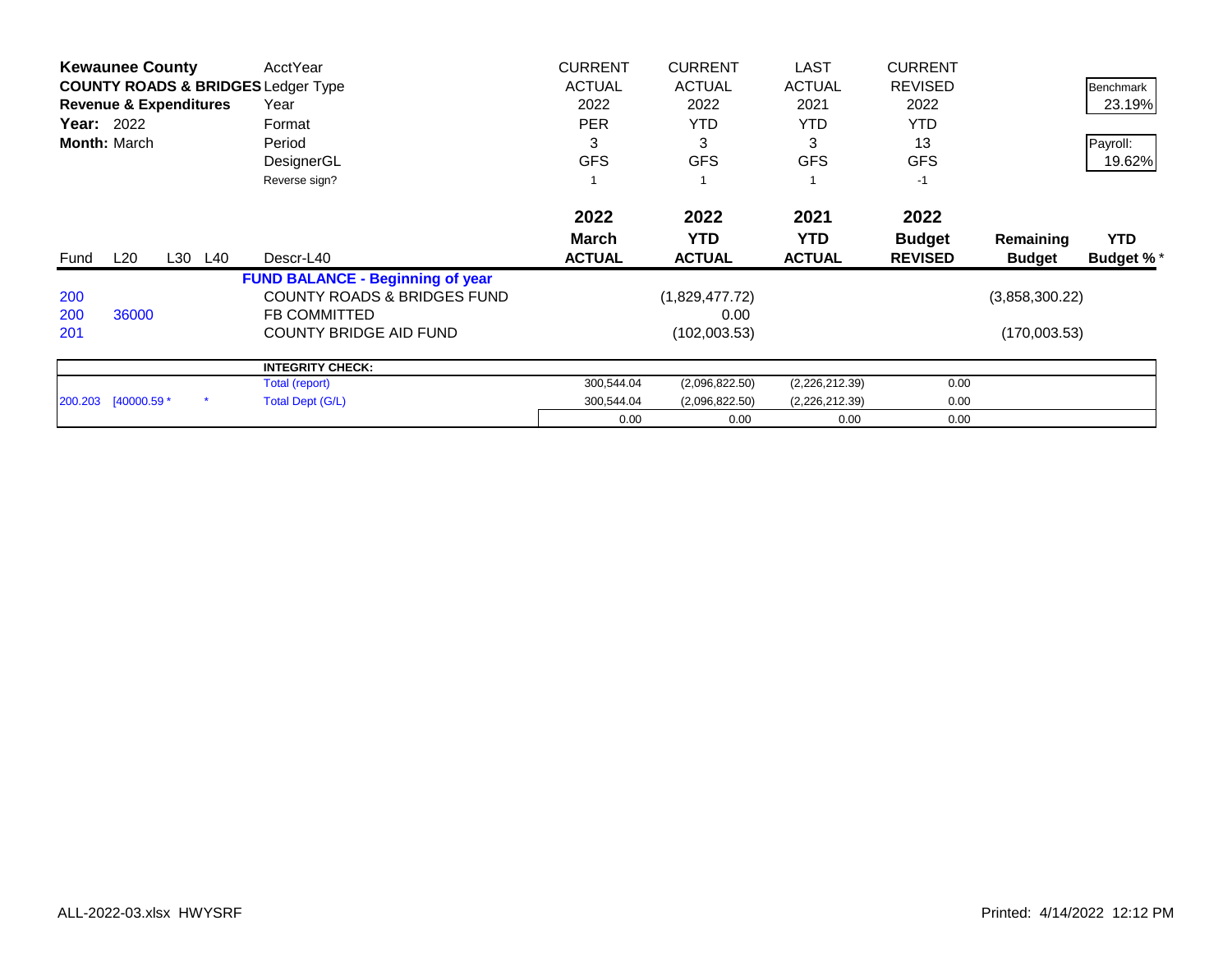|            | <b>Kewaunee County</b>            |     |         | AcctYear                                  | <b>CURRENT</b> | <b>CURRENT</b>   | <b>LAST</b>    | <b>CURRENT</b> |                |                   |
|------------|-----------------------------------|-----|---------|-------------------------------------------|----------------|------------------|----------------|----------------|----------------|-------------------|
|            |                                   |     |         | <b>HIGHWAY INTERNAL SERV FLedger Type</b> | <b>ACTUAL</b>  | <b>ACTUAL</b>    | <b>ACTUAL</b>  | <b>REVISED</b> |                | Benchmark         |
|            |                                   |     |         |                                           | 2022           |                  |                |                |                |                   |
|            | <b>Revenue &amp; Expenditures</b> |     |         | Year                                      |                | 2022             | 2021           | 2022           |                | 23.19%            |
| Year: 2022 |                                   |     |         | Format                                    | <b>PER</b>     | <b>YTD</b>       | <b>YTD</b>     | <b>YTD</b>     |                |                   |
|            | Month: March                      |     |         | Period                                    | 3              | 3                | 3              | 13             |                | Payroll:          |
|            |                                   |     |         | DesignerGL                                | <b>GFS</b>     | <b>GFS</b>       | <b>GFS</b>     | <b>GFS</b>     |                | 19.62%            |
|            |                                   |     |         | Reverse sign?                             | $\mathbf{1}$   | $\overline{1}$   | $\overline{1}$ | $-1$           |                |                   |
|            |                                   |     |         |                                           | 2022           | 2022             | 2021           | 2022           |                |                   |
|            |                                   |     |         |                                           | <b>March</b>   | <b>YTD</b>       | <b>YTD</b>     | <b>Budget</b>  | Remaining      | <b>YTD</b>        |
| Fund       | L20                               |     | L30 L40 | Descr-L40                                 | <b>ACTUAL</b>  | <b>ACTUAL</b>    | <b>ACTUAL</b>  | <b>REVISED</b> | <b>Budget</b>  | <b>Budget % *</b> |
| 700        |                                   |     |         | <b>HIGHWAY INTERNAL SERV FUND</b>         |                |                  |                |                |                |                   |
|            |                                   |     |         | <b>Revenue</b>                            |                |                  |                |                |                |                   |
| 700        | 43249                             | 130 |         | <b>COVID GRANTS-HWY</b>                   | 0.00           | 0.00             | 0.00           | 0.00           | 0.00           |                   |
| 700        | 43530 000                         |     |         | <b>ADMINISTRATION COSTS</b>               | 0.00           | 0.00             | 0.00           | (3,200.00)     | (3,200.00)     | 0.00%             |
| 700        | 44301                             | 000 |         | UTILITY PERMIT FEES                       | (500.00)       | (700.00)         | (175.00)       | (5,500.00)     | (4,800.00)     | 12.73%            |
| 700        | 44302                             | 000 |         | DRIVEWAY PERMIT FEES                      | (150.00)       | (150.00)         | (300.00)       | (2,200.00)     | (2,050.00)     | 6.82%             |
| 700        | 46310                             | 000 |         | <b>SUNDRY CHARGES</b>                     | (1, 135.17)    | (3, 102.32)      | (2,596.79)     | (70,613.00)    | (67, 510.68)   | 4.39%             |
| 700        | 47231                             | 000 |         | STATE-ROUTINE MAINTENANCE                 | (29,047.41)    | (57, 722.29)     | (89,658.07)    | (577, 792.00)  | (520,069.71)   | 9.99%             |
| 700        | 47232 000                         |     |         | STATE-CONSTRUCTION                        | (607.71)       | (48,023.85)      | (2, 198.25)    | (79, 895.00)   | (31, 871.15)   | 60.11%            |
| 700        | 47238                             |     |         | RECORDS AND REPORTS                       | (19, 264.47)   | (49, 288.90)     | (41, 271.68)   | (214, 871.00)  | (165, 582.10)  | 22.94%            |
| 700        | 47239                             | 000 |         | PATROL SUPERVISION                        | (4, 473.24)    | (15, 120.60)     | (21, 137.05)   | (62,023.00)    | (46,902.40)    | 24.38%            |
| 700        | 47239                             | 060 |         | <b>RADIO REIMBURSEMENT</b>                | 0.00           | (674.79)         | (1,037.03)     | (1,300.00)     | (625.21)       | 51.91%            |
| 700        | 47239                             | 061 |         | <b>GENERAL PUBLIC LIAB REIMBURS</b>       | 0.00           | (9, 186.67)      | (8,374.06)     | (9,200.00)     | (13.33)        | 99.86%            |
| 700        | 47239                             | 062 |         | SALT STORAGE REIMBURSEMENT                | 0.00           | 0.00             | (90.26)        | (1,400.00)     | (1,400.00)     | 0.00%             |
| 700        | 47330                             | 000 |         | TOWN, VILLAGE, CITY-MAINT                 | (113, 621.77)  | (280, 706.50)    | (225, 803.53)  | (664, 914.00)  | (384, 207.50)  | 42.22%            |
| 700        | 47401                             | 000 |         | <b>COUNTY-ROAD &amp; BRIDGE MAINT</b>     | (300, 544.04)  | (761, 382.91)    | (439, 399.92)  | (3,652,706.00) | (2,891,323.09) | 20.84%            |
| 700        | 47402                             | 000 |         | OTHER COUNTY DEPT-CHARGES                 | (2,991.07)     | (7, 140.30)      | (6,540.62)     | (79, 334.00)   | (72, 193.70)   | 9.00%             |
| 700        | 47410 000                         |     |         | <b>COUNTY CAR MILEAGE</b>                 | 0.00           | 0.00             | 0.00           | (400.00)       | (400.00)       | 0.00%             |
| 700        | 48301 000                         |     |         | SALE OF COUNTY PROPERTY                   | 0.00           | 0.00             | 0.00           | 0.00           | 0.00           |                   |
| 700        | 48310 000                         |     |         | <b>GAIN/LOSS ON ASSET SALE</b>            | 0.00           | 0.00             | 0.00           | 0.00           | 0.00           |                   |
| 700        | 48340 000                         |     |         | SALE OF SALVAGE & WASTE                   | 0.00           | 0.00             | 0.00           | (1,201.00)     | (1,201.00)     | 0.00%             |
| 700        | 48400                             | 000 |         | <b>INSURANCE RECOVERIES</b>               | (338.41)       | (1,556.90)       | (1,911.01)     | (25,000.00)    | (23, 443.10)   | 6.23%             |
| 700        | 48402                             | 000 |         | MISCELLANEOUS REVENUE                     | (6,009.10)     | (6,009.10)       | (1,391.00)     | (50,000.00)    | (43,990.90)    | 12.02%            |
| 700        | 49200 000                         |     |         | TRANSFER FROM OTHER FUNDS                 | 0.00           | 0.00             | 0.00           | 0.00           | 0.00           |                   |
|            |                                   |     |         |                                           | (478, 682.39)  | (1, 240, 765.13) | (841, 884.27)  | (5,501,549.00) | (4,260,783.87) | 22.55%            |
|            |                                   |     |         | <b>Expenditures</b>                       |                |                  |                |                |                |                   |
| 700        | 53111 *                           |     |         | <b>HIGHWAY ADMINISTRATION</b>             | 34,042.82      | 94,842.27        | 87,150.92      | 449,429.00     | 354,586.73     | 21.10%            |
| 700        | 53191 *                           |     |         | PATROL SUPERVISION                        | 11,187.28      | 31,133.46        | 29,570.34      | 144,241.00     | 113,107.54     | 21.58%            |
| 700        | 53192 *                           |     |         | RADIO EXPENSES                            | 807.33         | 2,421.99         | 2,334.00       | 9,700.00       | 7,278.01       | 24.97%            |
| 700        | 53193 *                           |     |         | <b>GENERAL PUBLIC LIAB INSUR</b>          | 0.00           | 0.00             | 22,268.95      | 22,500.00      | 22,500.00      | 0.00%             |
| 700        | 53210 *                           |     |         | <b>P/R &amp; INCIDENTAL LABOR POOL</b>    | 5,275.19       | 63,300.96        | 41,205.71      | 292,771.00     | 229,470.04     | 21.62%            |
| 700        | 53220 *                           |     |         | FIELD TOOLS COST POOL                     | (2,048.06)     | (7,868.00)       | (11,041.04)    | 71,883.00      | 79,751.00      | $-10.95%$         |
| 700        | $53225$ *                         |     |         | BRINE PRODUCTION COST POOL                | 11,352.61      | 32,704.86        | 39,092.71      | 34,526.00      | 1,821.14       | 94.73%            |
| 700        | 53230 *                           |     |         | <b>SHOP OPERATIONS</b>                    | 27,036.99      | 74,959.08        | 72,773.86      | 4,000.00       | (70, 959.08)   | 1873.98%          |
| 700        | 53232 *                           |     |         | FUEL HANDLING COST POOL                   | (302.02)       | 5,809.56         | 12,457.95      | (13,360.00)    | (19, 169.56)   | -43.48%           |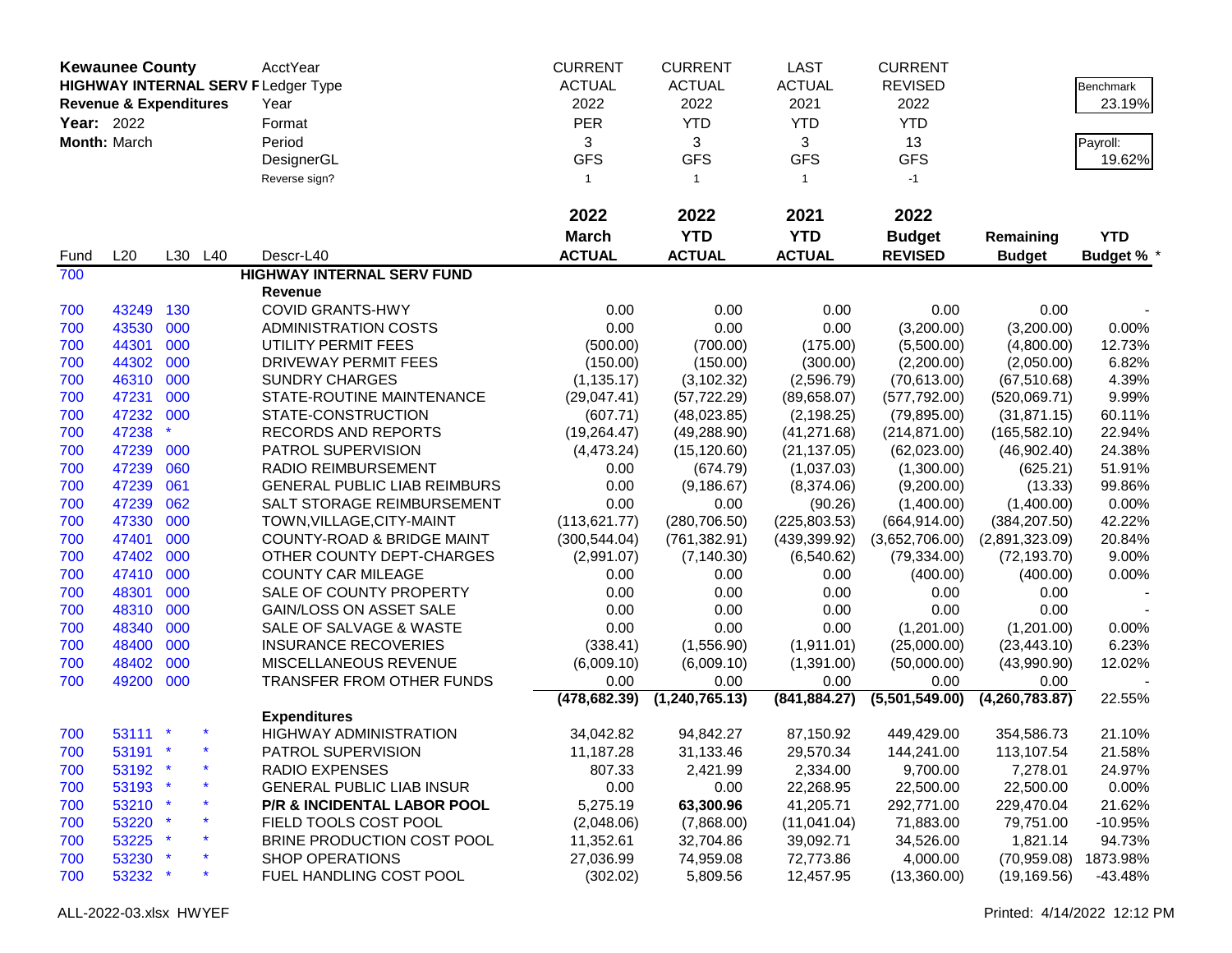|                   | <b>Kewaunee County</b>            |     |     | <b>AcctYear</b>                           | <b>CURRENT</b> | <b>CURRENT</b>   | <b>LAST</b>   | <b>CURRENT</b> |               |                  |
|-------------------|-----------------------------------|-----|-----|-------------------------------------------|----------------|------------------|---------------|----------------|---------------|------------------|
|                   |                                   |     |     | <b>HIGHWAY INTERNAL SERV FLedger Type</b> | <b>ACTUAL</b>  | <b>ACTUAL</b>    | <b>ACTUAL</b> | <b>REVISED</b> |               | <b>Benchmark</b> |
|                   | <b>Revenue &amp; Expenditures</b> |     |     | Year                                      | 2022           | 2022             | 2021          | 2022           |               | 23.19%           |
| <b>Year: 2022</b> |                                   |     |     | Format                                    | <b>PER</b>     | <b>YTD</b>       | <b>YTD</b>    | <b>YTD</b>     |               |                  |
|                   | Month: March                      |     |     | Period                                    | 3              | 3                | 3             | 13             |               | Payroll:         |
|                   |                                   |     |     | DesignerGL                                | <b>GFS</b>     | <b>GFS</b>       | <b>GFS</b>    | <b>GFS</b>     |               | 19.62%           |
|                   |                                   |     |     | Reverse sign?                             | $\mathbf{1}$   | -1               | -1            | $-1$           |               |                  |
|                   |                                   |     |     |                                           |                |                  |               |                |               |                  |
|                   |                                   |     |     |                                           | 2022           | 2022             | 2021          | 2022           |               |                  |
|                   |                                   |     |     |                                           | <b>March</b>   | <b>YTD</b>       | <b>YTD</b>    | <b>Budget</b>  | Remaining     | <b>YTD</b>       |
| Fund              | L20                               | L30 | L40 | Descr-L40                                 | <b>ACTUAL</b>  | <b>ACTUAL</b>    | <b>ACTUAL</b> | <b>REVISED</b> | <b>Budget</b> | <b>Budget %</b>  |
| 700               | 53240                             |     |     | EQUIPMENT OPERATN COST POOL               | (69, 923.67)   | (162, 398.30)    | (48,660.61)   | (304,000.00)   | (141, 601.70) | 53.42%           |
| 700               | 53250                             |     |     | PIT OPERATION COST POOL                   | 3,928.43       | 14,580.58        | 10,472.59     | (296,700.00)   | (311, 280.58) | $-4.91%$         |
| 700               | 53260 *                           |     |     | HOTMIX PLANT OPERATION C/P                | 8,077.61       | 25,078.52        | 28,526.00     | (209, 051.00)  | (234, 129.52) | $-12.00%$        |
| 700               | 53270 *                           |     |     | <b>BUILDING &amp; GROUNDS OPER</b>        | 9,866.42       | 40,117.06        | 59,561.04     | (49,800.00)    | (89, 917.06)  | $-80.56%$        |
| 700               | 53273 *                           |     |     | SALT STORAGE COSTS                        | 3,096.63       | 4,239.50         | 3,749.22      | 5,285.00       | 1,045.50      | 80.22%           |
| 700               | 53280                             |     |     | <b>EQUIP &amp; MATL ACQUISTN C/P</b>      | 0.00           | 0.00             | 0.00          | 0.00           | 0.00          |                  |
| 700               | 53310 *                           |     |     | CO ROAD & BRIDGE-MAINT/CONST              | 300,544.04     | 761,382.91       | 627,943.71    | 3,817,077.00   | 3,055,694.09  | 19.95%           |
| 700               | 53321 *                           |     |     | STATE HIGHWAY MAINTENANCE                 | 29,650.94      | 101,484.36       | 91,986.22     | 603,966.00     | 502,481.64    | 16.80%           |
| 700               | 53322 *                           |     |     | STATE ROAD & BRIDGE CONST                 | 0.00           | 0.00             | 0.00          | 83,424.00      | 83,424.00     | 0.00%            |
| 700               | 53330 *                           |     |     | <b>LOCAL GOVT MAINT &amp; CONST</b>       | 114,106.59     | 281,131.32       | 225,593.53    | 683,361.00     | 402,229.68    | 41.14%           |
| 700               | 53340 *                           |     |     | <b>COUNTY DEPARTMENT CHARGES</b>          | 2,991.07       | 7.169.47         | 6,540.62      | 81,684.00      | 74,514.53     | 8.78%            |
| 700               | 53360 *                           |     |     | OTHER CUSTOMER CHARGES                    | 305.58         | 984.04           | 1,728.35      | 70,613.00      | 69,628.96     | 1.39%            |
| 700               | 60000 *                           |     |     | HWY PAYROLL/CLEARING POOL                 | 0.00           | (96, 787.48)     | (29, 201.21)  | 0.00           | 96,787.48     |                  |
|                   |                                   |     |     |                                           | 489,995.78     | 1,274,286.16     | 1,274,052.86  | 5,501,549.00   | 4,227,262.84  | 23.16%           |
|                   |                                   |     |     |                                           | 11,313.39      | 33,521.03        | 432,168.59    | 0.00           | (33,521.03)   |                  |
|                   |                                   |     |     | <b>FUND BALANCE - Beginning of year</b>   |                |                  |               |                |               |                  |
| 700               |                                   |     |     | HIGHWAY INTERNAL SERV FUND                |                | (6,055,143.86)   |               |                |               |                  |
|                   |                                   |     |     | <b>Net Invested in Capital Assets</b>     |                | (3,770,448.88)   |               |                |               |                  |
|                   |                                   |     |     | <b>Unrestricted</b>                       |                | (2, 284, 694.98) |               |                |               |                  |
|                   |                                   |     |     | <b>INTEGRITY CHECK:</b>                   |                |                  |               |                |               |                  |
|                   |                                   |     |     | Total (report)                            | 11,313.39      | 33,521.03        | 432,168.59    | 0.00           |               |                  |
| 700               | [40000.60]                        |     |     | <b>Total Dept (G/L)</b>                   | 11,313.39      | 33,521.03        | 432,168.59    | 0.00           |               |                  |
|                   |                                   |     |     |                                           | 0.00           | (0.00)           | 0.00          | 0.00           |               |                  |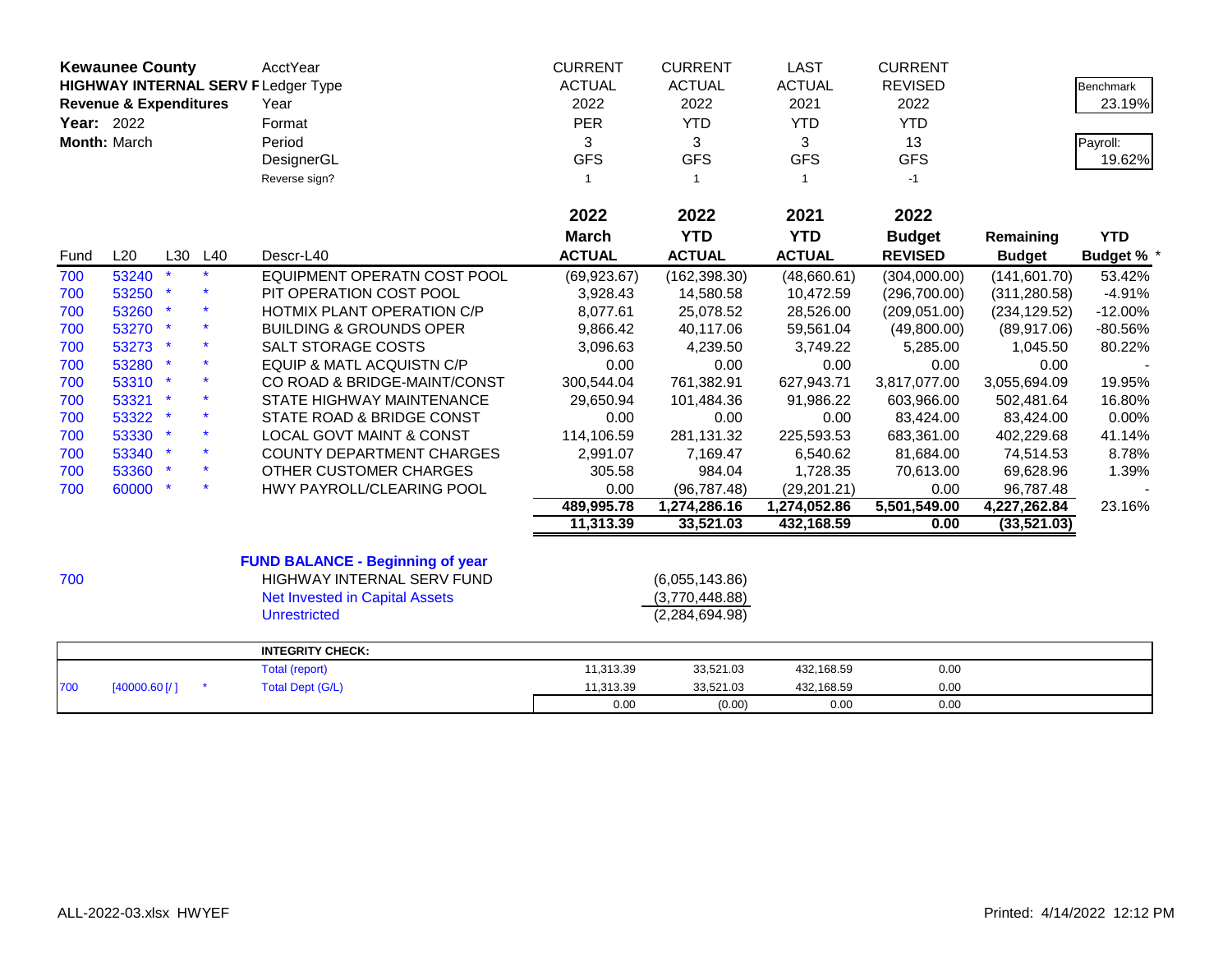| <b>Kewaunee County</b> |                                   | AcctYear | <b>CURRENT</b>                                 | <b>CURRENT</b> | <b>LAST</b>      | <b>CURRENT</b>        |                             |                             |                   |
|------------------------|-----------------------------------|----------|------------------------------------------------|----------------|------------------|-----------------------|-----------------------------|-----------------------------|-------------------|
|                        | <b>HSD SUMMARY</b>                |          | Ledger Type                                    | <b>ACTUAL</b>  | <b>ACTUAL</b>    | <b>ACTUAL</b>         | <b>REVISED</b>              |                             | <b>Benchmark</b>  |
|                        | <b>Revenue &amp; Expenditures</b> |          | Year                                           | 2022           | 2022             | 2021                  | 2022                        |                             | 23.19%            |
| Year: 2022             |                                   |          | Format                                         | <b>PER</b>     | <b>YTD</b>       | <b>YTD</b>            | <b>YTD</b>                  |                             |                   |
|                        | Month: March                      |          | Period                                         | 3              | 3                | 3                     | 13                          |                             | Payroll:          |
|                        |                                   |          | DesignerGL                                     | <b>GFS</b>     | <b>GFS</b>       | <b>GFS</b>            | <b>GFS</b>                  |                             | 19.62%            |
|                        |                                   |          | Reverse sign?                                  | $\mathbf{1}$   | $\mathbf{1}$     | $\overline{1}$        | $-1$                        |                             |                   |
|                        |                                   |          |                                                |                |                  |                       |                             |                             |                   |
|                        |                                   |          |                                                | 2022           | 2022             | 2021                  | 2022                        |                             |                   |
|                        |                                   |          |                                                | <b>March</b>   | <b>YTD</b>       | <b>YTD</b>            | <b>Budget</b>               | Remaining                   | <b>YTD</b>        |
| Fund                   | L20                               | L30 L40  | Descr-L40                                      | <b>ACTUAL</b>  | <b>ACTUAL</b>    | <b>ACTUAL</b>         | <b>REVISED</b>              | <b>Budget</b>               | <b>Budget % *</b> |
| 215                    |                                   |          | <b>HUMAN SERVICES FUND</b>                     |                |                  |                       |                             |                             |                   |
|                        |                                   |          | <b>HSD SUMMARY</b>                             |                |                  |                       |                             |                             |                   |
|                        |                                   |          | <b>Revenue</b>                                 |                |                  |                       |                             |                             |                   |
| 215                    | 41100 000                         |          | <b>GENERAL PROPERTY TAXES</b>                  | 0.00           | (1,032,946.00)   | (1,084,036.00)        | (1,032,946.00)              | 0.00                        | 100.00%           |
| 215                    | 43220 000                         |          | 85.21 GRANT                                    | 0.00           | (79, 889.00)     | (79, 889.00)          | (79, 889.00)                | 0.00                        | 100.00%           |
| 215                    | 43249                             |          | <b>CARES/COVID-ROUTES 2 RECOVRY</b>            |                |                  |                       |                             |                             |                   |
| 215                    | 43249                             | 140      | <b>COVID GRANTS-HSD</b>                        | 0.00           | 0.00             | 0.00                  | 0.00                        | 0.00                        |                   |
| 215                    | 43553                             |          | <b>HUMAN SERVICES STATE AID</b>                |                |                  |                       |                             |                             |                   |
| 215                    | 43553                             | 000      | PRIOR YEAR REVENUE                             | 0.00           | 0.00             | 0.00                  | 0.00                        | 0.00                        |                   |
| 215                    | 43553                             | 306      | <b>FAMILY PRESERVATION &amp; SUPP</b>          | (2, 194.00)    | (2, 194.00)      | (7,296.00)            | (38,069.00)                 | (35,875.00)                 | 5.76%             |
| 215                    | 43553                             | 312      | APS-ADULT PROTECTIVE SERVICE                   | (378.00)       | (63.76)          | 0.00                  | (17,632.00)                 | (17, 568.24)                | 0.36%             |
| 215                    | 43553                             | 377      | <b>CHILDRENS COP</b>                           | 0.00           | 0.00             | 39,717.00             | (50, 116.00)                | (50, 116.00)                | 0.00%             |
| 215                    | 43553                             | 427      | CLTS DD AUTISM FEDERAL                         | (10, 315.79)   | (46, 934.54)     | (132, 224.88)         | (846, 713.00)               | (799, 778.46)               | 5.54%             |
| 215                    | 43553 515                         |          | <b>COORDINATED SERVICES COUNTY</b>             | 0.00           | 208.00           | 0.00                  | (60,000.00)                 | (60, 208.00)                | $-0.35%$          |
| 215                    | 43553 516                         |          | <b>COMMUNITY MENTAL HEALTH</b>                 | 0.00           | 0.00             | 0.00                  | (50, 359.00)                | (50, 359.00)                | 0.00%             |
| 215                    | 43553                             | 545      | AODA TREATMENT SVCS GRANT                      | 0.00           | 0.00             | 0.00                  | (15, 275.00)                | (15, 275.00)                | 0.00%             |
| 215                    | 43553                             | 546      | AODA WOMENS TREATMENT GRANT                    | 0.00           | 0.00             | 0.00                  | (4,823.00)                  | (4,823.00)                  | 0.00%             |
| 215                    | 43553                             | 550      | BIRTH TO THREE INITIATIVE                      | 0.00           | 0.00             | 0.00                  | (44, 287.00)                | (44, 287.00)                | 0.00%             |
| 215                    | 43553                             | 561      | <b>BASIC COUNTY ALLOCATION-DHS</b>             | 0.00           | 0.00             | 0.00                  | (549, 287.00)               | (549, 287.00)               | 0.00%             |
| 215                    | 43553                             | 567      | <b>INTOXICATED DRIVERS</b>                     | 0.00           | (1,804.00)       | (1,093.00)            | (65,000.00)                 | (63, 196.00)                | 2.78%             |
| 215                    | 43553                             | 569      | MENTAL HEALTH BLOCK GRANT                      | 0.00           | 0.00             | 0.00                  | (7,486.00)                  | (7,486.00)                  | 0.00%             |
| 215                    | 43553                             | 570      | AODA BLOCK GRANT                               | 0.00           | 0.00             | 0.00                  | (6,699.00)                  | (6,699.00)                  | 0.00%             |
| 215                    | 43553                             | 681      | STATE/COUNTY MATCH                             | 0.00           | 0.00             | 0.00                  | (60, 340.00)                | (60, 340.00)                | 0.00%             |
| 215                    | 43553                             | 684      | WIMCR/ACT 318 ADJUSTMENT                       | 0.00           | 0.00             | 0.00                  | 0.00                        | 0.00                        |                   |
| 215                    | 43553 877                         |          | <b>CLTS OTHER CWA ADMIN GPR</b>                | 0.00           | 0.00             | 4,469.00              | (42, 212.00)                | (42, 212.00)                | 0.00%             |
| 215                    | 43553 878                         |          | CLTS OTHER CWS ADMIN FED                       | 0.00           | 7,161.00         | 4,469.00              | (42, 212.00)                | (49, 373.00)                | -16.96%           |
| 215                    | 43553                             | 880      | CLTS AUTISM CWS ADMIN GPR                      | 0.00           | 0.00             | 175.00                | 0.00                        | 0.00                        |                   |
| 215                    | 43553 881                         |          | <b>CLTS AUTISM CWS ADMIN FED</b>               | 0.00           | 0.00             | 593.00                | 0.00                        | 0.00                        |                   |
| 215                    | 43553 882                         |          | <b>CLTS PF STATE MATCHED</b>                   | 0.00           | 0.00             | 0.00                  | 0.00                        | 0.00                        |                   |
| 215                    | 43553                             | 883      | <b>CLTS PF BCA MATCHED</b>                     | 0.00           | (398.00)         | 0.00                  | 4,500.00                    | 4,898.00                    | $-8.84%$          |
| 215                    | 43553 918                         |          | CSH ADJ TPA CLTS BCA MATCH                     | 0.00           | 0.00             | 0.00                  | 0.00                        | 0.00                        |                   |
| 215                    | 43553 982                         |          | COP RISK RESERVE-REVENUE                       | 0.00           | 0.00             | 0.00                  | 0.00                        | 0.00                        |                   |
| 215                    | 43563 105<br>43563 195            |          | FUNERAL/CEMETERY W-2                           | 0.00           | 0.00<br>(189.00) | 0.00                  | 0.00                        | 0.00                        |                   |
| 215                    | 43563                             | 203      | YOUTH AIDS-JUVENILE AODA<br><b>ELDER ABUSE</b> | (189.00)       |                  | (189.00)<br>10,000.00 | (2,266.00)                  | (2,077.00)                  | 8.34%<br>0.00%    |
| 215                    | 43563 283                         |          | <b>IMAA STATE SHARE</b>                        | 0.00<br>0.00   | 0.00             |                       | (14,900.00)<br>(64, 210.00) | (14,900.00)<br>(64, 210.00) | 0.00%             |
| 215                    |                                   |          |                                                |                | 0.00             | 0.00                  |                             |                             |                   |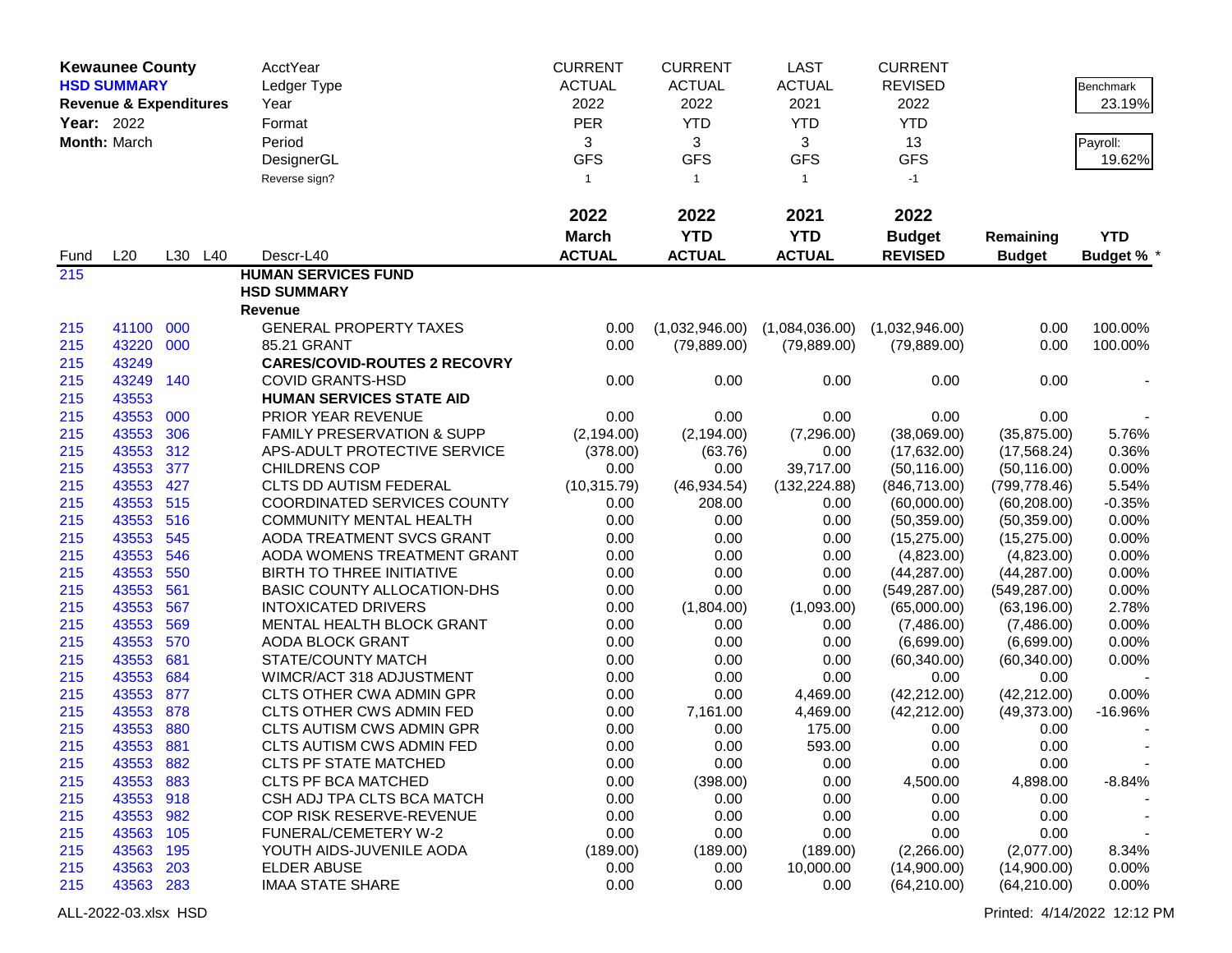|              | <b>Kewaunee County</b>            |     |     | AcctYear                            | <b>CURRENT</b> | <b>CURRENT</b> | <b>LAST</b>   | <b>CURRENT</b> |               |                   |
|--------------|-----------------------------------|-----|-----|-------------------------------------|----------------|----------------|---------------|----------------|---------------|-------------------|
|              | <b>HSD SUMMARY</b>                |     |     | Ledger Type                         | <b>ACTUAL</b>  | <b>ACTUAL</b>  | <b>ACTUAL</b> | <b>REVISED</b> |               | Benchmark         |
|              | <b>Revenue &amp; Expenditures</b> |     |     | Year                                | 2022           | 2022           | 2021          | 2022           |               | 23.19%            |
| Year: 2022   |                                   |     |     | Format                              | <b>PER</b>     | <b>YTD</b>     | <b>YTD</b>    | <b>YTD</b>     |               |                   |
| Month: March |                                   |     |     | Period                              | 3              | 3              | 3             | 13             |               | Payroll:          |
|              |                                   |     |     | DesignerGL                          | <b>GFS</b>     | <b>GFS</b>     | <b>GFS</b>    | <b>GFS</b>     |               | 19.62%            |
|              |                                   |     |     | Reverse sign?                       | $\overline{1}$ | $\mathbf{1}$   |               | $-1$           |               |                   |
|              |                                   |     |     |                                     |                |                |               |                |               |                   |
|              |                                   |     |     |                                     | 2022           | 2022           | 2021          | 2022           |               |                   |
|              |                                   |     |     |                                     | <b>March</b>   | <b>YTD</b>     | <b>YTD</b>    | <b>Budget</b>  | Remaining     | <b>YTD</b>        |
| Fund         | L20                               | L30 | L40 | Descr-L40                           | <b>ACTUAL</b>  | <b>ACTUAL</b>  | <b>ACTUAL</b> | <b>REVISED</b> | <b>Budget</b> | <b>Budget % *</b> |
| 215          | 43563                             | 284 |     | <b>IMAA FEDERAL SHARE</b>           | 0.00           | 341.00         | 62.50         | (195,000.00)   | (195, 341.00) | $-0.17%$          |
| 215          | 43563                             | 292 |     | STATE FOODSHARE BONUS               | 0.00           | (1,757.50)     | (11.50)       | (3,600.00)     | (1,842.50)    | 48.82%            |
| 215          | 43563                             | 293 |     | FEDERAL FOODSHARE BONUS             | 0.00           | 7.00           | 61.00         | (3,600.00)     | (3,607.00)    | $-0.19%$          |
| 215          | 43563                             | 366 |     | YOUTH AIDS COMMUNITY                | (8,069.00)     | (8,069.00)     | (8,352.00)    | (109, 336.00)  | (101, 267.00) | 7.38%             |
| 215          | 43563                             | 367 |     | <b>COMMUNITY INTERVENTION GRANT</b> | (46.00)        | 147.00         | 0.00          | (5,406.00)     | (5,553.00)    | $-2.72%$          |
| 215          | 43563                             | 377 |     | KINSHIP CARE BASE BENEFITS          | (12,928.00)    | (4,800.00)     | (4,064.00)    | (43,688.00)    | (38, 888.00)  | 10.99%            |
| 215          | 43563                             | 380 |     | KINSHIP CARE ASSESMENTS             | (799.00)       | (799.00)       | (379.00)      | (4,369.00)     | (3,570.00)    | 18.29%            |
| 215          | 43563                             | 409 |     | YOUTH JUSTICE INNOVATN GRANT        | 0.00           | 9,303.00       | 0.00          | 0.00           | (9,303.00)    |                   |
| 215          | 43563                             | 561 |     | BASIC COUNTY ALLOCATION-DCF         | (27, 298.00)   | (27, 298.00)   | (26, 752.00)  | (404, 474.00)  | (377, 176.00) | 6.75%             |
| 215          | 43563                             | 604 |     | <b>WISACWIS RELATED GRANT</b>       | 0.00           | 0.00           | 0.00          | 0.00           | 0.00          |                   |
| 215          | 43563                             | 632 |     | TARGETED SAFETY SUPT GRANT          | (2,722.00)     | (2,722.00)     | 0.00          | (10,000.00)    | (7,278.00)    | 27.22%            |
| 215          | 43563                             | 681 |     | STATE/COUNTY MATCH                  | 0.00           | 0.00           | 0.00          | (32, 405.00)   | (32, 405.00)  | 0.00%             |
| 215          | 43563                             | 821 |     | CST COUNTIES 2016                   | 0.00           | 0.00           | 0.00          | 0.00           | 0.00          |                   |
| 215          | 43563 831                         |     |     | CHILD CARE CERTIFICATION            | 0.00           | 99.00          | 0.00          | 0.00           | (99.00)       |                   |
| 215          | 43563 833                         |     |     | LIHEAP GENERAL OPERATIONS           | 0.00           | 0.00           | (5,000.45)    | 0.00           | 0.00          |                   |
| 215          | 43563 841                         |     |     | CHILD CARE-FRAUD                    | (3.00)         | (2.00)         | (39.00)       | (500.00)       | (498.00)      | 0.40%             |
| 215          | 43563                             | 852 |     | CHILD CARE ADMIN PAYMENTS           | (131.00)       | (128.00)       | (245.00)      | (15,000.00)    | (14, 872.00)  | 0.85%             |
| 215          | 43563                             | 961 |     | <b>FS AGENCY COLLECTIONS</b>        | 0.00           | 0.00           | 0.00          | 0.00           | 0.00          |                   |
| 215          | 43563                             | 965 |     | <b>FS AGENCY INCENTIVE</b>          | (19.05)        | (19.05)        | (9.75)        | (500.00)       | (480.95)      | 3.81%             |
| 215          | 43563                             | 966 |     | <b>HEALTHCHECK/OTH SRVS ADM</b>     | 0.00           | 0.00           | 0.00          | 0.00           | 0.00          |                   |
| 215          | 43563                             | 967 |     | <b>HEALTHCHECK/OTH SERV PART</b>    | 0.00           | 0.00           | 0.00          | 0.00           | 0.00          |                   |
| 215          | 43563                             | 980 |     | <b>MA AGENCY INCENTIVES</b>         | (25.80)        | (25.80)        | (253.14)      | (1,000.00)     | (974.20)      | 2.58%             |
| 215          | 43563 981                         |     |     | MA AGENCY COLLECTIONS               | 0.00           | 0.00           | 0.00          | 0.00           | 0.00          |                   |
| 215          | 43568                             |     |     | <b>ELDERLY SERVICES COLLECTIONS</b> |                |                |               |                |               |                   |
| 215          | 43568                             | 460 |     | <b>DRIVER ESCORT</b>                | (1,539.14)     | (1,905.09)     | (1,891.38)    | (12,500.00)    | (10, 594.91)  | 15.24%            |
| 215          | 43568                             | 461 |     | <b>BUS COLLECTIONS</b>              | (69.00)        | (85.83)        | (115.67)      | (600.00)       | (514.17)      | 14.31%            |
| 215          | 43568                             | 462 |     | <b>TRANSPORTATION DONATIONS</b>     | 3.00           | 0.00           | 0.00          | (50.00)        | (50.00)       | 0.00%             |
| 215          | 43568 473                         |     |     | <b>KEWAUNEE VAN</b>                 | 0.00           | 0.00           | (2.00)        | 0.00           | 0.00          |                   |
| 215          | 43568 475                         |     |     | 5310 VAN - GRANT                    | (745.77)       | (825.77)       | (229.00)      | (10,000.00)    | (9, 174.23)   | 8.26%             |
| 215          | 45140                             |     |     | DRIVER IMPROVEMENT SURCHARGE        |                |                |               |                |               |                   |
| 215          | 45140 000                         |     |     | DRIVER IMPROVEMENT SURCHARGE        | (1,086.83)     | (3,033.45)     | (3,266.33)    | (18,750.00)    | (15, 716.55)  | 16.18%            |
| 215          | 46560                             |     |     | <b>CLIENT FEES</b>                  |                |                |               |                |               |                   |
| 215          | 46560 076                         |     |     | CHILD CARING INSTITUTIN FEES        | 0.00           | 0.00           | 0.00          | 0.00           | 0.00          |                   |
| 215          | 46560 077                         |     |     | <b>GROUP HOME FEES</b>              | 0.00           | 0.00           | 0.00          | 0.00           | 0.00          |                   |
| 215          | 46560 078                         |     |     | <b>ELECTRONIC MONITORING FEES</b>   | (50.00)        | (50.00)        | (365.15)      | (800.00)       | (750.00)      | 6.25%             |
| 215          | 46560 079                         |     |     | <b>FOSTER CARE FEES</b>             | (1,662.38)     | (2,480.32)     | (2,631.37)    | (22, 398.00)   | (19, 917.68)  | 11.07%            |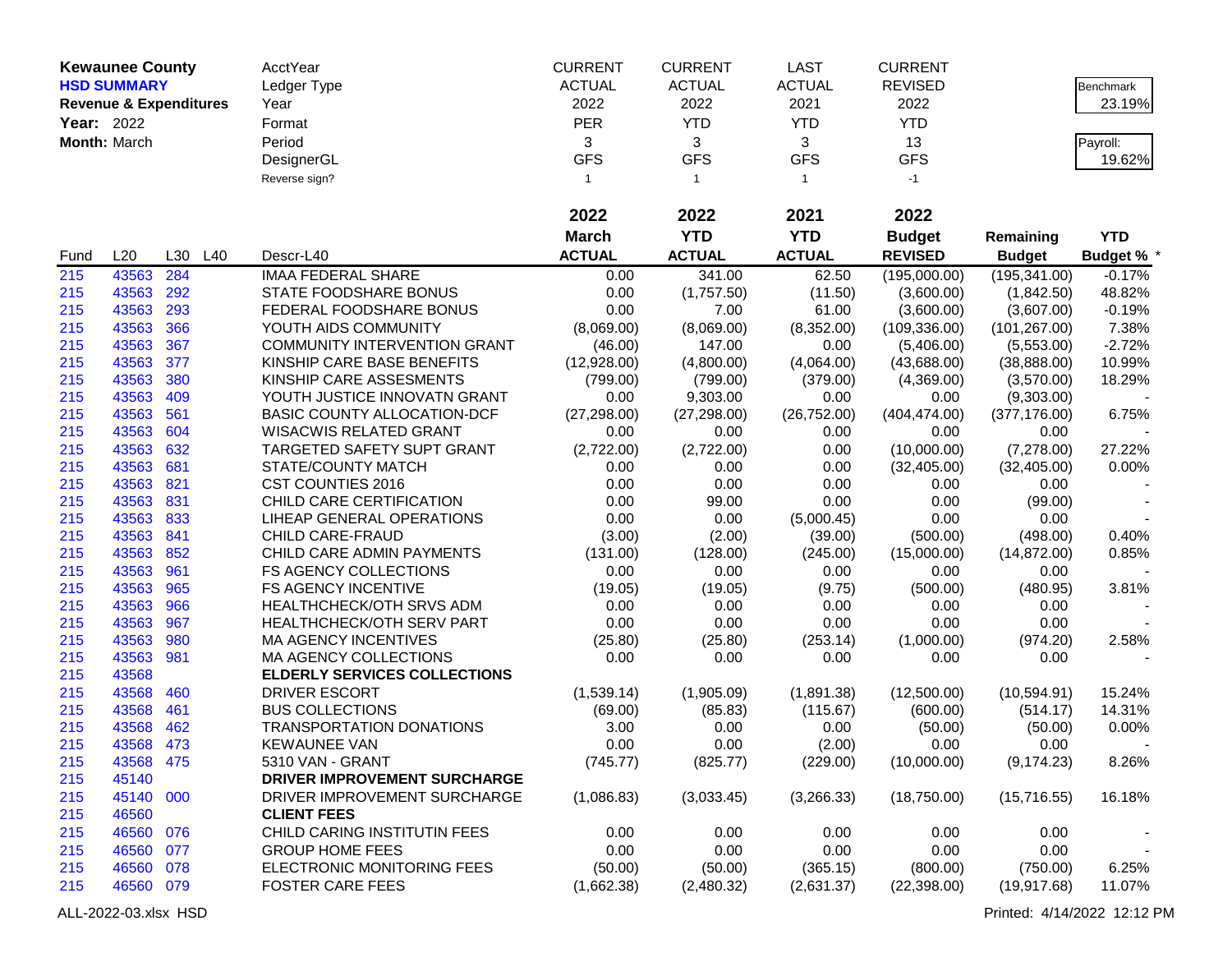| <b>Kewaunee County</b> |                                   |     | AcctYear | <b>CURRENT</b>                      | <b>CURRENT</b> | <b>LAST</b>   | <b>CURRENT</b>          |                |               |                   |
|------------------------|-----------------------------------|-----|----------|-------------------------------------|----------------|---------------|-------------------------|----------------|---------------|-------------------|
|                        | <b>HSD SUMMARY</b>                |     |          | Ledger Type                         | <b>ACTUAL</b>  | <b>ACTUAL</b> | <b>ACTUAL</b>           | <b>REVISED</b> |               | Benchmark         |
|                        | <b>Revenue &amp; Expenditures</b> |     |          | Year                                | 2022           | 2022          | 2021                    | 2022           |               | 23.19%            |
| Year: 2022             |                                   |     |          | Format                              | <b>PER</b>     | <b>YTD</b>    | <b>YTD</b>              | <b>YTD</b>     |               |                   |
|                        | Month: March                      |     |          | Period                              | 3              | 3             | 3                       | 13             |               | Payroll:          |
|                        |                                   |     |          | DesignerGL                          | <b>GFS</b>     | <b>GFS</b>    | <b>GFS</b>              | <b>GFS</b>     |               | 19.62%            |
|                        |                                   |     |          | Reverse sign?                       | $\mathbf{1}$   | $\mathbf{1}$  | $\overline{\mathbf{1}}$ | $-1$           |               |                   |
|                        |                                   |     |          |                                     |                |               |                         |                |               |                   |
|                        |                                   |     |          |                                     | 2022           | 2022          | 2021                    | 2022           |               |                   |
|                        |                                   |     |          |                                     | <b>March</b>   | <b>YTD</b>    | <b>YTD</b>              | <b>Budget</b>  | Remaining     | <b>YTD</b>        |
| Fund                   | L20                               | L30 | L40      | Descr-L40                           | <b>ACTUAL</b>  | <b>ACTUAL</b> | <b>ACTUAL</b>           | <b>REVISED</b> | <b>Budget</b> | <b>Budget % *</b> |
| 215                    | 46560                             | 080 |          | <b>DRUG TESTING FEES</b>            | 0.00           | 0.00          | 0.00                    | 0.00           | 0.00          |                   |
| 215                    | 46570                             |     |          | <b>BIRTH TO THREE</b>               |                |               |                         |                |               |                   |
| 215                    | 46570 015                         |     |          | <b>CLIENT FEES</b>                  | 0.00           | (400.00)      | (635.00)                | (2,600.00)     | (2,200.00)    | 15.38%            |
| 215                    | 46570                             | 020 |          | <b>HEALTH INSURANCE</b>             | 0.00           | 0.00          | 0.00                    | (1,900.00)     | (1,900.00)    | 0.00%             |
| 215                    | 46570 022                         |     |          | TITLE 19-MA MEDICAID                | (5,742.65)     | (7,885.87)    | (2,983.37)              | (30,000.00)    | (22, 114.13)  | 26.29%            |
| 215                    | 46580                             |     |          | <b>CLIENT FEES ADMINISTRATION</b>   |                |               |                         |                |               |                   |
| 215                    | 46580 000                         |     |          | <b>CLIENT FEES ADMINISTRATION</b>   | 0.00           | 0.00          | 0.00                    | 0.00           | 0.00          |                   |
| 215                    | 46581                             |     |          | <b>COLLECTIONS MENTAL HEALTH</b>    |                |               |                         |                |               |                   |
| 215                    | 46581                             | 013 |          | <b>DOOR COUNTY</b>                  | 0.00           | 0.00          | 0.00                    | 0.00           | 0.00          |                   |
| 215                    | 46581                             | 015 |          | <b>CLIENT FEES</b>                  | (229.00)       | (544.00)      | (541.50)                | (4,500.00)     | (3,956.00)    | 12.09%            |
| 215                    | 46581 016                         |     |          | <b>BROWN COUNTY</b>                 | (10.00)        | (30.00)       | (30.00)                 | (150.00)       | (120.00)      | 20.00%            |
| 215                    | 46581                             | 019 |          | <b>MISCELLANEOUS</b>                | 0.00           | (2,500.00)    | 0.00                    | 0.00           | 2,500.00      |                   |
| 215                    | 46581                             | 020 |          | <b>HEALTH INSURANCE</b>             | (1, 145.66)    | (1,366.67)    | (722.79)                | (20,500.00)    | (19, 133.33)  | 6.67%             |
| 215                    | 46581                             | 021 |          | TITLE 18-MEDICARE                   | (90.05)        | (477.75)      | (531.22)                | (5,800.00)     | (5,322.25)    | 8.24%             |
| 215                    | 46581                             | 022 |          | TITLE 19-MA MEDICAID                | (5,734.15)     | (5,829.17)    | (119.09)                | (11,500.00)    | (5,670.83)    | 50.69%            |
| 215                    | 46581 024                         |     |          | MH COLLECTION AGENCY                | (1,390.40)     | (1,390.40)    | 0.00                    | (1,000.00)     | 390.40        | 139.04%           |
| 215                    | 46582                             |     |          | <b>DEV DISABILITIES COLLECTIONS</b> |                |               |                         |                |               |                   |
| 215                    | 46582 015                         |     |          | <b>CLIENT FEES</b>                  | 0.00           | 0.00          | 0.00                    | 0.00           | 0.00          |                   |
| 215                    | 46582 017                         |     |          | SOCIAL SECURITY                     | 0.00           | 0.00          | 0.00                    | 0.00           | 0.00          |                   |
| 215                    | 46582 018                         |     |          | SSI                                 | 0.00           | 0.00          | 0.00                    | 0.00           | 0.00          |                   |
| 215                    | 46582 020                         |     |          | <b>HEALTH INSURANCE</b>             | 0.00           | 0.00          | 0.00                    | 0.00           | 0.00          |                   |
| 215                    | 46582 021                         |     |          | <b>TITLE 18-MEDICARE</b>            | 0.00           | 0.00          | 0.00                    | 0.00           | 0.00          |                   |
| 215                    | 46582                             | 022 |          | TITLE 19-MA MEDICAID                | 0.00           | 0.00          | 0.00                    | 0.00           | 0.00          |                   |
| 215                    | 46582 023                         |     |          | <b>MISCELLANEOUS</b>                | 0.00           | 0.00          | 0.00                    | 0.00           | 0.00          |                   |
| 215                    | 46583                             |     |          | <b>AODA COLLECTIONS</b>             |                |               |                         |                |               |                   |
| 215                    | 46583 015                         |     |          | <b>CLIENT FEES</b>                  | (3.00)         | (3.00)        | (30.00)                 | (750.00)       | (747.00)      | 0.40%             |
| 215                    | 46583 016                         |     |          | <b>BROWN COUNTY</b>                 | 0.00           | 0.00          | 0.00                    | 0.00           | 0.00          |                   |
| 215                    | 46583 017                         |     |          | SOCIAL SECURITY                     | 0.00           | 0.00          | 0.00                    | 0.00           | 0.00          |                   |
| 215                    | 46583 019                         |     |          | <b>MISCELLANEOUS</b>                | 0.00           | 0.00          | 0.00                    | 0.00           | 0.00          |                   |
| 215                    | 46583 020                         |     |          | <b>HEALTH INSURANCE</b>             | 0.00           | 0.00          | (75.46)                 | (3, 136.00)    | (3, 136.00)   | $0.00\%$          |
| 215                    | 46583 021                         |     |          | <b>TITLE 18-MEDICARE</b>            | 0.00           | 0.00          | 0.00                    | 0.00           | 0.00          |                   |
| 215                    | 46583 022                         |     |          | <b>TITLE 19-MA MEDICAID</b>         | 0.00           | 0.00          | 0.00                    | (200.00)       | (200.00)      | 0.00%             |
| 215                    | 46583 024                         |     |          | <b>COLLECTION AGENCY</b>            | (100.00)       | (300.00)      | (1,351.70)              | (2,000.00)     | (1,700.00)    | 15.00%            |
| 215                    | 46590                             |     |          | <b>COMMUNITY SUPPORT PROGRAM</b>    |                |               |                         |                |               |                   |
| 215                    | 46590 015                         |     |          | <b>CLIENT FEES - CSP</b>            | (10.00)        | (10.00)       | (39.76)                 | 0.00           | 10.00         |                   |
|                        |                                   |     |          |                                     |                |               |                         |                |               |                   |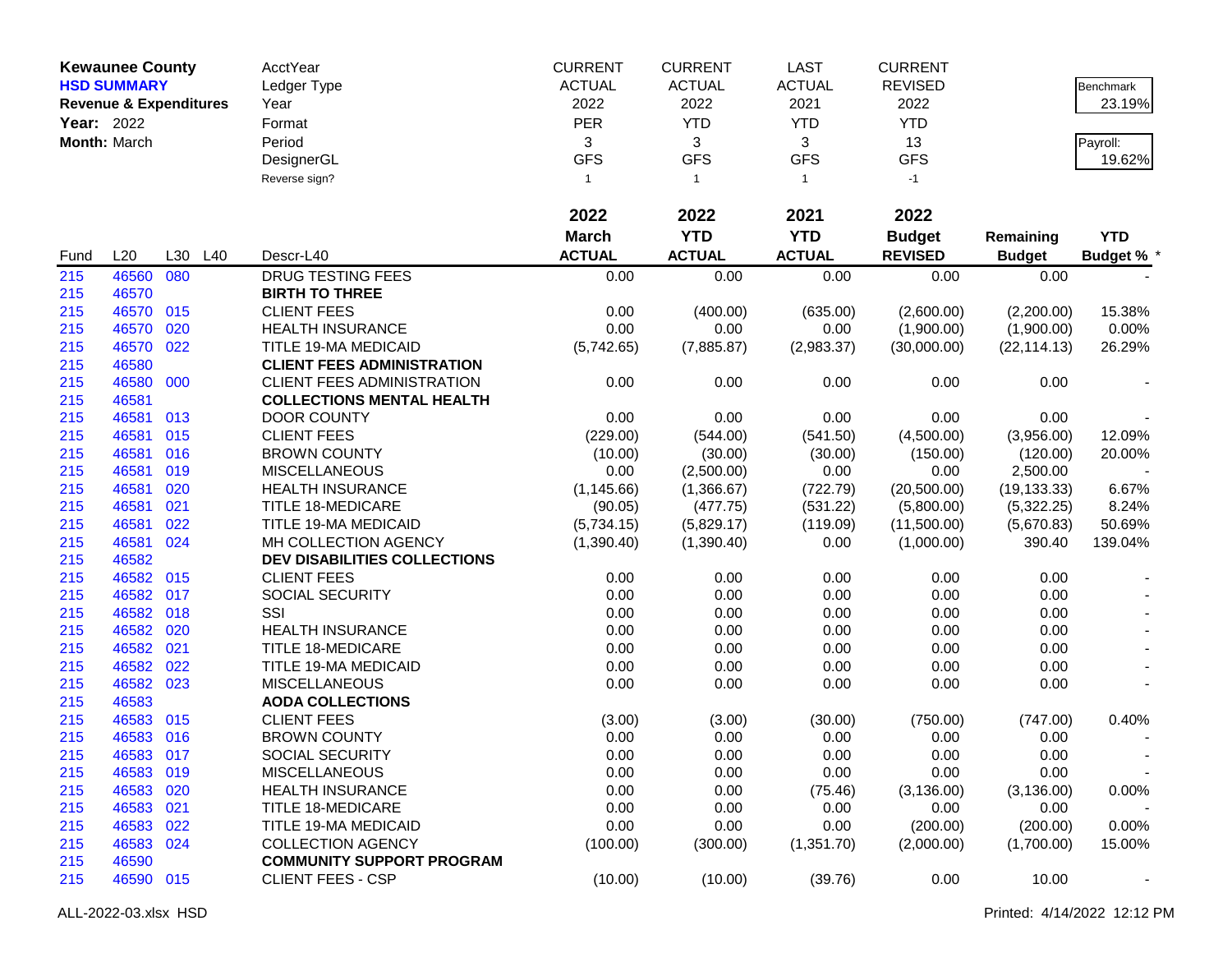|            | <b>Kewaunee County</b>            |     |         | AcctYear                            | <b>CURRENT</b> | <b>CURRENT</b> | <b>LAST</b>    | <b>CURRENT</b> |               |                   |
|------------|-----------------------------------|-----|---------|-------------------------------------|----------------|----------------|----------------|----------------|---------------|-------------------|
|            | <b>HSD SUMMARY</b>                |     |         | Ledger Type                         | <b>ACTUAL</b>  | <b>ACTUAL</b>  | <b>ACTUAL</b>  | <b>REVISED</b> |               | Benchmark         |
|            | <b>Revenue &amp; Expenditures</b> |     |         | Year                                | 2022           | 2022           | 2021           | 2022           |               | 23.19%            |
| Year: 2022 |                                   |     |         | Format                              | <b>PER</b>     | <b>YTD</b>     | <b>YTD</b>     | <b>YTD</b>     |               |                   |
|            | Month: March                      |     |         | Period                              | 3              | 3              | 3              | 13             |               | Payroll:          |
|            |                                   |     |         | DesignerGL                          | <b>GFS</b>     | <b>GFS</b>     | <b>GFS</b>     | <b>GFS</b>     |               | 19.62%            |
|            |                                   |     |         | Reverse sign?                       | $\mathbf{1}$   | $\mathbf{1}$   | $\overline{1}$ | $-1$           |               |                   |
|            |                                   |     |         |                                     |                |                |                |                |               |                   |
|            |                                   |     |         |                                     | 2022           | 2022           | 2021           | 2022           |               |                   |
|            |                                   |     |         |                                     | <b>March</b>   | <b>YTD</b>     | <b>YTD</b>     | <b>Budget</b>  | Remaining     | <b>YTD</b>        |
| Fund       | L20                               |     | L30 L40 | Descr-L40                           | <b>ACTUAL</b>  | <b>ACTUAL</b>  | <b>ACTUAL</b>  | <b>REVISED</b> | <b>Budget</b> | <b>Budget % *</b> |
| 215        | 46590                             | 019 |         | MISCELLANEOUS - CSP                 | 0.00           | 0.00           | 0.00           | 0.00           | 0.00          |                   |
| 215        | 46590                             | 021 |         | <b>TITLE 18-MEDICARE</b>            | 0.00           | 0.00           | 0.00           | 0.00           | 0.00          |                   |
| 215        | 46590 022                         |     |         | TITLE 19-MA MEDICAID                | (3, 152.04)    | (5,352.57)     | (4,029.78)     | (18, 558.00)   | (13, 205.43)  | 28.84%            |
| 215        | 46595                             |     |         | CHILD LONG TERM SUPP-COLLECT        |                |                |                |                |               |                   |
| 215        | 46595 015                         |     |         | <b>CLIENT FEES</b>                  | (700.43)       | (700.43)       | (363.18)       | (4,500.00)     | (3,799.57)    | 15.57%            |
| 215        | 46595                             | 022 |         | TITLE 19-MA MEDICAID                | (45, 648.48)   | (62, 297.75)   | (104, 834.39)  | (553, 167.00)  | (490, 869.25) | 11.26%            |
| 215        | 46596                             |     |         | <b>INTOX DRIVER PROG-ASSESSMENT</b> |                |                |                |                |               |                   |
| 215        | 46596 000                         |     |         | INTOX DRIVER PROG-ASSESSMENT        | (2,475.00)     | (6,475.00)     | (6,085.00)     | (21,000.00)    | (14, 525.00)  | 30.83%            |
| 215        | 46596 015                         |     |         | <b>CLIENT FEES</b>                  | (205.00)       | (705.00)       | (790.00)       | (5,099.00)     | (4,394.00)    | 13.83%            |
| 215        | 46596                             | 019 |         | MISCELLANEOUS-IDP                   | 0.00           | 0.00           | (100.00)       | 0.00           | 0.00          |                   |
| 215        | 46596                             | 020 |         | <b>HEALTH INSURANCE</b>             | (490.37)       | (490.37)       | 0.00           | (1,500.00)     | (1,009.63)    | 32.69%            |
| 215        | 46596                             | 021 |         | <b>TITLE 18-MEDICARE</b>            | 0.00           | 0.00           | 0.00           | 0.00           | 0.00          |                   |
| 215        | 46596                             | 022 |         | TITLE 19-MA MEDICAID                | 0.00           | 0.00           | 0.00           | (375.00)       | (375.00)      | 0.00%             |
| 215        | 46596 024                         |     |         | <b>COLLECTION AGENCY</b>            | 0.00           | 0.00           | 0.00           | (2,000.00)     | (2,000.00)    | 0.00%             |
| 215        | 46598                             |     |         | <b>CHGS TO OTHER COUNTIES</b>       |                |                |                |                |               |                   |
| 215        | 46598                             | 015 |         | ELDER ABUSE CLIENT FEES             | 0.00           | 0.00           | 0.00           | 0.00           | 0.00          |                   |
| 215        | 46598                             | 281 |         | IM-CHARGES TO OTHER COUNTIES        | 0.00           | 0.00           | 0.00           | 0.00           | 0.00          |                   |
| 215        | 46599                             |     |         | <b>COLLECTIONS-CRISIS</b>           |                |                |                |                |               |                   |
| 215        | 46599                             | 003 |         | <b>WINNEBAGO</b>                    | 0.00           | 28,495.13      | 0.00           | (42, 264.00)   | (70, 759.13)  | $-67.42%$         |
| 215        | 46599                             | 015 |         | <b>CLIENT FEES</b>                  | 0.00           | 0.00           | 0.00           | 0.00           | 0.00          |                   |
| 215        | 46599 016                         |     |         | <b>BROWN COUNTY</b>                 | 0.00           | 0.00           | 0.00           | 0.00           | 0.00          |                   |
| 215        | 46599                             | 020 |         | <b>HEALTH INSURANCE</b>             | 0.00           | 0.00           | 0.00           | 0.00           | 0.00          |                   |
| 215        | 46599                             | 021 |         | <b>TITLE 18-MEDICARE</b>            | 0.00           | 0.00           | 0.00           | 0.00           | 0.00          |                   |
| 215        | 46599 022                         |     |         | TITLE 19-MA MEDICAID                | (5,064.04)     | (6,018.53)     | (3,270.93)     | (18,718.00)    | (12,699.47)   | 32.15%            |
| 215        | 47410                             |     |         | <b>COUNTY CAR MILEAGE</b>           |                |                |                |                |               |                   |
| 215        | 47410 000                         |     |         | CO CAR MILEAGE CHARGES              | (683.10)       | (1,539.00)     | (948.60)       | (4,832.00)     | (3,293.00)    | 31.85%            |
|            |                                   |     |         | <b>OTHER REVENUE</b>                |                |                |                |                |               |                   |
| 215        | 48100 000                         |     |         | <b>INTEREST ON COP RESERVE</b>      | (0.06)         | (0.12)         | (0.12)         | 0.00           | 0.12          |                   |
| 215        | 48105 000                         |     |         | <b>INTEREST-TRANSP TRUST</b>        | 0.00           | 0.00           | 0.00           | (200.00)       | (200.00)      | 0.00%             |
| 215        | 48201 000                         |     |         | RENT ON COUNTY BLDGS & OFF          | 0.00           | 0.00           | (1,296.00)     | (5, 184.00)    | (5, 184.00)   | 0.00%             |
| 215        | 48301 000                         |     |         | SALE OF COUNTY PROPERTY             | 0.00           | 0.00           | 0.00           | 0.00           | 0.00          |                   |
| 215        | 48400 000                         |     |         | MISCELLANEOUS REVENUE               | 0.00           | 0.00           | 0.00           | 0.00           | 0.00          |                   |
| 215        | 48508 000                         |     |         | <b>COMPREHENSIVE COMM SERVICE</b>   | 0.00           | 0.00           | 0.00           | 0.00           | 0.00          |                   |
| 215        | 48508 015                         |     |         | <b>CLIENT FEES</b>                  | 0.00           | 0.00           | 0.00           | 0.00           | 0.00          |                   |
| 215        | 48508 020                         |     |         | <b>HEALTH INSURANCE</b>             | 0.00           | 0.00           | 0.00           | 0.00           | 0.00          |                   |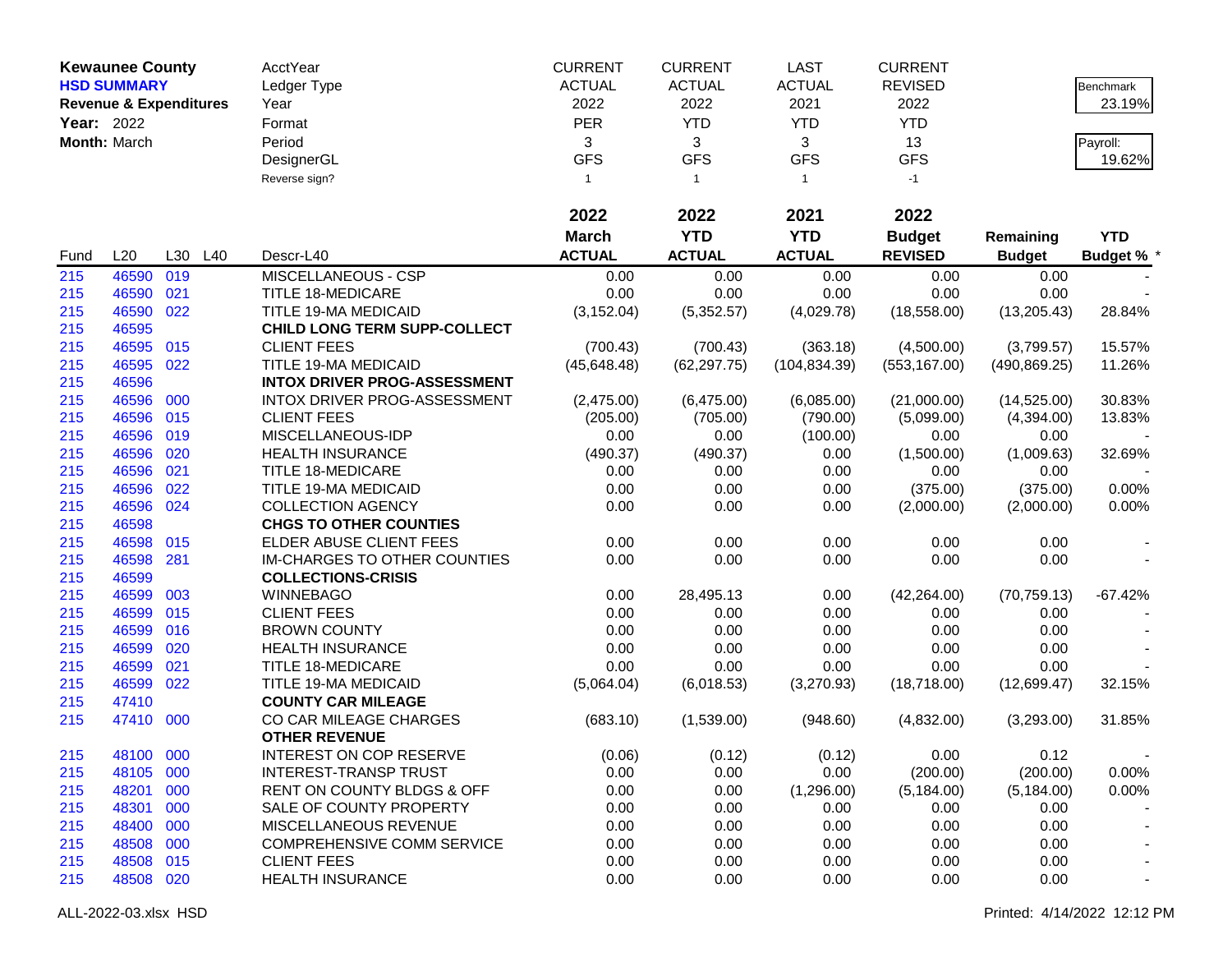| <b>Kewaunee County</b><br><b>HSD SUMMARY</b><br><b>Revenue &amp; Expenditures</b><br>Year: 2022<br>Month: March |                    |            | AcctYear<br>Ledger Type<br>Year<br>Format<br>Period<br>DesignerGL<br>Reverse sign? | <b>CURRENT</b><br><b>ACTUAL</b><br>2022<br><b>PER</b><br>3<br><b>GFS</b><br>$\mathbf{1}$ | <b>CURRENT</b><br><b>ACTUAL</b><br>2022<br><b>YTD</b><br>3<br><b>GFS</b><br>$\overline{1}$ | <b>LAST</b><br><b>ACTUAL</b><br>2021<br><b>YTD</b><br>3<br><b>GFS</b><br>$\overline{1}$ | <b>CURRENT</b><br><b>REVISED</b><br>2022<br><b>YTD</b><br>13<br><b>GFS</b><br>$-1$ |                                 | <b>Benchmark</b><br>23.19%<br>Payroll:<br>19.62% |                                 |
|-----------------------------------------------------------------------------------------------------------------|--------------------|------------|------------------------------------------------------------------------------------|------------------------------------------------------------------------------------------|--------------------------------------------------------------------------------------------|-----------------------------------------------------------------------------------------|------------------------------------------------------------------------------------|---------------------------------|--------------------------------------------------|---------------------------------|
|                                                                                                                 |                    |            |                                                                                    |                                                                                          | 2022                                                                                       | 2022                                                                                    | 2021                                                                               | 2022                            |                                                  |                                 |
| Fund                                                                                                            | L20                | L30        | L40                                                                                | Descr-L40                                                                                | <b>March</b><br><b>ACTUAL</b>                                                              | <b>YTD</b><br><b>ACTUAL</b>                                                             | <b>YTD</b><br><b>ACTUAL</b>                                                        | <b>Budget</b><br><b>REVISED</b> | Remaining<br><b>Budget</b>                       | <b>YTD</b><br><b>Budget % *</b> |
| 215                                                                                                             | 48508              | 021        |                                                                                    | <b>TITLE 18-MEDICARE</b>                                                                 | 0.00                                                                                       | 0.00                                                                                    | 0.00                                                                               | 0.00                            | 0.00                                             |                                 |
| 215                                                                                                             | 48508              | 022        |                                                                                    | TITLE 19-MA MEDICAID                                                                     | (212, 347.50)                                                                              | (212, 347.50)                                                                           | (105, 902.53)                                                                      | (1,510,414.00)                  | (1,298,066.50)                                   | 14.06%                          |
| 215                                                                                                             | 48509 000          |            |                                                                                    | PREVNTN TASK FORCE DONATIONS<br>OFS:                                                     | 0.00                                                                                       | 0.00                                                                                    | 0.00                                                                               | (1,000.00)                      | (1,000.00)                                       | 0.00%                           |
| 215                                                                                                             | 49200 000          |            |                                                                                    | TRANSFER FROM OTHER FUNDS                                                                | 0.00                                                                                       | 0.00                                                                                    | 0.00                                                                               | 0.00                            | 0.00                                             |                                 |
| 215                                                                                                             | 49202 000          |            |                                                                                    | TRANSFER FROM FUND BALANCE                                                               | 0.00                                                                                       | 0.00                                                                                    | 0.00                                                                               | 0.00                            | 0.00                                             |                                 |
|                                                                                                                 |                    |            |                                                                                    |                                                                                          | (355, 488.69)                                                                              | (1,489,321.11)                                                                          | (1,533,468.54)                                                                     | (6, 257, 044.00)                | (4.767.722.89)                                   | 23.80%                          |
|                                                                                                                 |                    |            |                                                                                    | <b>Expenditures</b>                                                                      |                                                                                            |                                                                                         |                                                                                    |                                 |                                                  |                                 |
| 215                                                                                                             | 54300              |            |                                                                                    | <b>HUMAN SERVICES</b>                                                                    |                                                                                            |                                                                                         |                                                                                    |                                 |                                                  |                                 |
| 215                                                                                                             | 54300              | 367        |                                                                                    | <b>COMMUNITY OPTIONS PROGRAM</b>                                                         | 0.00                                                                                       | 0.00                                                                                    | 0.00                                                                               | 193,949.00                      | 193,949.00                                       | 0.00%                           |
| 215                                                                                                             | 54300              | 429        | $\star$                                                                            | CHILDREN'S LONG TERM SPT-DD                                                              | 47,289.46                                                                                  | 127,544.88                                                                              | 197,541.44                                                                         | 1,233,596.00                    | 1,106,051.12                                     | 10.34%                          |
| 215                                                                                                             | 54300              | 550        |                                                                                    | <b>BIRTH TO THREE</b>                                                                    | 14,713.61                                                                                  | 33,390.16                                                                               | 31,563.91                                                                          | 213,530.00                      | 180,139.84                                       | 15.64%                          |
| 215                                                                                                             | 54300              | 567        |                                                                                    | <b>INTOXICATED DRIVERS</b>                                                               | 5,643.30                                                                                   | 15,397.67                                                                               | 14,032.30                                                                          | 69,163.00                       | 53,765.33                                        | 22.26%                          |
| 215                                                                                                             | 54300              | 569<br>570 |                                                                                    | MENTAL HEALTH BLOCK GRANT                                                                | 894.30                                                                                     | 2,267.30                                                                                | 0.00                                                                               | 7,486.00                        | 5,218.70                                         | 30.29%                          |
| 215                                                                                                             | 54300<br>54300 578 |            | $\star$                                                                            | AODA BLOCK GRANT                                                                         | 0.00                                                                                       | 0.00                                                                                    | 0.00                                                                               | 0.00                            | 0.00                                             |                                 |
| 215<br>215                                                                                                      | 54352              |            |                                                                                    | <b>CHILDRENS COP</b><br><b>MENTAL HEALTH</b>                                             | 717.53                                                                                     | 1,002.53                                                                                | 8,449.73                                                                           | 65,169.00                       | 64,166.47                                        | 1.54%                           |
|                                                                                                                 | 54352 516          |            |                                                                                    |                                                                                          |                                                                                            | 11,683.97                                                                               |                                                                                    |                                 |                                                  |                                 |
| 215<br>215                                                                                                      | 54352 561          |            |                                                                                    | <b>COMMUNITY MENTAL HEALTH</b><br><b>MENTAL HEALTH</b>                                   | 4,506.29<br>26,761.64                                                                      | 65,438.61                                                                               | 4,871.09<br>54,129.68                                                              | 71,966.00<br>278,655.00         | 60,282.03<br>213,216.39                          | 16.24%<br>23.48%                |
| 215                                                                                                             | 54353              |            |                                                                                    | DEVELOPMENTAL DISABILITIES                                                               |                                                                                            |                                                                                         |                                                                                    |                                 |                                                  |                                 |
| 215                                                                                                             | 54353 561          |            | $\star$                                                                            | DEVELOPMENTAL DISABILITIES                                                               | 641.14                                                                                     | 1,245.37                                                                                | 1,963.67                                                                           | 8,257.00                        | 7,011.63                                         | 15.08%                          |
| 215                                                                                                             | 54354              |            |                                                                                    | <b>ALCOHOL/DRUG ABUSE</b>                                                                |                                                                                            |                                                                                         |                                                                                    |                                 |                                                  |                                 |
| 215                                                                                                             | 54354 561          |            | $\star$                                                                            | ALCOHOL/DRUG ABUSE                                                                       | 5,012.73                                                                                   | 14,651.51                                                                               | 14,163.07                                                                          | 62,342.00                       | 47,690.49                                        | 23.50%                          |
| 215                                                                                                             | 54355              |            |                                                                                    | <b>COMMUNITY SUPPORT PROGRAM</b>                                                         |                                                                                            |                                                                                         |                                                                                    |                                 |                                                  |                                 |
| 215                                                                                                             | 54355 561 *        |            |                                                                                    | COMMUNITY SUPPORT PROGRAM                                                                | 10,296.52                                                                                  | 27,501.65                                                                               | 28,046.51                                                                          | 150,372.00                      | 122,870.35                                       | 18.29%                          |
| 215                                                                                                             | 54358              |            |                                                                                    | <b>PREVENTION</b>                                                                        |                                                                                            |                                                                                         |                                                                                    |                                 |                                                  |                                 |
| 215                                                                                                             | 54358 000          |            |                                                                                    | PREVENTION TASK FORCE                                                                    | 1,000.00                                                                                   | 1,000.00                                                                                | 0.00                                                                               | 500.00                          | (500.00)                                         | 200.00%                         |
| 215                                                                                                             | 54358 572 *        |            |                                                                                    | <b>PREVENTION</b>                                                                        | 0.00                                                                                       | 107.22                                                                                  | 1,351.60                                                                           | 5,090.00                        | 4,982.78                                         | 2.11%                           |
| 215                                                                                                             | 54359              |            |                                                                                    | <b>COMPREHENSIVE COMM SERVICE</b>                                                        |                                                                                            |                                                                                         |                                                                                    |                                 |                                                  |                                 |
| 215                                                                                                             | 54359 000 *        |            |                                                                                    | <b>COMPREHENSIVE COMM SERVICE</b>                                                        | 86,453.20                                                                                  | 173,038.62                                                                              | 218,252.37                                                                         | 1,439,138.00                    | 1,266,099.38                                     | 12.02%                          |
| 215                                                                                                             | 54362              |            |                                                                                    | <b>HUMAN SERVICES - CRISIS</b>                                                           |                                                                                            |                                                                                         |                                                                                    |                                 |                                                  |                                 |
| 215                                                                                                             | 54362 561 *        |            |                                                                                    | <b>HUMAN SERVICES - CRISIS</b>                                                           | 7,262.57                                                                                   | 15,425.89                                                                               | 75,751.50                                                                          | 309,837.00                      | 294,411.11                                       | 4.98%                           |
| 215                                                                                                             | 54410              |            |                                                                                    | <b>INCOME MAINTENANCE</b>                                                                |                                                                                            |                                                                                         |                                                                                    |                                 |                                                  |                                 |
| 215                                                                                                             | 54410 076          |            | $\mathbf{\ast}$                                                                    | <b>INCOME MAINTENANCE</b>                                                                | 17,353.38                                                                                  | 48,736.11                                                                               | 43,645.53                                                                          | 210,497.00                      | 161,760.89                                       | 23.15%                          |
| 215                                                                                                             | 54410 059 *        |            |                                                                                    | <b>IM-FRAUD PREVENTION &amp; INVEST</b>                                                  | 100.09                                                                                     | 126.83                                                                                  | (144.43)                                                                           | 5,229.00                        | 5,102.17                                         | 2.43%                           |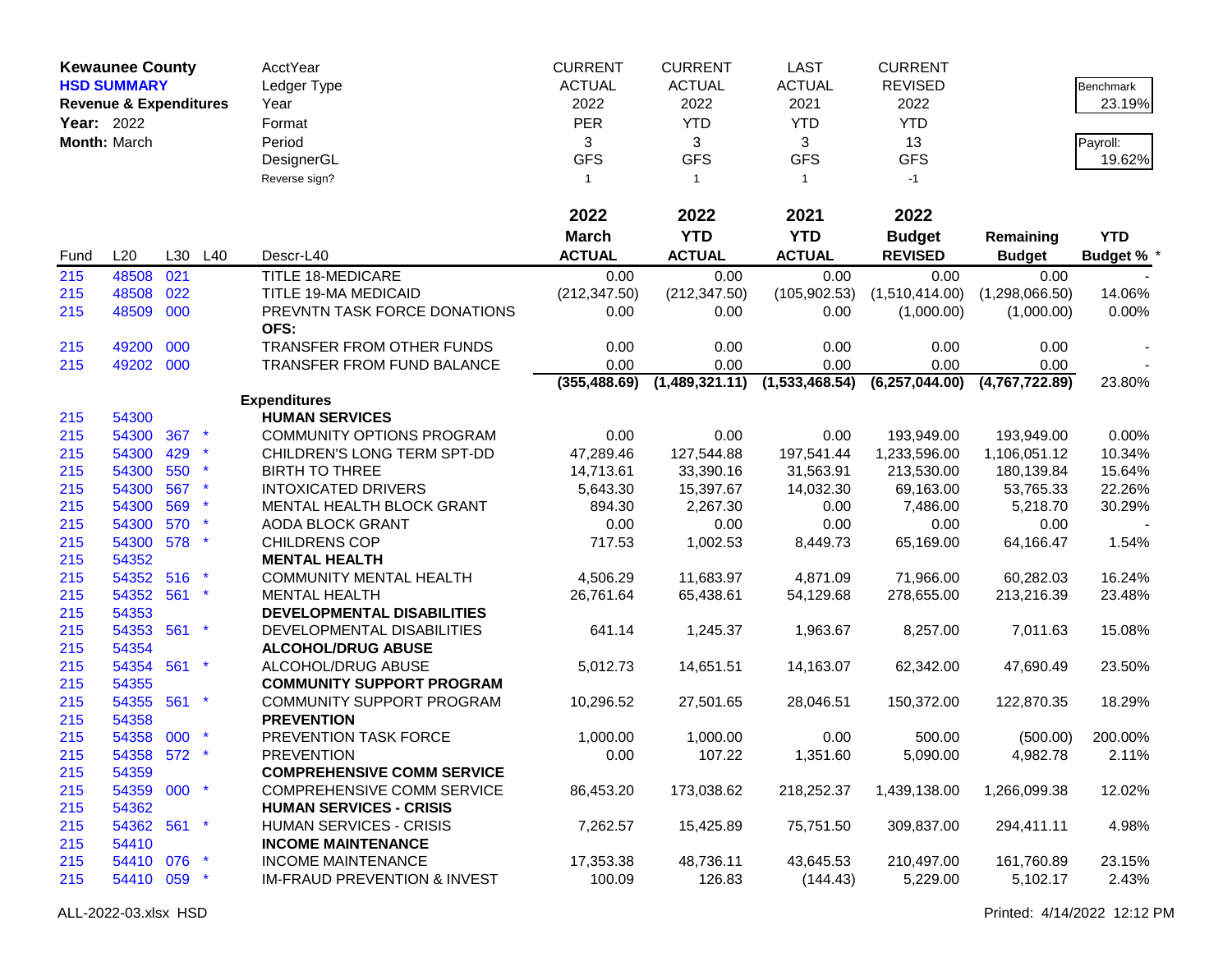|      | <b>Kewaunee County</b>            |     |         | AcctYear                                | <b>CURRENT</b> | <b>CURRENT</b> | <b>LAST</b>    | <b>CURRENT</b> |               |                  |
|------|-----------------------------------|-----|---------|-----------------------------------------|----------------|----------------|----------------|----------------|---------------|------------------|
|      | <b>HSD SUMMARY</b>                |     |         | Ledger Type                             | <b>ACTUAL</b>  | <b>ACTUAL</b>  | <b>ACTUAL</b>  | <b>REVISED</b> |               | <b>Benchmark</b> |
|      | <b>Revenue &amp; Expenditures</b> |     |         | Year                                    | 2022           | 2022           | 2021           | 2022           |               | 23.19%           |
|      | Year: 2022                        |     |         | Format                                  | PER            | <b>YTD</b>     | <b>YTD</b>     | <b>YTD</b>     |               |                  |
|      | Month: March                      |     |         | Period                                  | 3              | $\mathbf{3}$   | 3              | 13             |               | Payroll:         |
|      |                                   |     |         | DesignerGL                              | <b>GFS</b>     | <b>GFS</b>     | <b>GFS</b>     | <b>GFS</b>     |               | 19.62%           |
|      |                                   |     |         | Reverse sign?                           | $\mathbf{1}$   | $\mathbf{1}$   | $\overline{1}$ | $-1$           |               |                  |
|      |                                   |     |         |                                         |                |                |                |                |               |                  |
|      |                                   |     |         |                                         | 2022           | 2022           | 2021           | 2022           |               |                  |
|      |                                   |     |         |                                         | <b>March</b>   | <b>YTD</b>     | <b>YTD</b>     | <b>Budget</b>  | Remaining     | <b>YTD</b>       |
| Fund | L20                               |     | L30 L40 | Descr-L40                               | <b>ACTUAL</b>  | <b>ACTUAL</b>  | <b>ACTUAL</b>  | <b>REVISED</b> | <b>Budget</b> | <b>Budget %</b>  |
| 215  | 54410 833                         |     |         | <b>ENERGY ASSISTANCE OPERATIONS</b>     | 550.00         | 550.00         | 5,000.45       | 0.00           | (550.00)      |                  |
| 215  | 54410                             | 852 |         | CHILD CARE ADMINISTRATION               | 113.48         | 225.59         | 449.13         | 6,678.00       | 6,452.41      | 3.38%            |
| 215  | 54410 841                         |     |         | <b>CC-FRAUD PREVENTION &amp; INVEST</b> | 4.99           | 10.58          | 68.78          | 2,586.00       | 2,575.42      | 0.41%            |
| 215  | 54500                             |     |         | MANAGEMENT/SUPPORT/OVERHEAD             |                |                |                |                |               |                  |
| 215  | 54500 000                         |     |         | HSD PAYROLL CLEARING                    | 0.02           | (0.02)         | (0.05)         | 0.00           | 0.02          |                  |
| 215  | 54500                             | 002 |         | AGENCY MGT/SUPPORT OVERHEAD             | 44,879.41      | 124,980.14     | 102,228.85     | 648,695.00     | 523,714.86    | 19.27%           |
| 215  | 54500 004                         |     |         | HSD VEHICLE POOL                        | 301.51         | 627.39         | 246.02         | 4,832.00       | 4,204.61      | 12.98%           |
| 215  | 54500                             | 301 |         | <b>FAMILIES FIRST</b>                   | 5.33           | 15.94          | 15.78          | 1,444.00       | 1,428.06      | 1.10%            |
| 215  | 54500                             | 303 |         | <b>FAMILY PRESERVATION</b>              | 1,939.63       | 5,321.12       | 16,411.69      | 16,567.00      | 11,245.88     | 32.12%           |
| 215  | 54500                             | 304 |         | <b>FAMILY REUNIFICATION</b>             | 1,270.60       | 2,065.73       | 299.33         | 21,930.00      | 19,864.27     | 9.42%            |
| 215  | 54500                             | 365 |         | COMM INTERVNTN / ELEC MONITR            | 165.56         | 444.70         | 0.00           | 8,544.00       | 8,099.30      | 5.20%            |
| 215  | 54500                             | 366 |         | <b>COMMUNITY YOUTH AIDS</b>             | 10,623.29      | 24,710.90      | 23,452.34      | 116,335.00     | 91,624.10     | 21.24%           |
| 215  | 54500                             | 378 |         | KINSHIP ASSESSMENTS/BENEFITS            | 5,400.00       | 10,954.61      | 9,343.45       | 53,871.00      | 42,916.39     | 20.33%           |
| 215  | 54500 414                         |     |         | <b>FOSTER CARE</b>                      | 247.00         | 479.08         | 61.60          | 4,811.00       | 4,331.92      | 9.96%            |
| 215  | 54500 811                         |     |         | <b>COMMUNITY SERVICES TEAM</b>          | 816.75         | 6,042.24       | 4,480.04       | 51,081.00      | 45,038.76     | 11.83%           |
| 215  | 54501                             |     |         | <b>CHILDREN AND FAMILIES</b>            |                |                |                |                |               |                  |
| 215  | 54501 341                         |     |         | CHILD PROTECTIVE SERVICES               | 43,314.25      | 112,722.64     | 101,737.71     | 823,041.00     | 710,318.36    | 13.70%           |
| 215  |                                   |     |         | <b>AGING PROGRAMS</b>                   |                |                |                |                |               |                  |
| 215  | 54607                             | 000 |         | 85.21 TRANSPORTATION GRANT              | 6,881.29       | 15,494.08      | 11,075.23      | 45,337.00      | 29,842.92     | 34.18%           |
| 215  | 54608                             | 000 |         | <b>BUS TRANSPORTATION</b>               | 1,064.68       | 2,194.82       | 1,698.81       | 11,193.00      | 8,998.18      | 19.61%           |
| 215  | 54614 000                         |     |         | <b>ELDER ABUSE</b>                      | 4,242.92       | 10,928.53      | 12,224.89      | 64,125.00      | 53,196.47     | 17.04%           |
| 215  | 54624                             | 000 |         | ADULT PROTECTIVE SERVICE                | 563.30         | 2,749.26       | 2,688.89       | 12,632.00      | 9,882.74      | 21.76%           |
| 215  | 54615 000                         |     |         | SUPPORTIVE HOME CARE                    | 92.99          | 92.99          | 187.00         | 1,122.00       | 1,029.01      | 8.29%            |
| 215  | 54616                             | 000 |         | <b>KEWAUNEE VAN</b>                     | 0.00           | 0.00           | 1,249.56       | 0.00           | 0.00          |                  |
| 215  | 54620 000                         |     | $\ast$  | 5310 VAN - GRANT                        | 1,829.86       | 3,654.50       | 4,431.29       | 37,444.00      | 33,789.50     | 9.76%            |
|      |                                   |     |         | OFU:                                    |                |                |                |                |               |                  |
| 215  | 59200                             | 000 |         | <b>TRANSFER TO OTHER FUNDS</b>          | 0.00           | 0.00           | 0.00           | 0.00           | 0.00          |                  |
|      |                                   |     |         |                                         | 352,952.62     | 862,823.14     | 990,968.76     | 6,257,044.00   | 5,394,220.86  | 13.79%           |
|      |                                   |     |         |                                         | (2,536.07)     | (626, 497.97)  | (542, 499.78)  | 0.00           | 626,497.97    |                  |
|      |                                   |     |         | Exclude WIMCR:                          | (2,536.07)     | (626, 497.97)  |                |                |               |                  |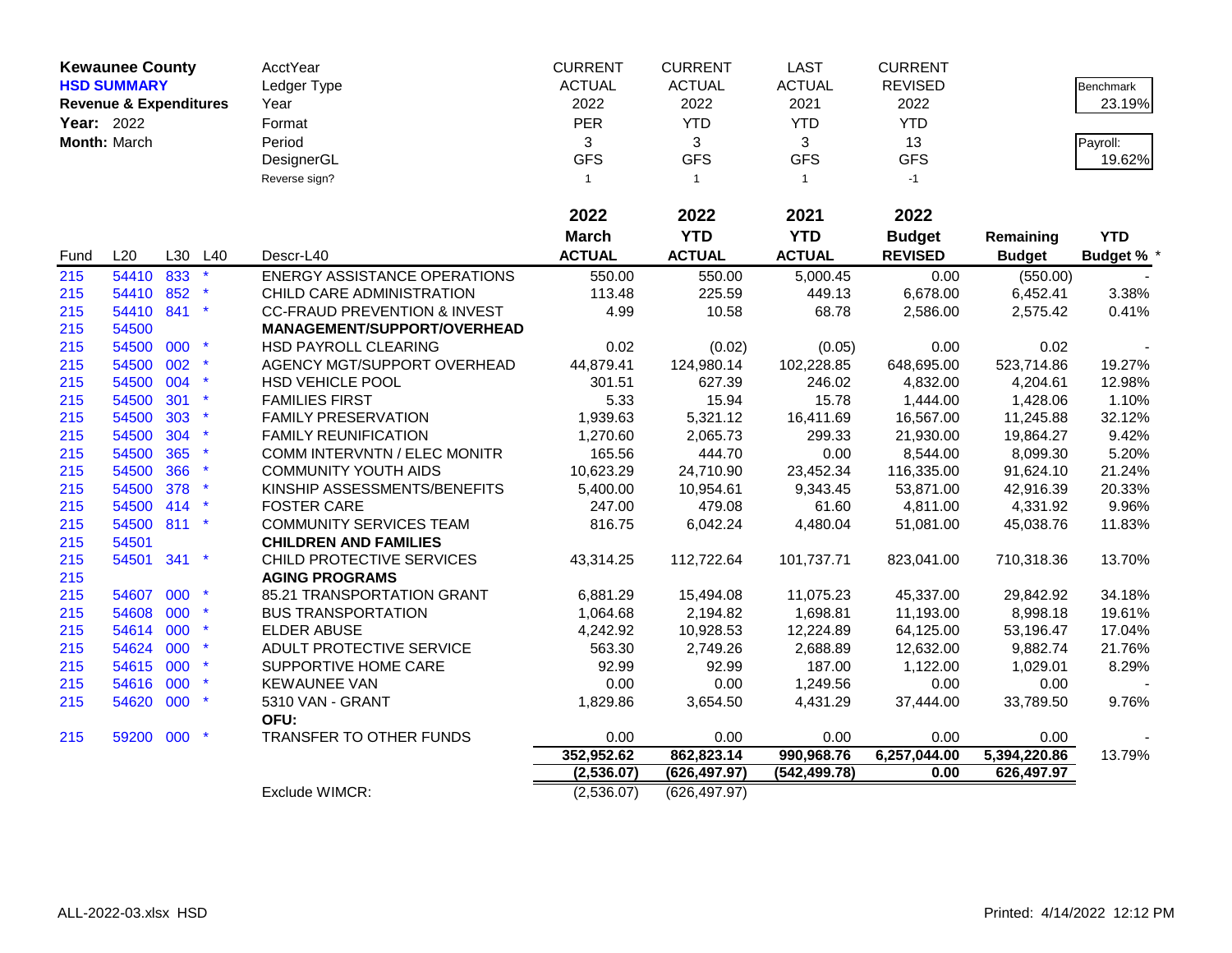|                   | <b>Kewaunee County</b><br><b>HSD SUMMARY</b><br><b>Revenue &amp; Expenditures</b><br><b>Year: 2022</b><br><b>Month: March</b> |  |         | AcctYear<br>Ledger Type<br>Year<br>Format<br>Period<br>DesignerGL<br>Reverse sign?                                                                        | <b>CURRENT</b><br><b>ACTUAL</b><br>2022<br><b>PER</b><br>3<br><b>GFS</b><br>$\mathbf{1}$ | <b>CURRENT</b><br><b>ACTUAL</b><br>2022<br><b>YTD</b><br>3<br><b>GFS</b><br>$\overline{1}$ | <b>LAST</b><br><b>ACTUAL</b><br>2021<br><b>YTD</b><br>3<br><b>GFS</b><br>$\overline{1}$ | <b>CURRENT</b><br><b>REVISED</b><br>2022<br><b>YTD</b><br>13<br><b>GFS</b><br>$-1$ |                            | <b>Benchmark</b><br>23.19%<br>Payroll:<br>19.62% |
|-------------------|-------------------------------------------------------------------------------------------------------------------------------|--|---------|-----------------------------------------------------------------------------------------------------------------------------------------------------------|------------------------------------------------------------------------------------------|--------------------------------------------------------------------------------------------|-----------------------------------------------------------------------------------------|------------------------------------------------------------------------------------|----------------------------|--------------------------------------------------|
| Fund              | L20                                                                                                                           |  | L30 L40 | Descr-L40                                                                                                                                                 | 2022<br><b>March</b><br><b>ACTUAL</b>                                                    | 2022<br><b>YTD</b><br><b>ACTUAL</b>                                                        | 2021<br><b>YTD</b><br><b>ACTUAL</b>                                                     | 2022<br><b>Budget</b><br><b>REVISED</b>                                            | Remaining<br><b>Budget</b> | <b>YTD</b><br>Budget % *                         |
|                   |                                                                                                                               |  |         |                                                                                                                                                           |                                                                                          |                                                                                            |                                                                                         |                                                                                    | 364,202 Indirect Cost 2022 |                                                  |
| 215<br>215<br>215 | 37000<br>37020                                                                                                                |  |         | <b>FUND BALANCE - Beginning of year</b><br><b>HUMAN SERVICES FUND</b><br><b>FB-Restricted-Transportation</b><br><b>FB-Restricted-Prevention Donations</b> |                                                                                          | (809, 914.58)<br>(32,700.44)<br>(3,469.14)                                                 |                                                                                         |                                                                                    | 459,812 Indirect Cost 2021 |                                                  |
|                   |                                                                                                                               |  |         | <b>INTEGRITY CHECK:</b>                                                                                                                                   |                                                                                          |                                                                                            |                                                                                         |                                                                                    |                            |                                                  |
| 215<br>215        | $[40000.49*$<br>[50000.59 *                                                                                                   |  |         | Total (report)<br><b>Total Revenue</b><br><b>Total Expenditures</b>                                                                                       | (2,536.07)<br>(355, 488.69)<br>352,952.62                                                | (626, 497.97)<br>(1,489,321.11)<br>862,823.14                                              | (542, 499.78)<br>(1,533,468.54)<br>990,968.76                                           | 0.00<br>(6,257,044.00)<br>6,257,044.00                                             |                            |                                                  |
|                   |                                                                                                                               |  |         |                                                                                                                                                           | (2,536.07)<br>0.00                                                                       | (626, 497.97)<br>0.00                                                                      | (542, 499.78)<br>0.00                                                                   | 0.00<br>0.00                                                                       |                            |                                                  |
|                   |                                                                                                                               |  |         |                                                                                                                                                           |                                                                                          |                                                                                            |                                                                                         |                                                                                    |                            |                                                  |
|                   |                                                                                                                               |  |         | Tax Levy (direct)                                                                                                                                         | 0.00                                                                                     | (1,032,946.00)                                                                             | (1,084,036.00)                                                                          | (1,032,946.00)                                                                     | 0.00                       |                                                  |
|                   |                                                                                                                               |  |         | <b>Other Revenue</b>                                                                                                                                      | (355, 488.69)                                                                            | (456, 375.11)                                                                              | (449, 432.54)                                                                           | (5,224,098.00)                                                                     | (4,767,722.89)             |                                                  |
|                   |                                                                                                                               |  |         | Transfers IN & from FB                                                                                                                                    | 0.00                                                                                     | 0.00                                                                                       | 0.00                                                                                    | 0.00                                                                               | 0.00                       |                                                  |
|                   |                                                                                                                               |  |         | <b>Total Expenditures</b>                                                                                                                                 | 352,952.62                                                                               | 862,823.14                                                                                 | 990,968.76                                                                              | 6,257,044.00                                                                       | 5,394,220.86               |                                                  |
|                   |                                                                                                                               |  |         | Transfers OUT & to FB                                                                                                                                     | 0.00                                                                                     | 0.00                                                                                       | 0.00                                                                                    | 0.00                                                                               | 0.00                       |                                                  |
|                   |                                                                                                                               |  |         |                                                                                                                                                           | (2,536.07)                                                                               | (626, 497.97)                                                                              | (542, 499.78)                                                                           | 0.00                                                                               | 626,497.97                 |                                                  |
|                   |                                                                                                                               |  |         | Proof:                                                                                                                                                    | (0.00)                                                                                   | 0.00                                                                                       | 0.00                                                                                    | 0.00                                                                               | (0.00)                     |                                                  |
|                   |                                                                                                                               |  |         | FB Calculation: (consider open year(s))                                                                                                                   |                                                                                          | <b>LAST</b><br>2021<br>13<br>Closed                                                        | AcctYear<br>PY<br>Period<br>PY Open?                                                    |                                                                                    |                            |                                                  |
| 215               |                                                                                                                               |  |         | <b>HUMAN SERVICES FUND</b>                                                                                                                                |                                                                                          |                                                                                            |                                                                                         |                                                                                    |                            |                                                  |
| 215<br>215        | 34300<br>40000.59*                                                                                                            |  |         | <b>FUND BALANCE</b><br>HUMAN SERVICES FUND                                                                                                                |                                                                                          | (809, 914.58)<br>(1, 171, 525.36)<br>(809, 914.58)                                         |                                                                                         |                                                                                    |                            |                                                  |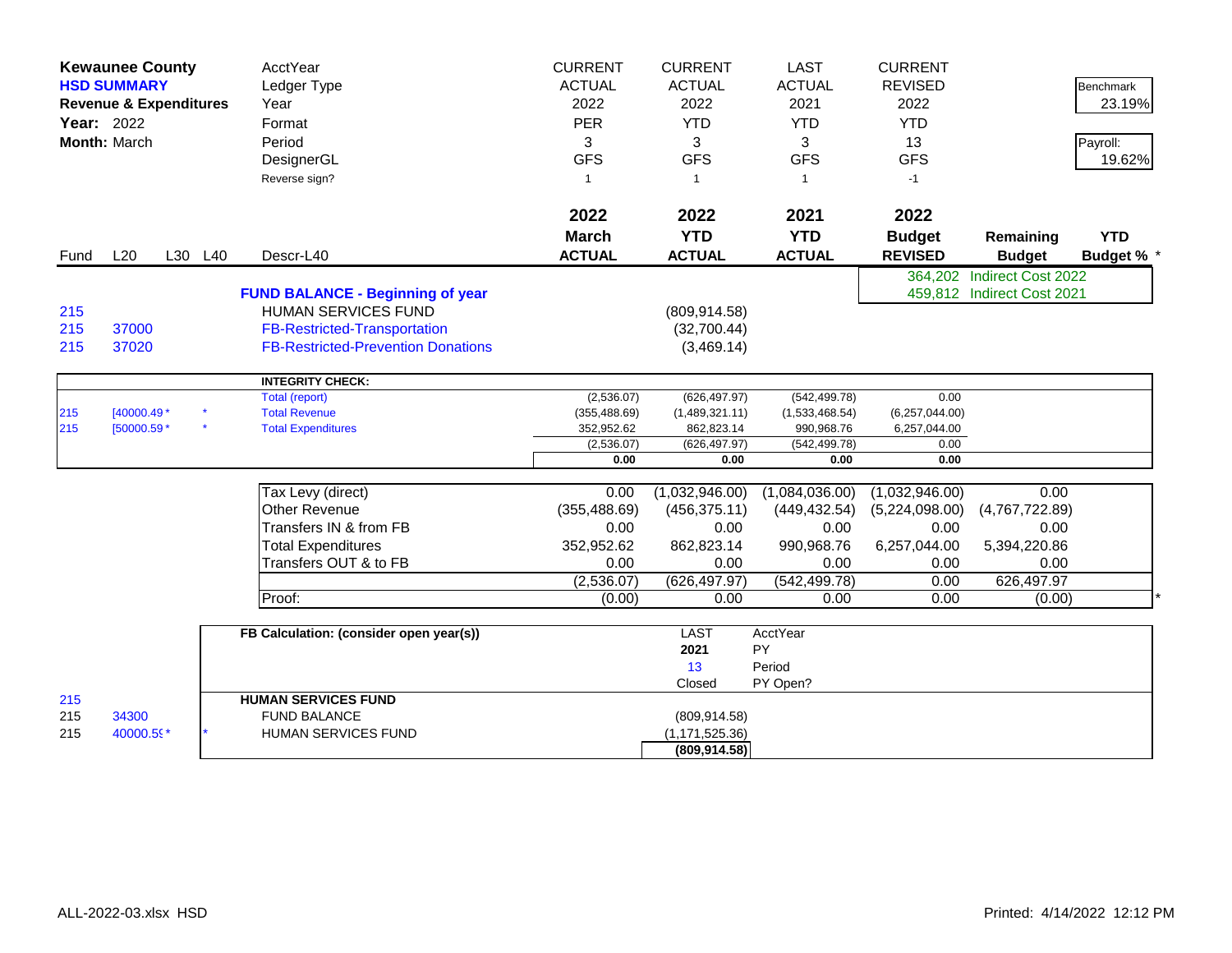|            | <b>Kewaunee County</b> |                                   | AcctYear                                | <b>CURRENT</b> | <b>CURRENT</b> | <b>LAST</b>    | <b>CURRENT</b> |               |                  |
|------------|------------------------|-----------------------------------|-----------------------------------------|----------------|----------------|----------------|----------------|---------------|------------------|
|            | <b>HSD SUMMARY</b>     |                                   | Ledger Type                             | <b>ACTUAL</b>  | <b>ACTUAL</b>  | <b>ACTUAL</b>  | <b>REVISED</b> |               | <b>Benchmark</b> |
|            |                        | <b>Revenue &amp; Expenditures</b> | Year                                    | 2022           | 2022           | 2021           | 2022           |               | 23.19%           |
| Year: 2022 |                        |                                   | Format                                  | <b>PER</b>     | <b>YTD</b>     | <b>YTD</b>     | <b>YTD</b>     |               |                  |
|            | Month: March           |                                   | Period                                  | 3              | 3              | 3              | 13             |               | Payroll:         |
|            |                        |                                   | DesignerGL                              | <b>GFS</b>     | <b>GFS</b>     | <b>GFS</b>     | <b>GFS</b>     |               | 19.62%           |
|            |                        |                                   | Reverse sign?                           | $\overline{1}$ | $\mathbf{1}$   | $\overline{1}$ | $-1$           |               |                  |
|            |                        |                                   |                                         |                |                |                |                |               |                  |
|            |                        |                                   |                                         | 2022           | 2022           | 2021           | 2022           |               |                  |
|            |                        |                                   |                                         | <b>March</b>   | <b>YTD</b>     | <b>YTD</b>     | <b>Budget</b>  | Remaining     | <b>YTD</b>       |
| Fund       | L20                    | L30 L40                           | Descr-L40                               | <b>ACTUAL</b>  | <b>ACTUAL</b>  | <b>ACTUAL</b>  | <b>REVISED</b> | <b>Budget</b> | <b>Budget %</b>  |
|            |                        | L30                               | Subtotals by L30:                       |                |                |                |                |               |                  |
|            |                        |                                   | <b>EXPENDITURE:</b>                     |                |                |                |                |               |                  |
|            |                        | 000                               | Not Defined (multiple)                  | 102,128.26     | 209,152.78     | 251,807.99     | 1,611,491.00   |               |                  |
|            |                        | 002                               | AGENCY MGT/SUPPORT OVERHEAD             | 44,879.41      | 124,980.14     | 102,228.85     | 648,695.00     |               |                  |
|            |                        | 004                               | <b>HSD VEHICLE POOL</b>                 | 301.51         | 627.39         | 246.02         | 4,832.00       |               |                  |
|            |                        | 059                               | <b>IM-FRAUD PREVENTION &amp; INVEST</b> | 100.09         | 126.83         | (144.43)       | 5,229.00       |               |                  |
|            |                        | 076                               | <b>INCOME MAINTENANCE</b>               | 17,353.38      | 48,736.11      | 43,645.53      | 210,497.00     |               |                  |
|            |                        | 281                               | #N/A                                    | 0.00           | 0.00           | 0.00           | 0.00           |               |                  |
|            |                        | 301                               | <b>FAMILIES FIRST</b>                   | 5.33           | 15.94          | 15.78          | 1,444.00       |               |                  |
|            |                        | 303                               | <b>FAMILY PRESERVATION</b>              | 1,939.63       | 5,321.12       | 16,411.69      | 16,567.00      |               |                  |
|            |                        | 304                               | <b>FAMILY REUNIFICATION</b>             | 1,270.60       | 2,065.73       | 299.33         | 21,930.00      |               |                  |
|            |                        | 341                               | CHILD PROTECTIVE SERVICES               | 43,314.25      | 112,722.64     | 101,737.71     | 823,041.00     |               |                  |
|            |                        | 365                               | <b>COMM INTERVNTN / ELEC MONITR</b>     | 165.56         | 444.70         | 0.00           | 8,544.00       |               |                  |
|            |                        | 366                               | <b>COMMUNITY YOUTH AIDS</b>             | 10,623.29      | 24,710.90      | 23,452.34      | 116,335.00     |               |                  |
|            |                        | 367                               | <b>COMMUNITY OPTIONS PROGRAM</b>        | 0.00           | 0.00           | 0.00           | 193,949.00     |               |                  |
|            |                        | 378                               | KINSHIP ASSESSMENTS/BENEFITS            | 5,400.00       | 10,954.61      | 9,343.45       | 53,871.00      |               |                  |
|            |                        | 414                               | <b>FOSTER CARE</b>                      | 247.00         | 479.08         | 61.60          | 4,811.00       |               |                  |
|            |                        | 429                               | CHILDREN'S LONG TERM SPT-DD             | 47,289.46      | 127,544.88     | 197,541.44     | 1,233,596.00   |               |                  |
|            |                        | 516                               | <b>COMMUNITY MENTAL HEALTH</b>          | 4,506.29       | 11,683.97      | 4,871.09       | 71,966.00      |               |                  |
|            |                        | 550                               | <b>BIRTH TO THREE</b>                   | 14,713.61      | 33,390.16      | 31,563.91      | 213,530.00     |               |                  |
|            |                        | 561                               | <b>MENTAL HEALTH</b>                    | 49,974.60      | 124,263.03     | 174,054.43     | 809,463.00     |               |                  |
|            |                        | 567                               | <b>INTOXICATED DRIVERS</b>              | 5,643.30       | 15,397.67      | 14,032.30      | 69,163.00      |               |                  |
|            |                        | 569                               | <b>MENTAL HEALTH BLOCK GRANT</b>        | 894.30         | 2,267.30       | 0.00           | 7,486.00       |               |                  |
|            |                        | 570                               | AODA BLOCK GRANT                        | 0.00           | 0.00           | 0.00           | 0.00           |               |                  |
|            |                        | 572                               | <b>PREVENTION</b>                       | 0.00           | 107.22         | 1,351.60       | 5,090.00       |               |                  |
|            |                        | 578                               | <b>CHILDRENS COP</b>                    | 717.53         | 1,002.53       | 8,449.73       | 65,169.00      |               |                  |
|            |                        | 811                               | <b>COMMUNITY SERVICES TEAM</b>          | 816.75         | 6,042.24       | 4,480.04       | 51,081.00      |               |                  |
|            |                        | 833                               | <b>ENERGY ASSISTANCE OPERATIONS</b>     | 550.00         | 550.00         | 5,000.45       | 0.00           |               |                  |
|            |                        | 841                               | <b>CC-FRAUD PREVENTION &amp; INVEST</b> | 4.99           | 10.58          | 68.78          | 2,586.00       |               |                  |
|            |                        | 852                               | CHILD CARE ADMINISTRATION               | 113.48         | 225.59         | 449.13         | 6,678.00       |               |                  |
|            |                        |                                   | <b>Total</b>                            | 352,952.62     | 862,823.14     | 990,968.76     | 6,257,044.00   |               |                  |
| 215        | 50000.5*               |                                   | <b>Total Dept Expenditures</b>          | 352,952.62     | 862,823.14     | 990,968.76     | 6,257,044.00   |               |                  |
|            |                        |                                   | <b>Difference</b>                       | 0.00           | 0.00           | 0.00           | 0.00           |               |                  |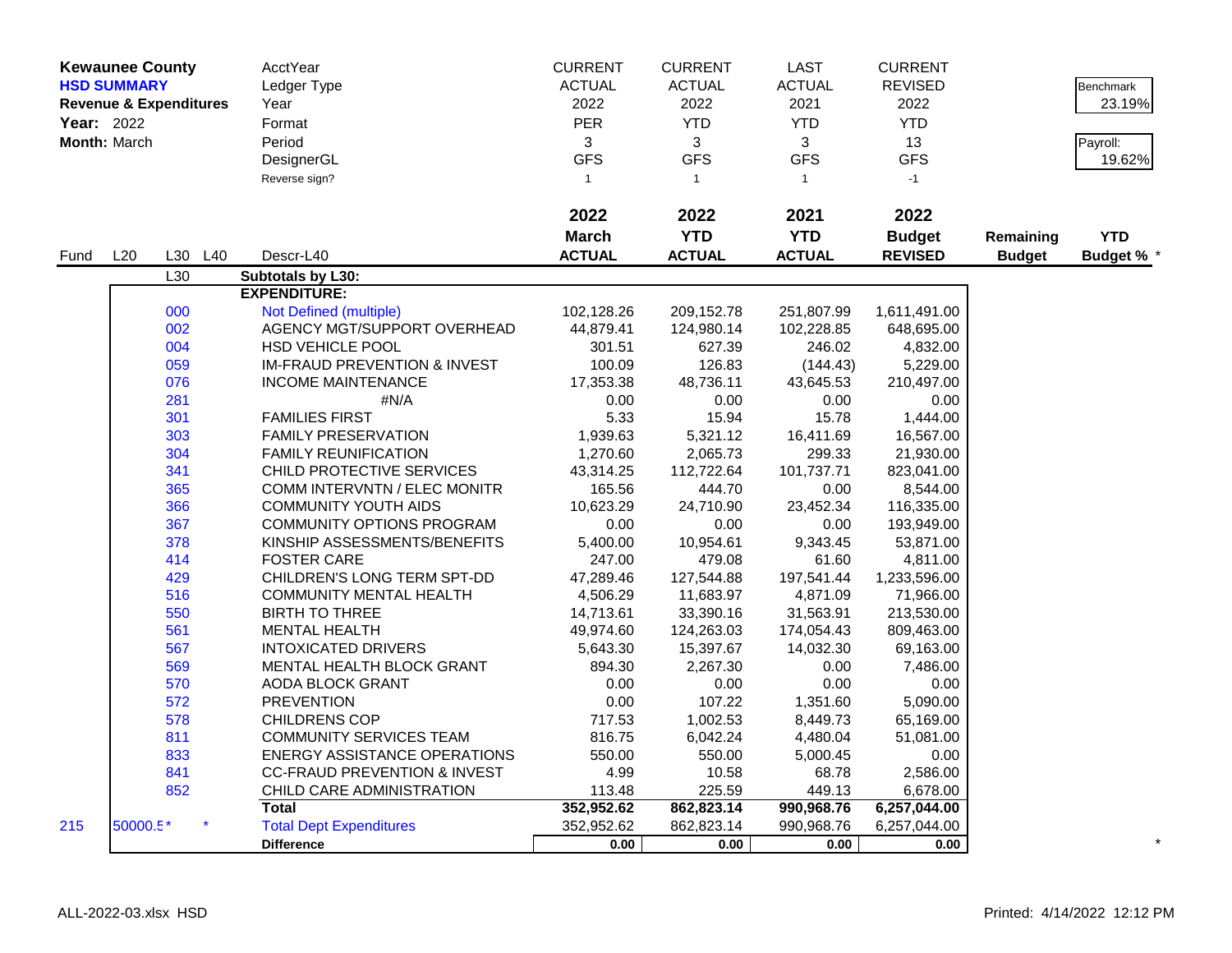|                   | <b>Kewaunee County</b>            |     |         | <b>AcctYear</b>                             | <b>CURRENT</b> | <b>CURRENT</b> | <b>LAST</b>   | <b>CURRENT</b> |                           |                  |
|-------------------|-----------------------------------|-----|---------|---------------------------------------------|----------------|----------------|---------------|----------------|---------------------------|------------------|
|                   |                                   |     |         | <b>AGING DISABILITY RSRCE C Ledger Type</b> | <b>ACTUAL</b>  | <b>ACTUAL</b>  | <b>ACTUAL</b> | <b>REVISED</b> |                           | <b>Benchmark</b> |
|                   | <b>Revenue &amp; Expenditures</b> |     |         | Year                                        | 2022           | 2022           | 2021          | 2022           |                           | 23.19%           |
| <b>Year: 2022</b> |                                   |     |         | Format                                      | <b>PER</b>     | <b>YTD</b>     | <b>YTD</b>    | <b>YTD</b>     |                           |                  |
|                   | Month: March                      |     |         | Period                                      | 3              | 3              | 3             | 13             |                           | Payroll:         |
|                   |                                   |     |         | DesignerGL                                  | <b>GFS</b>     | <b>GFS</b>     | <b>GFS</b>    | <b>GFS</b>     |                           | 19.62%           |
|                   |                                   |     |         | Reverse sign?                               | $\overline{1}$ | $\overline{1}$ | 1             | $-1$           |                           |                  |
|                   |                                   |     |         |                                             |                |                |               |                |                           |                  |
|                   |                                   |     |         |                                             | 2022           | 2022           | 2021          | 2022           |                           |                  |
|                   |                                   |     |         |                                             | <b>March</b>   | <b>YTD</b>     | <b>YTD</b>    | <b>Budget</b>  | Remaining                 | <b>YTD</b>       |
| Fund              | L20                               |     | L30 L40 | Descr-L40                                   | <b>ACTUAL</b>  | <b>ACTUAL</b>  | <b>ACTUAL</b> | <b>REVISED</b> | <b>Budget</b>             | <b>Budget %*</b> |
| 216               |                                   |     |         | <b>ADRC FUND</b>                            |                |                |               |                |                           |                  |
| 216               | 54361                             |     |         | <b>AGING DISABILITY RSRCE CNTR</b>          |                |                |               |                |                           |                  |
|                   |                                   |     |         | <b>Revenue</b>                              |                |                |               |                |                           |                  |
| 216               | 41100                             | 000 |         | <b>GENERAL PROPERTY TAXES</b>               | 0.00           | (92,500.00)    | (92,500.00)   | (92,500.00)    | 0.00                      | 100.00%          |
| 216               | 46598                             | 000 |         | AGING-DISAB RESOURCE CTR                    | 0.00           | 0.00           | 0.00          | 0.00           | 0.00                      |                  |
| 216               | 49200                             | 000 |         | TRANSFER FROM OTHER FUNDS                   | 0.00           | 0.00           | 0.00          | 0.00           | 0.00                      |                  |
|                   |                                   |     |         |                                             | 0.00           | (92,500.00)    | (92,500.00)   | (92, 500.00)   | 0.00                      | 100.00%          |
|                   |                                   |     |         | <b>Expenditures</b>                         |                |                |               |                |                           |                  |
| 216               | 54361                             | 000 | 141     | <b>COMMITTEE MEMBERS PER DIEM</b>           | 0.00           | 0.00           | 80.00         | 525.00         | 525.00                    | 0.00%            |
| 216               | 54361                             | 000 | 151     | <b>SOCIAL SECURITY</b>                      | 0.00           | 0.00           | 6.12          | 40.00          | 40.00                     | 0.00%            |
| 216               | 54361                             | 000 | 153     | <b>WORKMEN'S COMPENSATION</b>               | 0.00           | 0.00           | 0.15          | 1.00           | 1.00                      | 0.00%            |
| 216               | 54361                             | 000 | 158     | <b>OVERHEAD</b>                             | 24.68          | 441.88         | 780.34        | 4,000.00       | 3,558.12                  | 11.05%           |
| 216               | 54361                             | 000 | 332     | <b>TRAVEL EXPENSES</b>                      | 0.00           | 85.42          | 0.00          | 141.00         | 55.58                     | 60.58%           |
| 216               | 54361                             | 000 | 592     | PMT TO MANITOWOC CO                         | 88,955.06      | 0.00           | 0.00          | 87,793.00      | 87,793.00                 | 0.00%            |
|                   |                                   |     |         |                                             | 88,979.74      | 527.30         | 866.61        | 92,500.00      | 91,972.70                 | 0.57%            |
|                   |                                   |     |         |                                             | 88,979.74      | (91, 972.70)   | (91, 633.39)  | 0.00           | 91,972.70                 |                  |
|                   |                                   |     |         |                                             |                |                |               | 54,106         | <b>Indirect Cost 2022</b> |                  |
|                   |                                   |     |         | <b>FUND BALANCE - Beginning of year</b>     |                |                |               | 62,015         | <b>Indirect Cost 2021</b> |                  |
| 216               |                                   |     |         | <b>ADRC FUND</b>                            |                | (18, 574.72)   |               |                |                           |                  |
|                   |                                   |     |         | <b>INTEGRITY CHECK:</b>                     |                |                |               |                |                           |                  |
|                   |                                   |     |         | <b>Total (report)</b>                       | 88,979.74      | (91, 972.70)   | (91, 633.39)  | 0.00           |                           |                  |
| 216               | [40000.59 *                       |     |         | <b>Total Dept (G/L)</b>                     | 88,979.74      | (91, 972.70)   | (91, 633.39)  | 0.00           |                           |                  |
|                   |                                   |     |         |                                             | 0.00           | 0.00           | 0.00          | 0.00           |                           |                  |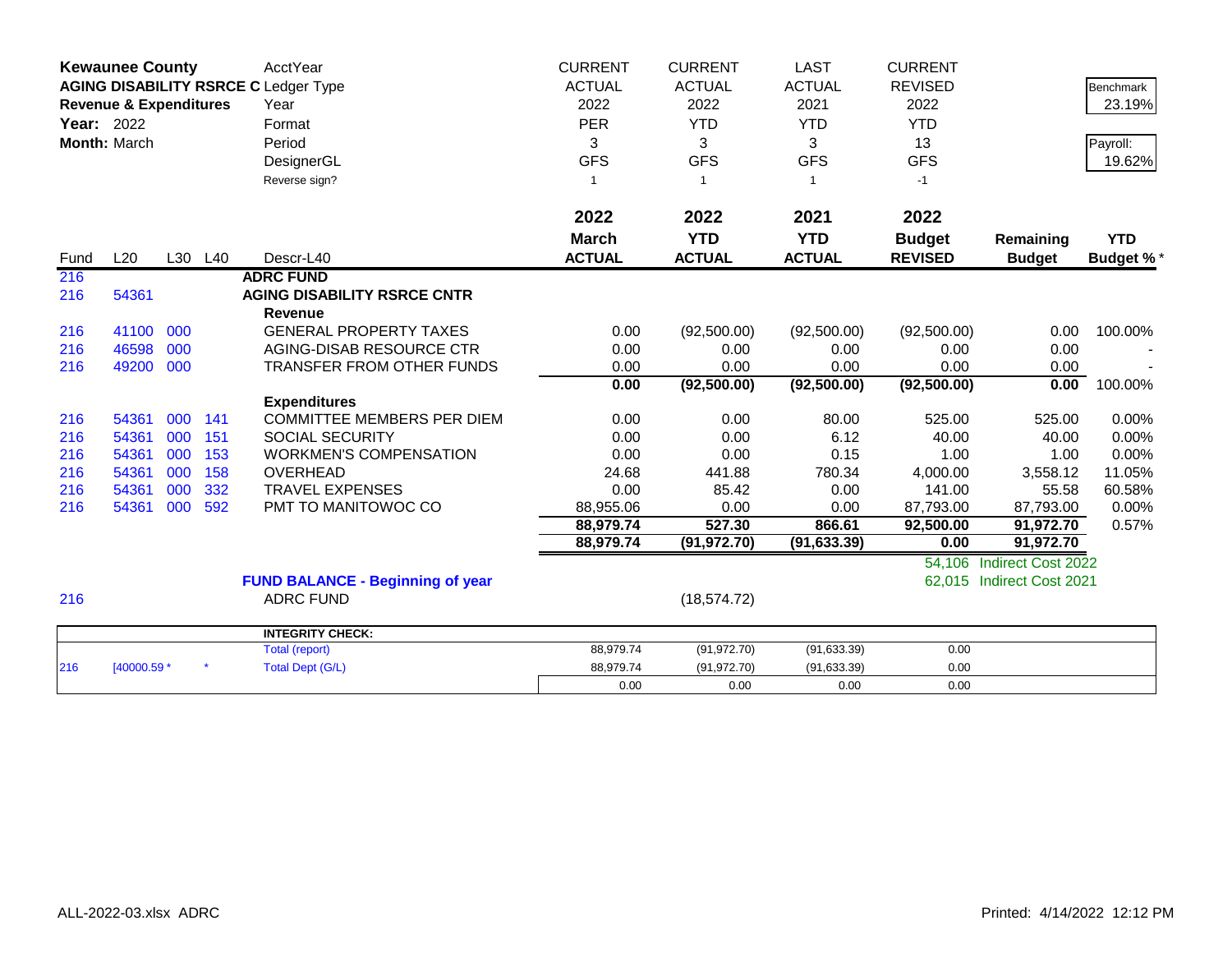|            | <b>Kewaunee County</b>            |     |         | AcctYear                          | <b>CURRENT</b> | <b>CURRENT</b> | <b>LAST</b>    | <b>CURRENT</b> |               |                  |
|------------|-----------------------------------|-----|---------|-----------------------------------|----------------|----------------|----------------|----------------|---------------|------------------|
|            | <b>INFORMATION SERVICES</b>       |     |         | Ledger Type                       | <b>ACTUAL</b>  | <b>ACTUAL</b>  | <b>ACTUAL</b>  | <b>REVISED</b> |               | Benchmark        |
|            | <b>Revenue &amp; Expenditures</b> |     |         | Year                              | 2022           | 2022           | 2021           | 2022           |               | 23.19%           |
| Year: 2022 |                                   |     |         | Format                            | <b>PER</b>     | <b>YTD</b>     | <b>YTD</b>     | <b>YTD</b>     |               |                  |
|            | Month: March                      |     |         | Period                            | 3              | 3              | 3              | 13             |               | Payroll:         |
|            |                                   |     |         | DesignerGL                        | <b>GFS</b>     | <b>GFS</b>     | <b>GFS</b>     | <b>GFS</b>     |               | 19.62%           |
|            |                                   |     |         | Reverse sign?                     | $\mathbf{1}$   | $\overline{1}$ | $\overline{1}$ | $-1$           |               |                  |
|            |                                   |     |         |                                   |                |                |                |                |               |                  |
|            |                                   |     |         |                                   | 2022           | 2022           | 2021           | 2022           |               |                  |
|            |                                   |     |         |                                   | <b>March</b>   | <b>YTD</b>     | <b>YTD</b>     | <b>Budget</b>  | Remaining     | <b>YTD</b>       |
| Fund       | L20                               |     | L30 L40 | Descr-L40                         | <b>ACTUAL</b>  | <b>ACTUAL</b>  | <b>ACTUAL</b>  | <b>REVISED</b> | <b>Budget</b> | <b>Budget %*</b> |
| 100        |                                   |     |         | <b>GENERAL FUND</b>               |                |                |                |                |               |                  |
| 100        | 51450                             |     |         | <b>INFORMATION SERVICES</b>       |                |                |                |                |               |                  |
|            |                                   |     |         | <b>Revenue</b>                    |                |                |                |                |               |                  |
| 100        | 43249                             | 150 |         | <b>COVID GRANTS-IS</b>            | 0.00           | 0.00           | 0.00           | 0.00           | 0.00          |                  |
| 100        | 46850 000                         |     |         | <b>IS-CHARGE FOR SERVICE</b>      | 0.00           | 0.00           | (6,000.00)     | (11,500.00)    | (11,500.00)   | 0.00%            |
|            |                                   |     |         |                                   | 0.00           | 0.00           | (6,000.00)     | (11,500.00)    | (11,500.00)   |                  |
|            |                                   |     |         | <b>Expenditures</b>               |                |                |                |                |               |                  |
| 100        | 51450                             | 000 | 111     | <b>SALARIES</b>                   | 7,366.76       | 22,100.28      | 21,495.48      | 95,780.00      | 73,679.72     | 23.07%           |
| 100        | 51450                             | 000 | 121     | <b>WAGES-REGULAR</b>              | 4,120.01       | 10,300.01      | 8,213.05       | 53,566.00      | 43,265.99     | 19.23%           |
| 100        | 51450                             | 000 | 151     | <b>SOCIAL SECURITY</b>            | 804.00         | 2,259.33       | 2,068.93       | 11,425.00      | 9,165.67      | 19.78%           |
| 100        | 51450                             | 000 | 152     | <b>RETIREMENT</b>                 | 746.64         | 2,106.02       | 2,005.29       | 9,707.00       | 7,600.98      | 21.70%           |
| 100        | 51450                             | 000 | 153     | <b>WORKMEN'S COMPENSATION</b>     | 21.18          | 59.74          | 55.94          | 281.00         | 221.26        | 21.26%           |
| 100        | 51450                             | 000 | 154     | <b>HEALTH INSURANCE</b>           | 4,647.88       | 13,943.64      | 12,415.20      | 55,774.00      | 41,830.36     | 25.00%           |
| 100        | 51450                             | 000 | 155     | <b>DENTAL INSURANCE</b>           | 135.64         | 406.92         | 387.48         | 1,627.00       | 1,220.08      | 25.01%           |
| 100        | 51450                             | 000 | 156     | HEALTH REIMBURSEMENT ACCOUNT      | 0.00           | 0.00           | 0.00           | 0.00           | 0.00          |                  |
| 100        | 51450                             | 000 | 225     | <b>TELEPHONE</b>                  | 113.17         | 333.74         | 296.31         | 1,546.00       | 1,212.26      | 21.59%           |
| 100        | 51450                             | 000 | 241     | <b>CAR/TRUCK MAINTENANCE</b>      | 27.88          | 27.88          | 48.65          | 400.00         | 372.12        | 6.97%            |
| 100        | 51450                             | 000 | 249     | MAINTENANCE AGREEMENTS            | 5,501.00       | 16,997.49      | 24,652.63      | 62,325.00      | 45,327.51     | 27.27%           |
| 100        | 51450                             | 000 | 311     | <b>POSTAGE</b>                    | 0.00           | 0.00           | 0.00           | 25.00          | 25.00         | 0.00%            |
| 100        | 51450                             | 000 | 312     | <b>OFFICE SUPPLIES</b>            | 0.00           | 0.00           | 0.00           | 100.00         | 100.00        | 0.00%            |
| 100        | 51450                             | 000 | 332     | <b>TRAVEL EXPENSES</b>            | 0.00           | 0.00           | 0.00           | 350.00         | 350.00        | 0.00%            |
| 100        | 51450                             | 000 | 351     | <b>GASOLINE &amp; DIESEL FUEL</b> | 0.00           | 36.38          | 51.50          | 400.00         | 363.62        | 9.10%            |
| 100        | 51450                             | 000 | 601     | <b>COMPUTER</b>                   | 0.00           | 0.00           | 1,024.90       | 4,000.00       | 4,000.00      | 0.00%            |
| 100        | 51450 000                         |     | 813     | OUTLAY                            | 2,080.40       | 2,080.40       | 18,410.98      | 63,600.00      | 61,519.60     | 3.27%            |
|            |                                   |     |         |                                   | 25,564.56      | 70,651.83      | 91,126.34      | 360,906.00     | 290,254.17    | 19.58%           |
|            |                                   |     |         |                                   | 25,564.56      | 70,651.83      | 85,126.34      | 349,406.00     | 278,754.17    |                  |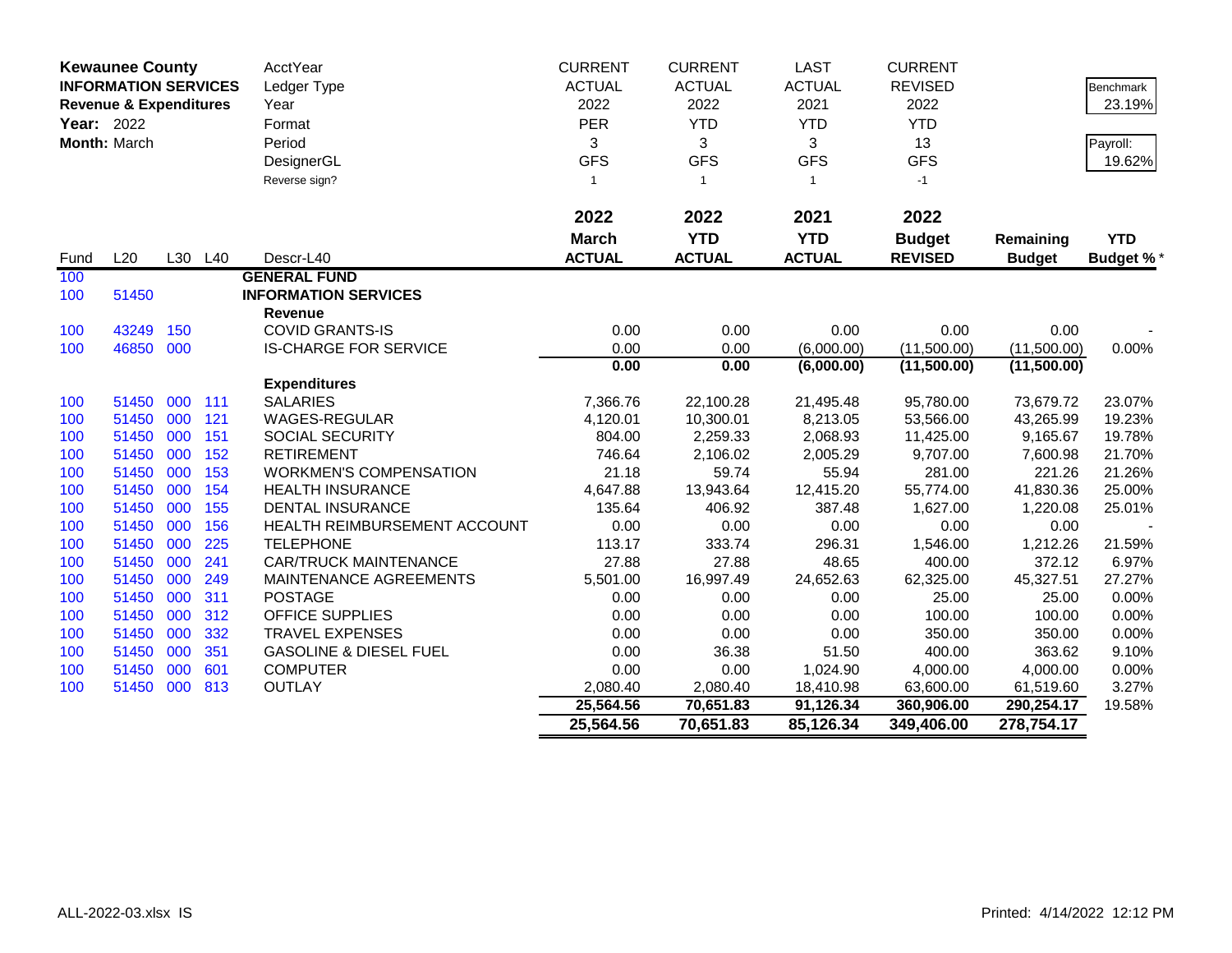|            | <b>Kewaunee County</b><br><b>INFORMATION SERVICES</b><br><b>Revenue &amp; Expenditures</b><br>Year: 2022<br>Month: March |            |            | AcctYear<br>Ledger Type<br>Year<br>Format<br>Period<br>DesignerGL<br>Reverse sign?                               | <b>CURRENT</b><br><b>ACTUAL</b><br>2022<br><b>PER</b><br>3<br><b>GFS</b><br>$\mathbf{1}$ | <b>CURRENT</b><br><b>ACTUAL</b><br>2022<br><b>YTD</b><br>3<br><b>GFS</b> | <b>LAST</b><br><b>ACTUAL</b><br>2021<br><b>YTD</b><br>3<br><b>GFS</b><br>1 | <b>CURRENT</b><br><b>REVISED</b><br>2022<br><b>YTD</b><br>13<br><b>GFS</b><br>$-1$ |                              | <b>Benchmark</b><br>23.19%<br>Payroll:<br>19.62% |
|------------|--------------------------------------------------------------------------------------------------------------------------|------------|------------|------------------------------------------------------------------------------------------------------------------|------------------------------------------------------------------------------------------|--------------------------------------------------------------------------|----------------------------------------------------------------------------|------------------------------------------------------------------------------------|------------------------------|--------------------------------------------------|
| Fund       | L20                                                                                                                      |            | L30 L40    | Descr-L40                                                                                                        | 2022<br><b>March</b><br><b>ACTUAL</b>                                                    | 2022<br><b>YTD</b><br><b>ACTUAL</b>                                      | 2021<br><b>YTD</b><br><b>ACTUAL</b>                                        | 2022<br><b>Budget</b><br><b>REVISED</b>                                            | Remaining<br><b>Budget</b>   | <b>YTD</b><br><b>Budget %*</b>                   |
| 110<br>110 | 51313                                                                                                                    |            |            | <b>AVI EQUIPMENT FUND</b><br><b>AVI EQUIPMENT MAINTENANCE</b>                                                    |                                                                                          |                                                                          |                                                                            |                                                                                    |                              |                                                  |
| 110<br>110 | 41100<br>49200                                                                                                           | 000<br>000 |            | <b>Revenue</b><br><b>GENERAL PROPERTY TAXES</b><br>TRANSFER FROM OTHER FUNDS                                     | 0.00<br>0.00                                                                             | (6,000.00)<br>0.00                                                       | (6,000.00)<br>0.00                                                         | (6,000.00)<br>0.00                                                                 | 0.00<br>0.00                 | 100.00%                                          |
| 110        | 49202                                                                                                                    | 000        |            | <b>TRANSFER FROM FUND BALANCE</b>                                                                                | 0.00<br>0.00                                                                             | 0.00<br>(6,000.00)                                                       | 0.00<br>(6,000.00)                                                         | 0.00<br>(6,000.00)                                                                 | 0.00<br>0.00                 | 100.00%                                          |
| 110<br>110 | 51313<br>51313 000                                                                                                       | 000        | 601<br>813 | <b>Expenditures</b><br>AVI EQUIPMENT MAINTENANCE<br><b>OUTLAY</b>                                                | 0.00<br>0.00<br>0.00                                                                     | 0.00<br>0.00<br>0.00                                                     | 247.50<br>412.50<br>660.00                                                 | 6,000.00<br>0.00<br>6,000.00                                                       | 6,000.00<br>0.00<br>6,000.00 | 0.00%<br>0.00%                                   |
|            |                                                                                                                          |            |            |                                                                                                                  | 0.00                                                                                     | (6,000.00)                                                               | (5,340.00)                                                                 | 0.00                                                                               | 6,000.00                     |                                                  |
|            |                                                                                                                          |            |            |                                                                                                                  | 25,564.56                                                                                | 64,651.83                                                                | 79,786.34                                                                  | 349,406.00                                                                         | 284,754.17                   |                                                  |
| 110        |                                                                                                                          |            |            | <b>FUND BALANCE - Beginning of year</b><br><b>AVI EQUIPMENT FUND</b>                                             |                                                                                          | (5, 148.38)                                                              |                                                                            |                                                                                    | (11, 148.38)                 |                                                  |
|            |                                                                                                                          |            |            | <b>INTEGRITY CHECK:</b>                                                                                          |                                                                                          |                                                                          |                                                                            |                                                                                    |                              |                                                  |
| 100<br>110 | 51450<br>50000.599*                                                                                                      |            |            | <b>Total Expenditures (report)</b><br><b>Total Dept expenditures(G/L)</b><br><b>Total Dept expenditures(G/L)</b> | 25,564.56<br>25,564.56<br>0.00<br>0.00                                                   | 70,651.83<br>70,651.83<br>0.00<br>0.00                                   | 91,786.34<br>91,126.34<br>660.00<br>0.00                                   | 366,906.00<br>360,906.00<br>6,000.00<br>0.00                                       |                              |                                                  |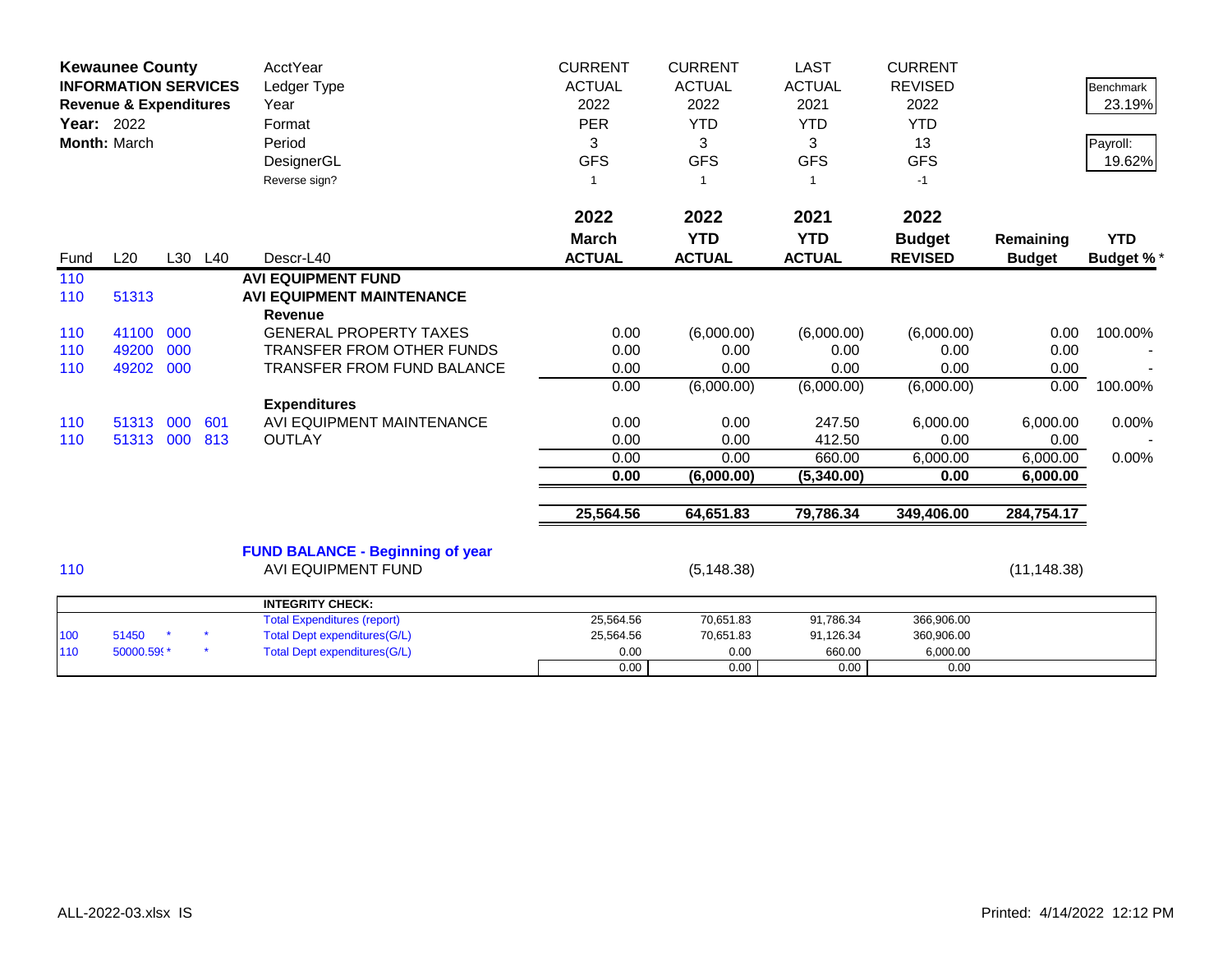|                   | <b>Kewaunee County</b>            |     |         | AcctYear                                 | <b>CURRENT</b> | <b>CURRENT</b> | <b>LAST</b>   | <b>CURRENT</b> |               |                  |
|-------------------|-----------------------------------|-----|---------|------------------------------------------|----------------|----------------|---------------|----------------|---------------|------------------|
|                   |                                   |     |         | <b>LAND AND WATER CONSER\Ledger Type</b> | <b>ACTUAL</b>  | <b>ACTUAL</b>  | <b>ACTUAL</b> | <b>REVISED</b> |               | Benchmark        |
|                   | <b>Revenue &amp; Expenditures</b> |     |         | Year                                     | 2022           | 2022           | 2021          | 2022           |               | 23.19%           |
|                   |                                   |     |         |                                          |                |                |               |                |               |                  |
| <b>Year: 2022</b> |                                   |     |         | Format                                   | <b>PER</b>     | <b>YTD</b>     | <b>YTD</b>    | <b>YTD</b>     |               |                  |
|                   | Month: March                      |     |         | Period                                   | 3              | 3              | 3             | 13             |               | Payroll:         |
|                   |                                   |     |         | DesignerGL                               | <b>GFS</b>     | <b>GFS</b>     | <b>GFS</b>    | <b>GFS</b>     |               | 19.62%           |
|                   |                                   |     |         | Reverse sign?                            | $\mathbf{1}$   | $\mathbf{1}$   | $\mathbf{1}$  | $-1$           |               |                  |
|                   |                                   |     |         |                                          | 2022           | 2022           | 2021          | 2022           |               |                  |
|                   |                                   |     |         |                                          | <b>March</b>   | <b>YTD</b>     | <b>YTD</b>    | <b>Budget</b>  | Remaining     | <b>YTD</b>       |
| Fund              | L20                               |     | L30 L40 | Descr-L40                                | <b>ACTUAL</b>  | <b>ACTUAL</b>  | <b>ACTUAL</b> | <b>REVISED</b> | <b>Budget</b> | <b>Budget %*</b> |
| 240               |                                   |     |         | <b>LAND CONSERVATION FUND</b>            |                |                |               |                |               |                  |
| 240               | 56101                             |     |         | <b>LAND AND WATER CONSERVATION</b>       |                |                |               |                |               |                  |
|                   |                                   |     |         | Revenue                                  |                |                |               |                |               |                  |
| 240               | 41100 000                         |     |         | <b>GENERAL PROPERTY TAXES</b>            | 0.00           | (359,080.00)   | (345, 260.00) | (359,080.00)   | 0.00          | 100.00%          |
| 240               | 43249                             | 160 |         | <b>COVID GRANTS-LCZ</b>                  | 0.00           | 0.00           | 0.00          | 0.00           | 0.00          |                  |
| 240               | 43585                             | 000 |         | LAND CONSERVATION STATE AID              | 0.00           | 0.00           | 0.00          | (184, 235.00)  | (184, 235.00) | 0.00%            |
| 240               | 44300                             | 000 |         | <b>BUILDING PERMITS</b>                  | 0.00           | 0.00           | (1,700.00)    | (3,500.00)     | (3,500.00)    | 0.00%            |
| 240               | 44401                             | 000 |         | MISC/OTHER ZONING                        | (50.00)        | (50.00)        | (200.00)      | (1,500.00)     | (1,450.00)    | 3.33%            |
| 240               | 44403                             | 000 |         | <b>SANITARY PERMITS</b>                  | (1,350.00)     | (5,425.00)     | (4,650.00)    | (15,000.00)    | (9,575.00)    | 36.17%           |
| 240               | 44404                             | 000 |         | WISCONSIN FUND GRANT APP                 | 0.00           | (300.00)       | 0.00          | 0.00           | 300.00        |                  |
| 240               | 44406                             | 000 |         | SEPTIC SYSTEM SURCHARGE                  | 0.00           | (47,660.00)    | (47,360.00)   | (48,500.00)    | (840.00)      | 98.27%           |
| 240               | 44407                             | 000 |         | SOIL TEST FEES                           | (25.00)        | (50.00)        | (375.00)      | (1,500.00)     | (1,450.00)    | 3.33%            |
| 240               | 44500                             | 000 |         | ANIMAL WASTE STORAGE FAC                 | 0.00           | 0.00           | 0.00          | (3,000.00)     | (3,000.00)    | 0.00%            |
| 240               | 44510                             | 000 |         | <b>WASTEWATER IRRIGATION PERMIT</b>      | 0.00           | 0.00           | 0.00          | 0.00           | 0.00          |                  |
| 240               | 45110                             | 005 |         | <b>GROUNDWATER ORDINANCE VIOLTN</b>      | 0.00           | 0.00           | 0.00          | 0.00           | 0.00          |                  |
| 240               | 45110                             | 151 |         | NR151 ORDINANCE VIOLATION                | 0.00           | 0.00           | 0.00          | 0.00           | 0.00          |                  |
| 240               | 46820                             | 033 |         | TREE PLANTER COLLECTIONS                 | (537.82)       | (1,289.46)     | (427.49)      | (1,000.00)     | 289.46        | 128.95%          |
| 240               | 46820                             | 054 |         | NON-METALLIC MINING PERMIT               | (1, 191.00)    | (17,306.00)    | (17,306.00)   | (17,306.00)    | 0.00          | 100.00%          |
| 240               | 46820                             | 066 |         | <b>WELL TESTING</b>                      | 0.00           | 0.00           | 0.00          | 0.00           | 0.00          |                  |
| 240               | 46820                             | 076 |         | <b>FPP/WLI WALKOVER FEES</b>             | (10,799.00)    | (11, 941.00)   | (17,944.00)   | (30,000.00)    | (18,059.00)   | 39.80%           |
| 240               | 48103                             | 000 |         | NR 243 INTEREST                          | 0.00           | 0.00           | 0.00          | 0.00           | 0.00          |                  |
| 240               | 48301                             | 000 |         | SALE OF COUNTY PROPERTY                  | 0.00           | 0.00           | 0.00          | 0.00           | 0.00          |                  |
| 240               | 48400                             | 000 |         | MISCELLANEOUS REVENUE                    | 0.00           | 0.00           | 0.00          | 0.00           | 0.00          |                  |
| 240               | 49200                             | 000 |         | TRANSFER FROM OTHER FUNDS                | 0.00           | 0.00           | 0.00          | 0.00           | 0.00          |                  |
| 240               | 49202 000                         |     |         | TRANSFER FROM FUND BALANCE               | 0.00           | 0.00           | 0.00          | (20,000.00)    | (20,000.00)   | 0.00%            |
|                   |                                   |     |         |                                          | (13,952.82)    | (443, 101.46)  | (435, 222.49) | (684, 621.00)  | (241, 519.54) | 64.72%           |
|                   |                                   |     |         | <b>Expenditures</b>                      |                |                |               |                |               |                  |
| 240               | 56101 000 111                     |     |         | <b>SALARIES</b>                          | 19,564.80      | 58,694.40      | 68,572.80     | 303,121.00     | 244,426.60    | 19.36%           |
| 240               | 56101 000 121                     |     |         | WAGES-REGULAR                            | 3,309.05       | 6,847.78       | 17,029.18     | 90,110.00      | 83,262.22     | 7.60%            |
| 240               | 56101 000 122                     |     |         | WAGES-OVERTIME                           | 0.00           | 16.33          | 0.00          | 0.00           | (16.33)       |                  |
| 240               | 56101 000                         |     | 141     | BOARD OF ADJUSTMENT PER DIEM             | 0.00           | 0.00           | 80.00         | 0.00           | 0.00          |                  |
| 240               | 56101                             | 000 | 151     | <b>SOCIAL SECURITY</b>                   | 1,625.80       | 4,653.38       | 6,034.15      | 30,082.00      | 25,428.62     | 15.47%           |
| 240               | 56101 000 152                     |     |         | <b>RETIREMENT</b>                        | 1,486.78       | 4,261.25       | 5,778.13      | 25,560.00      | 21,298.75     | 16.67%           |
| 240               | 56101 000 153                     |     |         | <b>WORKMEN'S COMPENSATION</b>            | 732.96         | 2,193.23       | 2,707.07      | 11,663.00      | 9,469.77      | 18.81%           |
| 240               | 56101 000 154                     |     |         | <b>HEALTH INSURANCE</b>                  | 7,916.26       | 24,227.28      | 36,528.72     | 152,500.00     | 128,272.72    | 15.89%           |
|                   |                                   |     |         |                                          |                |                |               |                |               |                  |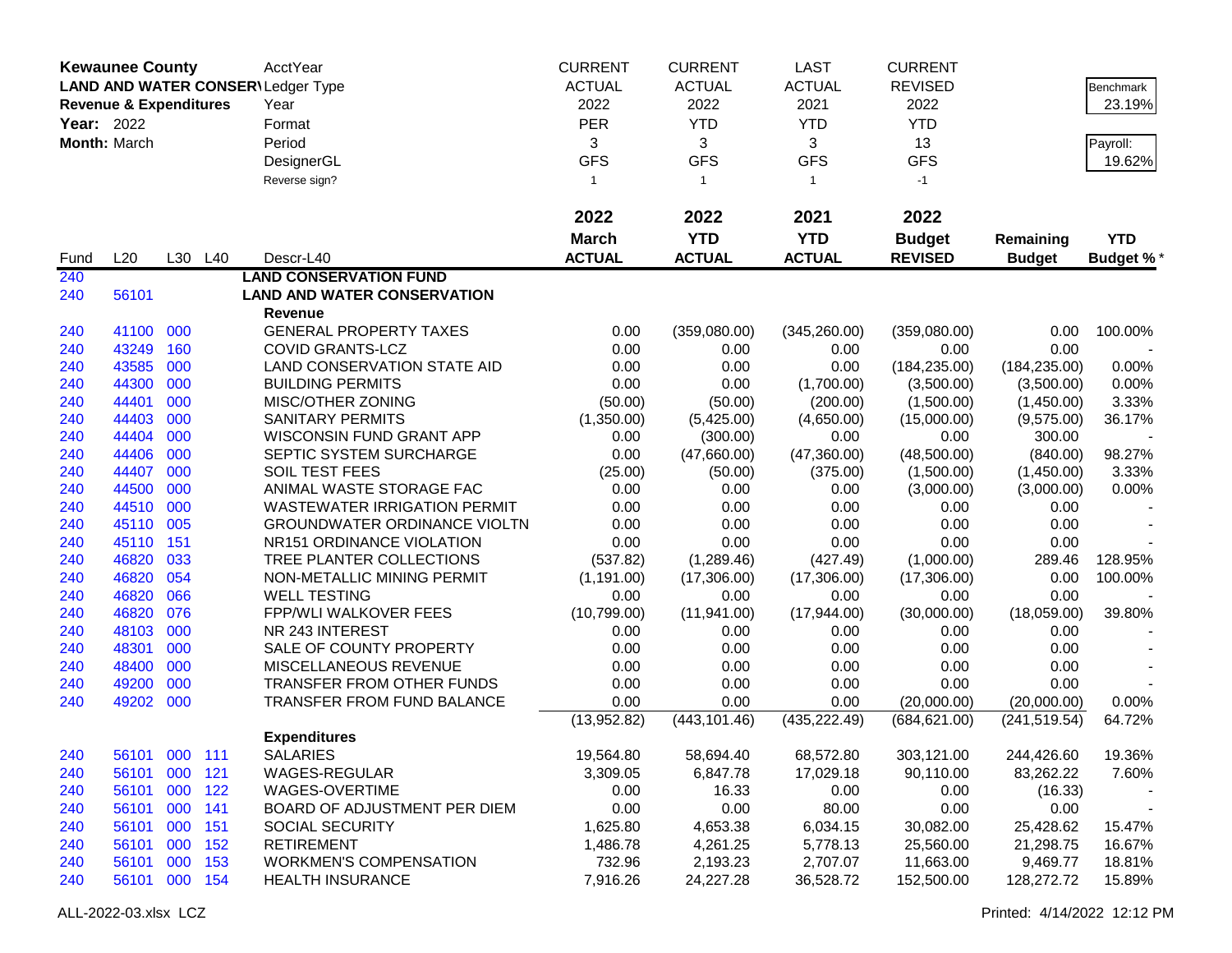|            | <b>Kewaunee County</b>            |     |     | AcctYear                               | <b>CURRENT</b> | <b>CURRENT</b> | <b>LAST</b>   | <b>CURRENT</b> |               |            |
|------------|-----------------------------------|-----|-----|----------------------------------------|----------------|----------------|---------------|----------------|---------------|------------|
|            |                                   |     |     | LAND AND WATER CONSER\Ledger Type      | <b>ACTUAL</b>  | <b>ACTUAL</b>  | <b>ACTUAL</b> | <b>REVISED</b> |               | Benchmark  |
|            | <b>Revenue &amp; Expenditures</b> |     |     | Year                                   | 2022           | 2022           | 2021          | 2022           |               | 23.19%     |
| Year: 2022 |                                   |     |     | Format                                 | <b>PER</b>     | <b>YTD</b>     | <b>YTD</b>    | <b>YTD</b>     |               |            |
|            | Month: March                      |     |     | Period                                 | 3              | 3              | 3             | 13             |               | Payroll:   |
|            |                                   |     |     | DesignerGL                             | <b>GFS</b>     | <b>GFS</b>     | <b>GFS</b>    | <b>GFS</b>     |               | 19.62%     |
|            |                                   |     |     | Reverse sign?                          | 1              | $\overline{1}$ | $\mathbf{1}$  | $-1$           |               |            |
|            |                                   |     |     |                                        |                |                |               |                |               |            |
|            |                                   |     |     |                                        | 2022           | 2022           | 2021          | 2022           |               |            |
|            |                                   |     |     |                                        | <b>March</b>   | <b>YTD</b>     | <b>YTD</b>    | <b>Budget</b>  | Remaining     | <b>YTD</b> |
| Fund       | L20                               | L30 | L40 | Descr-L40                              | <b>ACTUAL</b>  | <b>ACTUAL</b>  | <b>ACTUAL</b> | <b>REVISED</b> | <b>Budget</b> | Budget %*  |
| 240        | 56101                             | 000 | 155 | <b>DENTAL INSURANCE</b>                | 311.14         | 933.42         | 1,390.08      | 5,360.00       | 4,426.58      | 17.41%     |
| 240        | 56101                             | 000 | 156 | HEALTH REIMBURSEMENT ACCOUNT           | 0.00           | 0.00           | 0.00          | 0.00           | 0.00          |            |
| 240        | 56101                             | 000 | 213 | <b>ACCOUNTING &amp; AUDITING</b>       | 0.00           | 0.00           | 1,375.00      | 1,375.00       | 1,375.00      | 0.00%      |
| 240        | 56101                             | 000 | 225 | <b>TELEPHONE</b>                       | 240.84         | 721.92         | 562.34        | 3,785.00       | 3,063.08      | 19.07%     |
| 240        | 56101                             | 000 | 241 | <b>CAR/TRUCK MAINTENANCE</b>           | 0.00           | 0.00           | 165.50        | 850.00         | 850.00        | 0.00%      |
| 240        | 56101                             | 000 | 242 | <b>MACHY &amp; EQUIP MAINT/REPAIRS</b> | 0.00           | 0.00           | 0.00          | 250.00         | 250.00        | 0.00%      |
| 240        | 56101                             | 000 | 249 | MAINTENANCE AGREEMENTS                 | 1,600.00       | 3,435.13       | 2,977.33      | 3,200.00       | (235.13)      | 107.35%    |
| 240        | 56101                             | 000 | 254 | <b>INVESTIGATIONS</b>                  | 0.00           | 0.00           | 0.00          | 400.00         | 400.00        | 0.00%      |
| 240        | 56101                             | 000 | 296 | CONTRACTED SERVICES                    | 0.00           | 0.00           | 0.00          | 1,000.00       | 1,000.00      | 0.00%      |
| 240        | 56101                             | 000 | 311 | <b>POSTAGE</b>                         | 0.00           | 0.00           | 1,850.00      | 2,200.00       | 2,200.00      | 0.00%      |
| 240        | 56101                             | 076 | 311 | POSTAGE-WALKOVER                       | 0.00           | 0.00           | 0.00          | 245.00         | 245.00        | 0.00%      |
| 240        | 56101                             | 000 | 312 | OFFICE SUPPLIES                        | 246.28         | 710.50         | 270.76        | 1,900.00       | 1,189.50      | 37.39%     |
| 240        | 56101                             | 000 | 313 | <b>PRINTING</b>                        | 0.00           | 0.00           | 0.00          | 100.00         | 100.00        | 0.00%      |
| 240        | 56101                             | 000 | 314 | <b>WELL TESTING</b>                    | 0.00           | 0.00           | 0.00          | 0.00           | 0.00          |            |
| 240        | 56101                             | 151 | 314 | SURFACE WATER TESTING                  | 0.00           | 0.00           | 0.00          | 250.00         | 250.00        | 0.00%      |
| 240        | 56101                             | 000 | 315 | NON-METALLIC MINING                    | 2,080.00       | 2,080.00       | 2,080.00      | 2,130.00       | 50.00         | 97.65%     |
| 240        | 56101                             | 000 | 321 | PUBLICATIONS OF LEGAL NOTICE           | 0.00           | 0.00           | 0.00          | 350.00         | 350.00        | 0.00%      |
| 240        | 56101                             | 000 | 322 | <b>SUBSCRIPTIONS</b>                   | 0.00           | 0.00           | 0.00          | 100.00         | 100.00        | 0.00%      |
| 240        | 56101                             | 000 | 324 | <b>MEMBERSHIP DUES</b>                 | 0.00           | 1,590.00       | 1,442.00      | 1,692.00       | 102.00        | 93.97%     |
| 240        | 56101                             | 000 | 332 | <b>TRAVEL EXPENSES</b>                 | 0.00           | 0.00           | 31.05         | 1,450.00       | 1,450.00      | 0.00%      |
| 240        | 56101                             | 000 | 336 | <b>TRAINING</b>                        | 0.00           | 0.00           | 0.00          | 1,500.00       | 1,500.00      | 0.00%      |
| 240        | 56101                             | 000 | 351 | <b>GASOLINE &amp; DIESEL FUEL</b>      | 123.10         | 222.61         | 425.70        | 5,000.00       | 4,777.39      | 4.45%      |
| 240        | 56101                             | 000 | 432 | <b>TREE PLANTER</b>                    | 0.00           | 1,173.49       | 698.98        | 728.00         | (445.49)      | 161.19%    |
| 240        | 56101                             | 000 | 533 | <b>EQUIPMENT RENTAL &amp; LEASES</b>   | 107.69         | 246.56         | 185.38        | 1,100.00       | 853.44        | 22.41%     |
| 240        | 56101                             | 000 | 733 | MEETING/BANQUET                        | 0.00           | 0.00           | 0.00          | 0.00           | 0.00          |            |
| 240        | 56101                             | 000 | 734 | <b>LICENSE</b>                         | 0.00           | 0.00           | 0.00          | 600.00         | 600.00        | 0.00%      |
| 240        | 56101                             | 000 | 813 | <b>OUTLAY</b>                          | 2,492.04       | 2,492.04       | 0.00          | 36,020.00      | 33,527.96     | 6.92%      |
| 240        | 59200 000 601                     |     |     | TRANSFER TO OTHER FUNDS                | 0.00           | 0.00           | 0.00          | 0.00           | 0.00          |            |
|            |                                   |     |     |                                        | 41,836.74      | 114,499.32     | 150,184.17    | 684,621.00     | 570,121.68    | 16.72%     |
|            |                                   |     |     |                                        | 27,883.92      | (328, 602.14)  | (285, 038.32) | 0.00           | 328,602.14    |            |
| 240        | 56104                             |     |     | <b>WILDLIFE DAMAGE ABATEMENT</b>       |                |                |               |                |               |            |
|            |                                   |     |     | Revenue                                |                |                |               |                |               |            |
| 240        | 43582 000                         |     |     | WILDLIFE DAMAGE ABATEMENT              | 0.00           | 0.00           | 0.00          | (15,919.00)    | (15,919.00)   | 0.00%      |
|            |                                   |     |     |                                        | 0.00           | 0.00           | 0.00          | (15,919.00)    | (15,919.00)   | 0.00%      |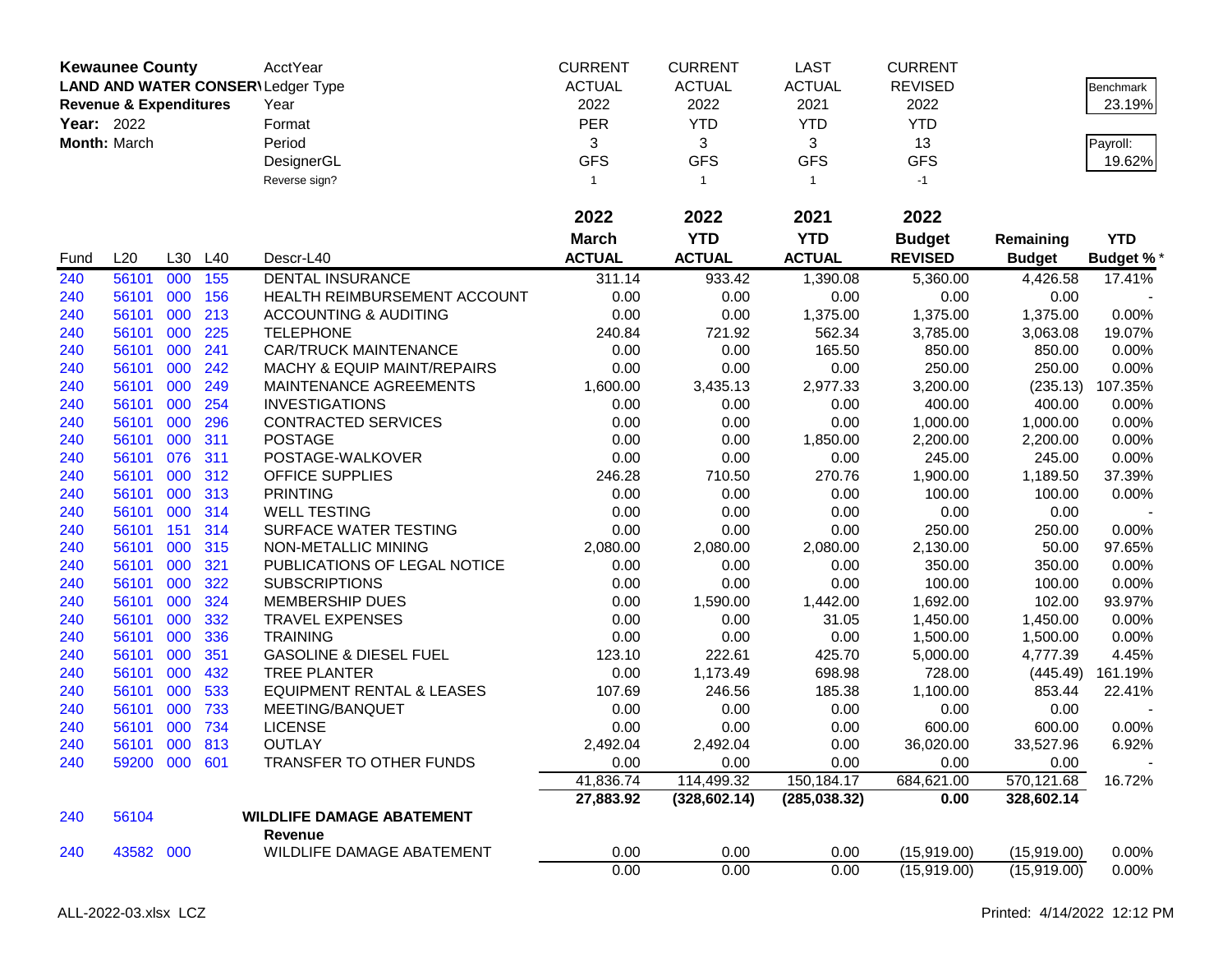|      | <b>Kewaunee County</b>            |     |     | AcctYear                                 | <b>CURRENT</b> | <b>CURRENT</b> | <b>LAST</b>   | <b>CURRENT</b> |                      |                 |
|------|-----------------------------------|-----|-----|------------------------------------------|----------------|----------------|---------------|----------------|----------------------|-----------------|
|      |                                   |     |     | <b>LAND AND WATER CONSER\Ledger Type</b> | <b>ACTUAL</b>  | <b>ACTUAL</b>  | <b>ACTUAL</b> | <b>REVISED</b> |                      | Benchmark       |
|      | <b>Revenue &amp; Expenditures</b> |     |     | Year                                     | 2022           | 2022           | 2021          | 2022           |                      | 23.19%          |
|      | <b>Year: 2022</b>                 |     |     | Format                                   | <b>PER</b>     | <b>YTD</b>     | <b>YTD</b>    | <b>YTD</b>     |                      |                 |
|      | Month: March                      |     |     | Period                                   | 3              | 3              | 3             | 13             |                      | Payroll:        |
|      |                                   |     |     | DesignerGL                               | <b>GFS</b>     | <b>GFS</b>     | <b>GFS</b>    | <b>GFS</b>     |                      | 19.62%          |
|      |                                   |     |     | Reverse sign?                            | $\mathbf{1}$   | $\overline{1}$ | $\mathbf{1}$  | $-1$           |                      |                 |
|      |                                   |     |     |                                          |                |                |               |                |                      |                 |
|      |                                   |     |     |                                          | 2022           | 2022           | 2021          | 2022           |                      |                 |
|      |                                   |     |     |                                          | <b>March</b>   | <b>YTD</b>     | <b>YTD</b>    | <b>Budget</b>  | Remaining            | <b>YTD</b>      |
| Fund | L20                               | L30 | L40 | Descr-L40                                | <b>ACTUAL</b>  | <b>ACTUAL</b>  | <b>ACTUAL</b> | <b>REVISED</b> | <b>Budget</b>        | <b>Budget %</b> |
|      |                                   |     |     | <b>Expenditures</b>                      |                |                |               |                |                      |                 |
| 240  | 56104                             | 000 | 144 | <b>CLAIM REVIEWER</b>                    | 0.00           | 0.00           | 0.00          | 8,861.00       | 8,861.00             | 0.00%           |
| 240  | 56104 000                         |     | 147 | <b>DEER PROCESSING</b>                   | 0.00           | 0.00           | 0.00          | 5,200.00       | 5,200.00             | 0.00%           |
| 240  | 56104                             | 000 | 312 | <b>OFFICE SUPPLIES</b>                   | 0.00           | 0.00           | 0.00          | 0.00           | 0.00                 |                 |
| 240  | 56104                             | 000 | 332 | <b>TRAVEL EXPENSES</b>                   | 0.00           | 0.00           | 0.00          | 1,106.00       | 1,106.00             | 0.00%           |
| 240  | 56104 000                         |     | 425 | ABATEMENT COSTS                          | 0.00           | 0.00           | 0.00          | 752.00         | 752.00               | 0.00%           |
|      |                                   |     |     |                                          | 0.00           | 0.00           | 0.00          | 15,919.00      | 15,919.00            | 0.00%           |
|      |                                   |     |     |                                          | 0.00           | 0.00           | 0.00          | 0.00           | 0.00                 |                 |
| 240  | 56109                             |     |     | <b>SWRM GRANT COST SHARING</b>           |                |                |               |                |                      |                 |
|      |                                   |     |     | <b>Revenue</b>                           |                |                |               |                |                      |                 |
| 240  | 43588 000                         |     |     | <b>SWRM GRANT REVENUE</b>                | 0.00           | 0.00           | 0.00          | (47,000.00)    | (47,000.00)          | 0.00%           |
|      |                                   |     |     |                                          | 0.00           | 0.00           | 0.00          | (47,000.00)    | (47,000.00)          | 0.00%           |
|      |                                   |     |     | <b>Expenditures</b>                      |                |                |               |                |                      |                 |
| 240  | 56109 000 601                     |     |     | <b>SWRM COST SHARING</b>                 | 0.00           | 0.00           | 0.00          | 47,000.00      | 47,000.00            | 0.00%           |
|      |                                   |     |     |                                          | 0.00           | 0.00           | 0.00          | 47,000.00      | 47,000.00            | 0.00%           |
|      |                                   |     |     |                                          | 0.00           | 0.00           | 0.00          | 0.00           | 0.00                 |                 |
|      |                                   |     |     | <b>LAND CONSERVATION-OTHER</b>           |                |                |               |                |                      |                 |
|      |                                   |     |     | <b>Revenue</b>                           |                |                |               |                |                      |                 |
| 240  | 43585 117                         |     |     | NUTRIENT MGT-FARMER ED GRANT             | 0.00           | 0.00           | 0.00          | (10,900.00)    | (10,900.00)          | 0.00%           |
| 240  | 43590                             | 000 |     | <b>TARGETED MANAGEMENT</b>               | 0.00           | 0.00           | (108, 279.30) | 0.00           | 0.00                 |                 |
| 240  | 43594                             | 000 |     | <b>GROUNDWATER EDUCATION</b>             | 0.00           | 0.00           | 0.00          | (476.00)       | (476.00)             | 0.00%           |
| 240  | 43595                             | 000 |     | <b>COASTAL MGT-INVASIVE SPECIES</b>      | 0.00           | 0.00           | 0.00          | 0.00           | 0.00                 |                 |
| 240  | 43595                             | 010 |     | <b>COASTAL MGT-WELL TESTING</b>          | 0.00           | 16,335.00      | 0.00          | 0.00           | (16, 335.00)         |                 |
| 240  | 48501 010                         |     |     | DONATIONS-COASTL MGT MATCH               | 0.00           | (3,000.00)     | 0.00          | 0.00           | 3,000.00             |                 |
|      |                                   |     |     |                                          | 0.00           | 13,335.00      | (108, 279.30) | (11, 376.00)   | (24,711.00) -117.22% |                 |
|      |                                   |     |     | <b>Expenditures</b>                      |                |                |               |                |                      |                 |
| 240  | 56117 000                         |     | 601 | NUTRIENT MGMT-FARMER EDUCTN              | 906.78         | 2,953.98       | 2,347.12      | 10,900.00      | 7,946.02             | 27.10%          |
| 240  | 56110 000                         |     | 601 | <b>TARGETED RUNOFF MANAGEMENT</b>        | 0.00           | 0.00           | 108,279.30    | 0.00           | 0.00                 |                 |
| 240  | 56113 000                         |     | 601 | <b>GROUNDWATER EDUCATION</b>             | 0.00           | 0.00           | 0.00          | 476.00         | 476.00               | 0.00%           |
| 240  | 56119 000                         |     | 601 | COASTL MGT-INVASIVE SPECIES              | 30.08          | 89.70          | 77.22         | 0.00           | (89.70)              |                 |
| 240  | 56119 010 601                     |     |     | COASTL MGT-WELL TESTING                  | 0.00           | 0.00           | 0.00          | 0.00           | 0.00                 |                 |
|      |                                   |     |     |                                          | 936.86         | 3,043.68       | 110,703.64    | 11,376.00      | 8,332.32             | 26.76%          |
|      |                                   |     |     |                                          | 936.86         | 16,378.68      | 2,424.34      | 0.00           | (16, 378.68)         |                 |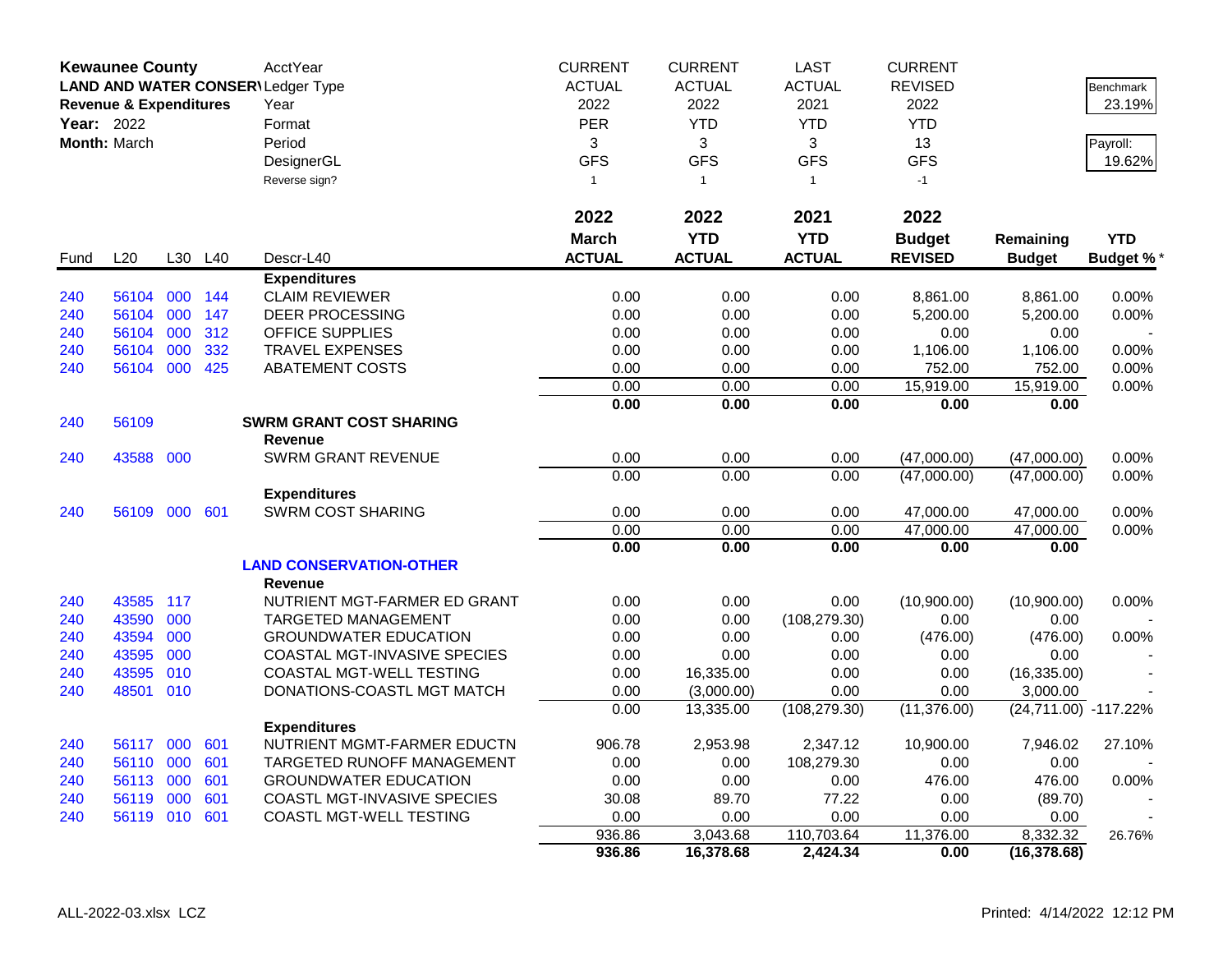|                     | <b>Kewaunee County</b>            |         | AcctYear                                 | <b>CURRENT</b> | <b>CURRENT</b> | <b>LAST</b>   | <b>CURRENT</b> |               |                  |
|---------------------|-----------------------------------|---------|------------------------------------------|----------------|----------------|---------------|----------------|---------------|------------------|
|                     |                                   |         | <b>LAND AND WATER CONSER\Ledger Type</b> | <b>ACTUAL</b>  | <b>ACTUAL</b>  | <b>ACTUAL</b> | <b>REVISED</b> |               | <b>Benchmark</b> |
|                     | <b>Revenue &amp; Expenditures</b> |         | Year                                     | 2022           | 2022           | 2021          | 2022           |               | 23.19%           |
| Year: 2022          |                                   |         | Format                                   | <b>PER</b>     | YTD            | YTD.          | <b>YTD</b>     |               |                  |
| <b>Month: March</b> |                                   |         | Period                                   | 3              | 3              | 3             | 13             |               | Payroll:         |
|                     |                                   |         | DesignerGL                               | <b>GFS</b>     | <b>GFS</b>     | <b>GFS</b>    | <b>GFS</b>     |               | 19.62%           |
|                     |                                   |         | Reverse sign?                            |                |                |               | $-1$           |               |                  |
|                     |                                   |         |                                          | 2022           | 2022           | 2021          | 2022           |               |                  |
|                     |                                   |         |                                          | <b>March</b>   | <b>YTD</b>     | <b>YTD</b>    | <b>Budget</b>  | Remaining     | <b>YTD</b>       |
| Fund                | $L_{20}$                          | L30 L40 | Descr-L40                                | <b>ACTUAL</b>  | <b>ACTUAL</b>  | <b>ACTUAL</b> | <b>REVISED</b> | <b>Budget</b> | <b>Budget %*</b> |
|                     |                                   |         | <b>LAND CONSERVATION FUND</b>            | 28,820.78      | (312, 223.46)  | (282, 613.98) | 0.00           | 312,223.46    |                  |
|                     |                                   |         | <b>FUND BALANCE - Beginning of year</b>  |                |                |               |                |               |                  |
| 240                 |                                   |         | <b>LAND CONSERVATION FUND</b>            |                | (299, 178.54)  |               |                | (611, 402.00) |                  |
|                     |                                   |         | <b>INTEGRITY CHECK:</b>                  |                |                |               |                |               |                  |
|                     |                                   |         | Total (report)                           | 42,773.60      | 117,543.00     | 260,887.81    | 758,916.00     |               |                  |
| 100                 | [56400,56 *                       |         | <b>Total Dept expenditures(Zon)</b>      | 0.00           | 0.00           | 0.00          | 0.00           |               |                  |
| 240                 | 50000.599*                        |         | <b>Total Dept Exp (LC)</b>               | 42,773.60      | 117,543.00     | 260,887.81    | 758,916.00     |               |                  |
|                     |                                   |         |                                          | (0.00)         | 0.00           | 0.00          | 0.00           |               |                  |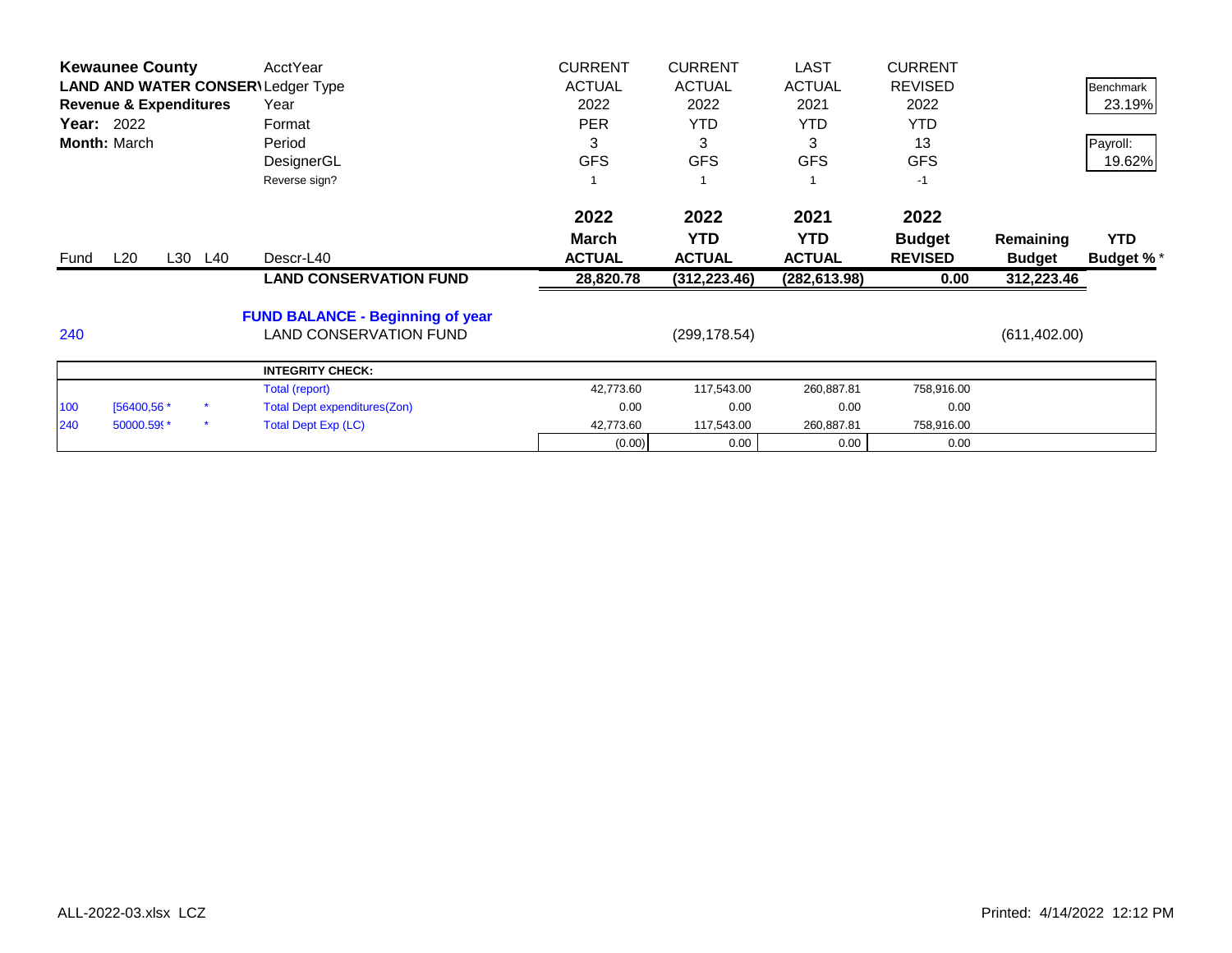|            | <b>Kewaunee County</b>            |     |         | AcctYear                           | <b>CURRENT</b> | <b>CURRENT</b> | <b>LAST</b>   | <b>CURRENT</b> |               |            |
|------------|-----------------------------------|-----|---------|------------------------------------|----------------|----------------|---------------|----------------|---------------|------------|
|            | <b>LAND INFORMATION FUND</b>      |     |         | Ledger Type                        | <b>ACTUAL</b>  | <b>ACTUAL</b>  | <b>ACTUAL</b> | <b>REVISED</b> |               | Benchmark  |
|            | <b>Revenue &amp; Expenditures</b> |     |         | Year                               | 2022           | 2022           | 2021          | 2022           |               | 23.19%     |
| Year: 2022 |                                   |     |         | Format                             | <b>PER</b>     | <b>YTD</b>     | <b>YTD</b>    | <b>YTD</b>     |               |            |
|            | Month: March                      |     |         | Period                             | 3              | 3              | 3             | 13             |               | Payroll:   |
|            |                                   |     |         | DesignerGL                         | <b>GFS</b>     | <b>GFS</b>     | <b>GFS</b>    | <b>GFS</b>     |               | 19.62%     |
|            |                                   |     |         | Reverse sign?                      | $\mathbf{1}$   | $\mathbf{1}$   | $\mathbf{1}$  | $-1$           |               |            |
|            |                                   |     |         |                                    |                |                |               |                |               |            |
|            |                                   |     |         |                                    | 2022           | 2022           | 2021          | 2022           |               |            |
|            |                                   |     |         |                                    | <b>March</b>   | <b>YTD</b>     | <b>YTD</b>    | <b>Budget</b>  | Remaining     | <b>YTD</b> |
| Fund       | L20                               |     | L30 L40 | Descr-L40                          | <b>ACTUAL</b>  | <b>ACTUAL</b>  | <b>ACTUAL</b> | <b>REVISED</b> | <b>Budget</b> | Budget %*  |
| 245        |                                   |     |         | <b>LAND INFORMATION FUND</b>       |                |                |               |                |               |            |
| 245        | 51730                             |     |         | <b>LAND INFORMATION OFFICE</b>     |                |                |               |                |               |            |
|            |                                   |     |         | Revenue                            |                |                |               |                |               |            |
| 245        | 41100 000                         |     |         | <b>GENERAL PROPERTY TAXES</b>      | 0.00           | (65,788.00)    | (112,749.00)  | (65,788.00)    | 0.00          | 100.00%    |
| 245        | 43249                             | 170 |         | <b>COVID GRANTS-LIO</b>            | 0.00           | 0.00           | 0.00          | 0.00           | 0.00          |            |
| 245        | 46132 000                         |     |         | <b>LIO RETAINED FEES</b>           | (2,480.00)     | (6,992.00)     | (8, 288.00)   | (27,000.00)    | (20,008.00)   | 25.90%     |
| 245        | 46132                             | 057 |         | <b>STRATEGIC INITIATIVE</b>        | 0.00           | 0.00           | 0.00          | (50,000.00)    | (50,000.00)   | 0.00%      |
| 245        | 46133                             | 043 |         | <b>LAND INFORMATION GRANT-TRNG</b> | 0.00           | (1,000.00)     | (1,000.00)    | (1,000.00)     | 0.00          | 100.00%    |
| 245        | 46133                             | 059 |         | <b>BASE BUDGET</b>                 | (61, 776.00)   | (61,776.00)    | 0.00          | (70,000.00)    | (8,224.00)    | 88.25%     |
| 245        | 48302                             | 000 |         | <b>SALE OF MAPS &amp; PLATS</b>    | 0.00           | 0.00           | 0.00          | (50.00)        | (50.00)       | 0.00%      |
| 245        | 48303                             | 000 |         | SALE OF DIGITAL DATA               | 0.00           | (100.00)       | (100.00)      | (500.00)       | (400.00)      | 20.00%     |
| 245        | 49200                             | 000 |         | TRANSFER FROM OTHER FUNDS          | 0.00           | 0.00           | 0.00          | 0.00           | 0.00          |            |
| 245        | 49202 000                         |     |         | TRANSFER FROM FUND BALANCE         | 0.00           | 0.00           | 0.00          | 0.00           | 0.00          |            |
|            |                                   |     |         | <b>Expenditures</b>                | (64, 256.00)   | (135, 656.00)  | (122, 137.00) | (214, 338.00)  | (78, 682.00)  | 63.29%     |
| 245        | 51730                             |     |         | <b>LAND INFORMATION OFFICE</b>     |                |                |               |                |               |            |
| 245        | 51730                             | 000 | 111     | <b>SALARIES</b>                    | 11,395.20      | 22,790.40      | 16,771.20     | 21,602.00      | (1, 188.40)   | 105.50%    |
| 245        | 51730                             | 000 | 121     | WAGES-REGULAR                      | 4,243.20       | 10,608.00      | 9,596.16      | 55,198.00      | 44,590.00     | 19.22%     |
| 245        | 51730                             | 000 | 141     | LOCAL ASSESSORS' PER DIEM          | 0.00           | 0.00           | 0.00          | 0.00           | 0.00          |            |
| 245        | 51730                             | 000 | 144     | <b>COUNTY SURVEYOR FEES</b>        | 0.00           | 0.00           | 0.00          | 0.00           | 0.00          |            |
| 245        | 51730                             | 000 | 151     | <b>SOCIAL SECURITY</b>             | 1,171.58       | 2,475.08       | 1,910.27      | 5,875.00       | 3,399.92      | 42.13%     |
| 245        | 51730                             | 000 | 152     | <b>RETIREMENT</b>                  | 460.97         | 1,615.35       | 1,779.83      | 4,992.00       | 3,376.65      | 32.36%     |
| 245        | 51730                             | 000 | 153     | <b>WORKMEN'S COMPENSATION</b>      | 28.82          | 61.55          | 49.68         | 145.00         | 83.45         | 42.45%     |
| 245        | 51730                             | 000 | 154     | <b>HEALTH INSURANCE</b>            | 944.44         | 3,676.57       | 5,045.52      | 17,568.00      | 13,891.43     | 20.93%     |
| 245        | 51730                             | 000 | 155     | <b>DENTAL INSURANCE</b>            | 53.84          | 209.59         | 307.56        | 834.00         | 624.41        | 25.13%     |
| 245        | 51730                             | 000 | 156     | HEALTH REIMBURSEMENT ACCOUNT       | 0.00           | 0.00           | 0.00          | 0.00           | 0.00          |            |
| 245        | 51730 000                         |     | 225     | <b>TELEPHONE</b>                   | 38.76          | 108.95         | 82.10         | 549.00         | 440.05        | 19.85%     |
| 245        | 51730 000                         |     | 249     | MAINTENANCE AGREEMENTS             | 0.00           | 0.00           | 21,820.00     | 25,000.00      | 25,000.00     | $0.00\%$   |
| 245        | 51730 000                         |     | 296     | <b>GIS CONSULTANT</b>              | 5,011.60       | 5,011.60       | 297.50        | 18,000.00      | 12,988.40     | 27.84%     |
| 245        | 51730 000                         |     | 297     | <b>GIS HOSTING FEES</b>            | 0.00           | 9,700.00       | 9,250.00      | 9,700.00       | 0.00          | 100.00%    |
| 245        | 51730 000                         |     | 311     | <b>POSTAGE</b>                     | 0.73           | 8.99           | 43.26         | 100.00         | 91.01         | 8.99%      |
| 245        | 51730 000                         |     | 312     | <b>OFFICE SUPPLIES</b>             | 0.00           | 51.58          | 100.89        | 2,750.00       | 2,698.42      | 1.88%      |
| 245        | 51730 000                         |     | 314     | <b>COUNTY SURVEYOR SUPPLIES</b>    | 0.00           | 0.00           | 0.00          | 100.00         | 100.00        | 0.00%      |
| 245        | 51730 000                         |     | 324     | <b>MEMBERSHIP DUES</b>             | 0.00           | 80.00          | 80.00         | 175.00         | 95.00         | 45.71%     |
| 245        | 51730 000 332                     |     |         | <b>TRAVEL EXPENSES</b>             | 0.00           | 0.00           | 0.00          | 750.00         | 750.00        | 0.00%      |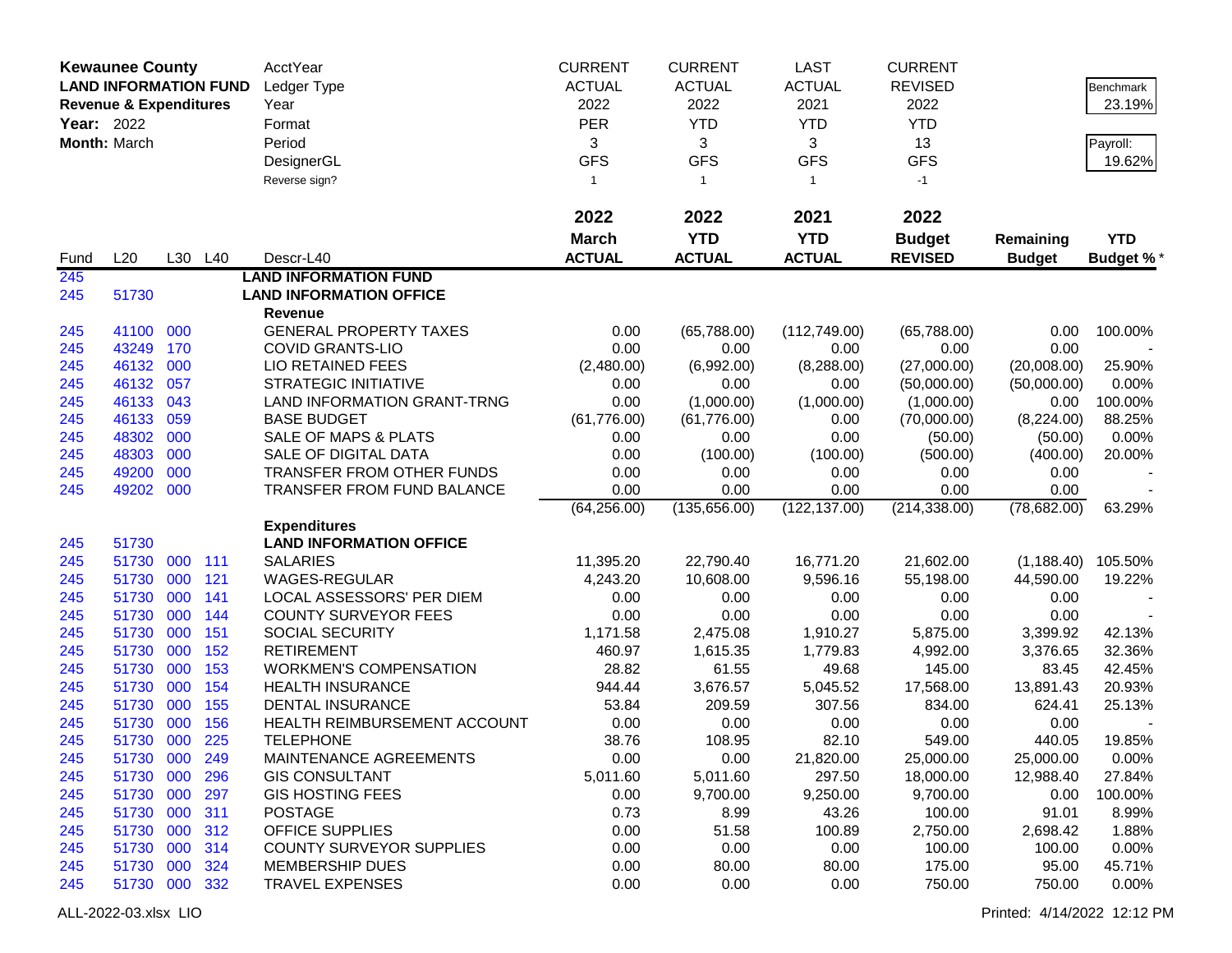|      | <b>Kewaunee County</b><br><b>LAND INFORMATION FUND</b><br><b>Revenue &amp; Expenditures</b><br><b>Year: 2022</b><br>Month: March |     |     | AcctYear<br>Ledger Type<br>Year<br>Format<br>Period<br>DesignerGL<br>Reverse sign? | <b>CURRENT</b><br><b>ACTUAL</b><br>2022<br><b>PER</b><br>3<br><b>GFS</b> | <b>CURRENT</b><br><b>ACTUAL</b><br>2022<br><b>YTD</b><br>3<br><b>GFS</b> | <b>LAST</b><br><b>ACTUAL</b><br>2021<br><b>YTD</b><br>3<br><b>GFS</b> | <b>CURRENT</b><br><b>REVISED</b><br>2022<br><b>YTD</b><br>13<br><b>GFS</b><br>$-1$ |               | <b>Benchmark</b><br>23.19%<br>Payroll:<br>19.62% |
|------|----------------------------------------------------------------------------------------------------------------------------------|-----|-----|------------------------------------------------------------------------------------|--------------------------------------------------------------------------|--------------------------------------------------------------------------|-----------------------------------------------------------------------|------------------------------------------------------------------------------------|---------------|--------------------------------------------------|
|      |                                                                                                                                  |     |     |                                                                                    | 2022                                                                     | 2022                                                                     | 2021                                                                  | 2022                                                                               |               |                                                  |
|      |                                                                                                                                  |     |     |                                                                                    | <b>March</b>                                                             | <b>YTD</b>                                                               | <b>YTD</b>                                                            | <b>Budget</b>                                                                      | Remaining     | <b>YTD</b>                                       |
| Fund | L20                                                                                                                              | L30 | L40 | Descr-L40                                                                          | <b>ACTUAL</b>                                                            | <b>ACTUAL</b>                                                            | <b>ACTUAL</b>                                                         | <b>REVISED</b>                                                                     | <b>Budget</b> | <b>Budget %*</b>                                 |
| 245  | 51730                                                                                                                            | 000 | 336 | <b>TRAINING</b>                                                                    | 0.00                                                                     | 0.00                                                                     | 0.00                                                                  | 1,000.00                                                                           | 1,000.00      | 0.00%                                            |
| 245  | 51730                                                                                                                            | 000 | 339 | LOCAL ASSESSORS' TRAVEL                                                            | 0.00                                                                     | 0.00                                                                     | 0.00                                                                  | 0.00                                                                               | 0.00          |                                                  |
| 245  | 51730                                                                                                                            | 000 | 608 | <b>BASE BUDGET GRANT PROJECTS</b>                                                  | 0.00                                                                     | 0.00                                                                     | 0.00                                                                  | 0.00                                                                               | 0.00          |                                                  |
| 245  | 51730                                                                                                                            | 000 | 609 | <b>OTHER PROJECTS</b>                                                              | 0.00                                                                     | 0.00                                                                     | 0.00                                                                  | 50,000.00                                                                          | 50,000.00     | 0.00%                                            |
| 245  | 51730                                                                                                                            | 000 | 813 | <b>OUTLAY</b>                                                                      | 0.00                                                                     | 0.00                                                                     | 0.00                                                                  | 0.00                                                                               | 0.00          |                                                  |
| 245  | 59200                                                                                                                            | 000 | 601 | <b>TRANSFER TO OTHER FUNDS</b>                                                     | 0.00                                                                     | 0.00                                                                     | 0.00                                                                  | 0.00                                                                               | 0.00          |                                                  |
| 245  | 59202                                                                                                                            | 000 | 601 | <b>TRANSFER TO FUND BALANCE</b>                                                    | 0.00                                                                     | 0.00                                                                     | 0.00                                                                  | 0.00                                                                               | 0.00          |                                                  |
|      |                                                                                                                                  |     |     |                                                                                    | 23,349.14                                                                | 56,397.66                                                                | 67,133.97                                                             | 214,338.00                                                                         | 157,940.34    | 26.31%                                           |
|      |                                                                                                                                  |     |     |                                                                                    | (40,906.86)                                                              | (79, 258.34)                                                             | (55,003.03)                                                           | 0.00                                                                               | 79,258.34     |                                                  |
|      |                                                                                                                                  |     |     | <b>LAND INFORMATION FUND</b>                                                       | (40,906.86)                                                              | (79, 258.34)                                                             | (55,003.03)                                                           | 0.00                                                                               | 79,258.34     |                                                  |
|      |                                                                                                                                  |     |     | <b>FUND BALANCE - Beginning of year</b>                                            |                                                                          |                                                                          |                                                                       |                                                                                    |               |                                                  |
| 245  |                                                                                                                                  |     |     | <b>LAND INFORMATION FUND</b>                                                       |                                                                          | (190, 394.34)                                                            |                                                                       |                                                                                    | (269, 652.68) |                                                  |
|      |                                                                                                                                  |     |     | <b>INTEGRITY CHECK:</b>                                                            |                                                                          |                                                                          |                                                                       |                                                                                    |               |                                                  |
|      |                                                                                                                                  |     |     | Total (report)                                                                     | (40,906.86)                                                              | (79, 258.34)                                                             | (55,003.03)                                                           | 0.00                                                                               |               |                                                  |
| 245  | [40000.59 *                                                                                                                      |     |     | <b>Total Dept (G/L)</b>                                                            | (40,906.86)                                                              | (79, 258.34)                                                             | (55,003.03)                                                           | 0.00                                                                               |               |                                                  |
|      |                                                                                                                                  |     |     |                                                                                    | 0.00                                                                     | 0.00                                                                     | 0.00                                                                  | 0.00                                                                               |               |                                                  |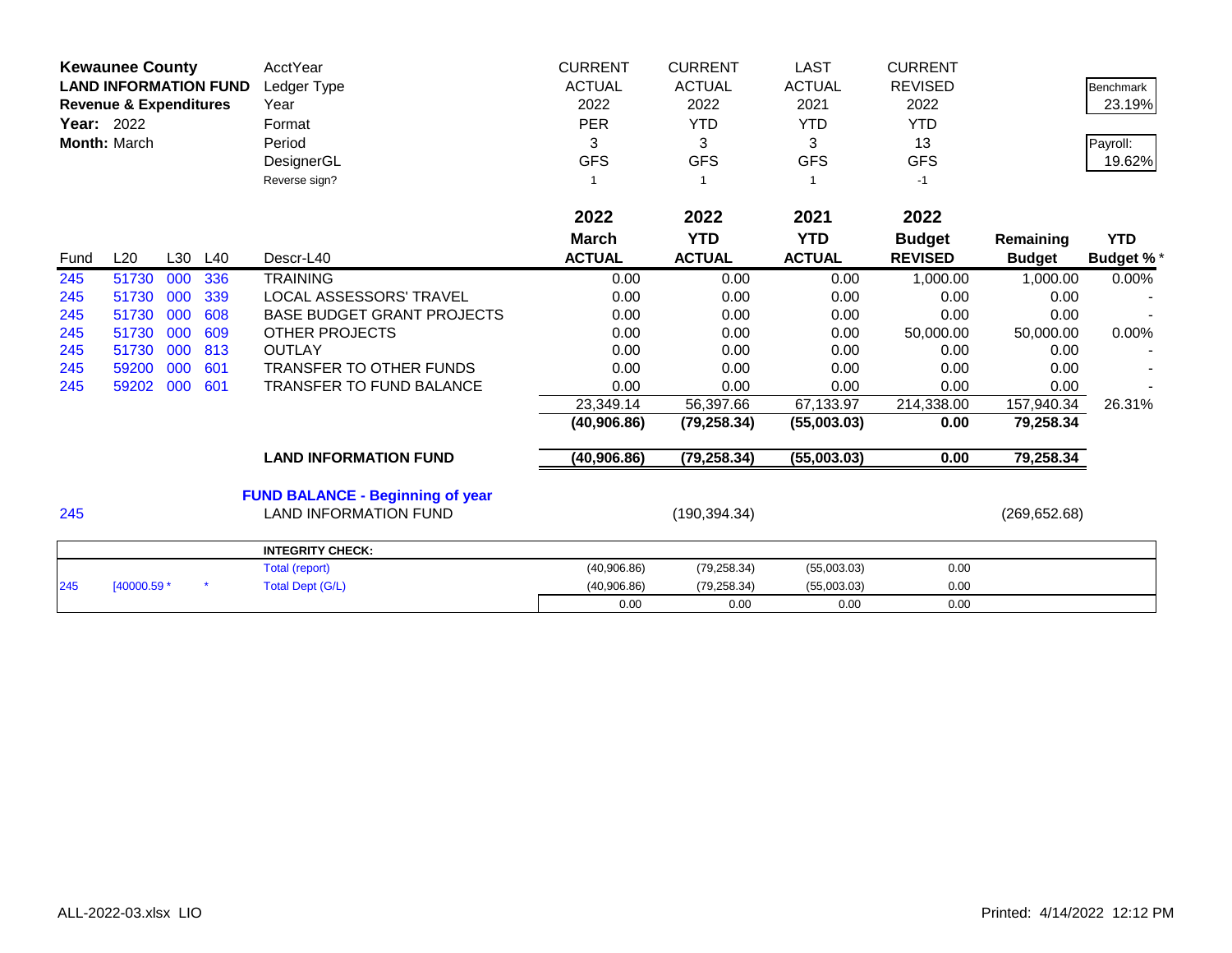| <b>Kewaunee County</b><br><b>COURTHOUSE MAINTENANC Ledger Type</b><br><b>Revenue &amp; Expenditures</b><br>Year: 2022<br>Month: March |                            |            | AcctYear<br>Year<br>Format<br>Period<br>DesignerGL<br>Reverse sign? | <b>CURRENT</b><br><b>ACTUAL</b><br>2022<br>PER<br>3<br><b>GFS</b><br>$\mathbf{1}$ | <b>CURRENT</b><br><b>ACTUAL</b><br>2022<br><b>YTD</b><br>3<br><b>GFS</b><br>$\overline{1}$ | <b>LAST</b><br><b>ACTUAL</b><br>2021<br><b>YTD</b><br>3<br><b>GFS</b><br>$\mathbf{1}$ | <b>CURRENT</b><br><b>REVISED</b><br>2022<br><b>YTD</b><br>13<br><b>GFS</b><br>$-1$ |                                 | Benchmark<br>23.19%<br>Payroll:<br>19.62% |                                |
|---------------------------------------------------------------------------------------------------------------------------------------|----------------------------|------------|---------------------------------------------------------------------|-----------------------------------------------------------------------------------|--------------------------------------------------------------------------------------------|---------------------------------------------------------------------------------------|------------------------------------------------------------------------------------|---------------------------------|-------------------------------------------|--------------------------------|
|                                                                                                                                       |                            |            |                                                                     |                                                                                   | 2022                                                                                       | 2022                                                                                  | 2021                                                                               | 2022                            |                                           |                                |
| Fund                                                                                                                                  | L20                        |            | L30 L40                                                             | Descr-L40                                                                         | <b>March</b><br><b>ACTUAL</b>                                                              | <b>YTD</b><br><b>ACTUAL</b>                                                           | <b>YTD</b><br><b>ACTUAL</b>                                                        | <b>Budget</b><br><b>REVISED</b> | Remaining<br><b>Budget</b>                | <b>YTD</b><br><b>Budget %*</b> |
| 100                                                                                                                                   |                            |            |                                                                     | <b>GENERAL FUND</b>                                                               |                                                                                            |                                                                                       |                                                                                    |                                 |                                           |                                |
| 100                                                                                                                                   |                            |            |                                                                     | <b>MAINTENANCE</b>                                                                |                                                                                            |                                                                                       |                                                                                    |                                 |                                           |                                |
| 100                                                                                                                                   | 51602                      |            |                                                                     | <b>COURTHOUSE MAINTENANCE</b>                                                     |                                                                                            |                                                                                       |                                                                                    |                                 |                                           |                                |
|                                                                                                                                       |                            |            |                                                                     | <b>Revenue</b>                                                                    |                                                                                            |                                                                                       |                                                                                    |                                 |                                           |                                |
| 100<br>100                                                                                                                            | 43249<br>48201             | 180<br>000 |                                                                     | <b>COVID GRANTS-MNT</b><br>RENT ON COUNTY BLDGS & OFF                             | 0.00<br>0.00                                                                               | 0.00<br>0.00                                                                          | 0.00<br>0.00                                                                       | 0.00<br>0.00                    | 0.00<br>0.00                              |                                |
|                                                                                                                                       |                            |            |                                                                     |                                                                                   | 0.00                                                                                       | 0.00                                                                                  | 0.00                                                                               | 0.00                            | 0.00                                      |                                |
|                                                                                                                                       |                            |            |                                                                     | <b>Expenditures</b>                                                               |                                                                                            |                                                                                       |                                                                                    |                                 |                                           |                                |
| 100                                                                                                                                   | 51602                      | 000        | 111                                                                 | <b>SALARIES</b>                                                                   | 4,776.00                                                                                   | 14,328.00                                                                             | 13,920.00                                                                          | 62,087.00                       | 47,759.00                                 | 23.08%                         |
| 100                                                                                                                                   | 51602                      | 000        | 121                                                                 | WAGES-REGULAR                                                                     | 8,002.59                                                                                   | 20,821.67                                                                             | 20,460.93                                                                          | 104,577.00                      | 83,755.33                                 | 19.91%                         |
| 100                                                                                                                                   | 51602                      | 000        | 125                                                                 | <b>WAGES-TEMPORARY EMPLOYEES</b>                                                  | 0.00                                                                                       | 0.00                                                                                  | 0.00                                                                               | 0.00                            | 0.00                                      |                                |
| 100                                                                                                                                   | 51602                      | 000        | 151                                                                 | SOCIAL SECURITY                                                                   | 914.96                                                                                     | 2,509.05                                                                              | 2,419.89                                                                           | 12,750.00                       | 10,240.95                                 | 19.68%                         |
| 100                                                                                                                                   | 51602                      | 000        | 152                                                                 | <b>RETIREMENT</b>                                                                 | 753.54                                                                                     | 2,094.91                                                                              | 2,111.67                                                                           | 9,796.00                        | 7,701.09                                  | 21.39%                         |
| 100                                                                                                                                   | 51602                      | 000        | 153                                                                 | <b>WORKMEN'S COMPENSATION</b>                                                     | 474.74                                                                                     | 1,305.85                                                                              | 1,339.11                                                                           | 6,319.00                        | 5,013.15                                  | 20.67%                         |
| 100                                                                                                                                   | 51602                      | 000        | 154                                                                 | <b>HEALTH INSURANCE</b>                                                           | 3,740.60                                                                                   | 11,302.96                                                                             | 12,415.20                                                                          | 61,441.00                       | 50,138.04                                 | 18.40%                         |
| 100                                                                                                                                   | 51602                      | 000        | 155                                                                 | DENTAL INSURANCE                                                                  | 148.58                                                                                     | 450.39                                                                                | 387.48                                                                             | 1,950.00                        | 1,499.61                                  | 23.10%                         |
| 100                                                                                                                                   | 51602<br>51602             | 000<br>000 | 156<br>222                                                          | HEALTH REIMBURSEMENT ACCOUNT<br><b>ELECTRIC</b>                                   | 0.00<br>1,964.01                                                                           | 0.00<br>3,915.37                                                                      | 0.00<br>5,306.61                                                                   | 0.00<br>25,000.00               | 0.00<br>21,084.63                         | 15.66%                         |
| 100<br>100                                                                                                                            | 51602                      | 000        | 224                                                                 | GAS                                                                               | 4,234.74                                                                                   | 8,514.42                                                                              | 7,353.21                                                                           | 18,000.00                       | 9,485.58                                  | 47.30%                         |
| 100                                                                                                                                   | 51602                      | 000        | 225                                                                 | <b>TELEPHONE</b>                                                                  | 58.83                                                                                      | 171.29                                                                                | 146.73                                                                             | 846.00                          | 674.71                                    | 20.25%                         |
| 100                                                                                                                                   | 51602                      | 000        | 235                                                                 | <b>SNOW REMOVAL</b>                                                               | 0.00                                                                                       | 0.00                                                                                  | 0.00                                                                               | 1,600.00                        | 1,600.00                                  | 0.00%                          |
| 100                                                                                                                                   | 51602                      | 000        | 241                                                                 | <b>CAR/TRUCK MAINTENANCE</b>                                                      | 0.00                                                                                       | 0.00                                                                                  | 0.00                                                                               | 400.00                          | 400.00                                    | 0.00%                          |
| 100                                                                                                                                   | 51602                      | 000        | 242                                                                 | <b>MACHY &amp; EQUIP MAINT/REPAIRS</b>                                            | 275.85                                                                                     | 275.85                                                                                | 0.00                                                                               | 900.00                          | 624.15                                    | 30.65%                         |
| 100                                                                                                                                   | 51602                      | 000        | 245                                                                 | <b>GROUNDS &amp; GROUND IMPROVEMENT</b>                                           | 0.00                                                                                       | 0.00                                                                                  | 0.00                                                                               | 300.00                          | 300.00                                    | 0.00%                          |
| 100                                                                                                                                   | 51602                      | 000        | 247                                                                 | <b>BUILDING MAINTENANCE</b>                                                       | 346.30                                                                                     | 364.86                                                                                | 319.79                                                                             | 5,000.00                        | 4,635.14                                  | 7.30%                          |
| 100                                                                                                                                   | 51602                      | 000        | 249                                                                 | MAINTENANCE AGREEMENTS                                                            | 983.92                                                                                     | 4,204.72                                                                              | 3,915.01                                                                           | 10,500.00                       | 6,295.28                                  | 40.04%                         |
| 100                                                                                                                                   | 51602 000                  |            | 297                                                                 | REFUSE COLLECTION                                                                 | 132.00                                                                                     | 396.00                                                                                | 463.44                                                                             | 1,700.00                        | 1,304.00                                  | 23.29%                         |
| 100                                                                                                                                   | 51602 000 312              |            |                                                                     | OFFICE SUPPLIES                                                                   | 0.00                                                                                       | 0.00                                                                                  | 0.00                                                                               | 0.00                            | 0.00                                      |                                |
| 100                                                                                                                                   | 51602 000 314              |            |                                                                     | SMALL ITEMS OF EQUIPMENT                                                          | 0.00                                                                                       | 0.00                                                                                  | 0.00                                                                               | 200.00                          | 200.00                                    | 0.00%                          |
| 100                                                                                                                                   | 51602 000                  |            | 332                                                                 | <b>TRAVEL EXPENSES</b>                                                            | 0.00                                                                                       | 0.00                                                                                  | 0.00                                                                               | 0.00                            | 0.00                                      |                                |
| 100                                                                                                                                   | 51602 000 344<br>51602 000 |            | 351                                                                 | HOUSEHOLD & JANITORIAL SUPP<br><b>GASOLINE &amp; DIESEL FUEL</b>                  | 186.74<br>182.49                                                                           | 1,853.84<br>300.04                                                                    | 1,982.82<br>213.03                                                                 | 8,000.00<br>1,300.00            | 6,146.16<br>999.96                        | 23.17%<br>23.08%               |
| 100<br>100                                                                                                                            | 51602 000 813              |            |                                                                     | <b>OUTLAY</b>                                                                     | 2,993.00                                                                                   | 2,993.00                                                                              | (1,512.00)                                                                         | 52,350.00                       | 49,357.00                                 | 5.72%                          |
|                                                                                                                                       |                            |            |                                                                     |                                                                                   | 30,168.89                                                                                  | 75,802.22                                                                             | 71,242.92                                                                          | 385,016.00                      | 309,213.78                                | 19.69%                         |
|                                                                                                                                       |                            |            |                                                                     |                                                                                   | 30,168.89                                                                                  | 75,802.22                                                                             | 71,242.92                                                                          | 385,016.00                      | 309,213.78                                |                                |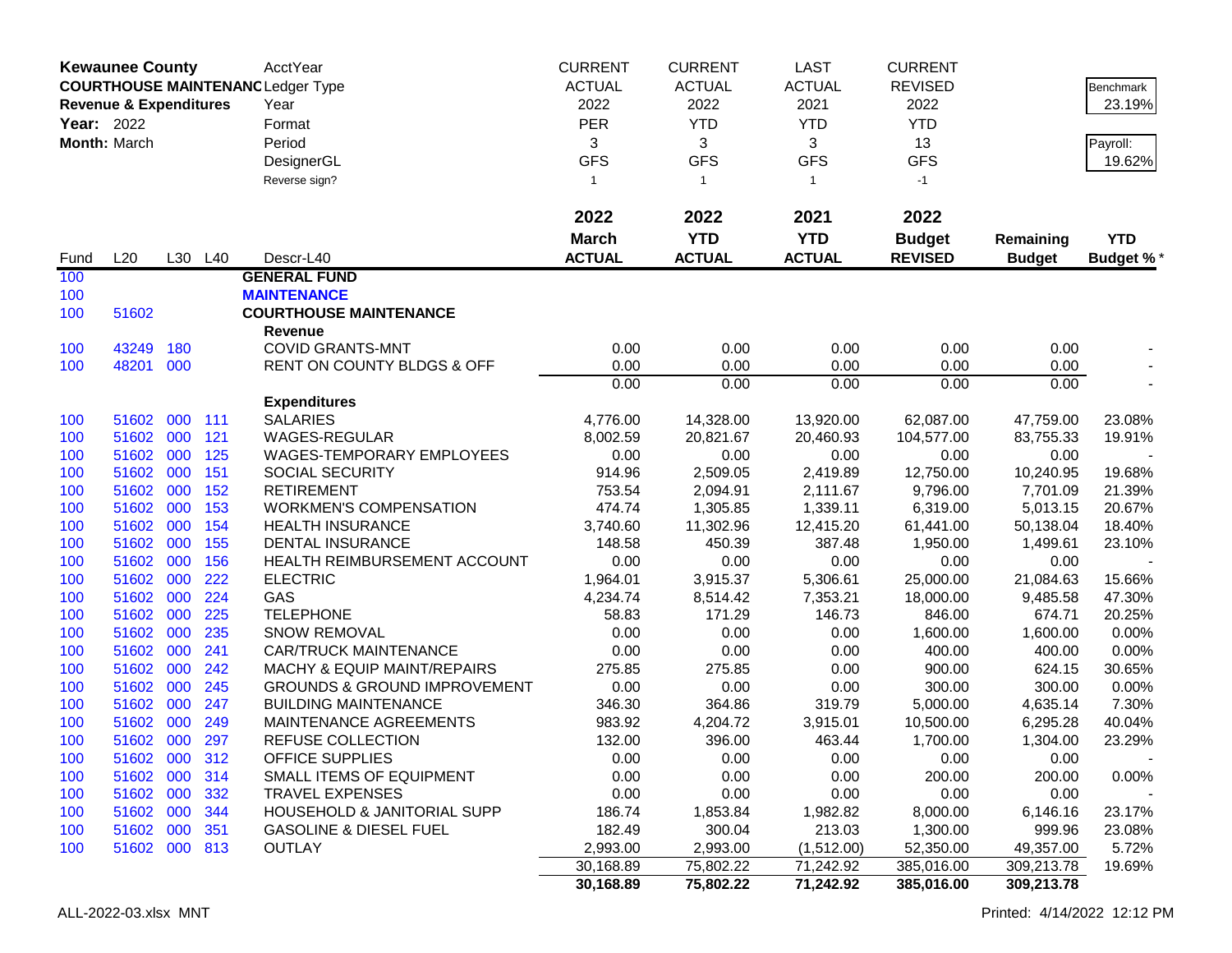|            | <b>Kewaunee County</b>            |     |     | AcctYear                                 | <b>CURRENT</b> | <b>CURRENT</b> | <b>LAST</b>   | <b>CURRENT</b> |               |                  |
|------------|-----------------------------------|-----|-----|------------------------------------------|----------------|----------------|---------------|----------------|---------------|------------------|
|            |                                   |     |     | <b>COURTHOUSE MAINTENANC Ledger Type</b> | <b>ACTUAL</b>  | <b>ACTUAL</b>  | <b>ACTUAL</b> | <b>REVISED</b> |               | Benchmark        |
|            | <b>Revenue &amp; Expenditures</b> |     |     | Year                                     | 2022           | 2022           | 2021          | 2022           |               | 23.19%           |
| Year: 2022 |                                   |     |     | Format                                   | PER            | <b>YTD</b>     | <b>YTD</b>    | <b>YTD</b>     |               |                  |
|            | Month: March                      |     |     | Period                                   | 3              | 3              | 3             | 13             |               | Payroll:         |
|            |                                   |     |     | DesignerGL                               | <b>GFS</b>     | <b>GFS</b>     | <b>GFS</b>    | <b>GFS</b>     |               | 19.62%           |
|            |                                   |     |     | Reverse sign?                            | $\overline{1}$ | $\mathbf{1}$   | $\mathbf{1}$  | $-1$           |               |                  |
|            |                                   |     |     |                                          |                |                |               |                |               |                  |
|            |                                   |     |     |                                          | 2022           | 2022           | 2021          | 2022           |               |                  |
|            |                                   |     |     |                                          | <b>March</b>   | <b>YTD</b>     | <b>YTD</b>    | <b>Budget</b>  | Remaining     | <b>YTD</b>       |
| Fund       | L20                               | L30 | L40 | Descr-L40                                | <b>ACTUAL</b>  | <b>ACTUAL</b>  | <b>ACTUAL</b> | <b>REVISED</b> | <b>Budget</b> | <b>Budget %*</b> |
| 100        | 51605                             |     |     | <b>ADMINISTRATION CENTER</b>             |                |                |               |                |               |                  |
|            |                                   |     |     | <b>Expenditures</b>                      |                |                |               |                |               |                  |
| 100        | 51605                             | 000 | 221 | <b>WATER &amp; SEWER</b>                 | 584.53         | 584.53         | 584.34        | 3,600.00       | 3,015.47      | 16.24%           |
| 100        | 51605                             | 000 | 222 | <b>ELECTRIC</b>                          | 2,174.12       | 4,273.63       | 6,683.03      | 34,500.00      | 30,226.37     | 12.39%           |
| 100        | 51605                             | 000 | 224 | GAS                                      | 2,605.63       | 5,127.86       | 4,093.67      | 9,600.00       | 4,472.14      | 53.42%           |
| 100        | 51605                             | 000 | 235 | <b>SNOW REMOVAL</b>                      | 0.00           | 0.00           | 0.00          | 1,800.00       | 1,800.00      | 0.00%            |
| 100        | 51605                             | 000 | 245 | <b>GROUNDS &amp; GROUND IMPROVEMENT</b>  | 0.00           | 0.00           | 0.00          | 400.00         | 400.00        | 0.00%            |
| 100        | 51605                             | 000 | 247 | <b>BUILDING MAINTENANCE</b>              | 802.97         | 927.99         | 1,341.90      | 5,000.00       | 4,072.01      | 18.56%           |
| 100        | 51605                             | 000 | 249 | MAINTENANCE AGREEMENTS                   | 668.05         | 6,337.34       | 7,002.22      | 14,000.00      | 7,662.66      | 45.27%           |
| 100        | 51605                             | 000 | 297 | REFUSE COLLECTION                        | 264.02         | 792.06         | 926.87        | 3,200.00       | 2,407.94      | 24.75%           |
| 100        | 51605                             | 000 | 314 | <b>SMALL ITEMS OF EQUIPMENT</b>          | 0.00           | 0.00           | 0.00          | 300.00         | 300.00        | 0.00%            |
| 100        | 51605                             | 000 | 344 | <b>HOUSEHOLD &amp; JANITORIAL SUPP</b>   | 0.00           | 0.00           | 0.00          | 0.00           | 0.00          |                  |
| 100        | 51605                             | 000 | 355 | <b>HVAC MAINTENANCE</b>                  | 0.00           | 881.26         | 0.00          | 0.00           | (881.26)      |                  |
| 100        | 51605                             | 000 | 360 | <b>BOILER REPAIRS</b>                    | 0.00           | 0.00           | 0.00          | 0.00           | 0.00          |                  |
| 100        | 51605                             | 000 | 813 | <b>OUTLAY</b>                            | 2,599.43       | 3,280.34       | 48,000.00     | 4,500.00       | 1,219.66      | 72.90%           |
|            |                                   |     |     |                                          | 9,698.75       | 22,205.01      | 68,632.03     | 76,900.00      | 54,694.99     | 28.88%           |
|            |                                   |     |     |                                          | 9,698.75       | 22,205.01      | 68,632.03     | 76,900.00      | 54,694.99     |                  |
| 100        | 55111                             |     |     | <b>JAIL MUSEUM</b>                       |                |                |               |                |               |                  |
|            |                                   |     |     | <b>Expenditures</b>                      |                |                |               |                |               |                  |
| 100        | 55111                             | 000 | 222 | <b>ELECTRIC</b>                          | 90.34          | 176.53         | 283.71        | 1,000.00       | 823.47        | 17.65%           |
| 100        | 55111                             | 000 | 224 | GAS                                      | 154.23         | 275.70         | 361.40        | 900.00         | 624.30        | 30.63%           |
| 100        | 55111                             | 000 | 247 | <b>BUILDING MAINTENANCE</b>              | 119.20         | 865.68         | 738.36        | 1,000.00       | 134.32        | 86.57%           |
| 100        | 55111                             | 000 | 350 | <b>GENERAL REPAIRS</b>                   | 0.00           | 0.00           | 0.00          | 0.00           | 0.00          |                  |
| 100        | 55111                             | 000 | 813 | <b>OUTLAY</b>                            | 0.00           | 0.00           | 0.00          | 0.00           | 0.00          |                  |
|            |                                   |     |     |                                          | 363.77         | 1,317.91       | 1,383.47      | 2,900.00       | 1,582.09      | 45.45%           |
|            |                                   |     |     |                                          | 363.77         | 1,317.91       | 1,383.47      | 2,900.00       | 1,582.09      |                  |
|            |                                   |     |     |                                          | 40,231.41      | 99,325.14      | 141,258.42    | 464,816.00     | 365,490.86    |                  |
|            |                                   |     |     |                                          |                |                |               |                |               |                  |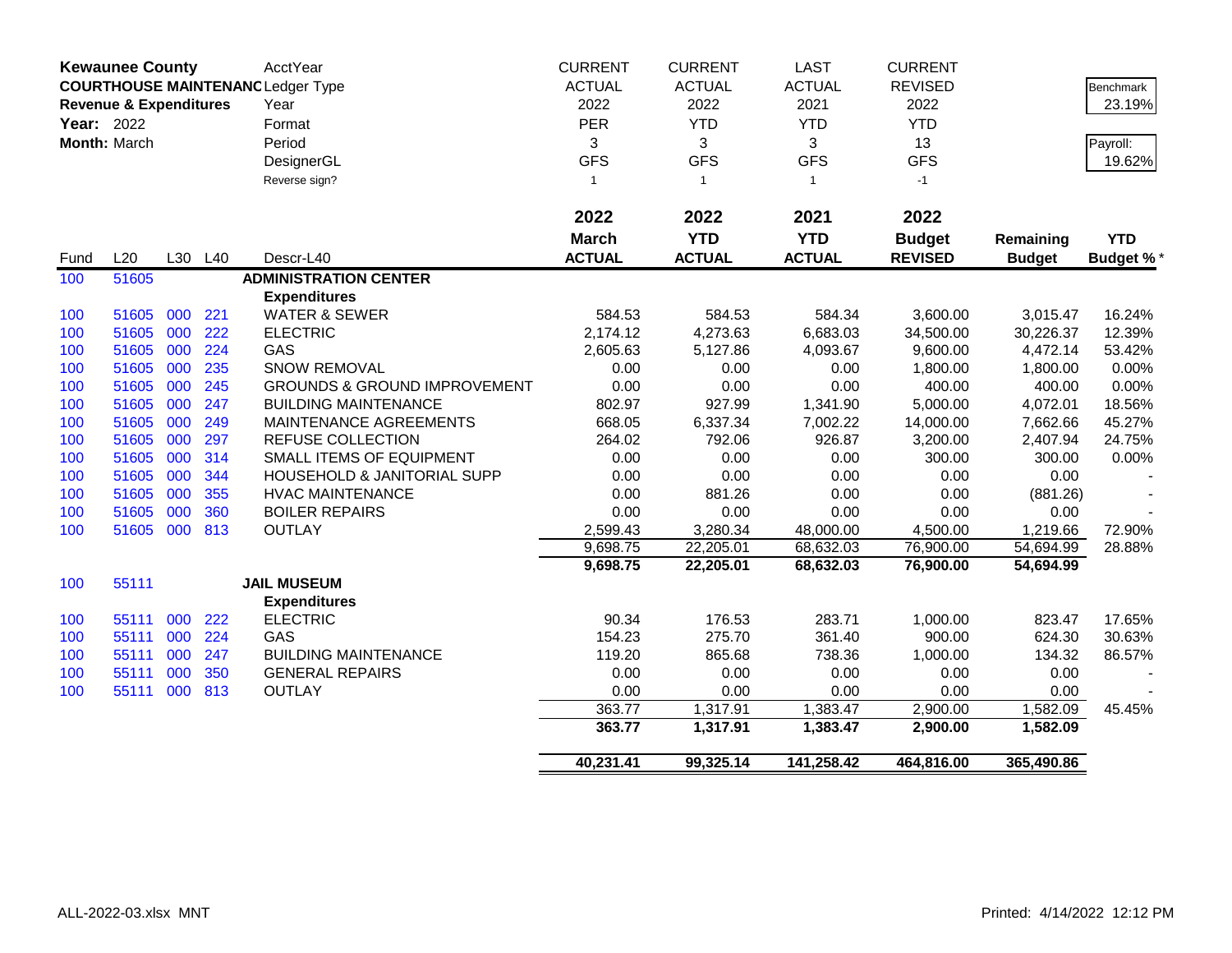| <b>Kewaunee County</b><br><b>COURTHOUSE MAINTENANC Ledger Type</b><br><b>Revenue &amp; Expenditures</b><br>Year: 2022<br>Month: March |                       |     |         | AcctYear<br>Year<br>Format<br>Period<br>DesignerGL<br>Reverse sign? | <b>CURRENT</b><br><b>ACTUAL</b><br>2022<br><b>PER</b><br>3<br><b>GFS</b><br>-1 | <b>CURRENT</b><br><b>ACTUAL</b><br>2022<br><b>YTD</b><br>3<br><b>GFS</b><br>$\overline{1}$ | <b>LAST</b><br><b>ACTUAL</b><br>2021<br><b>YTD</b><br>3<br><b>GFS</b><br>$\mathbf{1}$ | <b>CURRENT</b><br><b>REVISED</b><br>2022<br><b>YTD</b><br>13<br><b>GFS</b><br>$-1$ |                      | <b>Benchmark</b><br>23.19%<br>Payroll:<br>19.62% |
|---------------------------------------------------------------------------------------------------------------------------------------|-----------------------|-----|---------|---------------------------------------------------------------------|--------------------------------------------------------------------------------|--------------------------------------------------------------------------------------------|---------------------------------------------------------------------------------------|------------------------------------------------------------------------------------|----------------------|--------------------------------------------------|
|                                                                                                                                       |                       |     |         |                                                                     | 2022<br><b>March</b>                                                           | 2022<br><b>YTD</b>                                                                         | 2021<br><b>YTD</b>                                                                    | 2022<br><b>Budget</b>                                                              | Remaining            | <b>YTD</b>                                       |
| Fund                                                                                                                                  | L20                   |     | L30 L40 | Descr-L40                                                           | <b>ACTUAL</b>                                                                  | <b>ACTUAL</b>                                                                              | <b>ACTUAL</b>                                                                         | <b>REVISED</b>                                                                     | <b>Budget</b>        | <b>Budget %*</b>                                 |
| 130                                                                                                                                   |                       |     |         | <b>VEHICLE REPLACEMENT FUND</b><br>Revenue                          |                                                                                |                                                                                            |                                                                                       |                                                                                    |                      |                                                  |
| 130                                                                                                                                   | 47410                 | 000 |         | CO CAR MILEAGE CHARGES                                              | (16.38)                                                                        | (264.43)                                                                                   | (22.40)                                                                               | (7,000.00)                                                                         | (6,735.57)           | 3.78%                                            |
| 130                                                                                                                                   | 49200                 | 000 |         | <b>TRANSFER FROM OTHER FUNDS</b>                                    | 0.00                                                                           | 0.00                                                                                       | 0.00                                                                                  | 0.00                                                                               | 0.00                 |                                                  |
| 130                                                                                                                                   | 49202                 | 000 |         | <b>TRANSFER FROM FUND BALANCE</b>                                   | 0.00                                                                           | 0.00                                                                                       | 0.00                                                                                  | 0.00                                                                               | 0.00                 |                                                  |
|                                                                                                                                       |                       |     |         |                                                                     | (16.38)                                                                        | (264.43)                                                                                   | (22.40)                                                                               | (7,000.00)                                                                         | (6, 735.57)          |                                                  |
|                                                                                                                                       |                       |     |         | <b>Expenditures</b>                                                 |                                                                                |                                                                                            |                                                                                       |                                                                                    |                      |                                                  |
| 130                                                                                                                                   | 51932                 | 000 | 241     | <b>CAR/TRUCK MAINTENANCE</b>                                        | 0.00                                                                           | 0.00                                                                                       | 0.00                                                                                  | 1,000.00                                                                           | 1,000.00             | 0.00%                                            |
| 130                                                                                                                                   | 51932                 | 000 | 351     | <b>GASOLINE</b>                                                     | 76.56                                                                          | 116.25                                                                                     | 29.34                                                                                 | 1,000.00                                                                           | 883.75               | 11.63%                                           |
| 130                                                                                                                                   | 51932                 | 000 | 813     | <b>OUTLAY</b>                                                       | 0.00                                                                           | 0.00                                                                                       | 0.00                                                                                  | 0.00                                                                               | 0.00                 |                                                  |
| 130                                                                                                                                   | 59200                 | 000 | 601     | TRANSFER TO OTHER FUNDS                                             | 0.00                                                                           | 0.00                                                                                       | 0.00                                                                                  | 0.00                                                                               | 0.00                 |                                                  |
| 130                                                                                                                                   | 59202                 | 000 | 601     | TRANSFER TO FUND BALANCE                                            | 0.00<br>76.56                                                                  | 0.00<br>116.25                                                                             | 0.00<br>29.34                                                                         | 5,000.00<br>7,000.00                                                               | 5,000.00<br>6,883.75 | 0.00%<br>1.66%                                   |
|                                                                                                                                       |                       |     |         |                                                                     | 60.18                                                                          | (148.18)                                                                                   | 6.94                                                                                  | 0.00                                                                               | 148.18               |                                                  |
|                                                                                                                                       |                       |     |         |                                                                     |                                                                                |                                                                                            |                                                                                       |                                                                                    |                      |                                                  |
|                                                                                                                                       |                       |     |         |                                                                     | 40,291.59                                                                      | 99,176.96                                                                                  | 141,265.36                                                                            | 464,816.00                                                                         | 365,639.04           |                                                  |
|                                                                                                                                       |                       |     |         | <b>FUND BALANCE - Beginning of year</b>                             |                                                                                |                                                                                            |                                                                                       |                                                                                    |                      |                                                  |
| 130                                                                                                                                   |                       |     |         | <b>VEHICLE REPLACEMENT FUND</b>                                     |                                                                                | (38, 473.89)                                                                               |                                                                                       |                                                                                    | (38,622.07)          |                                                  |
|                                                                                                                                       |                       |     |         | <b>INTEGRITY CHECK:</b>                                             |                                                                                |                                                                                            |                                                                                       |                                                                                    |                      |                                                  |
|                                                                                                                                       |                       |     |         | <b>Total Expenditures (report)</b>                                  | 40,307.97                                                                      | 99,441.39                                                                                  | 141,287.76                                                                            | 471,816.00                                                                         |                      |                                                  |
|                                                                                                                                       | [100,130] [51602,51 * |     |         | <b>Total Dept expenditures(G/L)</b>                                 | 40,307.97                                                                      | 99,441.39                                                                                  | 141,287.76                                                                            | 471,816.00                                                                         |                      |                                                  |
|                                                                                                                                       |                       |     |         |                                                                     | 0.00                                                                           | 0.00                                                                                       | 0.00                                                                                  | 0.00                                                                               |                      |                                                  |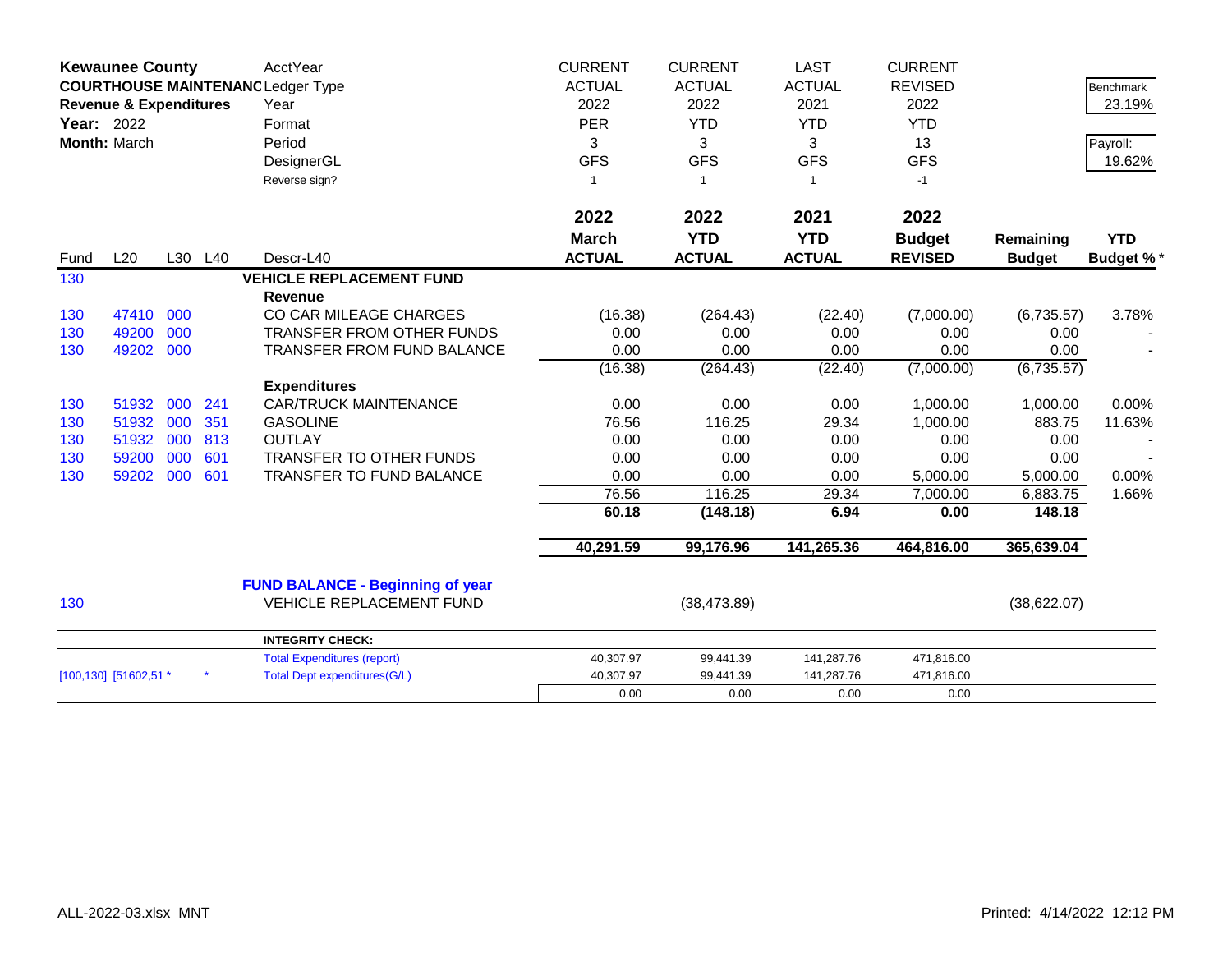|                   | <b>Kewaunee County</b>                                                             |            |            | AcctYear                                    | <b>CURRENT</b>   | <b>CURRENT</b>     | <b>LAST</b>          | <b>CURRENT</b>         |                       |                  |
|-------------------|------------------------------------------------------------------------------------|------------|------------|---------------------------------------------|------------------|--------------------|----------------------|------------------------|-----------------------|------------------|
|                   | <b>PROMOTION &amp; RECREATION Ledger Type</b><br><b>Revenue &amp; Expenditures</b> |            |            |                                             | <b>ACTUAL</b>    | <b>ACTUAL</b>      | <b>ACTUAL</b>        | <b>REVISED</b>         |                       | Benchmark        |
|                   |                                                                                    |            |            | Year                                        | 2022             | 2022               | 2021                 | 2022                   |                       | 23.19%           |
| <b>Year: 2022</b> |                                                                                    |            |            | Format                                      | <b>PER</b>       | <b>YTD</b>         | <b>YTD</b>           | <b>YTD</b>             |                       |                  |
|                   | Month: March                                                                       |            |            | Period                                      | 3                | 3                  | 3                    | 13                     |                       | Payroll:         |
|                   |                                                                                    |            |            | DesignerGL                                  | <b>GFS</b>       | <b>GFS</b>         | <b>GFS</b>           | <b>GFS</b>             |                       | 19.62%           |
|                   |                                                                                    |            |            | Reverse sign?                               | $\mathbf{1}$     | $\mathbf{1}$       | $\mathbf{1}$         | $-1$                   |                       |                  |
|                   |                                                                                    |            |            |                                             |                  |                    |                      |                        |                       |                  |
|                   |                                                                                    |            |            |                                             | 2022             | 2022               | 2021                 | 2022                   |                       |                  |
|                   |                                                                                    |            |            |                                             | <b>March</b>     | <b>YTD</b>         | <b>YTD</b>           | <b>Budget</b>          | Remaining             | <b>YTD</b>       |
| Fund              | L20                                                                                |            | L30 L40    | Descr-L40                                   | <b>ACTUAL</b>    | <b>ACTUAL</b>      | <b>ACTUAL</b>        | <b>REVISED</b>         | <b>Budget</b>         | Budget %*        |
| 100               |                                                                                    |            |            | <b>GENERAL FUND</b>                         |                  |                    |                      |                        |                       |                  |
| 100               |                                                                                    |            |            | <b>PROMOTION &amp; RECREATION</b>           |                  |                    |                      |                        |                       |                  |
| 100               | 55200                                                                              |            |            | <b>COUNTY PARKS</b>                         |                  |                    |                      |                        |                       |                  |
|                   |                                                                                    |            |            | Revenue                                     |                  |                    |                      |                        |                       |                  |
| 100               | 43249                                                                              | 190        |            | <b>COVID GRANTS-P&amp;R</b>                 | 0.00             | 0.00               | 0.00                 | 0.00                   | 0.00                  |                  |
| 100               | 43604                                                                              | 000        |            | PARKS - STATE AID                           | 0.00             | 0.00               | 0.00                 | (884.00)               | (884.00)              | 0.00%            |
| 100               | 46205                                                                              | 000        |            | ANIMAL FEED REVENUE                         | 0.00             | 0.00               | 0.00                 | 0.00                   | 0.00                  |                  |
| 100               | 46720                                                                              | 000        |            | PARK FACILITIES RENTAL                      | 0.00             | (175.00)           | (390.00)             | (2,500.00)             | (2,325.00)            | 7.00%            |
| 100               | 46724                                                                              | 000        |            | MISCELLANEOUS PARK REVENUE                  | 0.00             | (78.78)            | (29.69)              | (100.00)               | (21.22)               | 78.78%           |
|                   |                                                                                    |            |            |                                             | 0.00             | (253.78)           | (419.69)             | (3,484.00)             | (3,230.22)            | 7.28%            |
|                   |                                                                                    |            |            | <b>Expenditures</b>                         |                  |                    |                      |                        |                       |                  |
| 100               | 55200                                                                              | 000        | 111        | <b>SALARIES</b>                             | 5,040.00         | 15,120.00          | 14,611.20            | 65,500.00              | 50,380.00             | 23.08%           |
| 100               | 55200                                                                              | 000        | 121        | WAGES-REGULAR                               | 4,841.81         | 9,268.07           | 8,172.41             | 106,856.00             | 97,587.93             | 8.67%            |
| 100               | 55200                                                                              | 000        | 122        | WAGES-OVERTIME                              | 4.62             | 11.55              | 6.43                 | 1,000.00               | 988.45                | 1.16%            |
| 100               | 55200                                                                              | 000        | 125        | WAGES-TEMPORARY EMPLOYEES                   | 2,218.60         | 5,938.87           | 5,445.56             | 35,000.00              | 29,061.13             | 16.97%           |
| 100<br>100        | 55200<br>55200                                                                     | 000<br>000 | 151<br>152 | <b>SOCIAL SECURITY</b><br><b>RETIREMENT</b> | 848.10<br>647.39 | 2,106.91           | 1,946.49<br>1,538.37 | 17,883.00<br>11,286.00 | 15,776.09<br>9,686.64 | 11.78%<br>14.17% |
| 100               | 55200                                                                              | 000        | 153        | <b>WORKMEN'S COMPENSATION</b>               | 395.62           | 1,599.36<br>987.93 | 411.55               | 7,366.00               | 6,378.07              | 13.41%           |
| 100               | 55200                                                                              | 000        | 154        | <b>HEALTH INSURANCE</b>                     | 4,682.86         | 14,032.00          | 13,915.94            | 75,379.00              | 61,347.00             | 18.62%           |
| 100               | 55200                                                                              | 000        | 155        | <b>DENTAL INSURANCE</b>                     | 260.60           | 779.27             | 709.83               | 2,444.00               | 1,664.73              | 31.89%           |
| 100               | 55200                                                                              | 000        | 156        | HEALTH REIMBURSEMENT ACCOUNT                | 0.00             | 0.00               | 0.00                 | 0.00                   | 0.00                  |                  |
| 100               | 55200                                                                              | 000        | 211        | MEDICAL SERVICES/VETERNARIAN                | 0.00             | 0.00               | 257.00               | 3,500.00               | 3,500.00              | 0.00%            |
| 100               | 55200                                                                              | 000        | 221        | <b>WATER &amp; SEWER</b>                    | 0.00             | 70.00              | 210.00               | 2,800.00               | 2,730.00              | 2.50%            |
| 100               | 55200                                                                              | 000        | 222        | <b>ELECTRIC</b>                             | 536.89           | 1,099.69           | 1,449.19             | 6,800.00               | 5,700.31              | 16.17%           |
| 100               | 55200                                                                              | 000        | 224        | GAS                                         | 358.20           | 815.89             | 358.55               | 1,700.00               | 884.11                | 47.99%           |
| 100               | 55200                                                                              | 000        | 225        | <b>TELEPHONE</b>                            | 145.65           | 428.42             | 409.14               | 1,724.00               | 1,295.58              | 24.85%           |
| 100               | 55200 000                                                                          |            | 241        | <b>CAR/TRUCK MAINTENANCE</b>                | 0.00             | 0.00               | 169.50               | 0.00                   | 0.00                  |                  |
| 100               | 55200 000                                                                          |            | 242        | <b>MACHY &amp; EQUIP MAINT/REPAIRS</b>      | 0.00             | 0.00               | 193.40               | 4,500.00               | 4,500.00              | 0.00%            |
| 100               | 55200 000                                                                          |            | 245        | <b>GROUNDS &amp; GROUND IMPROVEMENT</b>     | 0.00             | 360.66             | 2,918.52             | 20,000.00              | 19,639.34             | 1.80%            |
| 100               | 55200 000                                                                          |            | 249        | MAINTENANCE AGREEMENTS                      | 0.00             | 0.00               | 0.00                 | 254.00                 | 254.00                | 0.00%            |
| 100               | 55200 000                                                                          |            | 297        | REFUSE COLLECTION                           | 157.05           | 421.45             | 193.30               | 2,500.00               | 2,078.55              | 16.86%           |
| 100               | 55200 000                                                                          |            | 311        | <b>POSTAGE</b>                              | 0.00             | 0.00               | 0.00                 | 400.00                 | 400.00                | 0.00%            |
| 100               | 55200 000                                                                          |            | 312        | <b>OFFICE SUPPLIES</b>                      | 32.99            | 32.99              | 69.94                | 1,200.00               | 1,167.01              | 2.75%            |
| 100               | 55200 000                                                                          |            | 321        | PUBLICATIONS OF LEGAL NOTICE                | 0.00             | 0.00               | 0.00                 | 300.00                 | 300.00                | 0.00%            |
| 100               | 55200 000 324                                                                      |            |            | <b>MEMBERSHIP DUES</b>                      | 0.00             | 0.00               | 150.00               | 250.00                 | 250.00                | 0.00%            |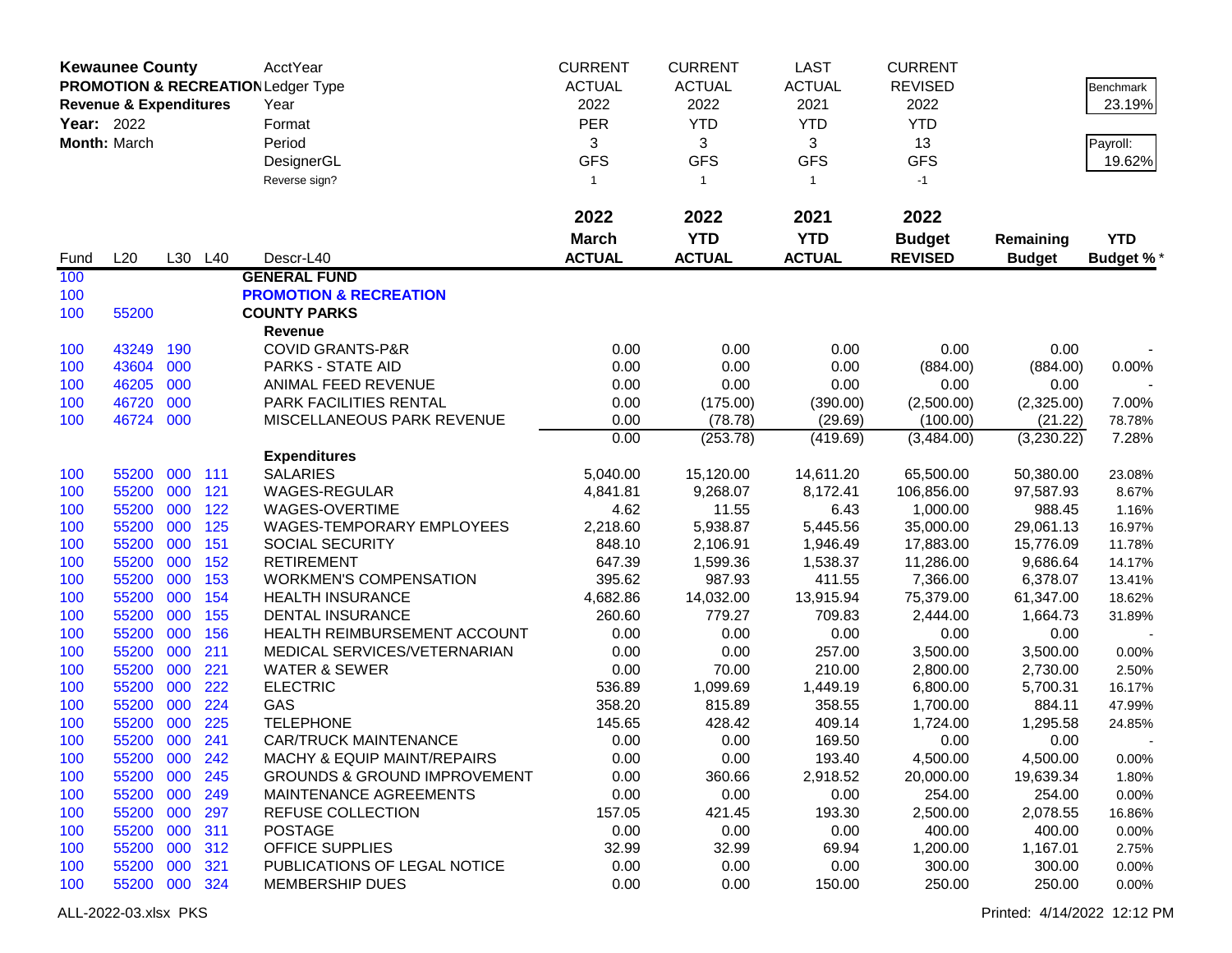|            | <b>Kewaunee County</b>            |     |         | AcctYear                                      | <b>CURRENT</b> | <b>CURRENT</b> | <b>LAST</b>   | <b>CURRENT</b> |               |                  |
|------------|-----------------------------------|-----|---------|-----------------------------------------------|----------------|----------------|---------------|----------------|---------------|------------------|
|            |                                   |     |         | <b>PROMOTION &amp; RECREATION Ledger Type</b> | <b>ACTUAL</b>  | <b>ACTUAL</b>  | <b>ACTUAL</b> | <b>REVISED</b> |               | Benchmark        |
|            | <b>Revenue &amp; Expenditures</b> |     |         | Year                                          | 2022           | 2022           | 2021          | 2022           |               | 23.19%           |
| Year: 2022 |                                   |     |         | Format                                        | <b>PER</b>     | <b>YTD</b>     | <b>YTD</b>    | <b>YTD</b>     |               |                  |
|            | Month: March                      |     |         | Period                                        | 3              | 3              | 3             | 13             |               | Payroll:         |
|            |                                   |     |         | DesignerGL                                    | <b>GFS</b>     | <b>GFS</b>     | <b>GFS</b>    | <b>GFS</b>     |               | 19.62%           |
|            |                                   |     |         | Reverse sign?                                 | $\mathbf{1}$   | $\overline{1}$ | $\mathbf{1}$  | $-1$           |               |                  |
|            |                                   |     |         |                                               |                |                |               |                |               |                  |
|            |                                   |     |         |                                               | 2022           | 2022           | 2021          | 2022           |               |                  |
|            |                                   |     |         |                                               | <b>March</b>   | <b>YTD</b>     | <b>YTD</b>    | <b>Budget</b>  | Remaining     | <b>YTD</b>       |
| Fund       | L20                               | L30 | L40     | Descr-L40                                     | <b>ACTUAL</b>  | <b>ACTUAL</b>  | <b>ACTUAL</b> | <b>REVISED</b> | <b>Budget</b> | <b>Budget %*</b> |
| 100        | 55200                             | 000 | 332     | <b>TRAVEL EXPENSES</b>                        | 0.00           | 0.00           | 0.00          | 450.00         | 450.00        | 0.00%            |
| 100        | 55200                             | 000 | 343     | <b>ANIMAL FEED</b>                            | 207.26         | 207.26         | 97.20         | 2,500.00       | 2,292.74      | 8.29%            |
| 100        | 55200                             | 000 | 344     | HOUSEHOLD & JANITORIAL SUPP                   | 244.16         | 244.16         | 49.54         | 2,800.00       | 2,555.84      | 8.72%            |
| 100        | 55200                             | 000 | 351     | <b>GASOLINE &amp; DIESEL FUEL</b>             | 261.25         | 812.80         | 693.41        | 7,200.00       | 6,387.20      | 11.29%           |
| 100        | 55200                             | 000 | 734     | <b>LICENSE</b>                                | 87.13          | 207.13         | 87.13         | 600.00         | 392.87        | 34.52%           |
| 100        | 55200                             | 000 | 813     | <b>OUTLAY</b>                                 | 0.00           | 0.00           | 0.00          | 43,000.00      | 43,000.00     | $0.00\%$         |
|            |                                   |     |         |                                               | 20,970.18      | 54,544.41      | 54,063.60     | 425,192.00     | 370,647.59    | 12.83%           |
|            |                                   |     |         |                                               | 20,970.18      | 54,290.63      | 53,643.91     | 421,708.00     | 367,417.37    |                  |
| 100        | 55300                             |     |         | <b>FAIRS &amp; EXHIBITS</b>                   |                |                |               |                |               |                  |
|            |                                   |     |         | <b>Revenue</b>                                |                |                |               |                |               |                  |
| 100        | 41240                             | 000 |         | <b>GRANDSTAND SURCHARGE</b>                   | 0.00           | 0.00           | 0.00          | 0.00           | 0.00          |                  |
| 100        | 48200                             | 000 |         | <b>FAIRGROUND RENTALS</b>                     | (1,050.00)     | (2,600.00)     | (300.00)      | (18,500.00)    | (15,900.00)   | 14.05%           |
| 100        | 48200                             | 300 |         | <b>RENT-RACING</b>                            | 0.00           | 0.00           | 0.00          | (15,000.00)    | (15,000.00)   | 0.00%            |
| 100        | 48200                             | 310 |         | RENT-RACING DEPOSITS                          | 0.00           | 0.00           | (1,000.00)    | (1,000.00)     | (1,000.00)    | 0.00%            |
| 100        | 48400                             | 553 |         | MISC REVENUE-FAIR                             | 0.00           | 0.00           | 0.00          | (1,000.00)     | (1,000.00)    | 0.00%            |
| 100        | 48501                             | 580 |         | <b>BLDG MAINT-SHOW RING</b>                   | 0.00           | 0.00           | 0.00          | 0.00           | 0.00          |                  |
|            |                                   |     |         |                                               | (1,050.00)     | (2,600.00)     | (1,300.00)    | (35,500.00)    | (32,900.00)   | 7.32%            |
|            |                                   |     |         | <b>Expenditures</b>                           |                |                |               |                |               |                  |
| 100        | 55300                             | 000 | 121     | <b>WAGES-REGULAR</b>                          | 0.00           | 0.00           | 167.76        | 22,225.00      | 22,225.00     | 0.00%            |
| 100        | 55300                             | 000 | 122     | WAGES-OVERTIME                                | 0.00           | 0.00           | 0.00          | 0.00           | 0.00          |                  |
| 100        | 55300                             | 000 | 125     | WAGES-TEMPORARY EMPLOYEES                     | 587.68         | 1,645.50       | 1,067.84      | 6,408.00       | 4,762.50      | 25.68%           |
| 100        | 55300                             | 000 | 151     | SOCIAL SECURITY                               | 37.18          | 103.90         | 72.31         | 1,700.00       | 1,596.10      | 6.11%            |
| 100        | 55300                             | 000 | 152     | <b>RETIREMENT</b>                             | 38.20          | 106.96         | 83.40         | 1,445.00       | 1,338.04      | 7.40%            |
| 100        | 55300                             | 000 | 153     | <b>WORKMEN'S COMPENSATION</b>                 | 21.83          | 61.13          | 48.67         | 843.00         | 781.87        | 7.25%            |
| 100        | 55300                             | 000 | 154     | <b>HEALTH INSURANCE</b>                       | 0.00           | 0.00           | 0.00          | 2,119.00       | 2,119.00      | 0.00%            |
| 100        | 55300                             | 000 | 155     | DENTAL INSURANCE                              | 33.92          | 101.76         | 96.90         | 528.00         | 426.24        | 19.27%           |
| 100        | 55300                             | 000 | 221     | <b>WATER &amp; SEWER</b>                      | 90.13          | 180.21         | 180.16        | 2,700.00       | 2,519.79      | 6.67%            |
| 100        | 55300                             | 000 | 222     | <b>ELECTRIC</b>                               | 169.76         | 553.95         | 570.33        | 7,700.00       | 7,146.05      | 7.19%            |
| 100        | 55300                             | 000 | 224     | GAS                                           | 245.69         | 666.60         | 424.14        | 1,300.00       | 633.40        | 51.28%           |
| 100        | 55300                             | 000 | 225     | <b>TELEPHONE</b>                              | 0.00           | 0.00           | 0.00          | 0.00           | 0.00          |                  |
| 100        | 55300                             |     | 000 242 | <b>MACHY &amp; EQUIP MAINT/REPAIRS</b>        | 0.00           | 0.00           | 0.00          | 750.00         | 750.00        | 0.00%            |
| 100        | 55300                             | 000 | 245     | <b>GROUNDS &amp; GROUND IMPROVEMENT</b>       | 0.00           | 0.00           | 58.97         | 15,000.00      | 15,000.00     | 0.00%            |
| 100        | 55300                             | 000 | 247     | <b>BUILDING MAINTENANCE</b>                   | 288.96         | 288.96         | 0.00          | 1,500.00       | 1,211.04      | 19.26%           |
| 100        | 55300                             |     | 580 247 | <b>BLDG MAINT-SHOW RING</b>                   | 0.00           | 0.00           | 0.00          | 0.00           | 0.00          |                  |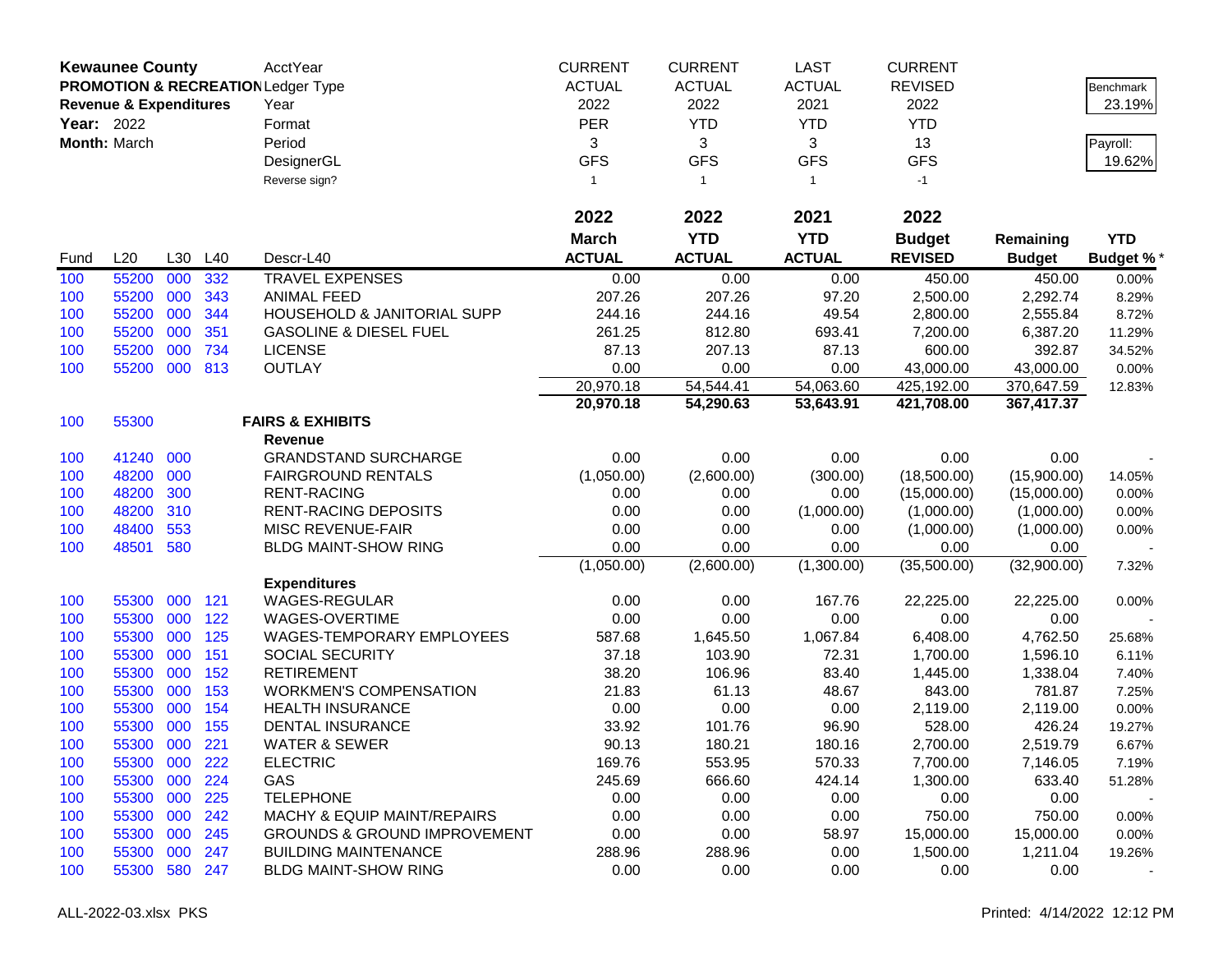|            | <b>Kewaunee County</b>            |     |     | AcctYear                                      | <b>CURRENT</b> | <b>CURRENT</b> | <b>LAST</b>   | <b>CURRENT</b> |               |                  |
|------------|-----------------------------------|-----|-----|-----------------------------------------------|----------------|----------------|---------------|----------------|---------------|------------------|
|            |                                   |     |     | <b>PROMOTION &amp; RECREATION Ledger Type</b> | <b>ACTUAL</b>  | <b>ACTUAL</b>  | <b>ACTUAL</b> | <b>REVISED</b> |               | Benchmark        |
|            | <b>Revenue &amp; Expenditures</b> |     |     | Year                                          | 2022           | 2022           | 2021          | 2022           |               | 23.19%           |
| Year: 2022 |                                   |     |     | Format                                        | PER            | <b>YTD</b>     | <b>YTD</b>    | <b>YTD</b>     |               |                  |
|            | Month: March                      |     |     | Period                                        | 3              | 3              | 3             | 13             |               | Payroll:         |
|            |                                   |     |     | DesignerGL                                    | <b>GFS</b>     | <b>GFS</b>     | <b>GFS</b>    | <b>GFS</b>     |               | 19.62%           |
|            |                                   |     |     | Reverse sign?                                 | $\mathbf{1}$   | $\overline{1}$ | $\mathbf{1}$  | $-1$           |               |                  |
|            |                                   |     |     |                                               |                |                |               |                |               |                  |
|            |                                   |     |     |                                               | 2022           | 2022           | 2021          | 2022           |               |                  |
|            |                                   |     |     |                                               | <b>March</b>   | <b>YTD</b>     | <b>YTD</b>    | <b>Budget</b>  | Remaining     | <b>YTD</b>       |
| Fund       | L20                               | L30 | L40 | Descr-L40                                     | <b>ACTUAL</b>  | <b>ACTUAL</b>  | <b>ACTUAL</b> | <b>REVISED</b> | <b>Budget</b> | <b>Budget %*</b> |
| 100        | 55300                             | 000 | 249 | MAINTENANCE AGREEMENTS                        | 1,374.79       | 1,374.79       | 1,374.79      | 1.900.00       | 525.21        | 72.36%           |
| 100        | 55300                             | 000 | 312 | OFFICE SUPPLIES                               | 0.00           | 0.00           | 0.00          | 0.00           | 0.00          |                  |
| 100        | 55300                             | 000 | 314 | <b>SMALL ITEMS OF EQUIPMENT</b>               | 0.00           | 0.00           | 0.00          | 0.00           | 0.00          |                  |
| 100        | 55300                             | 000 | 324 | <b>MEMBERSHIP DUES</b>                        | 0.00           | 0.00           | 0.00          | 0.00           | 0.00          |                  |
| 100        | 55300                             | 000 | 332 | <b>TRAVEL EXPENSES</b>                        | 0.00           | 0.00           | 25.76         | 1,000.00       | 1,000.00      | 0.00%            |
| 100        | 55300                             | 000 | 344 | HOUSEHOLD & JANITORIAL SUPP                   | 536.04         | 536.04         | 0.00          | 2,400.00       | 1,863.96      | 22.34%           |
| 100        | 55300                             | 000 | 351 | <b>GASOLINE &amp; DIESEL FUEL</b>             | 0.00           | 0.00           | 0.00          | 1,300.00       | 1,300.00      | 0.00%            |
| 100        | 55300                             | 000 | 355 | PLUMBING & ELECTRICAL                         | 0.00           | 0.00           | 0.00          | 0.00           | 0.00          |                  |
| 100        | 55300                             | 000 | 810 | <b>TRACK GRADING(WEEKLY)</b>                  | 0.00           | 0.00           | 0.00          | 8,000.00       | 8,000.00      | 0.00%            |
| 100        | 55300                             | 000 | 813 | <b>OUTLAY</b>                                 | 0.00           | 0.00           | 0.00          | 13,200.00      | 13,200.00     | 0.00%            |
| 100        | 55300                             | 000 | 814 | TRACK CLAY REPLACEMENT                        | 0.00           | 0.00           | 0.00          | 0.00           | 0.00          |                  |
|            |                                   |     |     |                                               | 3,424.18       | 5,619.80       | 4,171.03      | 92,018.00      | 86,398.20     | 6.11%            |
|            |                                   |     |     |                                               | 2,374.18       | 3,019.80       | 2,871.03      | 56,518.00      | 53,498.20     |                  |
| 100        | 55301                             |     |     | <b>FAIRGROUNDS BUILDING</b>                   |                |                |               |                |               |                  |
|            |                                   |     |     | <b>Expenditures</b>                           |                |                |               |                |               |                  |
| 100        | 55301                             | 000 | 121 | WAGES-REGULAR                                 | 433.92         | 1,133.62       | 557.91        | 6,433.00       | 5,299.38      | 17.62%           |
| 100        | 55301                             | 000 | 125 | WAGES-TEMPORARY EMPLOYEES                     | 0.00           | 0.00           | 0.00          | 0.00           | 0.00          |                  |
| 100        | 55301                             | 000 | 151 | <b>SOCIAL SECURITY</b>                        | 29.02          | 75.77          | 0.00          | 492.00         | 416.23        | 15.40%           |
| 100        | 55301                             | 000 | 152 | <b>RETIREMENT</b>                             | 28.20          | 73.68          | 0.00          | 418.00         | 344.32        | 17.63%           |
| 100        | 55301                             | 000 | 153 | <b>WORKMEN'S COMPENSATION</b>                 | 16.12          | 42.12          | 0.00          | 244.00         | 201.88        | 17.26%           |
| 100        | 55301                             | 000 | 154 | <b>HEALTH INSURANCE</b>                       | 154.94         | 405.81         | 0.00          | 0.00           | (405.81)      |                  |
| 100        | 55301                             | 000 | 155 | <b>DENTAL INSURANCE</b>                       | 8.84           | 23.14          | 0.00          | 0.00           | (23.14)       |                  |
| 100        | 55301                             | 000 | 221 | <b>WATER &amp; SEWER</b>                      | 118.87         | 228.07         | 208.84        | 1,350.00       | 1,121.93      | 16.89%           |
| 100        | 55301                             | 000 | 222 | <b>ELECTRIC</b>                               | 3,122.12       | 6,245.50       | 5,215.62      | 30,500.00      | 24,254.50     | 20.48%           |
| 100        | 55301                             | 000 | 224 | GAS                                           | 648.19         | 1,293.01       | 2,057.76      | 4,050.00       | 2,756.99      | 31.93%           |
| 100        | 55301                             | 000 | 235 | SNOW REMOVAL                                  | 151.52         | 276.13         | 221.62        | 350.00         | 73.87         | 78.89%           |
| 100        | 55301                             | 000 | 247 | <b>BUILDING MAINTENANCE</b>                   | 117.58         | 353.68         | 463.70        | 1,500.00       | 1,146.32      | 23.58%           |
| 100        | 55301                             | 000 | 297 | REFUSE COLLECTION                             | 275.62         | 826.86         | 725.87        | 3,000.00       | 2,173.14      | 27.56%           |
| 100        | 55301                             | 000 | 344 | HOUSEHOLD & JANITORIAL SUPP                   | 0.00           | 0.00           | 0.00          | 0.00           | 0.00          |                  |
| 100        | 55301                             | 000 | 355 | <b>HVAC MAINTENANCE</b>                       | 0.00           | 0.00           | 0.00          | 0.00           | 0.00          |                  |
|            |                                   |     |     |                                               | 5,104.94       | 10,977.39      | 9,451.32      | 48,337.00      | 37,359.61     | 22.71%           |
|            |                                   |     |     |                                               | 5,104.94       | 10,977.39      | 9,451.32      | 48,337.00      | 37,359.61     |                  |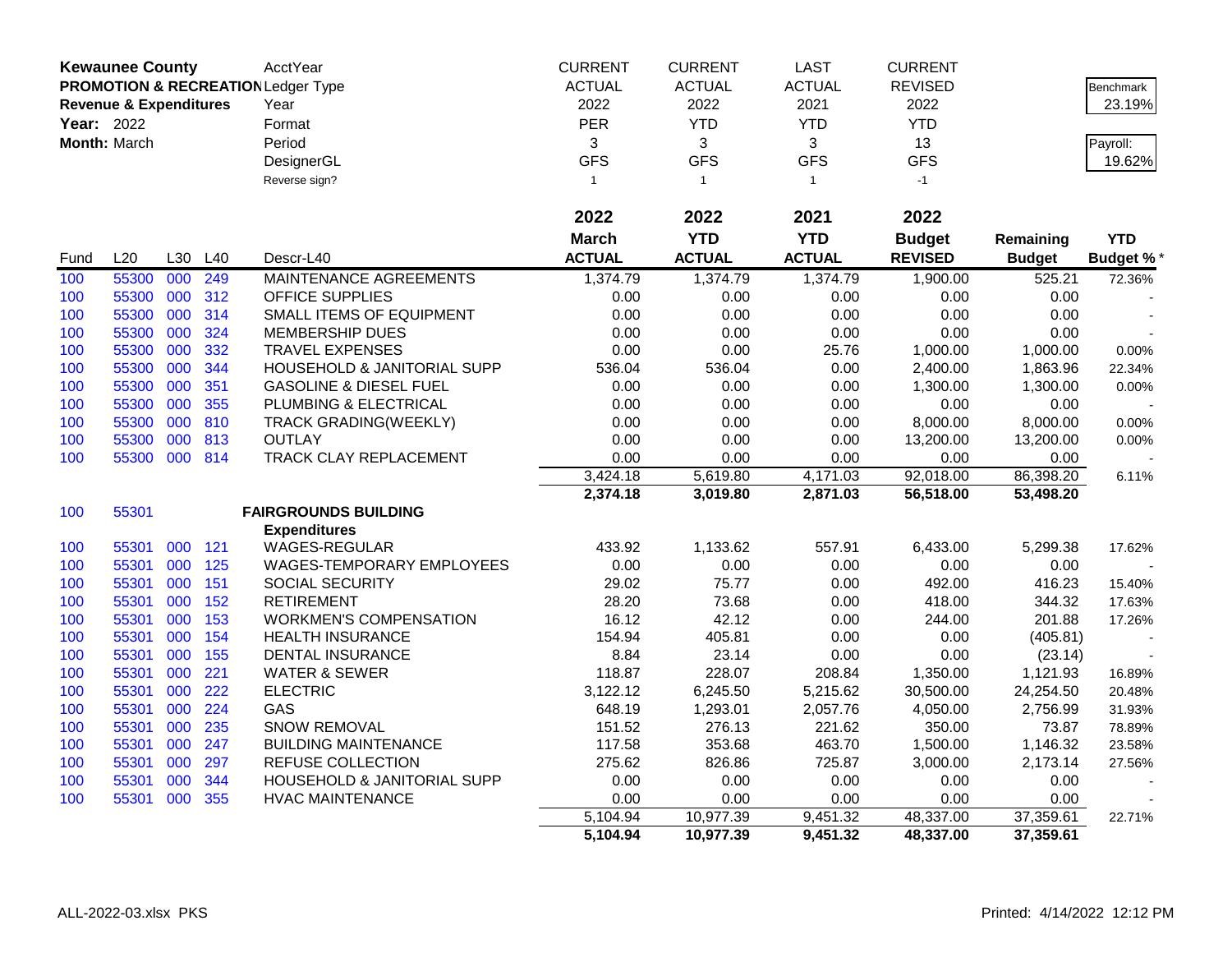|      | <b>Kewaunee County</b>            |     |     | AcctYear                                      | <b>CURRENT</b> | <b>CURRENT</b> | <b>LAST</b>   | <b>CURRENT</b> |               |                  |
|------|-----------------------------------|-----|-----|-----------------------------------------------|----------------|----------------|---------------|----------------|---------------|------------------|
|      |                                   |     |     | <b>PROMOTION &amp; RECREATION Ledger Type</b> | <b>ACTUAL</b>  | <b>ACTUAL</b>  | <b>ACTUAL</b> | <b>REVISED</b> |               | Benchmark        |
|      | <b>Revenue &amp; Expenditures</b> |     |     | Year                                          | 2022           | 2022           | 2021          | 2022           |               | 23.19%           |
|      | <b>Year: 2022</b>                 |     |     | Format                                        | <b>PER</b>     | <b>YTD</b>     | <b>YTD</b>    | <b>YTD</b>     |               |                  |
|      | Month: March                      |     |     | Period                                        | 3              | 3              | 3             | 13             |               | Payroll:         |
|      |                                   |     |     | DesignerGL                                    | <b>GFS</b>     | <b>GFS</b>     | <b>GFS</b>    | <b>GFS</b>     |               | 19.62%           |
|      |                                   |     |     | Reverse sign?                                 | $\mathbf{1}$   | $\overline{1}$ | $\mathbf{1}$  | $-1$           |               |                  |
|      |                                   |     |     |                                               |                |                |               |                |               |                  |
|      |                                   |     |     |                                               | 2022           | 2022           | 2021          | 2022           |               |                  |
|      |                                   |     |     |                                               | <b>March</b>   | <b>YTD</b>     | <b>YTD</b>    | <b>Budget</b>  | Remaining     | <b>YTD</b>       |
| Fund | L20                               | L30 | L40 | Descr-L40                                     | <b>ACTUAL</b>  | <b>ACTUAL</b>  | <b>ACTUAL</b> | <b>REVISED</b> | <b>Budget</b> | <b>Budget %*</b> |
| 100  | 56700                             |     |     | <b>INDUSTRIAL DEVELOPMENT</b>                 |                |                |               |                |               |                  |
|      |                                   |     |     | <b>Revenue</b>                                |                |                |               |                |               |                  |
| 100  | 48505                             | 000 |     | <b>SIGN DONATIONS</b>                         | 0.00           | 0.00           | 0.00          | 0.00           | 0.00          |                  |
|      |                                   |     |     |                                               | 0.00           | 0.00           | 0.00          | 0.00           | 0.00          |                  |
|      |                                   |     |     | <b>Expenditures</b>                           |                |                |               |                |               |                  |
| 100  | 56700                             | 000 | 363 | <b>SIGNS</b>                                  | 0.00           | 0.00           | 0.00          | 0.00           | 0.00          |                  |
| 100  | 56700                             | 000 | 601 | <b>SIGN RENTAL FEES</b>                       | 0.00           | 450.00         | 450.00        | 450.00         | 0.00          | 100.00%          |
|      |                                   |     |     |                                               | 0.00           | 450.00         | 450.00        | 450.00         | 0.00          | 100.00%          |
|      |                                   |     |     |                                               | 0.00           | 450.00         | 450.00        | 450.00         | 0.00          |                  |
| 100  | 55441                             |     |     | <b>WINTER PARK RECREATION FAC</b>             |                |                |               |                |               |                  |
|      |                                   |     |     | Revenue                                       |                |                |               |                |               |                  |
| 100  | 46720                             | 010 |     | WINTER PARK-BLDG RENTAL                       | 0.00           | 0.00           | 0.00          | (500.00)       | (500.00)      | $0.00\%$         |
| 100  | 46721                             | 000 |     | <b>WINTER PARK-REVENUE</b>                    | 0.00           | 0.00           | 0.00          | 0.00           | 0.00          |                  |
| 100  | 46721                             | 005 |     | <b>WINTER PARK-TICKET SALES</b>               | 0.00           | 0.00           | 0.00          | (45,000.00)    | (45,000.00)   | 0.00%            |
| 100  | 46721                             | 010 |     | WINTER PARK-WPA LOAN REPMT                    | 0.00           | 0.00           | 0.00          | (19,823.00)    | (19,823.00)   | 0.00%            |
| 100  | 46721                             | 020 |     | WINTER PARK-DISC GOLF                         | 0.00           | 0.00           | 0.00          | (750.00)       | (750.00)      | 0.00%            |
| 100  | 48501                             | 000 |     | WINTER PARK-DONATION/SPONSOR                  | (100.00)       | (100.00)       | (1,000.00)    | (1,000.00)     | (900.00)      | 10.00%           |
|      |                                   |     |     |                                               | (100.00)       | (100.00)       | (1,000.00)    | (67,073.00)    | (66,973.00)   | 0.15%            |
|      |                                   |     |     | <b>Expenditures</b>                           |                |                |               |                |               |                  |
| 100  | 55441                             | 000 | 121 | <b>WAGES-REGULAR</b>                          | 4,028.47       | 13,017.48      | 7,744.82      | 9,538.00       | (3,479.48)    | 136.48%          |
| 100  | 55441                             | 000 | 122 | WAGES-OVERTIME                                | 2,146.63       | 3,471.05       | 1,721.53      | 0.00           | (3,471.05)    |                  |
| 100  | 55441                             | 000 | 125 | WAGES-TEMPORARY EMPLOYEES                     | 3,964.51       | 15,004.84      | 15,054.40     | 19,000.00      | 3,995.16      | 78.97%           |
| 100  | 55441                             | 000 | 151 | SOCIAL SECURITY                               | 743.51         | 2,319.87       | 1,811.33      | 730.00         | (1,589.87)    | 317.79%          |
| 100  | 55441                             | 000 | 152 | <b>RETIREMENT</b>                             | 405.47         | 1,074.73       | 587.41        | 602.00         | (472.73)      | 178.53%          |
| 100  | 55441                             | 000 | 153 | <b>WORKMEN'S COMPENSATION</b>                 | 376.70         | 1,170.03       | 958.00        | 1,102.00       | (68.03)       | 106.17%          |
| 100  | 55441                             | 000 | 154 | <b>HEALTH INSURANCE</b>                       | 2,071.43       | 6,230.88       | 4,034.25      | 6,279.00       | 48.12         | 99.23%           |
| 100  | 55441                             | 000 | 155 | DENTAL INSURANCE                              | 70.48          | 213.93         | 133.34        | 236.00         | 22.07         | 90.65%           |
| 100  | 55441                             | 000 | 221 | <b>WATER &amp; SEWER</b>                      | 0.00           | 0.00           | 775.00        | 1,200.00       | 1,200.00      | 0.00%            |
| 100  | 55441                             | 000 | 222 | <b>ELECTRIC</b>                               | 794.20         | 3,915.17       | 3,721.27      | 6,000.00       | 2,084.83      | 65.25%           |
| 100  | 55441                             | 000 | 224 | GAS                                           | 496.03         | 867.63         | 442.50        | 1,300.00       | 432.37        | 66.74%           |
| 100  | 55441                             | 000 | 242 | <b>MACHY &amp; EQUIP MAINT/REPAIRS</b>        | 0.00           | 0.00           | 528.17        | 4,000.00       | 4,000.00      | 0.00%            |
| 100  | 55441                             | 000 | 351 | <b>GASOLINE &amp; DIESEL FUEL</b>             | 616.23         | 1,781.87       | 883.35        | 1,800.00       | 18.13         | 98.99%           |
| 100  | 55441                             | 000 | 601 | WINTER PARK RECREATION FAC                    | 244.16         | 2,189.08       | 4,668.86      | 8,700.00       | 6,510.92      | 25.16%           |
| 100  | 55441                             | 020 | 601 | WINTER PARK-DISC GOLF                         | 0.00           | 0.00           | 0.00          | 500.00         | 500.00        | 0.00%            |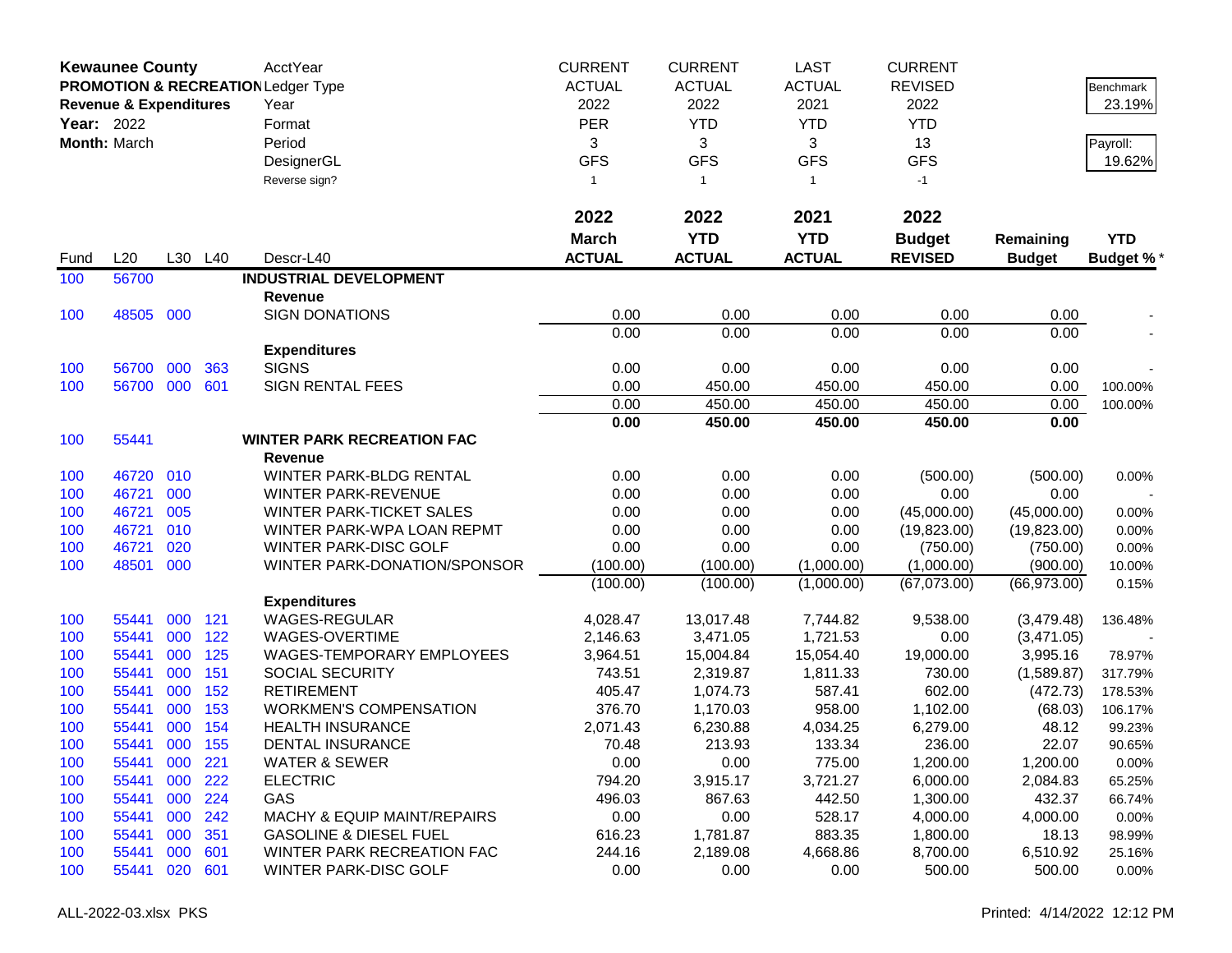|      | <b>Kewaunee County</b>            |     |     | AcctYear                                      | <b>CURRENT</b> | <b>CURRENT</b> | <b>LAST</b>   | <b>CURRENT</b> |               |                  |
|------|-----------------------------------|-----|-----|-----------------------------------------------|----------------|----------------|---------------|----------------|---------------|------------------|
|      |                                   |     |     | <b>PROMOTION &amp; RECREATION Ledger Type</b> | <b>ACTUAL</b>  | <b>ACTUAL</b>  | <b>ACTUAL</b> | <b>REVISED</b> |               | Benchmark        |
|      | <b>Revenue &amp; Expenditures</b> |     |     | Year                                          | 2022           | 2022           | 2021          | 2022           |               | 23.19%           |
|      | Year: 2022                        |     |     | Format                                        | <b>PER</b>     | <b>YTD</b>     | <b>YTD</b>    | <b>YTD</b>     |               |                  |
|      | Month: March                      |     |     | Period                                        | 3              | 3              | 3             | 13             |               | Payroll:         |
|      |                                   |     |     | DesignerGL                                    | <b>GFS</b>     | <b>GFS</b>     | <b>GFS</b>    | <b>GFS</b>     |               | 19.62%           |
|      |                                   |     |     | Reverse sign?                                 | $\mathbf{1}$   | $\mathbf{1}$   | $\mathbf{1}$  | $-1$           |               |                  |
|      |                                   |     |     |                                               |                |                |               |                |               |                  |
|      |                                   |     |     |                                               | 2022           | 2022           | 2021          | 2022           |               |                  |
|      |                                   |     |     |                                               | <b>March</b>   | <b>YTD</b>     | <b>YTD</b>    | <b>Budget</b>  | Remaining     | <b>YTD</b>       |
| Fund | L20                               | L30 | L40 | Descr-L40                                     | <b>ACTUAL</b>  | <b>ACTUAL</b>  | <b>ACTUAL</b> | <b>REVISED</b> | <b>Budget</b> | <b>Budget %*</b> |
| 100  | 55441                             | 000 | 813 | <b>OUTLAY</b>                                 | 0.00           | 0.00           | 0.00          | 0.00           | 0.00          |                  |
|      |                                   |     |     |                                               | 15,957.82      | 51,256.56      | 43,064.23     | 60,987.00      | 9,730.44      | 84.05%           |
|      |                                   |     |     |                                               | 15,857.82      | 51,156.56      | 42,064.23     | (6,086.00)     | (57, 242.56)  |                  |
| 100  | 55440                             |     |     | <b>SNOWMOBILE TRAILS</b>                      |                |                |               |                |               |                  |
|      |                                   |     |     | <b>Revenue</b>                                |                |                |               |                |               |                  |
| 100  | 43570 000                         |     |     | <b>SNOWMOBILE AIDS</b>                        | 0.00           | 0.00           | 0.00          | (53,370.00)    | (53,370.00)   | 0.00%            |
|      |                                   |     |     |                                               | 0.00           | 0.00           | 0.00          | (53,370.00)    | (53,370.00)   | 0.00%            |
|      |                                   |     |     | <b>Expenditures</b>                           |                |                |               |                |               |                  |
| 100  | 55440                             | 000 | 610 | <b>ALGOMA SNOWRIDERS</b>                      | 0.00           | 0.00           | 0.00          | 14,850.00      | 14,850.00     | 0.00%            |
| 100  | 55440                             | 000 | 620 | <b>DENMARK NORSEMEN CLUB</b>                  | 0.00           | 0.00           | 0.00          | 4,530.00       | 4,530.00      | 0.00%            |
| 100  | 55440                             | 000 | 640 | <b>KEWAUNEE MOONRIDERS</b>                    | 0.00           | 0.00           | 0.00          | 18,480.00      | 18,480.00     | 0.00%            |
| 100  | 55440                             | 000 | 650 | <b>MIDNITE TRAIL RIDERS</b>                   | 0.00           | 0.00           | 0.00          | 600.00         | 600.00        | 0.00%            |
| 100  | 55440                             | 000 | 660 | <b>RED RIVER RIDERS</b>                       | 0.00           | 0.00           | 0.00          | 6,000.00       | 6,000.00      | 0.00%            |
| 100  | 55440                             | 000 | 670 | SPARTAN SNOWMOBILE CLUB                       | 0.00           | 0.00           | 0.00          | 8,910.00       | 8,910.00      | 0.00%            |
|      |                                   |     |     |                                               | 0.00           | 0.00           | 0.00          | 53,370.00      | 53,370.00     | 0.00%            |
|      |                                   |     |     |                                               | 0.00           | 0.00           | 0.00          | 0.00           | 0.00          |                  |
|      |                                   |     |     | <b>OTHER PARKS &amp; TRAILS</b>               |                |                |               |                |               |                  |
|      |                                   |     |     | <b>Revenue</b>                                |                |                |               |                |               |                  |
| 100  | 43577                             | 000 |     | ATV TRAIL MAINTENANCE                         | 0.00           | (3,000.75)     | (3,000.75)    | (21,500.00)    | (18, 499.25)  | 13.96%           |
| 100  | 43583                             | 000 |     | ATV-EROSION CONTROL GRANT                     | 0.00           | 0.00           | 3,805.84      | 0.00           | 0.00          |                  |
| 100  | 46206                             | 000 |     | OFF-ROAD REGISTRATION-RIVER                   | 0.00           | 0.00           | 0.00          | 0.00           | 0.00          |                  |
| 100  | 43578                             | 000 |     | AHNAPEE TRAIL GRANT                           | 0.00           | 0.00           | 0.00          | (10,000.00)    | (10,000.00)   | 0.00%            |
| 100  | 48501                             | 578 |     | AHNAPEE TRAIL DONATIONS                       | 0.00           | 0.00           | (185.00)      | (10,000.00)    | (10,000.00)   | 0.00%            |
| 100  | 48501                             | 066 |     | <b>ICE RINK DONATIONS</b>                     | 0.00           | 0.00           | 0.00          | 0.00           | 0.00          |                  |
| 100  | 43569                             | 650 |     | PEKAREK BRIDGE GRANT                          | 0.00           | 0.00           | 0.00          | 0.00           | 0.00          |                  |
| 100  | 43615                             | 002 |     | <b>WEST ALASKA LAKE GRANTS</b>                | 0.00           | 0.00           | (3,750.00)    | 0.00           | 0.00          |                  |
| 100  | 43619                             | 001 |     | HEIDMANN LAKE IMPRVMT GRANT                   | 0.00           | 0.00           | (3,750.00)    | 0.00           | 0.00          |                  |
|      |                                   |     |     |                                               | 0.00           | (3,000.75)     | (6,879.91)    | (41,500.00)    | (38, 499.25)  |                  |
|      |                                   |     |     | <b>Expenditures</b>                           |                |                |               |                |               |                  |
| 100  | 55447                             | 000 | 601 | ATV TRAIL MAINTENANCE                         | 0.00           | 0.00           | 0.00          | 21,500.00      | 21,500.00     | 0.00%            |
| 100  | 55444                             | 000 | 601 | <b>AHNAPEE TRAIL</b>                          | 0.00           | 0.00           | 0.00          | 28,000.00      | 28,000.00     | 0.00%            |
| 100  | 54921                             | 000 | 601 | <b>DANA FARM</b>                              | 465.95         | 1,483.41       | 600.06        | 2,000.00       | 516.59        | 74.17%           |
| 100  | 55450                             | 650 | 601 | PEKAREK BRIDGE PROJECT                        | 0.00           | 0.00           | 0.00          | 0.00           | 0.00          |                  |
| 100  | 55478                             | 000 | 601 | WEST ALASKA LAKE PROJECTS                     | 0.00           | 0.00           | 0.00          | 0.00           | 0.00          |                  |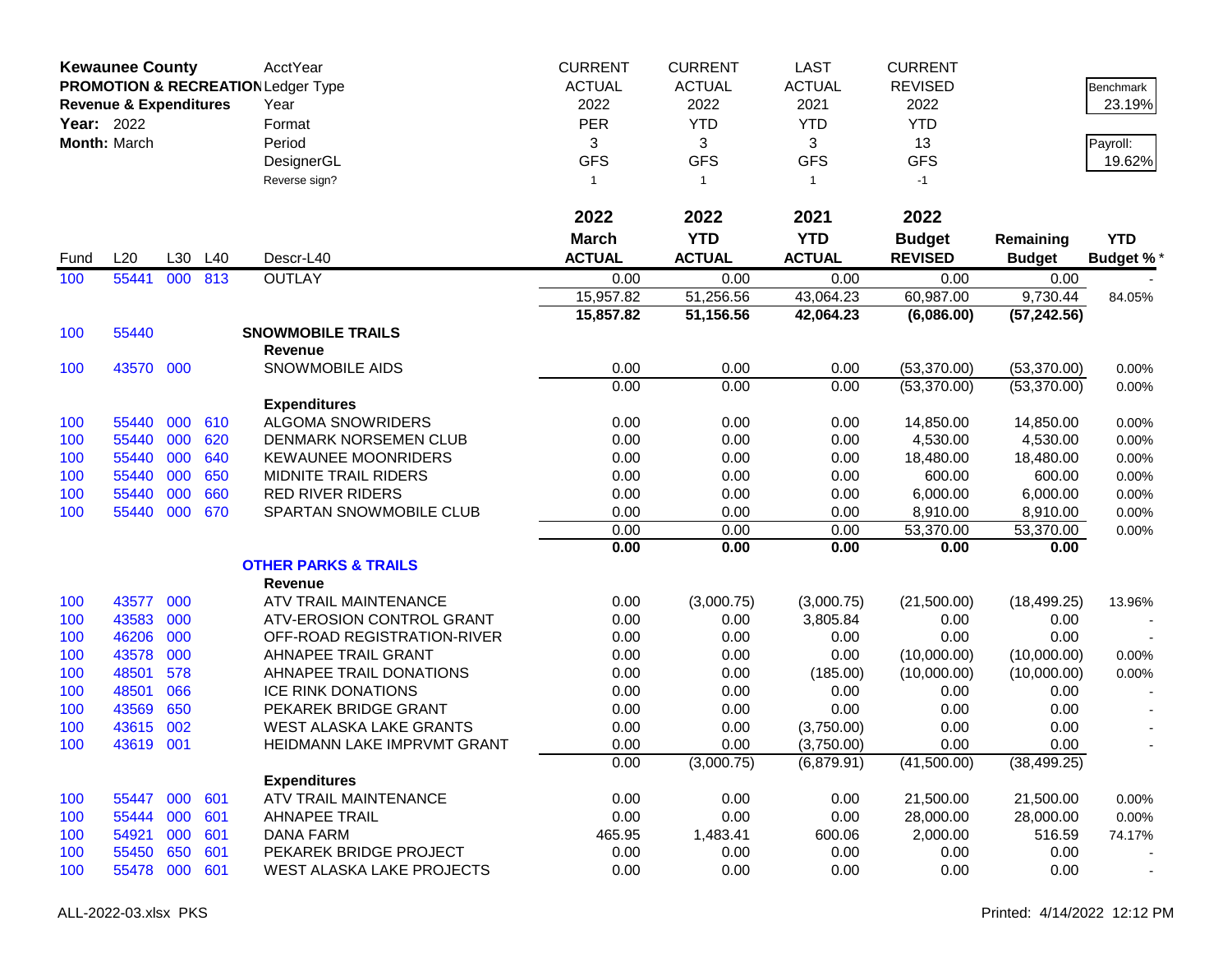|            | <b>Kewaunee County</b>            |     |     | AcctYear                                      | <b>CURRENT</b> | <b>CURRENT</b> | <b>LAST</b>   | <b>CURRENT</b> |               |                  |
|------------|-----------------------------------|-----|-----|-----------------------------------------------|----------------|----------------|---------------|----------------|---------------|------------------|
|            |                                   |     |     | <b>PROMOTION &amp; RECREATION Ledger Type</b> | <b>ACTUAL</b>  | <b>ACTUAL</b>  | <b>ACTUAL</b> | <b>REVISED</b> |               | Benchmark        |
|            | <b>Revenue &amp; Expenditures</b> |     |     | Year                                          | 2022           | 2022           | 2021          | 2022           |               | 23.19%           |
| Year: 2022 |                                   |     |     | Format                                        | <b>PER</b>     | <b>YTD</b>     | <b>YTD</b>    | <b>YTD</b>     |               |                  |
|            | <b>Month: March</b>               |     |     | Period                                        | 3              | 3              | 3             | 13             |               | Payroll:         |
|            |                                   |     |     | DesignerGL                                    | <b>GFS</b>     | <b>GFS</b>     | <b>GFS</b>    | <b>GFS</b>     |               | 19.62%           |
|            |                                   |     |     | Reverse sign?                                 | $\mathbf{1}$   | $\mathbf{1}$   | $\mathbf{1}$  | $-1$           |               |                  |
|            |                                   |     |     |                                               |                |                |               |                |               |                  |
|            |                                   |     |     |                                               | 2022           | 2022           | 2021          | 2022           |               |                  |
|            |                                   |     |     |                                               | <b>March</b>   | <b>YTD</b>     | <b>YTD</b>    | <b>Budget</b>  | Remaining     | <b>YTD</b>       |
| Fund       | L20                               | L30 | L40 | Descr-L40                                     | <b>ACTUAL</b>  | <b>ACTUAL</b>  | <b>ACTUAL</b> | <b>REVISED</b> | <b>Budget</b> | <b>Budget %*</b> |
| 100        | 55479                             | 001 | 601 | HEIDMANN LAKE-IMPROVEMENTS                    | 0.00           | 0.00           | 0.00          | 0.00           | 0.00          |                  |
|            |                                   |     |     |                                               | 465.95         | 1,483.41       | 600.06        | 51,500.00      | 50,016.59     | 2.88%            |
|            |                                   |     |     |                                               | 465.95         | (1, 517.34)    | (6, 279.85)   | 10,000.00      | 11,517.34     |                  |
|            |                                   |     |     | <b>GENERAL FUND</b>                           | 44,773.07      | 118,377.04     | 102,200.64    | 530,927.00     | 412,549.96    |                  |
|            |                                   |     |     |                                               |                |                |               |                |               |                  |
| 229        |                                   |     |     | <b>RYAN PARK FUND</b>                         |                |                |               |                |               |                  |
| 229        | 55466                             |     |     | <b>RYAN PARK</b>                              |                |                |               |                |               |                  |
|            |                                   |     |     | Revenue                                       |                |                |               |                |               |                  |
| 229        | 43602                             | 000 |     | <b>RYAN PARK REVENUE</b>                      | 0.00           | 0.00           | 0.00          | (3,655.00)     | (3,655.00)    | 0.00%            |
| 229        | 49202 000                         |     |     | <b>TRANSFER FROM FUND BALANCE</b>             | 0.00           | 0.00           | 0.00          | 0.00           | 0.00          |                  |
|            |                                   |     |     | <b>Expenditures</b>                           | 0.00           | 0.00           | 0.00          | (3,655.00)     | (3,655.00)    | 0.00%            |
| 229        | 55466                             | 000 | 601 | <b>RYAN PARK EXPENSES</b>                     | 0.00           | 423.65         | 305.55        | 3,655.00       | 3,231.35      | 11.59%           |
| 229        | 55466                             | 000 | 813 | <b>OUTLAY</b>                                 | 0.00           | 0.00           | 0.00          | 0.00           | 0.00          |                  |
|            |                                   |     |     |                                               | 0.00           | 423.65         | 305.55        | 3,655.00       | 3,231.35      | 11.59%           |
|            |                                   |     |     |                                               | 0.00           | 423.65         | 305.55        | 0.00           | (423.65)      |                  |
|            |                                   |     |     |                                               |                |                |               |                |               |                  |
| 230        |                                   |     |     | <b>BOAT LAUNCH FUND</b>                       |                |                |               |                |               |                  |
| 230        | 55467                             |     |     | <b>BOAT LAUNCH SERVICES</b>                   |                |                |               |                |               |                  |
|            |                                   |     |     | Revenue                                       |                |                |               |                |               |                  |
| 230        | 46204                             | 000 |     | <b>BOAT LAUNCH FEES</b>                       | (60.00)        | (60.00)        | (150.00)      | (8,000.00)     | (7,940.00)    | 0.75%            |
| 230        | 48501                             | 000 |     | <b>DONATIONS</b>                              | 0.00           | 0.00           | 0.00          | 0.00           | 0.00          |                  |
| 230        | 48503                             | 000 |     | CO LAKES ASSN-DONATIONS                       | 0.00           | 0.00           | 0.00          | 0.00           | 0.00          |                  |
| 230        | 49200                             | 000 |     | TRANSFER FROM OTHER FUNDS                     | 0.00           | 0.00           | 0.00          | 0.00           | 0.00          |                  |
| 230        | 49202                             | 000 |     | TRANSFER FROM FUND BALANCE                    | 0.00           | 0.00           | 0.00          | 0.00           | 0.00          |                  |
|            |                                   |     |     |                                               | (60.00)        | (60.00)        | (150.00)      | (8,000.00)     | (7,940.00)    | 0.75%            |
|            |                                   |     |     | <b>Expenditures</b>                           |                |                |               |                |               |                  |
| 230        | 55467                             | 000 | 601 | <b>BOAT LAUNCH EXPENSES</b>                   | 75.53          | 149.85         | 2,031.18      | 8,000.00       | 7,850.15      | 1.87%            |
| 230        | 59200 000 601                     |     |     | TRANSFER TO OTHER FUNDS                       | 0.00           | 0.00           | 0.00          | 0.00           | 0.00          |                  |
|            |                                   |     |     |                                               | 75.53          | 149.85         | 2,031.18      | 8,000.00       | 7,850.15      | 1.87%            |
|            |                                   |     |     |                                               | 15.53          | 89.85          | 1,881.18      | 0.00           | (89.85)       |                  |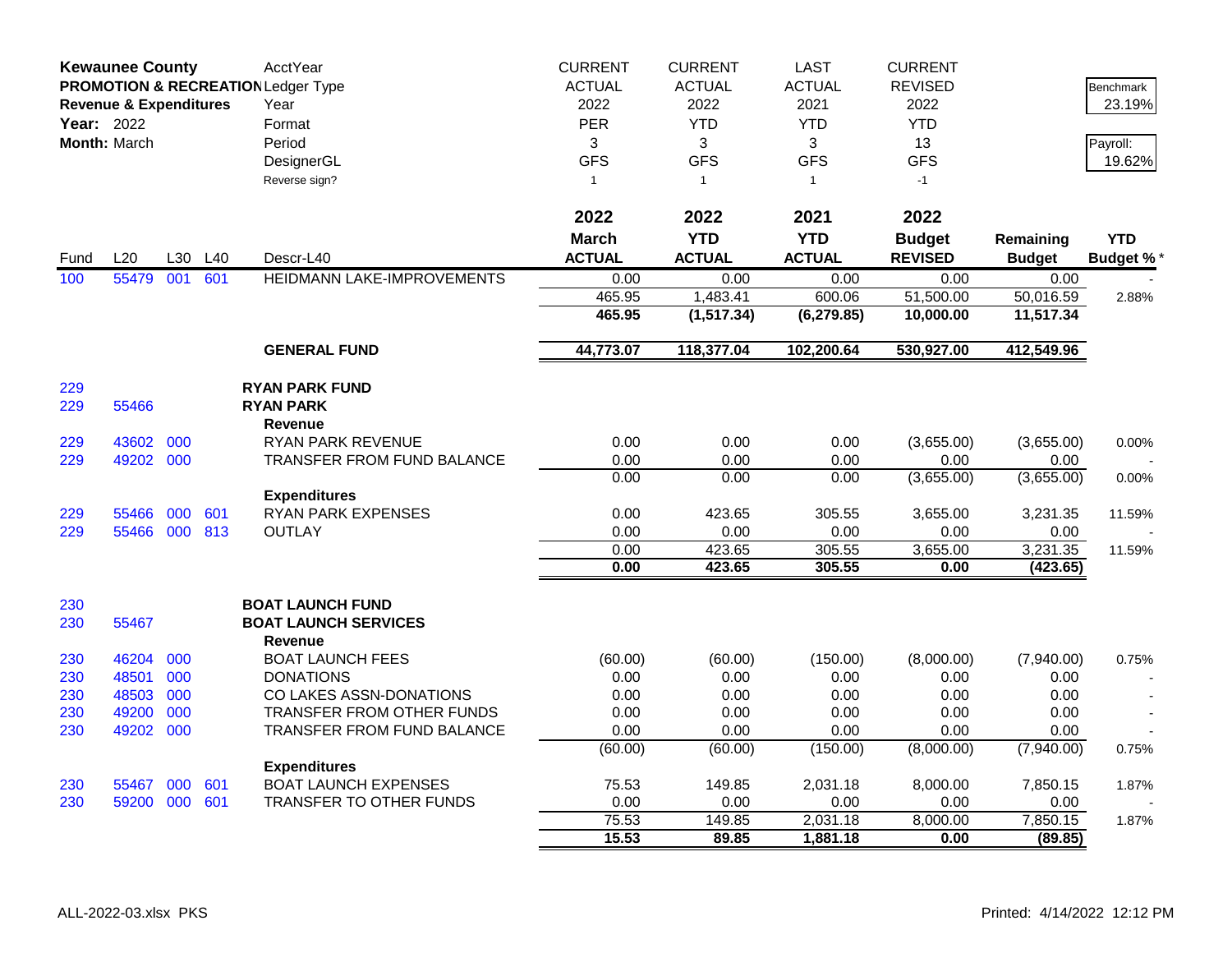| <b>Kewaunee County</b><br>PROMOTION & RECREATION Ledger Type<br><b>Revenue &amp; Expenditures</b><br><b>Year: 2022</b><br>Month: March |           |     |         | AcctYear<br>Year<br>Format<br>Period<br>DesignerGL<br>Reverse sign? | <b>CURRENT</b><br><b>ACTUAL</b><br>2022<br><b>PER</b><br>3<br><b>GFS</b><br>$\mathbf{1}$ | <b>CURRENT</b><br><b>ACTUAL</b><br>2022<br><b>YTD</b><br>3<br><b>GFS</b><br>-1 | <b>LAST</b><br><b>ACTUAL</b><br>2021<br><b>YTD</b><br>3<br><b>GFS</b><br>$\mathbf{1}$ | <b>CURRENT</b><br><b>REVISED</b><br>2022<br><b>YTD</b><br>13<br><b>GFS</b><br>$-1$ |                               | Benchmark<br>23.19%<br>Payroll:<br>19.62% |
|----------------------------------------------------------------------------------------------------------------------------------------|-----------|-----|---------|---------------------------------------------------------------------|------------------------------------------------------------------------------------------|--------------------------------------------------------------------------------|---------------------------------------------------------------------------------------|------------------------------------------------------------------------------------|-------------------------------|-------------------------------------------|
| Fund                                                                                                                                   | L20       |     | L30 L40 | Descr-L40                                                           | 2022<br><b>March</b><br><b>ACTUAL</b>                                                    | 2022<br><b>YTD</b><br><b>ACTUAL</b>                                            | 2021<br><b>YTD</b><br><b>ACTUAL</b>                                                   | 2022<br><b>Budget</b><br><b>REVISED</b>                                            | Remaining<br><b>Budget</b>    | <b>YTD</b><br><b>Budget %*</b>            |
| 231                                                                                                                                    |           |     |         | OFF-ROAD REGISTRATION FUND                                          |                                                                                          |                                                                                |                                                                                       |                                                                                    |                               |                                           |
| 231                                                                                                                                    | 55465     |     |         | <b>RIVERVIEW ATV PARK</b><br><b>Revenue</b>                         |                                                                                          |                                                                                |                                                                                       |                                                                                    |                               |                                           |
| 231                                                                                                                                    | 43604     | 000 |         | ATV PARK-STATE AID                                                  | 0.00                                                                                     | 0.00                                                                           | 0.00                                                                                  | 0.00                                                                               | 0.00                          |                                           |
| 231                                                                                                                                    | 46206     | 000 |         | RIVERVIEW REGISTRATION FEES                                         | 0.00                                                                                     | 0.00                                                                           | (50.00)                                                                               | (6,000.00)                                                                         | (6,000.00)                    | $0.00\%$                                  |
| 231                                                                                                                                    | 49202 000 |     |         | <b>TRANSFER FROM FUND BALANCE</b>                                   | 0.00                                                                                     | 0.00                                                                           | 0.00                                                                                  | (6,000.00)                                                                         | (6,000.00)                    | 0.00%                                     |
|                                                                                                                                        |           |     |         |                                                                     | 0.00                                                                                     | 0.00                                                                           | (50.00)                                                                               | (12,000.00)                                                                        | (12,000.00)                   | 0.00%                                     |
|                                                                                                                                        |           |     |         | <b>Expenditures</b>                                                 |                                                                                          |                                                                                |                                                                                       |                                                                                    |                               |                                           |
| 231                                                                                                                                    | 55465     | 000 | 601     | <b>RIVERVIEW MAINT &amp; IMPRMNTS</b>                               | 0.00                                                                                     | 0.00                                                                           | 0.00                                                                                  | 6,000.00                                                                           | 6,000.00                      | 0.00%                                     |
| 231                                                                                                                                    | 55465     | 000 | 813     | <b>OUTLAY</b>                                                       | 0.00                                                                                     | 0.00                                                                           | 0.00                                                                                  | 6,000.00                                                                           | 6,000.00                      | 0.00%                                     |
| 231                                                                                                                                    | 59200     | 000 | 601     | TRANSFER TO OTHER FUNDS                                             | 0.00                                                                                     | 0.00                                                                           | 0.00                                                                                  | 0.00                                                                               | 0.00                          |                                           |
|                                                                                                                                        |           |     |         |                                                                     | 0.00                                                                                     | 0.00                                                                           | 0.00                                                                                  | 12,000.00                                                                          | 12,000.00                     | 0.00%                                     |
|                                                                                                                                        |           |     |         |                                                                     | 0.00                                                                                     | 0.00                                                                           | (50.00)                                                                               | 0.00                                                                               | 0.00                          |                                           |
| 232                                                                                                                                    |           |     |         | <b>BRUEMMER PARK FUND</b>                                           |                                                                                          |                                                                                |                                                                                       |                                                                                    |                               |                                           |
| 232                                                                                                                                    | 55473     |     |         | <b>BRUEMMER PARK IMPROVEMENTS</b><br><b>Revenue</b>                 |                                                                                          |                                                                                |                                                                                       |                                                                                    |                               |                                           |
| 232                                                                                                                                    | 46723     | 000 |         | <b>BRUEMMER PARK DONATIONS</b>                                      | 0.00                                                                                     | 0.00                                                                           | 0.00                                                                                  | 0.00                                                                               | 0.00                          |                                           |
| 232                                                                                                                                    | 48501     | 000 |         | DONATIONS-CAPITAL                                                   | 0.00                                                                                     | 0.00                                                                           | 0.00                                                                                  | 0.00                                                                               | 0.00                          |                                           |
| 232                                                                                                                                    | 49200     | 000 |         | <b>TRANSFER FROM OTHER FUNDS</b>                                    | 0.00                                                                                     | 0.00                                                                           | 0.00                                                                                  | 0.00                                                                               | 0.00                          |                                           |
|                                                                                                                                        |           |     |         |                                                                     | 0.00                                                                                     | 0.00                                                                           | 0.00                                                                                  | 0.00                                                                               | 0.00                          |                                           |
|                                                                                                                                        |           |     |         | <b>Expenditures</b>                                                 |                                                                                          |                                                                                |                                                                                       |                                                                                    |                               |                                           |
| 232                                                                                                                                    | 55473     | 000 | 601     | <b>BRUEMMER PARK IMPROVEMENTS</b>                                   | 0.00                                                                                     | 0.00                                                                           | 0.00                                                                                  | 0.00                                                                               | 0.00                          |                                           |
| 232                                                                                                                                    | 55473     | 000 | 813     | <b>OUTLAY</b>                                                       | 0.00                                                                                     | 0.00                                                                           | 0.00                                                                                  | 0.00                                                                               | 0.00                          |                                           |
|                                                                                                                                        |           |     |         |                                                                     | 0.00                                                                                     | 0.00                                                                           | 0.00                                                                                  | 0.00                                                                               | 0.00                          |                                           |
|                                                                                                                                        |           |     |         |                                                                     | 0.00                                                                                     | 0.00                                                                           | 0.00                                                                                  | 0.00                                                                               | 0.00                          |                                           |
|                                                                                                                                        |           |     |         |                                                                     | 44,788.60                                                                                | 118,890.54                                                                     | 104,337.37                                                                            | 530,927.00                                                                         | 412,036.46                    |                                           |
|                                                                                                                                        |           |     |         | <b>FUND BALANCE - Beginning of year</b>                             |                                                                                          | 01/01/20XX                                                                     |                                                                                       | <b>Current Balance:</b>                                                            |                               |                                           |
| 100                                                                                                                                    | 34511     |     |         | FB ASSIGND-FAIRGROUNDS                                              |                                                                                          | (18, 522.27)                                                                   |                                                                                       | (18, 522.27)                                                                       |                               | 100.55300.000.245                         |
| 100                                                                                                                                    | 34512     |     |         | FB ASSIGND-PARKS                                                    |                                                                                          | (35,712.63)                                                                    |                                                                                       | (35, 712.63)                                                                       | <b>P&amp;R Admin from RLF</b> |                                           |
| 100                                                                                                                                    | 34513     |     |         | FB ASSIGND-RACE TRACK CLAY                                          |                                                                                          | 576.84                                                                         |                                                                                       | 680.74                                                                             |                               | 100.55300.000.814                         |
| 100                                                                                                                                    | 37030     |     |         | FB RESTRICT-SHOW RING                                               |                                                                                          | 0.00                                                                           |                                                                                       | 0.00                                                                               | <b>Show Ring donations</b>    |                                           |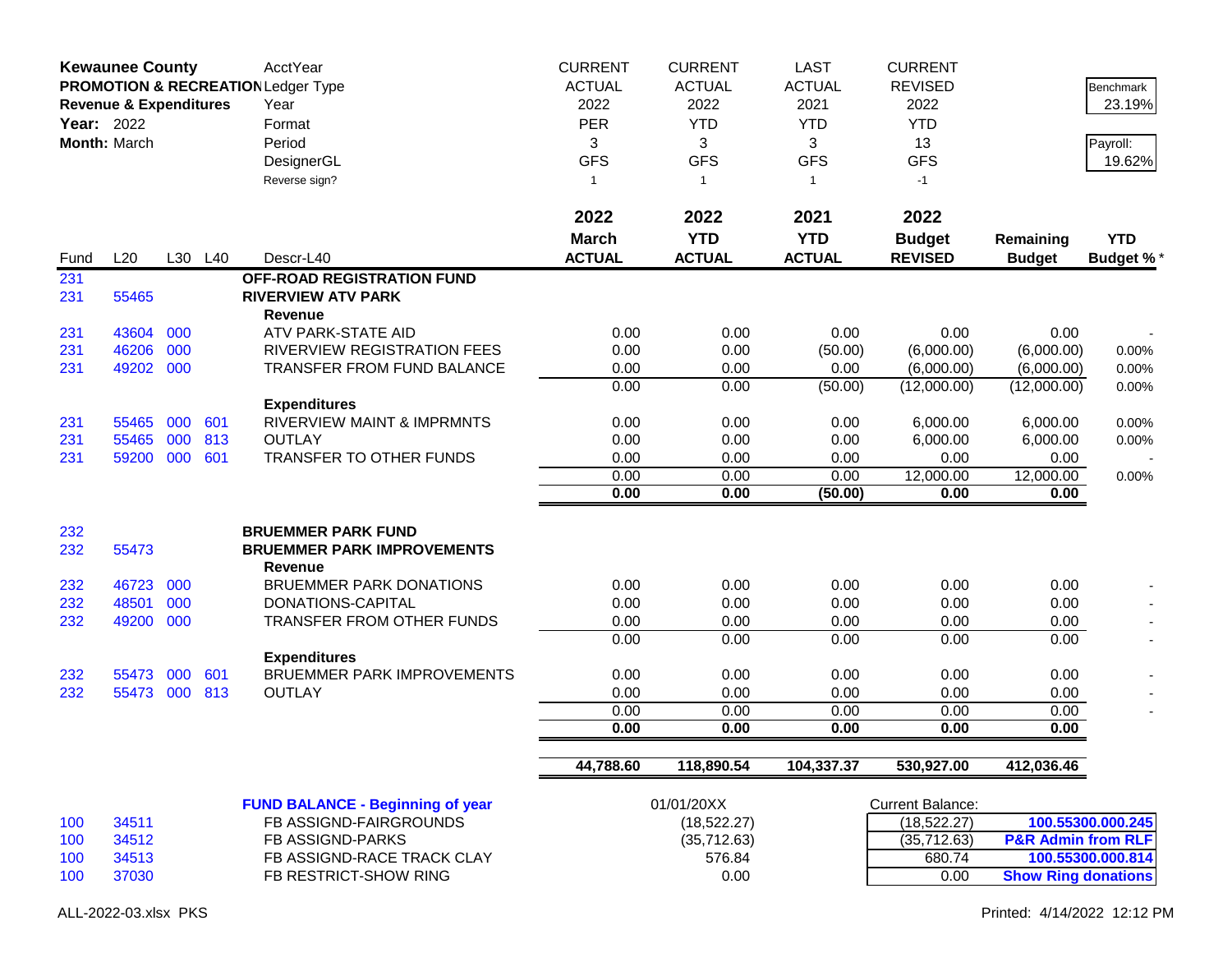| <b>Kewaunee County</b>                        | AcctYear                            | <b>CURRENT</b> | <b>CURRENT</b> | <b>LAST</b>   | <b>CURRENT</b> |               |                  |
|-----------------------------------------------|-------------------------------------|----------------|----------------|---------------|----------------|---------------|------------------|
| <b>PROMOTION &amp; RECREATION Ledger Type</b> |                                     | <b>ACTUAL</b>  | <b>ACTUAL</b>  | <b>ACTUAL</b> | <b>REVISED</b> |               | <b>Benchmark</b> |
| <b>Revenue &amp; Expenditures</b>             | Year                                | 2022           | 2022           | 2021          | 2022           |               | 23.19%           |
| Year: 2022                                    | Format                              | <b>PER</b>     | YTD            | YTD.          | <b>YTD</b>     |               |                  |
| <b>Month: March</b>                           | Period                              | 3              | 3              | 3             | 13             |               | Payroll:         |
|                                               | DesignerGL                          | <b>GFS</b>     | <b>GFS</b>     | <b>GFS</b>    | <b>GFS</b>     |               | 19.62%           |
|                                               | Reverse sign?                       |                |                |               | $-1$           |               |                  |
|                                               |                                     | 2022           | 2022           | 2021          | 2022           |               |                  |
|                                               |                                     | <b>March</b>   | <b>YTD</b>     | <b>YTD</b>    | <b>Budget</b>  | Remaining     | <b>YTD</b>       |
| L20<br>L30 L40<br>Fund                        | Descr-L40                           | <b>ACTUAL</b>  | <b>ACTUAL</b>  | <b>ACTUAL</b> | <b>REVISED</b> | <b>Budget</b> | <b>Budget %*</b> |
| 229                                           | RYAN PARK FUND                      |                | (25, 257.17)   |               |                |               |                  |
| 230                                           | <b>BOAT LAUNCH FUND</b>             |                | 6,372.66       |               |                |               |                  |
| 231                                           | OFF-ROAD REGISTRATION FUND          |                | (11, 962.08)   |               |                |               |                  |
| 232                                           | <b>BRUEMMER PARK FUND</b>           |                | (4,886.42)     |               |                |               |                  |
|                                               | <b>INTEGRITY CHECK:</b>             |                |                |               |                |               |                  |
|                                               | <b>Total Expenditures (report)</b>  | 45,998.60      | 124,905.07     | 114,136.97    | 755,509.00     |               |                  |
| [55200.55 *<br>100                            | <b>Total Dept expenditures(G/L)</b> | 45,923.07      | 124,331.57     | 111,800.24    | 731,854.00     |               |                  |
| $\star$<br>[229.232,2] 50000.59 *             | Total Dept expenditures (G/L)       | 75.53          | 573.50         | 2,336.73      | 23,655.00      |               |                  |
|                                               | <b>Total G/L</b>                    | 45,998.60      | 124,905.07     | 114,136.97    | 755,509.00     |               |                  |
|                                               |                                     | 0.00           | 0.00           | 0.00          | 0.00           |               |                  |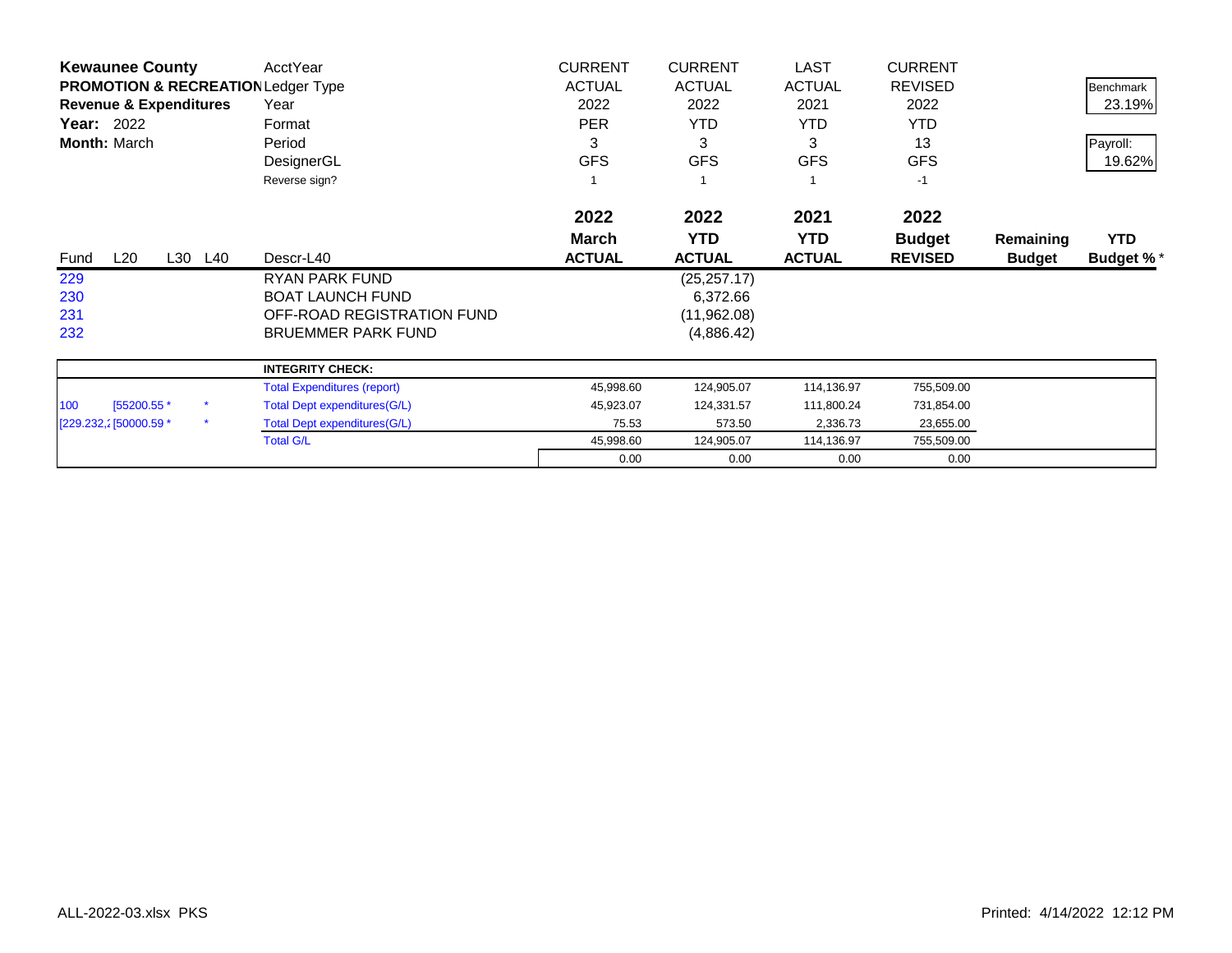|                   | <b>Kewaunee County</b>            |     |         | <b>AcctYear</b>                | <b>CURRENT</b> | <b>CURRENT</b> | <b>LAST</b>   | <b>CURRENT</b> |               |                  |
|-------------------|-----------------------------------|-----|---------|--------------------------------|----------------|----------------|---------------|----------------|---------------|------------------|
|                   | <b>PUBLIC HEALTH</b>              |     |         | Ledger Type                    | <b>ACTUAL</b>  | <b>ACTUAL</b>  | <b>ACTUAL</b> | <b>REVISED</b> |               | <b>Benchmark</b> |
|                   | <b>Revenue &amp; Expenditures</b> |     |         | Year                           | 2022           | 2022           | 2021          | 2022           |               | 23.19%           |
| <b>Year: 2022</b> |                                   |     |         | Format                         | <b>PER</b>     | <b>YTD</b>     | <b>YTD</b>    | <b>YTD</b>     |               |                  |
|                   | Month: March                      |     |         | Period                         | 3              | 3              | 3             | 13             |               | Payroll:         |
|                   |                                   |     |         | DesignerGL                     | <b>GFS</b>     | <b>GFS</b>     | <b>GFS</b>    | <b>GFS</b>     |               | 19.62%           |
|                   |                                   |     |         | Reverse sign?                  | $\mathbf{1}$   | $\overline{1}$ | $\mathbf{1}$  | $-1$           |               |                  |
|                   |                                   |     |         |                                |                |                |               |                |               |                  |
|                   |                                   |     |         |                                | 2022           | 2022           | 2021          | 2022           |               |                  |
|                   |                                   |     |         |                                | <b>March</b>   | <b>YTD</b>     | <b>YTD</b>    | <b>Budget</b>  | Remaining     | <b>YTD</b>       |
| Fund              | L20                               |     | L30 L40 | Descr-L40                      | <b>ACTUAL</b>  | <b>ACTUAL</b>  | <b>ACTUAL</b> | <b>REVISED</b> | <b>Budget</b> | <b>Budget %*</b> |
| 100               |                                   |     |         | <b>GENERAL FUND</b>            |                |                |               |                |               |                  |
| 100               | 54100                             |     |         | <b>PUBLIC HEALTH</b>           |                |                |               |                |               |                  |
|                   |                                   |     |         | Revenue                        |                |                |               |                |               |                  |
| 100               | 43551                             | 038 |         | PRENATAL CARE COORDINATION     | (52.38)        | (144.53)       | (216.73)      | (3,000.00)     | (2,855.47)    | 4.82%            |
| 100               | 43551                             | 042 |         | <b>RADON TEST KITS</b>         | (32.00)        | (352.00)       | (80.00)       | (100.00)       | 252.00        | 352.00%          |
| 100               | 43551                             | 054 |         | CAR SEAT PROGRAM GRANT         | (549.80)       | (549.80)       | 0.00          | 0.00           | 549.80        |                  |
| 100               | 43553                             | 684 |         | WIMCR/ACT 318 ADJUSTMENT       | 0.00           | 0.00           | 0.00          | 0.00           | 0.00          |                  |
| 100               | 46250                             | 089 |         | <b>NURSE FEES</b>              | 0.00           | (4.61)         | (35.29)       | 0.00           | 4.61          |                  |
| 100               | 46510                             | 040 |         | PUB HEALTH NURSE SERVICES      | (981.75)       | (4,764.39)     | (1,876.89)    | (15,000.00)    | (10, 235.61)  | 31.76%           |
| 100               | 46510                             | 044 |         | <b>HEPATITIS B</b>             | 0.00           | 0.00           | 0.00          | (900.00)       | (900.00)      | 0.00%            |
| 100               | 46510                             | 065 |         | T.B. SKIN TESTS                | (80.00)        | (112.00)       | (112.00)      | (1,200.00)     | (1,088.00)    | 9.33%            |
| 100               | 46510                             | 070 |         | <b>SHARPS COLLECTIONS</b>      | (48.00)        | (126.00)       | (91.00)       | (350.00)       | (224.00)      | 36.00%           |
| 100               | 48510 001                         |     |         | BACK-TO-SCHOOL DONATIONS       | 0.00           | (500.00)       | 0.00          | (3,500.00)     | (3,000.00)    | 14.29%           |
|                   |                                   |     |         |                                | (1,743.93)     | (6, 553.33)    | (2,411.91)    | (24,050.00)    | (17, 496.67)  | 27.25%           |
|                   |                                   |     |         | <b>Expenditures</b>            |                |                |               |                |               |                  |
| 100               | 54100                             | 000 | 111     | <b>SALARIES</b>                | 6,502.40       | 19,507.20      | 19,142.40     | 84,535.00      | 65,027.80     | 23.08%           |
| 100               | 54100                             | 000 | 121     | <b>WAGES-REGULAR</b>           | 516.58         | 1,626.96       | 3,611.58      | 66,539.00      | 64,912.04     | 2.45%            |
| 100               | 54100                             | 000 | 122     | WAGES-OVERTIME                 | 0.00           | 0.00           | 0.00          | 0.00           | 0.00          |                  |
| 100               | 54100                             | 000 | 149     | <b>INTERPRETERS</b>            | 0.00           | 0.00           | 0.00          | 200.00         | 200.00        | 0.00%            |
| 100               | 54100                             | 000 | 151     | <b>SOCIAL SECURITY</b>         | 486.78         | 1,462.33       | 1,611.66      | 11,559.00      | 10,096.67     | 12.65%           |
| 100               | 54100                             | 000 | 152     | <b>RETIREMENT</b>              | 456.24         | 1,373.72       | 1,535.89      | 9,821.00       | 8,447.28      | 13.99%           |
| 100               | 54100                             | 000 | 153     | <b>WORKMEN'S COMPENSATION</b>  | 257.95         | 766.27         | 867.50        | 4,988.00       | 4,221.73      | 15.36%           |
| 100               | 54100                             | 000 | 154     | <b>HEALTH INSURANCE</b>        | 2,516.43       | 8,269.02       | 5,808.94      | 40,737.00      | 32,467.98     | 20.30%           |
| 100               | 54100                             | 000 | 155     | DENTAL INSURANCE               | 72.28          | 233.51         | 212.48        | 1,220.00       | 986.49        | 19.14%           |
| 100               | 54100                             | 000 | 156     | HEALTH REIMBURSEMENT ACCOUNT   | 0.00           | 0.00           | 0.00          | 0.00           | 0.00          |                  |
| 100               | 54100                             | 000 | 225     | <b>TELEPHONE</b>               | 259.49         | 853.19         | 136.82        | 1,962.00       | 1,108.81      | 43.49%           |
| 100               | 54100 000                         |     | 249     | MAINTENANCE AGREEMENTS         | 0.00           | 0.00           | 0.00          | 0.00           | 0.00          |                  |
| 100               | 54100 000                         |     | 253     | TESTING-ANIMAL RABIES          | 0.00           | 300.00         | 0.00          | 500.00         | 200.00        | 60.00%           |
| 100               | 54100 000                         |     | 296     | CONTRACTED SERVICES/SHARPS     | 0.00           | 0.00           | 143.85        | 300.00         | 300.00        | 0.00%            |
| 100               | 54100 000                         |     | 311     | <b>POSTAGE</b>                 | 79.85          | 120.15         | 27.48         | 1,000.00       | 879.85        | 12.02%           |
| 100               | 54100 000                         |     | 312     | OFFICE SUPPLIES                | 16.80          | 100.09         | 98.78         | 1,500.00       | 1,399.91      | 6.67%            |
| 100               | 54100 000                         |     | 320     | <b>RADON TEST KITS</b>         | 346.00         | 346.00         | 0.00          | 100.00         | (246.00)      | 346.00%          |
| 100               | 54100 000                         |     | 322     | <b>SUBSCRIPTIONS</b>           | 0.00           | 24.95          | 0.00          | 100.00         | 75.05         | 24.95%           |
| 100               | 54100 000                         |     | 324     | <b>MEMBERSHIP DUES</b>         | 0.00           | 0.00           | 100.00        | 1,000.00       | 1,000.00      | 0.00%            |
| 100               | 54100 000                         |     | 328     | <b>BACK-TO-SCHOOL SUPPLIES</b> | 0.00           | 0.00           | 15.00         | 0.00           | 0.00          |                  |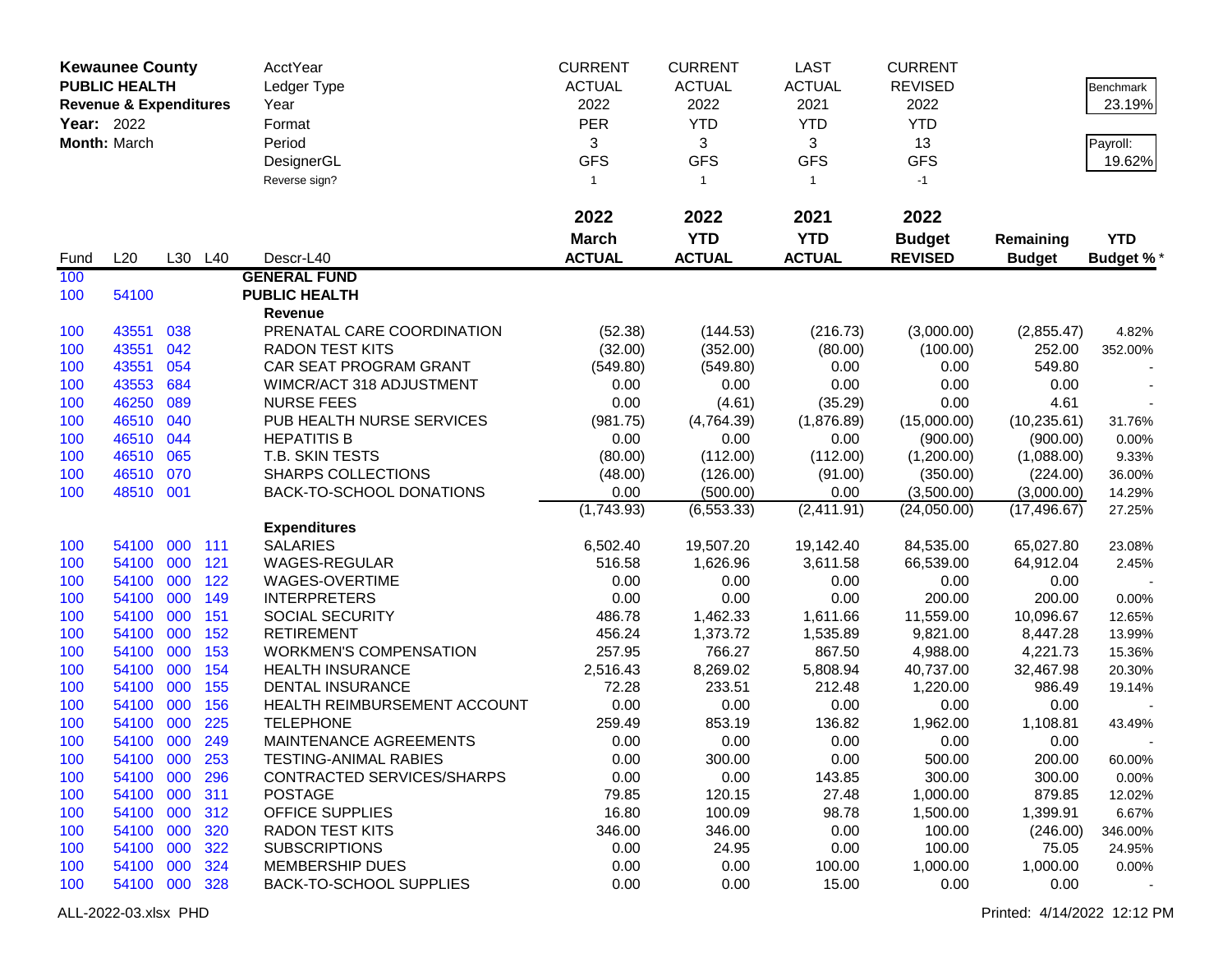|      | <b>Kewaunee County</b>            |     |     | AcctYear                             | <b>CURRENT</b> | <b>CURRENT</b> | <b>LAST</b>   | <b>CURRENT</b> |               |                  |
|------|-----------------------------------|-----|-----|--------------------------------------|----------------|----------------|---------------|----------------|---------------|------------------|
|      | <b>PUBLIC HEALTH</b>              |     |     | Ledger Type                          | <b>ACTUAL</b>  | <b>ACTUAL</b>  | <b>ACTUAL</b> | <b>REVISED</b> |               | Benchmark        |
|      | <b>Revenue &amp; Expenditures</b> |     |     | Year                                 | 2022           | 2022           | 2021          | 2022           |               | 23.19%           |
|      | Year: 2022                        |     |     | Format                               | <b>PER</b>     | <b>YTD</b>     | <b>YTD</b>    | <b>YTD</b>     |               |                  |
|      | Month: March                      |     |     | Period                               | 3              | 3              | 3             | 13             |               | Payroll:         |
|      |                                   |     |     | DesignerGL                           | <b>GFS</b>     | <b>GFS</b>     | <b>GFS</b>    | <b>GFS</b>     |               | 19.62%           |
|      |                                   |     |     | Reverse sign?                        | 1              | $\overline{1}$ | $\mathbf{1}$  | $-1$           |               |                  |
|      |                                   |     |     |                                      |                |                |               |                |               |                  |
|      |                                   |     |     |                                      | 2022           | 2022           | 2021          | 2022           |               |                  |
|      |                                   |     |     |                                      | <b>March</b>   | <b>YTD</b>     | <b>YTD</b>    | <b>Budget</b>  | Remaining     | <b>YTD</b>       |
| Fund | L20                               | L30 | L40 | Descr-L40                            | <b>ACTUAL</b>  | <b>ACTUAL</b>  | <b>ACTUAL</b> | <b>REVISED</b> | <b>Budget</b> | <b>Budget %*</b> |
| 100  | 54100                             | 000 | 332 | <b>TRAVEL EXPENSES</b>               | 39.95          | 281.49         | 94.44         | 3,200.00       | 2,918.51      | 8.80%            |
| 100  | 54100                             | 000 | 338 | <b>FLUORIDE VARNISH</b>              | 0.00           | 0.00           | 0.00          | 100.00         | 100.00        | 0.00%            |
| 100  | 54100                             | 000 | 342 | <b>MEDICAL SUPPLIES</b>              | 169.31         | 106.82         | 461.37        | 2,000.00       | 1,893.18      | 5.34%            |
| 100  | 54100                             | 000 | 348 | <b>EDUCATIONAL MATERIALS</b>         | 0.00           | 549.80         | 580.01        | 300.00         | (249.80)      | 183.27%          |
| 100  | 54100                             | 000 | 533 | <b>EQUIPMENT RENTAL &amp; LEASES</b> | 227.59         | 446.44         | 443.17        | 2,200.00       | 1,753.56      | 20.29%           |
| 100  | 54100                             | 000 | 813 | <b>OUTLAY</b>                        | 0.00           | 0.00           | 0.00          | 0.00           | 0.00          |                  |
|      |                                   |     |     |                                      | 11,947.65      | 36,367.94      | 34,891.37     | 233,861.00     | 197,493.06    | 15.55%           |
|      |                                   |     |     |                                      | 10,203.72      | 29,814.61      | 32,479.46     | 209,811.00     | 179,996.39    |                  |
| 100  | 54111                             |     |     | <b>COMMUNICABLE DISEASE PRVNTN</b>   |                |                |               |                |               |                  |
|      |                                   |     |     | <b>Revenue</b>                       |                |                |               |                |               |                  |
| 100  | 43551 032                         |     |     | COMMUNICABLE DISEASE PRVNTN          | 0.00           | 0.00           | (260.00)      | (3,400.00)     | (3,400.00)    | 0.00%            |
|      |                                   |     |     |                                      | 0.00           | 0.00           | (260.00)      | (3,400.00)     | (3,400.00)    | 0.00%            |
|      |                                   |     |     | <b>Expenditures</b>                  |                |                |               |                |               |                  |
| 100  | 54111                             | 000 | 121 | WAGES-REGULAR                        | 0.00           | 0.00           | 914.71        | 2,409.00       | 2,409.00      | 0.00%            |
| 100  | 54111                             | 000 | 151 | <b>SOCIAL SECURITY</b>               | 0.00           | 0.00           | 69.98         | 184.00         | 184.00        | 0.00%            |
| 100  | 54111                             | 000 | 152 | <b>RETIREMENT</b>                    | 0.00           | 0.00           | 61.75         | 156.00         | 156.00        | $0.00\%$         |
| 100  | 54111                             | 000 | 153 | <b>WORKMEN'S COMPENSATION</b>        | 0.00           | 0.00           | 35.67         | 91.00          | 91.00         | 0.00%            |
| 100  | 54111                             | 000 | 154 | <b>HEALTH INSURANCE</b>              | 0.00           | 0.00           | 0.00          | 474.00         | 474.00        | 0.00%            |
| 100  | 54111                             | 000 | 155 | <b>DENTAL INSURANCE</b>              | 0.00           | 0.00           | 0.00          | 26.00          | 26.00         | 0.00%            |
| 100  | 54111                             | 000 | 312 | OFFICE SUPPLIES                      | 0.00           | 0.00           | 0.00          | 0.00           | 0.00          |                  |
| 100  | 54111                             | 000 | 332 | <b>TRAVEL EXPENSES</b>               | 0.00           | 0.00           | 0.00          | 0.00           | 0.00          |                  |
| 100  | 54111                             | 000 | 342 | <b>MEDICAL SUPPLIES</b>              | 0.00           | 0.00           | 0.00          | 0.00           | 0.00          |                  |
| 100  | 54111                             | 000 | 348 | <b>EDUCATIONAL MATERIALS</b>         | 0.00           | 0.00           | 0.00          | 60.00          | 60.00         | 0.00%            |
| 100  | 54111                             | 000 | 813 | <b>OUTLAY</b>                        | 0.00           | 0.00           | 0.00          | 0.00           | 0.00          |                  |
|      |                                   |     |     |                                      | 0.00           | 0.00           | 1,082.11      | 3,400.00       | 3,400.00      | 0.00%            |
|      |                                   |     |     |                                      | 0.00           | 0.00           | 822.11        | 0.00           | 0.00          |                  |
| 100  | 54106                             |     |     | <b>IMMUNIZATION PROGRAM</b>          |                |                |               |                |               |                  |
|      |                                   |     |     | Revenue                              |                |                |               |                |               |                  |
| 100  | 43240 710                         |     |     | ARRA IMM FOR CHILD & ADULT           | 0.00           | 0.00           | 0.00          | 0.00           | 0.00          |                  |
| 100  | 43551                             | 088 |     | PUBLIC HEALTH COVID-19               | (5,594.00)     | 875.00         | 0.00          | 0.00           | (875.00)      |                  |
| 100  | 46510 010                         |     |     | <b>IMMUNIZATION COLLECTIONS</b>      | (3,444.55)     | (4,482.04)     | 0.00          | (2,200.00)     | 2,282.04      | 203.73%          |
|      |                                   |     |     |                                      | (9,038.55)     | (3,607.04)     | 0.00          | (2,200.00)     | 1,407.04      | 163.96%          |
|      |                                   |     |     | <b>Expenditures</b>                  |                |                |               |                |               |                  |
| 100  | 54106 000 121                     |     |     | WAGES-REGULAR                        | 0.00           | 2,601.16       | 598.40        | 14,756.00      | 12,154.84     | 17.63%           |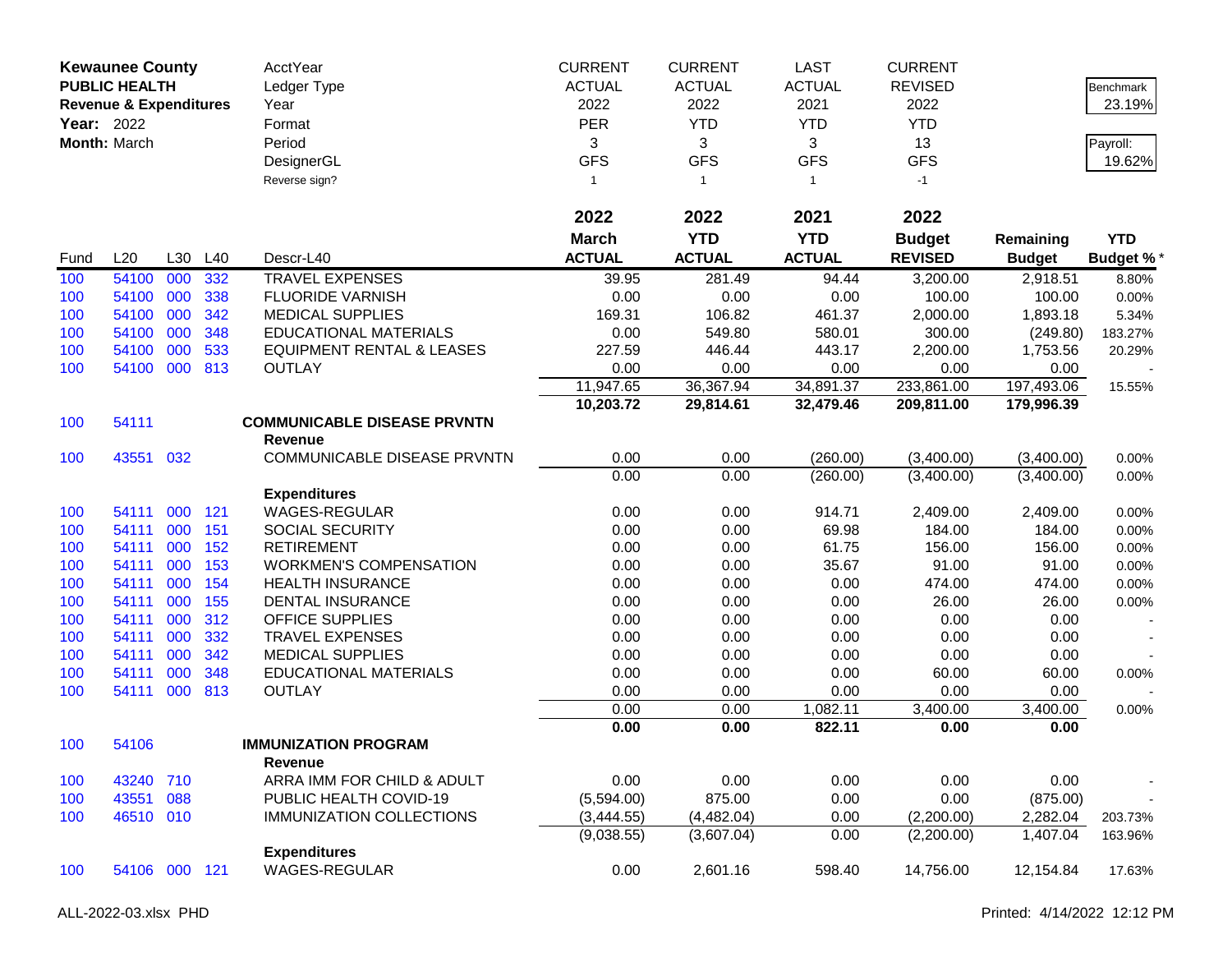|            | <b>Kewaunee County</b>            |         |     | AcctYear                         | <b>CURRENT</b> | <b>CURRENT</b> | <b>LAST</b>   | <b>CURRENT</b> |               |                  |
|------------|-----------------------------------|---------|-----|----------------------------------|----------------|----------------|---------------|----------------|---------------|------------------|
|            | <b>PUBLIC HEALTH</b>              |         |     | Ledger Type                      | <b>ACTUAL</b>  | <b>ACTUAL</b>  | <b>ACTUAL</b> | <b>REVISED</b> |               | Benchmark        |
|            | <b>Revenue &amp; Expenditures</b> |         |     | Year                             | 2022           | 2022           | 2021          | 2022           |               | 23.19%           |
| Year: 2022 |                                   |         |     | Format                           | <b>PER</b>     | <b>YTD</b>     | <b>YTD</b>    | <b>YTD</b>     |               |                  |
|            | Month: March                      |         |     | Period                           | 3              | 3              | 3             | 13             |               | Payroll:         |
|            |                                   |         |     | DesignerGL                       | <b>GFS</b>     | <b>GFS</b>     | <b>GFS</b>    | <b>GFS</b>     |               | 19.62%           |
|            |                                   |         |     | Reverse sign?                    | 1              | $\overline{1}$ | $\mathbf{1}$  | $-1$           |               |                  |
|            |                                   |         |     |                                  |                |                |               |                |               |                  |
|            |                                   |         |     |                                  | 2022           | 2022           | 2021          | 2022           |               |                  |
|            |                                   |         |     |                                  | <b>March</b>   | <b>YTD</b>     | <b>YTD</b>    | <b>Budget</b>  | Remaining     | <b>YTD</b>       |
| Fund       | L20                               | L30     | L40 | Descr-L40                        | <b>ACTUAL</b>  | <b>ACTUAL</b>  | <b>ACTUAL</b> | <b>REVISED</b> | <b>Budget</b> | <b>Budget %*</b> |
| 100        | 54106                             | 000     | 122 | WAGES-OVERTIME                   | 0.00           | 0.00           | 0.00          | 0.00           | 0.00          |                  |
| 100        | 54106                             | 000     | 151 | <b>SOCIAL SECURITY</b>           | 0.00           | 196.36         | 45.77         | 1,129.00       | 932.64        | 17.39%           |
| 100        | 54106                             | 000     | 152 | <b>RETIREMENT</b>                | 0.00           | 169.09         | 40.39         | 959.00         | 789.91        | 17.63%           |
| 100        | 54106                             | 000     | 153 | <b>WORKMEN'S COMPENSATION</b>    | 0.00           | 52.26          | 1.14          | 28.00          | (24.26)       | 186.64%          |
| 100        | 54106                             | 000     | 154 | <b>HEALTH INSURANCE</b>          | 0.00           | 416.45         | 0.00          | 0.00           | (416.45)      |                  |
| 100        | 54106                             | 000     | 155 | <b>DENTAL INSURANCE</b>          | 0.00           | 23.74          | 0.00          | 0.00           | (23.74)       |                  |
| 100        | 54106                             | 000     | 156 | HEALTH REIMBURSEMENT ACCOUNT     | 0.00           | 0.00           | 0.00          | 0.00           | 0.00          |                  |
| 100        | 54106                             | 000     | 249 | MAINTENANCE AGREEMENTS           | 0.00           | 0.00           | 0.00          | 0.00           | 0.00          |                  |
| 100        | 54106                             | 000     | 296 | <b>CONTRACTED SERVICES</b>       | 0.00           | 232.50         | 0.00          | 0.00           | (232.50)      |                  |
| 100        | 54106                             | 000     | 311 | <b>POSTAGE</b>                   | 0.00           | 0.00           | 0.00          | 200.00         | 200.00        | 0.00%            |
| 100        | 54106                             | 000     | 312 | <b>OFFICE SUPPLIES</b>           | 0.00           | 0.00           | 0.00          | 100.00         | 100.00        | 0.00%            |
| 100        | 54106                             | 000     | 321 | PUBLICATIONS OF LEGAL NOTICE     | 0.00           | 0.00           | 0.00          | 0.00           | 0.00          |                  |
| 100        | 54106                             | 000     | 332 | <b>TRAVEL EXPENSES</b>           | 95.36          | 146.84         | 0.00          | 400.00         | 253.16        | 36.71%           |
| 100        | 54106                             | 000     | 342 | <b>MEDICAL SUPPLIES</b>          | 109.71         | 128.00         | 0.00          | 6,000.00       | 5,872.00      | 2.13%            |
| 100        | 54106                             | 000     | 348 | <b>EDUCATIONAL MATERIALS</b>     | 0.00           | 0.00           | 0.00          | 0.00           | 0.00          |                  |
|            |                                   |         |     |                                  | 205.07         | 3,966.40       | 685.70        | 23,572.00      | 19,605.60     | 16.83%           |
|            |                                   |         |     |                                  | (8,833.48)     | 359.36         | 685.70        | 21,372.00      | 21,012.64     |                  |
| 100        | 54113                             |         |     | <b>WOMEN-INFANTS-CHILDREN-II</b> |                |                |               |                |               |                  |
|            |                                   |         |     | <b>Revenue</b>                   |                |                |               |                |               |                  |
| 100        | 43240 024                         |         |     | <b>WIC PROGRAM</b>               | 0.00           | 0.00           | (4,532.00)    | (69,300.00)    | (69,300.00)   | 0.00%            |
|            |                                   |         |     |                                  | 0.00           | 0.00           | (4,532.00)    | (69,300.00)    | (69,300.00)   | 0.00%            |
|            |                                   |         |     | <b>Expenditures</b>              |                |                |               |                |               |                  |
| 100        | 54113                             | 000     | 121 | <b>WAGES-REGULAR</b>             | 4,885.14       | 11,450.78      | 6,059.60      | 36,669.00      | 25,218.22     | 31.23%           |
| 100        | 54113                             | 000     | 122 | WAGES-OVERTIME                   | 24.25          | 24.25          | 71.37         | 0.00           | (24.25)       |                  |
| 100        | 54113                             | 000     | 149 | <b>INTERPRETERS</b>              | 0.00           | 0.00           | 0.00          | 0.00           | 0.00          |                  |
| 100        | 54113                             | 000     | 151 | SOCIAL SECURITY                  | 340.33         | 791.46         | 449.25        | 2,805.00       | 2,013.54      | 28.22%           |
| 100        | 54113 000                         |         | 152 | <b>RETIREMENT</b>                | 319.11         | 745.89         | 413.83        | 2,383.00       | 1,637.11      | 31.30%           |
| 100        | 54113 000                         |         | 153 | <b>WORKMEN'S COMPENSATION</b>    | 177.13         | 417.83         | 241.16        | 1,377.00       | 959.17        | 30.34%           |
| 100        | 54113                             | 000 154 |     | <b>HEALTH INSURANCE</b>          | 2,143.21       | 5,388.97       | 0.00          | 15,600.00      | 10,211.03     | 34.54%           |
| 100        | 54113                             | 000     | 155 | <b>DENTAL INSURANCE</b>          | 48.76          | 123.41         | 83.08         | 441.00         | 317.59        | 27.98%           |
| 100        | 54113                             | 000     | 156 | HEALTH REIMBURSEMENT ACCOUNT     | 0.00           | 0.00           | 0.00          | 0.00           | 0.00          |                  |
| 100        | 54113                             | 000     | 225 | <b>TELEPHONE</b>                 | 25.85          | 72.65          | 54.72         | 300.00         | 227.35        | 24.22%           |
| 100        | 54113                             | 000     | 296 | <b>CONTRACTED SERVICES</b>       | 476.96         | 892.96         | 675.08        | 6,500.00       | 5,607.04      | 13.74%           |
| 100        | 54113 000 311                     |         |     | <b>POSTAGE</b>                   | 35.54          | 66.15          | 58.08         | 500.00         | 433.85        | 13.23%           |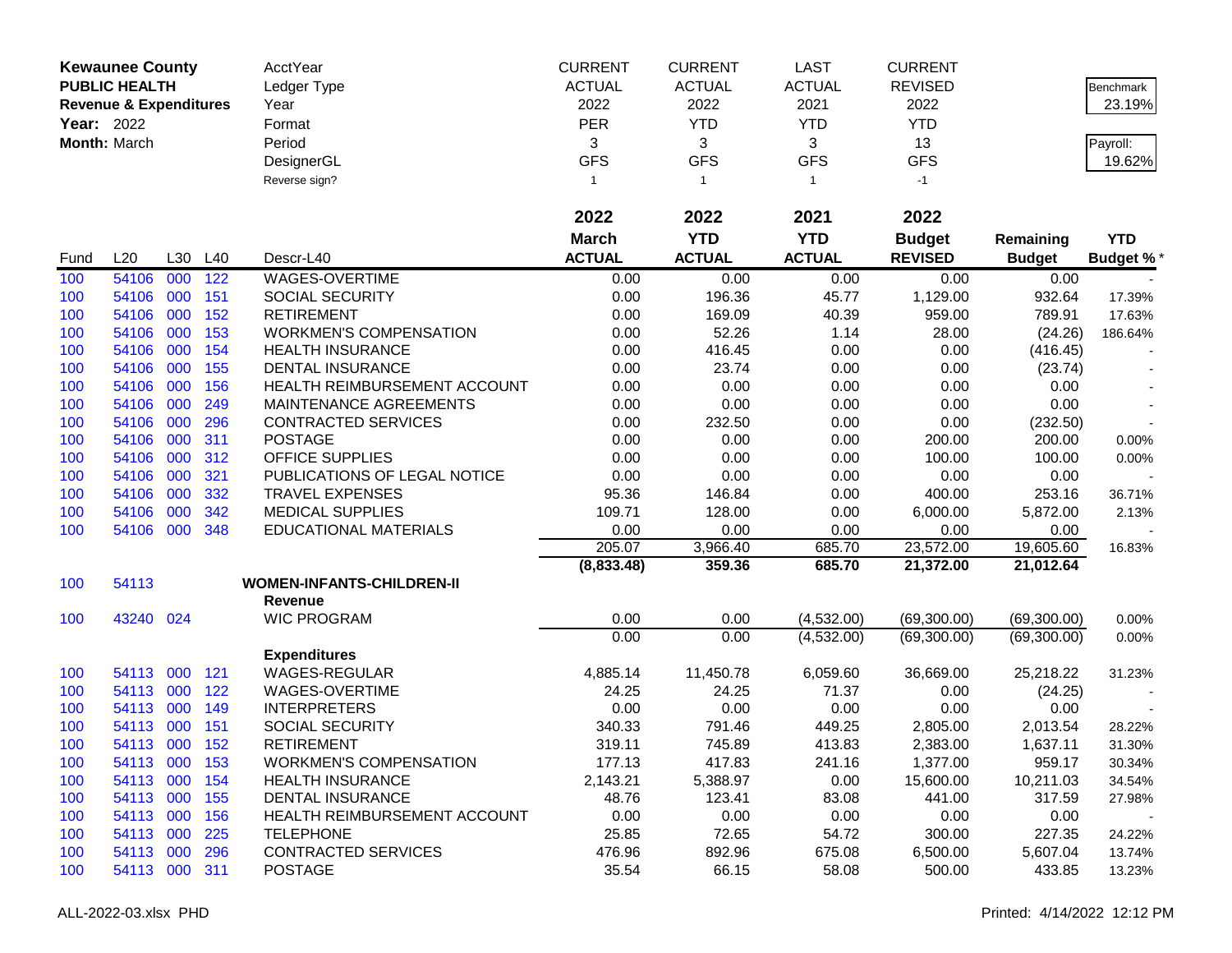|      | <b>Kewaunee County</b><br><b>PUBLIC HEALTH</b><br><b>Revenue &amp; Expenditures</b> |         |     | AcctYear<br>Ledger Type<br>Year     | <b>CURRENT</b><br><b>ACTUAL</b><br>2022 | <b>CURRENT</b><br><b>ACTUAL</b><br>2022 | <b>LAST</b><br><b>ACTUAL</b><br>2021 | <b>CURRENT</b><br><b>REVISED</b><br>2022 |               | Benchmark<br>23.19% |
|------|-------------------------------------------------------------------------------------|---------|-----|-------------------------------------|-----------------------------------------|-----------------------------------------|--------------------------------------|------------------------------------------|---------------|---------------------|
|      | <b>Year: 2022</b>                                                                   |         |     | Format                              | PER                                     | <b>YTD</b>                              | <b>YTD</b>                           | <b>YTD</b>                               |               |                     |
|      | Month: March                                                                        |         |     | Period                              | 3                                       | 3                                       | 3                                    | 13                                       |               | Payroll:            |
|      |                                                                                     |         |     | DesignerGL                          | <b>GFS</b>                              | <b>GFS</b>                              | <b>GFS</b>                           | <b>GFS</b>                               |               | 19.62%              |
|      |                                                                                     |         |     | Reverse sign?                       | 1                                       | $\overline{1}$                          | $\mathbf{1}$                         | $-1$                                     |               |                     |
|      |                                                                                     |         |     |                                     |                                         |                                         |                                      |                                          |               |                     |
|      |                                                                                     |         |     |                                     | 2022                                    | 2022                                    | 2021                                 | 2022                                     |               |                     |
|      |                                                                                     |         |     |                                     | <b>March</b>                            | <b>YTD</b>                              | <b>YTD</b>                           | <b>Budget</b>                            | Remaining     | <b>YTD</b>          |
| Fund | L20                                                                                 | L30 L40 |     | Descr-L40                           | <b>ACTUAL</b>                           | <b>ACTUAL</b>                           | <b>ACTUAL</b>                        | <b>REVISED</b>                           | <b>Budget</b> | <b>Budget %*</b>    |
| 100  | 54113                                                                               | 000     | 312 | <b>OFFICE SUPPLIES</b>              | 0.00                                    | 32.78                                   | 61.55                                | 225.00                                   | 192.22        | 14.57%              |
| 100  | 54113 000                                                                           |         | 324 | <b>MEMBERSHIP DUES</b>              | 0.00                                    | 0.00                                    | 0.00                                 | 100.00                                   | 100.00        | 0.00%               |
| 100  | 54113 000                                                                           |         | 332 | <b>TRAVEL EXPENSES</b>              | 200.00                                  | 200.00                                  | 160.00                               | 500.00                                   | 300.00        | 40.00%              |
| 100  | 54113 000                                                                           |         | 336 | <b>TRAINING</b>                     | 0.00                                    | 0.00                                    | 0.00                                 | 1,000.00                                 | 1,000.00      | 0.00%               |
| 100  | 54113 000                                                                           |         | 342 | <b>MEDICAL SUPPLIES</b>             | 0.00                                    | 11.95                                   | 0.00                                 | 500.00                                   | 488.05        | 2.39%               |
| 100  | 54113 000                                                                           |         | 345 | <b>OUTREACH MATERIALS</b>           | 0.00                                    | 0.00                                    | 0.00                                 | 200.00                                   | 200.00        | 0.00%               |
| 100  | 54113                                                                               | 000     | 348 | <b>EDUCATIONAL MATERIALS</b>        | 0.00                                    | 0.00                                    | 0.00                                 | 200.00                                   | 200.00        | 0.00%               |
| 100  | 54113                                                                               | 000     | 812 | EQUIPMENT UNDER \$1,000.00          | 0.00                                    | 0.00                                    | 0.00                                 | 0.00                                     | 0.00          |                     |
| 100  | 54113 000                                                                           |         | 813 | OUTLAY / EQUIP OVER \$1,000         | 0.00                                    | 0.00                                    | 0.00                                 | 0.00                                     | 0.00          |                     |
|      |                                                                                     |         |     |                                     | 8,676.28                                | 20,219.08                               | 8,327.72                             | 69,300.00                                | 49,080.92     | 29.18%              |
|      |                                                                                     |         |     |                                     | 8,676.28                                | 20,219.08                               | 3,795.72                             | 0.00                                     | (20, 219.08)  |                     |
| 100  | 54122                                                                               |         |     | <b>CHILD WITH SPEC HEALTH CARE</b>  |                                         |                                         |                                      |                                          |               |                     |
|      |                                                                                     |         |     | Revenue                             |                                         |                                         |                                      |                                          |               |                     |
| 100  | 43551 050                                                                           |         |     | CHILD WITH SPEC HEALTH CARE         | 0.00                                    | 0.00                                    | 0.00                                 | (1,800.00)                               | (1,800.00)    | 0.00%               |
|      |                                                                                     |         |     |                                     | 0.00                                    | 0.00                                    | 0.00                                 | (1,800.00)                               | (1,800.00)    | 0.00%               |
|      |                                                                                     |         |     | <b>Expenditures</b>                 |                                         |                                         |                                      |                                          |               |                     |
| 100  | 54122 000                                                                           |         | 121 | WAGES-REGULAR                       | 0.00                                    | 0.00                                    | 0.00                                 | 1,063.00                                 | 1,063.00      | 0.00%               |
| 100  | 54122 000                                                                           |         | 151 | SOCIAL SECURITY                     | 0.00                                    | 0.00                                    | 0.00                                 | 81.00                                    | 81.00         | 0.00%               |
| 100  | 54122 000                                                                           |         | 152 | <b>RETIREMENT</b>                   | 0.00                                    | 0.00                                    | 0.00                                 | 69.00                                    | 69.00         | 0.00%               |
| 100  | 54122 000                                                                           |         | 153 | <b>WORKMEN'S COMPENSATION</b>       | 0.00                                    | 0.00                                    | 0.00                                 | 40.00                                    | 40.00         | 0.00%               |
| 100  | 54122 000                                                                           |         | 154 | <b>HEALTH INSURANCE</b>             | 0.00                                    | 0.00                                    | 0.00                                 | 453.00                                   | 453.00        | 0.00%               |
| 100  | 54122                                                                               | 000     | 155 | DENTAL INSURANCE                    | 0.00                                    | 0.00                                    | 0.00                                 | 13.00                                    | 13.00         | 0.00%               |
| 100  | 54122                                                                               | 000     | 332 | <b>TRAVEL EXPENSES</b>              | 0.00                                    | 0.00                                    | 0.00                                 | 81.00                                    | 81.00         | 0.00%               |
| 100  | 54122 000                                                                           |         | 813 | <b>OUTLAY</b>                       | 0.00                                    | 0.00                                    | 0.00                                 | 0.00                                     | 0.00          |                     |
|      |                                                                                     |         |     |                                     | 0.00                                    | 0.00                                    | 0.00                                 | 1,800.00                                 | 1,800.00      | 0.00%               |
|      |                                                                                     |         |     |                                     | 0.00                                    | 0.00                                    | 0.00                                 | 0.00                                     | 0.00          |                     |
|      |                                                                                     |         |     | <b>GENERAL FUND</b>                 | 10,046.52                               | 50,393.05                               | 37,782.99                            | 231,183.00                               | 180,789.95    |                     |
| 220  |                                                                                     |         |     | <b>CHILDHOOD LEAD POISONING FND</b> |                                         |                                         |                                      |                                          |               |                     |
| 220  | 54104                                                                               |         |     | <b>CHILDHOOD LEAD POISONING</b>     |                                         |                                         |                                      |                                          |               |                     |
|      |                                                                                     |         |     | Revenue                             |                                         |                                         |                                      |                                          |               |                     |
| 220  | 43551 039                                                                           |         |     | CHILDHOOD LEAD POISONING            | 0.00                                    | 0.00                                    | 0.00                                 | (1,900.00)                               | (1,900.00)    | $0.00\%$            |
| 220  | 49202 000                                                                           |         |     | TRANSFER FROM FUND BALANCE          | 0.00                                    | 0.00                                    | 0.00                                 | 0.00                                     | 0.00          | $\sim$              |
|      |                                                                                     |         |     |                                     |                                         |                                         |                                      |                                          |               |                     |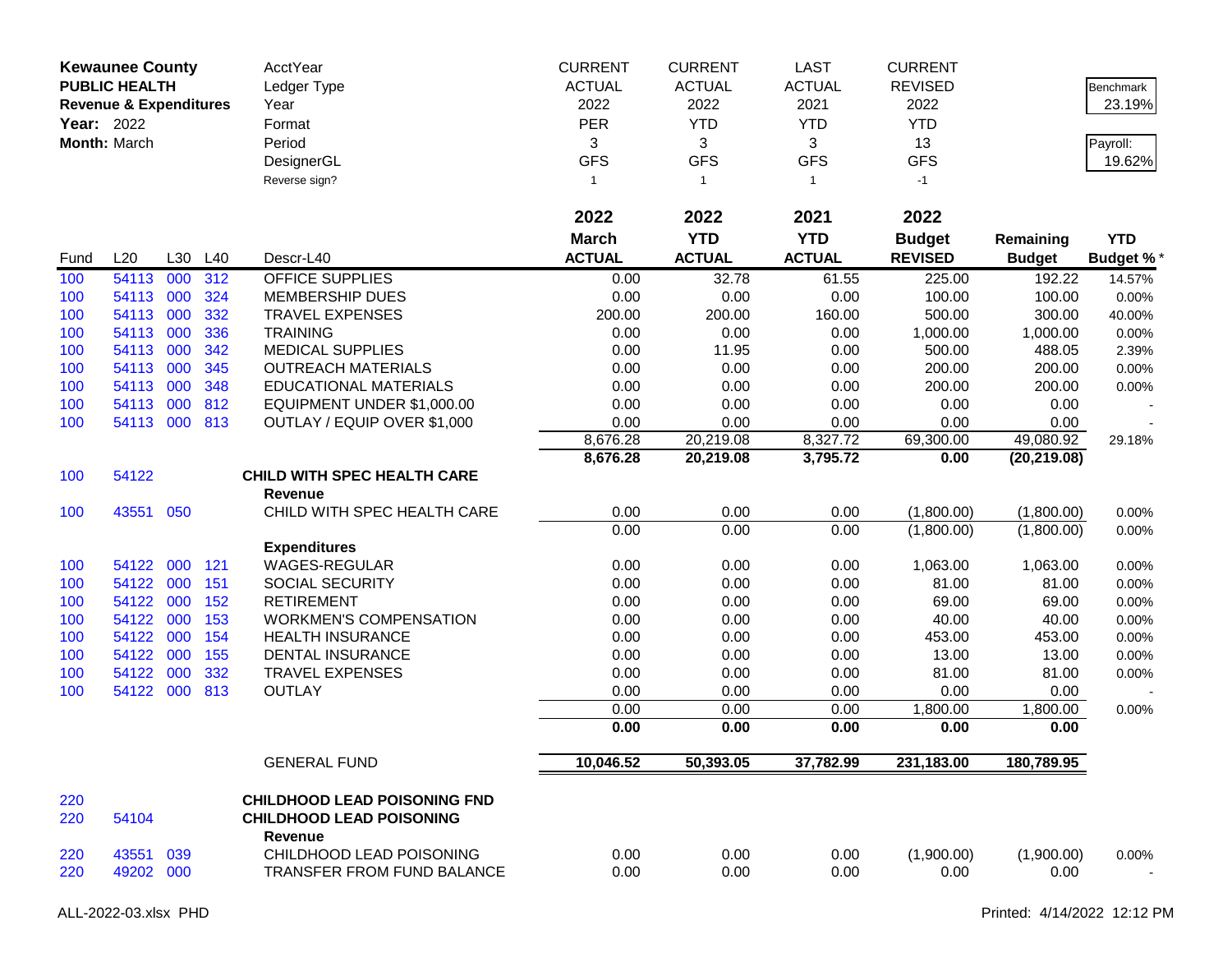| <b>PUBLIC HEALTH</b><br><b>ACTUAL</b><br><b>ACTUAL</b><br><b>ACTUAL</b><br><b>REVISED</b><br>Ledger Type<br><b>Benchmark</b><br>2022<br>2022<br>2021<br>2022<br><b>Revenue &amp; Expenditures</b><br>Year<br>23.19%<br>PER<br><b>YTD</b><br><b>YTD</b><br>Year: 2022<br><b>YTD</b><br>Format<br>Month: March<br>3<br>Period<br>3<br>3<br>13<br>Payroll:<br><b>GFS</b><br><b>GFS</b><br><b>GFS</b><br><b>GFS</b><br>19.62%<br>DesignerGL<br>Reverse sign?<br>$-1$<br>$\mathbf{1}$<br>$\mathbf{1}$<br>$\overline{1}$<br>2022<br>2022<br>2022<br>2021<br><b>YTD</b><br><b>YTD</b><br><b>March</b><br><b>Budget</b><br><b>YTD</b><br>Remaining<br><b>ACTUAL</b><br><b>ACTUAL</b><br><b>ACTUAL</b><br>L20<br><b>REVISED</b><br>L30 L40<br>Descr-L40<br><b>Budget</b><br><b>Budget %*</b><br>Fund<br>0.00<br>0.00<br>(1,900.00)<br>(1,900.00)<br>0.00<br>0.00%<br><b>Expenditures</b><br>000<br>121<br>WAGES-REGULAR<br>0.00<br>0.00<br>0.00<br>1,254.00<br>220<br>54104<br>1,254.00<br>0.00%<br>000<br>151<br>0.00<br>0.00<br>0.00<br>96.00<br>220<br>54104<br><b>SOCIAL SECURITY</b><br>96.00<br>0.00%<br>220<br>54104<br>0.00<br>0.00<br>0.00<br>82.00<br>82.00<br>000<br>152<br><b>RETIREMENT</b><br>0.00%<br>000<br>153<br><b>WORKMEN'S COMPENSATION</b><br>0.00<br>0.00<br>48.00<br>48.00<br>220<br>54104<br>0.00<br>0.00%<br>000<br>154<br>0.00<br>0.00<br>307.00<br>220<br>54104<br><b>HEALTH INSURANCE</b><br>0.00<br>307.00<br>$0.00\%$<br>000<br>155<br>0.00<br>0.00<br>0.00<br>220<br>54104<br><b>DENTAL INSURANCE</b><br>0.00<br>0.00<br>000<br>296<br><b>CONTRACTED SERVICES</b><br>0.00<br>0.00<br>0.00<br>0.00<br>0.00<br>220<br>54104<br>54104<br>000<br>311<br><b>POSTAGE</b><br>0.00<br>3.58<br>9.40<br>75.00<br>71.42<br>220<br>4.77%<br>54104<br>000<br>312<br><b>OFFICE SUPPLIES</b><br>0.00<br>0.00<br>0.00<br>38.00<br>220<br>38.00<br>0.00%<br>54104<br>000<br>332<br><b>TRAVEL EXPENSES</b><br>0.00<br>0.00<br>0.00<br>0.00<br>220<br>0.00<br>000<br>54104<br>342<br><b>MEDICAL SUPPLIES</b><br>0.00<br>0.00<br>0.00<br>220<br>0.00<br>0.00<br>000<br>54104<br>345<br><b>OUTREACH</b><br>0.00<br>0.00<br>0.00<br>0.00<br>0.00<br>220<br>0.00<br>3.58<br>9.40<br>1,900.00<br>1,896.42<br>0.19%<br>0.00<br>3.58<br>9.40<br>0.00<br>(3.58)<br><b>MATERNAL CHILD HEALTH FUND</b><br>221<br>221<br>54108<br><b>MATERNAL CHILD HEALTH</b><br><b>Revenue</b><br>41100<br>000<br><b>GENERAL PROPERTY TAXES</b><br>0.00<br>(5,250.00)<br>(3,750.00)<br>0.00<br>221<br>(5,250.00)<br>100.00%<br>221<br>43240<br>026<br><b>MCH PROGRAM</b><br>0.00<br>0.00<br>(177.00)<br>(7,000.00)<br>(7,000.00)<br>0.00%<br>000<br>49200<br>TRANSFER FROM OTHER FUNDS<br>221<br>0.00<br>0.00<br>0.00<br>0.00<br>0.00<br>49202<br>000<br>0.00<br>0.00<br>221<br>TRANSFER FROM FUND BALANCE<br>0.00<br>0.00<br>0.00<br>0.00<br>(5,250.00)<br>(3,927.00)<br>(12,250.00)<br>(7,000.00)<br>42.86%<br><b>Expenditures</b><br>WAGES-REGULAR<br>0.00<br>0.00<br>8,162.00<br>221<br>54108 000 121<br>1,114.17<br>8,162.00<br>0.00%<br>WAGES-OVERTIME<br>54108 000<br>122<br>0.00<br>0.00<br>206.33<br>0.00<br>0.00<br>221<br>000<br>0.00<br>624.00<br>54108<br>151<br>SOCIAL SECURITY<br>0.00<br>101.02<br>624.00<br>221<br>0.00%<br>0.00<br>530.00<br>54108<br>000<br>152<br><b>RETIREMENT</b><br>0.00<br>89.14<br>530.00<br>221<br>0.00%<br>54108<br>000<br>153<br><b>WORKMEN'S COMPENSATION</b><br>0.00<br>0.00<br>51.51<br>310.00<br>310.00<br>221<br>0.00%<br>54108<br>000<br>154<br><b>HEALTH INSURANCE</b><br>0.00<br>0.00<br>0.00<br>1,607.00<br>1,607.00<br>221<br>0.00%<br>000<br>0.00<br>54108<br>155<br><b>DENTAL INSURANCE</b><br>0.00<br>0.00<br>89.00<br>89.00<br>221<br>0.00%<br>54108 000 311<br><b>POSTAGE</b><br>0.00<br>0.00<br>221<br>0.00<br>0.00<br>0.00 | <b>Kewaunee County</b> |  | AcctYear | <b>CURRENT</b> | <b>CURRENT</b> | LAST | <b>CURRENT</b> |  |
|--------------------------------------------------------------------------------------------------------------------------------------------------------------------------------------------------------------------------------------------------------------------------------------------------------------------------------------------------------------------------------------------------------------------------------------------------------------------------------------------------------------------------------------------------------------------------------------------------------------------------------------------------------------------------------------------------------------------------------------------------------------------------------------------------------------------------------------------------------------------------------------------------------------------------------------------------------------------------------------------------------------------------------------------------------------------------------------------------------------------------------------------------------------------------------------------------------------------------------------------------------------------------------------------------------------------------------------------------------------------------------------------------------------------------------------------------------------------------------------------------------------------------------------------------------------------------------------------------------------------------------------------------------------------------------------------------------------------------------------------------------------------------------------------------------------------------------------------------------------------------------------------------------------------------------------------------------------------------------------------------------------------------------------------------------------------------------------------------------------------------------------------------------------------------------------------------------------------------------------------------------------------------------------------------------------------------------------------------------------------------------------------------------------------------------------------------------------------------------------------------------------------------------------------------------------------------------------------------------------------------------------------------------------------------------------------------------------------------------------------------------------------------------------------------------------------------------------------------------------------------------------------------------------------------------------------------------------------------------------------------------------------------------------------------------------------------------------------------------------------------------------------------------------------------------------------------------------------------------------------------------------------------------------------------------------------------------------------------------------------------------------------------------------------------------------------------------------------------------------------------------------------------------------------------------------------------------------------------------------------------------------------------------------------------------------------------------------------------------------------------------------------|------------------------|--|----------|----------------|----------------|------|----------------|--|
|                                                                                                                                                                                                                                                                                                                                                                                                                                                                                                                                                                                                                                                                                                                                                                                                                                                                                                                                                                                                                                                                                                                                                                                                                                                                                                                                                                                                                                                                                                                                                                                                                                                                                                                                                                                                                                                                                                                                                                                                                                                                                                                                                                                                                                                                                                                                                                                                                                                                                                                                                                                                                                                                                                                                                                                                                                                                                                                                                                                                                                                                                                                                                                                                                                                                                                                                                                                                                                                                                                                                                                                                                                                                                                                                                                    |                        |  |          |                |                |      |                |  |
|                                                                                                                                                                                                                                                                                                                                                                                                                                                                                                                                                                                                                                                                                                                                                                                                                                                                                                                                                                                                                                                                                                                                                                                                                                                                                                                                                                                                                                                                                                                                                                                                                                                                                                                                                                                                                                                                                                                                                                                                                                                                                                                                                                                                                                                                                                                                                                                                                                                                                                                                                                                                                                                                                                                                                                                                                                                                                                                                                                                                                                                                                                                                                                                                                                                                                                                                                                                                                                                                                                                                                                                                                                                                                                                                                                    |                        |  |          |                |                |      |                |  |
|                                                                                                                                                                                                                                                                                                                                                                                                                                                                                                                                                                                                                                                                                                                                                                                                                                                                                                                                                                                                                                                                                                                                                                                                                                                                                                                                                                                                                                                                                                                                                                                                                                                                                                                                                                                                                                                                                                                                                                                                                                                                                                                                                                                                                                                                                                                                                                                                                                                                                                                                                                                                                                                                                                                                                                                                                                                                                                                                                                                                                                                                                                                                                                                                                                                                                                                                                                                                                                                                                                                                                                                                                                                                                                                                                                    |                        |  |          |                |                |      |                |  |
|                                                                                                                                                                                                                                                                                                                                                                                                                                                                                                                                                                                                                                                                                                                                                                                                                                                                                                                                                                                                                                                                                                                                                                                                                                                                                                                                                                                                                                                                                                                                                                                                                                                                                                                                                                                                                                                                                                                                                                                                                                                                                                                                                                                                                                                                                                                                                                                                                                                                                                                                                                                                                                                                                                                                                                                                                                                                                                                                                                                                                                                                                                                                                                                                                                                                                                                                                                                                                                                                                                                                                                                                                                                                                                                                                                    |                        |  |          |                |                |      |                |  |
|                                                                                                                                                                                                                                                                                                                                                                                                                                                                                                                                                                                                                                                                                                                                                                                                                                                                                                                                                                                                                                                                                                                                                                                                                                                                                                                                                                                                                                                                                                                                                                                                                                                                                                                                                                                                                                                                                                                                                                                                                                                                                                                                                                                                                                                                                                                                                                                                                                                                                                                                                                                                                                                                                                                                                                                                                                                                                                                                                                                                                                                                                                                                                                                                                                                                                                                                                                                                                                                                                                                                                                                                                                                                                                                                                                    |                        |  |          |                |                |      |                |  |
|                                                                                                                                                                                                                                                                                                                                                                                                                                                                                                                                                                                                                                                                                                                                                                                                                                                                                                                                                                                                                                                                                                                                                                                                                                                                                                                                                                                                                                                                                                                                                                                                                                                                                                                                                                                                                                                                                                                                                                                                                                                                                                                                                                                                                                                                                                                                                                                                                                                                                                                                                                                                                                                                                                                                                                                                                                                                                                                                                                                                                                                                                                                                                                                                                                                                                                                                                                                                                                                                                                                                                                                                                                                                                                                                                                    |                        |  |          |                |                |      |                |  |
|                                                                                                                                                                                                                                                                                                                                                                                                                                                                                                                                                                                                                                                                                                                                                                                                                                                                                                                                                                                                                                                                                                                                                                                                                                                                                                                                                                                                                                                                                                                                                                                                                                                                                                                                                                                                                                                                                                                                                                                                                                                                                                                                                                                                                                                                                                                                                                                                                                                                                                                                                                                                                                                                                                                                                                                                                                                                                                                                                                                                                                                                                                                                                                                                                                                                                                                                                                                                                                                                                                                                                                                                                                                                                                                                                                    |                        |  |          |                |                |      |                |  |
|                                                                                                                                                                                                                                                                                                                                                                                                                                                                                                                                                                                                                                                                                                                                                                                                                                                                                                                                                                                                                                                                                                                                                                                                                                                                                                                                                                                                                                                                                                                                                                                                                                                                                                                                                                                                                                                                                                                                                                                                                                                                                                                                                                                                                                                                                                                                                                                                                                                                                                                                                                                                                                                                                                                                                                                                                                                                                                                                                                                                                                                                                                                                                                                                                                                                                                                                                                                                                                                                                                                                                                                                                                                                                                                                                                    |                        |  |          |                |                |      |                |  |
|                                                                                                                                                                                                                                                                                                                                                                                                                                                                                                                                                                                                                                                                                                                                                                                                                                                                                                                                                                                                                                                                                                                                                                                                                                                                                                                                                                                                                                                                                                                                                                                                                                                                                                                                                                                                                                                                                                                                                                                                                                                                                                                                                                                                                                                                                                                                                                                                                                                                                                                                                                                                                                                                                                                                                                                                                                                                                                                                                                                                                                                                                                                                                                                                                                                                                                                                                                                                                                                                                                                                                                                                                                                                                                                                                                    |                        |  |          |                |                |      |                |  |
|                                                                                                                                                                                                                                                                                                                                                                                                                                                                                                                                                                                                                                                                                                                                                                                                                                                                                                                                                                                                                                                                                                                                                                                                                                                                                                                                                                                                                                                                                                                                                                                                                                                                                                                                                                                                                                                                                                                                                                                                                                                                                                                                                                                                                                                                                                                                                                                                                                                                                                                                                                                                                                                                                                                                                                                                                                                                                                                                                                                                                                                                                                                                                                                                                                                                                                                                                                                                                                                                                                                                                                                                                                                                                                                                                                    |                        |  |          |                |                |      |                |  |
|                                                                                                                                                                                                                                                                                                                                                                                                                                                                                                                                                                                                                                                                                                                                                                                                                                                                                                                                                                                                                                                                                                                                                                                                                                                                                                                                                                                                                                                                                                                                                                                                                                                                                                                                                                                                                                                                                                                                                                                                                                                                                                                                                                                                                                                                                                                                                                                                                                                                                                                                                                                                                                                                                                                                                                                                                                                                                                                                                                                                                                                                                                                                                                                                                                                                                                                                                                                                                                                                                                                                                                                                                                                                                                                                                                    |                        |  |          |                |                |      |                |  |
|                                                                                                                                                                                                                                                                                                                                                                                                                                                                                                                                                                                                                                                                                                                                                                                                                                                                                                                                                                                                                                                                                                                                                                                                                                                                                                                                                                                                                                                                                                                                                                                                                                                                                                                                                                                                                                                                                                                                                                                                                                                                                                                                                                                                                                                                                                                                                                                                                                                                                                                                                                                                                                                                                                                                                                                                                                                                                                                                                                                                                                                                                                                                                                                                                                                                                                                                                                                                                                                                                                                                                                                                                                                                                                                                                                    |                        |  |          |                |                |      |                |  |
|                                                                                                                                                                                                                                                                                                                                                                                                                                                                                                                                                                                                                                                                                                                                                                                                                                                                                                                                                                                                                                                                                                                                                                                                                                                                                                                                                                                                                                                                                                                                                                                                                                                                                                                                                                                                                                                                                                                                                                                                                                                                                                                                                                                                                                                                                                                                                                                                                                                                                                                                                                                                                                                                                                                                                                                                                                                                                                                                                                                                                                                                                                                                                                                                                                                                                                                                                                                                                                                                                                                                                                                                                                                                                                                                                                    |                        |  |          |                |                |      |                |  |
|                                                                                                                                                                                                                                                                                                                                                                                                                                                                                                                                                                                                                                                                                                                                                                                                                                                                                                                                                                                                                                                                                                                                                                                                                                                                                                                                                                                                                                                                                                                                                                                                                                                                                                                                                                                                                                                                                                                                                                                                                                                                                                                                                                                                                                                                                                                                                                                                                                                                                                                                                                                                                                                                                                                                                                                                                                                                                                                                                                                                                                                                                                                                                                                                                                                                                                                                                                                                                                                                                                                                                                                                                                                                                                                                                                    |                        |  |          |                |                |      |                |  |
|                                                                                                                                                                                                                                                                                                                                                                                                                                                                                                                                                                                                                                                                                                                                                                                                                                                                                                                                                                                                                                                                                                                                                                                                                                                                                                                                                                                                                                                                                                                                                                                                                                                                                                                                                                                                                                                                                                                                                                                                                                                                                                                                                                                                                                                                                                                                                                                                                                                                                                                                                                                                                                                                                                                                                                                                                                                                                                                                                                                                                                                                                                                                                                                                                                                                                                                                                                                                                                                                                                                                                                                                                                                                                                                                                                    |                        |  |          |                |                |      |                |  |
|                                                                                                                                                                                                                                                                                                                                                                                                                                                                                                                                                                                                                                                                                                                                                                                                                                                                                                                                                                                                                                                                                                                                                                                                                                                                                                                                                                                                                                                                                                                                                                                                                                                                                                                                                                                                                                                                                                                                                                                                                                                                                                                                                                                                                                                                                                                                                                                                                                                                                                                                                                                                                                                                                                                                                                                                                                                                                                                                                                                                                                                                                                                                                                                                                                                                                                                                                                                                                                                                                                                                                                                                                                                                                                                                                                    |                        |  |          |                |                |      |                |  |
|                                                                                                                                                                                                                                                                                                                                                                                                                                                                                                                                                                                                                                                                                                                                                                                                                                                                                                                                                                                                                                                                                                                                                                                                                                                                                                                                                                                                                                                                                                                                                                                                                                                                                                                                                                                                                                                                                                                                                                                                                                                                                                                                                                                                                                                                                                                                                                                                                                                                                                                                                                                                                                                                                                                                                                                                                                                                                                                                                                                                                                                                                                                                                                                                                                                                                                                                                                                                                                                                                                                                                                                                                                                                                                                                                                    |                        |  |          |                |                |      |                |  |
|                                                                                                                                                                                                                                                                                                                                                                                                                                                                                                                                                                                                                                                                                                                                                                                                                                                                                                                                                                                                                                                                                                                                                                                                                                                                                                                                                                                                                                                                                                                                                                                                                                                                                                                                                                                                                                                                                                                                                                                                                                                                                                                                                                                                                                                                                                                                                                                                                                                                                                                                                                                                                                                                                                                                                                                                                                                                                                                                                                                                                                                                                                                                                                                                                                                                                                                                                                                                                                                                                                                                                                                                                                                                                                                                                                    |                        |  |          |                |                |      |                |  |
|                                                                                                                                                                                                                                                                                                                                                                                                                                                                                                                                                                                                                                                                                                                                                                                                                                                                                                                                                                                                                                                                                                                                                                                                                                                                                                                                                                                                                                                                                                                                                                                                                                                                                                                                                                                                                                                                                                                                                                                                                                                                                                                                                                                                                                                                                                                                                                                                                                                                                                                                                                                                                                                                                                                                                                                                                                                                                                                                                                                                                                                                                                                                                                                                                                                                                                                                                                                                                                                                                                                                                                                                                                                                                                                                                                    |                        |  |          |                |                |      |                |  |
|                                                                                                                                                                                                                                                                                                                                                                                                                                                                                                                                                                                                                                                                                                                                                                                                                                                                                                                                                                                                                                                                                                                                                                                                                                                                                                                                                                                                                                                                                                                                                                                                                                                                                                                                                                                                                                                                                                                                                                                                                                                                                                                                                                                                                                                                                                                                                                                                                                                                                                                                                                                                                                                                                                                                                                                                                                                                                                                                                                                                                                                                                                                                                                                                                                                                                                                                                                                                                                                                                                                                                                                                                                                                                                                                                                    |                        |  |          |                |                |      |                |  |
|                                                                                                                                                                                                                                                                                                                                                                                                                                                                                                                                                                                                                                                                                                                                                                                                                                                                                                                                                                                                                                                                                                                                                                                                                                                                                                                                                                                                                                                                                                                                                                                                                                                                                                                                                                                                                                                                                                                                                                                                                                                                                                                                                                                                                                                                                                                                                                                                                                                                                                                                                                                                                                                                                                                                                                                                                                                                                                                                                                                                                                                                                                                                                                                                                                                                                                                                                                                                                                                                                                                                                                                                                                                                                                                                                                    |                        |  |          |                |                |      |                |  |
|                                                                                                                                                                                                                                                                                                                                                                                                                                                                                                                                                                                                                                                                                                                                                                                                                                                                                                                                                                                                                                                                                                                                                                                                                                                                                                                                                                                                                                                                                                                                                                                                                                                                                                                                                                                                                                                                                                                                                                                                                                                                                                                                                                                                                                                                                                                                                                                                                                                                                                                                                                                                                                                                                                                                                                                                                                                                                                                                                                                                                                                                                                                                                                                                                                                                                                                                                                                                                                                                                                                                                                                                                                                                                                                                                                    |                        |  |          |                |                |      |                |  |
|                                                                                                                                                                                                                                                                                                                                                                                                                                                                                                                                                                                                                                                                                                                                                                                                                                                                                                                                                                                                                                                                                                                                                                                                                                                                                                                                                                                                                                                                                                                                                                                                                                                                                                                                                                                                                                                                                                                                                                                                                                                                                                                                                                                                                                                                                                                                                                                                                                                                                                                                                                                                                                                                                                                                                                                                                                                                                                                                                                                                                                                                                                                                                                                                                                                                                                                                                                                                                                                                                                                                                                                                                                                                                                                                                                    |                        |  |          |                |                |      |                |  |
|                                                                                                                                                                                                                                                                                                                                                                                                                                                                                                                                                                                                                                                                                                                                                                                                                                                                                                                                                                                                                                                                                                                                                                                                                                                                                                                                                                                                                                                                                                                                                                                                                                                                                                                                                                                                                                                                                                                                                                                                                                                                                                                                                                                                                                                                                                                                                                                                                                                                                                                                                                                                                                                                                                                                                                                                                                                                                                                                                                                                                                                                                                                                                                                                                                                                                                                                                                                                                                                                                                                                                                                                                                                                                                                                                                    |                        |  |          |                |                |      |                |  |
|                                                                                                                                                                                                                                                                                                                                                                                                                                                                                                                                                                                                                                                                                                                                                                                                                                                                                                                                                                                                                                                                                                                                                                                                                                                                                                                                                                                                                                                                                                                                                                                                                                                                                                                                                                                                                                                                                                                                                                                                                                                                                                                                                                                                                                                                                                                                                                                                                                                                                                                                                                                                                                                                                                                                                                                                                                                                                                                                                                                                                                                                                                                                                                                                                                                                                                                                                                                                                                                                                                                                                                                                                                                                                                                                                                    |                        |  |          |                |                |      |                |  |
|                                                                                                                                                                                                                                                                                                                                                                                                                                                                                                                                                                                                                                                                                                                                                                                                                                                                                                                                                                                                                                                                                                                                                                                                                                                                                                                                                                                                                                                                                                                                                                                                                                                                                                                                                                                                                                                                                                                                                                                                                                                                                                                                                                                                                                                                                                                                                                                                                                                                                                                                                                                                                                                                                                                                                                                                                                                                                                                                                                                                                                                                                                                                                                                                                                                                                                                                                                                                                                                                                                                                                                                                                                                                                                                                                                    |                        |  |          |                |                |      |                |  |
|                                                                                                                                                                                                                                                                                                                                                                                                                                                                                                                                                                                                                                                                                                                                                                                                                                                                                                                                                                                                                                                                                                                                                                                                                                                                                                                                                                                                                                                                                                                                                                                                                                                                                                                                                                                                                                                                                                                                                                                                                                                                                                                                                                                                                                                                                                                                                                                                                                                                                                                                                                                                                                                                                                                                                                                                                                                                                                                                                                                                                                                                                                                                                                                                                                                                                                                                                                                                                                                                                                                                                                                                                                                                                                                                                                    |                        |  |          |                |                |      |                |  |
|                                                                                                                                                                                                                                                                                                                                                                                                                                                                                                                                                                                                                                                                                                                                                                                                                                                                                                                                                                                                                                                                                                                                                                                                                                                                                                                                                                                                                                                                                                                                                                                                                                                                                                                                                                                                                                                                                                                                                                                                                                                                                                                                                                                                                                                                                                                                                                                                                                                                                                                                                                                                                                                                                                                                                                                                                                                                                                                                                                                                                                                                                                                                                                                                                                                                                                                                                                                                                                                                                                                                                                                                                                                                                                                                                                    |                        |  |          |                |                |      |                |  |
|                                                                                                                                                                                                                                                                                                                                                                                                                                                                                                                                                                                                                                                                                                                                                                                                                                                                                                                                                                                                                                                                                                                                                                                                                                                                                                                                                                                                                                                                                                                                                                                                                                                                                                                                                                                                                                                                                                                                                                                                                                                                                                                                                                                                                                                                                                                                                                                                                                                                                                                                                                                                                                                                                                                                                                                                                                                                                                                                                                                                                                                                                                                                                                                                                                                                                                                                                                                                                                                                                                                                                                                                                                                                                                                                                                    |                        |  |          |                |                |      |                |  |
|                                                                                                                                                                                                                                                                                                                                                                                                                                                                                                                                                                                                                                                                                                                                                                                                                                                                                                                                                                                                                                                                                                                                                                                                                                                                                                                                                                                                                                                                                                                                                                                                                                                                                                                                                                                                                                                                                                                                                                                                                                                                                                                                                                                                                                                                                                                                                                                                                                                                                                                                                                                                                                                                                                                                                                                                                                                                                                                                                                                                                                                                                                                                                                                                                                                                                                                                                                                                                                                                                                                                                                                                                                                                                                                                                                    |                        |  |          |                |                |      |                |  |
|                                                                                                                                                                                                                                                                                                                                                                                                                                                                                                                                                                                                                                                                                                                                                                                                                                                                                                                                                                                                                                                                                                                                                                                                                                                                                                                                                                                                                                                                                                                                                                                                                                                                                                                                                                                                                                                                                                                                                                                                                                                                                                                                                                                                                                                                                                                                                                                                                                                                                                                                                                                                                                                                                                                                                                                                                                                                                                                                                                                                                                                                                                                                                                                                                                                                                                                                                                                                                                                                                                                                                                                                                                                                                                                                                                    |                        |  |          |                |                |      |                |  |
|                                                                                                                                                                                                                                                                                                                                                                                                                                                                                                                                                                                                                                                                                                                                                                                                                                                                                                                                                                                                                                                                                                                                                                                                                                                                                                                                                                                                                                                                                                                                                                                                                                                                                                                                                                                                                                                                                                                                                                                                                                                                                                                                                                                                                                                                                                                                                                                                                                                                                                                                                                                                                                                                                                                                                                                                                                                                                                                                                                                                                                                                                                                                                                                                                                                                                                                                                                                                                                                                                                                                                                                                                                                                                                                                                                    |                        |  |          |                |                |      |                |  |
|                                                                                                                                                                                                                                                                                                                                                                                                                                                                                                                                                                                                                                                                                                                                                                                                                                                                                                                                                                                                                                                                                                                                                                                                                                                                                                                                                                                                                                                                                                                                                                                                                                                                                                                                                                                                                                                                                                                                                                                                                                                                                                                                                                                                                                                                                                                                                                                                                                                                                                                                                                                                                                                                                                                                                                                                                                                                                                                                                                                                                                                                                                                                                                                                                                                                                                                                                                                                                                                                                                                                                                                                                                                                                                                                                                    |                        |  |          |                |                |      |                |  |
|                                                                                                                                                                                                                                                                                                                                                                                                                                                                                                                                                                                                                                                                                                                                                                                                                                                                                                                                                                                                                                                                                                                                                                                                                                                                                                                                                                                                                                                                                                                                                                                                                                                                                                                                                                                                                                                                                                                                                                                                                                                                                                                                                                                                                                                                                                                                                                                                                                                                                                                                                                                                                                                                                                                                                                                                                                                                                                                                                                                                                                                                                                                                                                                                                                                                                                                                                                                                                                                                                                                                                                                                                                                                                                                                                                    |                        |  |          |                |                |      |                |  |
|                                                                                                                                                                                                                                                                                                                                                                                                                                                                                                                                                                                                                                                                                                                                                                                                                                                                                                                                                                                                                                                                                                                                                                                                                                                                                                                                                                                                                                                                                                                                                                                                                                                                                                                                                                                                                                                                                                                                                                                                                                                                                                                                                                                                                                                                                                                                                                                                                                                                                                                                                                                                                                                                                                                                                                                                                                                                                                                                                                                                                                                                                                                                                                                                                                                                                                                                                                                                                                                                                                                                                                                                                                                                                                                                                                    |                        |  |          |                |                |      |                |  |
|                                                                                                                                                                                                                                                                                                                                                                                                                                                                                                                                                                                                                                                                                                                                                                                                                                                                                                                                                                                                                                                                                                                                                                                                                                                                                                                                                                                                                                                                                                                                                                                                                                                                                                                                                                                                                                                                                                                                                                                                                                                                                                                                                                                                                                                                                                                                                                                                                                                                                                                                                                                                                                                                                                                                                                                                                                                                                                                                                                                                                                                                                                                                                                                                                                                                                                                                                                                                                                                                                                                                                                                                                                                                                                                                                                    |                        |  |          |                |                |      |                |  |
|                                                                                                                                                                                                                                                                                                                                                                                                                                                                                                                                                                                                                                                                                                                                                                                                                                                                                                                                                                                                                                                                                                                                                                                                                                                                                                                                                                                                                                                                                                                                                                                                                                                                                                                                                                                                                                                                                                                                                                                                                                                                                                                                                                                                                                                                                                                                                                                                                                                                                                                                                                                                                                                                                                                                                                                                                                                                                                                                                                                                                                                                                                                                                                                                                                                                                                                                                                                                                                                                                                                                                                                                                                                                                                                                                                    |                        |  |          |                |                |      |                |  |
|                                                                                                                                                                                                                                                                                                                                                                                                                                                                                                                                                                                                                                                                                                                                                                                                                                                                                                                                                                                                                                                                                                                                                                                                                                                                                                                                                                                                                                                                                                                                                                                                                                                                                                                                                                                                                                                                                                                                                                                                                                                                                                                                                                                                                                                                                                                                                                                                                                                                                                                                                                                                                                                                                                                                                                                                                                                                                                                                                                                                                                                                                                                                                                                                                                                                                                                                                                                                                                                                                                                                                                                                                                                                                                                                                                    |                        |  |          |                |                |      |                |  |
|                                                                                                                                                                                                                                                                                                                                                                                                                                                                                                                                                                                                                                                                                                                                                                                                                                                                                                                                                                                                                                                                                                                                                                                                                                                                                                                                                                                                                                                                                                                                                                                                                                                                                                                                                                                                                                                                                                                                                                                                                                                                                                                                                                                                                                                                                                                                                                                                                                                                                                                                                                                                                                                                                                                                                                                                                                                                                                                                                                                                                                                                                                                                                                                                                                                                                                                                                                                                                                                                                                                                                                                                                                                                                                                                                                    |                        |  |          |                |                |      |                |  |
|                                                                                                                                                                                                                                                                                                                                                                                                                                                                                                                                                                                                                                                                                                                                                                                                                                                                                                                                                                                                                                                                                                                                                                                                                                                                                                                                                                                                                                                                                                                                                                                                                                                                                                                                                                                                                                                                                                                                                                                                                                                                                                                                                                                                                                                                                                                                                                                                                                                                                                                                                                                                                                                                                                                                                                                                                                                                                                                                                                                                                                                                                                                                                                                                                                                                                                                                                                                                                                                                                                                                                                                                                                                                                                                                                                    |                        |  |          |                |                |      |                |  |
|                                                                                                                                                                                                                                                                                                                                                                                                                                                                                                                                                                                                                                                                                                                                                                                                                                                                                                                                                                                                                                                                                                                                                                                                                                                                                                                                                                                                                                                                                                                                                                                                                                                                                                                                                                                                                                                                                                                                                                                                                                                                                                                                                                                                                                                                                                                                                                                                                                                                                                                                                                                                                                                                                                                                                                                                                                                                                                                                                                                                                                                                                                                                                                                                                                                                                                                                                                                                                                                                                                                                                                                                                                                                                                                                                                    |                        |  |          |                |                |      |                |  |
|                                                                                                                                                                                                                                                                                                                                                                                                                                                                                                                                                                                                                                                                                                                                                                                                                                                                                                                                                                                                                                                                                                                                                                                                                                                                                                                                                                                                                                                                                                                                                                                                                                                                                                                                                                                                                                                                                                                                                                                                                                                                                                                                                                                                                                                                                                                                                                                                                                                                                                                                                                                                                                                                                                                                                                                                                                                                                                                                                                                                                                                                                                                                                                                                                                                                                                                                                                                                                                                                                                                                                                                                                                                                                                                                                                    |                        |  |          |                |                |      |                |  |
|                                                                                                                                                                                                                                                                                                                                                                                                                                                                                                                                                                                                                                                                                                                                                                                                                                                                                                                                                                                                                                                                                                                                                                                                                                                                                                                                                                                                                                                                                                                                                                                                                                                                                                                                                                                                                                                                                                                                                                                                                                                                                                                                                                                                                                                                                                                                                                                                                                                                                                                                                                                                                                                                                                                                                                                                                                                                                                                                                                                                                                                                                                                                                                                                                                                                                                                                                                                                                                                                                                                                                                                                                                                                                                                                                                    |                        |  |          |                |                |      |                |  |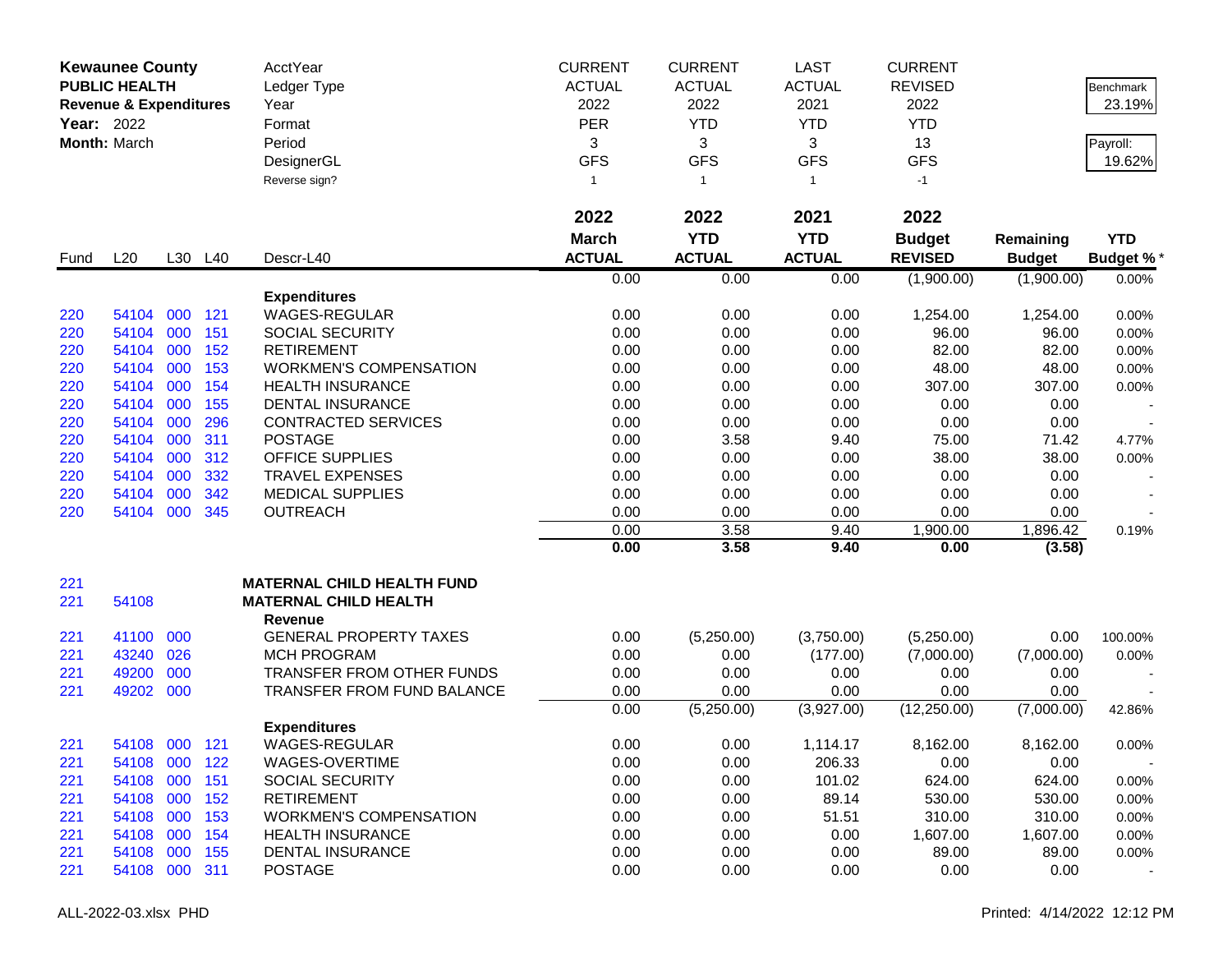|      | <b>Kewaunee County</b><br><b>PUBLIC HEALTH</b> |     |     | <b>AcctYear</b><br>Ledger Type | <b>CURRENT</b><br><b>ACTUAL</b> | <b>CURRENT</b><br><b>ACTUAL</b> | <b>LAST</b><br><b>ACTUAL</b> | <b>CURRENT</b><br><b>REVISED</b> |               | Benchmark        |
|------|------------------------------------------------|-----|-----|--------------------------------|---------------------------------|---------------------------------|------------------------------|----------------------------------|---------------|------------------|
|      | <b>Revenue &amp; Expenditures</b>              |     |     | Year                           | 2022                            | 2022                            | 2021                         | 2022                             |               | 23.19%           |
|      | Year: 2022                                     |     |     | Format                         | PER                             | <b>YTD</b>                      | <b>YTD</b>                   | <b>YTD</b>                       |               |                  |
|      | Month: March                                   |     |     | Period                         | 3                               | 3                               | 3                            | 13                               |               | Payroll:         |
|      |                                                |     |     | DesignerGL                     | <b>GFS</b>                      | <b>GFS</b>                      | <b>GFS</b>                   | <b>GFS</b>                       |               | 19.62%           |
|      |                                                |     |     | Reverse sign?                  | $\mathbf{1}$                    | $\mathbf{1}$                    | $\mathbf{1}$                 | $-1$                             |               |                  |
|      |                                                |     |     |                                |                                 |                                 |                              |                                  |               |                  |
|      |                                                |     |     |                                | 2022                            | 2022                            | 2021                         | 2022                             |               |                  |
|      |                                                |     |     |                                | <b>March</b>                    | <b>YTD</b>                      | <b>YTD</b>                   | <b>Budget</b>                    | Remaining     | <b>YTD</b>       |
| Fund | L20                                            | L30 | L40 | Descr-L40                      | <b>ACTUAL</b>                   | <b>ACTUAL</b>                   | <b>ACTUAL</b>                | <b>REVISED</b>                   | <b>Budget</b> | <b>Budget %*</b> |
| 221  | 54108                                          | 000 | 332 | <b>TRAVEL EXPENSES</b>         | 0.00                            | 0.00                            | 0.00                         | 328.00                           | 328.00        | 0.00%            |
| 221  | 54108                                          | 000 | 348 | <b>EDUCATIONAL MATERIALS</b>   | 0.00                            | 0.00                            | (12.95)                      | 600.00                           | 600.00        | 0.00%            |
| 221  | 59202 000                                      |     | 601 | TRANSFER TO FUND BALANCE       | 0.00                            | 0.00                            | 0.00                         | 0.00                             | 0.00          |                  |
|      |                                                |     |     |                                | 0.00                            | 0.00                            | 1,549.22                     | 12,250.00                        | 12,250.00     | 0.00%            |
|      |                                                |     |     |                                | 0.00                            | (5,250.00)                      | (2, 377.78)                  | 0.00                             | 5,250.00      |                  |
| 222  |                                                |     |     | <b>PREVENTION PROGRAM FUND</b> |                                 |                                 |                              |                                  |               |                  |
| 222  | 54110                                          |     |     | <b>PREVENTION PROGRAM-I</b>    |                                 |                                 |                              |                                  |               |                  |
|      |                                                |     |     | Revenue                        |                                 |                                 |                              |                                  |               |                  |
| 222  | 43240                                          | 025 |     | PREVENTION PROGRAM             | 0.00                            | 0.00                            | 0.00                         | (4,233.00)                       | (4,233.00)    | 0.00%            |
| 222  | 48501                                          | 000 |     | <b>DONATIONS</b>               | 0.00                            | 0.00                            | 0.00                         | 0.00                             | 0.00          |                  |
| 222  | 49200                                          | 000 |     | TRANSFER FROM OTHER FUNDS      | 0.00                            | 0.00                            | 0.00                         | 0.00                             | 0.00          |                  |
| 222  | 49202 000                                      |     |     | TRANSFER FROM FUND BALANCE     | 0.00                            | 0.00                            | 0.00                         | 0.00                             | 0.00          |                  |
|      |                                                |     |     |                                | 0.00                            | 0.00                            | 0.00                         | (4,233.00)                       | (4,233.00)    | 0.00%            |
|      |                                                |     |     | <b>Expenditures</b>            |                                 |                                 |                              |                                  |               |                  |
| 222  | 54110                                          | 000 | 121 | WAGES-REGULAR                  | 0.00                            | 0.00                            | 268.23                       | 2,863.00                         | 2,863.00      | 0.00%            |
| 222  | 54110 000                                      |     | 151 | SOCIAL SECURITY                | 0.00                            | 0.00                            | 20.53                        | 219.00                           | 219.00        | 0.00%            |
| 222  | 54110 000                                      |     | 152 | <b>RETIREMENT</b>              | 0.00                            | 0.00                            | 18.10                        | 187.00                           | 187.00        | 0.00%            |
| 222  | 54110 000                                      |     | 153 | <b>WORKMEN'S COMPENSATION</b>  | 0.00                            | 0.00                            | 10.46                        | 108.00                           | 108.00        | 0.00%            |
| 222  | 54110 000                                      |     | 154 | <b>HEALTH INSURANCE</b>        | 0.00                            | 0.00                            | 0.00                         | 620.00                           | 620.00        | 0.00%            |
| 222  | 54110                                          | 000 | 155 | <b>DENTAL INSURANCE</b>        | 0.00                            | 0.00                            | 0.00                         | 19.00                            | 19.00         | 0.00%            |
| 222  | 54110 000                                      |     | 225 | <b>TELEPHONE</b>               | 0.00                            | 0.00                            | 0.00                         | 0.00                             | 0.00          |                  |
| 222  | 54110 000                                      |     | 311 | <b>POSTAGE</b>                 | 0.00                            | 0.00                            | 0.00                         | 0.00                             | 0.00          |                  |
| 222  | 54110 000                                      |     | 312 | OFFICE SUPPLIES                | 0.00                            | 0.00                            | 0.00                         | 0.00                             | 0.00          |                  |
| 222  | 54110                                          | 000 | 332 | <b>TRAVEL EXPENSES</b>         | 0.00                            | 23.40                           | 100.00                       | 100.00                           | 76.60         | 23.40%           |
| 222  | 54110 000                                      |     | 342 | <b>MEDICAL SUPPLIES</b>        | 0.00                            | 0.00                            | 0.00                         | 17.00                            | 17.00         | 0.00%            |
| 222  | 54110 000                                      |     | 348 | <b>EDUCATIONAL MATERIALS</b>   | 15.78                           | 15.78                           | 0.00                         | 100.00                           | 84.22         | 15.78%           |
| 222  | 54110 000                                      |     | 813 | <b>OUTLAY</b>                  | 0.00                            | 0.00                            | 0.00                         | 0.00                             | 0.00          |                  |
|      |                                                |     |     |                                | 15.78                           | 39.18                           | 417.32                       | 4,233.00                         | 4,193.82      | 0.93%            |
|      |                                                |     |     |                                | 15.78                           | 39.18                           | 417.32                       | 0.00                             | (39.18)       |                  |

## 223 **VACCINE IMMUNIZTN PRGM FUND**

## **VACCINE IMMUNIZATION PROGRAM**

**Revenue**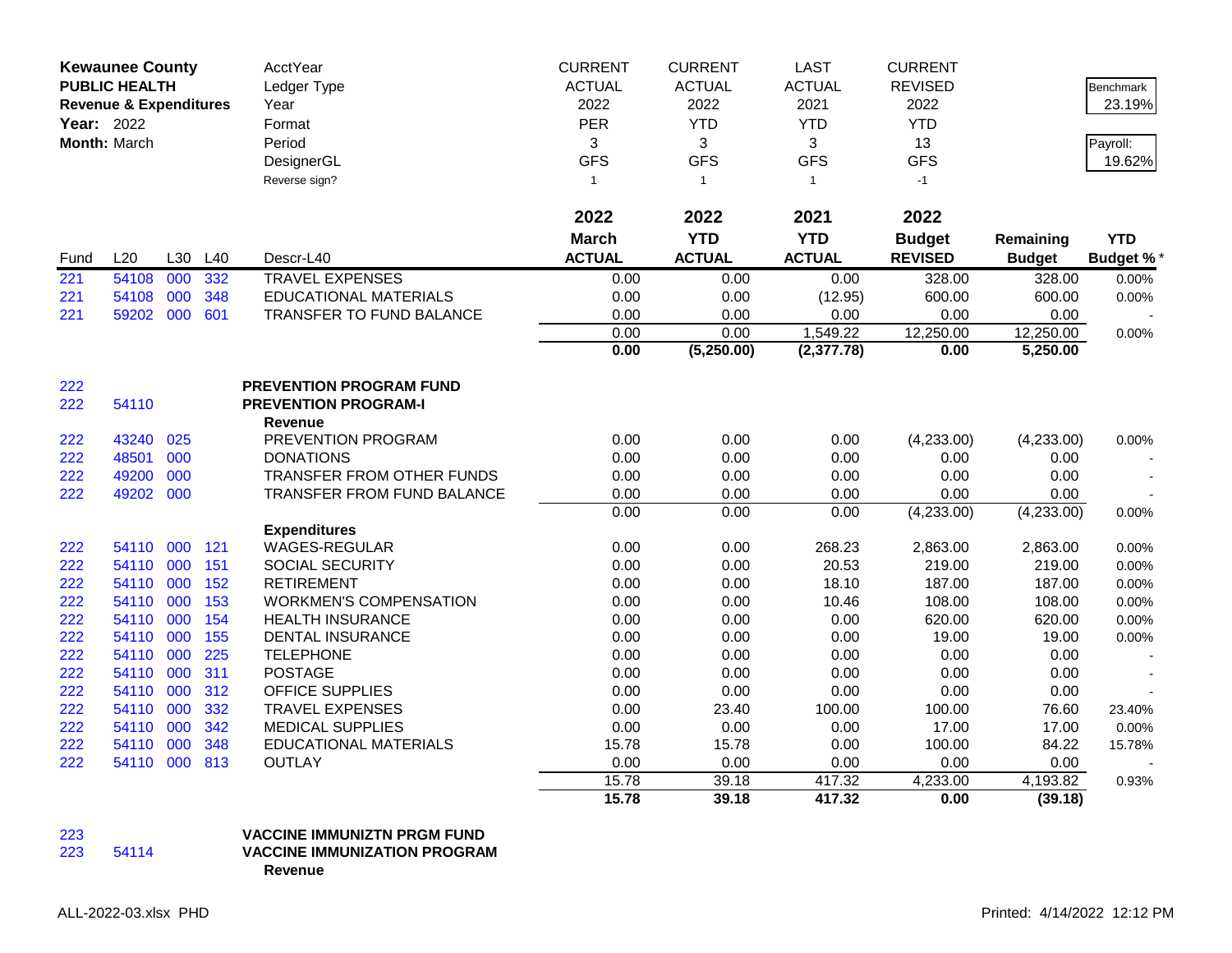| AcctYear<br><b>CURRENT</b><br><b>CURRENT</b><br><b>LAST</b><br><b>CURRENT</b><br><b>Kewaunee County</b><br><b>PUBLIC HEALTH</b><br><b>ACTUAL</b><br><b>ACTUAL</b><br><b>ACTUAL</b><br><b>REVISED</b><br>Ledger Type<br>2022<br>2022<br>2021<br>2022<br><b>Revenue &amp; Expenditures</b><br>Year<br>PER<br><b>YTD</b><br><b>YTD</b><br><b>YTD</b><br><b>Year: 2022</b><br>Format |               | Benchmark<br>23.19%<br>Payroll: |
|----------------------------------------------------------------------------------------------------------------------------------------------------------------------------------------------------------------------------------------------------------------------------------------------------------------------------------------------------------------------------------|---------------|---------------------------------|
|                                                                                                                                                                                                                                                                                                                                                                                  |               |                                 |
|                                                                                                                                                                                                                                                                                                                                                                                  |               |                                 |
|                                                                                                                                                                                                                                                                                                                                                                                  |               |                                 |
| 3<br>Month: March<br>Period<br>3<br>3<br>13                                                                                                                                                                                                                                                                                                                                      |               |                                 |
| <b>GFS</b><br><b>GFS</b><br><b>GFS</b><br><b>GFS</b><br>DesignerGL                                                                                                                                                                                                                                                                                                               |               | 19.62%                          |
| Reverse sign?<br>$-1$<br>$\mathbf{1}$<br>$\mathbf{1}$<br>$\overline{1}$                                                                                                                                                                                                                                                                                                          |               |                                 |
|                                                                                                                                                                                                                                                                                                                                                                                  |               |                                 |
| 2022<br>2022<br>2022<br>2021                                                                                                                                                                                                                                                                                                                                                     |               |                                 |
| <b>YTD</b><br><b>YTD</b><br><b>March</b><br><b>Budget</b>                                                                                                                                                                                                                                                                                                                        | Remaining     | <b>YTD</b>                      |
| <b>ACTUAL</b><br><b>ACTUAL</b><br><b>ACTUAL</b><br><b>REVISED</b><br>L20<br>L30<br>L40<br>Descr-L40<br>Fund                                                                                                                                                                                                                                                                      | <b>Budget</b> | Budget %*                       |
| 223<br>43551<br>028<br><b>IMMUNIZATION PROGRAM</b><br>0.00<br>(106.00)<br>(5,500.00)<br>0.00                                                                                                                                                                                                                                                                                     | (5,500.00)    | 0.00%                           |
| 000<br>49202<br>TRANSFER FROM FUND BALANCE<br>0.00<br>0.00<br>0.00<br>223<br>0.00                                                                                                                                                                                                                                                                                                | 0.00          |                                 |
| 0.00<br>0.00<br>(106.00)<br>(5,500.00)                                                                                                                                                                                                                                                                                                                                           | (5,500.00)    | 0.00%                           |
| <b>Expenditures</b>                                                                                                                                                                                                                                                                                                                                                              |               |                                 |
| WAGES-REGULAR<br>000<br>121<br>0.00<br>0.00<br>646.50<br>3,543.00<br>223<br>54114                                                                                                                                                                                                                                                                                                | 3,543.00      | 0.00%                           |
| 223<br>54114<br>000<br>122<br>WAGES-OVERTIME<br>0.00<br>0.00<br>0.00<br>0.00                                                                                                                                                                                                                                                                                                     | 0.00          |                                 |
| 223<br>000<br>151<br><b>SOCIAL SECURITY</b><br>0.00<br>0.00<br>49.45<br>271.00<br>54114                                                                                                                                                                                                                                                                                          | 271.00        | 0.00%                           |
| 000<br>152<br>0.00<br>43.65<br>230.00<br>223<br>54114<br><b>RETIREMENT</b><br>0.00                                                                                                                                                                                                                                                                                               | 230.00        | 0.00%                           |
| 223<br>000<br>153<br><b>WORKMEN'S COMPENSATION</b><br>0.00<br>0.00<br>25.22<br>134.00<br>54114                                                                                                                                                                                                                                                                                   | 134.00        | 0.00%                           |
| 0.00<br>697.00<br>223<br>54114<br>000<br>154<br><b>HEALTH INSURANCE</b><br>0.00<br>0.00                                                                                                                                                                                                                                                                                          | 697.00        | 0.00%                           |
| 0.00<br>54114<br>000<br>155<br>DENTAL INSURANCE<br>0.00<br>0.00<br>39.00<br>223                                                                                                                                                                                                                                                                                                  | 39.00         | 0.00%                           |
| 223<br>54114<br>000<br>311<br><b>POSTAGE</b><br>0.00<br>0.00<br>0.00<br>0.00                                                                                                                                                                                                                                                                                                     | 0.00          |                                 |
| 000<br>223<br>54114<br>312<br><b>OFFICE SUPPLIES</b><br>0.00<br>0.00<br>0.00<br>86.00                                                                                                                                                                                                                                                                                            | 86.00         | 0.00%                           |
| 000<br>54114<br>332<br><b>TRAVEL EXPENSES</b><br>0.00<br>0.00<br>0.00<br>200.00<br>223                                                                                                                                                                                                                                                                                           | 200.00        | 0.00%                           |
| 000<br><b>CLINIC SUPPLIES</b><br>0.00<br>223<br>54114<br>342<br>0.00<br>0.00<br>300.00                                                                                                                                                                                                                                                                                           | 300.00        | 0.00%                           |
| 000<br>813<br><b>OUTLAY</b><br>0.00<br>0.00<br>0.00<br>0.00<br>223<br>54114                                                                                                                                                                                                                                                                                                      | 0.00          |                                 |
| 0.00<br>764.82<br>5,500.00<br>0.00                                                                                                                                                                                                                                                                                                                                               | 5,500.00      | 0.00%                           |
| 0.00<br>0.00<br>658.82<br>0.00                                                                                                                                                                                                                                                                                                                                                   | 0.00          |                                 |
| <b>BIOTERRORISM GRANT FUND</b><br>226                                                                                                                                                                                                                                                                                                                                            |               |                                 |
| 54126<br><b>BIOTERRORISM GRANT-I</b><br>226                                                                                                                                                                                                                                                                                                                                      |               |                                 |
| <b>Revenue</b>                                                                                                                                                                                                                                                                                                                                                                   |               |                                 |
| 43240<br>063<br><b>BIOTERRORISM GRANT</b><br>(1,880.00)<br>(1,880.00)<br>(35, 112.00)<br>226<br>(873.00)                                                                                                                                                                                                                                                                         | (33, 232.00)  | 5.35%                           |
| 072<br>43240<br><b>PREPAREDNESS</b><br>0.00<br>226<br>0.00<br>0.00<br>0.00                                                                                                                                                                                                                                                                                                       | 0.00          |                                 |
| 49202<br>000<br>TRANSFER FROM FUND BALANCE<br>0.00<br>0.00<br>0.00<br>0.00<br>226                                                                                                                                                                                                                                                                                                | 0.00          |                                 |
| (1,880.00)<br>(1,880.00)<br>(873.00)<br>(35, 112.00)                                                                                                                                                                                                                                                                                                                             | (33,232.00)   | 5.35%                           |
| <b>Expenditures</b>                                                                                                                                                                                                                                                                                                                                                              |               |                                 |
| <b>SALARIES</b><br>226<br>54126<br>000 111<br>0.00<br>0.00<br>0.00<br>0.00                                                                                                                                                                                                                                                                                                       | 0.00          |                                 |
| 54126<br>000<br>121<br>WAGES-REGULAR<br>3,124.68<br>4,967.44<br>226<br>4,564.46<br>24,523.00                                                                                                                                                                                                                                                                                     | 19,555.56     | 20.26%                          |
| 54126<br>000<br>0.00<br>0.00<br>122<br>WAGES-OVERTIME<br>109.47<br>0.00<br>226                                                                                                                                                                                                                                                                                                   | 0.00          |                                 |
| 239.03<br>381.04<br>54126<br>000 151<br><b>SOCIAL SECURITY</b><br>357.59<br>1,876.00<br>226                                                                                                                                                                                                                                                                                      | 1,494.96      | 20.31%                          |
| 000 152<br>203.11<br>226<br>54126<br><b>RETIREMENT</b><br>322.89<br>315.47<br>1,594.00                                                                                                                                                                                                                                                                                           | 1,271.11      | 20.26%                          |
| 000 153<br>5.75<br>9.14<br>54126<br><b>WORKMEN'S COMPENSATION</b><br>46.62<br>714.00<br>226                                                                                                                                                                                                                                                                                      | 704.86        | 1.28%                           |
| 54126 000 154<br>0.00<br>226<br><b>HEALTH INSURANCE</b><br>0.00<br>0.00<br>3,995.00                                                                                                                                                                                                                                                                                              | 3,995.00      | 0.00%                           |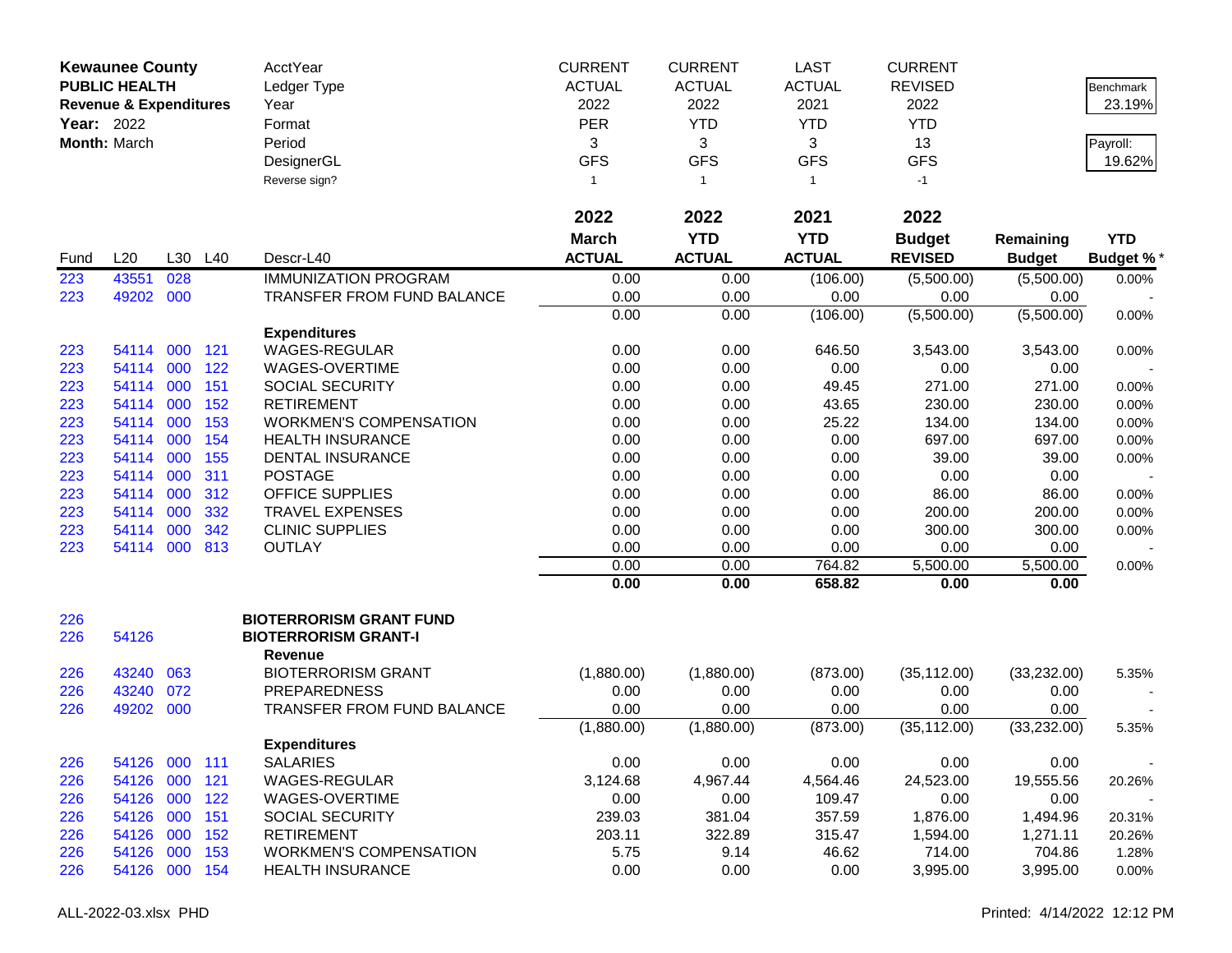|      | <b>Kewaunee County</b>            |     |     | AcctYear                            | <b>CURRENT</b> | <b>CURRENT</b> | <b>LAST</b>   | <b>CURRENT</b> |               |                  |
|------|-----------------------------------|-----|-----|-------------------------------------|----------------|----------------|---------------|----------------|---------------|------------------|
|      | <b>PUBLIC HEALTH</b>              |     |     | Ledger Type                         | <b>ACTUAL</b>  | <b>ACTUAL</b>  | <b>ACTUAL</b> | <b>REVISED</b> |               | Benchmark        |
|      | <b>Revenue &amp; Expenditures</b> |     |     | Year                                | 2022           | 2022           | 2021          | 2022           |               | 23.19%           |
|      | Year: 2022                        |     |     | Format                              | PER            | <b>YTD</b>     | <b>YTD</b>    | <b>YTD</b>     |               |                  |
|      | Month: March                      |     |     | Period                              | 3              | 3              | 3             | 13             |               | Payroll:         |
|      |                                   |     |     | DesignerGL                          | <b>GFS</b>     | <b>GFS</b>     | <b>GFS</b>    | <b>GFS</b>     |               | 19.62%           |
|      |                                   |     |     | Reverse sign?                       | 1              | $\overline{1}$ | $\mathbf{1}$  | $-1$           |               |                  |
|      |                                   |     |     |                                     |                |                |               |                |               |                  |
|      |                                   |     |     |                                     | 2022           | 2022           | 2021          | 2022           |               |                  |
|      |                                   |     |     |                                     | <b>March</b>   | <b>YTD</b>     | <b>YTD</b>    | <b>Budget</b>  | Remaining     | <b>YTD</b>       |
| Fund | L20                               | L30 | L40 | Descr-L40                           | <b>ACTUAL</b>  | <b>ACTUAL</b>  | <b>ACTUAL</b> | <b>REVISED</b> | <b>Budget</b> | <b>Budget %*</b> |
| 226  | 54126                             | 000 | 155 | DENTAL INSURANCE                    | 0.00           | 0.00           | 0.00          | 124.00         | 124.00        | 0.00%            |
| 226  | 54126                             | 000 | 225 | <b>TELEPHONE</b>                    | 0.00           | 0.00           | 0.00          | 0.00           | 0.00          |                  |
| 226  | 54126                             | 000 | 296 | <b>CONTRACTED SERVICES</b>          | 0.00           | 0.00           | 0.00          | 0.00           | 0.00          |                  |
| 226  | 54126                             | 000 | 311 | <b>POSTAGE</b>                      | 0.00           | 0.00           | 0.00          | 0.00           | 0.00          |                  |
| 226  | 54126                             | 000 | 312 | OFFICE SUPPLIES                     | 0.00           | 0.00           | 0.00          | 300.00         | 300.00        | 0.00%            |
| 226  | 54126                             | 000 | 332 | <b>TRAVEL EXPENSES</b>              | 0.00           | 0.00           | 0.00          | 426.00         | 426.00        | 0.00%            |
| 226  | 54126                             | 000 | 342 | <b>MEDICAL SUPPLIES</b>             | 0.00           | 0.00           | 0.00          | 560.00         | 560.00        | 0.00%            |
| 226  | 54126                             | 000 | 345 | OTHER OPER SUPPL-MASS CARE          | 414.10         | 414.10         | 0.00          | 1,000.00       | 585.90        | 41.41%           |
| 226  | 54126                             | 000 | 813 | <b>OUTLAY</b>                       | 0.00           | 0.00           | 0.00          | 0.00           | 0.00          |                  |
| 226  | 54134                             |     |     | <b>BIOTERRORISM GRANT-II</b>        |                |                |               |                |               |                  |
| 226  | 54134                             | 000 | 111 | <b>SALARIES</b>                     | 0.00           | 0.00           | 0.00          | 0.00           | 0.00          |                  |
| 226  | 54134                             | 000 | 121 | WAGES-REGULAR                       | 0.00           | 0.00           | 0.00          | 0.00           | 0.00          |                  |
| 226  | 54134                             | 000 | 122 | WAGES-OVERTIME                      | 0.00           | 0.00           | 0.00          | 0.00           | 0.00          |                  |
| 226  | 54134                             | 000 | 151 | <b>SOCIAL SECURITY</b>              | 0.00           | 0.00           | 0.00          | 0.00           | 0.00          |                  |
| 226  | 54134                             | 000 | 152 | <b>RETIREMENT</b>                   | 0.00           | 0.00           | 0.00          | 0.00           | 0.00          |                  |
| 226  | 54134                             | 000 | 153 | <b>WORKMEN'S COMPENSATION</b>       | 0.00           | 0.00           | 0.00          | 0.00           | 0.00          |                  |
| 226  | 54134                             | 000 | 154 | <b>HEALTH INSURANCE</b>             | 0.00           | 0.00           | 0.00          | 0.00           | 0.00          |                  |
| 226  | 54134                             | 000 | 155 | DENTAL INSURANCE                    | 0.00           | 0.00           | 0.00          | 0.00           | 0.00          |                  |
| 226  | 54134                             | 000 | 225 | <b>TELEPHONE</b>                    | 0.00           | 0.00           | 0.00          | 0.00           | 0.00          |                  |
| 226  | 54134                             | 000 | 296 | <b>CONTRACTED SERVICES</b>          | 0.00           | 0.00           | 0.00          | 0.00           | 0.00          |                  |
| 226  | 54134                             | 000 | 311 | <b>POSTAGE</b>                      | 0.00           | 0.00           | 0.00          | 0.00           | 0.00          |                  |
| 226  | 54134                             | 000 | 312 | OFFICE SUPPLIES                     | 0.00           | 0.00           | 0.00          | 0.00           | 0.00          |                  |
| 226  | 54134                             | 000 | 332 | <b>TRAVEL EXPENSES</b>              | 0.00           | 0.00           | 0.00          | 0.00           | 0.00          |                  |
| 226  | 54134                             | 000 | 342 | <b>MEDICAL SUPPLIES</b>             | 0.00           | 0.00           | 0.00          | 0.00           | 0.00          |                  |
| 226  | 54134                             | 000 | 345 | OTHER OPER SUPPL-MASS CARE          | 0.00           | 0.00           | 0.00          | 0.00           | 0.00          |                  |
|      |                                   |     |     |                                     | 3,986.67       | 6,094.61       | 5,393.61      | 35,112.00      | 29,017.39     | 17.36%           |
|      |                                   |     |     |                                     | 2,106.67       | 4,214.61       | 4,520.61      | 0.00           | (4,214.61)    |                  |
| 227  |                                   |     |     | <b>PUBLIC HEALTH EMERGENCY RESP</b> |                |                |               |                |               |                  |
| 227  | 54129 000                         |     |     | <b>DPH PHEP COVID19</b>             |                |                |               |                |               |                  |
|      |                                   |     |     | Revenue                             |                |                |               |                |               |                  |
| 227  | 43551 088                         |     |     | PUBLIC HEALTH COVID-19              | (36,614.00)    | (2,264.00)     | (10,679.00)   | (138, 896.00)  | (136, 632.00) | 1.63%            |
|      |                                   |     |     |                                     | (36,614.00)    | (2,264.00)     | (10,679.00)   | (138, 896.00)  | (136, 632.00) | 1.63%            |
|      |                                   |     |     | <b>Expenditures</b>                 |                |                |               |                |               |                  |
|      |                                   |     |     |                                     |                |                |               |                |               |                  |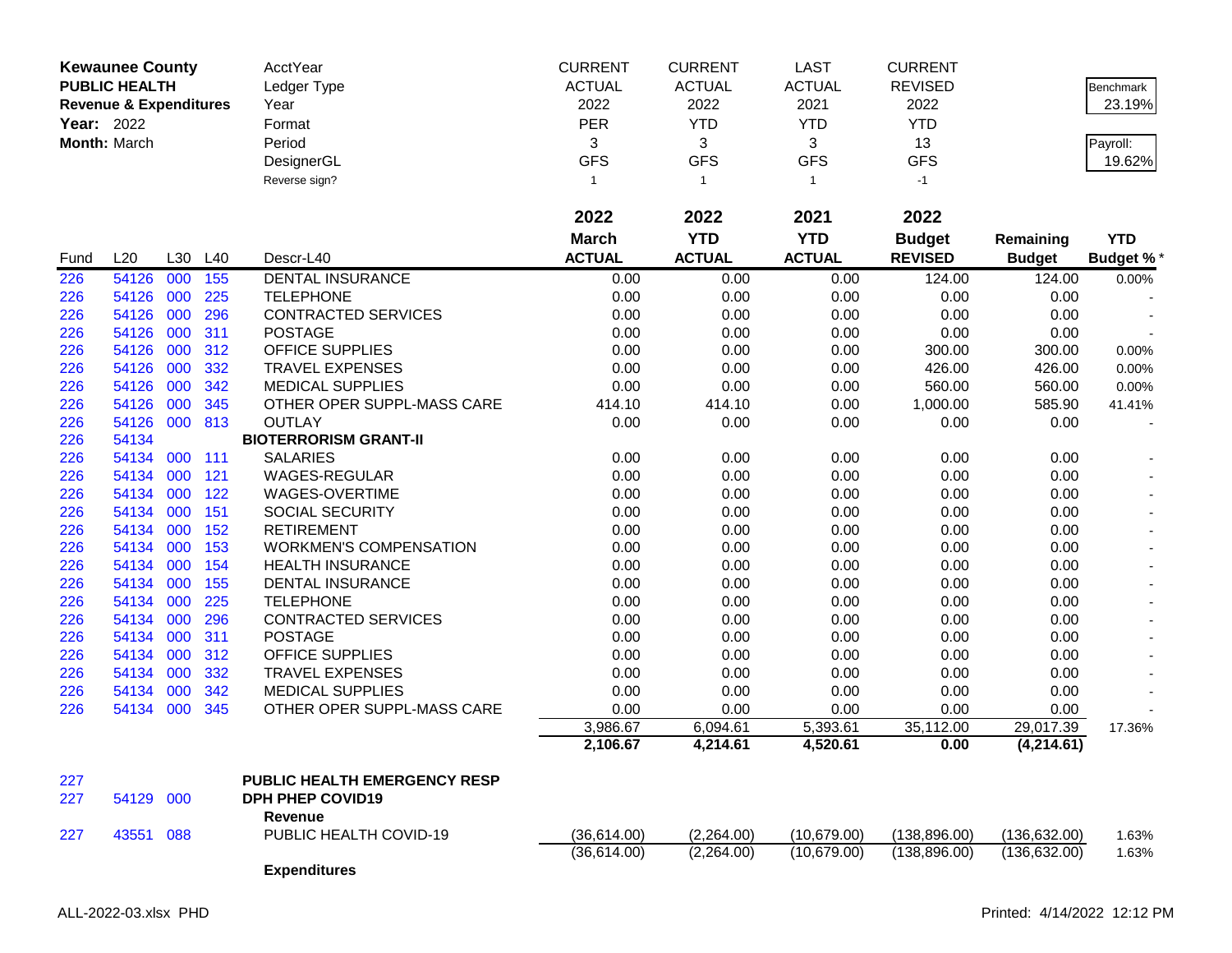|                   | <b>Kewaunee County</b>            |         |         | AcctYear                                     | <b>CURRENT</b>   | <b>CURRENT</b>           | <b>LAST</b>       | <b>CURRENT</b>    |                   |                  |
|-------------------|-----------------------------------|---------|---------|----------------------------------------------|------------------|--------------------------|-------------------|-------------------|-------------------|------------------|
|                   | <b>PUBLIC HEALTH</b>              |         |         | Ledger Type                                  | <b>ACTUAL</b>    | <b>ACTUAL</b>            | <b>ACTUAL</b>     | <b>REVISED</b>    |                   | <b>Benchmark</b> |
|                   | <b>Revenue &amp; Expenditures</b> |         |         | Year                                         | 2022             | 2022                     | 2021              | 2022              |                   | 23.19%           |
| <b>Year: 2022</b> |                                   |         |         | Format                                       | PER              | <b>YTD</b>               | <b>YTD</b>        | <b>YTD</b>        |                   |                  |
|                   | Month: March                      |         |         | Period                                       | 3                | 3                        | 3                 | 13                |                   | Payroll:         |
|                   |                                   |         |         | DesignerGL                                   | <b>GFS</b>       | <b>GFS</b>               | <b>GFS</b>        | <b>GFS</b>        |                   | 19.62%           |
|                   |                                   |         |         | Reverse sign?                                | 1                | $\overline{1}$           | $\mathbf{1}$      | $-1$              |                   |                  |
|                   |                                   |         |         |                                              |                  |                          |                   |                   |                   |                  |
|                   |                                   |         |         |                                              | 2022             | 2022                     | 2021              | 2022              |                   |                  |
|                   |                                   |         |         |                                              | <b>March</b>     | <b>YTD</b>               | <b>YTD</b>        | <b>Budget</b>     | Remaining         | <b>YTD</b>       |
| Fund              | L20                               |         | L30 L40 | Descr-L40                                    | <b>ACTUAL</b>    | <b>ACTUAL</b>            | <b>ACTUAL</b>     | <b>REVISED</b>    | <b>Budget</b>     | <b>Budget %*</b> |
| 227               | 54129                             | 000     | 121     | <b>WAGES-REGULAR</b>                         | 0.00             | 0.00                     | 6,308.32          | 0.00              | 0.00              |                  |
| 227               | 54129                             | 000     | 122     | WAGES-OVERTIME                               | 0.00             | 0.00                     | 0.00              | 0.00              | 0.00              |                  |
| 227               | 54129                             | 000     | 151     | <b>SOCIAL SECURITY</b>                       | 0.00             | 0.00                     | 476.97            | 0.00              | 0.00              |                  |
| 227               | 54129                             | 000     | 152     | <b>RETIREMENT</b>                            | 0.00             | 0.00                     | 425.82            | 0.00              | 0.00              |                  |
| 227               | 54129                             | 000     | 153     | <b>WORKMEN'S COMPENSATION</b>                | 0.00             | 0.00                     | 90.00             | 0.00              | 0.00              |                  |
| 227               | 54129                             | 000     | 154     | <b>HEALTH INSURANCE</b>                      | 0.00             | 0.00                     | 416.55            | 0.00              | 0.00              |                  |
| 227               | 54129                             | 000     | 155     | <b>DENTAL INSURANCE</b>                      | 0.00             | 0.00                     | 0.00              | 0.00              | 0.00              |                  |
| 227               | 54129                             | 000     | 225     | <b>TELEPHONE</b>                             | 0.00             | 0.00                     | 0.00              | 0.00              | 0.00              |                  |
| 227               | 54129                             | 000     | 296     | <b>CONTRACTED SERVICES</b>                   | 0.00             | 0.00                     | 0.00              | 0.00              | 0.00              |                  |
| 227               | 54129                             | 000     | 311     | <b>POSTAGE</b>                               | 0.00             | 0.00                     | 0.00              | 0.00              | 0.00              |                  |
| 227               | 54129                             | 000     | 312     | <b>OFFICE SUPPLIES</b>                       | 0.00             | 0.00                     | 281.00            | 0.00              | 0.00              |                  |
| 227               | 54129                             | 000     | 332     | <b>TRAVEL EXPENSES</b>                       | 0.00             | 0.00                     | 0.00              | 0.00              | 0.00              |                  |
| 227               | 54129                             | 000     | 342     | <b>MEDICAL SUPPLIES</b>                      | 0.00             | 0.00                     | 316.13            | 0.00              | 0.00              |                  |
| 227               | 54129                             | 000     | 345     | OTHER OPER SUPPLIES                          | 0.00             | 0.00                     | 1,194.38          | 0.00              | 0.00              |                  |
| 227               | 54129                             | 000     | 813     | <b>OUTLAY</b>                                | 0.00             | 0.00                     | 0.00              | 0.00              | 0.00              |                  |
|                   |                                   |         |         |                                              | 0.00             | 0.00                     | 9,509.17          | 0.00              | 0.00              |                  |
|                   |                                   |         |         |                                              | (36, 614.00)     | $(2, 26\overline{4.00})$ | (1, 169.83)       | (138, 896.00)     | (136, 632.00)     |                  |
| 227               | 54129 802                         |         |         | <b>COVID19 ELC CARES</b>                     |                  |                          |                   |                   |                   |                  |
|                   |                                   |         |         | <b>Expenditures</b>                          |                  |                          |                   |                   |                   |                  |
| 227               | 54129                             | 802 111 |         | <b>SALARIES</b>                              | 0.00             | 0.00                     | 2,000.00          | 0.00              | 0.00              |                  |
| 227               | 54129                             | 802     | 121     | WAGES-REGULAR                                | 8,065.61         | 18,664.88                | 11,047.54         | 45,044.00         | 26,379.12         | 41.44%           |
| 227               | 54129                             | 802     | 122     | WAGES-OVERTIME                               | 60.62            | 258.30                   | 1,181.27          | 0.00              | (258.30)          |                  |
| 227               | 54129                             | 802     | 151     | SOCIAL SECURITY                              | 595.69           | 1,388.23                 | 1,051.44          | 3,446.00          | 2,057.77          | 40.29%           |
| 227               | 54129                             | 802     | 152     | <b>RETIREMENT</b>                            | 528.21           | 1,230.00                 | 960.45            | 2,927.00          | 1,697.00          | 42.02%           |
| 227               | 54129                             | 802     | 153     | <b>WORKMEN'S COMPENSATION</b>                | 177.84           | 341.40                   | 315.98            | 1,708.00          | 1,366.60          | 19.99%           |
| 227               | 54129                             | 802     | 154     | <b>HEALTH INSURANCE</b>                      | 1,877.12         | 4,934.12                 | 2,504.87          | 10,177.00         | 5,242.88          | 48.48%           |
| 227               | 54129                             | 802 155 |         | <b>DENTAL INSURANCE</b>                      | 54.46            | 120.95                   | 13.49             | 194.00            | 73.05             | 62.35%           |
| 227               | 54129                             | 802 224 |         | <b>GAS &amp; ELECTRIC</b>                    | 0.00             | 0.00                     | 3,000.00          | 0.00              | 0.00              |                  |
| 227               | 54129                             |         | 802 225 | <b>TELEPHONE</b>                             | 269.47           | 668.08                   | 588.10            | 3,500.00          | 2,831.92          | 19.09%           |
| 227               | 54129<br>54129                    | 802 311 | 802 296 | <b>CONTRACTED SERVICES</b><br><b>POSTAGE</b> | 3,048.25<br>0.00 | 15,533.25<br>0.00        | 12,005.00<br>0.00 | 64,400.00<br>0.00 | 48,866.75<br>0.00 | 24.12%           |
| 227<br>227        | 54129                             |         | 802 312 | <b>OFFICE SUPPLIES</b>                       | 0.00             | 0.00                     | 81.95             | 1,500.00          | 1,500.00          | 0.00%            |
| 227               | 54129                             | 802     | 332     | <b>TRAVEL EXPENSES</b>                       | 0.00             | 0.00                     | 1,320.86          | 1,500.00          | 1,500.00          | 0.00%            |
| 227               | 54129                             | 802 342 |         | <b>MEDICAL SUPPLIES</b>                      | 0.00             | 0.00                     | 706.45            | 1,500.00          | 1,500.00          | 0.00%            |
|                   |                                   |         |         |                                              |                  |                          |                   |                   |                   |                  |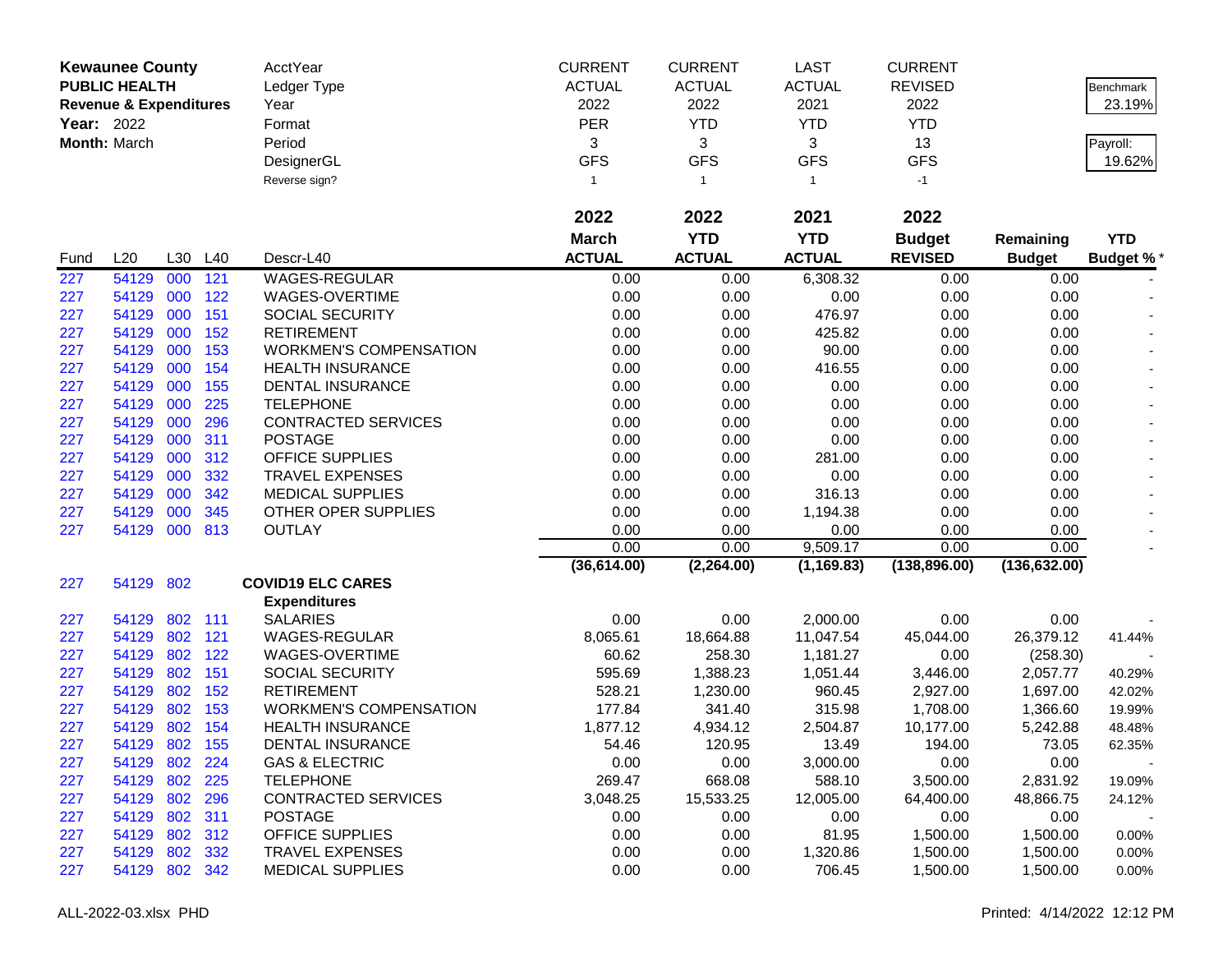|                   | <b>Kewaunee County</b>            |         |         | AcctYear                      | <b>CURRENT</b> | <b>CURRENT</b> | <b>LAST</b>   | <b>CURRENT</b> |               |                  |
|-------------------|-----------------------------------|---------|---------|-------------------------------|----------------|----------------|---------------|----------------|---------------|------------------|
|                   | <b>PUBLIC HEALTH</b>              |         |         | Ledger Type                   | <b>ACTUAL</b>  | <b>ACTUAL</b>  | <b>ACTUAL</b> | <b>REVISED</b> |               | <b>Benchmark</b> |
|                   | <b>Revenue &amp; Expenditures</b> |         |         | Year                          | 2022           | 2022           | 2021          | 2022           |               | 23.19%           |
| <b>Year: 2022</b> |                                   |         |         | Format                        | PER            | <b>YTD</b>     | <b>YTD</b>    | <b>YTD</b>     |               |                  |
|                   | Month: March                      |         |         | Period                        | 3              | 3              | 3             | 13             |               | Payroll:         |
|                   |                                   |         |         | DesignerGL                    | <b>GFS</b>     | <b>GFS</b>     | <b>GFS</b>    | <b>GFS</b>     |               | 19.62%           |
|                   |                                   |         |         | Reverse sign?                 | $\mathbf{1}$   | $\overline{1}$ | $\mathbf{1}$  | $-1$           |               |                  |
|                   |                                   |         |         |                               |                |                |               |                |               |                  |
|                   |                                   |         |         |                               | 2022           | 2022           | 2021          | 2022           |               |                  |
|                   |                                   |         |         |                               | <b>March</b>   | <b>YTD</b>     | <b>YTD</b>    | <b>Budget</b>  | Remaining     | <b>YTD</b>       |
| Fund              | L20                               | L30     | L40     | Descr-L40                     | <b>ACTUAL</b>  | <b>ACTUAL</b>  | <b>ACTUAL</b> | <b>REVISED</b> | <b>Budget</b> | <b>Budget %*</b> |
| 227               | 54129                             | 802     | 345     | <b>OTHER OPER SUPPLIES</b>    | 0.00           | 0.00           | 1,212.36      | 3,000.00       | 3,000.00      | 0.00%            |
| 227               | 54129                             |         | 802 813 | <b>OUTLAY</b>                 | 0.00           | 0.00           | 1,130.34      | 0.00           | 0.00          |                  |
|                   |                                   |         |         |                               | 14,677.27      | 43,139.21      | 39,120.10     | 138,896.00     | 95,756.79     | 31.06%           |
| 227               | 54129                             | 803     |         | <b>COVID19 TEST COORD</b>     |                |                |               |                |               |                  |
|                   |                                   |         |         | <b>Expenditures</b>           |                |                |               |                |               |                  |
| 227               | 54129                             |         | 803 121 | <b>WAGES-REGULAR</b>          | 0.00           | 1,543.41       | 0.00          | 0.00           | (1,543.41)    |                  |
| 227               | 54129                             | 803     | 122     | WAGES-OVERTIME                | 0.00           | 53.34          | 0.00          | 0.00           | (53.34)       |                  |
| 227               | 54129                             | 803     | 151     | <b>SOCIAL SECURITY</b>        | 0.00           | 117.59         | 0.00          | 0.00           | (117.59)      |                  |
| 227               | 54129                             | 803     | 152     | <b>RETIREMENT</b>             | 0.00           | 103.79         | 0.00          | 0.00           | (103.79)      |                  |
| 227               | 54129                             | 803     | 153     | <b>WORKMEN'S COMPENSATION</b> | 0.00           | 59.32          | 0.00          | 0.00           | (59.32)       |                  |
| 227               | 54129                             | 803     | 154     | <b>HEALTH INSURANCE</b>       | 0.00           | 323.70         | 0.00          | 0.00           | (323.70)      |                  |
| 227               | 54129                             | 803     | 155     | <b>DENTAL INSURANCE</b>       | 0.00           | 18.45          | 0.00          | 0.00           | (18.45)       |                  |
| 227               | 54129                             | 803     | 225     | <b>TELEPHONE</b>              | 0.00           | 0.00           | 0.00          | 0.00           | 0.00          |                  |
| 227               | 54129                             | 803     | 296     | <b>CONTRACTED SERVICES</b>    | 0.00           | 0.00           | 0.00          | 0.00           | 0.00          |                  |
| 227               | 54129                             | 803     | 311     | <b>POSTAGE</b>                | 0.00           | 0.00           | 0.00          | 0.00           | 0.00          |                  |
| 227               | 54129                             | 803     | 312     | <b>OFFICE SUPPLIES</b>        | 312.72         | 312.72         | 0.00          | 0.00           | (312.72)      |                  |
| 227               | 54129                             | 803     | 332     | <b>TRAVEL EXPENSES</b>        | 0.00           | 0.00           | 0.00          | 0.00           | 0.00          |                  |
| 227               | 54129                             | 803     | 342     | <b>MEDICAL SUPPLIES</b>       | 1,022.10       | 1,446.84       | 0.00          | 0.00           | (1,446.84)    |                  |
| 227               | 54129                             | 803     | 345     | OTHER OPER SUPPLIES           | 3,639.71       | 3,639.71       | 0.00          | 0.00           | (3,639.71)    |                  |
| 227               | 54129                             | 803     | 813     | <b>OUTLAY</b>                 | 5,904.18       | 5,904.18       | 0.00          | 0.00           | (5,904.18)    |                  |
|                   |                                   |         |         |                               | 10,878.71      | 13,523.05      | 0.00          | 0.00           | (13,523.05)   |                  |
| 227               | 54129                             | 804     |         | <b>COVID19 PLANNING</b>       |                |                |               |                |               |                  |
|                   |                                   |         |         | <b>Expenditures</b>           |                |                |               |                |               |                  |
| 227               | 54129                             | 804     | 121     | <b>WAGES-REGULAR</b>          | 0.00           | 0.00           | 0.00          | 0.00           | 0.00          |                  |
| 227               | 54129                             | 804     | 122     | WAGES-OVERTIME                | 0.00           | 0.00           | 0.00          | 0.00           | 0.00          |                  |
| 227               | 54129                             | 804     | 151     | <b>SOCIAL SECURITY</b>        | 0.00           | 0.00           | 0.00          | 0.00           | 0.00          | $\blacksquare$   |
| 227               | 54129                             | 804 152 |         | <b>RETIREMENT</b>             | 0.00           | 0.00           | 0.00          | 0.00           | 0.00          | $\blacksquare$   |
| 227               | 54129                             | 804 153 |         | <b>WORKMEN'S COMPENSATION</b> | 0.00           | 0.00           | 0.00          | 0.00           | 0.00          |                  |
| 227               | 54129                             | 804     | 154     | <b>HEALTH INSURANCE</b>       | 0.00           | 0.00           | 0.00          | 0.00           | 0.00          |                  |
| 227               | 54129                             | 804     | 155     | <b>DENTAL INSURANCE</b>       | 0.00           | 0.00           | 0.00          | 0.00           | 0.00          |                  |
| 227               | 54129                             | 804     | 225     | <b>TELEPHONE</b>              | 0.00           | 0.00           | 0.00          | 0.00           | 0.00          |                  |
| 227               | 54129                             | 804     | 296     | <b>CONTRACTED SERVICES</b>    | 0.00           | 0.00           | 0.00          | 0.00           | 0.00          |                  |
| 227               | 54129                             | 804     | 311     | <b>POSTAGE</b>                | 0.00           | 0.00           | 0.00          | 0.00           | 0.00          |                  |
| 227               | 54129                             | 804 312 |         | <b>OFFICE SUPPLIES</b>        | 0.00           | 0.00           | 0.00          | 0.00           | 0.00          |                  |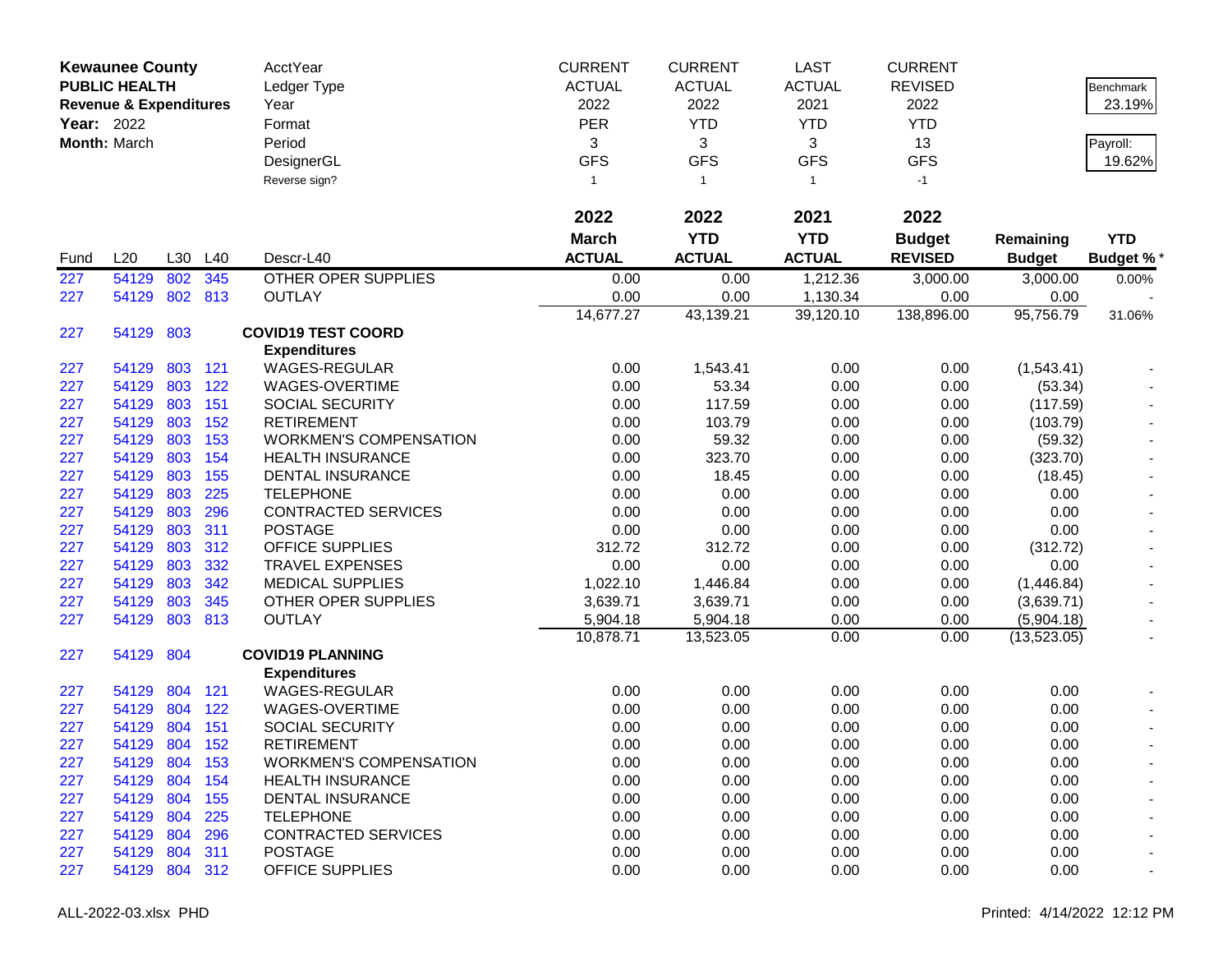|      | <b>Kewaunee County</b><br><b>PUBLIC HEALTH</b> |         |     | AcctYear<br>Ledger Type        | <b>CURRENT</b><br><b>ACTUAL</b> | <b>CURRENT</b><br><b>ACTUAL</b> | <b>LAST</b><br><b>ACTUAL</b> | <b>CURRENT</b><br><b>REVISED</b> |               | <b>Benchmark</b>         |
|------|------------------------------------------------|---------|-----|--------------------------------|---------------------------------|---------------------------------|------------------------------|----------------------------------|---------------|--------------------------|
|      | <b>Revenue &amp; Expenditures</b>              |         |     | Year                           | 2022                            | 2022                            | 2021                         | 2022                             |               | 23.19%                   |
|      | <b>Year: 2022</b>                              |         |     | Format                         | PER                             | <b>YTD</b>                      | <b>YTD</b>                   | <b>YTD</b>                       |               |                          |
|      | Month: March                                   |         |     | Period                         | 3                               | 3                               | 3                            | 13                               |               | Payroll:                 |
|      |                                                |         |     | DesignerGL                     | <b>GFS</b>                      | <b>GFS</b>                      | <b>GFS</b>                   | <b>GFS</b>                       |               | 19.62%                   |
|      |                                                |         |     | Reverse sign?                  | 1                               | $\overline{1}$                  | $\mathbf{1}$                 | $-1$                             |               |                          |
|      |                                                |         |     |                                | 2022                            | 2022                            | 2021                         | 2022                             |               |                          |
|      |                                                |         |     |                                | <b>March</b>                    | <b>YTD</b>                      | <b>YTD</b>                   | <b>Budget</b>                    | Remaining     | <b>YTD</b>               |
| Fund | L20                                            | L30     | L40 | Descr-L40                      | <b>ACTUAL</b>                   | <b>ACTUAL</b>                   | <b>ACTUAL</b>                | <b>REVISED</b>                   | <b>Budget</b> | <b>Budget %*</b>         |
| 227  | 54129                                          | 804     | 332 | <b>TRAVEL EXPENSES</b>         | 0.00                            | 0.00                            | 0.00                         | 0.00                             | 0.00          |                          |
| 227  | 54129                                          | 804     | 342 | <b>MEDICAL SUPPLIES</b>        | 0.00                            | 0.00                            | 0.00                         | 0.00                             | 0.00          |                          |
| 227  | 54129                                          | 804     | 345 | OTHER OPER SUPPLIES            | 0.00                            | 0.00                            | 0.00                         | 0.00                             | 0.00          |                          |
| 227  | 54129                                          | 804     | 813 | <b>OUTLAY</b>                  | 0.00                            | 0.00                            | 0.00                         | 0.00                             | 0.00          |                          |
|      |                                                |         |     |                                | 0.00                            | 0.00                            | 0.00                         | 0.00                             | 0.00          | $\overline{\phantom{a}}$ |
| 227  | 54129                                          | 805     |     | <b>COVID19 CONTACT TRACING</b> |                                 |                                 |                              |                                  |               |                          |
|      |                                                |         |     | <b>Expenditures</b>            |                                 |                                 |                              |                                  |               |                          |
| 227  | 54129                                          | 805     | 121 | <b>WAGES-REGULAR</b>           | 0.00                            | 0.00                            | 0.00                         | 0.00                             | 0.00          |                          |
| 227  | 54129                                          | 805     | 122 | WAGES-OVERTIME                 | 0.00                            | 0.00                            | 0.00                         | 0.00                             | 0.00          |                          |
| 227  | 54129                                          | 805     | 151 | SOCIAL SECURITY                | 0.00                            | 0.00                            | 0.00                         | 0.00                             | 0.00          |                          |
| 227  | 54129                                          | 805     | 152 | <b>RETIREMENT</b>              | 0.00                            | 0.00                            | 0.00                         | 0.00                             | 0.00          |                          |
| 227  | 54129                                          | 805     | 153 | <b>WORKMEN'S COMPENSATION</b>  | 0.00                            | 0.00                            | 0.00                         | 0.00                             | 0.00          |                          |
| 227  | 54129                                          | 805     | 154 | <b>HEALTH INSURANCE</b>        | 0.00                            | 0.00                            | 0.00                         | 0.00                             | 0.00          |                          |
| 227  | 54129                                          | 805     | 155 | DENTAL INSURANCE               | 0.00                            | 0.00                            | 0.00                         | 0.00                             | 0.00          |                          |
| 227  | 54129                                          | 805     | 225 | <b>TELEPHONE</b>               | 0.00                            | 0.00                            | 0.00                         | 0.00                             | 0.00          |                          |
| 227  | 54129                                          | 805     | 296 | <b>CONTRACTED SERVICES</b>     | 0.00                            | 0.00                            | 0.00                         | 0.00                             | 0.00          |                          |
| 227  | 54129                                          | 805     | 311 | <b>POSTAGE</b>                 | 0.00                            | 0.00                            | 0.00                         | 0.00                             | 0.00          |                          |
| 227  | 54129                                          | 805     | 312 | <b>OFFICE SUPPLIES</b>         | 0.00                            | 0.00                            | 0.00                         | 0.00                             | 0.00          |                          |
| 227  | 54129                                          | 805     | 332 | <b>TRAVEL EXPENSES</b>         | 0.00                            | 0.00                            | 0.00                         | 0.00                             | 0.00          |                          |
| 227  | 54129                                          | 805     | 342 | <b>MEDICAL SUPPLIES</b>        | 0.00                            | 0.00                            | 0.00                         | 0.00                             | 0.00          |                          |
| 227  | 54129                                          | 805     | 345 | OTHER OPER SUPPLIES            | 0.00                            | 0.00                            | 0.00                         | 0.00                             | 0.00          |                          |
| 227  | 54129                                          | 805     | 813 | <b>OUTLAY</b>                  | 0.00                            | 0.00                            | 0.00                         | 0.00                             | 0.00          |                          |
|      |                                                |         |     |                                | 0.00                            | 0.00                            | 0.00                         | 0.00                             | 0.00          |                          |
|      |                                                |         |     | PUBLIC HEALTH EMERGENCY RESP   | (11,058.02)                     | 54,398.26                       | 37,950.27                    | 0.00                             | (54, 398.26)  |                          |
| 228  |                                                |         |     | <b>FIT FAMILIES FUND</b>       |                                 |                                 |                              |                                  |               |                          |
| 228  | 54135                                          |         |     | <b>FIT FAMILIES-I</b>          |                                 |                                 |                              |                                  |               |                          |
|      |                                                |         |     | Revenue                        |                                 |                                 |                              |                                  |               |                          |
| 228  | 43240                                          | 096     |     | <b>FIT FAMILIES</b>            | 0.00                            | 0.00                            | (1,011.00)                   | (15, 198.00)                     | (15, 198.00)  | 0.00%                    |
|      |                                                |         |     |                                | 0.00                            | 0.00                            | (1,011.00)                   | (15, 198.00)                     | (15, 198.00)  | $0.00\%$                 |
|      |                                                |         |     | <b>Expenditures</b>            |                                 |                                 |                              |                                  |               |                          |
| 228  | 54135                                          | 000 121 |     | <b>WAGES-REGULAR</b>           | 0.00                            | 630.44                          | 3,885.70                     | 8,855.00                         | 8,224.56      | 7.12%                    |
| 228  | 54135 000 122                                  |         |     | WAGES-OVERTIME                 | 0.00                            | 0.00                            | 0.00                         | 0.00                             | 0.00          | $\sim$                   |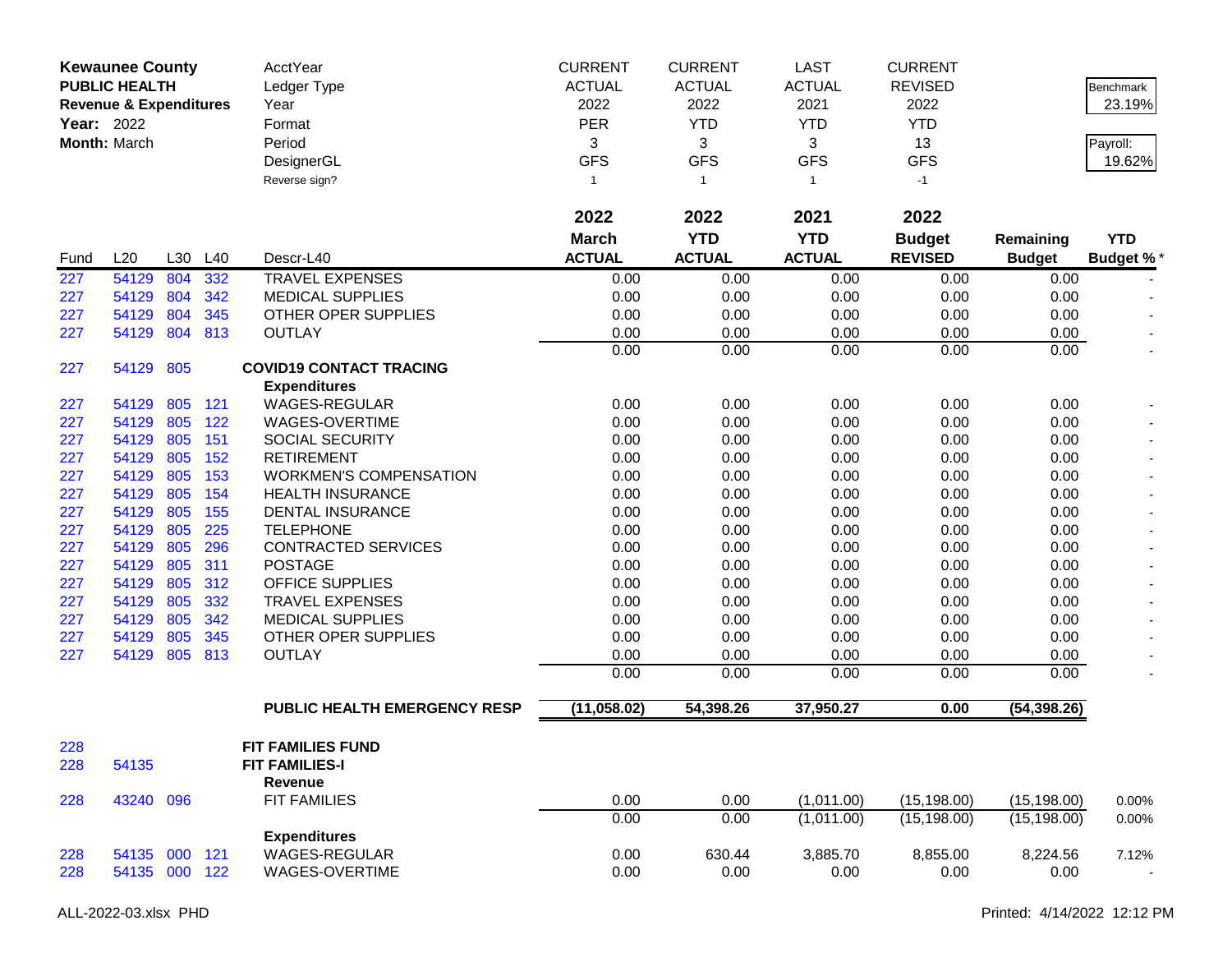|            | <b>Kewaunee County</b>            |     |     | AcctYear                                | <b>CURRENT</b> | <b>CURRENT</b>      | <b>LAST</b>                           | <b>CURRENT</b> |                            |                  |
|------------|-----------------------------------|-----|-----|-----------------------------------------|----------------|---------------------|---------------------------------------|----------------|----------------------------|------------------|
|            | <b>PUBLIC HEALTH</b>              |     |     | Ledger Type                             | <b>ACTUAL</b>  | <b>ACTUAL</b>       | <b>ACTUAL</b>                         | <b>REVISED</b> |                            | Benchmark        |
|            | <b>Revenue &amp; Expenditures</b> |     |     | Year                                    | 2022           | 2022                | 2021                                  | 2022           |                            | 23.19%           |
| Year: 2022 |                                   |     |     | Format                                  | PER            | <b>YTD</b>          | <b>YTD</b>                            | <b>YTD</b>     |                            |                  |
|            | Month: March                      |     |     | Period                                  | 3              | 3                   | 3                                     | 13             |                            | Payroll:         |
|            |                                   |     |     | DesignerGL                              | <b>GFS</b>     | <b>GFS</b>          | <b>GFS</b>                            | <b>GFS</b>     |                            | 19.62%           |
|            |                                   |     |     | Reverse sign?                           | $\mathbf{1}$   | $\overline{1}$      | $\mathbf{1}$                          | $-1$           |                            |                  |
|            |                                   |     |     |                                         |                |                     |                                       |                |                            |                  |
|            |                                   |     |     |                                         | 2022           | 2022                | 2021                                  | 2022           |                            |                  |
|            |                                   |     |     |                                         | <b>March</b>   | <b>YTD</b>          | <b>YTD</b>                            | <b>Budget</b>  | Remaining                  | <b>YTD</b>       |
| Fund       | L20                               | L30 | L40 | Descr-L40                               | <b>ACTUAL</b>  | <b>ACTUAL</b>       | <b>ACTUAL</b>                         | <b>REVISED</b> | <b>Budget</b>              | <b>Budget %*</b> |
| 228        | 54135                             | 000 | 149 | <b>INTERPRETERS</b>                     | 0.00           | 0.00                | 0.00                                  | 0.00           | 0.00                       |                  |
| 228        | 54135                             | 000 | 151 | <b>SOCIAL SECURITY</b>                  | 0.00           | 43.64               | 288.07                                | 677.00         | 633.36                     | 6.45%            |
| 228        | 54135                             | 000 | 152 | <b>RETIREMENT</b>                       | 0.00           | 40.98               | 262.29                                | 576.00         | 535.02                     | 7.11%            |
| 228        | 54135                             | 000 | 153 | <b>WORKMEN'S COMPENSATION</b>           | 0.00           | 23.42               | 151.56                                | 336.00         | 312.58                     | 6.97%            |
| 228        | 54135                             | 000 | 154 | <b>HEALTH INSURANCE</b>                 | 0.00           | 278.02              | 0.00                                  | 3,775.00       | 3,496.98                   | 7.36%            |
| 228        | 54135                             | 000 | 155 | <b>DENTAL INSURANCE</b>                 | 0.00           | 6.44                | 38.47                                 | 108.00         | 101.56                     | 5.96%            |
| 228        | 54135                             | 000 | 311 | <b>POSTAGE</b>                          | 12.34          | 12.34               | 2.97                                  | 150.00         | 137.66                     | 8.23%            |
| 228        | 54135                             | 000 | 313 | <b>PRINTING</b>                         | 0.00           | 0.00                | 0.00                                  | 0.00           | 0.00                       |                  |
| 228        | 54135                             | 000 | 328 | <b>INCENTIVE ITEMS</b>                  | 120.87         | 212.97              | 21.99                                 | 571.00         | 358.03                     | 37.30%           |
| 228        | 54135                             | 000 | 332 | <b>TRAVEL EXPENSES</b>                  | 0.00           | 0.00                | 0.00                                  | 150.00         | 150.00                     | 0.00%            |
| 228        | 54135                             | 000 | 345 | OTHER OPERATING SUPPLIES                | 0.00           | 0.00                | 0.00                                  | 0.00           | 0.00                       |                  |
| 228        | 54136                             |     |     | <b>FIT FAMILIES-II</b>                  |                |                     |                                       |                |                            |                  |
| 228        | 54136                             | 000 | 121 | <b>WAGES-REGULAR</b>                    | 0.00           | 0.00                | 0.00                                  | 0.00           | 0.00                       |                  |
| 228        | 54136                             | 000 | 122 | WAGES-OVERTIME                          | 0.00           | 0.00                | 0.00                                  | 0.00           | 0.00                       |                  |
| 228        | 54136                             | 000 | 149 | <b>INTERPRETERS</b>                     | 0.00           | 0.00                | 0.00                                  | 0.00           | 0.00                       |                  |
| 228        | 54136                             | 000 | 151 | SOCIAL SECURITY                         | 0.00           | 0.00                | 0.00                                  | 0.00           | 0.00                       |                  |
| 228        | 54136                             | 000 | 152 | <b>RETIREMENT</b>                       | 0.00           | 0.00                | 0.00                                  | 0.00           | 0.00                       |                  |
| 228        | 54136                             | 000 | 153 | <b>WORKMEN'S COMPENSATION</b>           | 0.00           | 0.00                | 0.00                                  | 0.00           | 0.00                       |                  |
| 228        | 54136                             | 000 | 154 | <b>HEALTH INSURANCE</b>                 | 0.00           | 0.00                | 0.00                                  | 0.00           | 0.00                       |                  |
| 228        | 54136                             | 000 | 155 | <b>DENTAL INSURANCE</b>                 | 0.00           | 0.00                | 0.00                                  | 0.00           | 0.00                       |                  |
| 228        | 54136                             | 000 | 311 | <b>POSTAGE</b>                          | 0.00           | 0.00                | 0.00                                  | 0.00           | 0.00                       |                  |
| 228        | 54136                             | 000 | 313 | <b>PRINTING</b>                         | 0.00           | 0.00                | 0.00                                  | 0.00           | 0.00                       |                  |
| 228        | 54136                             | 000 | 328 | <b>INCENTIVE ITEMS</b>                  | 0.00           | 0.00                | 0.00                                  | 0.00           | 0.00                       |                  |
| 228        | 54136                             | 000 | 332 | <b>TRAVEL EXPENSES</b>                  | 0.00           | 0.00                | 0.00                                  | 0.00           | 0.00                       |                  |
| 228        | 54136                             | 000 | 345 | OTHER OPERATING SUPPLIES                | 0.00           | 0.00                | 0.00                                  | 0.00           | 0.00                       |                  |
|            |                                   |     |     |                                         | 133.21         | 1,248.25            | 4,651.05                              | 15,198.00      | 13,949.75                  | 8.21%            |
|            |                                   |     |     |                                         | 133.21         | 1,248.25            | 3,640.05                              | 0.00           | (1, 248.25)                |                  |
|            |                                   |     |     | <b>PUBLIC HEALTH</b>                    | 1,244.16       | 105,046.93          | 82,601.68                             | 231,183.00     | 126,136.07                 |                  |
|            |                                   |     |     |                                         |                |                     |                                       |                | 99,507 Indirect Cost 2022  |                  |
|            |                                   |     |     |                                         |                |                     |                                       |                | 123,138 Indirect Cost 2021 |                  |
|            |                                   |     |     | <b>FUND BALANCE - Beginning of year</b> |                | <b>Beg of Year:</b> |                                       |                | <b>Current Balance:</b>    |                  |
| 100        | 37010                             |     |     | FB RESTRCT-BACK-2-SCHOOL                |                |                     | $(1,426.21)$ Credit balance is normal |                | (1,926.21)                 |                  |
| 220        |                                   |     |     | CHILDHOOD LEAD POISONING FND            |                |                     | (2,823.82) Credit balance is normal   |                | (2,820.24)                 |                  |
|            |                                   |     |     |                                         |                |                     |                                       |                |                            |                  |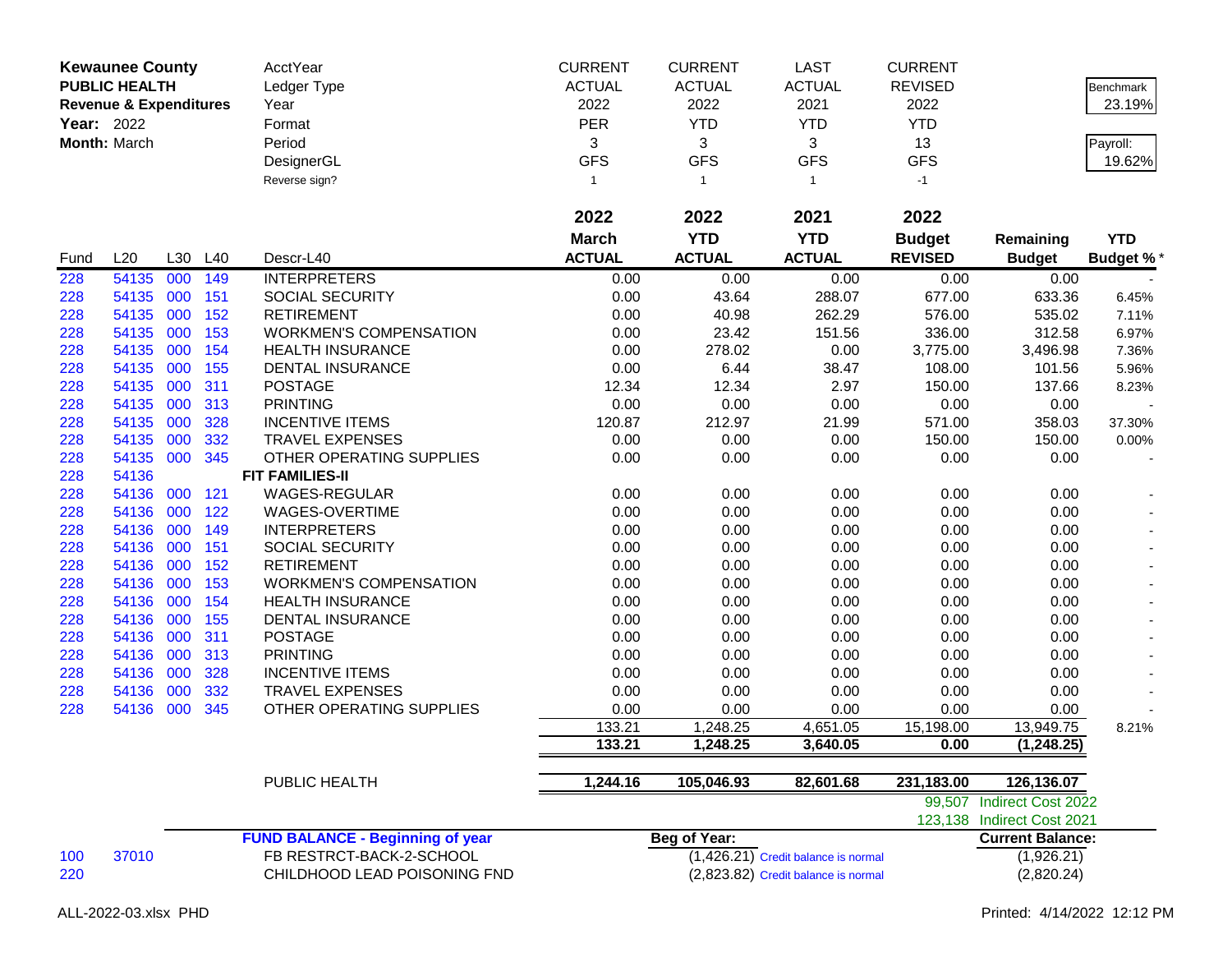|                   | <b>Kewaunee County</b>            |         | AcctYear                            | <b>CURRENT</b> | <b>CURRENT</b> | <b>LAST</b>                          | <b>CURRENT</b> |               |                  |
|-------------------|-----------------------------------|---------|-------------------------------------|----------------|----------------|--------------------------------------|----------------|---------------|------------------|
|                   | <b>PUBLIC HEALTH</b>              |         | Ledger Type                         | <b>ACTUAL</b>  | <b>ACTUAL</b>  | <b>ACTUAL</b>                        | <b>REVISED</b> |               | Benchmark        |
|                   | <b>Revenue &amp; Expenditures</b> |         | Year                                | 2022           | 2022           | 2021                                 | 2022           |               | 23.19%           |
| <b>Year:</b> 2022 |                                   |         | Format                              | <b>PER</b>     | <b>YTD</b>     | <b>YTD</b>                           | <b>YTD</b>     |               |                  |
| Month: March      |                                   |         | Period                              | 3              | 3              | 3                                    | 13             |               | Payroll:         |
|                   |                                   |         | DesignerGL                          | <b>GFS</b>     | <b>GFS</b>     | <b>GFS</b>                           | <b>GFS</b>     |               | 19.62%           |
|                   |                                   |         | Reverse sign?                       |                |                |                                      | -1             |               |                  |
|                   |                                   |         |                                     | 2022           | 2022           | 2021                                 | 2022           |               |                  |
|                   |                                   |         |                                     | March          | <b>YTD</b>     | <b>YTD</b>                           | <b>Budget</b>  | Remaining     | <b>YTD</b>       |
| Fund              | L20                               | L30 L40 | Descr-L40                           | <b>ACTUAL</b>  | <b>ACTUAL</b>  | <b>ACTUAL</b>                        | <b>REVISED</b> | <b>Budget</b> | <b>Budget %*</b> |
| 221               |                                   |         | MATERNAL CHILD HEALTH FUND          |                |                | (993.10) Credit balance is normal    |                | (6,243.10)    |                  |
| 222               |                                   |         | <b>PREVENTION PROGRAM FUND</b>      |                |                | (225.12) Credit balance is normal    |                | (185.94)      |                  |
| 223               |                                   |         | <b>VACCINE IMMUNIZTN PRGM FUND</b>  |                |                | (1,426.06) Credit balance is normal  |                | (1,426.06)    |                  |
| 226               |                                   |         | <b>BIOTERRORISM GRANT FUND</b>      |                |                | (8,303.81) Credit balance is normal  |                | (4,089.20)    |                  |
| 227               |                                   |         | PUBLIC HEALTH EMERGENCY RESP        |                |                | (49,450.95) Credit balance is normal |                | 4,947.31      |                  |
| 228               |                                   |         | <b>FIT FAMILIES FUND</b>            |                |                | (15.85) Credit balance is normal     |                | 1,232.40      |                  |
|                   |                                   |         | <b>OTHER Account balances:</b>      |                |                |                                      |                |               |                  |
| 100               | 26560                             |         | <b>RESTR DEP-GIVING TREE SARA</b>   |                |                | Credit balance is normal             |                | 0.00          |                  |
| 100               | 26565                             |         | RESTR DEP-DIAPER DRIVE PHD          |                |                | Credit balance is normal             |                | (1,024.13)    |                  |
|                   |                                   |         | <b>INTEGRITY CHECK:</b>             |                |                |                                      |                |               |                  |
|                   |                                   |         | <b>Total Expenditures (report)</b>  | 50,520.64      | 124,601.30     | 106,401.59                           | 545,022.00     | 420,420.70    |                  |
|                   | [100,220.2] 54100.54 *            |         | <b>Total Dept expenditures(G/L)</b> | 50,520.64      | 124,601.30     | 106,401.59                           | 545,022.00     | 420,420.70    |                  |
|                   | [220.228] [59200,59 *             |         | <b>Transfers OUT</b>                | 0.00           | 0.00           | 0.00                                 | 0.00           | 0.00          |                  |
|                   |                                   |         |                                     | 0.00           | 0.00           | 0.00                                 | 0.00           | 0.00          |                  |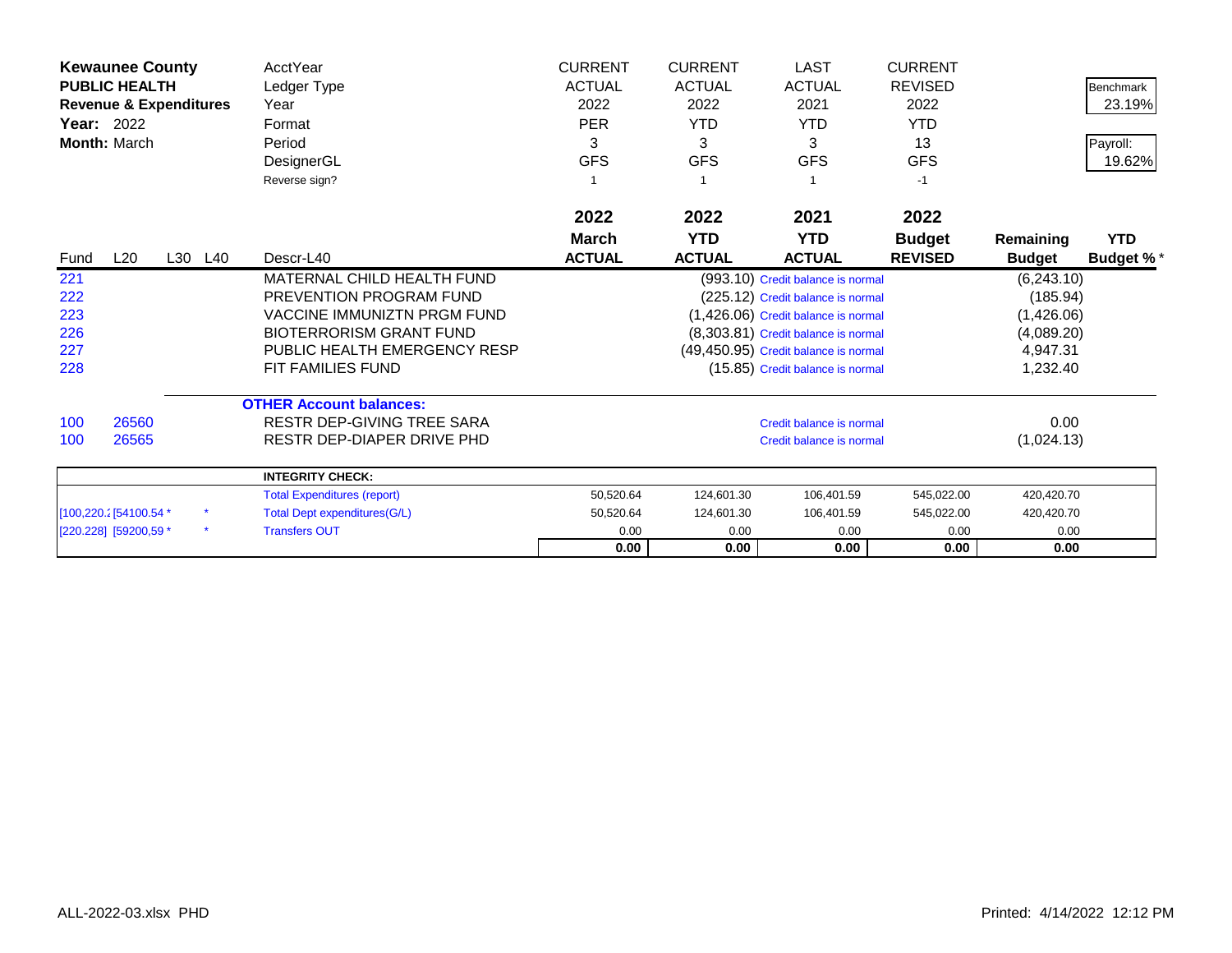| Year: 2022 | <b>Kewaunee County</b><br><b>REGISTER IN PROBATE</b><br><b>Revenue &amp; Expenditures</b><br>Month: March |            |            | AcctYear<br>Ledger Type<br>Year<br>Format<br>Period<br>DesignerGL<br>Reverse sign? | <b>CURRENT</b><br><b>ACTUAL</b><br>2022<br><b>PER</b><br>3<br><b>GFS</b><br>$\mathbf{1}$ | <b>CURRENT</b><br><b>ACTUAL</b><br>2022<br><b>YTD</b><br>3<br><b>GFS</b><br>$\mathbf{1}$ | <b>LAST</b><br><b>ACTUAL</b><br>2021<br><b>YTD</b><br>3<br><b>GFS</b><br>$\mathbf{1}$ | <b>CURRENT</b><br><b>REVISED</b><br>2022<br><b>YTD</b><br>13<br><b>GFS</b><br>$-1$ |                     | <b>Benchmark</b><br>23.19%<br>Payroll:<br>19.62% |
|------------|-----------------------------------------------------------------------------------------------------------|------------|------------|------------------------------------------------------------------------------------|------------------------------------------------------------------------------------------|------------------------------------------------------------------------------------------|---------------------------------------------------------------------------------------|------------------------------------------------------------------------------------|---------------------|--------------------------------------------------|
|            |                                                                                                           |            |            |                                                                                    | 2022                                                                                     | 2022                                                                                     | 2021                                                                                  | 2022                                                                               |                     |                                                  |
|            |                                                                                                           |            |            |                                                                                    | <b>March</b>                                                                             | <b>YTD</b>                                                                               | <b>YTD</b>                                                                            | <b>Budget</b>                                                                      | Remaining           | <b>YTD</b>                                       |
| Fund       | L20                                                                                                       |            | L30 L40    | Descr-L40                                                                          | <b>ACTUAL</b>                                                                            | <b>ACTUAL</b>                                                                            | <b>ACTUAL</b>                                                                         | <b>REVISED</b>                                                                     | <b>Budget</b>       | <b>Budget %*</b>                                 |
| 100        |                                                                                                           |            |            | <b>GENERAL FUND</b>                                                                |                                                                                          |                                                                                          |                                                                                       |                                                                                    |                     |                                                  |
| 100        | 51230                                                                                                     |            |            | <b>REGISTER IN PROBATE</b>                                                         |                                                                                          |                                                                                          |                                                                                       |                                                                                    |                     |                                                  |
| 100        | 43249                                                                                                     | 210        |            | Revenue<br><b>COVID GRANTS-RIP</b>                                                 | 0.00                                                                                     | 0.00                                                                                     | 0.00                                                                                  | 0.00                                                                               | 0.00                |                                                  |
| 100        | 46150                                                                                                     | 000        |            | <b>REGISTER IN PROBATE</b>                                                         | (554.54)                                                                                 | (1,345.56)                                                                               | (1,032.62)                                                                            | (10,500.00)                                                                        | (9, 154.44)         | 12.81%                                           |
| 100        | 46151 000                                                                                                 |            |            | <b>GUARDIAN AD LITEM REIMBURSE</b>                                                 | (1, 136.44)                                                                              | (2,727.94)                                                                               | (3, 157.00)                                                                           | (28,000.00)                                                                        | (25, 272.06)        | 9.74%                                            |
|            |                                                                                                           |            |            |                                                                                    | (1,690.98)                                                                               | (4,073.50)                                                                               | (4, 189.62)                                                                           | (38,500.00)                                                                        | (34, 426.50)        | 10.58%                                           |
|            |                                                                                                           |            |            | <b>Expenditures</b>                                                                |                                                                                          |                                                                                          |                                                                                       |                                                                                    |                     |                                                  |
| 100        | 51230                                                                                                     | 000        | 111        | <b>SALARIES</b>                                                                    | 4,467.20                                                                                 | 13,401.60                                                                                | 12,960.00                                                                             | 58,102.00                                                                          | 44,700.40           | 23.07%                                           |
| 100        | 51230                                                                                                     | 000        | 121        | WAGES-REGULAR                                                                      | 4,456.80                                                                                 | 11,188.41                                                                                | 6,826.97                                                                              | 57,943.00                                                                          | 46,754.59           | 19.31%                                           |
| 100        | 51230                                                                                                     | 000        | 122        | WAGES-OVERTIME                                                                     | 0.00                                                                                     | 0.00                                                                                     | 0.00                                                                                  | 0.00                                                                               | 0.00                |                                                  |
| 100        | 51230                                                                                                     | 000        | 142        | <b>JURY PER DIEM</b>                                                               | 0.00                                                                                     | 0.00                                                                                     | 0.00                                                                                  | 50.00                                                                              | 50.00               | 0.00%                                            |
| 100        | 51230                                                                                                     | 000        | 143        | <b>WITNESS FEES</b>                                                                | 0.00                                                                                     | 32.00                                                                                    | 0.00                                                                                  | 400.00                                                                             | 368.00              | 8.00%                                            |
| 100        | 51230                                                                                                     | 000        | 149        | <b>INTERPRETERS</b>                                                                | 0.00                                                                                     | 100.00                                                                                   | 0.00                                                                                  | 600.00                                                                             | 500.00              | 16.67%                                           |
| 100        | 51230                                                                                                     | 000        | 151        | SOCIAL SECURITY                                                                    | 613.68                                                                                   | 1,680.57                                                                                 | 1,385.18                                                                              | 8,877.00                                                                           | 7,196.43            | 18.93%                                           |
| 100        | 51230                                                                                                     | 000        | 152        | <b>RETIREMENT</b>                                                                  | 489.32                                                                                   | 1,327.64                                                                                 | 1,335.61                                                                              | 6,363.00                                                                           | 5,035.36            | 20.87%                                           |
| 100        | 51230<br>51230                                                                                            | 000<br>000 | 153<br>154 | <b>WORKMEN'S COMPENSATION</b><br><b>HEALTH INSURANCE</b>                           | 16.46<br>4,647.88                                                                        | 45.36<br>13,943.64                                                                       | 37.36<br>8,276.80                                                                     | 218.00<br>55,774.00                                                                | 172.64<br>41,830.36 | 20.81%                                           |
| 100<br>100 | 51230                                                                                                     | 000        | 155        | <b>DENTAL INSURANCE</b>                                                            | 121.66                                                                                   | 364.98                                                                                   | 193.74                                                                                | 814.00                                                                             | 449.02              | 25.00%<br>44.84%                                 |
| 100        | 51230                                                                                                     | 000        | 156        | HEALTH REIMBURSEMENT ACCOUNT                                                       | 0.00                                                                                     | 0.00                                                                                     | 0.00                                                                                  | 0.00                                                                               | 0.00                |                                                  |
| 100        | 51230                                                                                                     | 000        | 209        | <b>GUARDIAN AD LITEM FEES</b>                                                      | 3,248.92                                                                                 | 5,953.92                                                                                 | 1,244.00                                                                              | 15,000.00                                                                          | 9,046.08            | 39.69%                                           |
| 100        | 51230                                                                                                     | 000        | 211        | <b>MEDICAL SERVICES</b>                                                            | 0.00                                                                                     | 875.00                                                                                   | 2,487.50                                                                              | 12,000.00                                                                          | 11,125.00           | 7.29%                                            |
| 100        | 51230                                                                                                     | 000        | 212        | <b>LEGAL FEES</b>                                                                  | 6.43                                                                                     | 3,232.43                                                                                 | 0.00                                                                                  | 400.00                                                                             | (2,832.43)          | 808.11%                                          |
| 100        | 51230                                                                                                     | 000        | 225        | <b>TELEPHONE</b>                                                                   | 51.68                                                                                    | 145.27                                                                                   | 109.44                                                                                | 898.00                                                                             | 752.73              | 16.18%                                           |
| 100        | 51230                                                                                                     | 000        | 255        | PAPER SERVICE                                                                      | 0.00                                                                                     | 0.00                                                                                     | 0.00                                                                                  | 300.00                                                                             | 300.00              | 0.00%                                            |
| 100        | 51230                                                                                                     | 000        | 311        | <b>POSTAGE</b>                                                                     | 88.32                                                                                    | 320.99                                                                                   | 332.56                                                                                | 1,400.00                                                                           | 1,079.01            | 22.93%                                           |
| 100        | 51230 000 312                                                                                             |            |            | <b>OFFICE SUPPLIES</b>                                                             | 0.00                                                                                     | 28.10                                                                                    | 78.10                                                                                 | 1,100.00                                                                           | 1,071.90            | 2.55%                                            |
| 100        | 51230 000                                                                                                 |            | 321        | PUBLICATIONS OF LEGAL NOTICE                                                       | 0.00                                                                                     | 0.00                                                                                     | 0.00                                                                                  | 50.00                                                                              | 50.00               | $0.00\%$                                         |
| 100        | 51230                                                                                                     | 000        | 324        | <b>MEMBERSHIP DUES</b>                                                             | 40.00                                                                                    | 40.00                                                                                    | 40.00                                                                                 | 115.00                                                                             | 75.00               | 34.78%                                           |
| 100        | 51230 000                                                                                                 |            | 332        | TRAVEL EXPENSES                                                                    | 50.00                                                                                    | 50.00                                                                                    | 0.00                                                                                  | 1,200.00                                                                           | 1,150.00            | 4.17%                                            |
| 100        | 51230 000                                                                                                 |            | 339        | <b>JURY EXPENSES &amp; MILEAGE</b>                                                 | 0.00                                                                                     | 0.00                                                                                     | 0.00                                                                                  | 100.00                                                                             | 100.00              | 0.00%                                            |
| 100        | 51230 000<br>51230 000 533                                                                                |            | 340        | <b>WITNESS TRAVEL</b><br><b>EQUIPMENT RENTAL &amp; LEASES</b>                      | 0.00                                                                                     | 67.86                                                                                    | 0.00                                                                                  | 50.00                                                                              | (17.86)             | 135.72%                                          |
| 100        |                                                                                                           |            |            |                                                                                    | 70.61                                                                                    | 228.12                                                                                   | 229.84                                                                                | 950.00                                                                             | 721.88              | 24.01%                                           |
| 100        | 51230 000 813                                                                                             |            |            | <b>OUTLAY</b>                                                                      | 0.00                                                                                     | 0.00                                                                                     | 0.00                                                                                  | 0.00                                                                               | 0.00                |                                                  |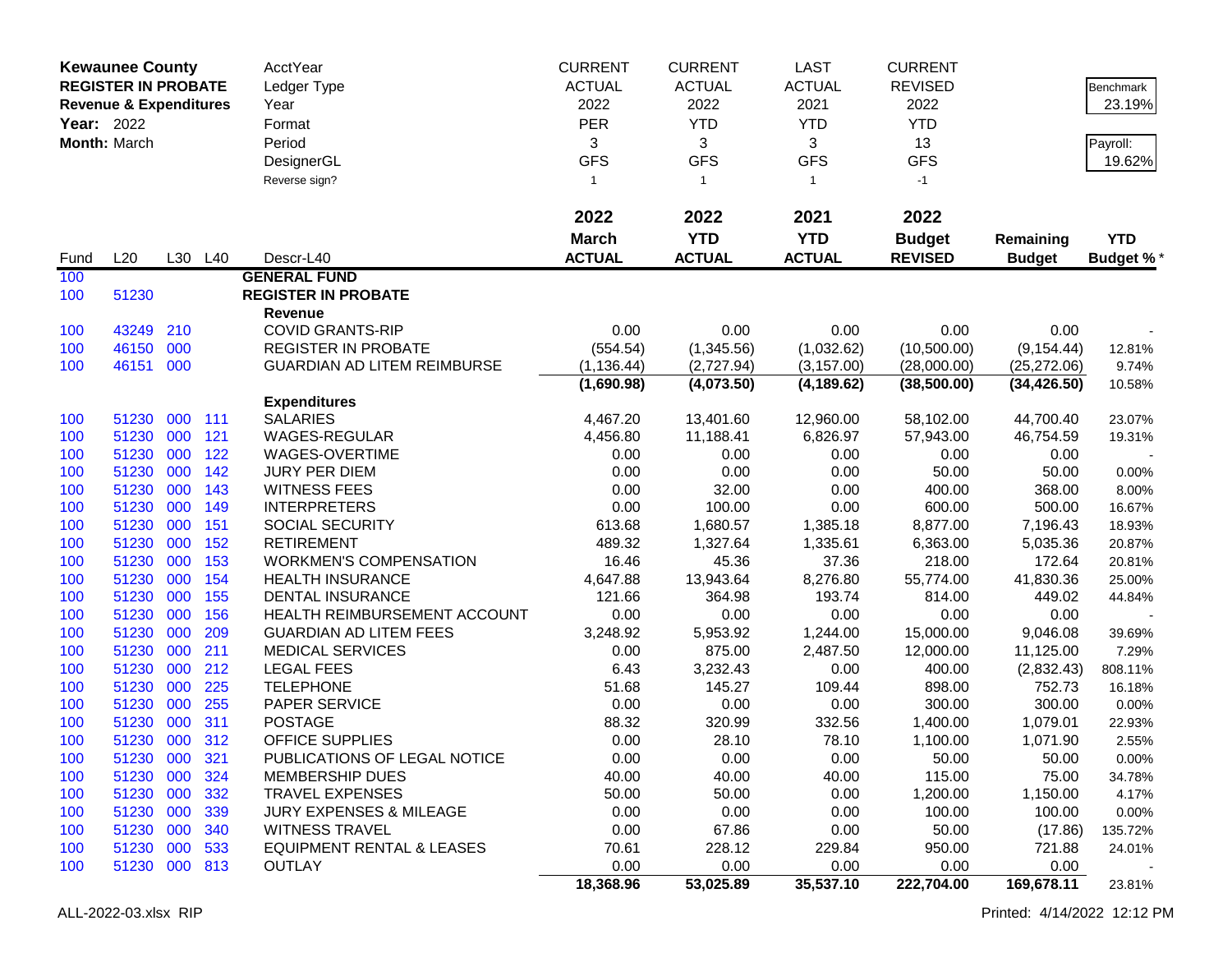| <b>Kewaunee County</b>            | AcctYear      | <b>CURRENT</b> | <b>CURRENT</b> | <b>LAST</b>   | <b>CURRENT</b> |               |                  |
|-----------------------------------|---------------|----------------|----------------|---------------|----------------|---------------|------------------|
| <b>REGISTER IN PROBATE</b>        | Ledger Type   | <b>ACTUAL</b>  | <b>ACTUAL</b>  | <b>ACTUAL</b> | <b>REVISED</b> |               | Benchmark        |
| <b>Revenue &amp; Expenditures</b> | Year          | 2022           | 2022           | 2021          | 2022           |               | 23.19%           |
| <b>Year: 2022</b>                 | Format        | <b>PER</b>     | YTD            | YTD           | YTD            |               |                  |
| <b>Month: March</b>               | Period        | 3              | 3              | 3             | 13             |               | Payroll:         |
|                                   | DesignerGL    | <b>GFS</b>     | <b>GFS</b>     | <b>GFS</b>    | <b>GFS</b>     |               | 19.62%           |
|                                   | Reverse sign? |                |                |               | $-1$           |               |                  |
|                                   |               | 2022           | 2022           | 2021          | 2022           |               |                  |
|                                   |               | <b>March</b>   | YTD            | <b>YTD</b>    | <b>Budget</b>  | Remaining     | <b>YTD</b>       |
| L30<br>L20<br>L40<br>Fund         | Descr-L40     | <b>ACTUAL</b>  | <b>ACTUAL</b>  | <b>ACTUAL</b> | <b>REVISED</b> | <b>Budget</b> | <b>Budget %*</b> |
|                                   |               | 16,677.98      | 48,952.39      | 31,347.48     | 184,204.00     | 135,251.61    |                  |

|                  |       |  | <b>INTEGRITY CHECK:</b>            |           |           |           |            |  |
|------------------|-------|--|------------------------------------|-----------|-----------|-----------|------------|--|
|                  |       |  | <b>Total Expenditures (report)</b> | 18,368.96 | 53.025.89 | 35,537.10 | 222,704.00 |  |
| 110 <sub>0</sub> | 51230 |  | Total Dept expenditures(G/L)       | 18,368.96 | 53.025.89 | 35.537.10 | 222,704.00 |  |
|                  |       |  |                                    | 0.00      | 0.00      | 0.00      | 0.00       |  |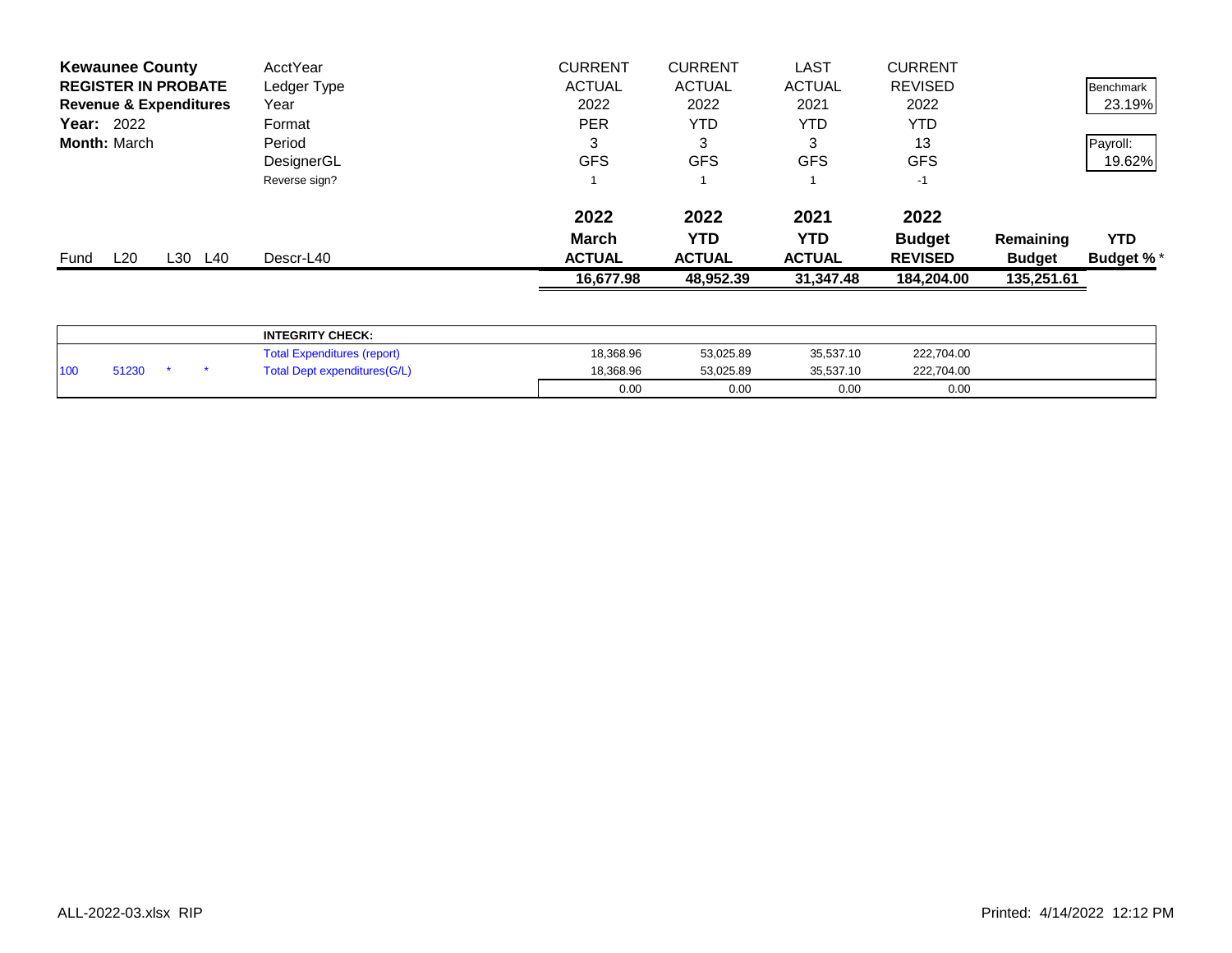|            | <b>Kewaunee County</b>            |         |     | AcctYear                             | <b>CURRENT</b> | <b>CURRENT</b> | <b>LAST</b>   | <b>CURRENT</b> |               |                  |
|------------|-----------------------------------|---------|-----|--------------------------------------|----------------|----------------|---------------|----------------|---------------|------------------|
|            | <b>REGISTER OF DEEDS</b>          |         |     | Ledger Type                          | <b>ACTUAL</b>  | <b>ACTUAL</b>  | <b>ACTUAL</b> | <b>REVISED</b> |               | <b>Benchmark</b> |
|            | <b>Revenue &amp; Expenditures</b> |         |     | Year                                 | 2022           | 2022           | 2021          | 2022           |               | 23.19%           |
| Year: 2022 |                                   |         |     | Format                               | <b>PER</b>     | <b>YTD</b>     | <b>YTD</b>    | <b>YTD</b>     |               |                  |
|            | Month: March                      |         |     | Period                               | 3              | 3              | 3             | 13             |               | Payroll:         |
|            |                                   |         |     | DesignerGL                           | <b>GFS</b>     | <b>GFS</b>     | <b>GFS</b>    | <b>GFS</b>     |               | 19.62%           |
|            |                                   |         |     | Reverse sign?                        | $\mathbf 1$    | $\overline{1}$ | $\mathbf{1}$  | $-1$           |               |                  |
|            |                                   |         |     |                                      |                |                |               |                |               |                  |
|            |                                   |         |     |                                      | 2022           | 2022           | 2021          | 2022           |               |                  |
|            |                                   |         |     |                                      | <b>March</b>   | <b>YTD</b>     | <b>YTD</b>    | <b>Budget</b>  | Remaining     | <b>YTD</b>       |
| Fund       | L20                               | L30 L40 |     | Descr-L40                            | <b>ACTUAL</b>  | <b>ACTUAL</b>  | <b>ACTUAL</b> | <b>REVISED</b> | <b>Budget</b> | <b>Budget %*</b> |
| 100        |                                   |         |     | <b>GENERAL FUND</b>                  |                |                |               |                |               |                  |
| 100        | 51710                             |         |     | <b>REGISTER OF DEEDS</b>             |                |                |               |                |               |                  |
|            |                                   |         |     | Revenue                              |                |                |               |                |               |                  |
| 100        | 41230                             | 000     |     | REAL ESTATE TRANSFER FEES            | (3,242.58)     | (12, 371.70)   | (13,747.42)   | (45,000.00)    | (32,628.30)   | 27.49%           |
| 100        | 43249                             | 220     |     | <b>COVID GRANTS-ROD</b>              | 0.00           | 0.00           | 0.00          | 0.00           | 0.00          |                  |
| 100        | 46131                             | 000     |     | REGISTER OF DEEDS FEES               | (12, 143.00)   | (27, 811.00)   | (26, 100.00)  | (130,000.00)   | (102, 189.00) | 21.39%           |
| 100        | 48400                             | 245     |     | ROD MISCELLANEOUS REVENUE            | 0.00           | 0.00           | 0.00          | 0.00           | 0.00          |                  |
|            |                                   |         |     |                                      | (15, 385.58)   | (40, 182.70)   | (39, 847.42)  | (175,000.00)   | (134, 817.30) | 22.96%           |
|            |                                   |         |     | <b>Expenditures</b>                  |                |                |               |                |               |                  |
| 100        | 51710                             | 000     | 111 | <b>SALARIES</b>                      | 5,519.30       | 16,557.90      | 16,075.62     | 71,751.00      | 55,193.10     | 23.08%           |
| 100        | 51710                             | 000     | 121 | <b>WAGES-REGULAR</b>                 | 3,705.60       | 9,024.00       | 9,030.09      | 48,181.00      | 39,157.00     | 18.73%           |
| 100        | 51710                             | 000     | 122 | WAGES-OVERTIME                       | 0.00           | 0.00           | 0.00          | 0.00           | 0.00          |                  |
| 100        | 51710                             | 000     | 125 | <b>WAGES-TEMPORARY EMPLOYEES</b>     | 480.00         | 1,560.00       | 1,683.75      | 7,419.00       | 5,859.00      | 21.03%           |
| 100        | 51710                             | 000     | 151 | SOCIAL SECURITY                      | 688.52         | 1,920.94       | 1,902.92      | 9,742.00       | 7,821.06      | 19.72%           |
| 100        | 51710                             | 000     | 152 | <b>RETIREMENT</b>                    | 599.62         | 1,678.43       | 1,711.07      | 7,796.00       | 6,117.57      | 21.53%           |
| 100        | 51710                             | 000     | 153 | <b>WORKMEN'S COMPENSATION</b>        | 17.88          | 50.01          | 50.46         | 240.00         | 189.99        | 20.84%           |
| 100        | 51710                             | 000     | 154 | <b>HEALTH INSURANCE</b>              | 3,268.38       | 9,805.14       | 8,730.36      | 39,220.00      | 29,414.86     | 25.00%           |
| 100        | 51710                             | 000     | 155 | <b>DENTAL INSURANCE</b>              | 121.66         | 364.98         | 347.52        | 1,460.00       | 1,095.02      | 25.00%           |
| 100        | 51710                             | 000     | 156 | HEALTH REIMBURSEMENT ACCOUNT         | 0.00           | 0.00           | 0.00          | 0.00           | 0.00          |                  |
| 100        | 51710                             | 000     | 225 | <b>TELEPHONE</b>                     | 51.68          | 145.27         | 109.44        | 693.00         | 547.73        | 20.96%           |
| 100        | 51710                             | 000     | 249 | MAINTENANCE AGREEMENTS               | 0.00           | 10,995.00      | 11,124.85     | 11,270.00      | 275.00        | 97.56%           |
| 100        | 51710                             | 000     | 311 | <b>POSTAGE</b>                       | 35.33          | 85.37          | 98.70         | 850.00         | 764.63        | 10.04%           |
| 100        | 51710                             | 000     | 312 | OFFICE SUPPLIES                      | 0.00           | 368.31         | 399.09        | 1,200.00       | 831.69        | 30.69%           |
| 100        | 51710                             | 000     | 322 | <b>SUBSCRIPTIONS</b>                 | 0.00           | 0.00           | 0.00          | 20.00          | 20.00         | 0.00%            |
| 100        | 51710                             | 000     | 324 | <b>MEMBERSHIP DUES</b>               | 0.00           | 125.00         | 125.00        | 125.00         | 0.00          | 100.00%          |
| 100        | 51710                             | 000     | 332 | <b>TRAVEL EXPENSES</b>               | 0.00           | 95.88          | 0.00          | 1,600.00       | 1,504.12      | 5.99%            |
| 100        | 51710 000                         |         | 533 | <b>EQUIPMENT RENTAL &amp; LEASES</b> | 61.89          | 178.49         | 211.56        | 875.00         | 696.51        | 20.40%           |
| 100        | 51710 000 813                     |         |     | OUTLAY                               | 0.00           | 0.00           | 0.00          | 0.00           | 0.00          |                  |
|            |                                   |         |     |                                      | 14,549.86      | 52,954.72      | 51,600.43     | 202,442.00     | 149,487.28    | 26.16%           |
|            |                                   |         |     |                                      | (835.72)       | 12,772.02      | 11,753.01     | 27,442.00      | 14,669.98     |                  |
|            |                                   |         |     | <b>INTEGRITY CHECK:</b>              |                |                |               |                |               |                  |
|            |                                   |         |     | <b>Total Expenditures (report)</b>   | 14,549.86      | 52,954.72      | 51,600.43     | 202,442.00     |               |                  |
|            | [100,246] [51710,51 *             |         |     | <b>Total Dept expenditures(G/L)</b>  | 14,549.86      | 52,954.72      | 51,600.43     | 202,442.00     |               |                  |

0.00 0.00 0.00 0.00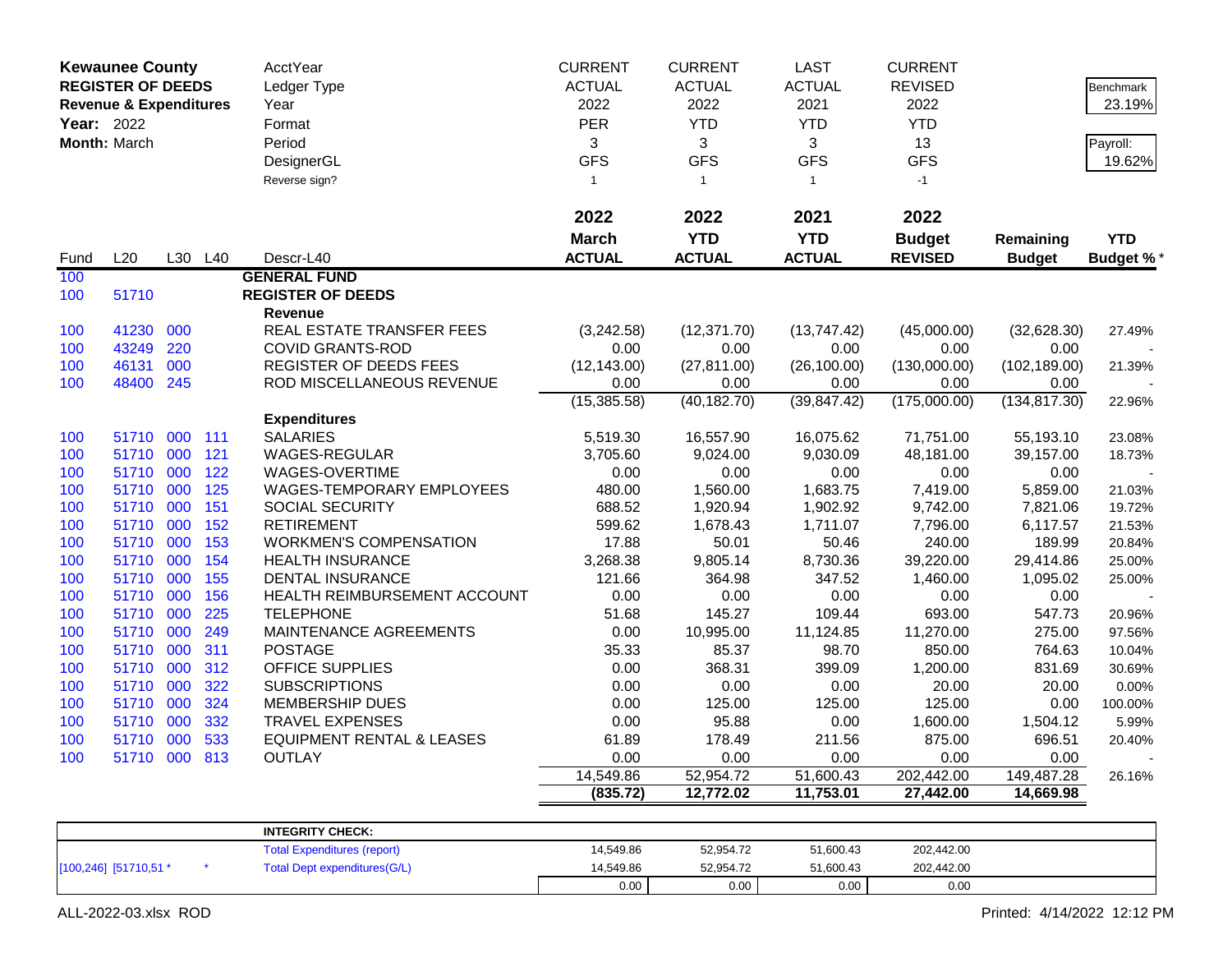|                | <b>Kewaunee County</b>            |     |         | AcctYear                          | <b>CURRENT</b> | <b>CURRENT</b> | <b>LAST</b>   | <b>CURRENT</b> |               |            |
|----------------|-----------------------------------|-----|---------|-----------------------------------|----------------|----------------|---------------|----------------|---------------|------------|
| <b>SHERIFF</b> |                                   |     |         | Ledger Type                       | <b>ACTUAL</b>  | <b>ACTUAL</b>  | <b>ACTUAL</b> | <b>REVISED</b> |               | Benchmark  |
|                | <b>Revenue &amp; Expenditures</b> |     |         | Year                              | 2022           | 2022           | 2021          | 2022           |               | 23.19%     |
|                | Year: 2022                        |     |         | Format                            | <b>PER</b>     | <b>YTD</b>     | <b>YTD</b>    | <b>YTD</b>     |               |            |
|                | Month: March                      |     |         | Period                            | 3              | 3              | 3             | 13             |               | Payroll:   |
|                |                                   |     |         | DesignerGL                        | <b>GFS</b>     | <b>GFS</b>     | <b>GFS</b>    | <b>GFS</b>     |               | 19.62%     |
|                |                                   |     |         | Reverse sign?                     | $\mathbf{1}$   | $\mathbf{1}$   | $\mathbf{1}$  | $-1$           |               |            |
|                |                                   |     |         |                                   |                |                |               |                |               |            |
|                |                                   |     |         |                                   | 2022           | 2022           | 2021          | 2022           |               |            |
|                |                                   |     |         |                                   | <b>March</b>   | <b>YTD</b>     | <b>YTD</b>    | <b>Budget</b>  | Remaining     | <b>YTD</b> |
| Fund           | L20                               |     | L30 L40 | Descr-L40                         | <b>ACTUAL</b>  | <b>ACTUAL</b>  | <b>ACTUAL</b> | <b>REVISED</b> | <b>Budget</b> | Budget %*  |
| 100            |                                   |     |         | <b>GENERAL FUND</b>               |                |                |               |                |               |            |
| 100            | 52100                             |     |         | <b>SHERIFF</b>                    |                |                |               |                |               |            |
|                |                                   |     |         | Revenue                           |                |                |               |                |               |            |
| 100            | 43249                             | 230 |         | <b>COVID GRANTS-SHF</b>           | 0.00           | 0.00           | 0.00          | 0.00           | 0.00          |            |
| 100            | 43522                             | 000 |         | <b>HIGHWAY SAFETY</b>             | 0.00           | 0.00           | 0.00          | 0.00           | 0.00          |            |
| 100            | 43523                             | 000 |         | <b>TRAINING REIMBURSEMENT</b>     | 0.00           | 0.00           | 0.00          | (5,500.00)     | (5,500.00)    | 0.00%      |
| 100            | 43523                             | 010 |         | SEATBELT ENFORCEMENT GRANT        | 0.00           | (1, 180.54)    | 0.00          | (18,500.00)    | (17, 319.46)  | 6.38%      |
| 100            | 43523                             | 015 |         | SPEEDING ENFORCEMENT GRANT        | 0.00           | 0.00           | 0.00          | (4,500.00)     | (4,500.00)    | 0.00%      |
| 100            | 43526                             | 000 |         | <b>DOJ ANTI-DRUG GRANTS</b>       | 0.00           | 0.00           | 0.00          | 0.00           | 0.00          |            |
| 100            | 43527                             | 000 |         | <b>BULLETPROOF VEST GRANT</b>     | (2,920.00)     | (2,920.00)     | 0.00          | 0.00           | 2,920.00      |            |
| 100            | 43527                             | 813 |         | SHF-EQUIPMENT GRANTS              | 0.00           | 0.00           | 0.00          | 0.00           | 0.00          |            |
| 100            | 43530                             | 000 |         | INTERNET CRIME AGAINST CHLDN      | 0.00           | 0.00           | 0.00          | 0.00           | 0.00          |            |
| 100            | 43528                             | 000 |         | <b>SCHOOL LIAISON OFFICER</b>     | 0.00           | 0.00           | 0.00          | (116,700.00)   | (116,700.00)  | 0.00%      |
| 100            | 43557                             | 000 |         | <b>SCAAP GRANT</b>                | 0.00           | 0.00           | 0.00          | 0.00           | 0.00          |            |
| 100            | 46202                             | 000 |         | FALSE ALARM COLLECTIONS           | 0.00           | 0.00           | 0.00          | 0.00           | 0.00          |            |
| 100            | 46211                             | 000 |         | SHERIFF FEES                      | (907.50)       | (3,834.05)     | (4,445.86)    | (12,000.00)    | (8, 165.95)   | 31.95%     |
| 100            | 46212                             | 000 |         | <b>TRAFFIC PATROL FEES</b>        | (285.00)       | (475.00)       | (480.00)      | (3,000.00)     | (2,525.00)    | 15.83%     |
| 100            | 48508                             | 000 |         | DONATIONS-SHERIFF DEPT            | 0.00           | 0.00           | 0.00          | 0.00           | 0.00          |            |
| 100            | 48508                             | 005 |         | SHF-CORE MATTERS DONATIONS        | 0.00           | 0.00           | 0.00          | 0.00           | 0.00          |            |
| 100            | 48508                             | 025 |         | SHF-NARCAN DONATIONS              | 0.00           | 0.00           | 0.00          | 0.00           | 0.00          |            |
|                |                                   |     |         |                                   | (4, 112.50)    | (8,409.59)     | (4,925.86)    | (160, 200.00)  | (151, 790.41) | 5.25%      |
|                |                                   |     |         | <b>Expenditures</b>               |                |                |               |                |               |            |
| 100            | 52100                             | 000 | 111     | <b>SALARIES</b>                   | 19,288.06      | 57,864.18      | 71,532.62     | 250,735.00     | 192,870.82    | 23.08%     |
| 100            | 52100 000                         |     | 121     | WAGES-REGULAR                     | 77,274.17      | 200,820.12     | 203,054.45    | 1,116,025.00   | 915,204.88    | 17.99%     |
| 100            | 52100 000                         |     | 122     | WAGES-OVERTIME                    | 3,903.94       | 12,202.21      | 7,212.15      | 70,000.00      | 57,797.79     | 17.43%     |
| 100            | 52100 000                         |     | 125     | WAGES-TEMPORARY EMPLOYEES         | 0.00           | 0.00           | 0.00          | 0.00           | 0.00          |            |
| 100            | 52100 000 149                     |     |         | <b>INTERPRETERS</b>               | 132.00         | 381.48         | 33.00         | 1,200.00       | 818.52        | 31.79%     |
| 100            | 52100 000 151                     |     |         | SOCIAL SECURITY                   | 7,152.10       | 19,257.96      | 19,834.85     | 109,912.00     | 90,654.04     | 17.52%     |
| 100            | 52100 000 152                     |     |         | <b>RETIREMENT</b>                 | 11,766.63      | 31,453.46      | 31,099.63     | 168,756.00     | 137,302.54    | 18.64%     |
| 100            | 52100 000 153                     |     |         | <b>WORKMEN'S COMPENSATION</b>     | 2,642.85       | 7,159.95       | 8,495.85      | 38,806.00      | 31,646.05     | 18.45%     |
| 100            | 52100 000 154                     |     |         | <b>HEALTH INSURANCE</b>           | 30,103.91      | 89,515.67      | 94,190.54     | 452,649.00     | 363,133.33    | 19.78%     |
| 100            | 52100 000                         |     | 155     | <b>DENTAL INSURANCE</b>           | 1,114.48       | 3,239.00       | 3,239.08      | 14,118.00      | 10,879.00     | 22.94%     |
| 100            | 52100 000                         |     | 156     | HEALTH REIMBURSEMENT ACCOUNT      | 0.00           | 0.00           | 0.00          | 0.00           | 0.00          |            |
| 100            | 52100 000                         |     | 161     | <b>RECRUITING &amp; SCREENING</b> | 555.00         | 555.00         | 1,467.00      | 4,000.00       | 3,445.00      | 13.88%     |
| 100            | 52100 000 163                     |     |         | <b>EMPLOYEE WELLNESS</b>          | 0.00           | 0.00           | 1,610.00      | 2,000.00       | 2,000.00      | 0.00%      |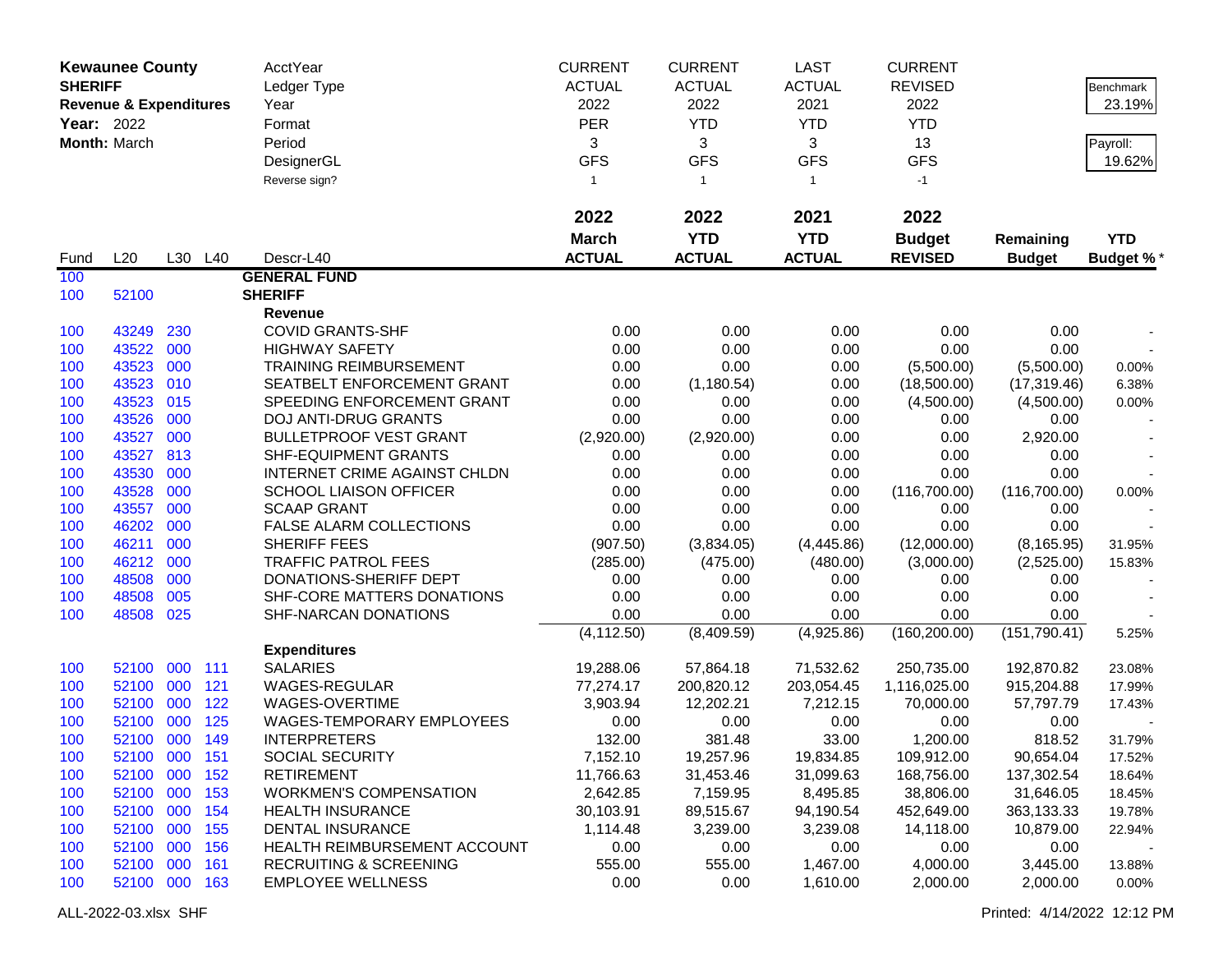|                | <b>Kewaunee County</b>            |         |     | AcctYear                          | <b>CURRENT</b> | <b>CURRENT</b> | <b>LAST</b>   | <b>CURRENT</b> |               |                  |
|----------------|-----------------------------------|---------|-----|-----------------------------------|----------------|----------------|---------------|----------------|---------------|------------------|
| <b>SHERIFF</b> |                                   |         |     | Ledger Type                       | <b>ACTUAL</b>  | <b>ACTUAL</b>  | <b>ACTUAL</b> | <b>REVISED</b> |               | Benchmark        |
|                | <b>Revenue &amp; Expenditures</b> |         |     | Year                              | 2022           | 2022           | 2021          | 2022           |               | 23.19%           |
| Year: 2022     |                                   |         |     | Format                            | <b>PER</b>     | <b>YTD</b>     | <b>YTD</b>    | <b>YTD</b>     |               |                  |
|                | Month: March                      |         |     | Period                            | 3              | 3              | 3             | 13             |               | Payroll:         |
|                |                                   |         |     | DesignerGL                        | <b>GFS</b>     | <b>GFS</b>     | <b>GFS</b>    | <b>GFS</b>     |               | 19.62%           |
|                |                                   |         |     | Reverse sign?                     | $\mathbf{1}$   | $\mathbf{1}$   | $\mathbf{1}$  | $-1$           |               |                  |
|                |                                   |         |     |                                   |                |                |               |                |               |                  |
|                |                                   |         |     |                                   | 2022           | 2022           | 2021          | 2022           |               |                  |
|                |                                   |         |     |                                   | <b>March</b>   | <b>YTD</b>     | <b>YTD</b>    | <b>Budget</b>  | Remaining     | <b>YTD</b>       |
| Fund           | L20                               | L30     | L40 | Descr-L40                         | <b>ACTUAL</b>  | <b>ACTUAL</b>  | <b>ACTUAL</b> | <b>REVISED</b> | <b>Budget</b> | <b>Budget %*</b> |
| 100            | 52100                             | 000     | 211 | <b>MEDICAL SERVICES</b>           | 334.37         | 374.75         | 47.71         | 1,500.00       | 1,125.25      | 24.98%           |
| 100            | 52100                             | 000     | 239 | <b>DRUG TASK FORCE</b>            | 0.00           | 8,000.00       | 0.00          | 8,000.00       | 0.00          | 100.00%          |
| 100            | 52100                             | 000     | 241 | <b>CAR/TRUCK MAINTENANCE</b>      | 3,278.12       | 4,332.39       | 1,207.04      | 20,000.00      | 15,667.61     | 21.66%           |
| 100            | 52100                             | 000     | 254 | <b>INVESTIGATIONS</b>             | 280.30         | 280.30         | 242.52        | 2,500.00       | 2,219.70      | 11.21%           |
| 100            | 52100                             | 000     | 314 | SMALL ITEMS OF EQUIPMENT          | 0.00           | 472.28         | 134.99        | 2,000.00       | 1,527.72      | 23.61%           |
| 100            | 52100                             | 000     | 322 | <b>SUBSCRIPTIONS</b>              | 0.00           | 0.00           | 0.00          | 400.00         | 400.00        | 0.00%            |
| 100            | 52100                             | 000     | 324 | <b>MEMBERSHIP DUES</b>            | 0.00           | 320.00         | 450.00        | 700.00         | 380.00        | 45.71%           |
| 100            | 52100                             | 000     | 332 | <b>TRAVEL EXPENSES</b>            | 0.00           | 0.00           | 0.00          | 250.00         | 250.00        | 0.00%            |
| 100            | 52100                             | 000     | 339 | TRAINING/SCHOOL EXPENSES          | 973.51         | 5,130.93       | 4,256.97      | 16,000.00      | 10,869.07     | 32.07%           |
| 100            | 52100                             | 000     | 342 | <b>MEDICAL SUPPLIES</b>           | 0.00           | 0.00           | 149.99        | 1,000.00       | 1,000.00      | 0.00%            |
| 100            | 52100                             | 000     | 346 | UNIFORM ALLOWANCE                 | 992.20         | 1,992.16       | 1,161.50      | 20,000.00      | 18,007.84     | 9.96%            |
| 100            | 52100                             | 000     | 347 | <b>FIREARM SUPPLIES</b>           | 73.19          | 306.26         | 329.43        | 6,000.00       | 5,693.74      | 5.10%            |
| 100            | 52100                             | 000     | 351 | <b>GASOLINE &amp; DIESEL FUEL</b> | 5,584.53       | 12,456.14      | 8,135.24      | 50,000.00      | 37,543.86     | 24.91%           |
| 100            | 52100                             | 000     | 539 | FIRING RANGE LEASE                | 0.00           | 0.00           | 0.00          | 600.00         | 600.00        | 0.00%            |
| 100            | 52100                             | 005     | 601 | CORE MATTERS PROGRAM              | 0.00           | 0.00           | 0.00          | 0.00           | 0.00          |                  |
| 100            | 52100                             | 025     | 601 | NARCAN DONATION PROGRAM           | 0.00           | 0.00           | 0.00          | 0.00           | 0.00          |                  |
| 100            | 52100                             | 000     | 716 | <b>TRANSPORTATION OF CLIENTS</b>  | 0.00           | 0.00           | 0.00          | 0.00           | 0.00          |                  |
| 100            | 52100                             | 000     | 813 | <b>OUTLAY</b>                     | 1,480.11       | 4,118.11       | 1,424.55      | 132,114.00     | 127,995.89    | 3.12%            |
| 100            | 52100                             | 000 818 |     | <b>ERU/SWAT EQUIPMENT</b>         | 485.33         | 485.33         | 0.00          | 1,000.00       | 514.67        | 48.53%           |
|                |                                   |         |     |                                   | 167,414.80     | 460,717.68     | 459,309.11    | 2,490,265.00   | 2,029,547.32  | 18.50%           |
|                |                                   |         |     |                                   | 163,302.30     | 452,308.09     | 454,383.25    | 2,330,065.00   | 1,877,756.91  |                  |
| 100            | 52102                             |         |     | <b>JAIL DIVISION</b>              |                |                |               |                |               |                  |
|                |                                   |         |     | <b>Revenue</b>                    |                |                |               |                |               |                  |
| 100            | 43249                             | 232     |     | <b>COVID GRANTS-JAIL</b>          | 0.00           | 0.00           | 0.00          | 0.00           | 0.00          |                  |
| 100            | 43523                             | 911     |     | NEXTGEN 911 GRANT                 | 0.00           | 0.00           | 125,333.00    | 0.00           | 0.00          |                  |
| 100            | 46240                             | 000     |     | <b>BOARD OF PRISONERS</b>         | (1,500.00)     | (4,500.00)     | (3,000.00)    | (35,000.00)    | (30,500.00)   | 12.86%           |
| 100            | 46241                             | 000     |     | SECURE DETENTION OF JUVENILE      | 0.00           | 0.00           | 0.00          | 0.00           | 0.00          |                  |
| 100            | 46250                             | 080     |     | <b>WARRANT FEES</b>               | (20.00)        | (45.00)        | (51.35)       | (500.00)       | (455.00)      | 9.00%            |
| 100            | 46250                             | 081     |     | <b>TRANSFER FEES</b>              | 0.00           | 0.00           | 0.00          | (600.00)       | (600.00)      | 0.00%            |
| 100            | 46250                             | 082     |     | MONITOR START-UP FEES             | (94.79)        | (94.79)        | (379.14)      | (3,000.00)     | (2,905.21)    | 3.16%            |
| 100            | 46250                             | 083     |     | <b>MONITOR FEES</b>               | (1,421.80)     | (4,265.40)     | (8,530.80)    | (40,000.00)    | (35,734.60)   | 10.66%           |
| 100            | 46250                             | 084     |     | <b>LAUNDRY FEES</b>               | 0.00           | (40.00)        | 0.00          | (100.00)       | (60.00)       | 40.00%           |
| 100            | 46250                             | 085     |     | <b>BOOKING FEES</b>               | (32.00)        | (120.90)       | (147.50)      | (1,500.00)     | (1,379.10)    | 8.06%            |
| 100            | 46250                             | 086     |     | PAY FOR STAY                      | (179.24)       | (313.38)       | (1, 159.38)   | (5,000.00)     | (4,686.62)    | 6.27%            |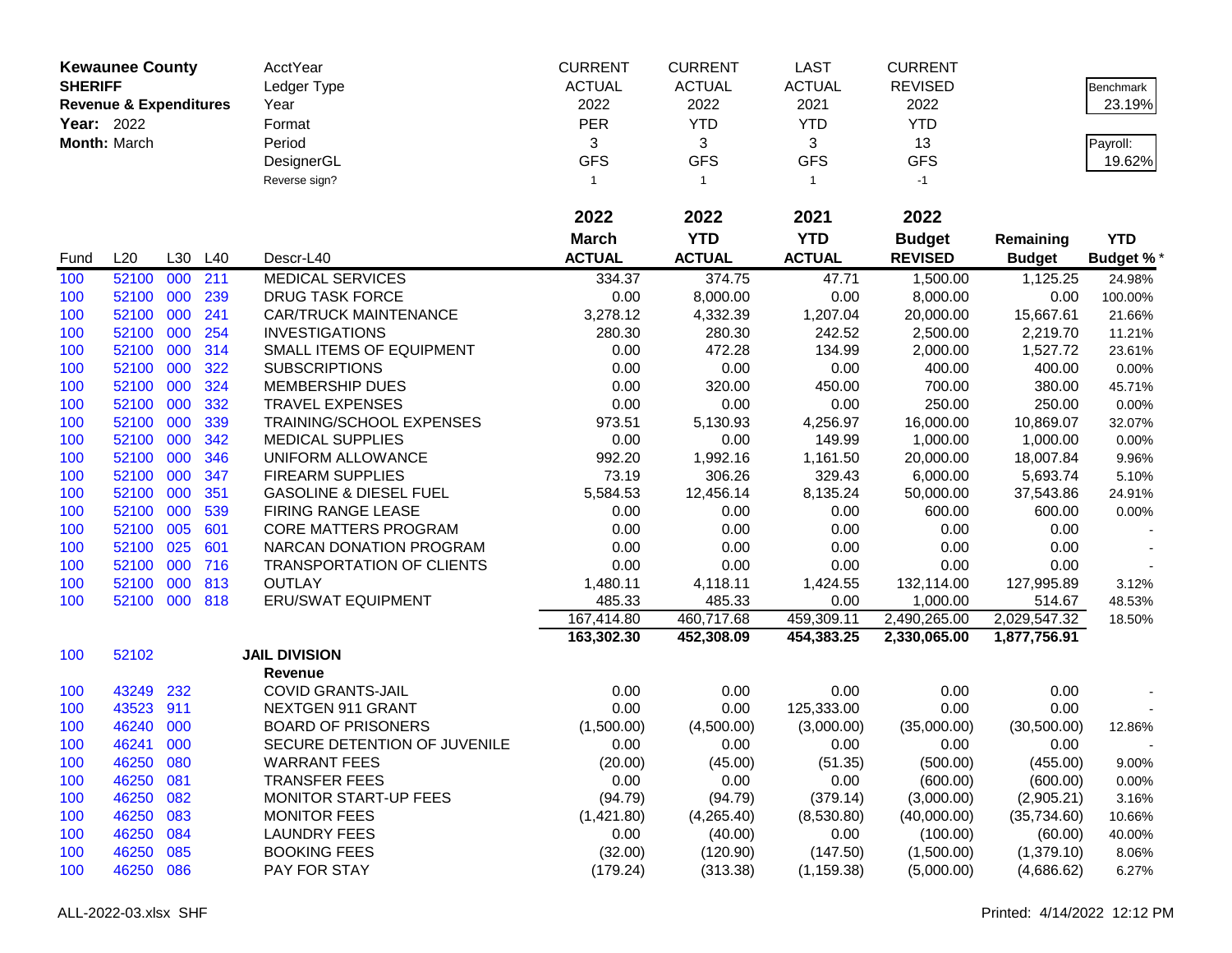|                | <b>Kewaunee County</b>            |         |     | AcctYear                        | <b>CURRENT</b> | <b>CURRENT</b> | <b>LAST</b>   | <b>CURRENT</b>                  |               |                  |
|----------------|-----------------------------------|---------|-----|---------------------------------|----------------|----------------|---------------|---------------------------------|---------------|------------------|
| <b>SHERIFF</b> |                                   |         |     | Ledger Type                     | <b>ACTUAL</b>  | <b>ACTUAL</b>  | <b>ACTUAL</b> | <b>REVISED</b>                  |               | Benchmark        |
|                | <b>Revenue &amp; Expenditures</b> |         |     | Year                            | 2022           | 2022           | 2021          | 2022                            |               | 23.19%           |
| Year: 2022     |                                   |         |     | Format                          | <b>PER</b>     | <b>YTD</b>     | <b>YTD</b>    | <b>YTD</b>                      |               |                  |
|                | Month: March                      |         |     | Period                          | 3              | 3              | 3             | 13                              |               | Payroll:         |
|                |                                   |         |     | DesignerGL                      | <b>GFS</b>     | <b>GFS</b>     | <b>GFS</b>    | <b>GFS</b>                      |               | 19.62%           |
|                |                                   |         |     | Reverse sign?                   | $\mathbf{1}$   | $\mathbf{1}$   | $\mathbf{1}$  | $-1$                            |               |                  |
|                |                                   |         |     |                                 | 2022           | 2022           | 2021          | 2022                            |               |                  |
|                |                                   |         |     |                                 | <b>March</b>   | <b>YTD</b>     | <b>YTD</b>    |                                 |               |                  |
|                | L20                               |         |     | Descr-L40                       | <b>ACTUAL</b>  | <b>ACTUAL</b>  | <b>ACTUAL</b> | <b>Budget</b><br><b>REVISED</b> | Remaining     | <b>YTD</b>       |
| Fund           |                                   | L30     | L40 |                                 |                |                |               |                                 | <b>Budget</b> | <b>Budget %*</b> |
| 100            | 46250                             | 090     |     | <b>FINGERPRINTING</b>           | 0.00           | (10.00)        | (50.00)       | (500.00)                        | (490.00)      | 2.00%            |
| 100            | 46260                             | 000     |     | <b>DNA TESTING</b>              | 0.00           | 0.00           | 0.00          | (500.00)                        | (500.00)      | 0.00%            |
| 100            | 48202                             | 000     |     | TELEPHONE COMM SAFETY BLDG      | 0.00           | 0.00           | 0.00          | 0.00                            | 0.00          |                  |
|                |                                   |         |     | <b>Expenditures</b>             | (3,247.83)     | (9,389.47)     | 112,014.83    | (86,700.00)                     | (77, 310.53)  | 10.83%           |
| 100            | 52102                             | 000 111 |     | <b>SALARIES</b>                 | 6,512.00       | 19,536.00      | 19,171.20     | 84,662.00                       | 65,126.00     | 23.08%           |
| 100            | 52102                             | 000     | 121 | <b>WAGES-REGULAR</b>            | 78,711.87      | 194,766.73     | 180,691.03    | 1,018,410.00                    | 823,643.27    | 19.12%           |
| 100            | 52102 000                         |         | 122 | WAGES-OVERTIME                  | 5,534.80       | 14,145.37      | 9,088.79      | 35,000.00                       | 20,854.63     | 40.42%           |
| 100            | 52102                             | 000     | 125 | WAGES-TEMPORARY EMPLOYEES       | 1,686.86       | 4,744.36       | 5,074.62      | 23,000.00                       | 18,255.64     | 20.63%           |
| 100            | 52102                             | 000     | 151 | SOCIAL SECURITY                 | 6,737.33       | 16,974.70      | 15,405.39     | 88,822.00                       | 71,847.30     | 19.11%           |
| 100            | 52102                             | 000     | 152 | <b>RETIREMENT</b>               | 7,490.67       | 19,348.23      | 17,859.58     | 93,221.00                       | 73,872.77     | 20.76%           |
| 100            | 52102                             | 000     | 153 | <b>WORKMEN'S COMPENSATION</b>   | 2,606.93       | 6,579.16       | 6,895.56      | 33,219.00                       | 26,639.84     | 19.81%           |
| 100            | 52102                             | 000     | 154 | <b>HEALTH INSURANCE</b>         | 19,610.28      | 57,414.18      | 58,070.00     | 257,097.00                      | 199,682.82    | 22.33%           |
| 100            | 52102                             | 000     | 155 | <b>DENTAL INSURANCE</b>         | 857.57         | 2,695.41       | 2,535.16      | 11,509.00                       | 8,813.59      | 23.42%           |
| 100            | 52102                             | 000     | 156 | HEALTH REIMBURSEMENT ACCOUNT    | 0.00           | 0.00           | 0.00          | 0.00                            | 0.00          |                  |
| 100            | 52102 000                         |         | 211 | <b>MEDICAL SERVICES</b>         | 5,940.13       | 24,219.44      | 23,294.36     | 80,000.00                       | 55,780.56     | 30.27%           |
| 100            | 52102 000                         |         | 221 | <b>WATER &amp; SEWER</b>        | 2,324.42       | 2,324.42       | 1,737.23      | 8,500.00                        | 6,175.58      | 27.35%           |
| 100            | 52102                             | 000     | 222 | <b>ELECTRIC</b>                 | 1,336.97       | 2,682.49       | 3,487.92      | 14,000.00                       | 11,317.51     | 19.16%           |
| 100            | 52102                             | 000     | 224 | GAS                             | 16.21          | 32.98          | 32.42         | 200.00                          | 167.02        | 16.49%           |
| 100            | 52102                             | 000     | 225 | <b>TELEPHONE</b>                | 2,569.21       | 9,302.03       | 8,752.49      | 36,000.00                       | 26,697.97     | 25.84%           |
| 100            | 52102                             | 000     | 242 | MACHY & EQUIP MAINT/REPAIRS     | 24.95          | 324.90         | 0.00          | 3,500.00                        | 3,175.10      | 9.28%            |
| 100            | 52102                             | 000     | 247 | <b>BUILDING MAINTENANCE</b>     | 134.12         | 168.09         | 161.74        | 5,000.00                        | 4,831.91      | 3.36%            |
| 100            | 52102                             | 000     | 249 | MAINTENANCE AGREEMENTS          | 38,394.56      | 40,177.92      | 24,139.71     | 41,000.00                       | 822.08        | 97.99%           |
| 100            | 52102                             | 000     | 258 | <b>HOME MONITORING</b>          | 777.70         | 1,393.80       | 12,732.60     | 35,000.00                       | 33,606.20     | 3.98%            |
| 100            | 52102                             | 000     | 292 | TIME SYSTEM MONTHLY SERVICE     | 0.00           | 9,843.00       | 0.00          | 10,000.00                       | 157.00        | 98.43%           |
| 100            | 52102                             | 010     | 293 | <b>BOARD OF PRISONERS-ADULT</b> | 2,912.00       | 6,136.00       | 156.00        | 50,000.00                       | 43,864.00     | 12.27%           |
| 100            | 52102 020                         |         | 293 | BOARD OF PRISONERS-JUVENILE     | 0.00           | 0.00           | 0.00          | 4,000.00                        | 4,000.00      | 0.00%            |
| 100            | 52102 000                         |         | 294 | <b>FOOD SERVICES</b>            | 2,912.10       | 8,300.64       | 4,072.24      | 34,000.00                       | 25,699.36     | 24.41%           |
| 100            | 52102 000                         |         | 297 | REFUSE COLLECTION               | 132.00         | 396.00         | 463.44        | 1,200.00                        | 804.00        | 33.00%           |
| 100            | 52102 000 311                     |         |     | <b>POSTAGE</b>                  | 123.67         | 199.43         | 163.33        | 800.00                          | 600.57        | 24.93%           |
| 100            | 52102 000 312                     |         |     | <b>OFFICE SUPPLIES</b>          | 757.28         | 1,855.90       | 1,092.63      | 7,000.00                        | 5,144.10      | 26.51%           |
| 100            | 52102 000 313                     |         |     | <b>PRINTING</b>                 | 0.00           | 201.50         | 551.00        | 1,200.00                        | 998.50        | 16.79%           |
| 100            | 52102 000                         |         | 314 | SMALL ITEMS OF EQUIPMENT        | 11.59          | 161.57         | 26.97         | 1,000.00                        | 838.43        | 16.16%           |
| 100            | 52102 000                         |         | 344 | HOUSEHOLD & JANITORIAL SUPP     | 0.00           | 0.00           | 0.00          | 250.00                          | 250.00        | $0.00\%$         |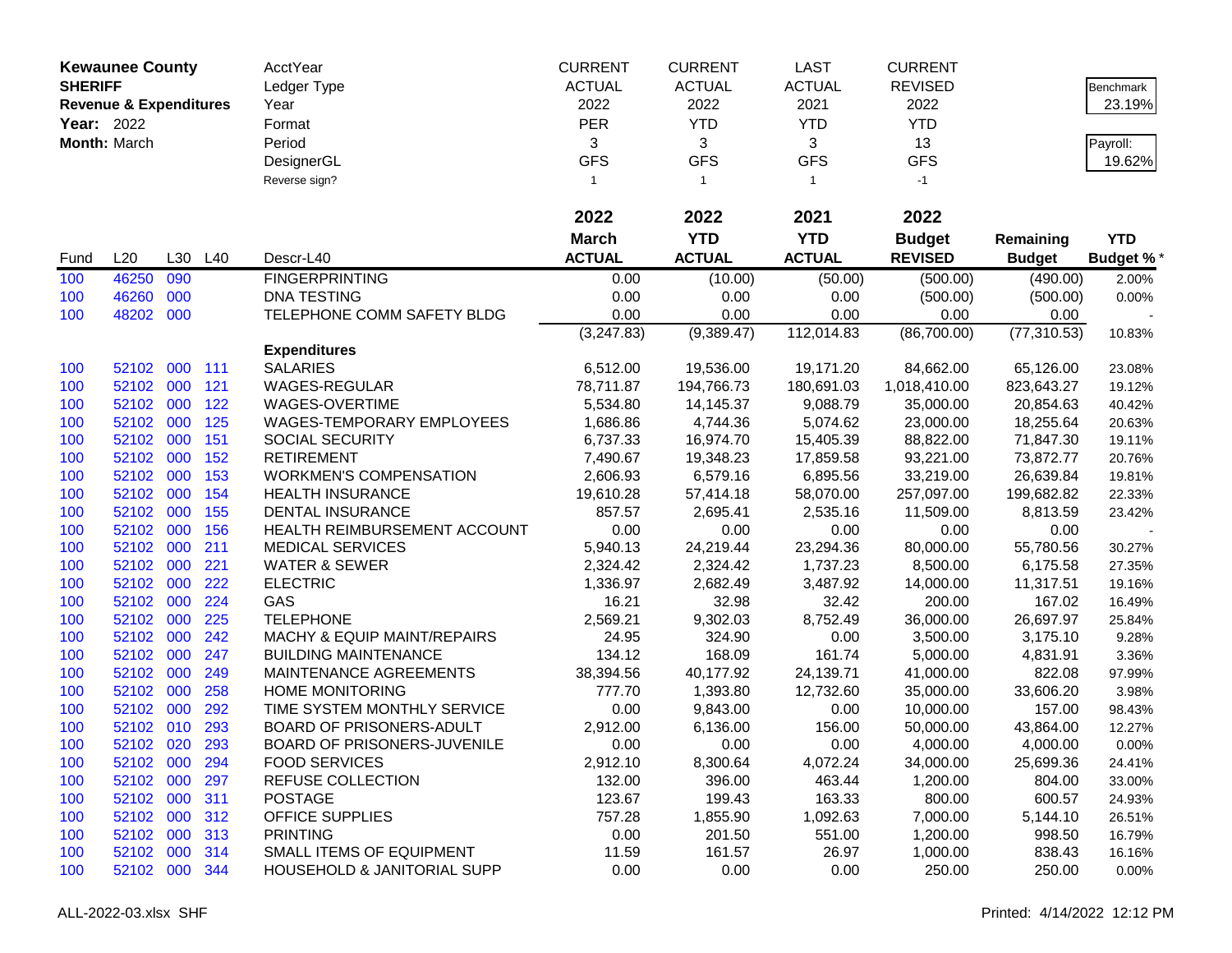|            | <b>Kewaunee County</b><br><b>SHERIFF</b><br><b>Revenue &amp; Expenditures</b><br><b>Year: 2022</b><br>Month: March |            |            | AcctYear<br>Ledger Type<br>Year<br>Format<br>Period<br>DesignerGL | <b>CURRENT</b><br><b>ACTUAL</b><br>2022<br><b>PER</b><br>3<br><b>GFS</b> | <b>CURRENT</b><br><b>ACTUAL</b><br>2022<br><b>YTD</b><br>3<br><b>GFS</b> | <b>LAST</b><br><b>ACTUAL</b><br>2021<br><b>YTD</b><br>3<br><b>GFS</b> | <b>CURRENT</b><br><b>REVISED</b><br>2022<br><b>YTD</b><br>13<br><b>GFS</b> |                            | <b>Benchmark</b><br>23.19%<br>Payroll:<br>19.62% |
|------------|--------------------------------------------------------------------------------------------------------------------|------------|------------|-------------------------------------------------------------------|--------------------------------------------------------------------------|--------------------------------------------------------------------------|-----------------------------------------------------------------------|----------------------------------------------------------------------------|----------------------------|--------------------------------------------------|
|            |                                                                                                                    |            |            | Reverse sign?                                                     | $\mathbf{1}$                                                             | $\mathbf{1}$                                                             | $\mathbf{1}$                                                          | $-1$                                                                       |                            |                                                  |
|            |                                                                                                                    |            |            |                                                                   | 2022                                                                     | 2022                                                                     | 2021                                                                  | 2022                                                                       |                            |                                                  |
| Fund       | L20                                                                                                                | L30        | L40        | Descr-L40                                                         | <b>March</b><br><b>ACTUAL</b>                                            | <b>YTD</b><br><b>ACTUAL</b>                                              | <b>YTD</b><br><b>ACTUAL</b>                                           | <b>Budget</b><br><b>REVISED</b>                                            | Remaining<br><b>Budget</b> | <b>YTD</b><br><b>Budget %*</b>                   |
| 100        | 52102                                                                                                              | 000        | 345        | <b>LAUNDRY SUPPLIES</b>                                           | 0.00                                                                     | 59.40                                                                    | 146.33                                                                | 500.00                                                                     | 440.60                     | 11.88%                                           |
| 100        | 52102                                                                                                              | 000        | 533        | <b>EQUIPMENT RENTAL &amp; LEASES</b>                              | 3,858.34                                                                 | 7,340.65                                                                 | 5,835.53                                                              | 20,000.00                                                                  | 12,659.35                  | 36.70%                                           |
| 100        | 52102                                                                                                              | 000        | 716        | <b>TRANSPORTATION OF CLIENTS</b>                                  | 0.00                                                                     | 0.00                                                                     | 0.00                                                                  | 1,500.00                                                                   | 1,500.00                   | $0.00\%$                                         |
| 100        | 52102                                                                                                              | 000        | 813        | <b>OUTLAY</b>                                                     | 0.00                                                                     | 0.00                                                                     | 990.63                                                                | 0.00                                                                       | 0.00                       |                                                  |
| 100        | 52105 000 911                                                                                                      |            |            | NEXTGEN 911 UPGRADE                                               | 0.00                                                                     | 0.00                                                                     | (59,960.10)                                                           | 0.00                                                                       | 0.00                       |                                                  |
|            |                                                                                                                    |            |            |                                                                   | 191,973.56                                                               | 451,324.30                                                               | 342,667.80                                                            | 1,999,590.00                                                               | 1,548,265.70               | 22.57%                                           |
|            |                                                                                                                    |            |            |                                                                   | 188,725.73                                                               | 441,934.83                                                               | 454,682.63                                                            | 1,912,890.00                                                               | 1,470,955.17               |                                                  |
| 100        | 52116                                                                                                              |            |            | <b>EVIDENCE STORAGE FACILITY</b>                                  |                                                                          |                                                                          |                                                                       |                                                                            |                            |                                                  |
|            |                                                                                                                    |            |            | <b>Expenditures</b>                                               |                                                                          |                                                                          |                                                                       |                                                                            |                            |                                                  |
| 100        | 52116                                                                                                              | 000        | 221        | <b>WATER &amp; SEWER</b>                                          | 286.81                                                                   | 286.81                                                                   | 312.46                                                                | 1,500.00                                                                   | 1,213.19                   | 19.12%                                           |
| 100        | 52116                                                                                                              | 000        | 222        | <b>ELECTRIC</b>                                                   | 156.93                                                                   | 550.33                                                                   | 506.53                                                                | 2,500.00                                                                   | 1,949.67                   | 22.01%                                           |
| 100        | 52116                                                                                                              | 000        | 224        | GAS                                                               | 591.56                                                                   | 2,153.85                                                                 | 1,157.66                                                              | 4,000.00                                                                   | 1,846.15                   | 53.85%                                           |
| 100        | 52116                                                                                                              | 000        | 235        | SNOW REMOVAL                                                      | 0.00                                                                     | 0.00                                                                     | 0.00                                                                  | 300.00                                                                     | 300.00                     | 0.00%                                            |
| 100        | 52116                                                                                                              | 000        | 247        | <b>BUILDING MAINTENANCE</b>                                       | 501.48                                                                   | 1,781.72                                                                 | 977.31                                                                | 1,500.00                                                                   | (281.72)                   | 118.78%                                          |
| 100        | 52116                                                                                                              | 000        | 249        | MAINTENANCE AGREEMENTS                                            | 0.00                                                                     | 1,180.80                                                                 | 1,180.80                                                              | 1,500.00                                                                   | 319.20                     | 78.72%                                           |
| 100        | 52116                                                                                                              | 000        | 297        | REFUSE COLLECTION                                                 | 0.00                                                                     | 0.00                                                                     | 0.00                                                                  | 0.00                                                                       | 0.00                       |                                                  |
| 100        | 52116                                                                                                              | 000        | 314        | SMALL ITEMS OF EQUIPMENT                                          | 19.20                                                                    | 162.89                                                                   | 0.00                                                                  | 0.00                                                                       | (162.89)                   |                                                  |
| 100        | 52116<br>52116                                                                                                     | 000<br>000 | 344<br>355 | HOUSEHOLD & JANITORIAL SUPP                                       | 0.00<br>0.00                                                             | 26.90<br>0.00                                                            | 0.00<br>0.00                                                          | 100.00<br>0.00                                                             | 73.10<br>0.00              | 26.90%                                           |
| 100<br>100 | 52116                                                                                                              | 000        | 813        | PLUMBING & ELECTRICAL<br><b>OUTLAY</b>                            | 2,021.01                                                                 | 2,021.01                                                                 | 0.00                                                                  | 15,000.00                                                                  | 12,978.99                  | 13.47%                                           |
|            |                                                                                                                    |            |            |                                                                   | 3,576.99                                                                 | 8,164.31                                                                 | 4,134.76                                                              | 26,400.00                                                                  | 18,235.69                  | 30.93%                                           |
|            |                                                                                                                    |            |            |                                                                   | 3,576.99                                                                 | 8,164.31                                                                 | 4,134.76                                                              | 26,400.00                                                                  | 18,235.69                  |                                                  |
|            |                                                                                                                    |            |            | <b>GENERAL FUND</b>                                               | 355,605.02                                                               | 902,407.23                                                               | 913,200.64                                                            | 4,269,355.00                                                               | 3,366,947.77               |                                                  |
|            |                                                                                                                    |            |            |                                                                   |                                                                          |                                                                          |                                                                       |                                                                            |                            |                                                  |
| 250<br>250 | 52104                                                                                                              |            |            | <b>JAIL ASSESSMENT FUND</b><br><b>JAIL ASSESSMENT</b>             |                                                                          |                                                                          |                                                                       |                                                                            |                            |                                                  |
|            |                                                                                                                    |            |            | <b>Revenue</b>                                                    |                                                                          |                                                                          |                                                                       |                                                                            |                            |                                                  |
| 250        | 46201                                                                                                              | 000        |            | JAIL ASSESSMENT FEES                                              | (1,051.54)                                                               | (2,498.38)                                                               | (2,335.00)                                                            | (14,000.00)                                                                | (11,501.62)                | 17.85%                                           |
|            |                                                                                                                    |            |            | <b>Expenditures</b>                                               | (1,051.54)                                                               | (2,498.38)                                                               | (2,335.00)                                                            | (14,000.00)                                                                | (11,501.62)                | 17.85%                                           |
| 250        | 52104 000 813                                                                                                      |            |            | <b>OUTLAY</b>                                                     | 6,699.12                                                                 | 9,194.12                                                                 | 0.00                                                                  | 14,000.00                                                                  | 4,805.88                   | 65.67%                                           |
| 250        | 59200 000 601                                                                                                      |            |            | TRANSFER TO OTHER FUNDS                                           | 0.00                                                                     | 0.00                                                                     | 0.00                                                                  | 0.00                                                                       | 0.00                       |                                                  |
|            |                                                                                                                    |            |            |                                                                   | 6,699.12                                                                 | 9,194.12                                                                 | 0.00                                                                  | 14,000.00                                                                  | 4,805.88                   | 65.67%                                           |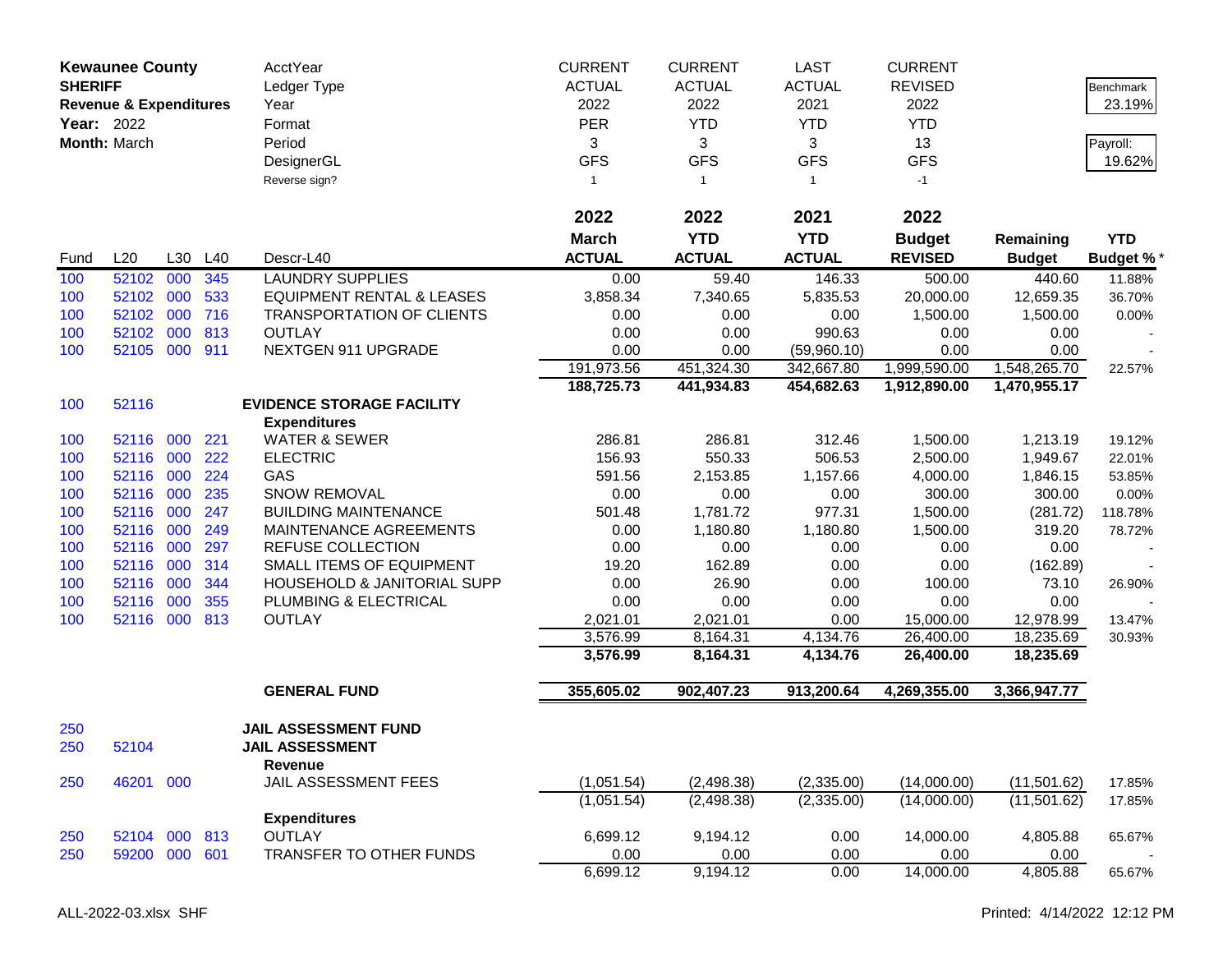|            | <b>Kewaunee County</b><br><b>SHERIFF</b><br><b>Revenue &amp; Expenditures</b><br>Year: 2022<br>Month: March |     |            | AcctYear<br>Ledger Type<br>Year<br>Format<br>Period<br>DesignerGL<br>Reverse sign? | <b>CURRENT</b><br><b>ACTUAL</b><br>2022<br>PER<br>3<br><b>GFS</b><br>$\mathbf{1}$ | <b>CURRENT</b><br><b>ACTUAL</b><br>2022<br><b>YTD</b><br>3<br><b>GFS</b><br>$\overline{1}$ | <b>LAST</b><br><b>ACTUAL</b><br>2021<br><b>YTD</b><br>3<br><b>GFS</b><br>$\mathbf{1}$ | <b>CURRENT</b><br><b>REVISED</b><br>2022<br><b>YTD</b><br>13<br><b>GFS</b><br>$-1$ |                       | Benchmark<br>23.19%<br>Payroll:<br>19.62% |
|------------|-------------------------------------------------------------------------------------------------------------|-----|------------|------------------------------------------------------------------------------------|-----------------------------------------------------------------------------------|--------------------------------------------------------------------------------------------|---------------------------------------------------------------------------------------|------------------------------------------------------------------------------------|-----------------------|-------------------------------------------|
|            |                                                                                                             |     |            |                                                                                    | 2022                                                                              | 2022                                                                                       | 2021                                                                                  | 2022                                                                               |                       |                                           |
|            |                                                                                                             |     |            |                                                                                    | <b>March</b>                                                                      | <b>YTD</b>                                                                                 | <b>YTD</b>                                                                            | <b>Budget</b>                                                                      | Remaining             | <b>YTD</b>                                |
| Fund       | L20                                                                                                         |     | L30 L40    | Descr-L40                                                                          | <b>ACTUAL</b>                                                                     | <b>ACTUAL</b>                                                                              | <b>ACTUAL</b>                                                                         | <b>REVISED</b>                                                                     | <b>Budget</b>         | <b>Budget %*</b>                          |
|            |                                                                                                             |     |            |                                                                                    | 5,647.58                                                                          | 6,695.74                                                                                   | (2, 335.00)                                                                           | 0.00                                                                               | (6,695.74)            |                                           |
| 255        |                                                                                                             |     |            | <b>JAIL CANTEEN FUND</b>                                                           |                                                                                   |                                                                                            |                                                                                       |                                                                                    |                       |                                           |
| 255        | 52106                                                                                                       |     |            | <b>JAIL CANTEEN</b>                                                                |                                                                                   |                                                                                            |                                                                                       |                                                                                    |                       |                                           |
|            |                                                                                                             |     |            | Revenue                                                                            |                                                                                   |                                                                                            |                                                                                       |                                                                                    |                       |                                           |
| 255        | 48305 000                                                                                                   |     |            | JAIL CANTEEN REVENUE                                                               | (3,570.00)                                                                        | (7,046.29)                                                                                 | (6,668.26)                                                                            | (22,000.00)                                                                        | (14, 953.71)          | 32.03%                                    |
|            |                                                                                                             |     |            |                                                                                    | (3,570.00)                                                                        | (7,046.29)                                                                                 | (6,668.26)                                                                            | (22,000.00)                                                                        | (14, 953.71)          | 32.03%                                    |
|            |                                                                                                             |     |            | <b>Expenditures</b>                                                                |                                                                                   |                                                                                            |                                                                                       |                                                                                    |                       |                                           |
| 255        | 52106 000                                                                                                   |     | 295        | <b>CANTEEN EXPENDITURES</b>                                                        | 3,451.92                                                                          | 7,348.39                                                                                   | 3,835.81                                                                              | 22,000.00                                                                          | 14,651.61             | 33.40%                                    |
| 255        | 52106 000 813                                                                                               |     |            | <b>OUTLAY</b>                                                                      | 0.00                                                                              | 0.00                                                                                       | 0.00                                                                                  | 0.00<br>22,000.00                                                                  | 0.00                  |                                           |
|            |                                                                                                             |     |            |                                                                                    | 3,451.92<br>(118.08)                                                              | 7,348.39<br>302.10                                                                         | 3,835.81<br>(2,832.45)                                                                | 0.00                                                                               | 14,651.61<br>(302.10) | 33.40%                                    |
|            |                                                                                                             |     |            |                                                                                    |                                                                                   |                                                                                            |                                                                                       |                                                                                    |                       |                                           |
| 258        |                                                                                                             |     |            | <b>KC DRUG TASK FORCE</b>                                                          |                                                                                   |                                                                                            |                                                                                       |                                                                                    |                       |                                           |
| 258        | 52150                                                                                                       |     |            | <b>DRUG TASK FORCE</b>                                                             |                                                                                   |                                                                                            |                                                                                       |                                                                                    |                       |                                           |
|            |                                                                                                             |     |            | Revenue                                                                            |                                                                                   |                                                                                            |                                                                                       |                                                                                    |                       |                                           |
| 258        | 43526 010                                                                                                   |     |            | <b>DOJ-DRUG TASK FORCE GRANTS</b>                                                  | 0.00                                                                              | 0.00                                                                                       | 0.00                                                                                  |                                                                                    |                       |                                           |
| 258        | 46211                                                                                                       | 000 |            | DTF FEES-OTHER MUNICIPAL                                                           | 0.00                                                                              | (20,000.00)                                                                                | (89,978.28)                                                                           |                                                                                    |                       |                                           |
| 258        | 46213 000                                                                                                   |     |            | DTF-REIMBURSEMENTS                                                                 | (12.37)                                                                           | (63.96)                                                                                    | 0.00                                                                                  |                                                                                    |                       |                                           |
|            |                                                                                                             |     |            |                                                                                    | (12.37)                                                                           | (20,063.96)                                                                                | (89, 978.28)                                                                          |                                                                                    |                       |                                           |
|            |                                                                                                             |     |            | <b>Expenditures</b>                                                                |                                                                                   |                                                                                            |                                                                                       |                                                                                    |                       |                                           |
| 258        | 52150                                                                                                       | 000 | 225        | <b>TELEPHONE</b>                                                                   | 143.59                                                                            | 745.22                                                                                     | 441.01                                                                                |                                                                                    |                       |                                           |
| 258        | 52150 000<br>52150                                                                                          | 000 | 241        | <b>CAR/TRUCK MAINTENANCE</b>                                                       | 0.00<br>0.00                                                                      | 37.60<br>0.00                                                                              | 0.00<br>0.00                                                                          |                                                                                    |                       |                                           |
| 258<br>258 | 52150                                                                                                       | 000 | 249<br>254 | MAINTENANCE AGREEMENTS<br><b>INVESTIGATIONS</b>                                    | 0.00                                                                              | 0.00                                                                                       | 0.00                                                                                  |                                                                                    |                       |                                           |
| 258        | 52150                                                                                                       | 000 | 311        | <b>POSTAGE</b>                                                                     | 0.00                                                                              | 0.00                                                                                       | 0.00                                                                                  |                                                                                    |                       |                                           |
| 258        | 52150                                                                                                       | 000 | 314        | SMALL ITEMS OF EQUIPMENT                                                           | 0.00                                                                              | 0.00                                                                                       | 0.00                                                                                  |                                                                                    |                       |                                           |
| 258        | 52150                                                                                                       | 000 | 339        | <b>TRAINING</b>                                                                    | 0.00                                                                              | 0.00                                                                                       | 0.00                                                                                  |                                                                                    |                       |                                           |
| 258        | 52150 000                                                                                                   |     | 351        | <b>GASOLINE &amp; DIESEL FUEL</b>                                                  | 0.00                                                                              | 0.00                                                                                       | 0.00                                                                                  |                                                                                    |                       |                                           |
| 258        | 52150                                                                                                       | 000 | 601        | PROGRAM/BUY MONEY                                                                  | 0.00                                                                              | 0.00                                                                                       | 0.00                                                                                  |                                                                                    |                       |                                           |
| 258        | 52150 000 813                                                                                               |     |            | <b>OUTLAY</b>                                                                      | 0.00                                                                              | 0.00                                                                                       | 0.00                                                                                  |                                                                                    |                       |                                           |
|            |                                                                                                             |     |            |                                                                                    | 143.59                                                                            | 782.82                                                                                     | 441.01                                                                                |                                                                                    |                       |                                           |
|            |                                                                                                             |     |            |                                                                                    | 131.22                                                                            | (19, 281.14)                                                                               | (89, 537.27)                                                                          |                                                                                    |                       |                                           |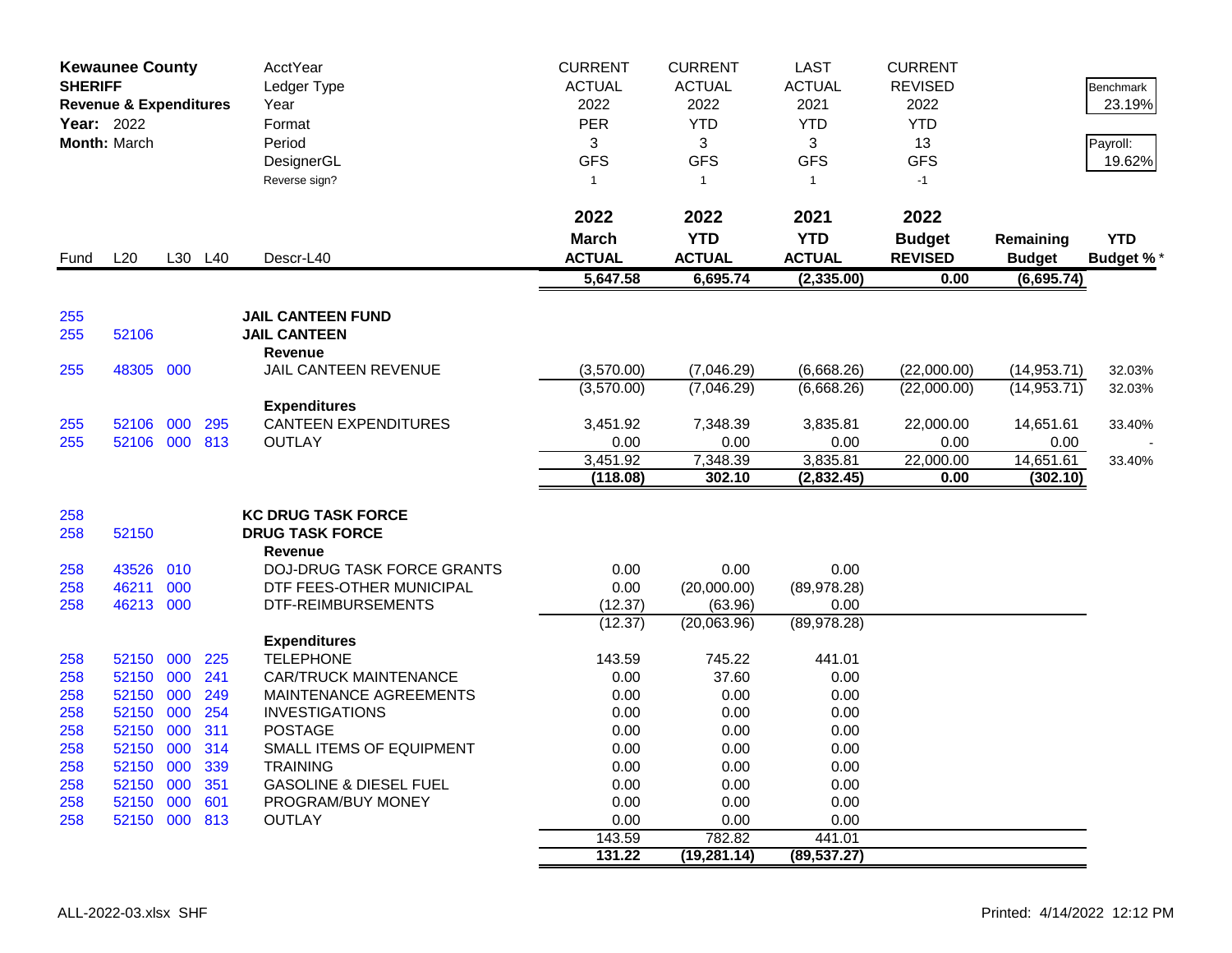|                        | <b>Kewaunee County</b>            | AcctYear                                | <b>CURRENT</b> | <b>CURRENT</b> | <b>LAST</b>   | <b>CURRENT</b> |               |                      |
|------------------------|-----------------------------------|-----------------------------------------|----------------|----------------|---------------|----------------|---------------|----------------------|
| <b>SHERIFF</b>         |                                   | Ledger Type                             | <b>ACTUAL</b>  | <b>ACTUAL</b>  | <b>ACTUAL</b> | <b>REVISED</b> |               | Benchmark            |
|                        | <b>Revenue &amp; Expenditures</b> | Year                                    | 2022           | 2022           | 2021          | 2022           |               | 23.19%               |
| <b>Year: 2022</b>      |                                   | Format                                  | <b>PER</b>     | <b>YTD</b>     | <b>YTD</b>    | <b>YTD</b>     |               |                      |
| Month: March           |                                   | Period                                  | 3              | 3              | 3             | 13             |               | Payroll:             |
|                        |                                   | DesignerGL                              | <b>GFS</b>     | <b>GFS</b>     | <b>GFS</b>    | <b>GFS</b>     |               | 19.62%               |
|                        |                                   | Reverse sign?                           |                |                |               | $-1$           |               |                      |
|                        |                                   |                                         | 2022           | 2022           | 2021          | 2022           |               |                      |
|                        |                                   |                                         | <b>March</b>   | <b>YTD</b>     | <b>YTD</b>    | <b>Budget</b>  | Remaining     | <b>YTD</b>           |
| Fund                   | L20<br>L30 L40                    | Descr-L40                               | <b>ACTUAL</b>  | <b>ACTUAL</b>  | <b>ACTUAL</b> | <b>REVISED</b> | <b>Budget</b> | <b>Budget %*</b>     |
|                        |                                   |                                         | 361,265.74     | 890,123.93     | 818,495.92    | 4,269,355.00   | 3,359,949.93  |                      |
|                        |                                   |                                         |                |                |               |                |               |                      |
|                        |                                   | <b>FUND BALANCE - Beginning of year</b> |                |                |               |                |               |                      |
| 100                    | 37020                             | FB RESTRCT-CORE MATTERS                 |                | (3, 105.00)    |               |                |               | (3,105.00) Remaining |
| 100                    | 37025                             | FB RESTRCT-NARCAN                       |                | (1,000.00)     |               |                |               | (1,000.00) Remaining |
| 250                    |                                   | JAIL ASSESSMENT FUND                    |                | (34, 150.29)   |               |                | (27, 454.55)  |                      |
| 255                    |                                   | <b>JAIL CANTEEN FUND</b>                |                | (21, 131.18)   |               |                | (20, 829.08)  |                      |
| 258                    |                                   | <b>KC DRUG TASK FORCE</b>               |                | 0.00           |               |                | (19, 281.14)  |                      |
|                        |                                   | <b>INTEGRITY CHECK:</b>                 |                |                |               |                |               |                      |
|                        |                                   | <b>Total Expenditures (report)</b>      | 373,116.39     | 936,748.80     | 809,947.48    | 4,552,255.00   |               |                      |
| [100,250,2] 52100.52 * |                                   | <b>Total Dept expenditures(G/L)</b>     | 373,116.39     | 936,748.80     | 809,947.48    | 4,552,255.00   |               |                      |
|                        |                                   |                                         | 0.00           | 0.00           | 0.00          | 0.00           |               |                      |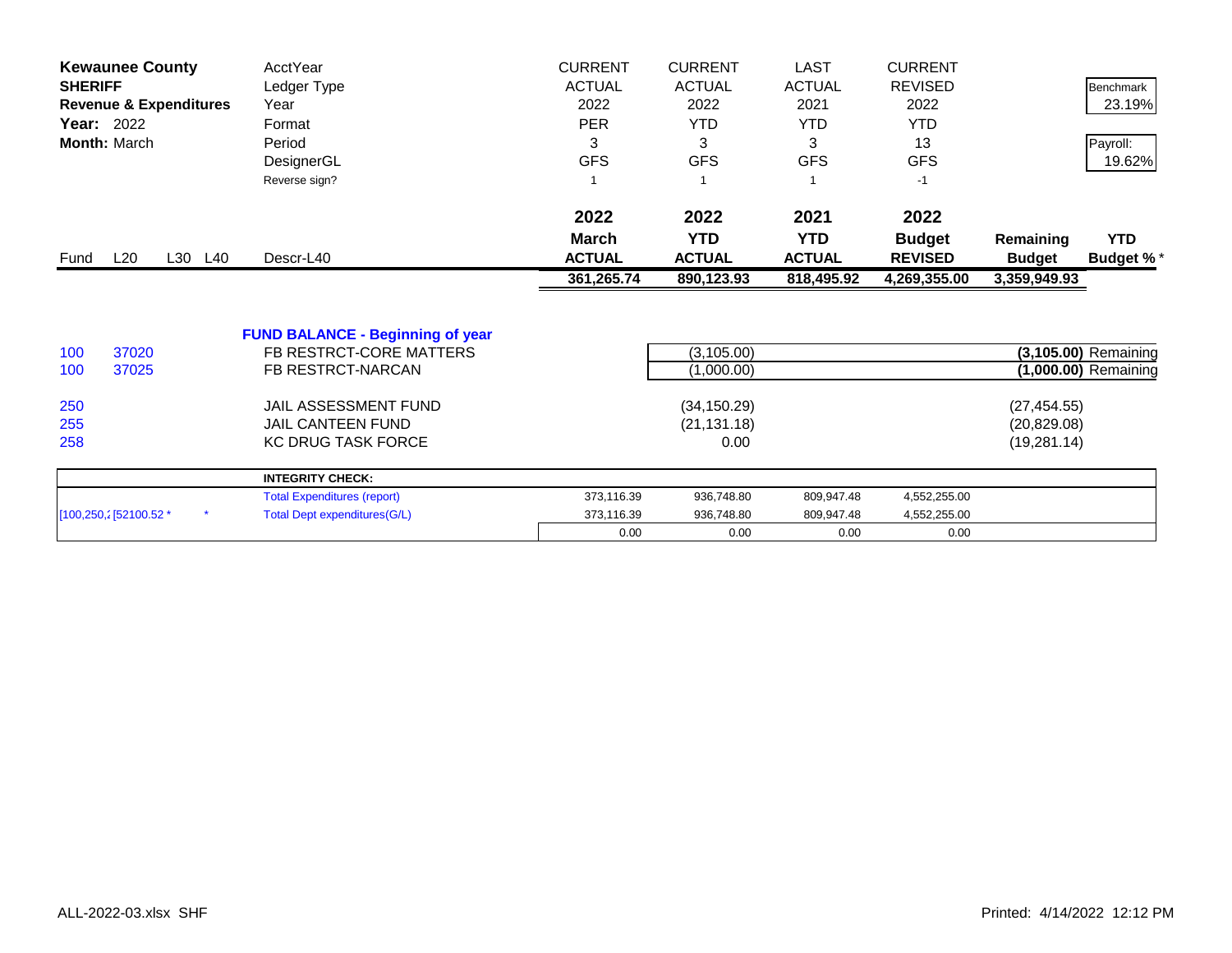|            | <b>Kewaunee County</b>            |     |         | <b>AcctYear</b>                         | <b>CURRENT</b> | <b>CURRENT</b> | <b>LAST</b>   | <b>CURRENT</b> |               |                  |
|------------|-----------------------------------|-----|---------|-----------------------------------------|----------------|----------------|---------------|----------------|---------------|------------------|
|            | <b>SOLID WASTE FUND</b>           |     |         | Ledger Type                             | <b>ACTUAL</b>  | <b>ACTUAL</b>  | <b>ACTUAL</b> | <b>REVISED</b> |               | <b>Benchmark</b> |
|            | <b>Revenue &amp; Expenditures</b> |     |         | Year                                    | 2022           | 2022           | 2021          | 2022           |               | 23.19%           |
| Year: 2022 |                                   |     |         | Format                                  | PER            | <b>YTD</b>     | <b>YTD</b>    | <b>YTD</b>     |               |                  |
|            | Month: March                      |     |         | Period                                  | 3              | 3              | 3             | 13             |               | Payroll:         |
|            |                                   |     |         | DesignerGL                              | <b>GFS</b>     | <b>GFS</b>     | <b>GFS</b>    | <b>GFS</b>     |               | 19.62%           |
|            |                                   |     |         | Reverse sign?                           | $\mathbf{1}$   | $\overline{1}$ | $\mathbf{1}$  | $-1$           |               |                  |
|            |                                   |     |         |                                         |                |                |               |                |               |                  |
|            |                                   |     |         |                                         | 2022           | 2022           | 2021          | 2022           |               |                  |
|            |                                   |     |         |                                         | <b>March</b>   | <b>YTD</b>     | <b>YTD</b>    | <b>Budget</b>  | Remaining     | <b>YTD</b>       |
| Fund       | L20                               |     | L30 L40 | Descr-L40                               | <b>ACTUAL</b>  | <b>ACTUAL</b>  | <b>ACTUAL</b> | <b>REVISED</b> | <b>Budget</b> | <b>Budget %</b>  |
| 600        | 54923                             |     |         | <b>SOLID WASTE FUND</b>                 |                |                |               |                |               |                  |
|            |                                   |     |         | Revenue                                 |                |                |               |                |               |                  |
| 600        | 46430                             | 000 |         | SOLID WASTE COLLECTIONS                 | (743.83)       | (743.83)       | (508.74)      | (8,000.00)     | (7,256.17)    | 9.30%            |
| 600        | 48203                             | 000 |         | RENT-SOLID WASTE                        | 0.00           | (6,508.00)     | (6, 151.00)   | (6,275.00)     | 233.00        | 103.71%          |
| 600        | 48400                             | 000 |         | MISCELLANEOUS REVENUE                   | 0.00           | 63,000.00      | 62,286.98     | (67,000.00)    | (130,000.00)  | $-94.03%$        |
| 600        | 49200 000                         |     |         | <b>TRANSFER FROM OTHER FUNDS</b>        | 0.00           | 0.00           | 0.00          | 0.00           | 0.00          |                  |
|            |                                   |     |         |                                         | (743.83)       | 55,748.17      | 55,627.24     | (81, 275.00)   | (137, 023.17) | $-68.59%$        |
|            |                                   |     |         | <b>Expenditures</b>                     |                |                |               |                |               |                  |
| 600        | 54923                             | 000 | 222     | <b>ELECTRIC</b>                         | 247.05         | 534.75         | 961.67        | 4,000.00       | 3,465.25      | 13.37%           |
| 600        | 54923                             | 000 | 225     | <b>TELEPHONE</b>                        | 0.00           | 8.30           | 11.97         | 100.00         | 91.70         | 8.30%            |
| 600        | 54923                             | 000 | 242     | MACHY & EQUIP MAINT/REPAIRS             | 430.14         | 2,553.56       | 2,661.13      | 10,000.00      | 7,446.44      | 25.54%           |
| 600        | 54923                             | 000 | 245     | <b>GROUNDS &amp; GROUND IMPROVEMENT</b> | 869.67         | 879.67         | 10.00         | 10,000.00      | 9,120.33      | 8.80%            |
| 600        | 54923                             | 000 | 247     | <b>BUILDING MAINTENANCE</b>             | 0.00           | 0.00           | 0.00          | 0.00           | 0.00          |                  |
| 600        | 54923                             | 000 | 249     | MAINTENANCE AGREEMENTS                  | 0.00           | 0.00           | 0.00          | 700.00         | 700.00        | 0.00%            |
| 600        | 54923                             | 000 | 288     | <b>LEACHATE SERVICES</b>                | 709.20         | 2,444.40       | 5,384.00      | 15,200.00      | 12,755.60     | 16.08%           |
| 600        | 54923                             | 000 | 296     | <b>CONTRACTED SERVICES</b>              | 2,998.97       | 4,956.13       | 6,579.47      | 33,000.00      | 28,043.87     | 15.02%           |
| 600        | 54923                             | 000 | 311     | <b>POSTAGE</b>                          | 0.00           | 0.00           | 0.00          | 25.00          | 25.00         | 0.00%            |
| 600        | 54923                             | 000 | 312     | OFFICE SUPPLIES                         | 0.00           | 0.00           | 0.00          | 150.00         | 150.00        | 0.00%            |
| 600        | 54923                             | 000 | 314     | SMALL ITEMS OF EQUIPMENT                | 0.00           | 0.00           | 0.00          | 0.00           | 0.00          |                  |
| 600        | 54923                             | 000 | 591     | W KEWAUNEE TOWN ADMIN FEE               | 0.00           | 4,530.46       | 0.00          | 4,500.00       | (30.46)       | 100.68%          |
| 600        | 54923                             | 000 | 592     | W KEWAUNEE FIRE COMPENSATION            | 0.00           | 1,500.00       | 0.00          | 1,500.00       | 0.00          | 100.00%          |
| 600        | 54923                             | 000 | 735     | <b>LICENSING FEES</b>                   | 0.00           | 0.00           | 500.00        | 1,100.00       | 1,100.00      | 0.00%            |
| 600        | 54923                             | 000 | 825     | <b>GAS SYSTEM</b>                       | 0.00           | 0.00           | 0.00          | 1,000.00       | 1,000.00      | 0.00%            |
| 600        | 59202                             | 000 | 601     | TRANSFER TO FUND BALANCE                | 0.00           | 0.00           | 0.00          | 0.00           | 0.00          |                  |
|            |                                   |     |         |                                         | 5,255.03       | 17,407.27      | 16,108.24     | 81,275.00      | 63,867.73     | 21.42%           |
|            |                                   |     |         |                                         | 4,511.20       | 73,155.44      | 71,735.48     | 0.00           | (73, 155.44)  |                  |
|            |                                   |     |         |                                         |                |                |               |                |               |                  |
|            |                                   |     |         | <b>FUND BALANCE - Beginning of year</b> |                |                |               |                |               |                  |
| 600        |                                   |     |         | SOLID WASTE FUND                        |                | (81, 807.70)   |               |                | (8,652.26)    |                  |
|            |                                   |     |         | <b>INTEGRITY CHECK:</b>                 |                |                |               |                |               |                  |
|            |                                   |     |         | <b>Total (report)</b>                   | 4,511.20       | 73,155.44      | 71,735.48     | 0.00           |               |                  |
| 600        | 40000.59*                         |     |         | <b>Total Dept (G/L)</b>                 | 4,511.20       | 73,155.44      | 71,735.48     | 0.00           |               |                  |
|            |                                   |     |         |                                         | 0.00           | 0.00           | 0.00          | 0.00           |               |                  |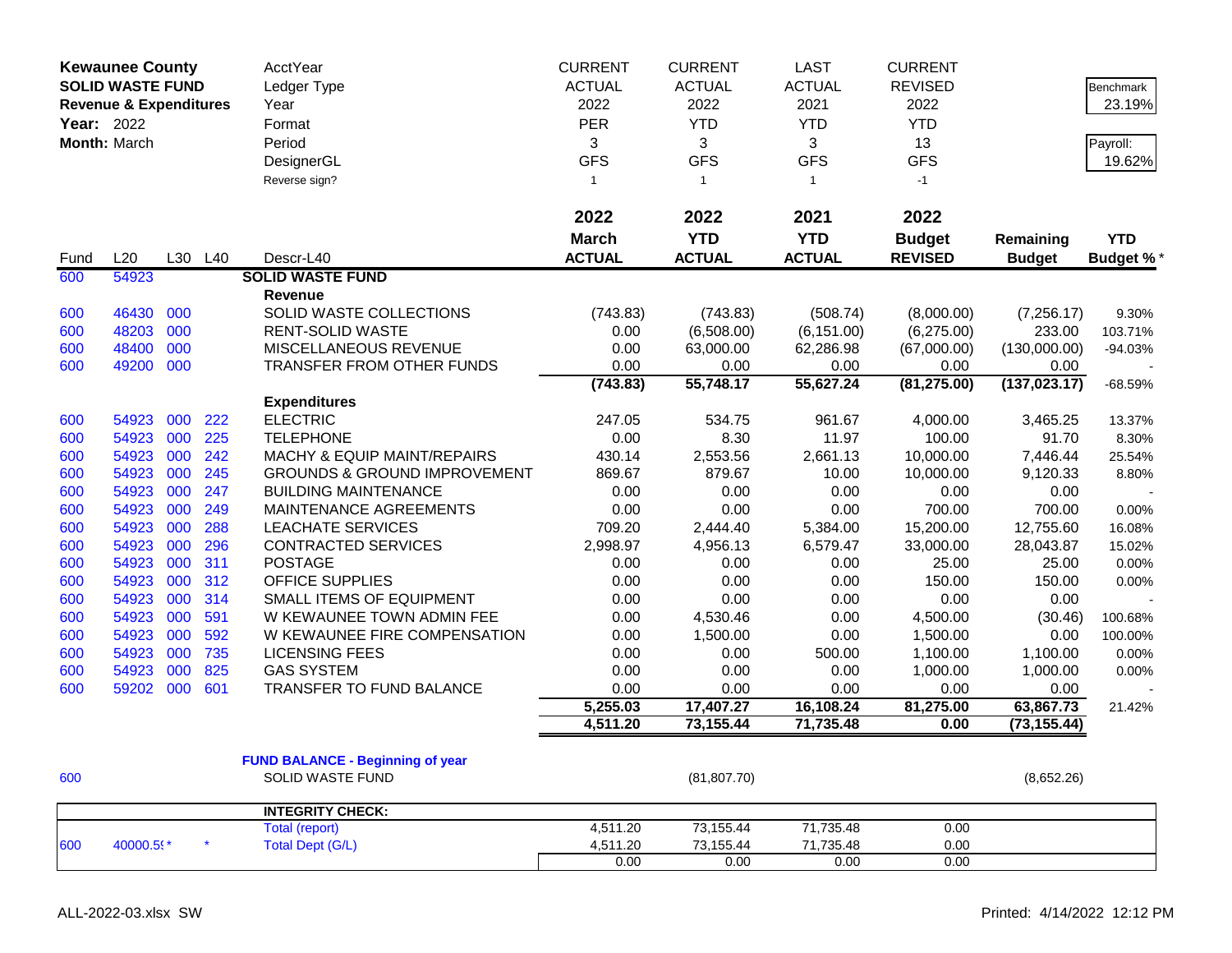|            | <b>Kewaunee County</b>            |         |         | <b>AcctYear</b>                      | <b>CURRENT</b>  | <b>CURRENT</b>  | <b>LAST</b>     | <b>CURRENT</b>   |               |                    |
|------------|-----------------------------------|---------|---------|--------------------------------------|-----------------|-----------------|-----------------|------------------|---------------|--------------------|
|            | <b>COUNTY TREASURER</b>           |         |         | Ledger Type                          | <b>ACTUAL</b>   | <b>ACTUAL</b>   | <b>ACTUAL</b>   | <b>REVISED</b>   |               | Benchmark          |
|            | <b>Revenue &amp; Expenditures</b> |         |         | Year                                 | 2022            | 2022            | 2021            | 2022             |               | 23.19%             |
| Year: 2022 |                                   |         |         | Format                               | PER             | <b>YTD</b>      | <b>YTD</b>      | <b>YTD</b>       |               |                    |
|            |                                   |         |         |                                      |                 |                 |                 |                  |               |                    |
|            | Month: March                      |         |         | Period                               | 3<br><b>GFS</b> | 3<br><b>GFS</b> | 3<br><b>GFS</b> | 13<br><b>GFS</b> |               | Payroll:<br>19.62% |
|            |                                   |         |         | DesignerGL                           |                 |                 |                 |                  |               |                    |
|            |                                   |         |         | Reverse sign?                        | $\mathbf{1}$    | $\mathbf{1}$    | $\mathbf{1}$    | $-1$             |               |                    |
|            |                                   |         |         |                                      | 2022            | 2022            | 2021            | 2022             |               |                    |
|            |                                   |         |         |                                      | <b>March</b>    | <b>YTD</b>      | <b>YTD</b>      | <b>Budget</b>    | Remaining     | <b>YTD</b>         |
| Fund       | L20                               |         | L30 L40 | Descr-L40                            | <b>ACTUAL</b>   | <b>ACTUAL</b>   | <b>ACTUAL</b>   | <b>REVISED</b>   | <b>Budget</b> | Budget %*          |
| 100        |                                   |         |         | <b>GENERAL FUND</b>                  |                 |                 |                 |                  |               |                    |
| 100        | 51520                             |         |         | <b>COUNTY TREASURER</b>              |                 |                 |                 |                  |               |                    |
|            |                                   |         |         | Revenue                              |                 |                 |                 |                  |               |                    |
| 100        | 41150 000                         |         |         | <b>FOREST CROP TAXES</b>             | 0.00            | (12, 947.05)    | (12, 977.55)    | (13,000.00)      | (52.95)       | 99.59%             |
| 100        | 41160 000                         |         |         | USE VALUE CONVERSION                 | (1,082.00)      | (1,082.00)      | (1,100.00)      | (2,500.00)       | (1,418.00)    | 43.28%             |
| 100        | 41170                             | 000     |         | TAX INCREMENT FROM CITY              | 0.00            | 0.00            | 0.00            | 0.00             | 0.00          |                    |
| 100        | 41800                             | 000     |         | <b>INTEREST ON TAXES</b>             | (29, 469.23)    | (38,651.13)     | (55, 210.89)    | (115,000.00)     | (76, 348.87)  | 33.61%             |
| 100        | 43249                             | 240     |         | <b>COVID GRANTS-TRS</b>              | 0.00            | 0.00            | 0.00            | 0.00             | 0.00          |                    |
| 100        | 46120                             | 000     |         | TREASURER TAX SEARCH FEES            | (25.00)         | (125.00)        | (50.00)         | (100.00)         | 25.00         | 125.00%            |
| 100        | 48100                             | 000     |         | <b>INTEREST ON INVESTMENTS</b>       | (585.49)        | (936.61)        | (819.05)        | (40,000.00)      | (39,063.39)   | 2.34%              |
| 100        | 48101                             | 000     |         | <b>DIVIDENDS</b>                     | (1,582.16)      | (13, 225.14)    | (27, 428.79)    | (60,000.00)      | (46, 774.86)  | 22.04%             |
| 100        | 48102                             | 000     |         | UNREALIZED GAIN OR LOSS              | 111,032.84      | 195,864.07      | 31,707.77       | 0.00             | (195, 864.07) |                    |
| 100        | 48103                             | 000     |         | <b>INVESTMENT FEES &amp; CHARGES</b> | 869.93          | 2,625.80        | 2,168.21        | 13,000.00        | 10,374.20     | 20.20%             |
| 100        | 48150                             | 000     |         | <b>TRS-STALE CHECK REVENUE</b>       | 0.00            | 0.00            | 0.00            | 0.00             | 0.00          |                    |
| 100        | 48350                             | 000     |         | GAIN/LOSS ON TAX DEED SALES          | 0.00            | 0.00            | 0.00            | 0.00             | 0.00          |                    |
|            |                                   |         |         |                                      | 79,158.89       | 131,522.94      | (63,710.30)     | (217,600.00)     | (349, 122.94) | $-60.44%$          |
|            |                                   |         |         | <b>Expenditures</b>                  |                 |                 |                 |                  |               |                    |
| 100        | 51520                             | 000 111 |         | <b>SALARIES</b>                      | 5,519.30        | 16,557.90       | 16,075.62       | 71,751.00        | 55,193.10     | 23.08%             |
| 100        | 51520                             | 000     | 121     | WAGES-REGULAR                        | 3,705.60        | 9,264.00        | 9,273.86        | 48,181.00        | 38,917.00     | 19.23%             |
| 100        | 51520                             | 000     | 122     | WAGES-OVERTIME                       | 0.00            | 0.00            | 0.00            | 0.00             | 0.00          |                    |
| 100        | 51520                             | 000     | 151     | <b>SOCIAL SECURITY</b>               | 635.08          | 1,769.07        | 1,748.72        | 9,175.00         | 7,405.93      | 19.28%             |
| 100        | 51520                             | 000     | 152     | <b>RETIREMENT</b>                    | 599.62          | 1,678.43        | 1,711.07        | 7,796.00         | 6,117.57      | 21.53%             |
| 100        | 51520                             | 000     | 153     | <b>WORKMEN'S COMPENSATION</b>        | 17.00           | 47.59           | 47.74           | 226.00           | 178.41        | 21.06%             |
| 100        | 51520                             | 000     | 154     | <b>HEALTH INSURANCE</b>              | 4,647.88        | 13,943.64       | 12,415.20       | 55,774.00        | 41,830.36     | 25.00%             |
| 100        | 51520                             | 000     | 155     | <b>DENTAL INSURANCE</b>              | 121.66          | 364.98          | 347.52          | 1,460.00         | 1,095.02      | 25.00%             |
| 100        | 51520                             | 000     | 156     | HEALTH REIMBURSEMENT ACCOUNT         | 0.00            | 0.00            | 0.00            | 0.00             | 0.00          |                    |
| 100        | 51520 000                         |         | 225     | <b>TELEPHONE</b>                     | 25.85           | 72.65           | 54.72           | 346.00           | 273.35        | 21.00%             |
| 100        | 51520 000 242                     |         |         | MACHY & EQUIP MAINT/REPAIRS          | 0.00            | 0.00            | 0.00            | 0.00             | 0.00          |                    |
| 100        | 51520 000                         |         | 249     | MAINTENANCE AGREEMENTS               | 0.00            | 0.00            | 0.00            | 0.00             | 0.00          |                    |
| 100        | 51520 000                         |         | 296     | ACH FEE EXPENSE                      | (35.00)         | (35.00)         | 0.00            | 0.00             | 35.00         |                    |
| 100        | 51520 000                         |         | 311     | <b>POSTAGE</b>                       | 246.01          | 407.30          | 407.53          | 4,400.00         | 3,992.70      | 9.26%              |
| 100        | 51520 000                         |         | 312     | OFFICE SUPPLIES                      | 0.00            | 28.10           | 226.90          | 1,300.00         | 1,271.90      | 2.16%              |
| 100        | 51520                             | 000     | 313     | <b>PRINTING</b>                      | 0.00            | 0.00            | 0.00            | 1,000.00         | 1,000.00      | 0.00%              |
| 100        | 51520 000                         |         | 321     | PUBLICATIONS OF LEGAL NOTICE         | 0.00            | 0.00            | 529.56          | 0.00             | 0.00          |                    |
| 100        | 51520 000 322                     |         |         | <b>SUBSCRIPTIONS</b>                 | 0.00            | 0.00            | 0.00            | 0.00             | 0.00          |                    |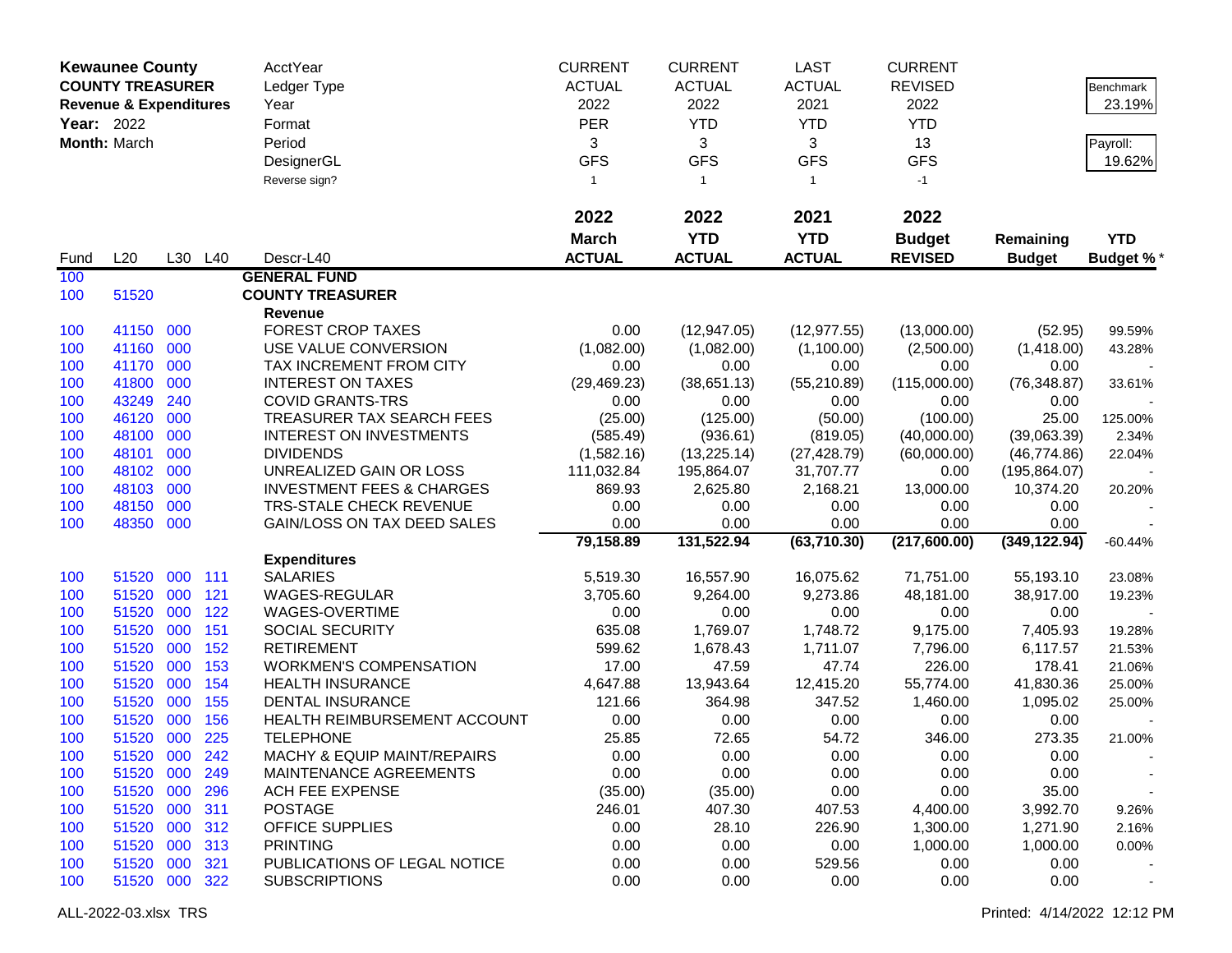|      | <b>Kewaunee County</b>            |     | AcctYear                    | <b>CURRENT</b> | <b>CURRENT</b> | <b>LAST</b>   | <b>CURRENT</b> |               |                  |
|------|-----------------------------------|-----|-----------------------------|----------------|----------------|---------------|----------------|---------------|------------------|
|      | <b>COUNTY TREASURER</b>           |     | Ledger Type                 | <b>ACTUAL</b>  | <b>ACTUAL</b>  | <b>ACTUAL</b> | <b>REVISED</b> |               | <b>Benchmark</b> |
|      | <b>Revenue &amp; Expenditures</b> |     | Year                        | 2022           | 2022           | 2021          | 2022           |               | 23.19%           |
|      | <b>Year: 2022</b>                 |     | Format                      | <b>PER</b>     | <b>YTD</b>     | <b>YTD</b>    | <b>YTD</b>     |               |                  |
|      | <b>Month: March</b>               |     | Period                      | 3              | 3              | 3             | 13             |               | Payroll:         |
|      |                                   |     | DesignerGL                  | <b>GFS</b>     | <b>GFS</b>     | <b>GFS</b>    | <b>GFS</b>     |               | 19.62%           |
|      |                                   |     | Reverse sign?               |                |                |               | $-1$           |               |                  |
|      |                                   |     |                             | 2022           | 2022           | 2021          | 2022           |               |                  |
|      |                                   |     |                             | <b>March</b>   | <b>YTD</b>     | <b>YTD</b>    | <b>Budget</b>  | Remaining     | <b>YTD</b>       |
| Fund | L30<br>L20                        | L40 | Descr-L40                   | <b>ACTUAL</b>  | <b>ACTUAL</b>  | <b>ACTUAL</b> | <b>REVISED</b> | <b>Budget</b> | <b>Budget %*</b> |
| 100  | 51520<br>000                      | 324 | <b>MEMBERSHIP DUES</b>      | 0.00           | 100.00         | 100.00        | 100.00         | 0.00          | 100.00%          |
| 100  | 000<br>51520                      | 326 | <b>TAX DEED ADVERTISING</b> | 0.00           | 0.00           | 0.00          | 0.00           | 0.00          |                  |
| 100  | 000<br>51520                      | 332 | <b>TRAVEL EXPENSES</b>      | 0.00           | 0.00           | 0.00          | 1.500.00       | 1,500.00      | $0.00\%$         |
| 100  | 000<br>51520                      | 339 | LOCAL TREASURERS' TRAVEL    | 0.00           | 0.00           | 0.00          | 0.00           | 0.00          |                  |
| 100  | 51520<br>000                      | 813 | OUTLAY                      | 1,040.09       | ,040.09        | 0.00          | 2,010.00       | 969.91        | 51.75%           |
|      |                                   |     |                             | 16,523.09      | 45,238.75      | 42,938.44     | 205,019.00     | 159,780.25    | 22.07%           |
|      |                                   |     |                             | 95,681.98      | 176,761.69     | (20,771.86)   | (12,581.00)    | (189.342.69)  |                  |

| 301          | REVOLVING LOAN FUND     |           |
|--------------|-------------------------|-----------|
| 301<br>11100 | <b>TREASURER'S CASH</b> | 28,699.01 |

|     |       |  | <b>INTEGRITY CHECK:</b>            |           |           |           |            |  |
|-----|-------|--|------------------------------------|-----------|-----------|-----------|------------|--|
|     |       |  | <b>Total Expenditures (report)</b> | 16.523.09 | 45,238.75 | 42.938.44 | 205,019.00 |  |
| 100 | 51520 |  | Total Dept expenditures(G/L)       | 16.523.09 | 45.238.75 | 42.938.44 | 205,019.00 |  |
|     |       |  |                                    | 0.00      | 0.00      | 0.00      | 0.00       |  |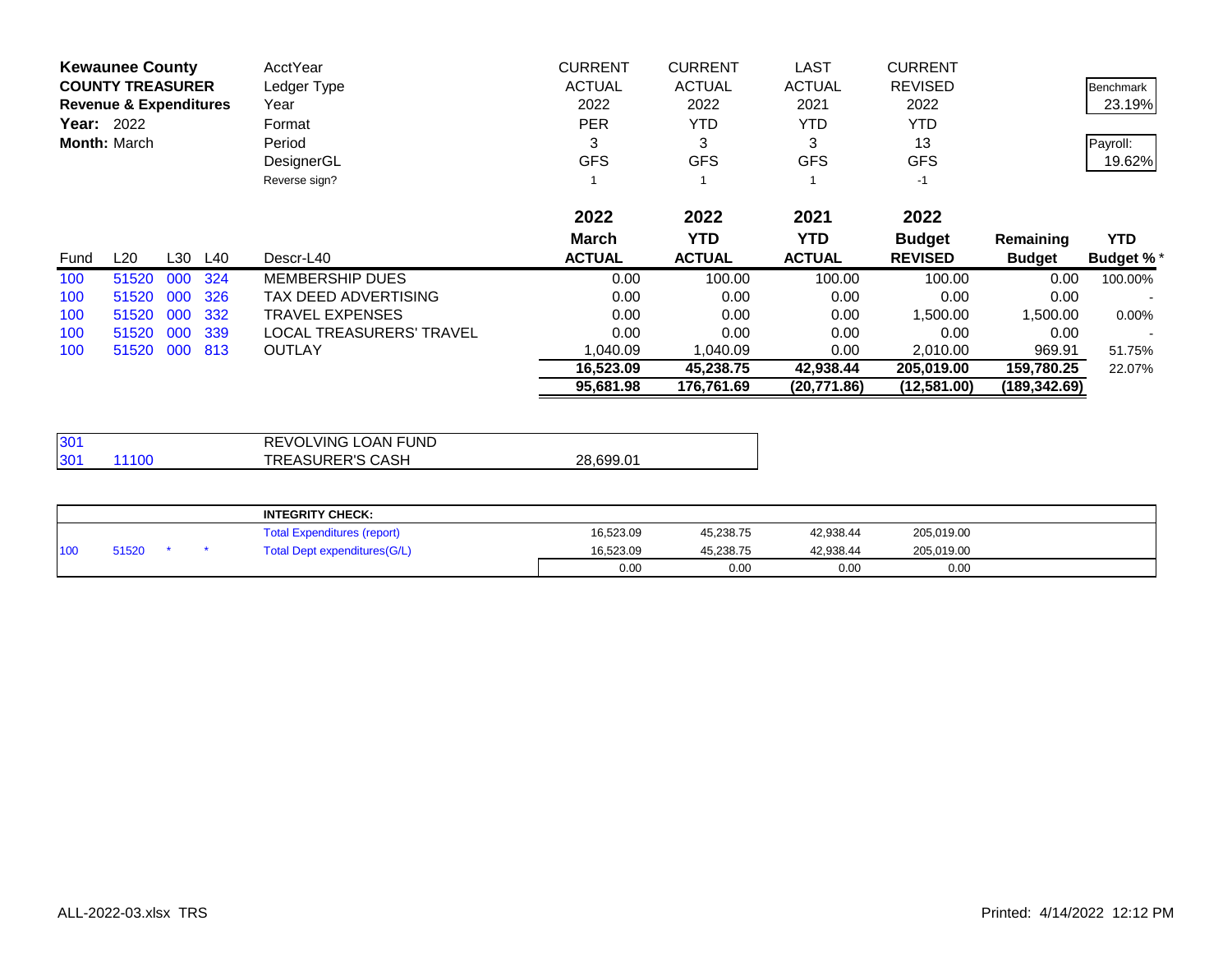|      | <b>Kewaunee County</b>            |     |                 | AcctYear                             | <b>CURRENT</b> | <b>CURRENT</b> | <b>LAST</b>   | <b>CURRENT</b> |               |                  |
|------|-----------------------------------|-----|-----------------|--------------------------------------|----------------|----------------|---------------|----------------|---------------|------------------|
|      | <b>UNIVERSITY EXTENSION</b>       |     |                 | Ledger Type                          | <b>ACTUAL</b>  | <b>ACTUAL</b>  | <b>ACTUAL</b> | <b>REVISED</b> |               | Benchmark        |
|      | <b>Revenue &amp; Expenditures</b> |     |                 | Year                                 | 2022           | 2022           | 2021          | 2022           |               | 23.19%           |
|      | <b>Year: 2022</b>                 |     |                 | Format                               | PER            | <b>YTD</b>     | <b>YTD</b>    | <b>YTD</b>     |               |                  |
|      | Month: March                      |     |                 | Period                               | 3              | 3              | 3             | 13             |               | Payroll:         |
|      |                                   |     |                 | DesignerGL                           | <b>GFS</b>     | <b>GFS</b>     | <b>GFS</b>    | <b>GFS</b>     |               | 19.62%           |
|      |                                   |     |                 | Reverse sign?                        | $\mathbf{1}$   | $\overline{1}$ | $\mathbf{1}$  | $-1$           |               |                  |
|      |                                   |     |                 |                                      |                |                |               |                |               |                  |
|      |                                   |     |                 |                                      | 2022           | 2022           | 2021          | 2022           |               |                  |
|      |                                   |     |                 |                                      | <b>March</b>   | <b>YTD</b>     | <b>YTD</b>    | <b>Budget</b>  | Remaining     | <b>YTD</b>       |
|      | L20                               | L30 | L <sub>40</sub> | Descr-L40                            | <b>ACTUAL</b>  | <b>ACTUAL</b>  | <b>ACTUAL</b> | <b>REVISED</b> |               |                  |
| Fund |                                   |     |                 | <b>GENERAL FUND</b>                  |                |                |               |                | <b>Budget</b> | <b>Budget %*</b> |
| 100  |                                   |     |                 | <b>UNIVERSITY EXTENSION</b>          |                |                |               |                |               |                  |
| 100  | 55620                             |     |                 | <b>Revenue</b>                       |                |                |               |                |               |                  |
| 100  | 43249                             | 250 |                 | <b>COVID GRANTS-UWX</b>              | 0.00           | 0.00           | 0.00          | 0.00           | 0.00          |                  |
| 100  | 46781                             | 000 |                 | UWEX-POSTAGE FROM STATE              | 0.00           | (1,500.00)     | (1,500.00)    | (3,000.00)     | (1,500.00)    | 50.00%           |
| 100  | 48504 000                         |     |                 | DONATIONS-UW EXTENSION               | 0.00           | 0.00           | 0.00          | 0.00           | 0.00          |                  |
|      |                                   |     |                 |                                      | 0.00           | (1,500.00)     | (1,500.00)    | (3,000.00)     | (1,500.00)    | 50.00%           |
|      |                                   |     |                 | <b>Expenditures</b>                  |                |                |               |                |               |                  |
| 100  | 55620                             | 000 | 121             | <b>WAGES-REGULAR</b>                 | 3,249.60       | 8,124.00       | 7,650.89      | 42,225.00      | 34,101.00     | 19.24%           |
| 100  | 55620                             | 000 | 122             | WAGES-OVERTIME                       | 0.00           | 0.00           | 0.00          | 0.00           | 0.00          |                  |
| 100  | 55620                             | 000 | 150             | <b>AGENT CONTRACTS</b>               | 0.00           | 0.00           | 0.00          | 120,800.00     | 120,800.00    | 0.00%            |
| 100  | 55620                             | 000 | 151             | <b>SOCIAL SECURITY</b>               | 266.08         | 556.83         | 466.42        | 3,230.00       | 2,673.17      | 17.24%           |
| 100  | 55620                             | 000 | 152             | <b>RETIREMENT</b>                    | 211.22         | 528.05         | 516.42        | 2,745.00       | 2,216.95      | 19.24%           |
| 100  | 55620                             | 000 | 153             | <b>WORKMEN'S COMPENSATION</b>        | 7.45           | 16.42          | 14.43         | 79.00          | 62.58         | 20.78%           |
| 100  | 55620                             | 000 | 154             | <b>HEALTH INSURANCE</b>              | 2,323.94       | 6,971.82       | 6,181.73      | 27,887.00      | 20,915.18     | 25.00%           |
| 100  | 55620                             | 000 | 155             | <b>DENTAL INSURANCE</b>              | 67.82          | 203.46         | 192.93        | 814.00         | 610.54        | 25.00%           |
| 100  | 55620                             | 000 | 156             | HEALTH REIMBURSEMENT ACCOUNT         | 0.00           | 0.00           | 0.00          | 0.00           | 0.00          |                  |
| 100  | 55620                             | 000 | 225             | <b>TELEPHONE</b>                     | 116.29         | 326.88         | 246.27        | 1,409.00       | 1,082.12      | 23.20%           |
| 100  | 55620                             | 000 | 296             | <b>CONTRACTED SERVICES</b>           | 0.00           | 1,250.00       | 1,500.00      | 2,500.00       | 1,250.00      | 50.00%           |
| 100  | 55620                             | 000 | 311             | <b>POSTAGE</b>                       | 53.68          | 759.20         | 629.44        | 3,700.00       | 2,940.80      | 20.52%           |
| 100  | 55620                             | 000 | 312             | <b>OFFICE SUPPLIES</b>               | 348.76         | 483.77         | 167.68        | 1,500.00       | 1,016.23      | 32.25%           |
| 100  | 55620                             | 000 | 313             | <b>PRINTING</b>                      | 0.00           | 480.00         | 436.00        | 3,000.00       | 2,520.00      | 16.00%           |
| 100  | 55620                             | 000 | 319             | <b>BULLETINS</b>                     | 0.00           | 0.00           | 0.00          | 0.00           | 0.00          |                  |
| 100  | 55620                             | 000 | 322             | <b>SUBSCRIPTIONS</b>                 | 0.00           | 0.00           | 0.00          | 150.00         | 150.00        | 0.00%            |
| 100  | 55620                             | 000 | 324             | <b>MEMBERSHIP DUES</b>               | 0.00           | 0.00           | 150.00        | 405.00         | 405.00        | 0.00%            |
| 100  | 55620                             | 000 | 332             | <b>TRAVEL EXPENSES</b>               | 102.96         | 230.99         | 0.00          | 5,300.00       | 5,069.01      | 4.36%            |
| 100  | 55620                             | 000 | 336             | <b>TRAINING</b>                      | 0.00           | 0.00           | 0.00          | 900.00         | 900.00        | 0.00%            |
| 100  | 55620                             | 000 | 341             | <b>SUPPORT FEES</b>                  | 500.00         | 500.00         | 500.00        | 1,500.00       | 1,000.00      | 33.33%           |
| 100  | 55620                             | 000 | 348             | <b>EDUCATIONAL MATERIALS</b>         | 0.00           | 0.00           | 0.00          | 0.00           | 0.00          |                  |
| 100  | 55620                             | 000 | 533             | <b>EQUIPMENT RENTAL &amp; LEASES</b> | 131.25         | 316.45         | 453.14        | 3,200.00       | 2,883.55      | 9.89%            |
| 100  | 55620                             | 000 | 813             | <b>OUTLAY</b>                        | 2,310.44       | 6,155.43       | 0.00          | 56,962.00      | 50,806.57     | 10.81%           |
|      |                                   |     |                 |                                      | 9,689.49       | 26,903.30      | 19,105.35     | 278,306.00     | 251,402.70    | 9.67%            |
|      |                                   |     |                 |                                      | 9,689.49       | 25,403.30      | 17,605.35     | 275,306.00     | 249,902.70    |                  |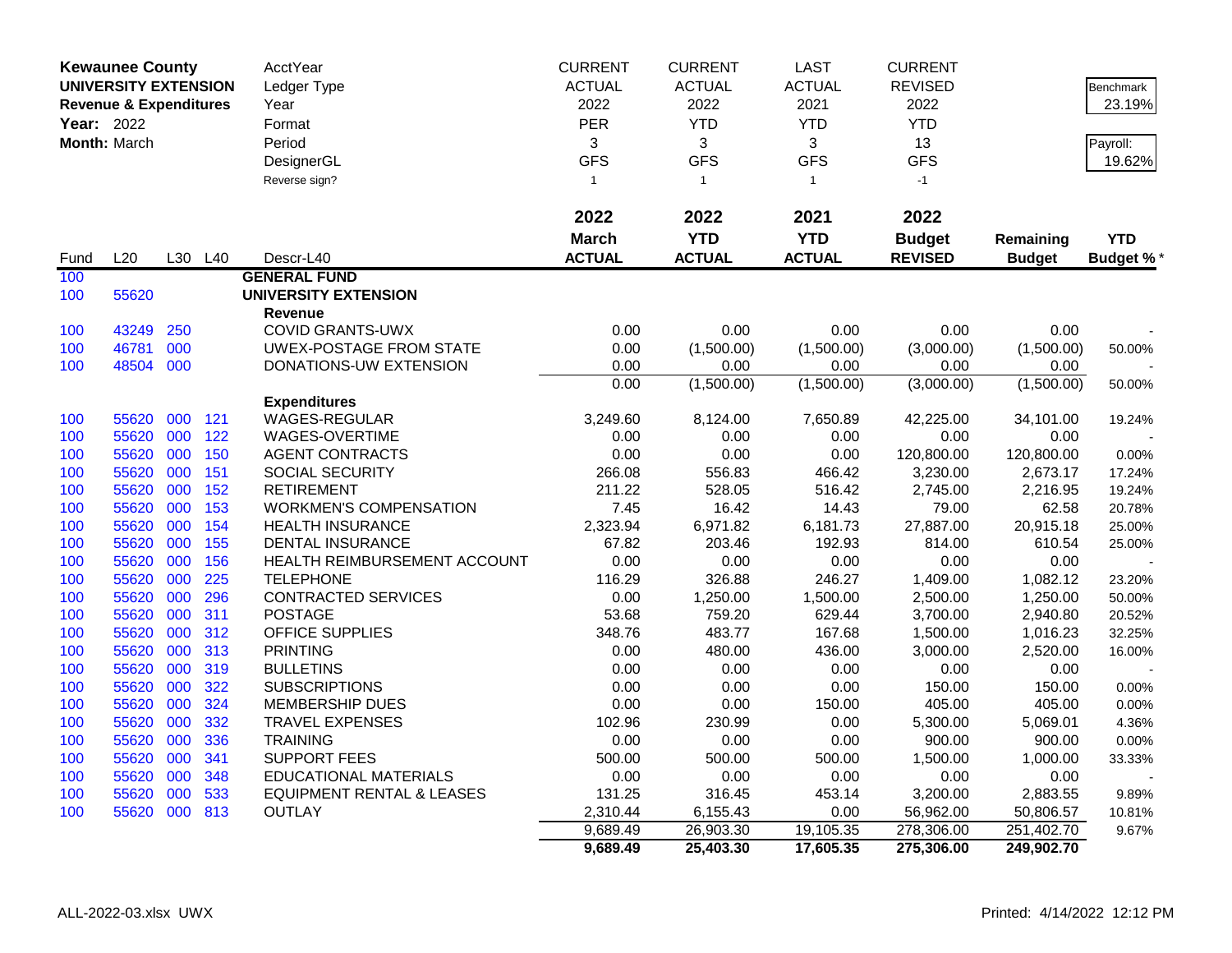| <b>Kewaunee County</b>            |           |     |         | AcctYear                                | <b>CURRENT</b> | <b>CURRENT</b> | <b>LAST</b>       | <b>CURRENT</b>   |                      |                  |
|-----------------------------------|-----------|-----|---------|-----------------------------------------|----------------|----------------|-------------------|------------------|----------------------|------------------|
| <b>UNIVERSITY EXTENSION</b>       |           |     |         | Ledger Type                             | <b>ACTUAL</b>  | <b>ACTUAL</b>  | <b>ACTUAL</b>     | <b>REVISED</b>   |                      | <b>Benchmark</b> |
| <b>Revenue &amp; Expenditures</b> |           |     |         | Year                                    | 2022           | 2022           | 2021              | 2022             |                      | 23.19%           |
| Year: 2022                        |           |     |         | Format                                  | PER            | <b>YTD</b>     | <b>YTD</b>        | <b>YTD</b>       |                      |                  |
| Month: March                      |           |     |         | Period                                  | 3              | 3              | 3                 | 13               |                      | Payroll:         |
|                                   |           |     |         | DesignerGL                              | <b>GFS</b>     | <b>GFS</b>     | <b>GFS</b>        | <b>GFS</b>       |                      | 19.62%           |
|                                   |           |     |         | Reverse sign?                           | $\mathbf{1}$   | $\mathbf{1}$   | $\mathbf{1}$      | $-1$             |                      |                  |
|                                   |           |     |         |                                         |                |                |                   |                  |                      |                  |
|                                   |           |     |         |                                         | 2022           | 2022           | 2021              | 2022             |                      |                  |
|                                   |           |     |         |                                         | <b>March</b>   | <b>YTD</b>     | <b>YTD</b>        | <b>Budget</b>    | Remaining            | <b>YTD</b>       |
| Fund                              | L20       |     | L30 L40 | Descr-L40                               | <b>ACTUAL</b>  | <b>ACTUAL</b>  | <b>ACTUAL</b>     | <b>REVISED</b>   | <b>Budget</b>        | <b>Budget %*</b> |
| 235                               |           |     |         | <b>UW EXTENSION PROGRAM FUND</b>        |                |                |                   |                  |                      |                  |
|                                   |           |     |         | <b>Revenue</b>                          |                |                |                   |                  |                      |                  |
| 235                               | 46771     | 000 |         | UWX-SUPPLEMENTARY PROG REV              | 0.00           | 0.00           | 0.00              | (100.00)         | (100.00)             | 0.00%            |
| 235                               | 46772     | 000 |         | UWX-PESTICIDE CERTIFICATION             | 0.00           | (560.00)       | (105.00)          | (500.00)         | 60.00                | 112.00%          |
| 235                               | 46776     | 000 |         | <b>EXTENSION SEMINAR PROG</b>           | 0.00           | 0.00           | (19.50)           | 0.00             | 0.00                 |                  |
| 235                               | 46776     | 012 |         | <b>EXT SEM PROG-AGRICULTURE</b>         | (500.00)       | (538.00)       | 0.00              | (2,700.00)       | (2, 162.00)          | 19.93%           |
| 235                               | 46776 014 |     |         | <b>EXT SEM PROG-4H</b>                  | 0.00           | 0.00           | 0.00              | (300.00)         | (300.00)             | 0.00%            |
| 235                               | 46777     | 000 |         | PARENTING & DIVORCE EDUC                | (140.00)       | (252.00)       | (224.00)          | (600.00)         | (348.00)             | 42.00%           |
| 235                               | 46778     | 000 |         | FAMILY LIVING PROGRAM                   | 0.00           | 0.00           | 0.00              | (1,500.00)       | (1,500.00)           | 0.00%            |
| 235                               | 49200     | 000 |         | TRANSFER FROM OTHER FUNDS               | 0.00           | 0.00           | 0.00              | 0.00             | 0.00                 |                  |
|                                   |           |     |         |                                         | (640.00)       | (1,350.00)     | (348.50)          | (5,700.00)       | (4,350.00)           | 23.68%           |
|                                   |           |     |         | <b>Expenditures</b>                     |                |                |                   |                  |                      |                  |
| 235                               | 55621     | 000 | 601     | <b>EXTENSION SUPPLEMENTARY</b>          | 0.00           | 0.00           | 39.48             | 100.00           | 100.00               | 0.00%            |
| 235                               | 55622     | 000 | 601     | PESTICIDE CERTIFICATION PROG            | 0.00           | 48.13          | 0.00              | 500.00           | 451.87               | 9.63%            |
| 235                               | 55623     | 000 | 601     | <b>EXTENSION SEMINAR PROG</b>           | 0.00           | 0.00           | 0.00              | 0.00             | 0.00                 |                  |
| 235                               | 55623     | 012 | 601     | <b>EXT SEM-AGRICULTURE PGM</b>          | 0.00           | 25.00          | 0.00              | 2,700.00         | 2,675.00             | 0.93%            |
| 235                               | 55623     | 014 | 601     | <b>EXT SEM-4H PGM</b>                   | 0.00           | 0.00           | 0.00              | 300.00           | 300.00               | 0.00%            |
| 235                               | 55624     | 000 | 601     | <b>FAMILY LIVING PROGRAM</b>            | 0.00           | 0.00           | 0.00              | 1,500.00         | 1,500.00             | 0.00%            |
| 235                               | 55627     | 000 | 601     | PARENTING & DIVORCE EDUC                | 0.00           | 0.00           | 0.00              | 600.00           | 600.00               | 0.00%            |
| 235                               | 59200     | 000 | 601     | TRANSFER TO OTHER FUNDS                 | 0.00<br>0.00   | 0.00<br>73.13  | 0.00              | 0.00             | 0.00                 |                  |
|                                   |           |     |         |                                         | (640.00)       | (1, 276.87)    | 39.48<br>(309.02) | 5,700.00<br>0.00 | 5,626.87<br>1,276.87 | 1.28%            |
|                                   |           |     |         |                                         |                |                |                   |                  |                      |                  |
|                                   |           |     |         |                                         | 9,049.49       | 24,126.43      | 17,296.33         | 275,306.00       | 251,179.57           |                  |
|                                   |           |     |         |                                         |                |                |                   |                  |                      |                  |
|                                   |           |     |         | <b>FUND BALANCE - Beginning of year</b> |                |                |                   |                  |                      |                  |
| 235                               |           |     |         | UW EXTENSION PROGRAM FUND               |                | (2,697.23)     |                   |                  | (3,974.10)           |                  |
|                                   |           |     |         | <b>INTEGRITY CHECK:</b>                 |                |                |                   |                  |                      |                  |
|                                   |           |     |         | <b>Total Expenditures (report)</b>      | 9,689.49       | 26,976.43      | 19,144.83         | 284,006.00       |                      |                  |
| [100,235] [55620.55 *             |           |     |         | <b>Total Dept expenditures(G/L)</b>     | 9,689.49       | 26,976.43      | 19,144.83         | 284,006.00       |                      |                  |
|                                   |           |     |         |                                         | 0.00           | 0.00           | 0.00              | 0.00             |                      |                  |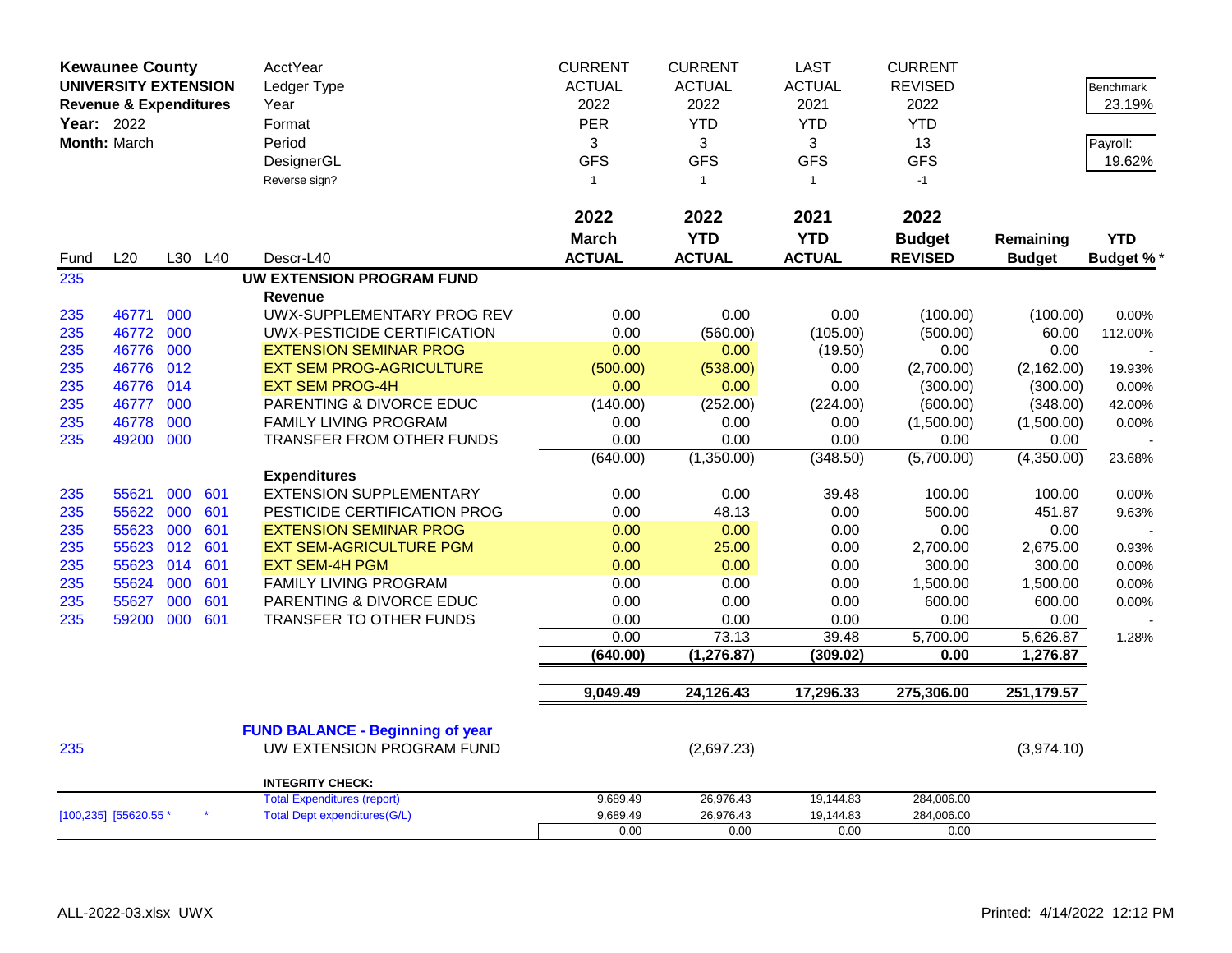|            | <b>Kewaunee County</b>            |            |            | AcctYear                                                       | <b>CURRENT</b>          | <b>CURRENT</b> | <b>LAST</b>   | <b>CURRENT</b>    |                   |                  |
|------------|-----------------------------------|------------|------------|----------------------------------------------------------------|-------------------------|----------------|---------------|-------------------|-------------------|------------------|
|            |                                   |            |            | VETERAN SERVICE OFFICE Ledger Type                             | <b>ACTUAL</b>           | <b>ACTUAL</b>  | <b>ACTUAL</b> | <b>REVISED</b>    |                   | Benchmark        |
|            | <b>Revenue &amp; Expenditures</b> |            |            | Year                                                           | 2022                    | 2022           | 2021          | 2022              |                   | 23.19%           |
| Year: 2022 |                                   |            |            | Format                                                         | PER                     | <b>YTD</b>     | <b>YTD</b>    | <b>YTD</b>        |                   |                  |
|            | Month: March                      |            |            | Period                                                         | 3                       | 3              | 3             | 13                |                   | Payroll:         |
|            |                                   |            |            | DesignerGL                                                     | <b>GFS</b>              | <b>GFS</b>     | <b>GFS</b>    | <b>GFS</b>        |                   | 19.62%           |
|            |                                   |            |            | Reverse sign?                                                  | $\overline{\mathbf{1}}$ | $\mathbf{1}$   | $\mathbf{1}$  | $-1$              |                   |                  |
|            |                                   |            |            |                                                                |                         |                |               |                   |                   |                  |
|            |                                   |            |            |                                                                | 2022                    | 2022           | 2021          | 2022              |                   |                  |
|            |                                   |            |            |                                                                | <b>March</b>            | <b>YTD</b>     | <b>YTD</b>    | <b>Budget</b>     | Remaining         | <b>YTD</b>       |
| Fund       | L20                               |            | L30 L40    | Descr-L40                                                      | <b>ACTUAL</b>           | <b>ACTUAL</b>  | <b>ACTUAL</b> | <b>REVISED</b>    | <b>Budget</b>     | <b>Budget %*</b> |
| 100        |                                   |            |            | <b>GENERAL FUND</b>                                            |                         |                |               |                   |                   |                  |
| 100        | 54701                             |            |            | <b>VETERAN SERVICE OFFICE</b>                                  |                         |                |               |                   |                   |                  |
|            |                                   |            |            | <b>Revenue</b>                                                 |                         |                |               |                   |                   |                  |
| 100        | 43249                             | 260        |            | <b>COVID GRANTS-VET</b>                                        | 0.00                    | 0.00           | 0.00          | 0.00              | 0.00              |                  |
| 100        | 43561                             | 000        |            | VETERANS SERVICE OFFICE GRNT                                   | (11,000.00)             | (11,000.00)    | (10,000.00)   | (11,000.00)       | 0.00              | 100.00%          |
| 100        | 48507                             | 000        |            | <b>VETERANS OFFICE DONATIONS</b>                               | 0.00                    | 0.00           | 0.00          | 0.00              | 0.00              |                  |
|            |                                   |            |            |                                                                | (11,000.00)             | (11,000.00)    | (10,000.00)   | (11,000.00)       | 0.00              | 100.00%          |
|            |                                   |            |            | <b>Expenditures</b>                                            |                         |                |               |                   |                   |                  |
| 100        | 54701                             | 000        | 111        | <b>SALARIES</b>                                                | 4,465.60                | 13,396.80      | 12,950.40     | 57,890.00         | 44,493.20         | 23.14%           |
| 100        | 54701                             | 000        | 121        | WAGES-REGULAR                                                  | 3,606.40                | 9,016.01       | 8,894.41      | 46,910.00         | 37,893.99         | 19.22%           |
| 100        | 54701                             | 000        | 151        | SOCIAL SECURITY                                                | 577.72                  | 1,600.55       | 1,586.77      | 8,017.00          | 6,416.45          | 19.96%           |
| 100        | 54701                             | 000        | 152        | <b>RETIREMENT</b>                                              | 524.68                  | 1,456.83       | 1,474.51      | 6,812.00          | 5,355.17          | 21.39%           |
| 100        | 54701                             | 000        | 153        | <b>WORKMEN'S COMPENSATION</b>                                  | 172.54                  | 514.30         | 522.03        | 2,284.00          | 1,769.70          | 22.52%           |
| 100        | 54701                             | 000        | 154        | <b>HEALTH INSURANCE</b>                                        | 2,323.94                | 6,971.82       | 7,882.93      | 29,522.00         | 22,550.18         | 23.62%           |
| 100        | 54701                             | 000        | 155        | <b>DENTAL INSURANCE</b>                                        | 121.66                  | 364.98         | 153.78        | 1,460.00          | 1,095.02          | 25.00%           |
| 100        | 54701                             | 000        | 156        | HEALTH REIMBURSEMENT ACCOUNT                                   | 0.00                    | 0.00           | 0.00          | 0.00              | 0.00              |                  |
| 100        | 54701                             | 000        | 225        | <b>TELEPHONE</b>                                               | 71.74                   | 1,640.52       | 442.65        | 1,870.00          | 229.48            | 87.73%           |
| 100        | 54701                             | 000        | 242        | <b>MACHY &amp; EQUIP MAINT/REPAIRS</b>                         | 0.00                    | 0.00           | 0.00          | 0.00              | 0.00              |                  |
| 100        | 54701                             | 000        | 249        | MAINTENANCE AGREEMENTS                                         | 0.00                    | 898.00         | 898.00        | 898.00            | 0.00              | 100.00%          |
| 100        | 54701                             | 000        | 311        | <b>POSTAGE</b>                                                 | 17.04                   | 27.97          | 23.74         | 200.00            | 172.03            | 13.99%           |
| 100        | 54701                             | 000        | 312        | OFFICE SUPPLIES                                                | 0.00                    | 50.00          | 0.00          | 500.00            | 450.00            | 10.00%           |
| 100        | 54701                             | 000        | 324        | <b>MEMBERSHIP DUES</b>                                         | 0.00                    | 0.00           | 100.00        | 300.00            | 300.00            | 0.00%            |
| 100        | 54701                             | 000        | 326        | PROMOTIONAL MATERIALS                                          | 0.00                    | 0.00           | 0.00          | 400.00            | 400.00            | 0.00%            |
| 100<br>100 | 54701<br>54701                    | 000<br>000 | 332<br>533 | <b>TRAVEL EXPENSES</b><br><b>EQUIPMENT RENTAL &amp; LEASES</b> | 350.00<br>2.90          | 350.00<br>5.59 | 0.00<br>7.62  | 3,500.00<br>85.00 | 3,150.00<br>79.41 | 10.00%<br>6.58%  |
| 100        | 54701                             | 000        | 813        | <b>OUTLAY</b>                                                  | 0.00                    | 0.00           | 0.00          | 0.00              | 0.00              |                  |
|            |                                   |            |            |                                                                | 12,234.22               | 36,293.37      | 34,936.84     | 160,648.00        | 124,354.63        | 22.59%           |
|            |                                   |            |            |                                                                | 1,234.22                | 25,293.37      | 24,936.84     | 149,648.00        | 124,354.63        |                  |
|            |                                   |            |            |                                                                |                         |                |               |                   |                   |                  |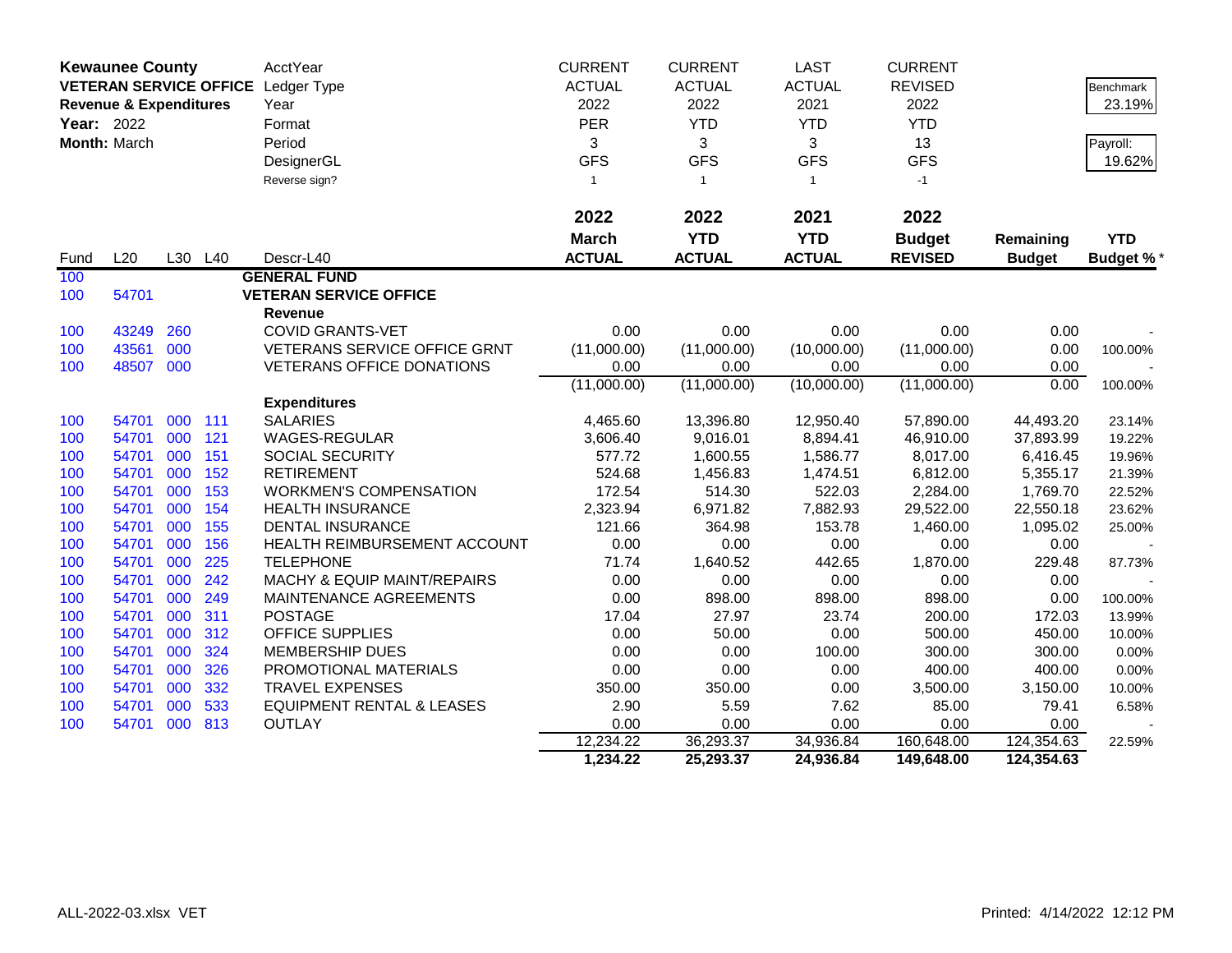|            | <b>Kewaunee County</b>            |         |                 | AcctYear                                                  | <b>CURRENT</b> | <b>CURRENT</b> | <b>LAST</b>   | <b>CURRENT</b> |               |                  |
|------------|-----------------------------------|---------|-----------------|-----------------------------------------------------------|----------------|----------------|---------------|----------------|---------------|------------------|
|            |                                   |         |                 | VETERAN SERVICE OFFICE Ledger Type                        | <b>ACTUAL</b>  | <b>ACTUAL</b>  | <b>ACTUAL</b> | <b>REVISED</b> |               | <b>Benchmark</b> |
|            | <b>Revenue &amp; Expenditures</b> |         |                 | Year                                                      | 2022           | 2022           | 2021          | 2022           |               | 23.19%           |
| Year: 2022 |                                   |         |                 | Format                                                    | <b>PER</b>     | <b>YTD</b>     | <b>YTD</b>    | <b>YTD</b>     |               |                  |
|            | Month: March                      |         |                 | Period                                                    | 3              | 3              | 3             | 13             |               | Payroll:         |
|            |                                   |         |                 | DesignerGL                                                | <b>GFS</b>     | <b>GFS</b>     | <b>GFS</b>    | <b>GFS</b>     |               | 19.62%           |
|            |                                   |         |                 | Reverse sign?                                             | $\mathbf{1}$   | $\overline{1}$ | $\mathbf{1}$  | $-1$           |               |                  |
|            |                                   |         |                 |                                                           | 2022           | 2022           | 2021          | 2022           |               |                  |
|            |                                   |         |                 |                                                           | <b>March</b>   | <b>YTD</b>     | <b>YTD</b>    | <b>Budget</b>  | Remaining     | <b>YTD</b>       |
| Fund       | L20                               | L30     | L <sub>40</sub> | Descr-L40                                                 | <b>ACTUAL</b>  | <b>ACTUAL</b>  | <b>ACTUAL</b> | <b>REVISED</b> | <b>Budget</b> | <b>Budget %</b>  |
|            | 54703                             |         |                 | <b>VETERAN'S RELIEF</b>                                   |                |                |               |                |               |                  |
| 100        |                                   |         |                 | <b>Revenue</b>                                            |                |                |               |                |               |                  |
| 100        | 46600 000                         |         |                 | <b>VETERANS RELIEF TRAVEL REIMB</b>                       |                |                | 0.00          |                |               |                  |
|            |                                   |         |                 |                                                           |                |                | 0.00          |                |               |                  |
|            |                                   |         |                 | <b>Expenditures</b>                                       |                |                |               |                |               |                  |
| 100        | 54703                             | 000 141 |                 | COMMITTEE MEMBERS PER DIEM                                |                |                | 0.00          |                |               |                  |
| 100        | 54703                             | 000     | 151             | <b>SOCIAL SECURITY</b>                                    |                |                | 0.00          |                |               |                  |
| 100        | 54703 000                         |         | 153             | <b>WORKMEN'S COMPENSATION</b>                             |                |                | 0.00          |                |               |                  |
| 100        | 54703 000                         |         | 339             | <b>COMMISSIONERS TRAVEL</b>                               |                |                | 0.00          |                |               |                  |
| 100        | 54703 000                         |         | 601             | <b>VETERAN'S COMMISSION AID</b>                           |                |                | 0.00          |                |               |                  |
| 100        | 54703 000 716                     |         |                 | <b>TRANSPORTATION OF CLIENTS</b>                          |                |                | 0.00          |                |               |                  |
|            |                                   |         |                 |                                                           |                |                | 0.00          |                |               |                  |
|            |                                   |         |                 |                                                           |                |                | 0.00          |                |               |                  |
|            |                                   |         |                 | <b>GENERAL FUND</b>                                       | 1,234.22       | 25,293.37      | 24,936.84     | 149,648.00     | 124,354.63    |                  |
| 120        |                                   |         |                 | <b>VETERAN RELIEF&amp;DONATION FUND</b>                   |                |                |               |                |               |                  |
| 120        | 54704                             |         |                 | <b>VETERAN'S RELIEF &amp; DONATIONS</b><br><b>Revenue</b> |                |                |               |                |               |                  |
| 120        | 41100                             | 000     |                 | <b>GENERAL PROPERTY TAXES</b>                             | 0.00           | (4,869.00)     | (4,869.00)    | (4,869.00)     | 0.00          | 100.00%          |
| 120        | 48509                             | 000     |                 | <b>VETERAN'S RELIEF DONATIONS</b>                         | (500.00)       | (700.00)       | (1,400.00)    | (500.00)       | 200.00        | 140.00%          |
| 120        | 49202 000                         |         |                 | TRANSFER FROM FUND BALANCE                                | 0.00           | 0.00           | 0.00          | 0.00           | 0.00          |                  |
|            |                                   |         |                 |                                                           | (500.00)       | (5,569.00)     | (6,269.00)    | (5,369.00)     | 200.00        | 103.73%          |
|            |                                   |         |                 | <b>Expenditures</b>                                       |                |                |               |                |               |                  |
| 120        | 54704                             | 000     | 141             | <b>COMMITTEE MEMBERS PER DIEM</b>                         | 0.00           | 0.00           | 0.00          | 500.00         | 500.00        | 0.00%            |
| 120        | 54704 000                         |         | 151             | <b>SOCIAL SECURITY</b>                                    | 0.00           | 0.00           | 0.00          | 38.00          | 38.00         | 0.00%            |
| 120        | 54704 000<br>54704                | 000     | 153<br>324      | <b>WORKMEN'S COMPENSATION</b><br><b>MEMBERSHIP DUES</b>   | 0.00<br>0.00   | 0.00<br>0.00   | 0.00<br>0.00  | 1.00<br>30.00  | 1.00<br>30.00 | 0.00%            |
| 120<br>120 | 54704                             | 000     | 339             | <b>COMMISSIONERS TRAVEL</b>                               | 0.00           | 0.00           | 0.00          | 300.00         | 300.00        | 0.00%<br>0.00%   |
| 120        | 54704 000                         |         | 601             | <b>VETERAN'S RELIEF</b>                                   | 0.00           | 700.00         | 0.00          | 4,500.00       | 3,800.00      | 15.56%           |
| 120        | 59202 000                         |         | 601             | TRANSFER TO FUND BALANCE                                  | 0.00           | 0.00           | 0.00          | 0.00           | 0.00          |                  |
|            |                                   |         |                 |                                                           | 0.00           | 700.00         | 0.00          | 5,369.00       | 4.669.00      | 13.04%           |
|            |                                   |         |                 |                                                           | (500.00)       | (4,869.00)     | (6,269.00)    | 0.00           | 4,869.00      |                  |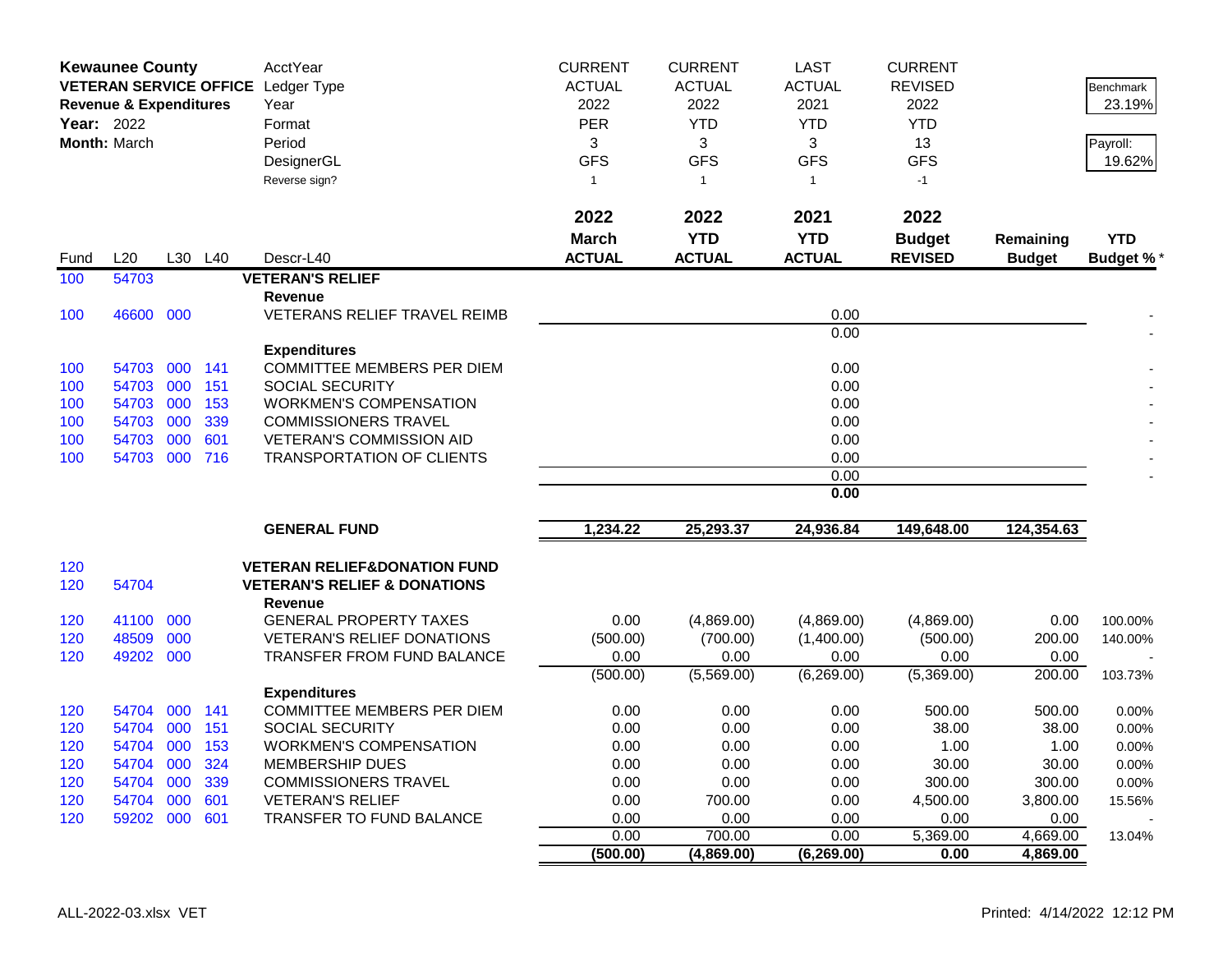| <b>Kewaunee County</b><br>VETERAN SERVICE OFFICE Ledger Type<br><b>Revenue &amp; Expenditures</b><br><b>Year: 2022</b><br>Month: March |                        |     |         | <b>AcctYear</b><br>Year<br>Format<br>Period<br>DesignerGL<br>Reverse sign? | <b>CURRENT</b><br><b>ACTUAL</b><br>2022<br><b>PER</b><br>3<br><b>GFS</b><br>$\mathbf{1}$ | <b>CURRENT</b><br><b>ACTUAL</b><br>2022<br><b>YTD</b><br>3<br><b>GFS</b> | <b>LAST</b><br><b>ACTUAL</b><br>2021<br><b>YTD</b><br>3<br><b>GFS</b> | <b>CURRENT</b><br><b>REVISED</b><br>2022<br><b>YTD</b><br>13<br><b>GFS</b><br>$-1$ |                            | <b>Benchmark</b><br>23.19%<br>Payroll:<br>19.62% |
|----------------------------------------------------------------------------------------------------------------------------------------|------------------------|-----|---------|----------------------------------------------------------------------------|------------------------------------------------------------------------------------------|--------------------------------------------------------------------------|-----------------------------------------------------------------------|------------------------------------------------------------------------------------|----------------------------|--------------------------------------------------|
|                                                                                                                                        |                        |     |         |                                                                            | 2022<br><b>March</b>                                                                     | 2022<br><b>YTD</b>                                                       | 2021<br><b>YTD</b>                                                    | 2022<br><b>Budget</b>                                                              | Remaining                  | <b>YTD</b>                                       |
| Fund                                                                                                                                   | L20                    |     | L30 L40 | Descr-L40                                                                  | <b>ACTUAL</b>                                                                            | <b>ACTUAL</b>                                                            | <b>ACTUAL</b>                                                         | <b>REVISED</b>                                                                     | <b>Budget</b>              | <b>Budget %*</b>                                 |
| 880<br>880                                                                                                                             | 54704                  |     |         | <b>MEMORIAL BRICK FUND</b><br><b>MEMORIAL BRICKS</b><br><b>Revenue</b>     |                                                                                          |                                                                          |                                                                       |                                                                                    |                            |                                                  |
| 880                                                                                                                                    | 46724                  | 000 |         | <b>MEMORIAL BRICK DEPOSITS</b>                                             | 0.00                                                                                     | 0.00                                                                     | 0.00                                                                  | (300.00)                                                                           | (300.00)                   | 0.00%                                            |
| 880                                                                                                                                    | 49200 000              |     |         | TRANSFER FROM OTHER FUNDS                                                  | 0.00                                                                                     | 0.00                                                                     | 0.00                                                                  | 0.00                                                                               | 0.00                       |                                                  |
|                                                                                                                                        |                        |     |         |                                                                            | 0.00                                                                                     | 0.00                                                                     | 0.00                                                                  | (300.00)                                                                           | (300.00)                   | 0.00%                                            |
|                                                                                                                                        |                        |     |         | <b>Expenditures</b>                                                        |                                                                                          |                                                                          |                                                                       |                                                                                    |                            |                                                  |
| 880                                                                                                                                    | 54704                  | 000 | 601     | <b>MEMORIAL BRICKS</b>                                                     | 0.00                                                                                     | 0.00                                                                     | 62.62                                                                 | 300.00                                                                             | 300.00                     | 0.00%                                            |
|                                                                                                                                        |                        |     |         |                                                                            | 0.00<br>0.00                                                                             | 0.00<br>0.00                                                             | 62.62<br>62.62                                                        | 300.00<br>0.00                                                                     | 300.00<br>0.00             | 0.00%                                            |
|                                                                                                                                        |                        |     |         |                                                                            | 734.22                                                                                   | 20,424.37                                                                | 18,730.46                                                             | 149,648.00                                                                         | 129,223.63                 |                                                  |
|                                                                                                                                        |                        |     |         | <b>FUND BALANCE - Beginning of year</b>                                    |                                                                                          |                                                                          |                                                                       |                                                                                    |                            |                                                  |
| 120<br>880                                                                                                                             |                        |     |         | <b>VETERAN RELIEF&amp;DONATION FUND</b><br><b>MEMORIAL BRICK FUND</b>      |                                                                                          | (14, 849.82)<br>(9,895.29)                                               |                                                                       |                                                                                    | (19, 718.82)<br>(9,895.29) |                                                  |
|                                                                                                                                        |                        |     |         | <b>INTEGRITY CHECK:</b>                                                    |                                                                                          |                                                                          |                                                                       |                                                                                    |                            |                                                  |
|                                                                                                                                        |                        |     |         | <b>Total Expenditures (report)</b>                                         | 12,234.22                                                                                | 36,993.37                                                                | 34,999.46                                                             | 166,317.00                                                                         |                            |                                                  |
|                                                                                                                                        | [100,120, 8[54700.54 * |     |         | <b>Total Dept expenditures(G/L)</b>                                        | 12,234.22                                                                                | 36,993.37                                                                | 34,999.46                                                             | 166,317.00                                                                         |                            |                                                  |
|                                                                                                                                        |                        |     |         |                                                                            | 0.00                                                                                     | 0.00                                                                     | 0.00                                                                  | 0.00                                                                               |                            |                                                  |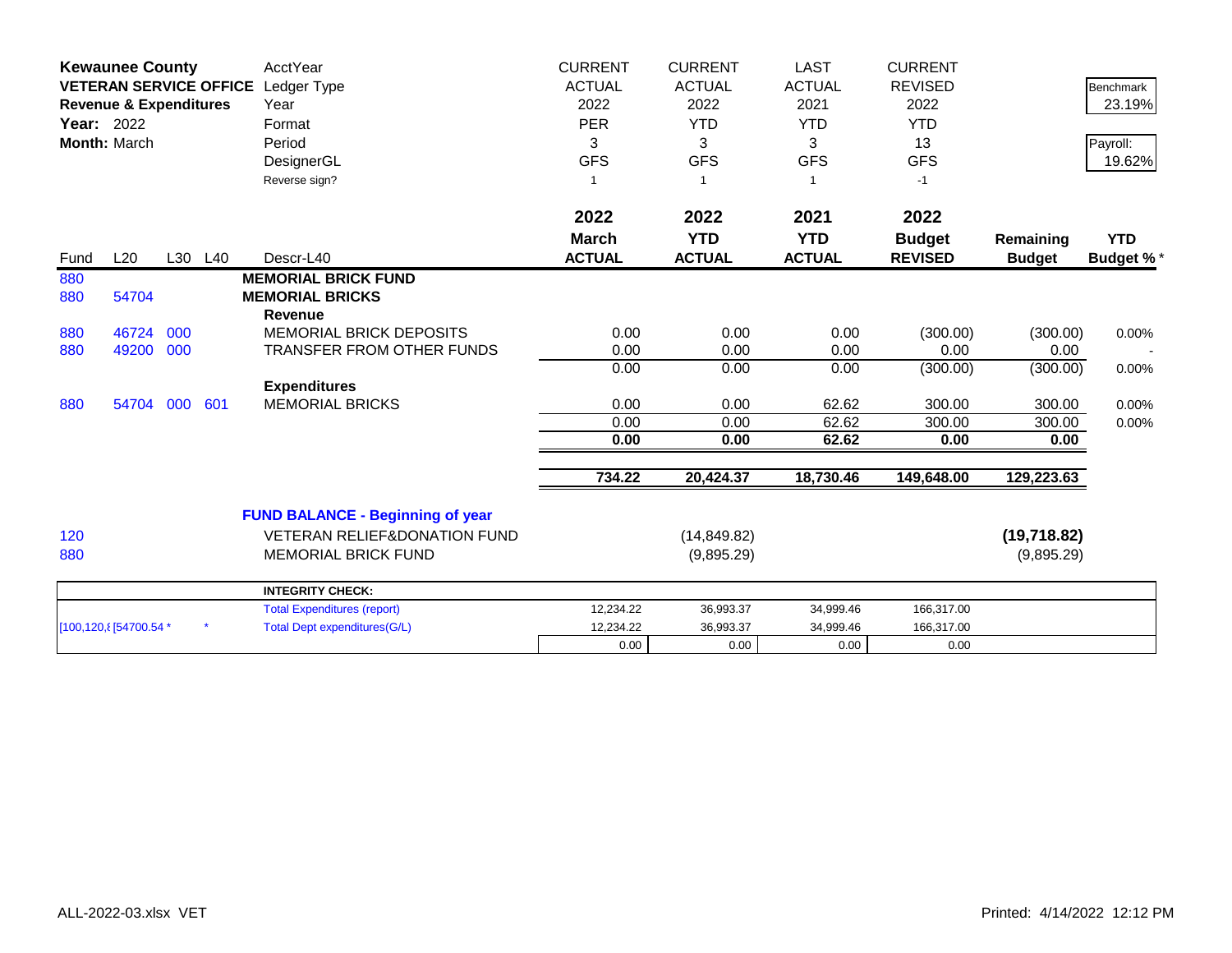|      | <b>Kewaunee County</b><br><b>HEALTH &amp; DENTAL FUNDS</b><br><b>Revenue &amp; Expenditures</b><br>Year: 2022<br>Month: March |     |         | AcctYear<br>Ledger Type<br>Year<br>Format<br>Period<br>DesignerGL<br>Reverse sign? | <b>CURRENT</b><br><b>CURRENT</b><br><b>ACTUAL</b><br><b>ACTUAL</b><br>2022<br>2022<br><b>PER</b><br><b>YTD</b><br>3<br>3<br><b>GFS</b><br><b>GFS</b><br>$\mathbf{1}$<br>-1 |                             |                             |                                 |                            | Benchmark<br>23.19%<br>Payroll:<br>19.62% |
|------|-------------------------------------------------------------------------------------------------------------------------------|-----|---------|------------------------------------------------------------------------------------|----------------------------------------------------------------------------------------------------------------------------------------------------------------------------|-----------------------------|-----------------------------|---------------------------------|----------------------------|-------------------------------------------|
|      |                                                                                                                               |     |         |                                                                                    | 2022                                                                                                                                                                       | 2022                        | 2021                        | 2022                            |                            |                                           |
| Fund | L20                                                                                                                           |     | L30 L40 | Descr-L40                                                                          | <b>March</b><br><b>ACTUAL</b>                                                                                                                                              | <b>YTD</b><br><b>ACTUAL</b> | <b>YTD</b><br><b>ACTUAL</b> | <b>Budget</b><br><b>REVISED</b> | Remaining<br><b>Budget</b> | <b>YTD</b><br><b>Budget %*</b>            |
| 710  |                                                                                                                               |     |         | <b>HEALTH SELF INSURANCE FUND</b>                                                  |                                                                                                                                                                            |                             |                             |                                 |                            |                                           |
|      |                                                                                                                               |     |         | Revenue                                                                            |                                                                                                                                                                            |                             |                             |                                 |                            |                                           |
| 710  | 47412 000                                                                                                                     |     |         | <b>CHARGES TO DEPARTMENTS</b>                                                      | (265, 129.40)                                                                                                                                                              | (794, 158.03)               | (760, 706.64)               |                                 |                            |                                           |
| 710  | 47900                                                                                                                         | 000 |         | OTHER CHARGES FOR SERVICE                                                          | (3,845.18)                                                                                                                                                                 | (13,757.78)                 | (14, 839.80)                |                                 |                            |                                           |
| 710  | 48411                                                                                                                         | 000 |         | REIMBURSEMNT FROM STOP LOSS                                                        | (63, 517.59)                                                                                                                                                               | (62, 957.84)                | (15, 130.08)                |                                 |                            |                                           |
|      |                                                                                                                               |     |         |                                                                                    | (332, 492.17)                                                                                                                                                              | (870, 873.65)               | (790, 676.52)               |                                 |                            |                                           |
|      |                                                                                                                               |     |         | <b>Expenditures</b>                                                                |                                                                                                                                                                            |                             |                             |                                 |                            |                                           |
| 710  | 51541                                                                                                                         | 000 | 601     | <b>ADMINISTRATION FEES</b>                                                         | 5,631.94                                                                                                                                                                   | 16,863.92                   | 17,817.79                   |                                 |                            |                                           |
| 710  | 51935                                                                                                                         | 000 | 601     | <b>HEALTH INSURANCE CLAIMS</b>                                                     | 162,093.98                                                                                                                                                                 | 578,324.38                  | 713,318.00                  |                                 |                            |                                           |
| 710  | 51935                                                                                                                         | 000 | 732     | REIMBURSEMENT/INCENTIVES                                                           | 3,163.53                                                                                                                                                                   | 5,709.25                    | 1,242.08                    |                                 |                            |                                           |
| 710  | 51937 000                                                                                                                     |     | 601     | <b>STOP LOSS PREMIUMS</b>                                                          | 84,262.98<br>255,152.43                                                                                                                                                    | 251,602.34<br>852,499.89    | 237,389.25<br>969,767.12    |                                 |                            |                                           |
|      |                                                                                                                               |     |         |                                                                                    | (77, 339.74)                                                                                                                                                               | (18, 373.76)                | 179,090.60                  |                                 |                            |                                           |
| 720  |                                                                                                                               |     |         | DENTAL SELF INSURANCE FUND                                                         |                                                                                                                                                                            |                             |                             |                                 |                            |                                           |
|      |                                                                                                                               |     |         | <b>Revenue</b>                                                                     |                                                                                                                                                                            |                             |                             |                                 |                            |                                           |
| 720  | 47412 000                                                                                                                     |     |         | <b>CHARGES TO DEPARTMENTS</b>                                                      | (12,881.06)                                                                                                                                                                | (38, 775.13)                | (37,901.46)                 |                                 |                            |                                           |
| 720  | 47900 000                                                                                                                     |     |         | OTHER CHARGES FOR SERVICE                                                          | (486.64)                                                                                                                                                                   | (1,672.62)                  | (1, 105.12)                 |                                 |                            |                                           |
|      |                                                                                                                               |     |         |                                                                                    | $(13,367.\overline{70})$                                                                                                                                                   | (40, 447.75)                | (39,006.58)                 |                                 |                            |                                           |
|      |                                                                                                                               |     |         | <b>Expenditures</b>                                                                |                                                                                                                                                                            |                             |                             |                                 |                            |                                           |
| 720  | 51541                                                                                                                         | 000 | 601     | <b>ADMINISTRATION FEES</b>                                                         | 722.50                                                                                                                                                                     | 2,164.45                    | 2,188.95                    |                                 |                            |                                           |
| 720  | 51936 000                                                                                                                     |     | 601     | DENTAL INSURANCE CLAIMS                                                            | 12,710.00                                                                                                                                                                  | 41,940.50                   | 45,999.80                   |                                 |                            |                                           |
|      |                                                                                                                               |     |         |                                                                                    | 13,432.50<br>64.80                                                                                                                                                         | 44,104.95<br>3,657.20       | 48,188.75<br>9,182.17       |                                 |                            |                                           |
|      |                                                                                                                               |     |         |                                                                                    |                                                                                                                                                                            |                             |                             |                                 |                            |                                           |
|      |                                                                                                                               |     |         |                                                                                    | (77, 274.94)                                                                                                                                                               | (14, 716.56)                | 188,272.77                  |                                 |                            |                                           |
|      |                                                                                                                               |     |         | <b>FUND BALANCE - Beginning of year</b>                                            |                                                                                                                                                                            |                             |                             |                                 |                            |                                           |
| 710  |                                                                                                                               |     |         | HEALTH SELF INSURANCE FUND                                                         |                                                                                                                                                                            | (84, 574.78)                | 0.00                        |                                 |                            | 2.19%                                     |
| 720  |                                                                                                                               |     |         | DENTAL SELF INSURANCE FUND                                                         |                                                                                                                                                                            | (209, 489.81)               | 0.00                        |                                 |                            | 133.32%                                   |
|      |                                                                                                                               |     |         | <b>INTEGRITY CHECK:</b>                                                            |                                                                                                                                                                            |                             |                             |                                 |                            |                                           |
|      |                                                                                                                               |     |         | Total (report)                                                                     | (77, 274.94)                                                                                                                                                               | (14, 716.56)                | 188,272.77                  |                                 |                            |                                           |
|      | 710.720 [40000.59 *                                                                                                           |     |         | <b>Total Dept (G/L)</b>                                                            | (77, 274.94)                                                                                                                                                               | (14, 716.56)                | 188,272.77                  |                                 |                            |                                           |
|      |                                                                                                                               |     |         |                                                                                    | 0.00                                                                                                                                                                       | 0.00                        | 0.00                        |                                 |                            |                                           |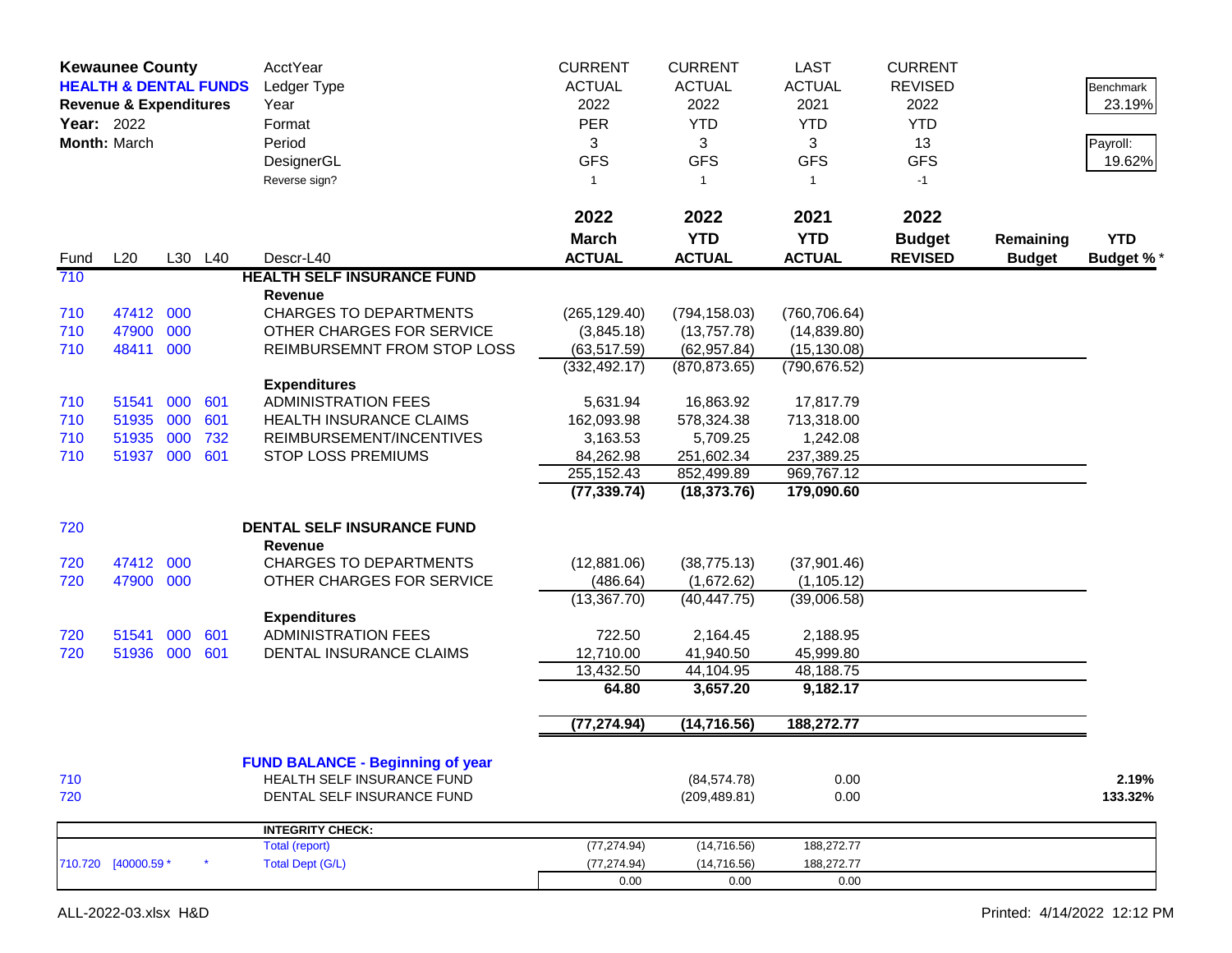| <b>Kewaunee County</b> |                                   |         | AcctYear   | <b>CURRENT</b>                 | <b>CURRENT</b>  | <b>LAST</b>   | <b>CURRENT</b> |                |               |                  |
|------------------------|-----------------------------------|---------|------------|--------------------------------|-----------------|---------------|----------------|----------------|---------------|------------------|
|                        | <b>CLOSED / INACTIVE Funds</b>    |         |            | Ledger Type                    | <b>ACTUAL</b>   | <b>ACTUAL</b> | <b>ACTUAL</b>  | <b>REVISED</b> |               | <b>Benchmark</b> |
|                        | <b>Revenue &amp; Expenditures</b> |         |            | Year                           | 2022            | 2022          | 2021           | 2022           |               | 23.19%           |
| <b>Year: 2022</b>      |                                   |         |            | Format                         | <b>PER</b>      | <b>YTD</b>    | YTD.           | <b>YTD</b>     |               |                  |
|                        | Month: March                      |         |            | Period                         | 3               | 3             | 3              | 13             |               | Payroll:         |
|                        |                                   |         |            | DesignerGL                     | <b>GFS</b>      | <b>GFS</b>    | <b>GFS</b>     | <b>GFS</b>     |               | 19.62%           |
|                        |                                   |         |            | Reverse sign?                  | 1               |               |                | $-1$           |               |                  |
|                        |                                   |         |            |                                | 2022            | 2022          | 2021           | 2022           |               |                  |
|                        |                                   |         |            |                                | <b>March</b>    | <b>YTD</b>    | <b>YTD</b>     | <b>Budget</b>  | Remaining     | <b>YTD</b>       |
| Fund                   | L20                               | L30 L40 |            | Descr-L40                      | <b>ACTUAL</b>   | <b>ACTUAL</b> | <b>ACTUAL</b>  | <b>REVISED</b> | <b>Budget</b> | <b>Budget %*</b> |
|                        |                                   |         |            | <b>CLOSED / INACTIVE Funds</b> |                 |               |                |                |               |                  |
| 202                    | $[40000.1*]$                      |         |            | <b>COUNTY ROAD "AB" FUND</b>   |                 | 0.00          | 0.00           |                |               |                  |
| 203                    | $[40000.1*$                       |         |            | <b>COUNTY ROAD "DK"</b>        |                 | 0.00          | 0.00           |                |               |                  |
| 210                    | $[40000.1*$                       |         | $\star$    | <b>COMMUNITY PROGRAMS FUND</b> |                 | 0.00          | 0.00           |                |               |                  |
| 224                    | $[40000.1*$                       |         |            | WI WELL WOMEN'S PRGM FUND      |                 | 0.00          | 0.00           |                |               |                  |
| 225                    | $[40000.1*$                       |         | $\star$    | PHEP EBOLA2 FUND               |                 | 0.00          | 0.00           |                |               |                  |
| 246                    | $[40000.1*]$                      |         |            | <b>REDACTION FEE FUND</b>      |                 | 0.00          | 0.00           |                |               |                  |
| 260                    | $[40000.1*]$                      |         | *          | DIVORCE COUNSELING FEE FUND    |                 | 0.00          | 0.00           |                |               |                  |
| 270                    | $[40000.1*$                       |         | $\star$    | SPEAKER INDENTIFICATION FUND   |                 | 0.00          | 0.00           |                |               |                  |
| 275                    | $[40000.1*$                       |         |            | <b>WINTER PARK FUND</b>        |                 | 0.00          | 0.00           |                |               |                  |
| 400                    | $[40000.1*]$                      |         | $^{\star}$ | <b>CAPITAL PROJECTS FUND</b>   |                 | 0.00          | 0.00           |                |               |                  |
| 800                    | $[40000.1*$                       |         | $\ast$     | PAYROLL LIABILITY FUND         | (no Rev or Exp) | 0.00          | 0.00           |                |               |                  |
| 850                    | $[40000.1*$                       |         | $^\star$   | <b>DOG LICENSE FUND</b>        | (no Rev or Exp) | 0.00          | 0.00           |                |               |                  |
| 870                    | $[40000.1*$                       |         | $^\star$   | <b>WAR MEMORIAL FUND</b>       |                 | 0.00          | 0.00           |                |               |                  |
| 875                    | $[40000.1*$                       |         |            | <b>FAIR ASSOCIATION FUND</b>   |                 | 0.00          | 0.00           |                |               |                  |
|                        |                                   |         |            |                                |                 | 0.00          | 0.00           |                |               |                  |
|                        |                                   |         |            |                                |                 | 0.00          | 0.00           |                |               |                  |
|                        |                                   |         |            | <b>INTEGRITY CHECK:</b>        |                 |               |                |                |               |                  |
|                        |                                   |         |            |                                |                 |               |                |                |               |                  |

|            |  | <b>INTEGRITY CHECK:</b> |      |      |      |  |
|------------|--|-------------------------|------|------|------|--|
|            |  | l (report<br>, otal     | 0.00 | 0.00 | 0.00 |  |
| [202,2102' |  | fotal (G/L)             | 0.00 | 0.00 | 0.00 |  |
|            |  |                         | 0.00 | 0.00 | 0.00 |  |